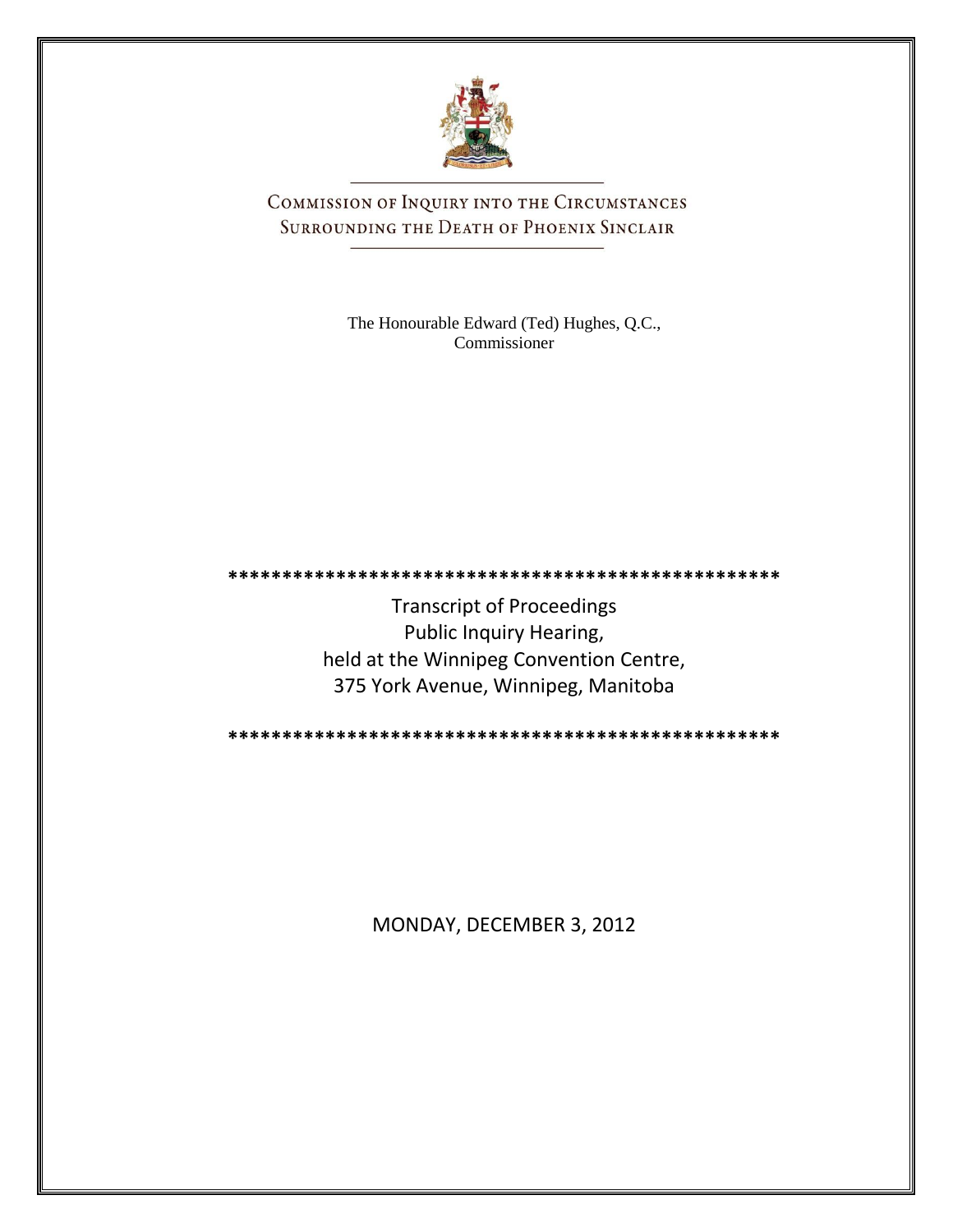# **APPEARANCES**

**MS. S. WALSH,** Commission Counsel **MR. D. OLSON,** Senior Associate Counsel **MR. R. MASCARENHAS,** Associate Commission Counsel

**MR. G. MCKINNON** and **MR. S. PAUL,** for Department of Family Services and Labour

**MR. T. RAY,** for Manitoba Government and General Employees Union

**MR. K. SAXBERG,** for General Child and Family Services Authority, First Nations of Northern Manitoba Child and Family Services Authority, First Nations of Southern Manitoba Child and Family Services Authority and Child and Family All Nation Coordinated Response Network

**MR. H. KHAN,** for Intertribal Child and Family Services

**MR. J. GINDIN** and **MR. D. IRELAND,** for Mr. Nelson Draper Steve Sinclair**,** and Ms. Kimberly-Ann Edwards

**MR. J. FUNKE,** for Assembly of Manitoba Chiefs and Southern Chiefs Organization Inc.

**MS. U. GOERES**, for Ms. B. Schibler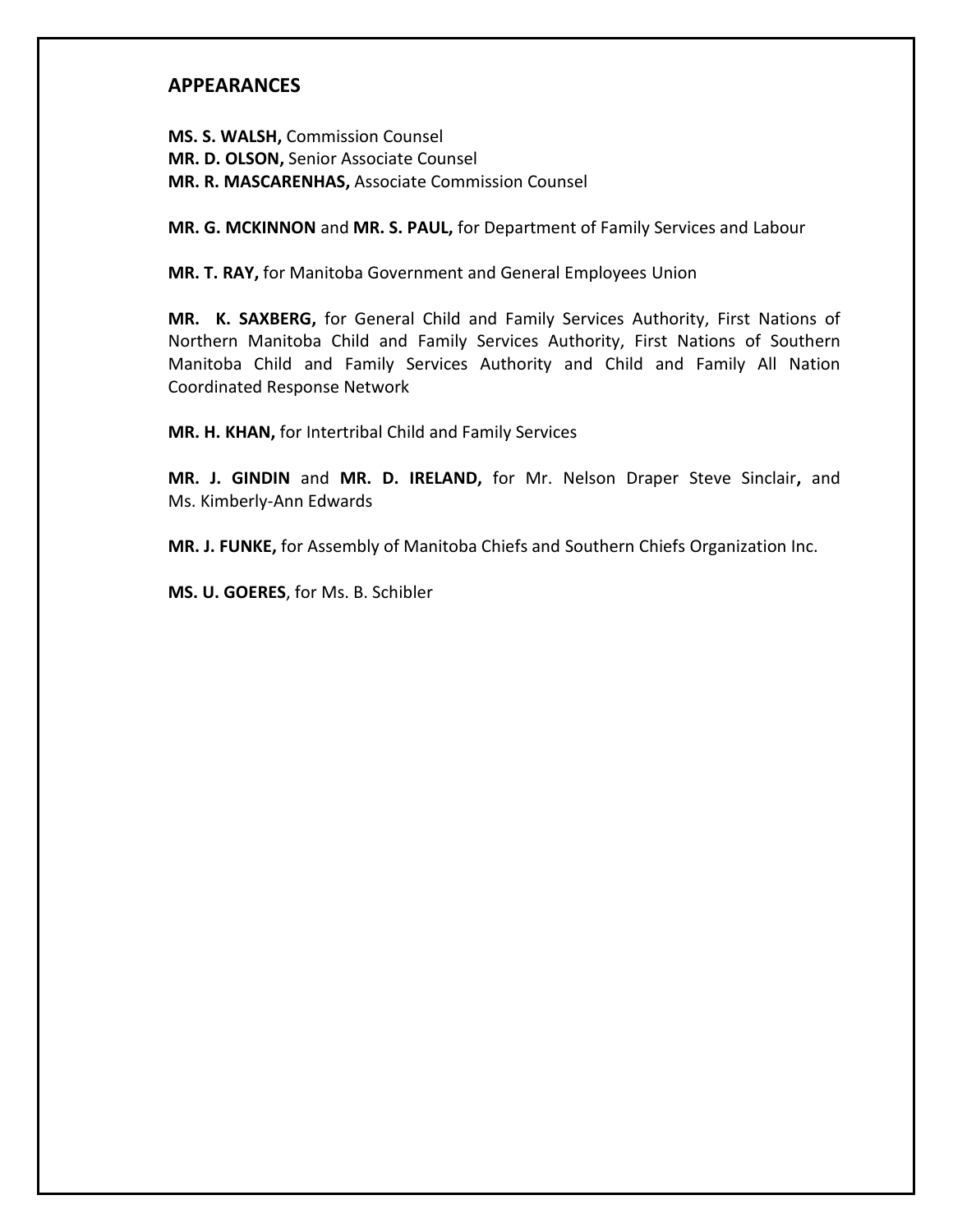# **INDEX**

# **Page**

# **WITNESSES**:

HEATHER ISABEL EDINBOROUGH

|                  | Cross-Examination      | (Gindin)   | 1   |
|------------------|------------------------|------------|-----|
|                  | Cross-Examination      | (Ray)      | 21  |
|                  | Re-Examination         | (McKinnon) | 29  |
| MARIO ROJAS      |                        |            |     |
|                  | Direct Examination     | (Olson)    | 43  |
|                  | Cross-Examination      | (Gindin)   | 110 |
|                  | Re-Examination         | (Ray)      | 113 |
|                  | BARBARA ANNELIESE KLOS |            |     |
|                  | Direct Examination     | (Olson)    | 120 |
|                  | Cross-Examination      | (Paul)     | 190 |
|                  | Re-Examination         | (Ray)      | 192 |
| LISA DAWN CONLIN |                        |            |     |

|  | Direct Examination | (Walsh) | 196 |
|--|--------------------|---------|-----|
|--|--------------------|---------|-----|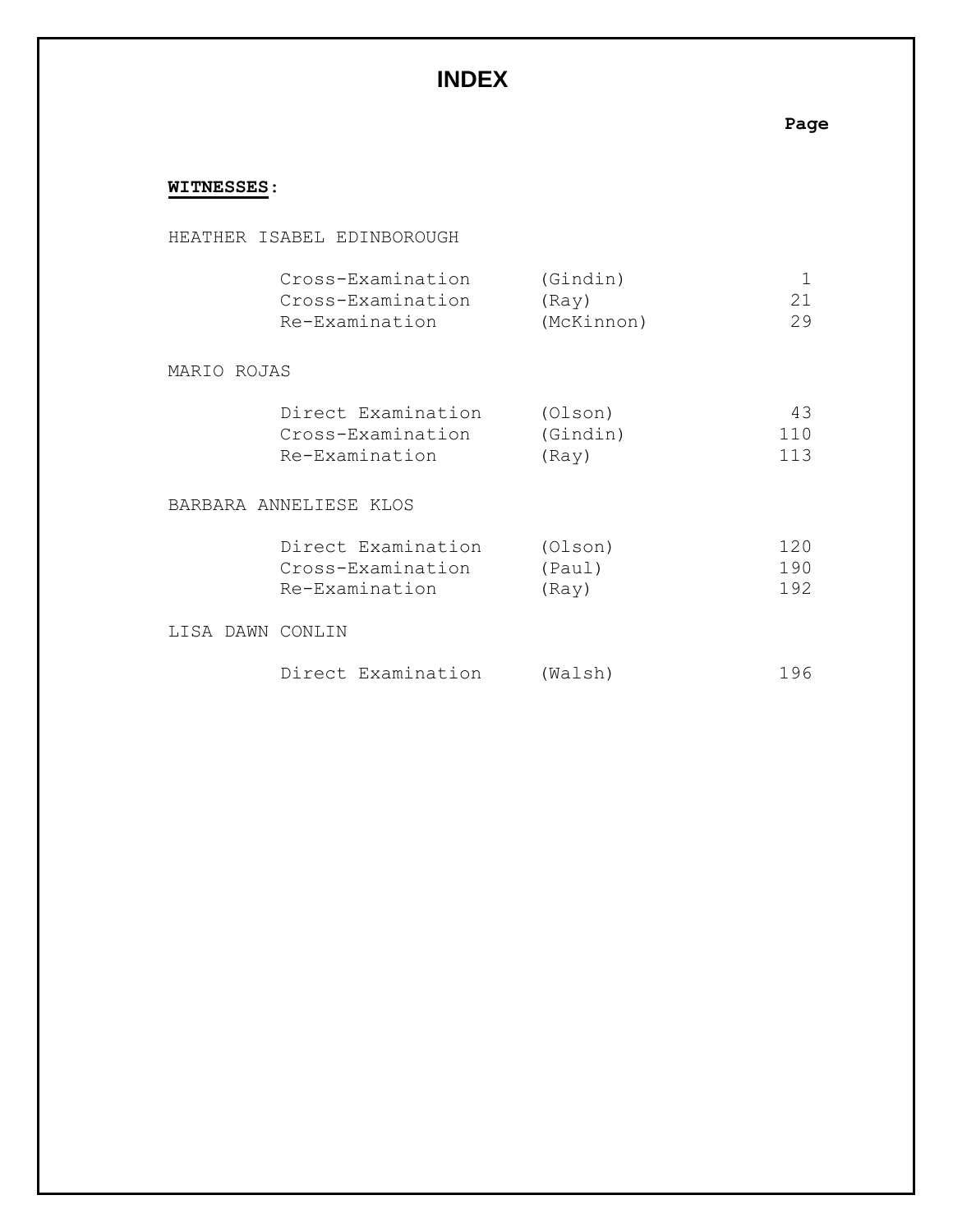DECEMBER 3, 2012

 PROCEEDINGS CONTINUED FROM NOVEMBER 30, 2012 THE COMMISSIONER: Good morning, witness. THE WITNESS: Good morning. THE COMMISSIONER: All right. Mr. Gindin. MR. GINDIN: Good morning. Good morning, ma'am, my name is Jeff Gindin. I appear for Steve Sinclair and Kim Edwards. I have some questions for you. **HEATHER ISABEL EDINBOROUGH,**  previously sworn, testified as follows: CROSS-EXAMINATION BY MR. GINDIN: Q You were testifying about the importance of taking notes, and that kind of thing, last week, and you indicated that you would be, would want to know whether the workers who were working, were being supervised by you, were unable to connect with families, as opposed to being unwilling to; do you recall that evidence? A Yes, I do. Q And I take it from that that you mean that it's

really important that they note even the attempts that they

 $- 1 -$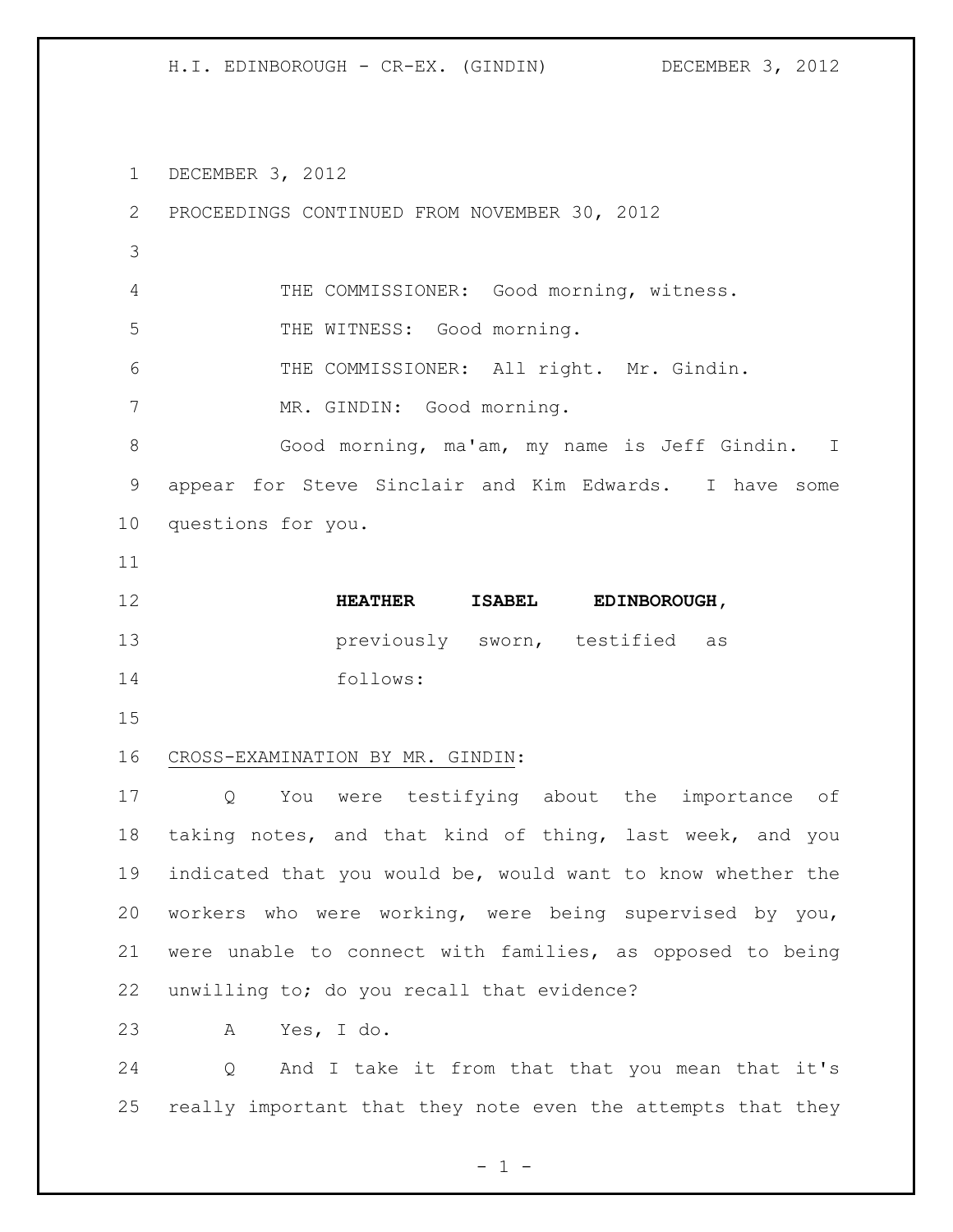make?

 A I think that is important, yes. Q Yes. That would be one way that you could have a look at what they've done and be able to help them; right? A And what they've tried to do, right. Q You also told us that when you heard about Phoenix Sinclair's death, that your reaction was to try and find out if you were, in fact, in some way connected to the case through your work -- A Yes. Q -- right? A Yes. Q And you made some inquiries right away and found out that, in fact, you were -- A I did. 16 Q -- connected to the case? A Yeah. Q And obviously that struck you as the obvious thing to do, based on your work and your dedication and commitment to your work; right? A It, it was important to me to know. We see so many clients over the years, when a name is familiar and it was an unusual name -- Q Um-hum. A -- it was important to me to find out if, in

 $- 2 -$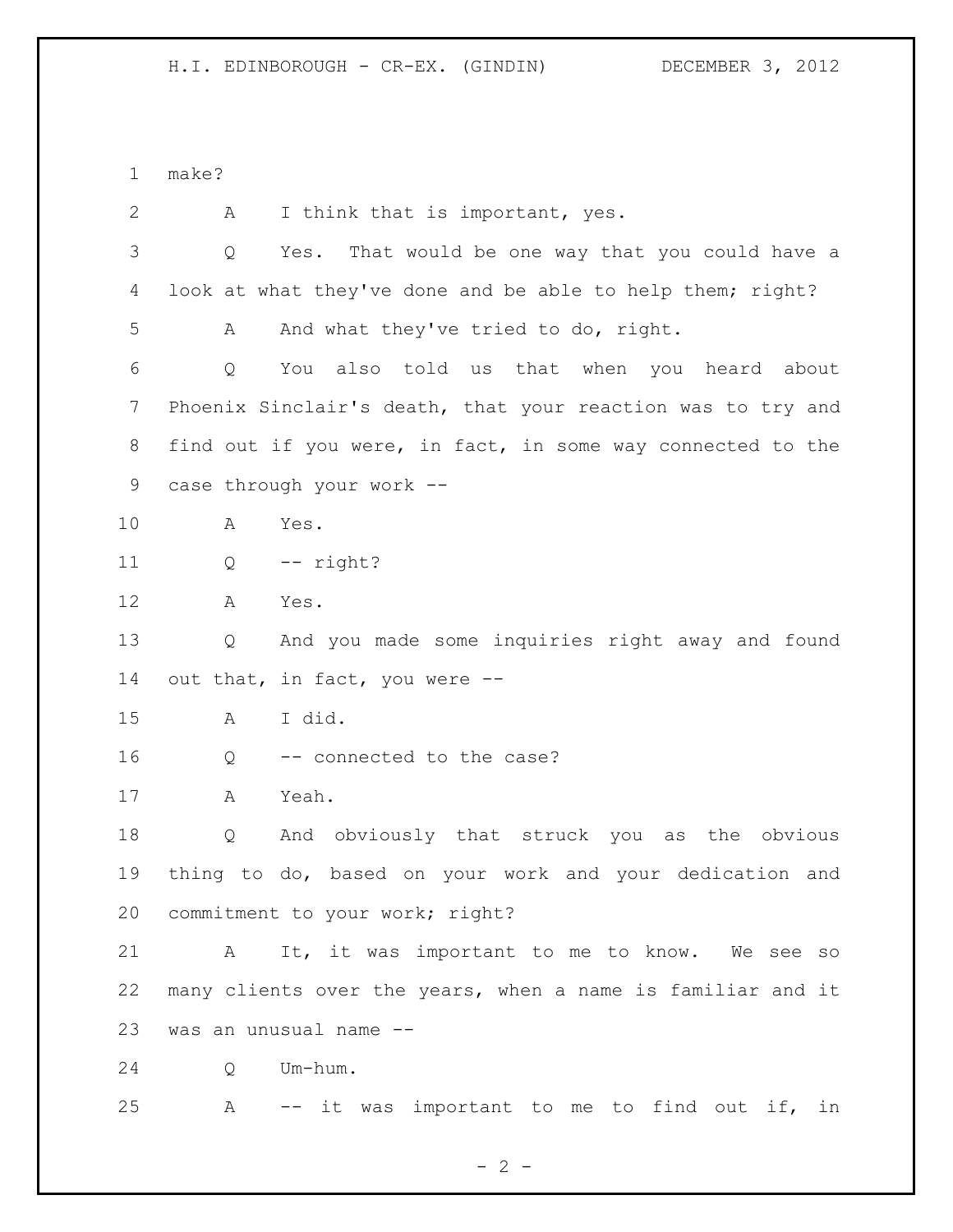fact, my memory was correct, that I had had involvement.

 Q And you were somewhat disappointed, it sounded like, that people didn't get together in your office and discuss it and deal with it in some fashion back when you, when you found out?

 A Yes, I, I think that I, I waited for something to happen, but in six years it didn't.

 Q We've also heard some evidence and I think you also talked about it, that there are some resistant clients or families that you, you deal with --

11 A Absolutely.

 Q -- and that there really wasn't a, a set policy 13 as to how to deal with, with families like that; right?

 A I'm not aware if there was a policy. Certainly every worker has their own style about how they deal with resistance.

 Q You, although, tried a method of dealing with it by using somebody like Stan Williams, who was more culturally appropriate for someone like Steve?

A Yes.

 Q And you thought that was a good way of, of trying 22 to deal with an issue like that; right?

 A I was hoping that that would, that would help to lower some of Steve's resistance.

Q And, and Stan, you described as being a pretty

- 3 -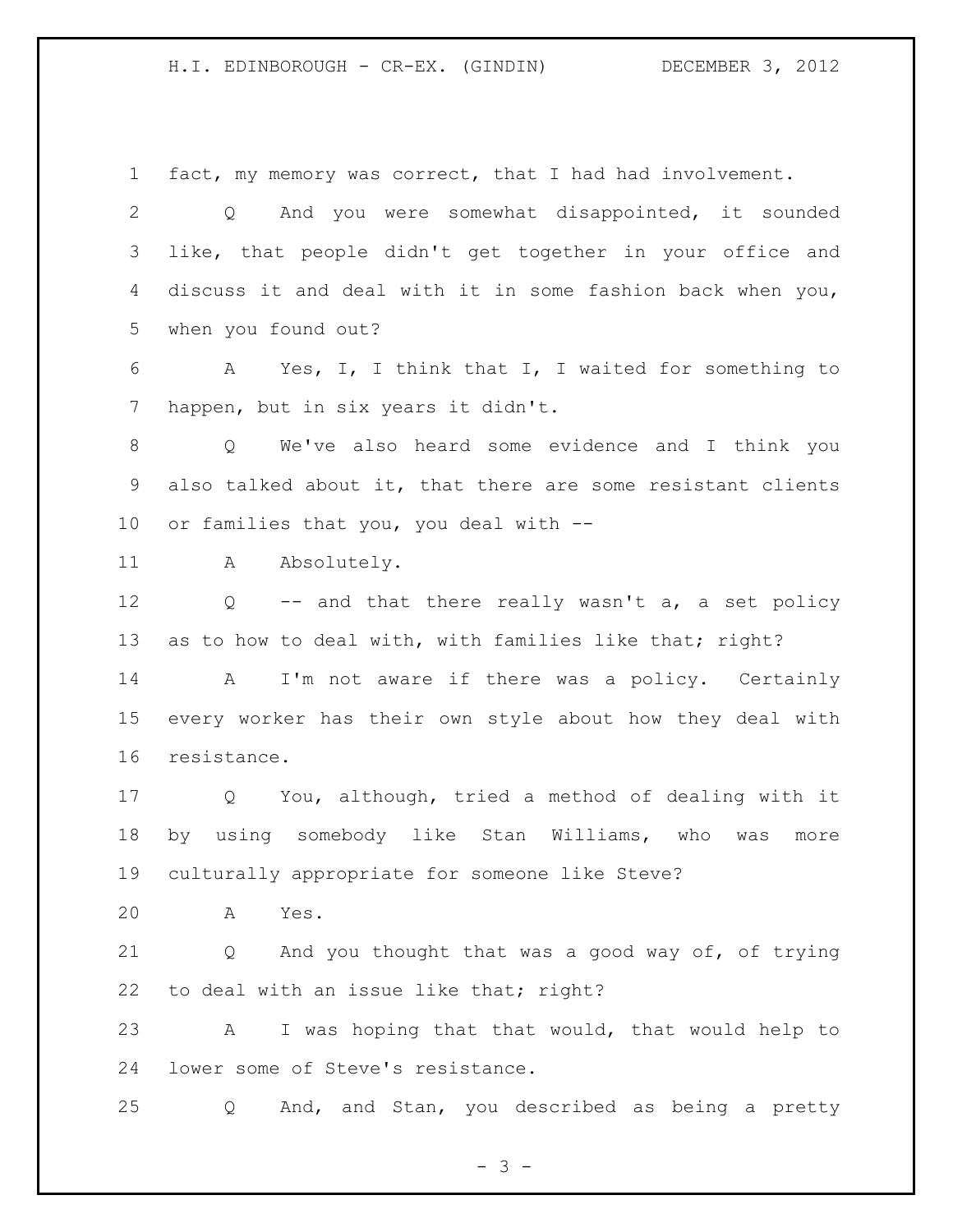compassionate individual about his work --

- A I certainly --
- $3 \qquad Q \qquad -- \qquad right?$
- A -- found him to be.

 Q Yeah. And it was also clear, I think you said, that there was more to what he did than what you could see in his notes?

- 8 A Yes. He, he talked about --
- Q Yeah.

 A -- some of the approaches he would, he used with clients. He used sharing circles. He would bring elders into meetings. I can't say for sure that he did that with Steve, but I know that he did do that on cases.

 Q Yeah. But you know that he did more with respect to Steve than his notes might reflect?

A Yes.

 Q And obviously he was meeting with Steve regularly and, and trying to work with him, that seems clear?

 A Yes, he was meeting with him, I, I couldn't say how regularly, but ...

 Q And clearly he was very impressed with Steve? A He absolutely was.

 Q Yeah. He had a lot of faith in Steve, based on, obviously, his dealings with him; right?

A Yes, he appeared to.

 $- 4 -$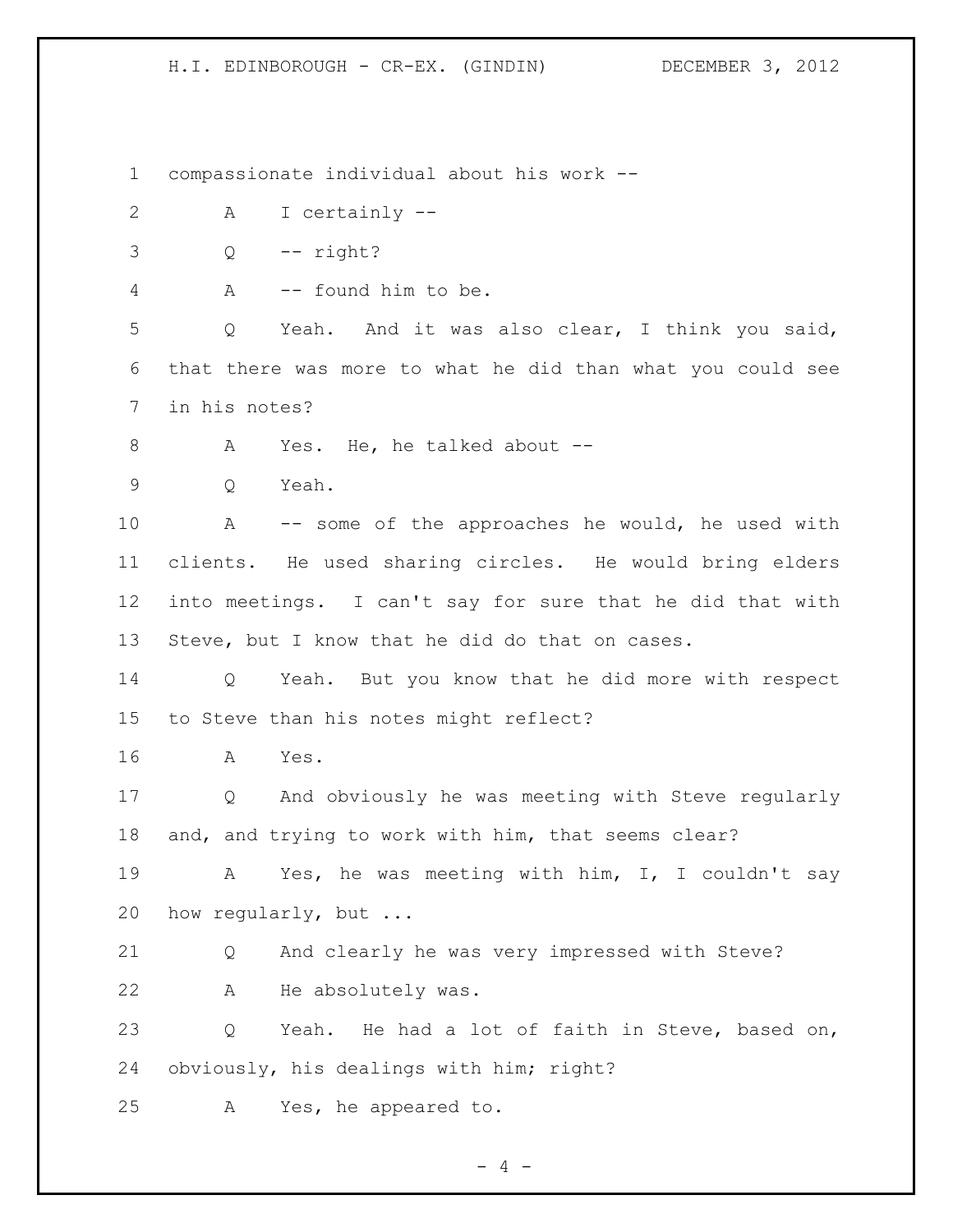Q Yeah. And he would not only base that on his dealings with Steve, but like every other social worker, you would think he would look at the file, make himself familiar with all the background -- A Yes. Q  $-$  and use that as well  $-$  A Right. 8 Q -- in his dealings; right? A Yes. Q And his opinions -- A Yes. Q -- right? Now, with respect to Steve, you've told us that, based on your review of the file, you felt that he showed significant commitment towards Phoenix? A I, I believed so. He, he absolutely, from the time that Samantha Kematch left that, the family in 2001, he, he parented his, his daughters. Q Yeah. And under some difficult circumstances -- A Absolutely. Q -- because I think he would have been, maybe 20 years old at the time or so -- A Early -- Q -- right? A -- twenties, certainly. Q Yeah. I think 21, in fact, when I calculate it

 $- 5 -$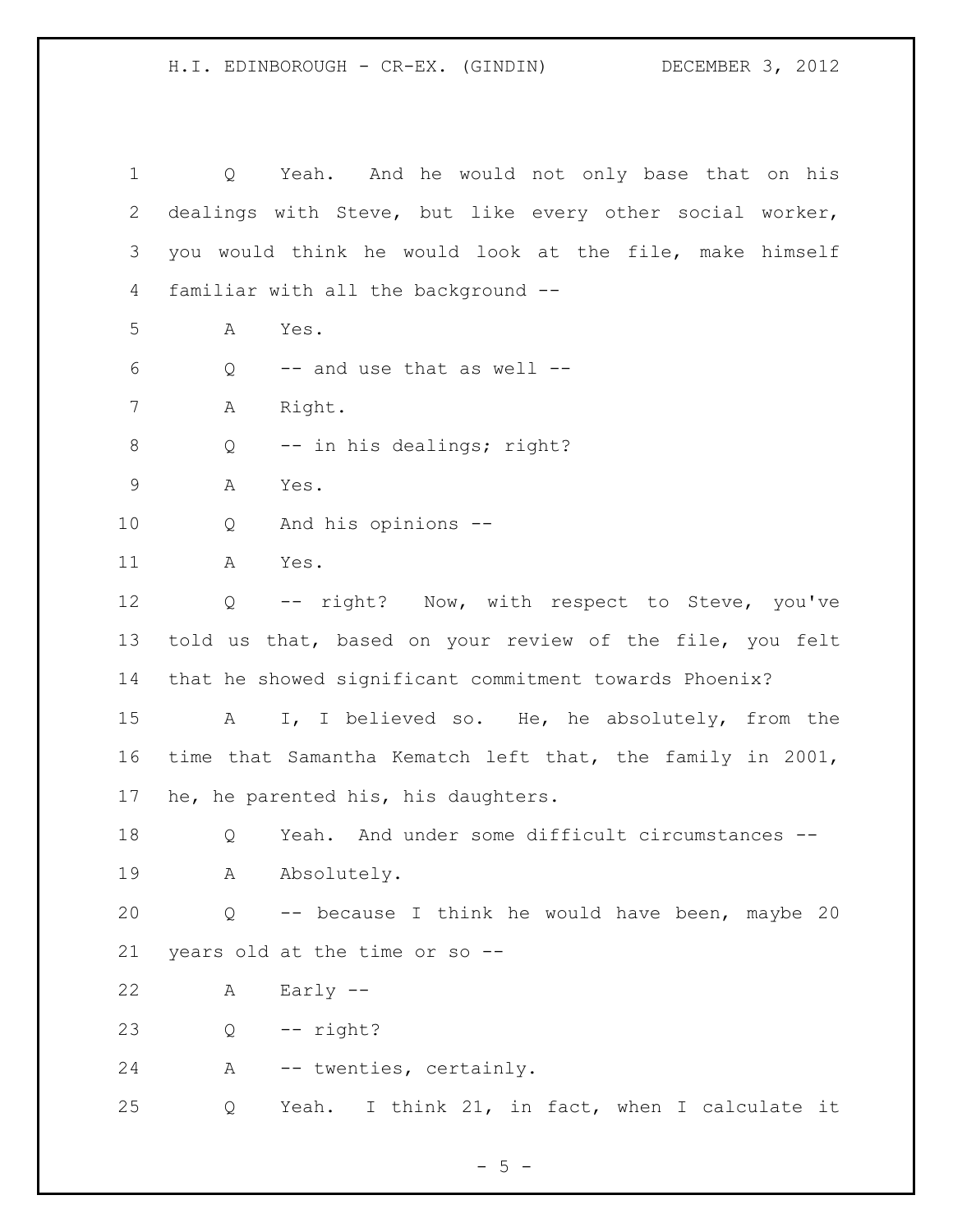in my mind now. And during that time, there were two children that he was left with? A Yes. Q One a couple of months old and Phoenix maybe 14 or 15 months old? A Right. Q And of course, then he had to struggle with the loss of the young one -- A Yes. Q -- right? A Yes. Q And he kept on taking care of Phoenix? A To -- that's certainly what was indicated in the file, that yes, he did, indeed he did. Q It would also appear, from the file, that Steve would be pretty honest and candid about whatever he was asked about, in terms of any problems he was having. He would certainly come forward and be quite candid? 19 A I don't know. What would you -- what -- can you give me an example of where -- Q Well, when he indicated that he might not be ready at this time to be able to do what should be done for Phoenix? A Yes. Q That's certainly a better approach than, than

 $- 6 -$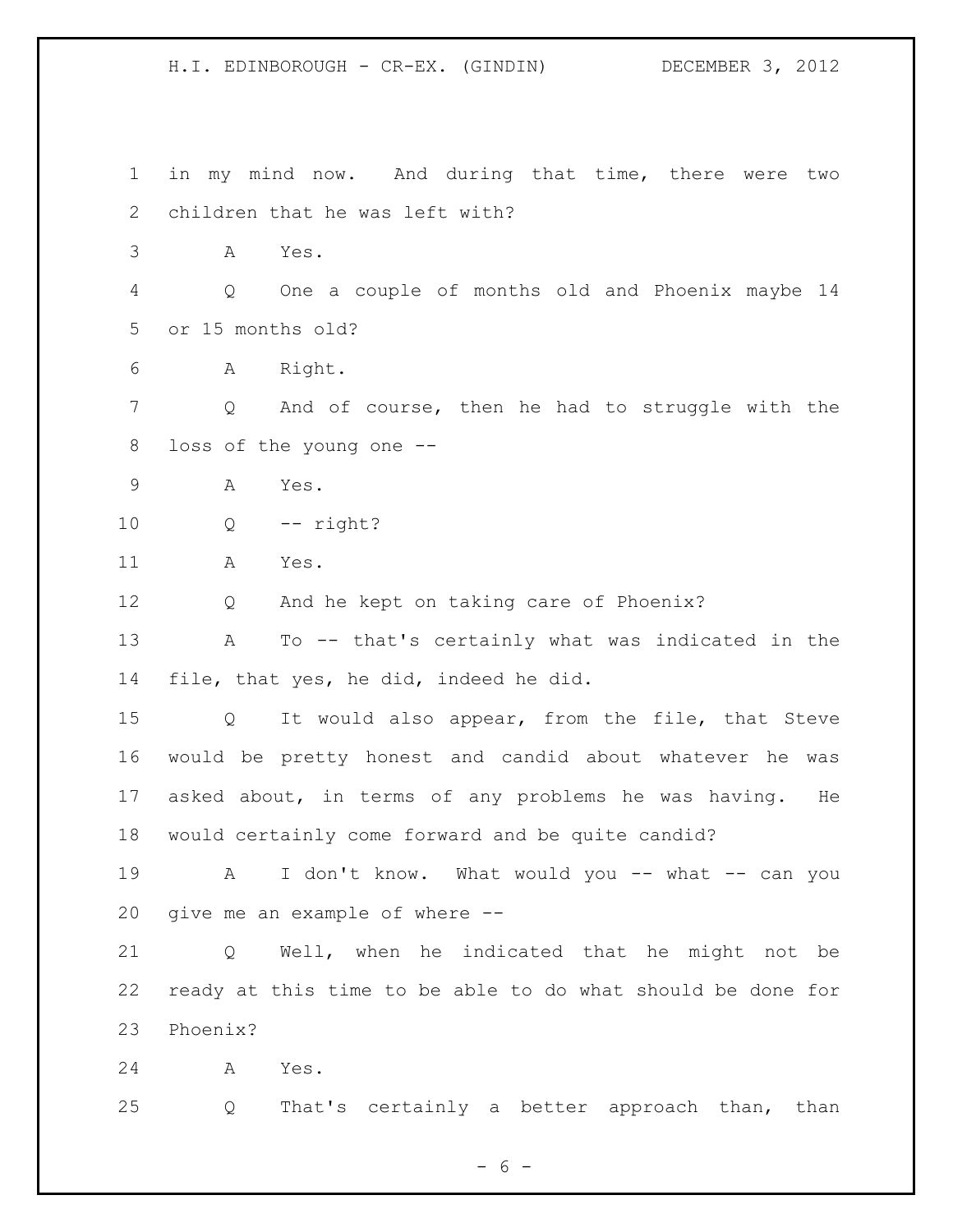1 just saying you can do it when you have your doubts -- 2 A Yes.  $3 \qquad Q \qquad -- \qquad right?$ 4 A Yes, he certainly indicated he wasn't ready. I 5 couldn't say what his reasons were for that. 6 Q According to the evidence, he felt he wasn't 7 strong enough at that time to, to handle it? 8 A Okay. 9 Q Of course, by that time, we know he had lost the  $10$  --  $\blacksquare$ ; right? 11 A Yes, the younger one. 12 Q And we know, of course, that he was pretty much 13 left to, to raise Phoenix on, on his own, other than with 14 the help of some family and friends -- 15 A Right, which -- 16 Q -- right? 17 A -- which is significant --18 Q Very -- yeah. 19 A -- the fact that he certainly named his sisters 20 as supports and Kim. 21 O And Kim Edwards? 22 A Yeah, that's, that was significant for us. 23 Q Yeah. You told us that one of the things you 24 maybe wish you did differently was that, based on some of 25 your education afterwards, you thought perhaps you should

- 7 -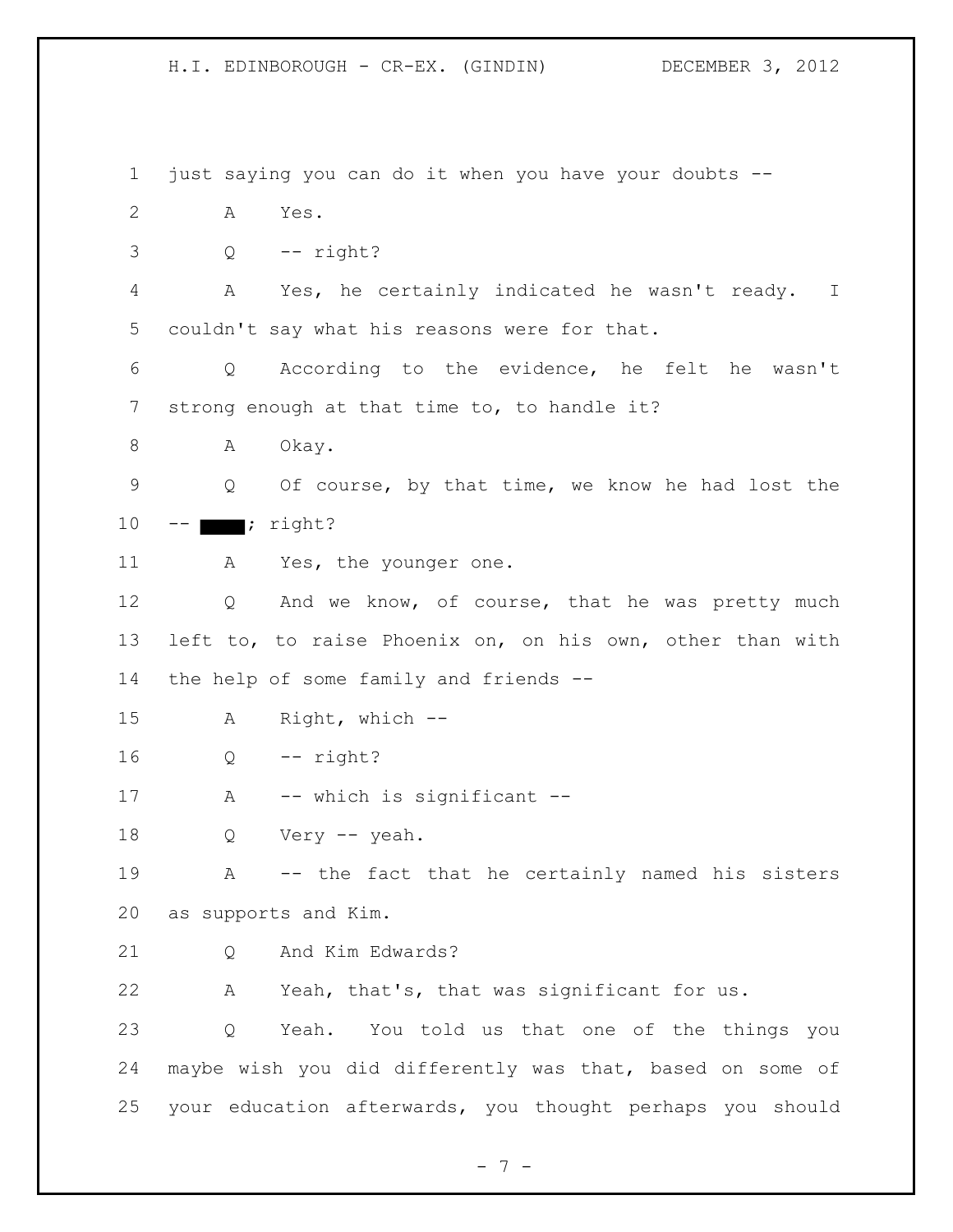have approached the, an attach, the attachment issue with Steve around the time that he wasn't going to be taking care of Phoenix --

- A Yes --
- 
- Q -- remember that?

 A -- I certainly wish that there, that, that we, we had done something with that, for whatever resources were available at that time, but yes, that's something I wish we'd addressed.

 Q It may well have been that had you discussed it with him, things would have proceeded in the same way as 12 they did in any event, I think you said?

 A They may well have. Improving or enhancing, creating attachment between a parent and a child is not a short term process.

 Q No. But all indications were that he was very committed to Phoenix and he was doing the best he could, given a very difficult background and circumstances that he found himself in; right?

 A Yes, he, he had been there, on his own, with those children --

- Q Um-hum.
- A -- since '01.

 Q And if he was to say that I'm not, I don't feel strong enough, or I don't feel ready, that was a temporary

 $- 8 -$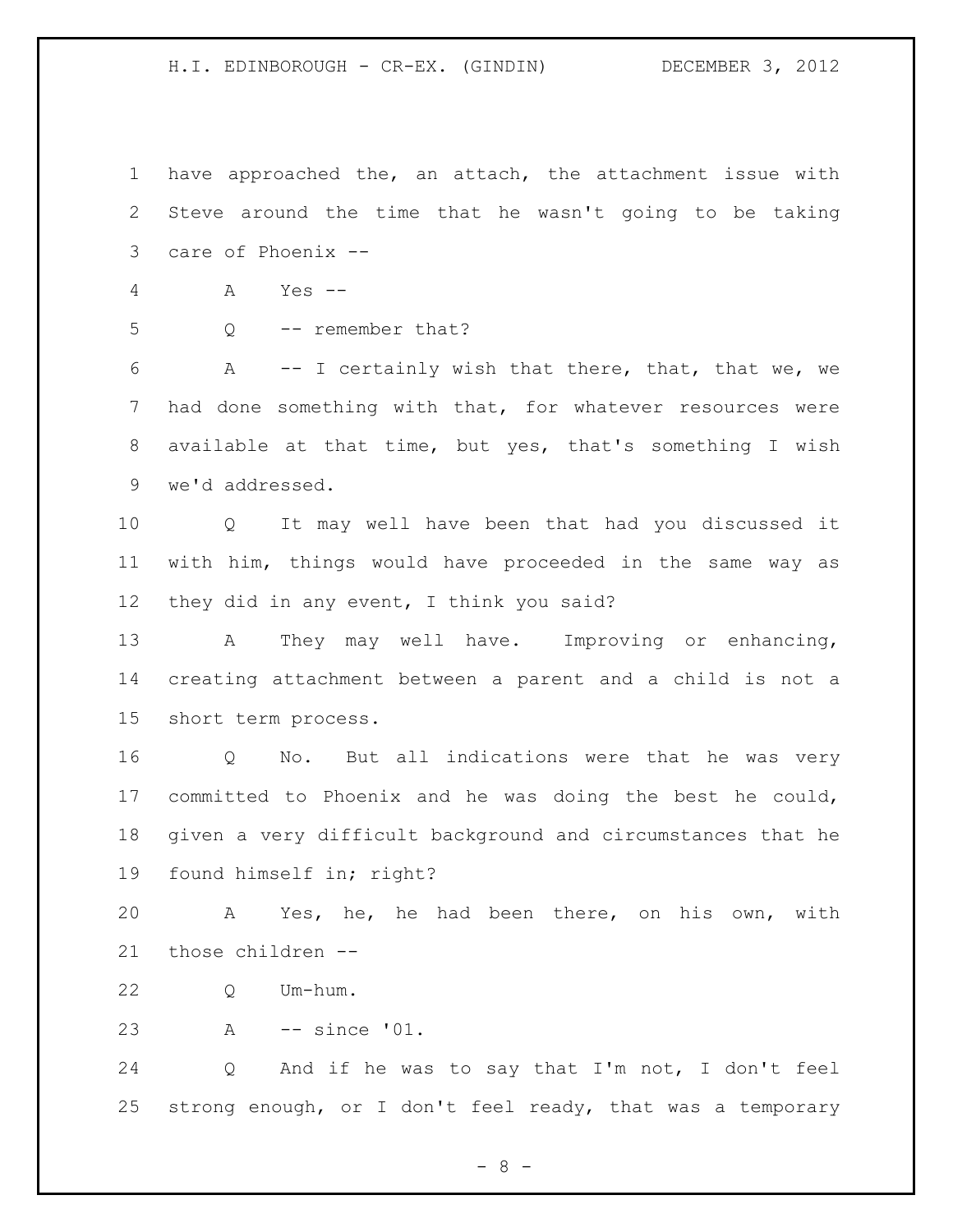thing? You knew, at that point, that it was for a few months perhaps?

 A That was my understanding and, and also a statement that, that we shouldn't be critical of parents for.

 Q Um-hum. And that comment by him, that he didn't feel ready or strong enough, can certainly be interpreted to mean that he was being quite unselfish and worried about Phoenix's safety and wellbeing by acknowledging that perhaps this wasn't the right time for him and someone else should help her; correct?

A It could be interpreted that way --

Q Yes.

14 A -- absolutely.

 Q And the evidence seems to be that while she was away from him in foster care, that he visited her regularly?

18 A I believe that's indicated in the notes, yes.

 Q And that would certainly indicate that he felt some attachment towards her, obviously; right?

A Perhaps you're right, yes.

 Q And of course, he would know, and made it clear that it was a temporary thing?

A Yes, he made that clear.

Q You also testified that perhaps, on reflection,

 $-9 -$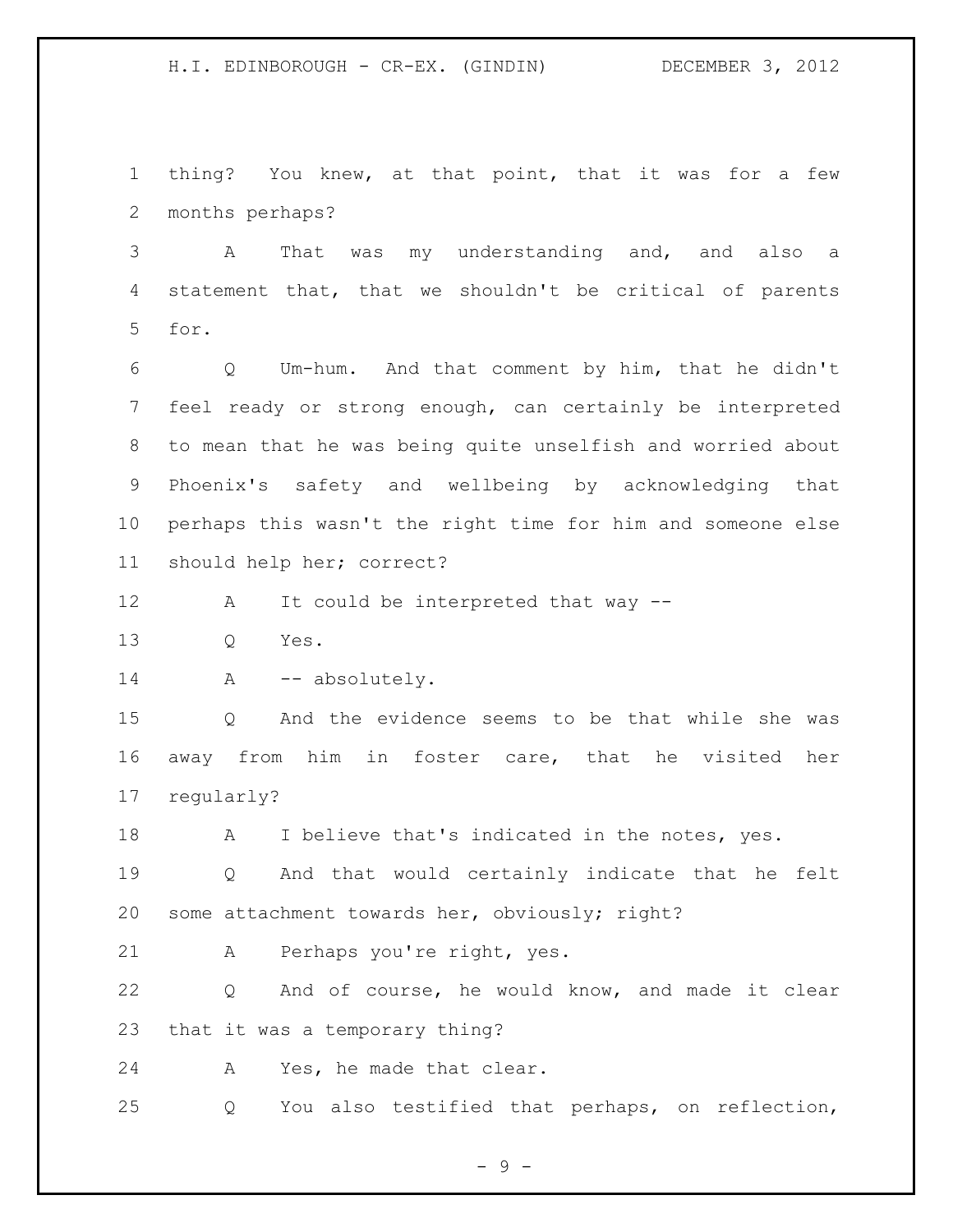maybe a parental capacity assessment might have been something that should be ordered with respect to Steve around, around the time we're talking about in '03? I think you --

 A Yeah, I, I remember saying that and, and if you'll recall that there were internal e-mails between employees, which I wouldn't have seen --

Q Um-hum.

 A -- wherein Stan expressed that perhaps she should stay in care longer, perhaps we needed a different order, I think, at that time, if we were having doubts about his attachment, or about how significant his substance abuse was, that it would have been a good time to refer to someone with expertise around parenting, parenting capacity and, and have that assessment done.

 Q Who would do that kind of thing, that you're aware of?

 A We generally hired psychologists. Do you want me to name some? Or --

Q No, no --

A Okay.

Q -- just generally, generally.

A Generally, psychologists.

Q Okay.

A Sometimes some social workers with Masters

 $- 10 -$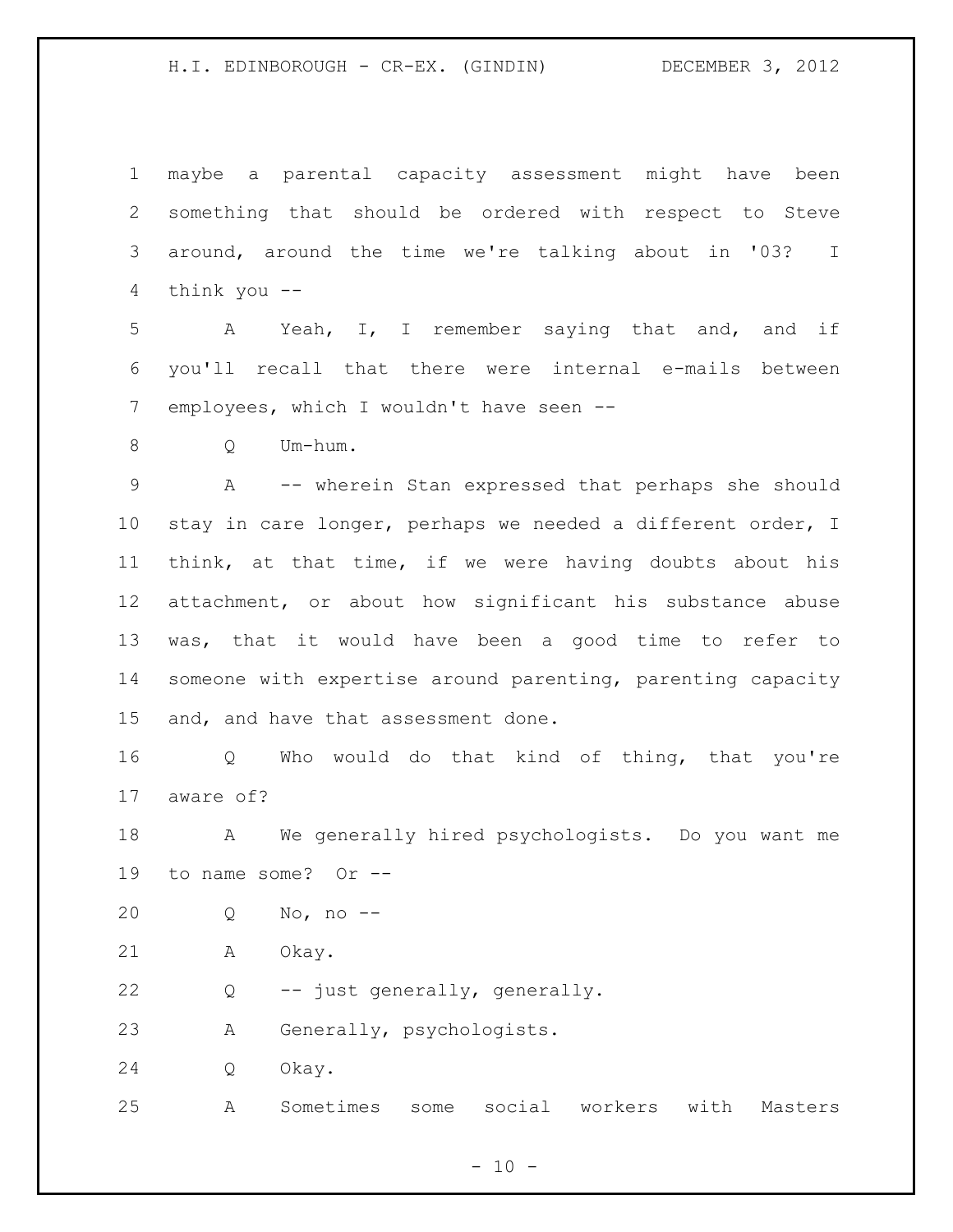degrees have done those for us, but we, we try to have them done by psychologists. Q Now, you know that early on, in September of '05, when Phoenix was first returned to Samantha -- A In '05?  $Q \rightarrow$  -- and Steve -- '05. A Okay. Q Oh, pardon me, 2000. A Okay. Q September 5th, 2000, sorry. A Okay, okay. Q I think you were probably aware that someone suggested a psychological assessment of Samantha? 14 A Yes, I'm aware. Q None was suggested, at that point, for Steve? A No. Q I suppose one could easily say, maybe they should have back then, rather than -- A In 2000? Q -- putting it on yourself for not having thought about it a few years later? A If, if I'm recalling the old file recording acturely (phonetic), or accurately, I think that it was Samantha's presentation, her -- Q Um-hum.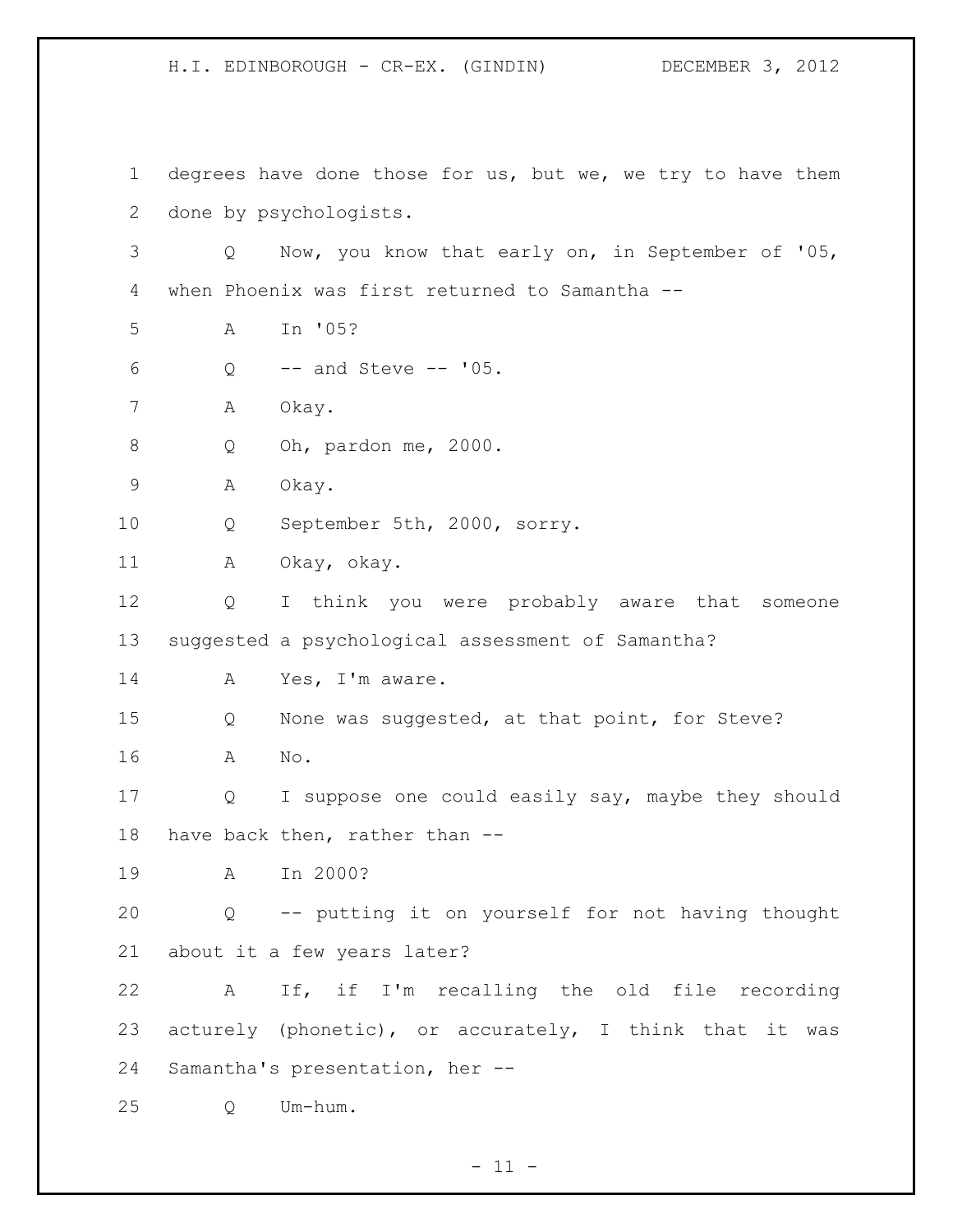A -- some of the things that she said that gave the workers concern, not so much Steven.

Q Um-hum. Right.

 A Yeah. I'm not surprised they didn't assess Steven in 2000, really. She certainly presented as the far more concerning parent and they were together then, so --

 Q Yeah, no, I think the evidence is pretty clear on that.

A Yes.

Q But --

 A No, I'm just saying, from the workers' 12 perspective, why they, perhaps, chose not to have an assessment of Steven.

 Q Yeah. Well, they -- obviously no one thought that needed to be done for quite a few years before you became involved; right?

A Yes, that seems obvious.

 Q Um-hum. Another one of the issues you touched on was the issue of whether substance abuse was a problem; right?

A Yes.

Q Now, that is a very, very difficult issue --

A Absolutely.

Q -- you would agree?

A Yes.

 $- 12 -$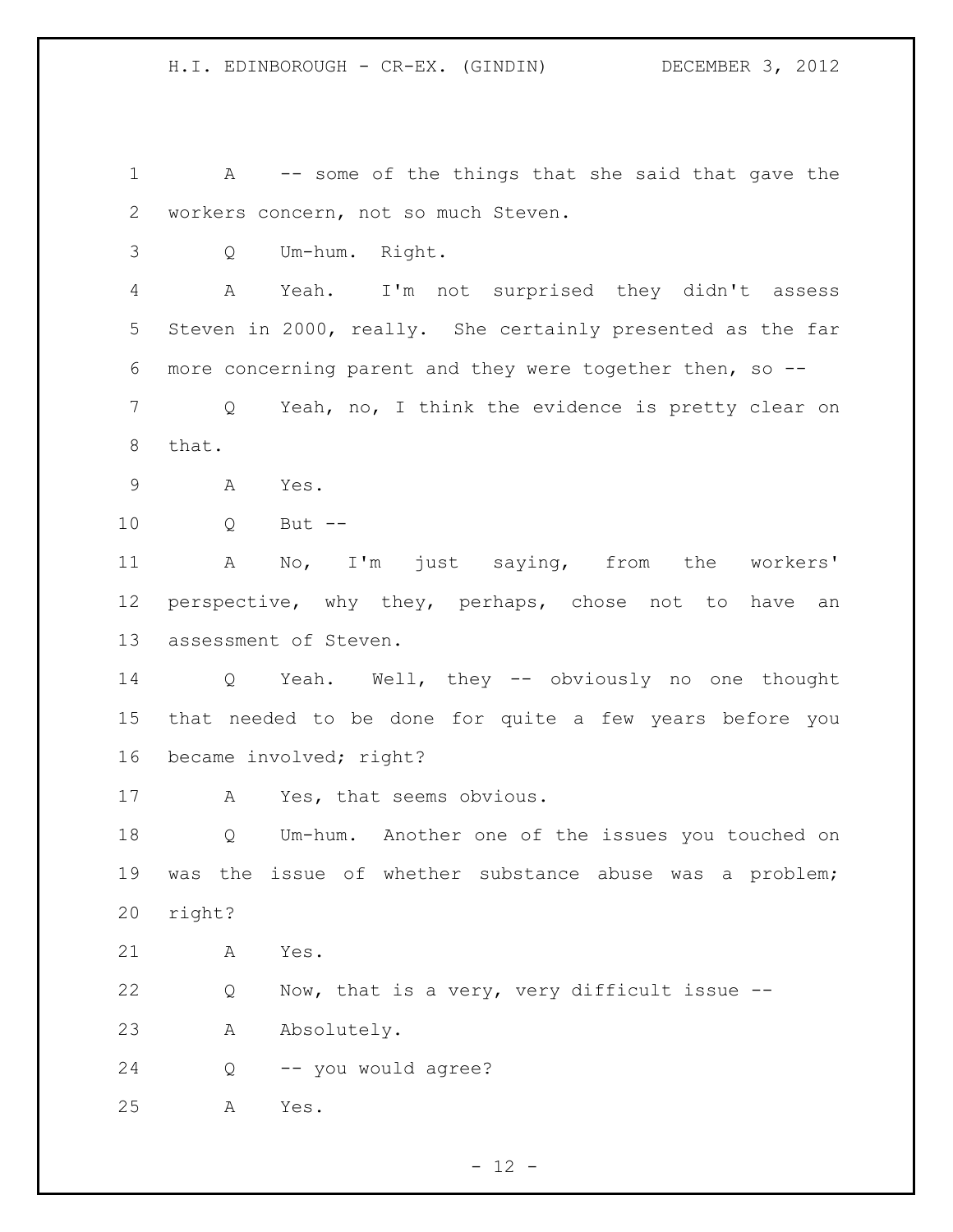Q A delicate issue? Dealing with something like that, if it's a problem, has to be done when the person is ready? A Yes. Q And many struggle with that, if they've come from a background where that was present? A Absolutely. Q Right. So when you have Stan Williams, in some of those e-mails you talked about, expressing that he's a little concerned about that, isn't that just being cautious for him to be concerned about that possibility recurring, by the nature of the problem? 13 A It, it may -- okay, what was your question? Was it -- Q Well, Stan Williams seems to be maybe expressing some doubts, maybe -- A Right. Q -- maybe a substance abuse problem, if it exists, might recur? A Yes. Q And he's kind of having a, a backup plan, at least he's suggesting one? A Right. Q Isn't that just being cautious -- A Was that --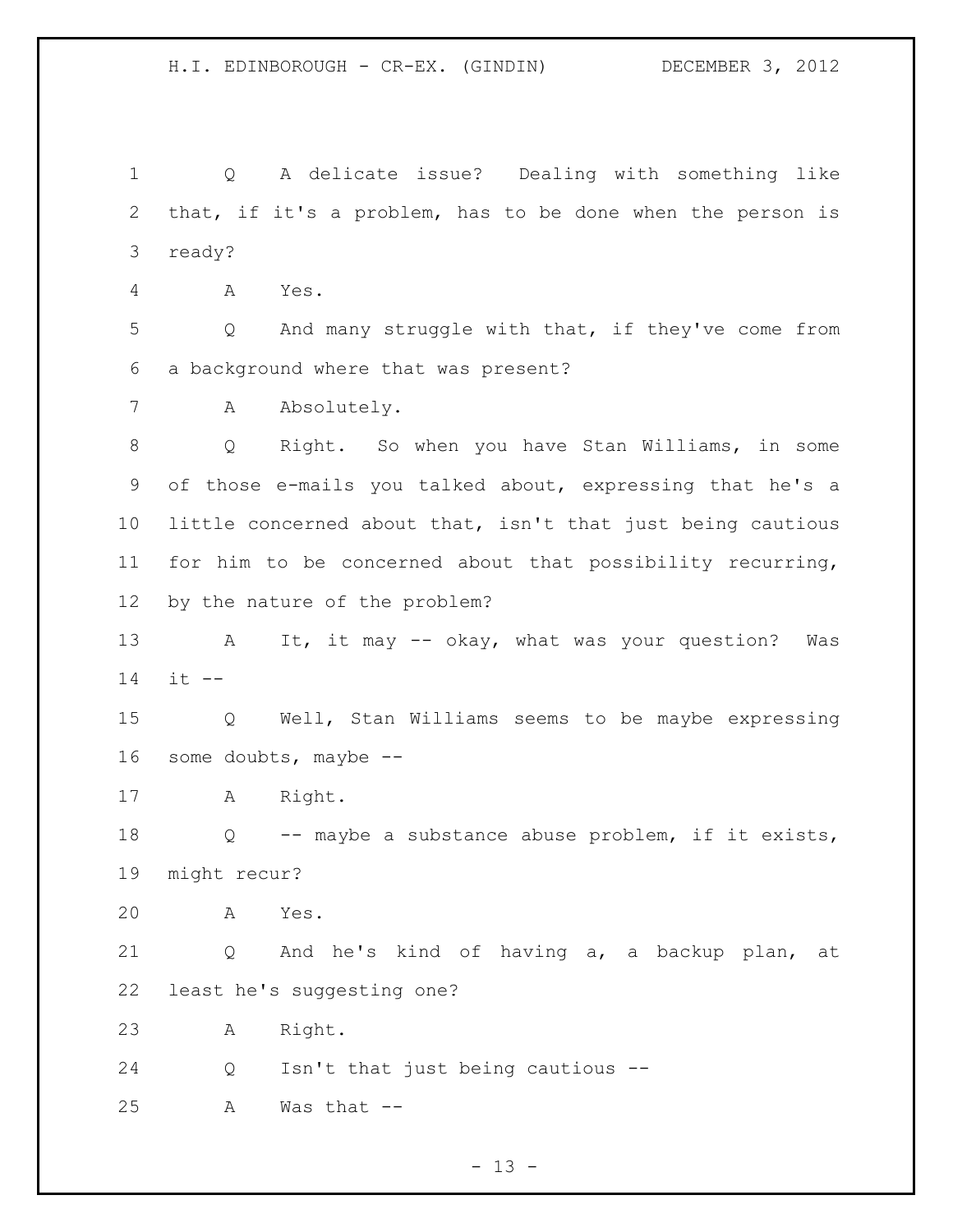Q -- having regard to the nature of what we're talking about?

A Okay. Was that Stan being cautious?

Q Yes, yes.

 A I think what that was, and of course, none of us can know exactly --

Q Um-hum.

 A -- what, what Stan Williams thought, but I, I think, I think I also mentioned, on Friday, that, that Stan, from my recollection, had some additional knowledge --

Q Um-hum.

13 A -- of alcohol abuse. I, I don't know where it came from, but he appeared to be someone who had more information about that than the average social worker. And I think that he realized that without having addressed that issue in a formalized treatment program, that certainly the risk was high that it would, it would reoccur in Steve's life and potentially cause the child to be, cause Phoenix to be unsafe again.

Q It, it appears as though he was --

A So, cautious, yes, but --

 Q -- he thought, he thought might occur and he -- A -- yes --

Q -- made note of that?

 $- 14 -$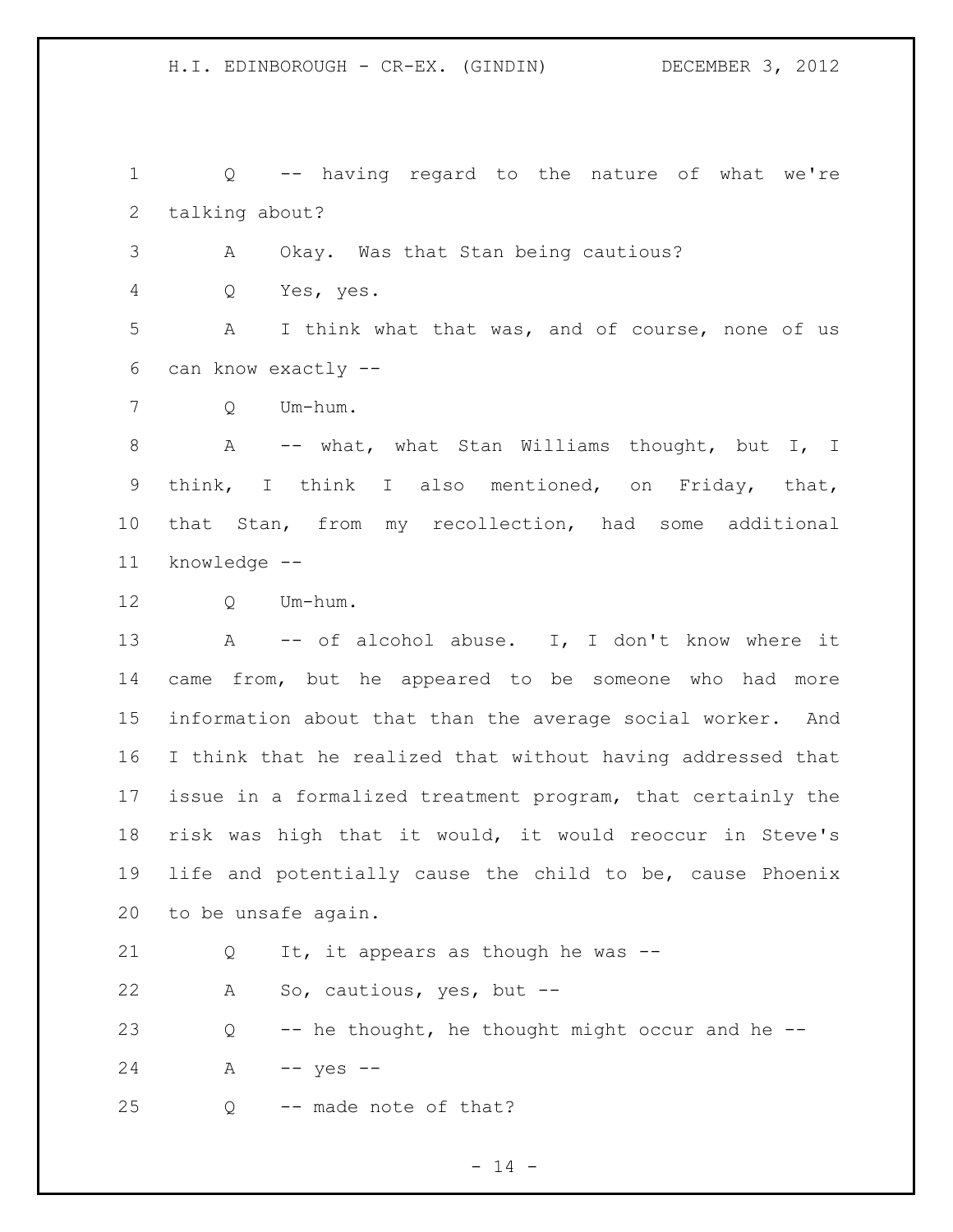1 A -- yes.

Q Yeah.

A Yes.

 Q And that, of course, seems logical, based on the, the history and background, that might be a concern of his?

- A It was logical --
- Q Yeah.
- 8 A -- yes.

 Q One of the things that I think you agree that might have been helpful, is that when Stan Williams left, first of all, it might have been helpful if he didn't leave and continued on with Steve?

13 A Yes, it would have been.

 Q Or if his replacement was of the same cultural background perhaps, that being the original idea in --

- A Yeah, I --
- Q -- approaching Stan; right?

18 A -- I think that may have made my decision easier at that time, if we'd had someone else --

Q Um-hum.

21 A -- to pass the, the case to.

 Q Yeah. Of course, one of the difficulties for you is that you're testifying not only your own, on your own behalf, but also for Stan, who isn't here --

A Yes, that --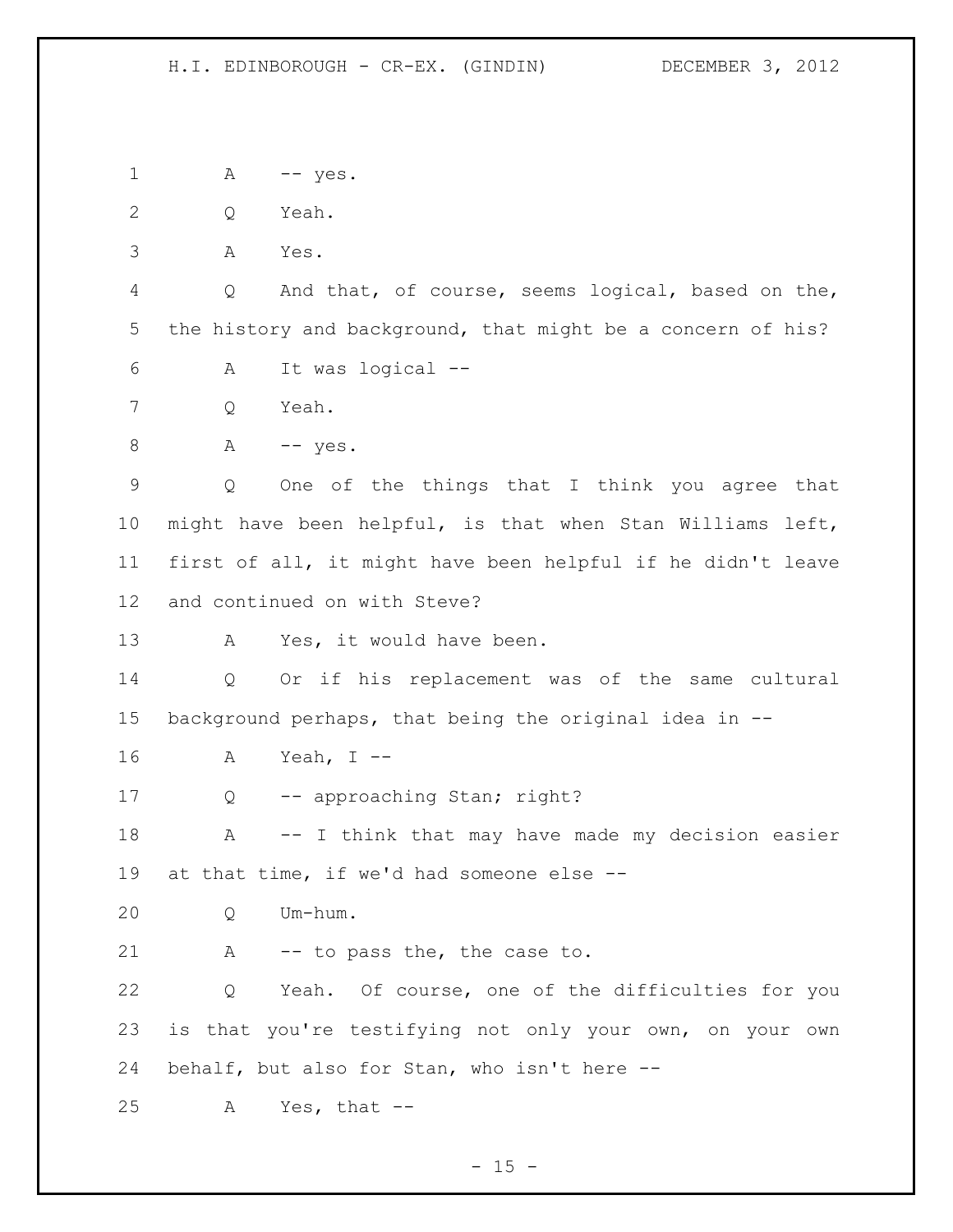Q -- and you're left to try and interpret what he might have said, or how he may have explained certain things?

A That's certainly right.

 Q But some things about Stan's conduct are pretty clear and that is that he clearly had a lot of faith in, in Steve?

 A Yes, that's absolutely clear. It was clear to me then and it still is.

 Q There was also some mention that Steve didn't want a family support worker at his home. That would be something that was relayed to you, I think, through, through Stan?

 A Steve had been resistant to services. I, I don't know --

Q Services from, from the agency?

A Yes, any services --

Q Yeah.

19 A -- from the agency. I think when, when Stan devised his first plan to return Phoenix under a, an order of supervision and place a support worker in the home, he may have discussed that with Steven. I don't know that it said anywhere that Steven was resistant to that. Steven -- my understanding was that Steven turned down that plan, because he wasn't ready to have Phoenix returned to him at

 $- 16 -$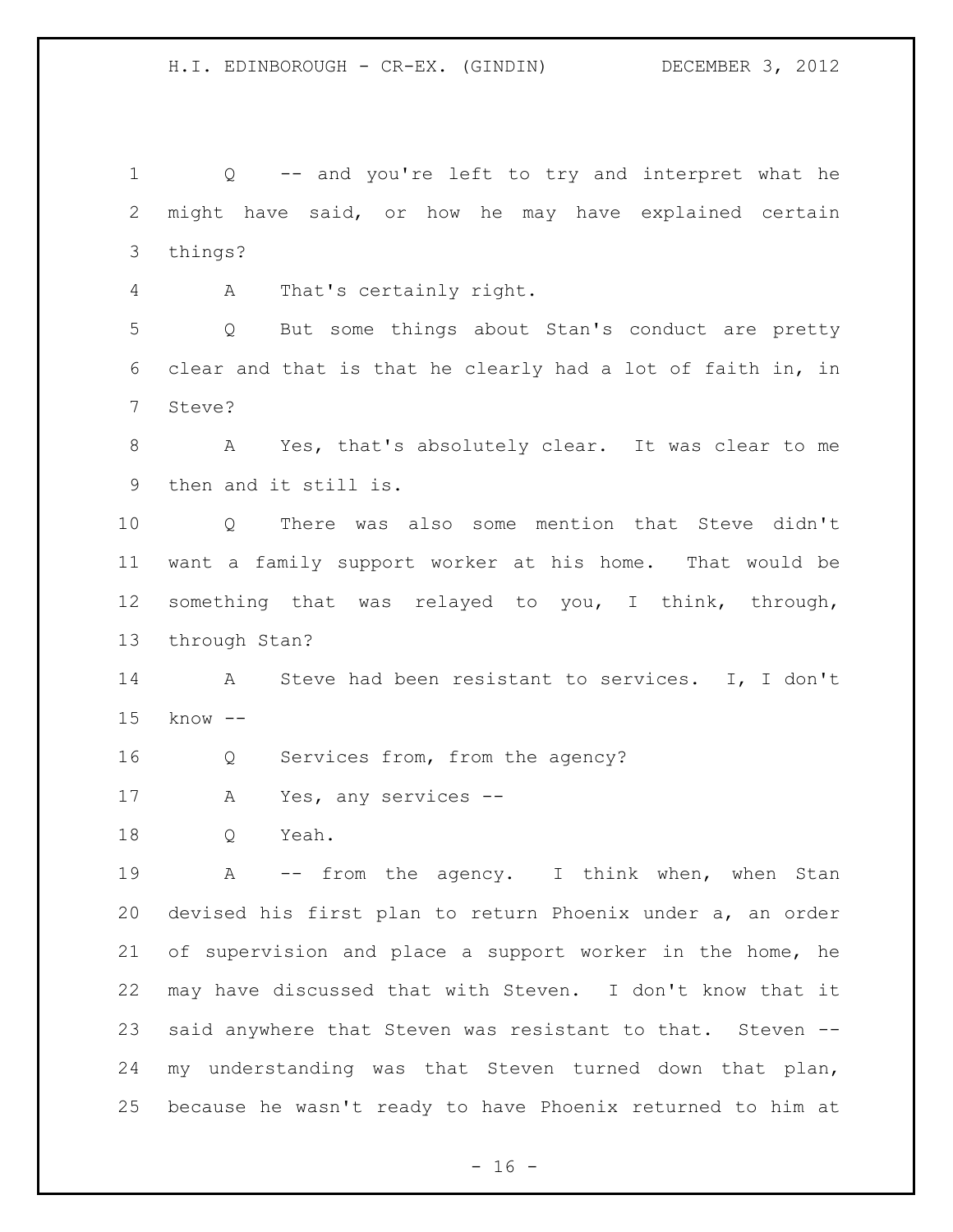that time. Q Um-hum. A I don't know that the file said that he was refusing to have a support worker. I don't, I don't recall that it said that. Q I think the -- A However, historically, Steve had been resistant, certainly. Q Yeah. He had -- seems to me, he had less issues with other outside sources than he did with -- 11 A Oh -- Q -- the agency? 13 A -- yes, yeah. I mean, he certainly was, had been using Ma Mawi. Q Yeah, and we know he went to the Boys and Girls Club -- A Right. 18 Q -- the evidence shows that? A Yes. Q And we know, as well, that he used members of his family for support? A Yes. Q And obviously Kim Edwards and Rohan Stephenson -- A Yes. Q -- were a great source of --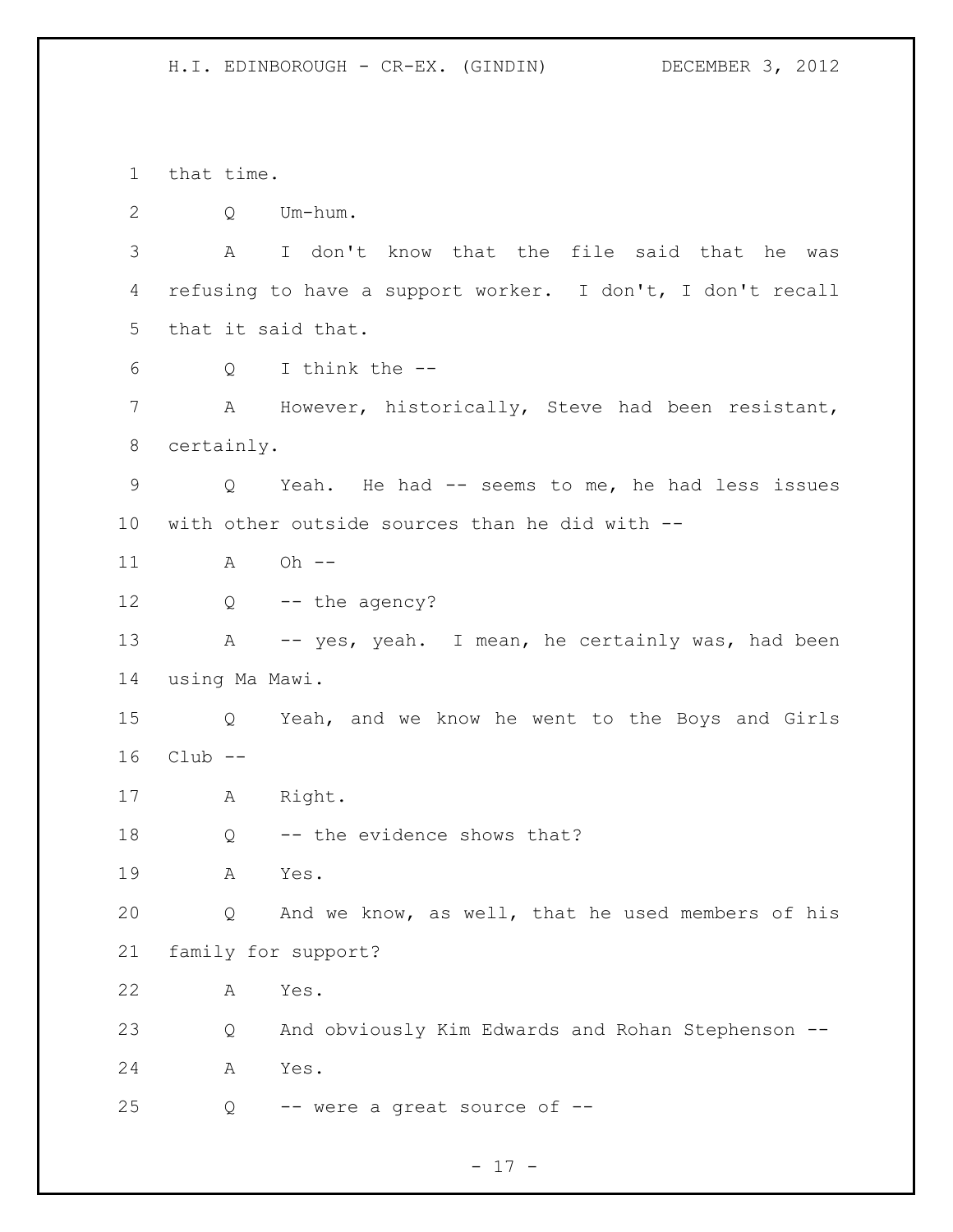A Yeah.

Q -- support for him?

3 A All of those things --

Q Yeah.

 A -- added to the strengths column for, for Stan and myself.

 Q He may simply have felt more comfortable using those resources --

A Yes.

 Q -- clearly; right? In fact, around that time, when he was indicating that he wasn't ready and he needed to get stronger, we have some evidence that maybe Stan speaking to Kim Edwards and her essentially agreeing that indeed, he wasn't ready at that time; do you recall anything about that?

A Do I recall him talking about that?

 Q Seems to be somewhere in the notes and it was mentioned earlier --

A Yeah, I --

20  $Q \rightarrow$  -- that he --

 A -- if, if, if a parent is clearly indicating that they're not ready, it, it certainly wouldn't be our practice to insist that he take the child and --

Q Of course.

A -- and -- I mean, if a parent is prepared to say

 $- 18 -$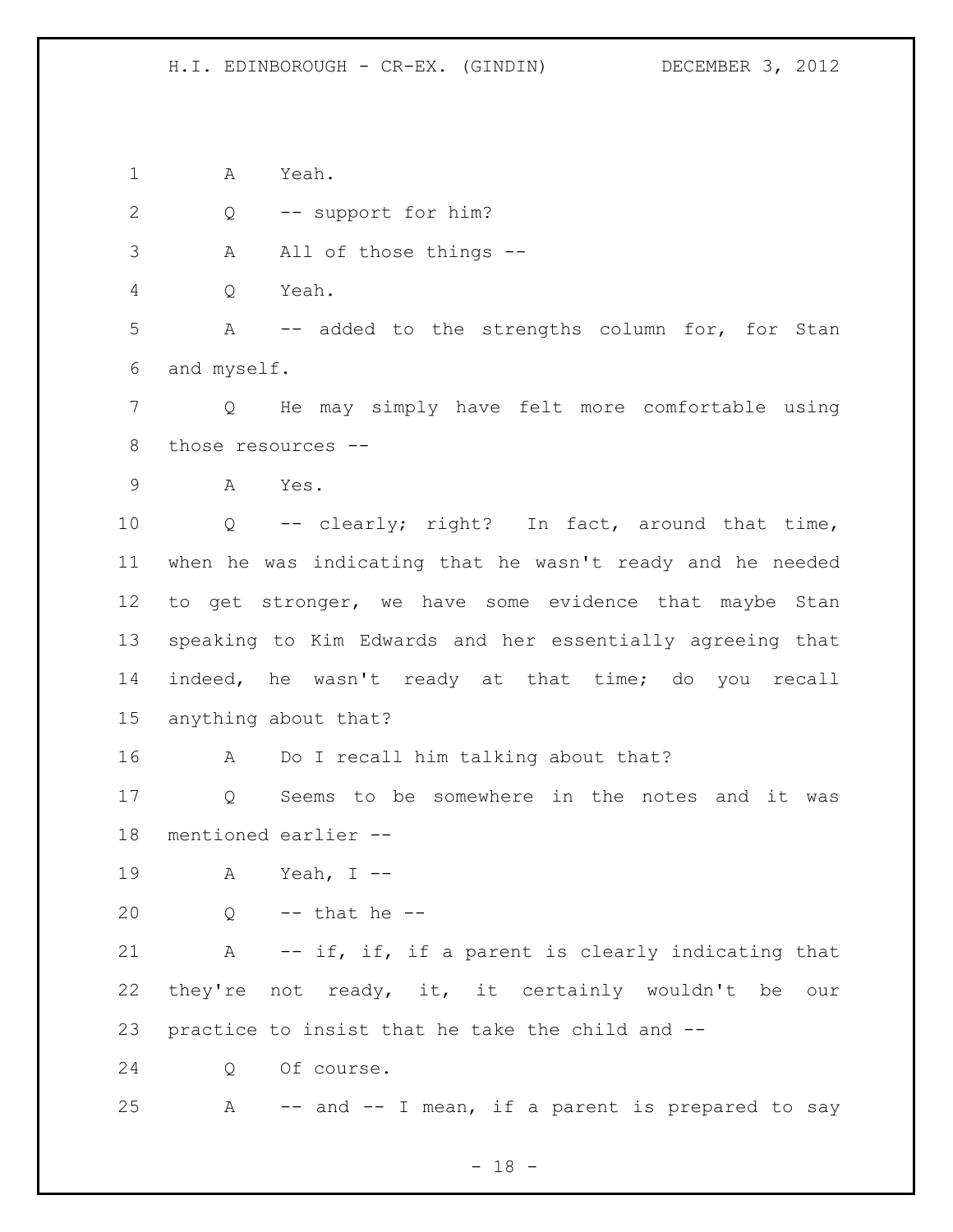they're not ready, we would, we would agree with them. Q Um-hum. A Why would we dispute that? Q Yeah, of course. And, and of course, we know that, in a relatively short period of time, he was back with Phoenix? A Yes. Q We're, we also talked about a risk assessment. A Yes. Q And one of the problems, I think, you told us about risk assessment, in those days -- A Um-hum. Q -- in between 2000 and at least 2004 anyway, it was really a judgment call as to how that was, how risk was assessed? Whereas today, there've been some changes -- A Yes. Q -- right? 18 A There's been some changes, but then I, my opinion is, is that it, it, it was formed that the opinion of, of, the assessment of the risk was formed by the opinion of the, of the worker who had the file at that time. Q Yeah. And of course, when workers change from time to time, so do the way they look at it and their opinions? A Right.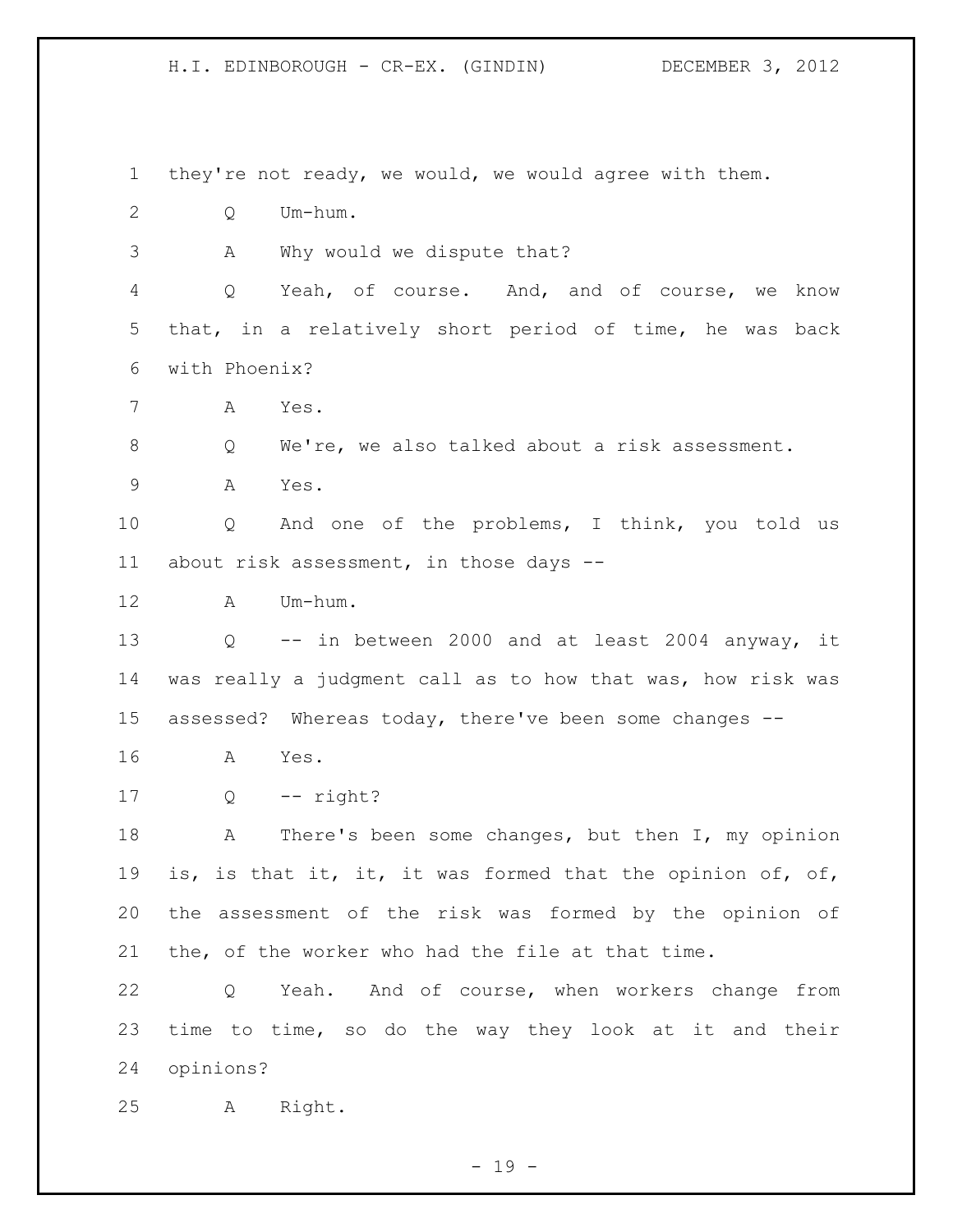Q And that's the, that's the problem with judgment calls -- A Right. These, these are fairly informed opinions, I mean -- Q Yes. A -- they're not just pulling rabbits out of hats. These are experienced social workers -- Q Right. A -- who have seen lots of clients and have seen 10 clients with similar problems. It's, it's not an uninformed opinion, but -- Q But it's still -- 13 A -- it wasn't scientific. Q Well, yeah, it's subjective? A Subjective. Q And everyone's different? A Right. Q And you could have two social workers examining the same file and having a different opinion? A Yes. Q And I take it that that's why this structured sort of tool that we have heard something about makes it a bit more scientific and objective? A It does -- Q I see.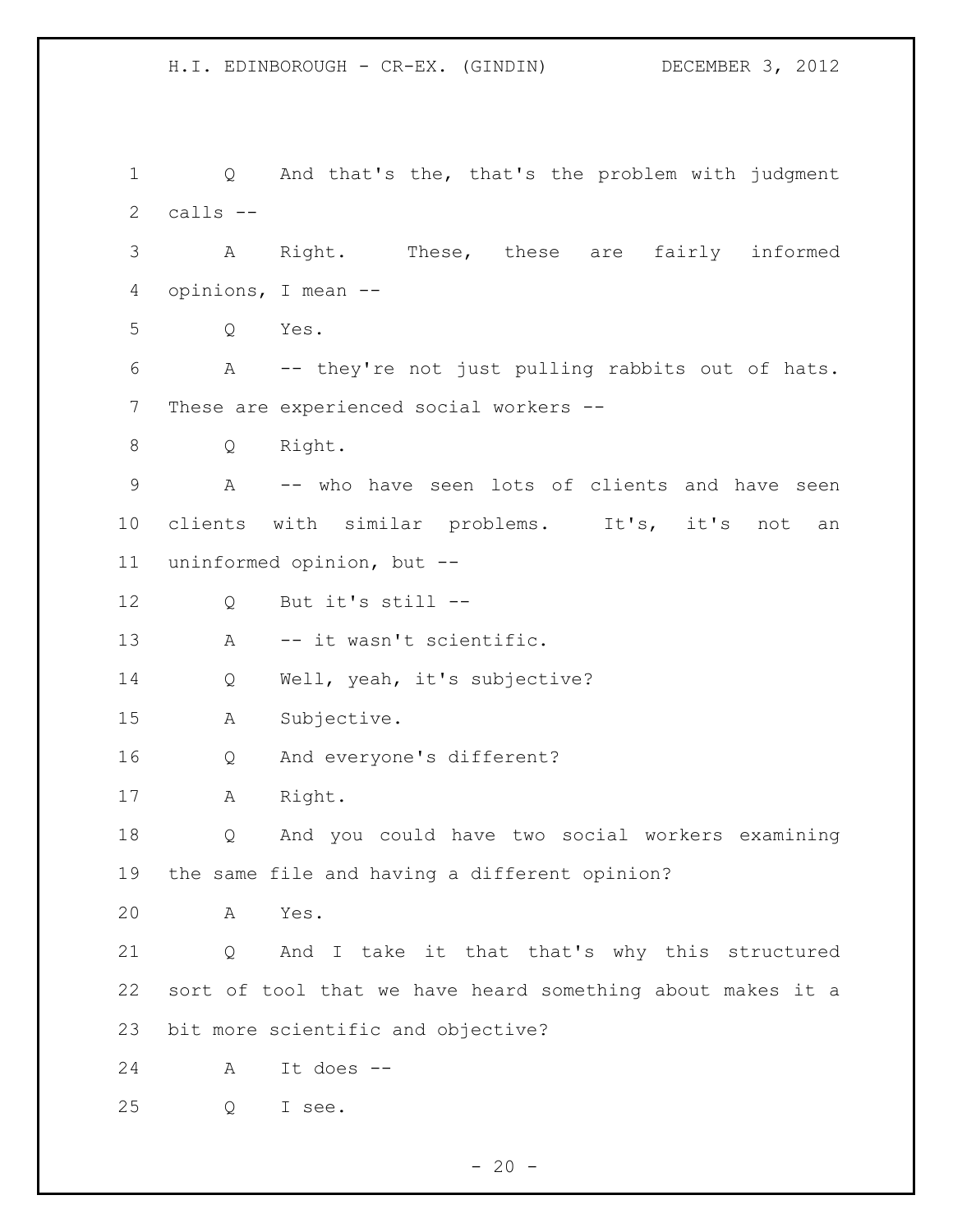H.I. EDINBOROUGH - CR-EX. (GINDIN) DECEMBER 3, 2012 H.I. EDINBOROUGH - CR-EX. (RAY)

1 A -- yes. Q Which you think is a, is a better thing? A I absolutely do. MR. GINDIN: Thank you, those are my questions. THE COMMISSIONER: Thank you, Mr. Gindin. Mr. Ray, are you next? 7 MR. RAY: Yes, thank you, good morning, Mr. Commissioner. Good morning, Ms. Edinborough. 10 THE WITNESS: Good morning. 11 MR. RAY: I'm Trevor Ray, for the record, representing MGEU and some, various social workers. I just have a few questions for you this morning. CROSS-EXAMINATION BY MR. RAY: Q One of the questions I have for you is you mentioned, I think, in your evidence that you and, you and Stan, or perhaps both of you, or -- had perhaps underestimated the risk of alcohol with Steven continuing and perhaps had not placed enough emphasis on trying to, I, I guess, deal with that or address it a little bit better; was that, was that -- A Yeah -- Q -- am I understanding your evidence correctly? A -- that's right, yes.

 $- 21 -$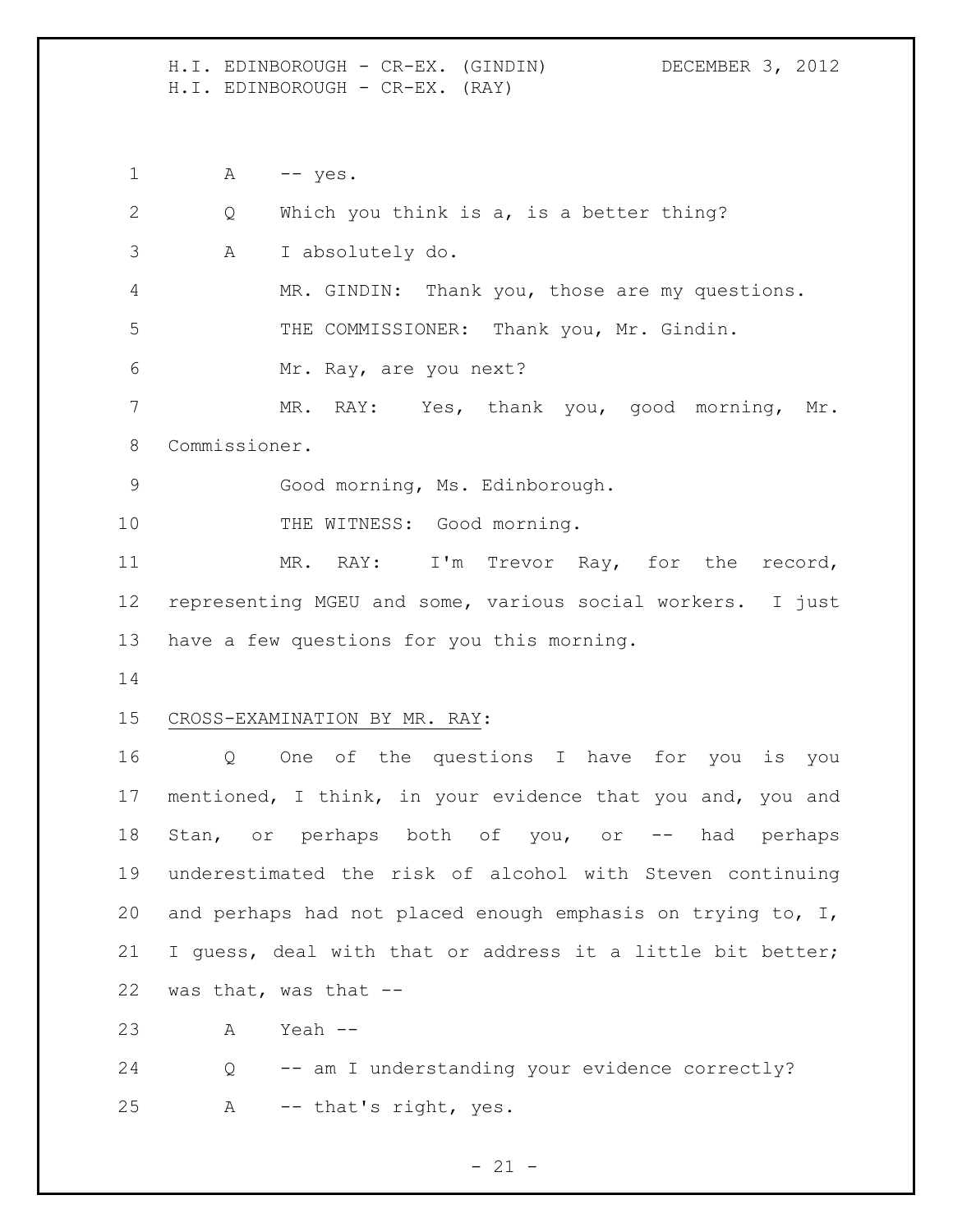1 Q Okay. And you're saying that, I assume, now, with the benefit of hindsight, looking back on, on the file and what's happened since then? A Certainly I'm saying that now because people are asking me to comment on it now. Q Um-hum. A That is what I believe in hindsight. Q Okay. A I, I can say with some certainty that, that throughout my career, because drug and alcohol, substance misuse is a big part of what we deal with in child welfare, that I always wished I understood it better and knew more about it. Q Um-hum. Okay. Are you aware, from the service 15 agreement -- maybe we can bring up page 37115? THE COMMISSIONER: Now, we've got a new operator on the machine this morning, so it, we'll give her a little time to get accustomed, so -- there she is, she's come through pretty fast. MR. RAY: Can we scroll down to paragraph 3 please? BY MR. RAY: Q So we know that in approximately 2000, if you, you can see the last part of paragraph 3 there, they're,

 $- 22 -$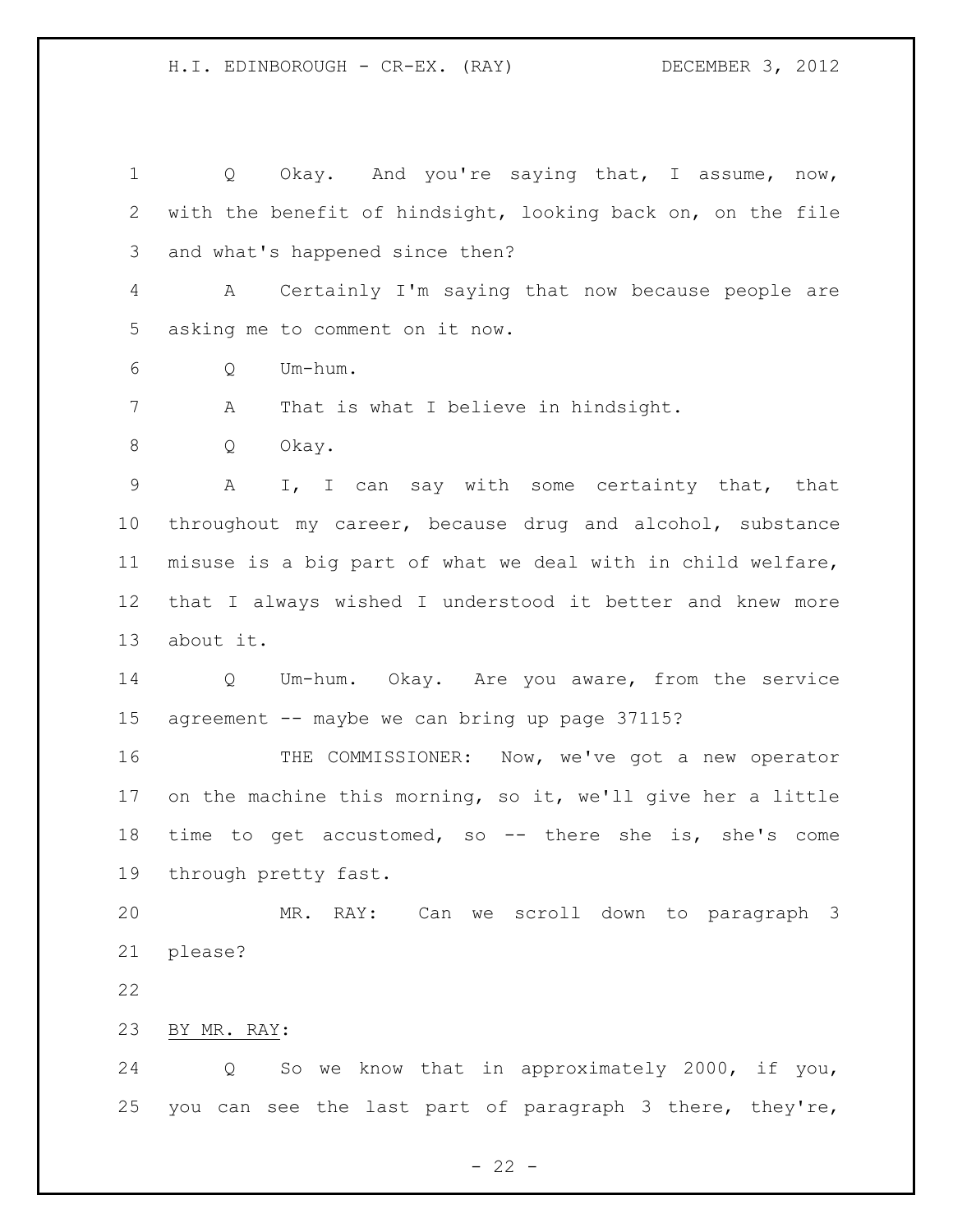H.I. EDINBOROUGH - CR-EX. (RAY) DECEMBER 3, 2012

 they're asking Steve and Samantha to cooperate with respect to exploring issues about substance abuse. So it was certainly flagged then, but what we do know now is that from 2000 to 2003, this is actually, when, when you, when, when Steven has come to you now with a protection file, and Phoenix has been apprehended, three years after this agreement has been put into place, that this is actually the first time, or are you aware, that this is actually the first time that a source of referral had brought, raised concerns about alcohol impacting the safety of Phoenix; are you aware of that?

A I believe so, I think, yes.

 Q So would you agree with me that the fact that this has happened only once in, in approximately three years is not a bad track record for a person who had this, the, the problems that Steven had?

17 Let me, let me rephrase it.

18 A Okay.

 Q Would you agree with me that one occurrence in three years is, is, is a fairly limited number of occurrences?

 A It's a limited number of occurrences, certainly on, on a child protection file. Okay. That's my --

Q Yeah.

A -- answer to your question.

$$
- 23 -
$$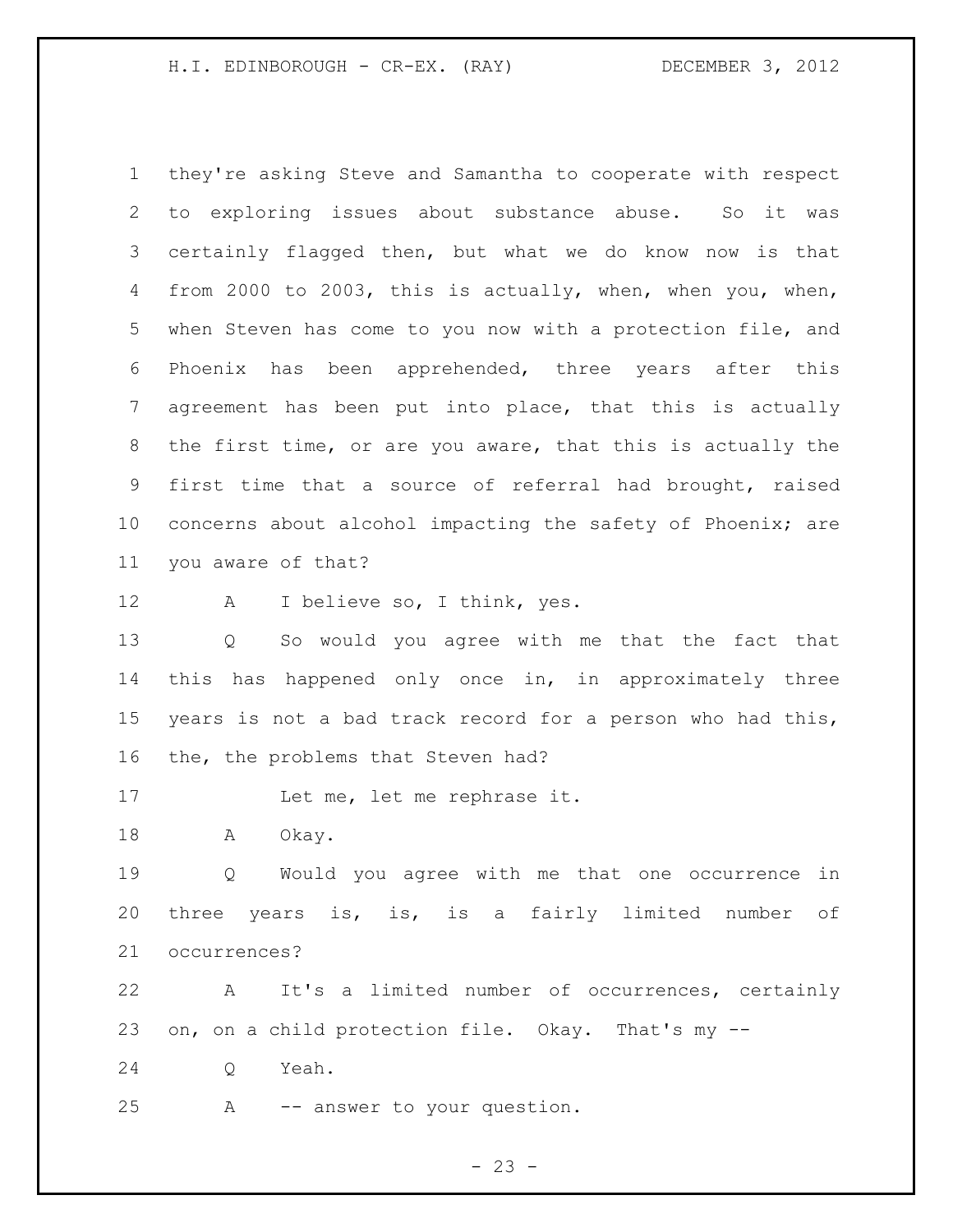Q And I think one of your comments was, in your, your opinion, that workload didn't impact services. I assume what your comment -- that you're only commenting as it relates to your actual involvement on this file, at the time you had it, or to Stan's actual involvement? You're, you're not able to comment about what the workload was of other intake workers or other family services workers and whether their workload impacted their work on this file, are you?

10 A No, I'm not able to comment on other people.

 Q Okay. Now, you said that you kind of wished that you had explored the alcohol issue more?

A Yes.

 Q Would you agree with me that if you had lower caseloads and you had lower workloads, that you would be able to perhaps do a, a, a more in-depth, or a broader assessment of a person such as Steve, or that Stan may be able to make those grounds, or make those barriers if he had a better opportunity to work with, with his clients?

 A Yes, thank you for asking me that. I, I -- my difficulty with saying that workload was the cause of things not getting done, because workloads are always large, the inference to me, if I say workload, high workload is the reason that good work doesn't get done, it's like saying we never did good work, because the

 $- 24 -$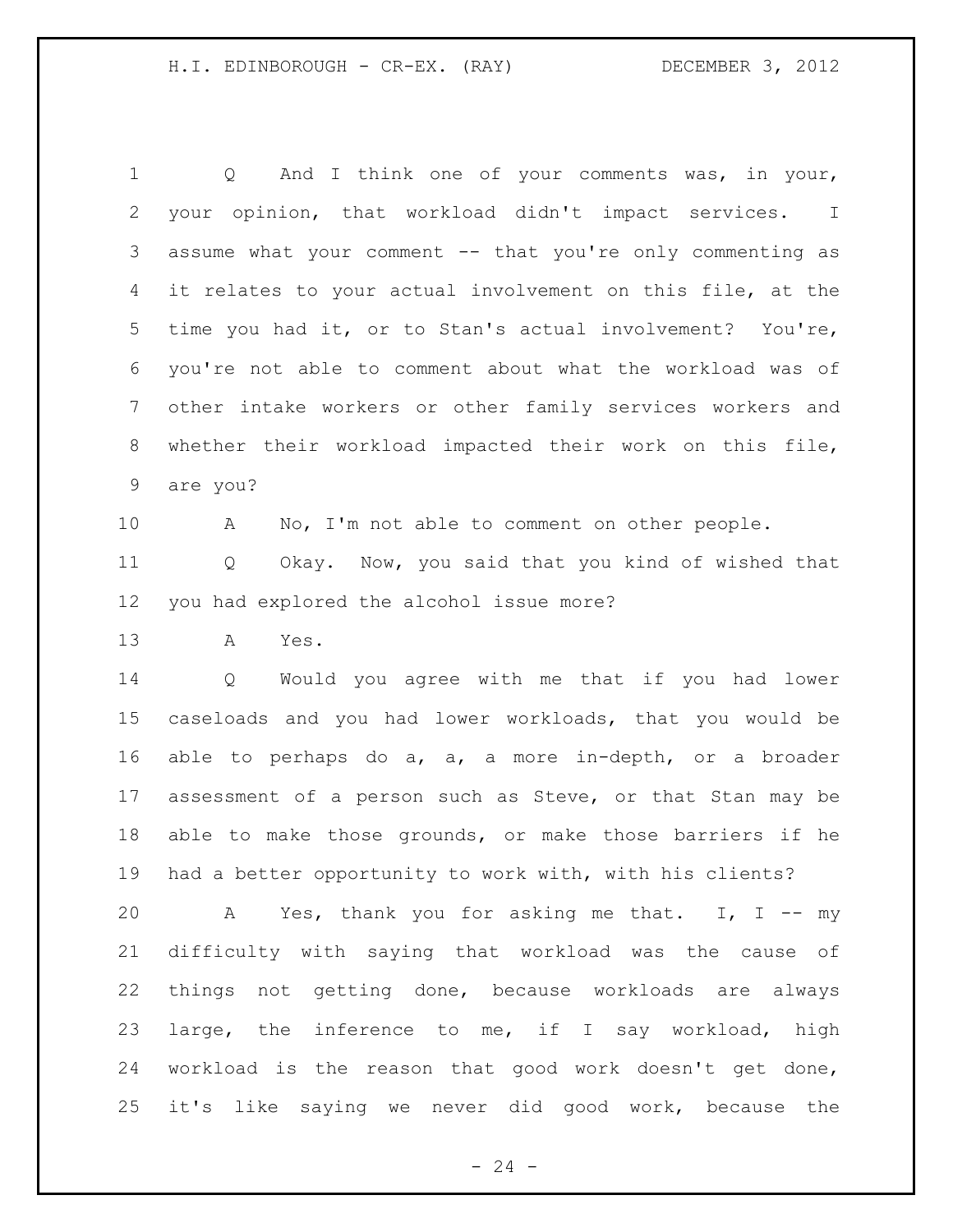H.I. EDINBOROUGH - CR-EX. (RAY) DECEMBER 3, 2012

 workloads were always high. And I, I'm not comfortable saying about, about child welfare. Yes, the workloads are high, but people still did good work. If they had lower caseloads, they would absolutely get to know their clients better. They would know just how serious or not serious the named problems are. So yes, they, they could do more with clients if they had lower workloads, smaller workloads.

 Q Thank you. I just want to clarify one thing about your comment about a place of safety. You had said, I believe, that they're meant to be 90 days; was that your evidence?

13 A That's what I thought it was.

 Q Okay. We expect to hear just general evidence about place of safeties and the application process. It's my understanding that although ideally a place of safety should be 90 days, that in, in reality, the application process can take much longer than 90 days; are you --

A Yes.

Q Okay.

A Oh, yes.

 Q If we could turn to page 36869 please? 23 And these are the notes, I think, that Mr. Koster took from, from his interview with both you and then below, below you, Mr. Williams?

 $- 25 -$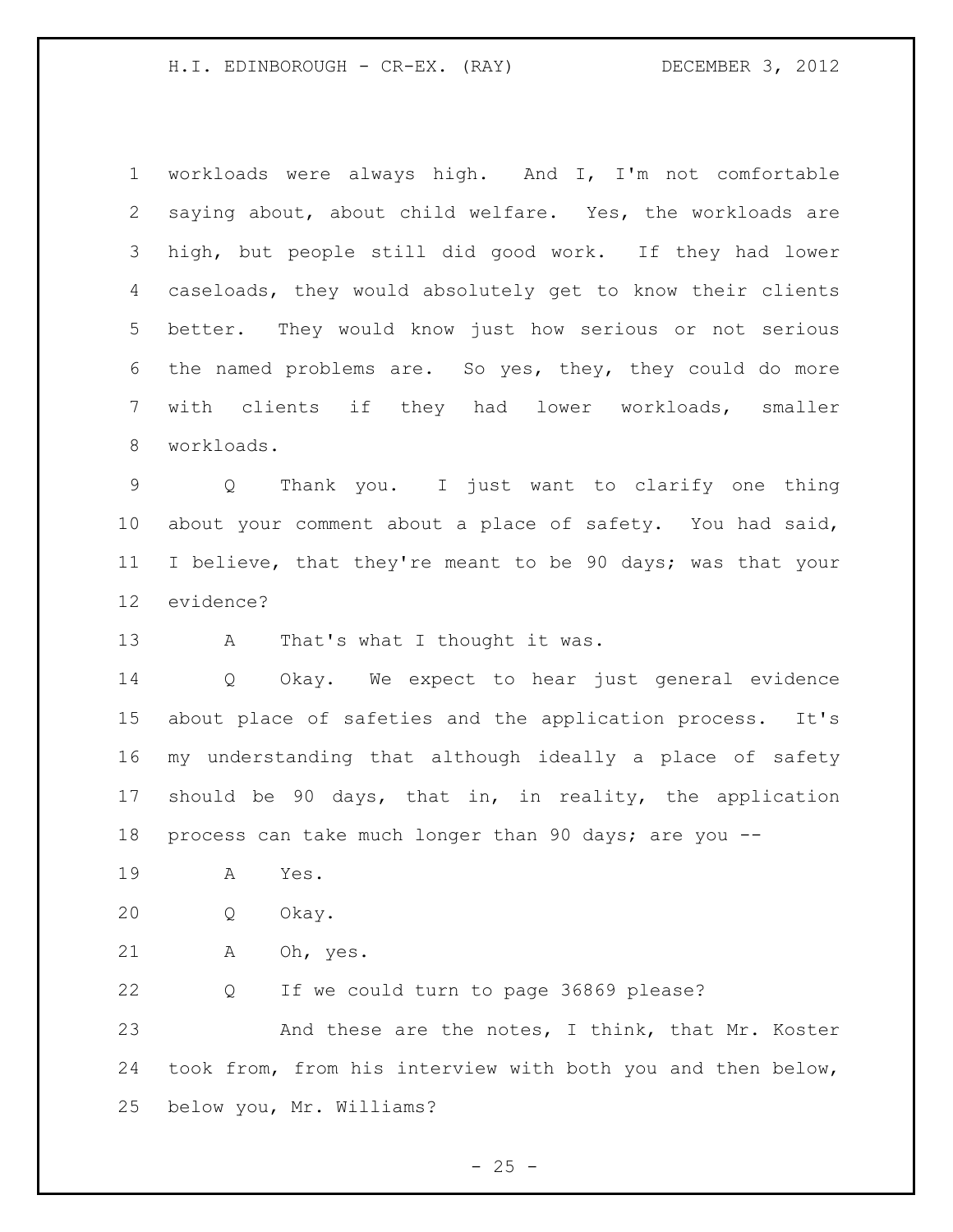1 A Right. Q And I just -- we were just -- in, in reference to, to workloads -- A Um-hum. Q -- where it says ideas for recommendations, is that what you're talking about when, as you just explained it to us: "Smaller caseloads mean more in- depth knowledge of families and 11 ability to see them more ... 12 [allow them] allow ... the supervisors to be more familiar as well." Is that what you're -- A Yes. Q Okay. And if you turn, just scroll down a little bit further please, until we get to Stan Williams. Yeah, thank you. And then Mr. Williams is saying, in the second full paragraph, he's -- right there is fine, thank you. Yeah, thanks. "The numbers never did balance out

 $- 26 -$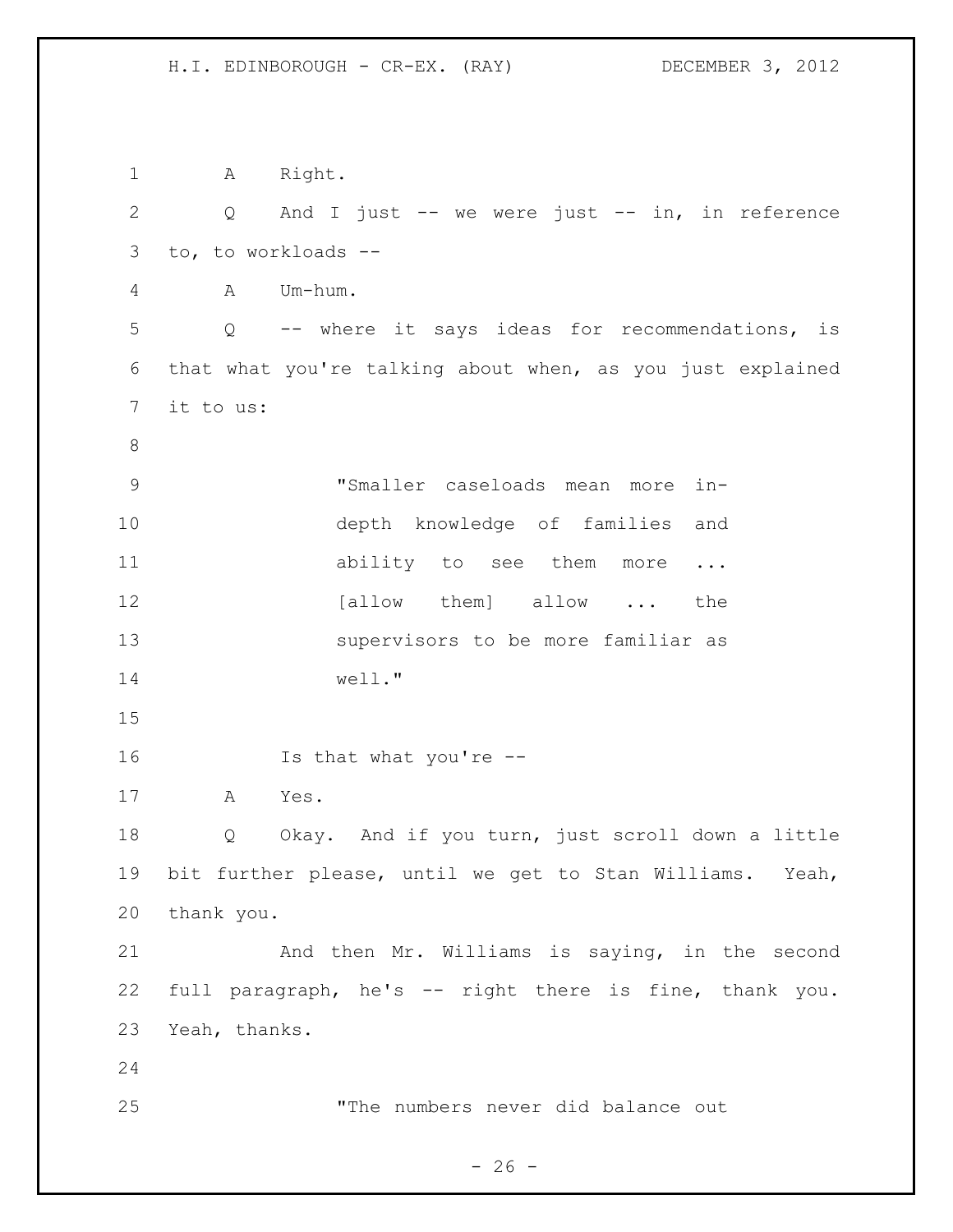... there was always a shortage of both [a shortage of both] workers and supervisors." Then he continues a little further: 7 There was also ..." You can just keep the screen where it is. Thanks. "There was also the sickness and workers being away and so there was the crisis response to service." Would you have any reason to disagree with Mr. Williams' comments to Mr. Koster, as to, as to how he felt about workload? A So what, what do you think he felt about workload? Q If you could just scroll up there, just a slight bit. Mr. Williams is saying: "The numbers never did balance out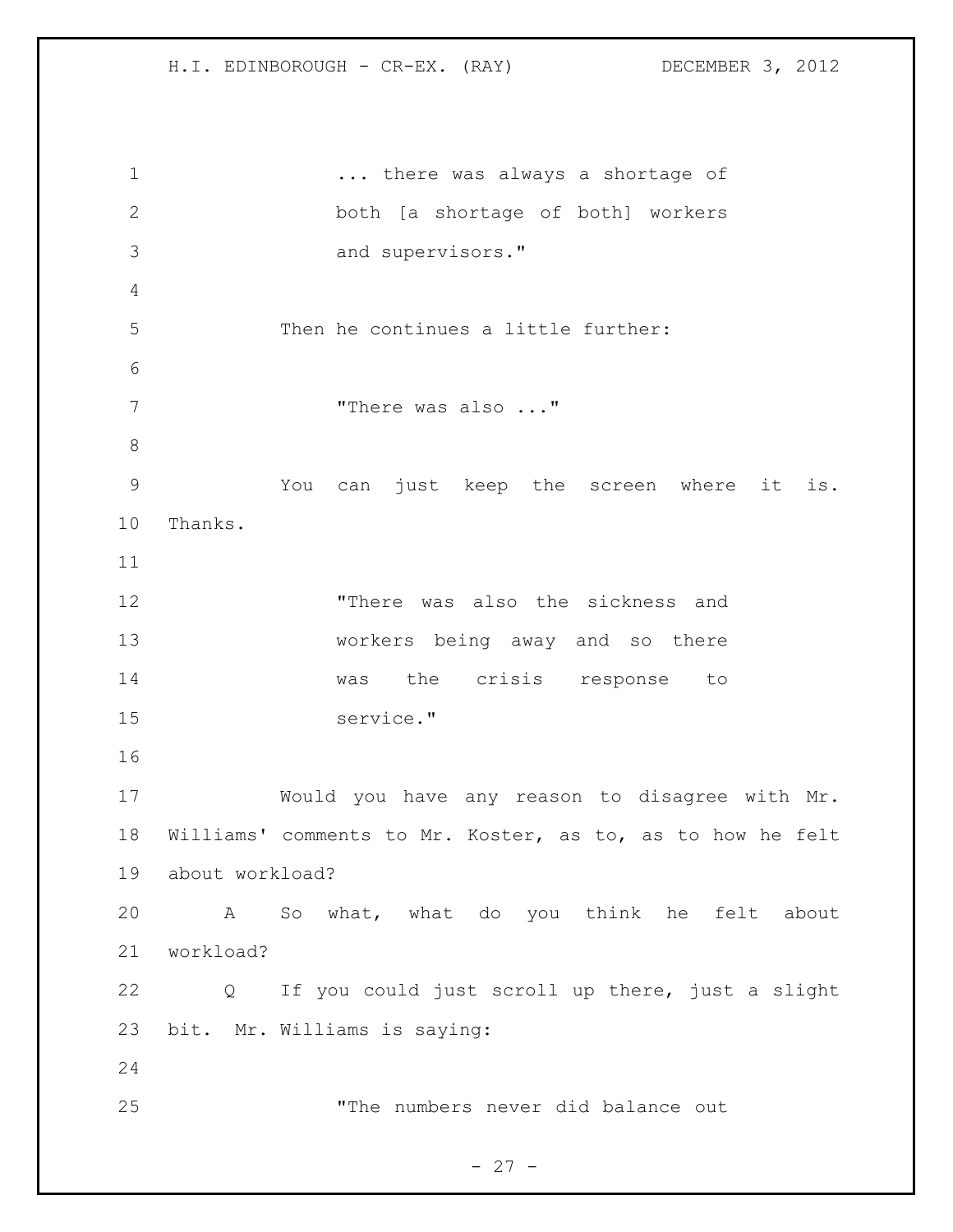and there was always a shortage of both workers and supervisors." A Yeah. Q And -- A I don't know what that means: "The numbers never did balance out ..." Q Okay. 12 A I don't know what that means. Q Okay. I, I'm just curious as to whether or not you had any reason to disagree with Mr. Williams' comments? 15 MR. MCKINNON: The concern I have, Mr. Commissioner, just the way this question is worded, is he's asking this witness whether she disagrees how Mr. Williams felt and I don't know that we can draw that -- 19 MR. RAY: Sure. 20 MR. MCKINNON: -- I think he has to ask a specific question. THE COMMISSIONER: I, I think the witness has made it clear she can't really deal with this proposition; isn't that correct? 25 THE WITNESS: I, I think that not exactly. I

 $- 28 -$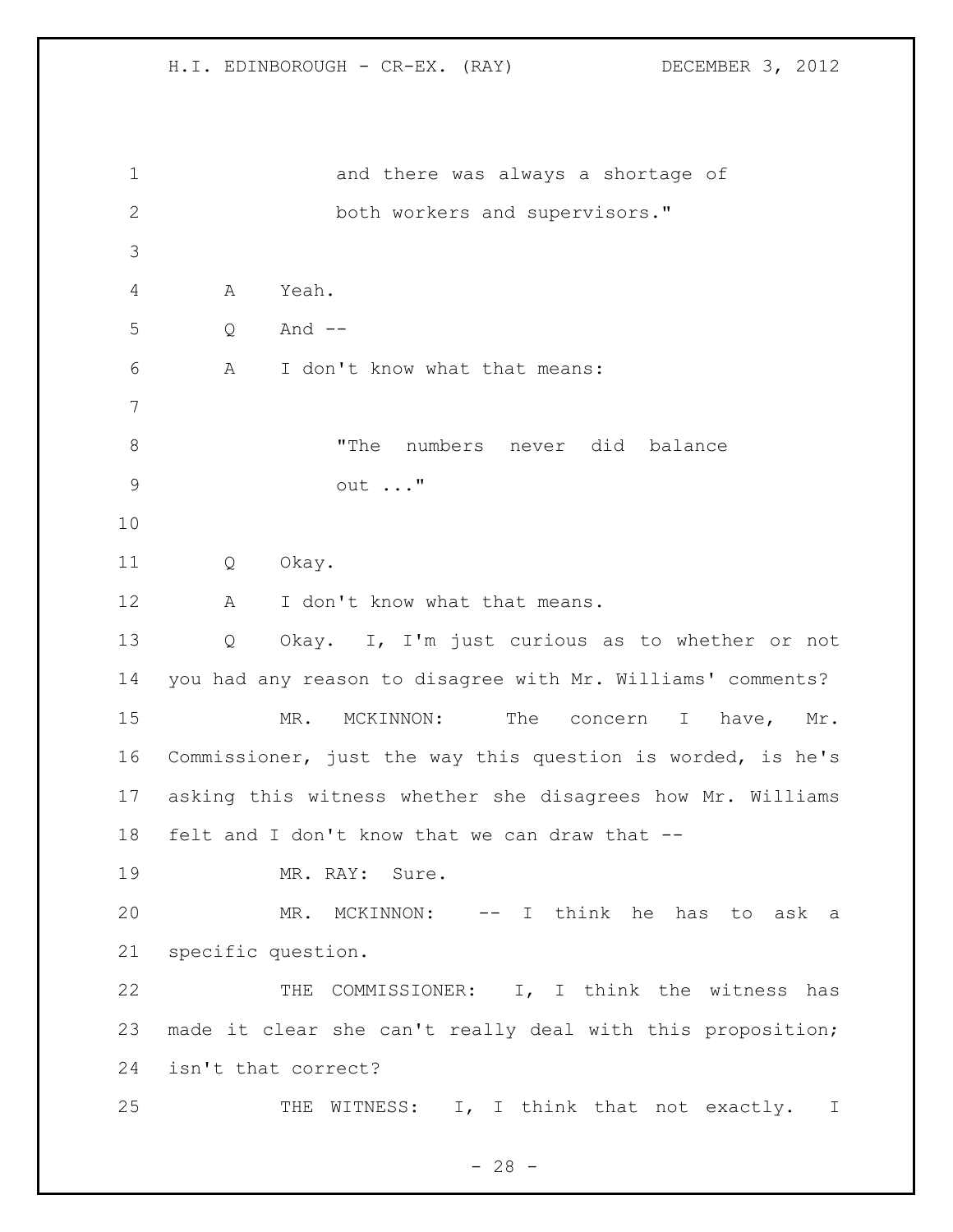mean, there's pieces in there I disagree with, but I can't really tell how he felt.

MR. RAY: That, that's fine.

THE WITNESS: Okay.

 MR. RAY: Good. Thank you, Ms. Edinborough, those are my questions --

7 THE WITNESS: Thank you.

8 MR. RAY: Thank you, Mr. Commissioner.

9 THE COMMISSIONER: Thank you, Mr. Ray.

Anybody else?

11 I guess not, Mr. McKinnon, and you're on. Any re-examination?

MR. MCKINNON: Thank you, Mr. Commissioner.

### CROSS-EXAMINATION BY MR. MCKINNON:

 Q Ms. Edinborough, you'll be pleased to hear I'll be short. Just wanted to follow up on a couple of things that you spoke of in your evidence on Friday and particularly, when you spoke about Stan Williams being a male aboriginal worker and, and that was significant to you in the way in which you assigned this file. You spoke about that; you'll recall that?

A Yes, it was significant for me.

 Q And you said that he used -- these are my notes, I hope I'm right, but used culturally relevant ways to deal

 $-29 -$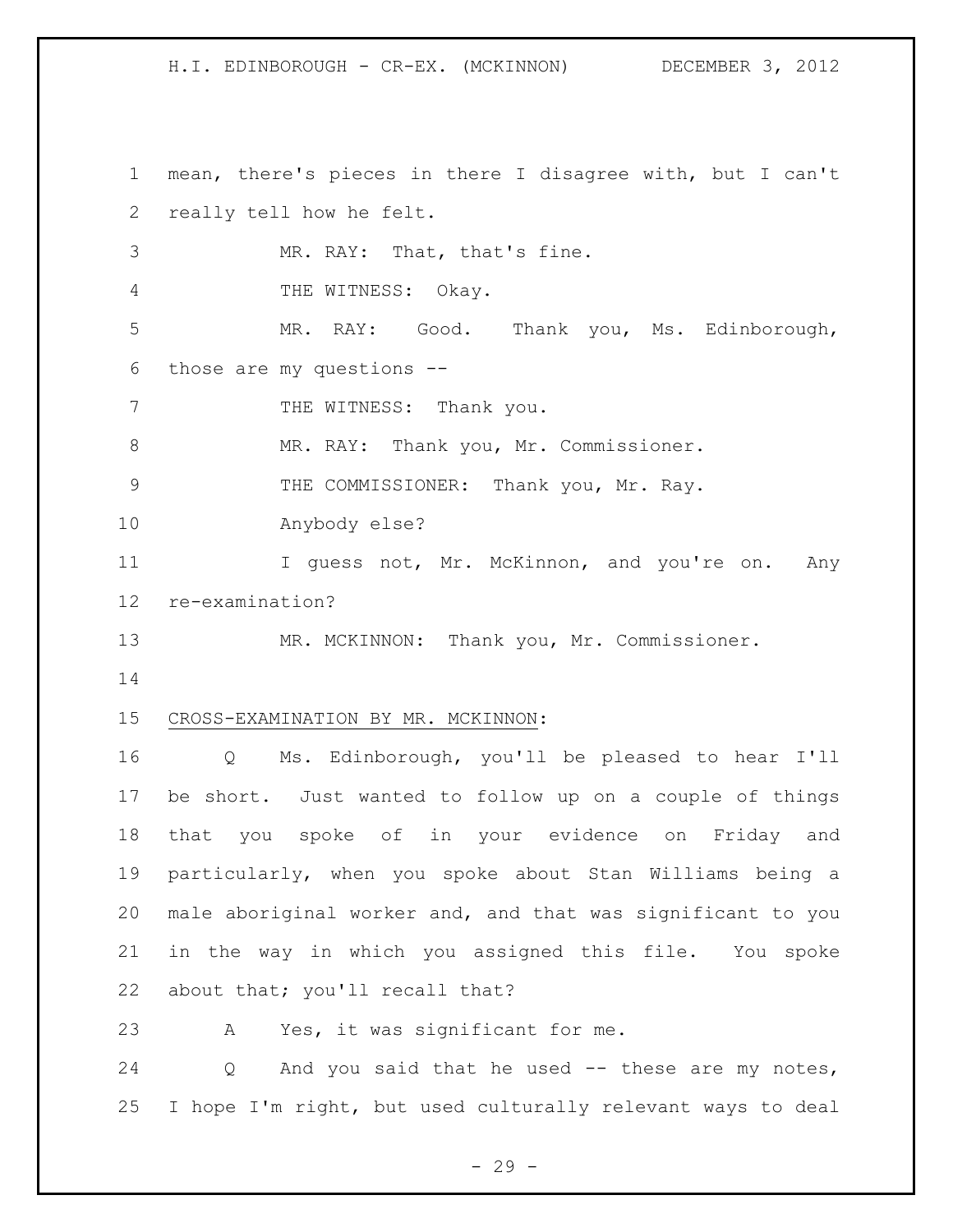with his clients, which you considered to be a great thing? A Yes.

 Q And I was going to ask you to comment on what you meant by culturally relevant ways and you, I think, in part, answered that in response to Mr. Gindin's question. You spoke just a moment ago about sharing circles --

A Um-hum.

 Q -- and we may not all know what that is and if you could just, in a word or two, explain to us what a sharing circle is?

 A Okay. I'm not sure I'm the best person to do 12 that, but  $I$  --

 Q And, and I don't expect you to do a, a detailed analysis, but just --

A Yeah.

Q -- just sort of what is that?

 A They, the worker would endeavour to bring other significant people into the discussion, into the circle with the client, the parent, to explore what the issues were and how the others in the room, in the circle, could help the identified client overcome some of the identified problems.

 Q And is it your understanding that that's part of aboriginal tradition and culture?

A That's my understanding, sharing circles, healing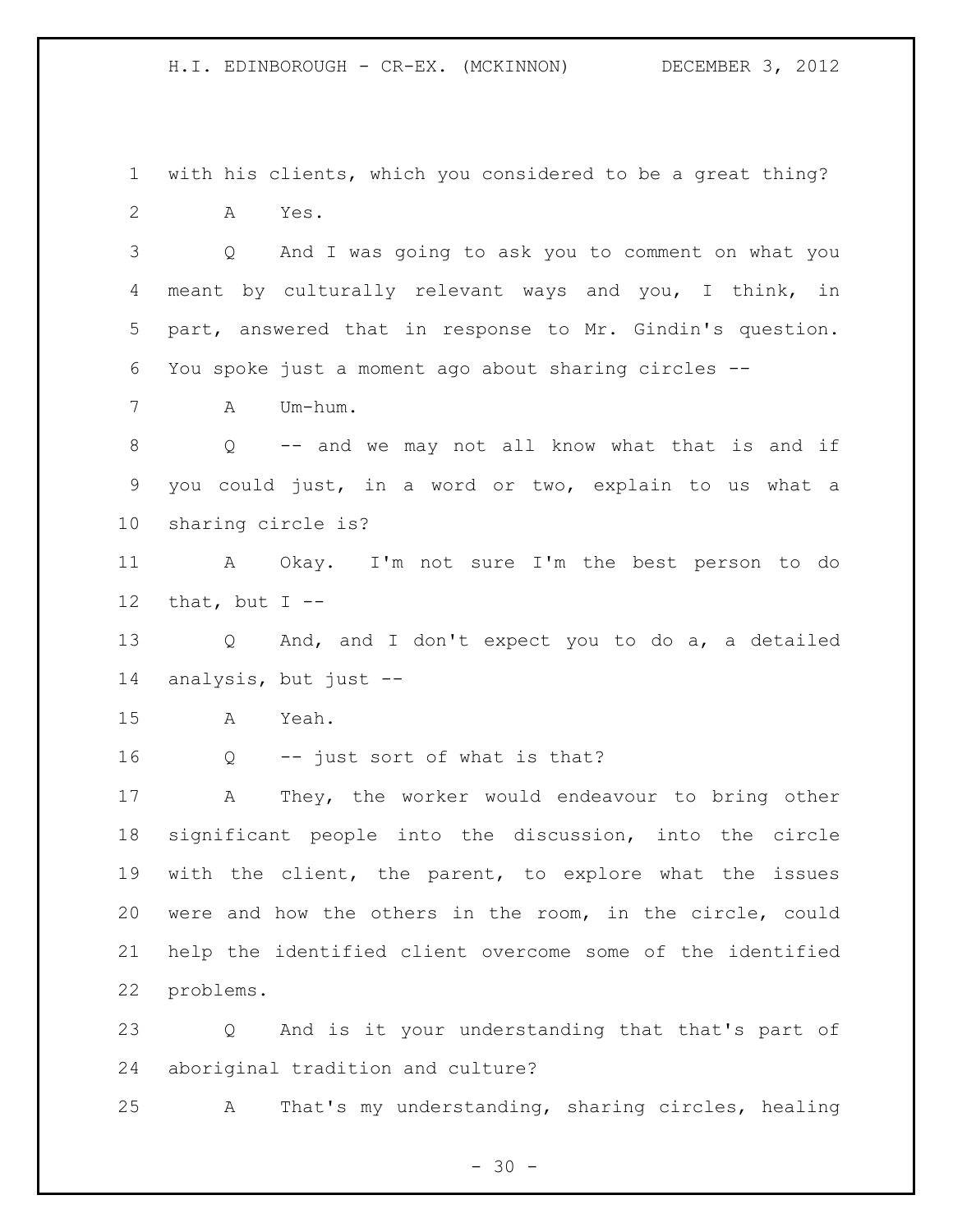circles, yes.

 Q And you spoke about involving elders -- A Yes. Q -- again, a word or two, if you could, about what that involves? A Respected members of the community whose advice is valued by aboriginal families, our clients. I don't -- Stan -- I, I'm not saying nobody else in Winnipeg CFS used that, I wasn't aware of it being used in that way, but I, I know that Stan utilized elders who were known to the families, that they identified as the persons they would want to help. Q Had -- THE COMMISSIONER: But whether he used it in this case, you don't know? 16 THE WITNESS: In this particular case --17 THE COMMISSIONER: Yes. THE WITNESS: -- I don't know, I know that he did use it. THE COMMISSIONER: That was his practice? 21 THE WITNESS: Yes. BY MR. MCKINNON: Q And, and other than sharing circles and involving elders, are there other culturally relevant ways that Stan

 $- 31 -$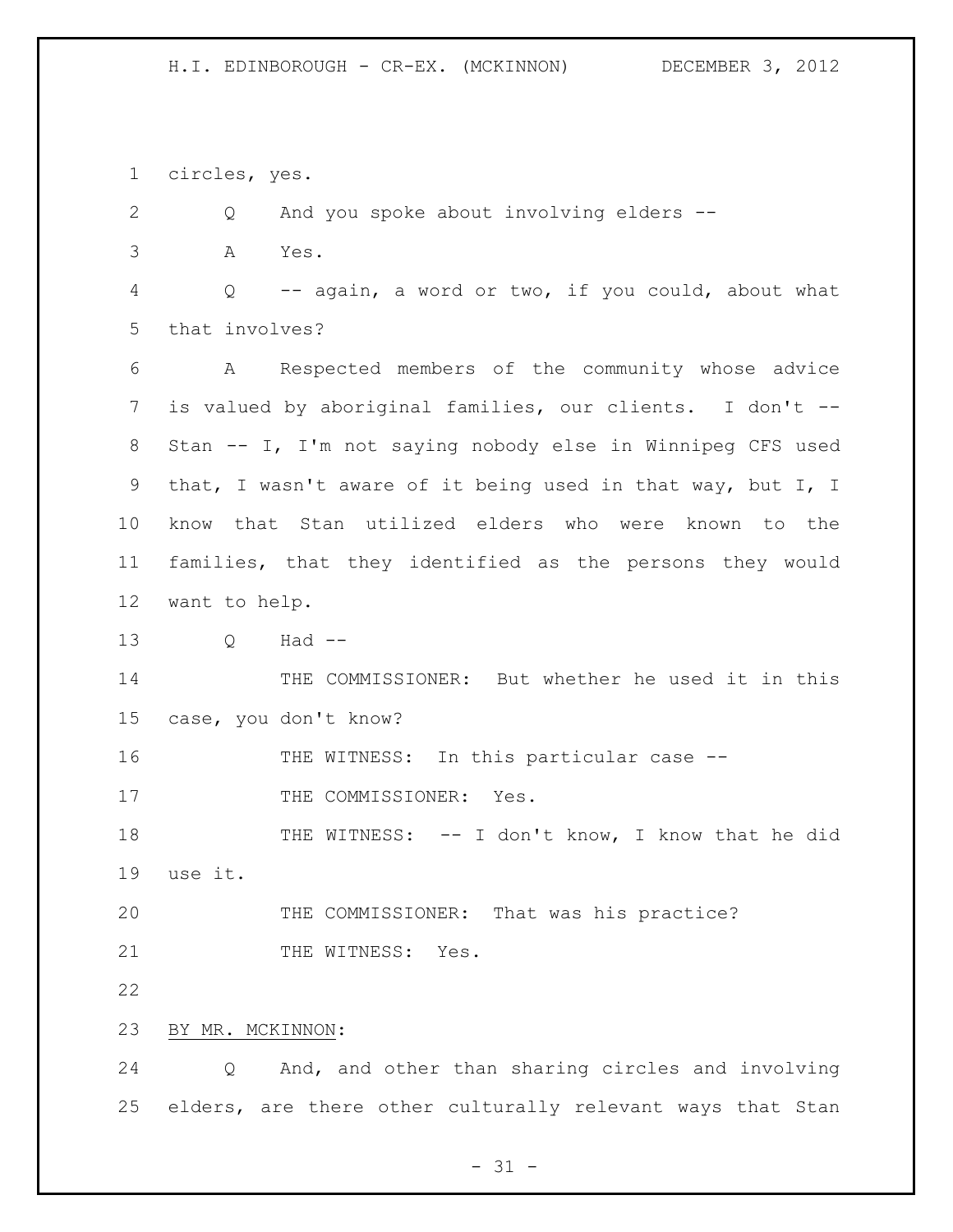practiced that you can recall at this time? And I, again, I'm not asking you about this case, because you've made it clear, you can't say, but just because I know that, that, that this is an issue that we'll be talking about later on.

 A Um-hum. I think it was -- I, I, I, I can't, I can't name exactly if, if the practice was something, but Stan was, there was a phrase that I think he used, he, he walked the red road.

Q Okay.

 A He -- it was important to him to be aboriginal and to be proud of that and he carried that when he dealt with his clients. He, he would speak to the rest of us on the team, who weren't aboriginal, about the importance of, of the beliefs he held and the experiences he'd had. And he would, he would carry that information and that attitude in his work with clients. I, I don't know that that has a name, but that was how Stan presented and I, I believe that it was meaningful for some, at least, of his also First Nations clients.

 Q And, and, and I'm asking you that, obviously, because Stan Williams is not able to give evidence here, so that we would miss that piece if you didn't provide it to us.

 Now, you mentioned that Mr. Williams was one of eight social workers that you supervised at that time and I

 $- 32 -$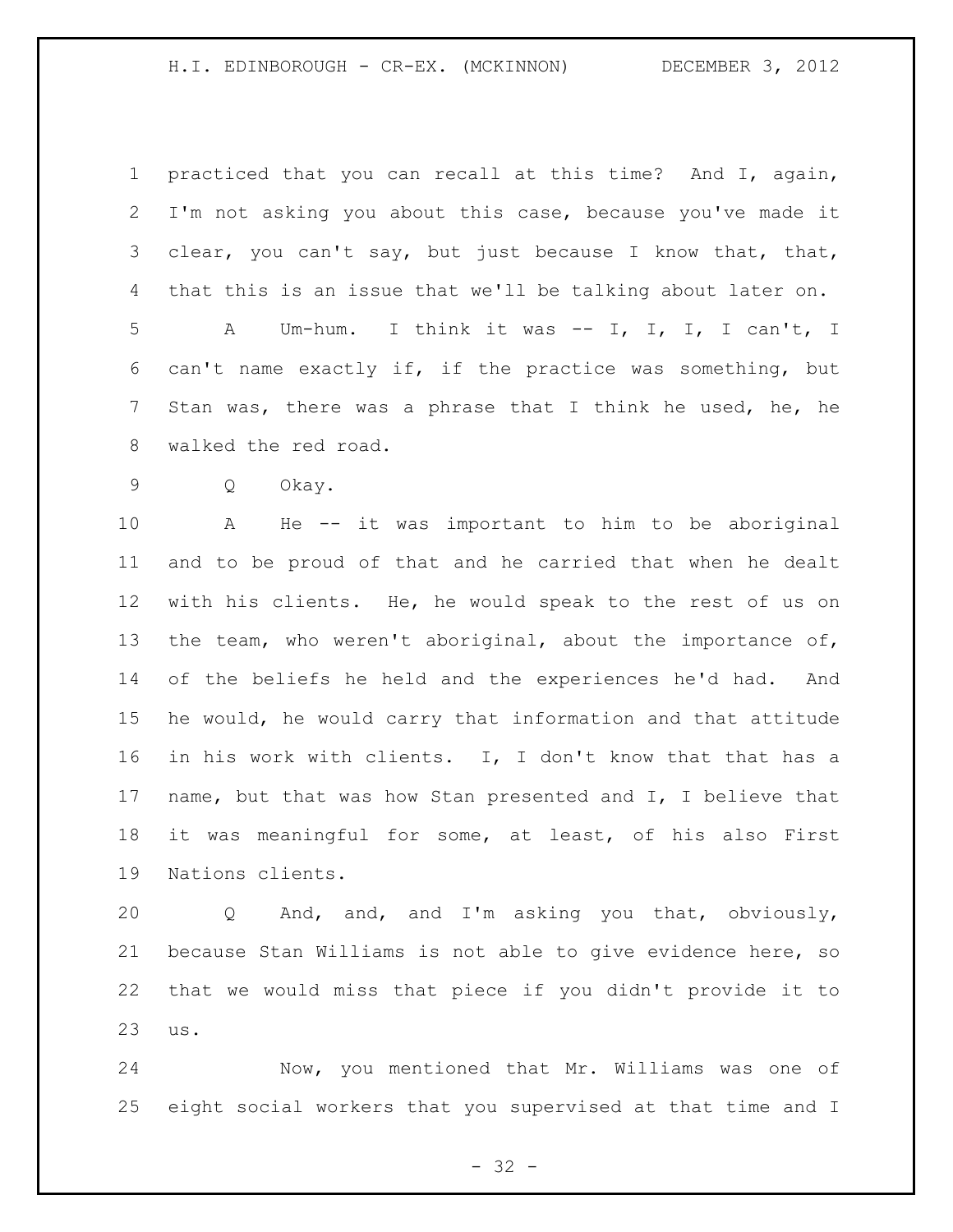believe you've said that he had been assigned to your unit as part of a workload relief effort? A Correct. Q And that term of workload relief expired at the time that this file was being closed? A Around about that time, we knew he was going back. Q Were there any other social workers on your unit who were male and aboriginal? A No. Q Were there any other social workers on your unit who practiced, as you say, in culturally relevant ways? A No. Q And so, when, when Stan Williams left your unit, that was somewhat of a loss? A Yes. 17 Q Now, you spoke about the ADP, the authority determination process, or protocol, I can't remember what the language was, but the ADP that was completed in 2003 and if I could call it up, it's CD1796, page 37527. UNIDENTIFIED PERSON: (Inaudible). MR. MCKINNON: Three seven five two seven, I believe. You might want to look at it in the book, Ms. Edinborough, because it's sideways on the screen.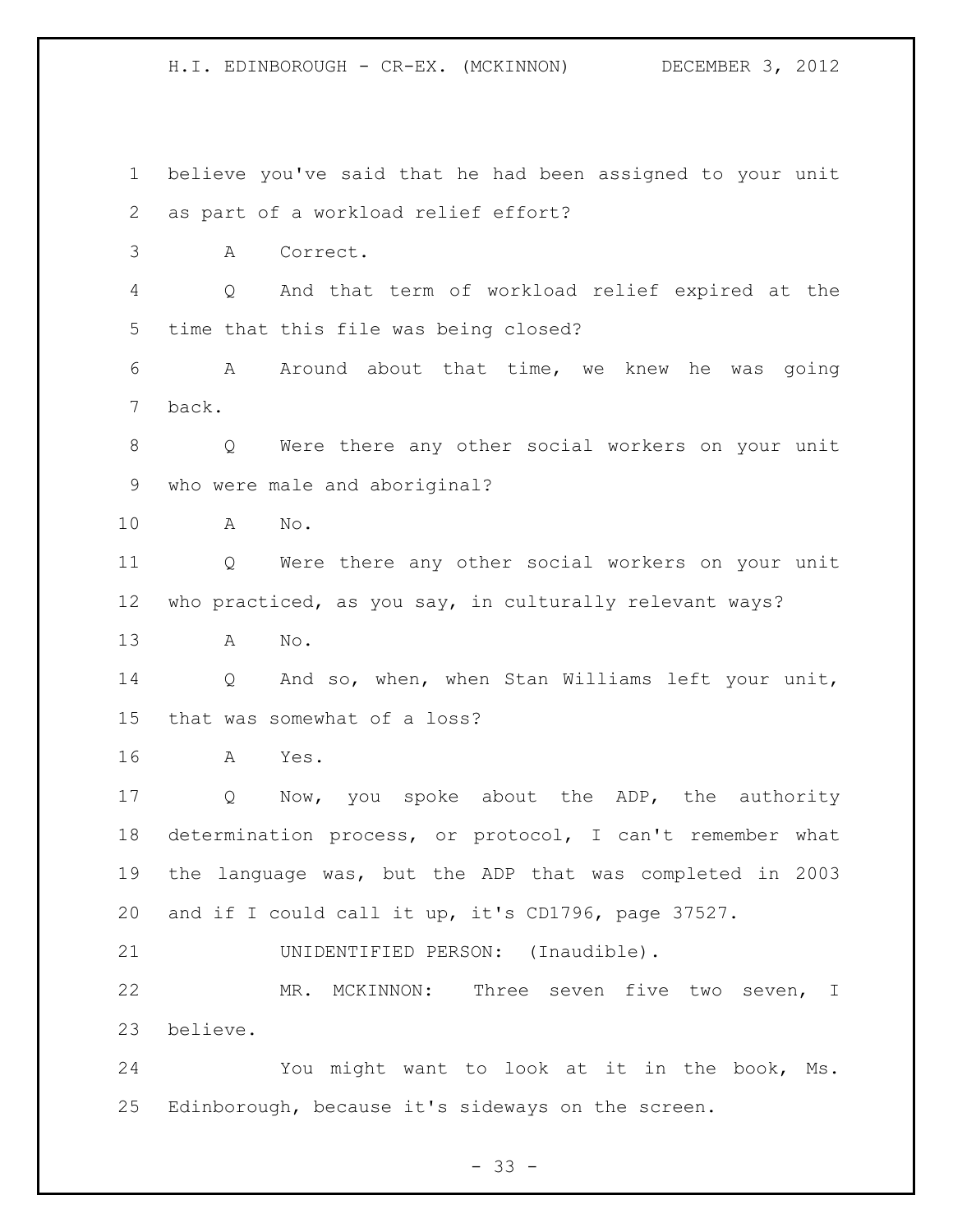1 THE WITNESS: Oh, good heavens. Okay. BY MR. MCKINNON: Q Now, this document was being completed in July of 2003? A Right. Q Later on, Ms. Walsh asked you to comment on Stan Williams' interview notes when he was interviewed by Andy Koster. Mr. Ray took you to those a minute ago. They're at -- and I know you can't save this, but we're going to come back and forth between these two documents, page 36870. And if you could navigate a little bit, where does Mr. Williams' evidence start on that page? 14 A I think it starts the next page up, so 69 maybe. Oh, no -- Q So it starts at the top of the page, it's your interview. If you could navigate -- 18 A -- okay, sorry. Q -- down the page. A Yeah. There we go. 21 THE COMMISSIONER: What, what's the top of the statement say, the very top of it? MR. MCKINNON: First, it starts with the interview of Heather Edinborough and then I'm taking her two thirds of the way down the page, it starts the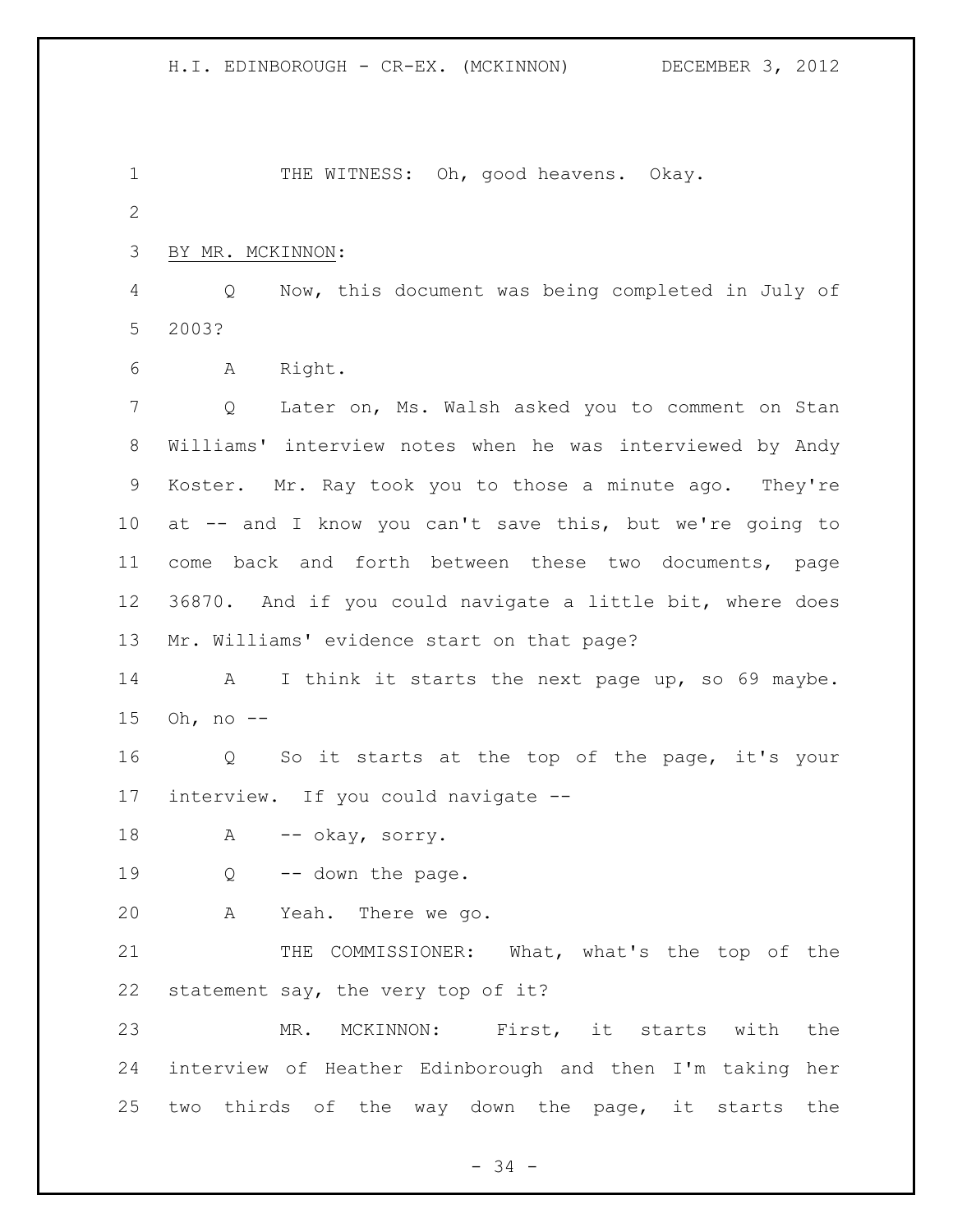H.I. EDINBOROUGH - CR-EX. (MCKINNON) DECEMBER 3, 2012

interview with Stan Williams.

THE COMMISSIONER: You carry on.

BY MR. MCKINNON:

 Q Just while we've got that screen up, and I'm jumping order a little bit here but so we won't have to navigate back and forth.

8 A Okay.

 Q When Mr. Williams says that his case list was 46 to 48 open cases, we've seen statistics in this hearing that show his case count was actually 28 to 36. You've seen those statistics?

A I did. You showed me this.

14 Q You would agree with me, then, that this is an area where Mr. Williams was incorrect in his recollection.

A Right.

 Q Now, I was going to take you back to this issue of the ADP. And what Mr. Williams told Mr. Koster is that he was going back to his own unit and a decision was being made with respect to whether to assign this to a new worker or send it to a new authority. Do you recall he said that in his notes?

A Yes. Yeah.

Q And I think that's on the next page.

A Yeah. Right at the bottom there.

 $- 35 -$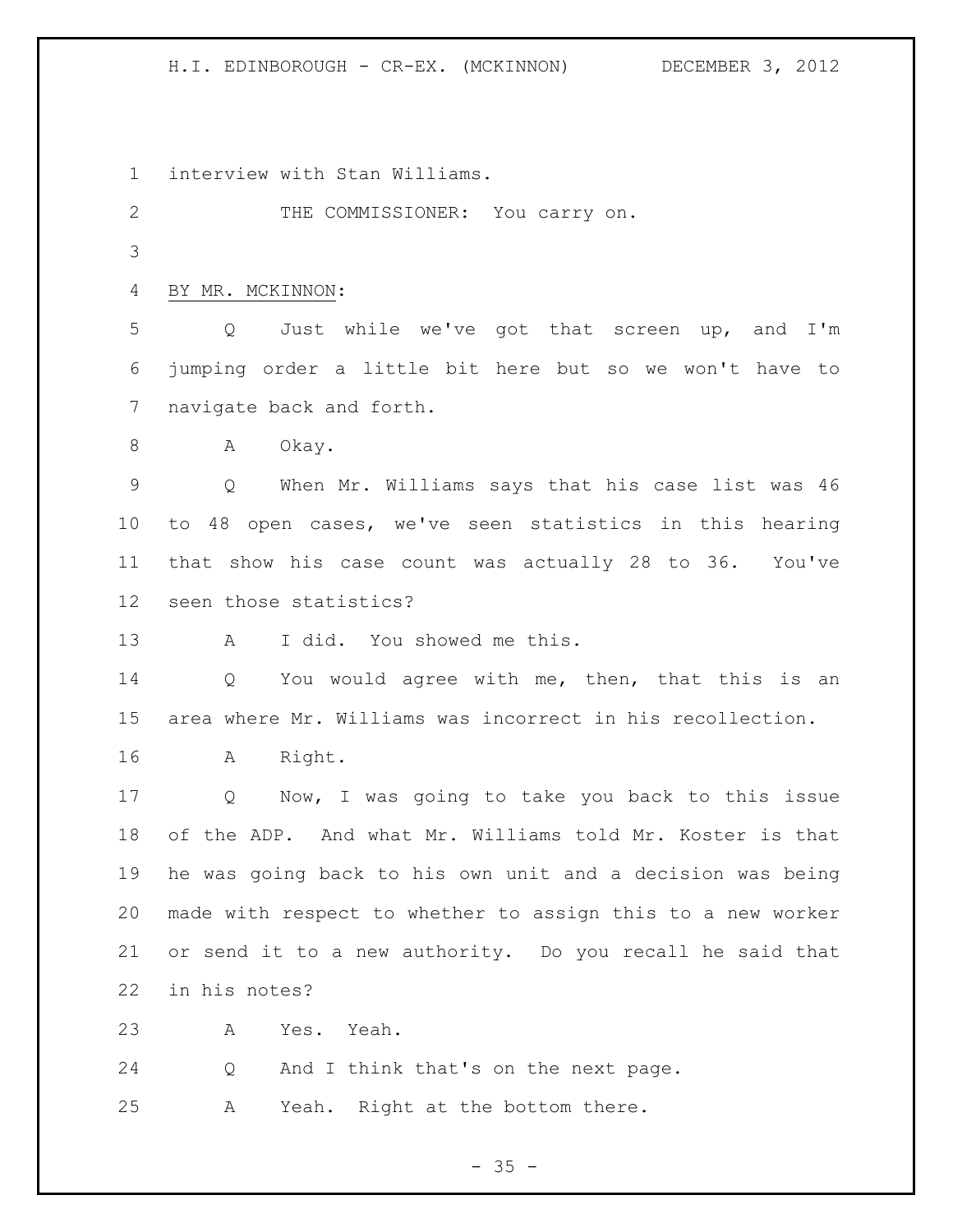H.I. EDINBOROUGH - CR-EX. (MCKINNON) DECEMBER 3, 2012

1 Q Can you find it there? A No, no. Yeah. Stop. There we go. Second last paragraph. Very -- Q It says: "Stan was going back to his own unit and the decision was being made whether to assign this to a new worker or send it to a new 10 Authority for their follow up." And you commented that that was incorrect because this devolution didn't occur until 2005? A Correct. Q So this ADP was being filled out in 2003; devolution didn't occur until almost two years later? A Right. Q So Stan's incorrect in his recollection that this could have been referred to a different authority? A Yeah. If, if, if he discussed that in '03 as one of the options, I would have corrected him because that wouldn't be an option. Q And -- A Even though Steven chose the southern authority, it wouldn't have been an option --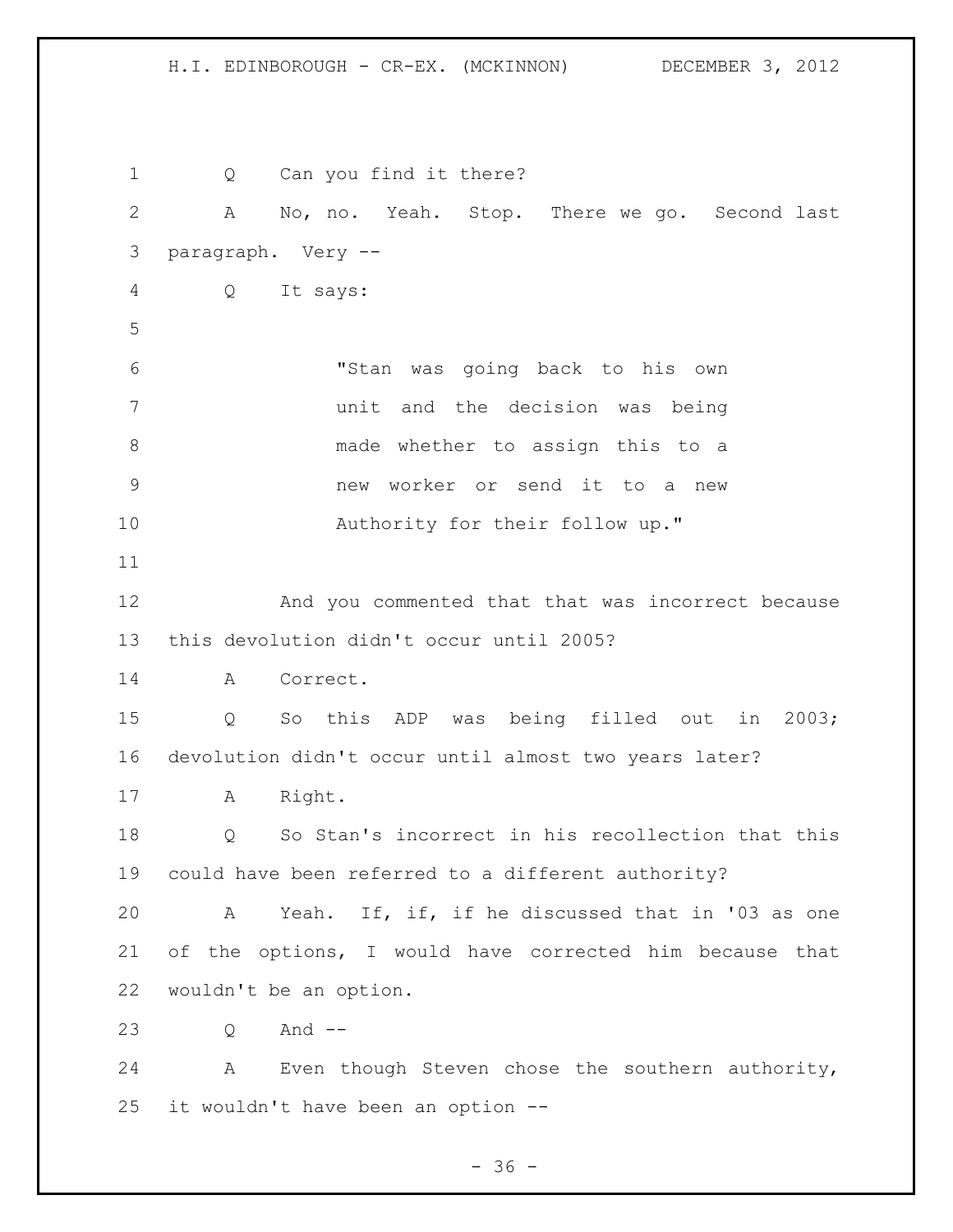Q Right.

A -- until '05.

 Q And in fairness to Stan Williams, he's being interviewed in 2006 --

A Right.

Q -- and devolution has occurred now --

A Right.

 Q -- in 2006 and he may be assuming that the present situation was still applicable in 2003.

A Right.

 Q But I'm going to ask you to speculate a little bit here about what would have happened if this was after devolution and if Steven had, as he did in this protocol, in the ADP, if he had chosen the southern authority. And if we could go back to that screen. 37527 and the documents that follow that. Next, next page. Next page, please. Okay, this is the screen I'm interested in.

18 Section one, I believe you said that, that doesn't involve a choice?

A Right.

 Q That's just a recitation of which band he's affiliated with and what that means --

A Yeah, in this case.

 Q -- if he, if he goes with the band with which he has an affiliation?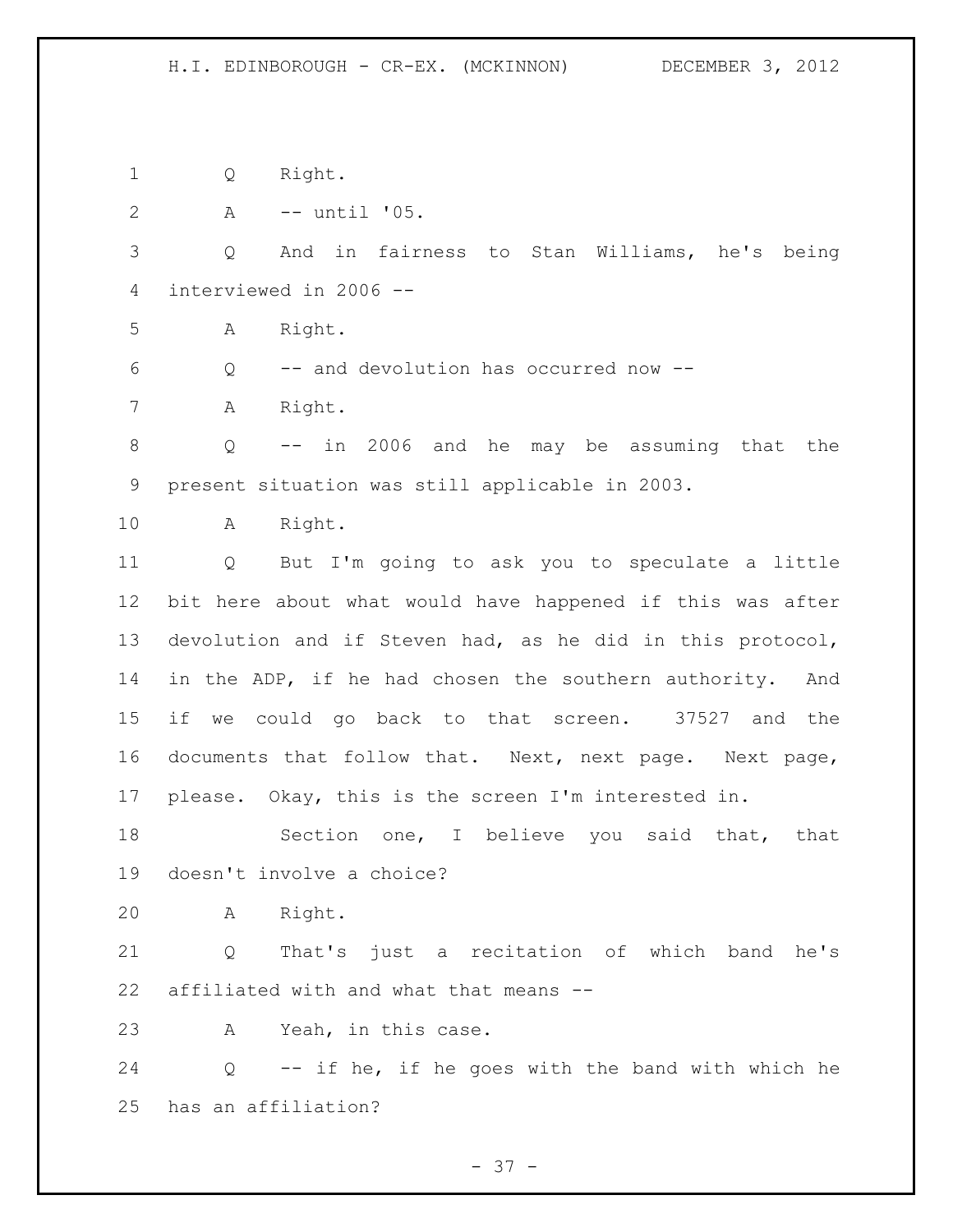A Right. It's that's who you are, right. 2 Q And section two is the choice. That would be, would reflect the fact that in his interview with Stan Williams, Steven Sinclair had said that if it were -- if he was given a choice, he would choose the First Nations of South Manitoba, which is an aboriginal authority? A Right. Q And if we go down a little bit further on the page, it says: Based upon -- sorry, stop there, yeah. "Based [upon] the Authority of Service chosen by the family the Service Provider will be:" And then it says: "Anishinabe Child & Family 18 Services ..." And the question then, and this may be helpful to the Commissioner in understanding what happened after devolution, if this was post-devolution, what would have happened to the file? A It would have gone to the southern authority and been assigned to the agency that was his identified

 $- 38 -$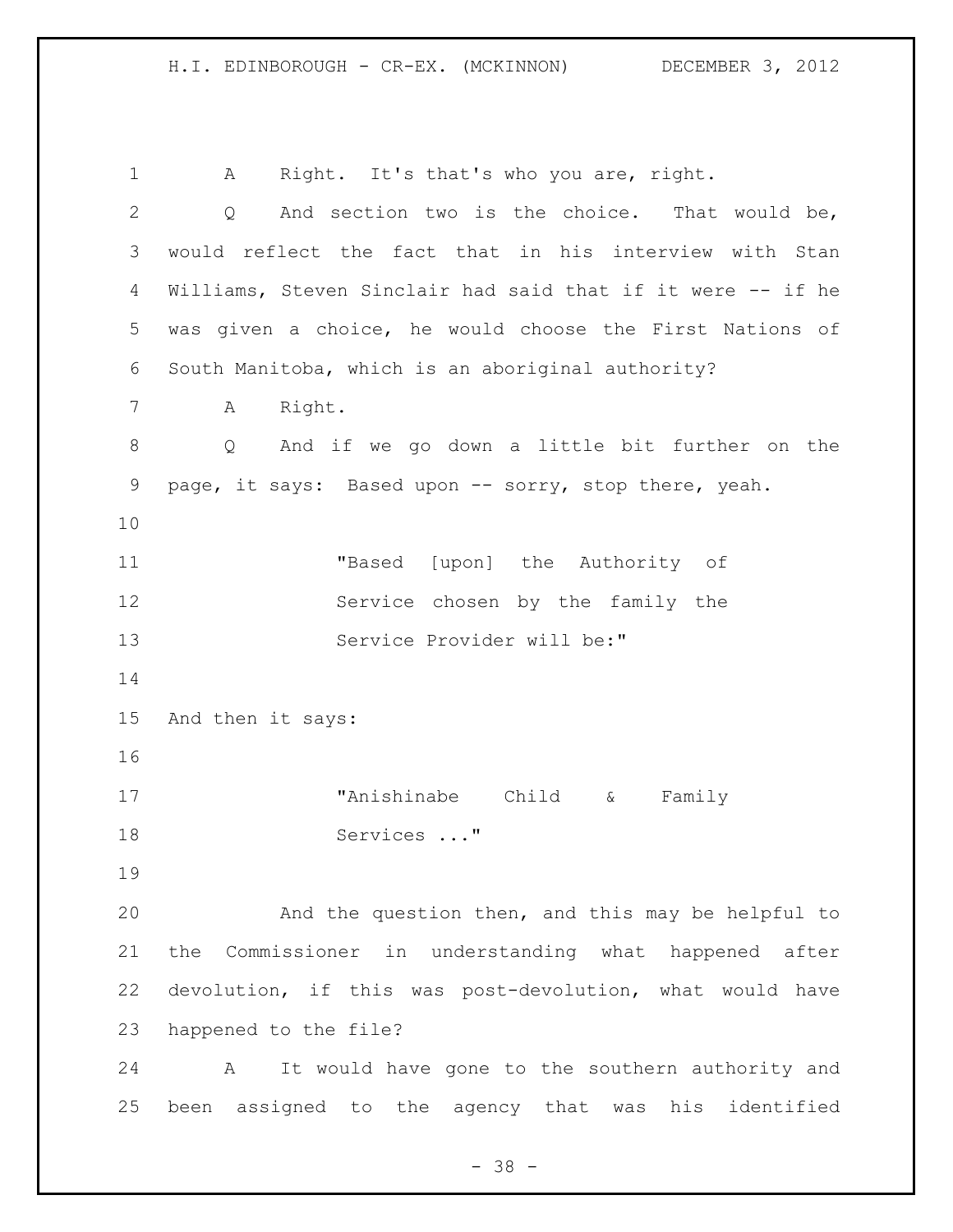community.

 Q And that would have, that, that clearly reflects a choice being made --

- A Yes.
- Q -- by Mr. Sinclair.

A Right.

7 Q And we can infer from that that, if given a choice, he would have elected services from a culturally appropriate agency?

- 
- A Right. Clearly.

 Q And I know you can't comment on this, but in terms of the probability that there would be a worker at Anishinaabe that would practice in culturally appropriate ways, would that be more likely or less likely than Winnipeg?

16 A I expect it would have been more likely.

 Q The only other issue I wanted you to comment on is the issue of attachment.

A Right.

 Q And you spoke about that quite eloquently on Friday. And, and my summary from my notes is that you said that if you knew then what you know now about attachment you might approach this file somewhat differently? I shouldn't use the word "file". This family --

A Right.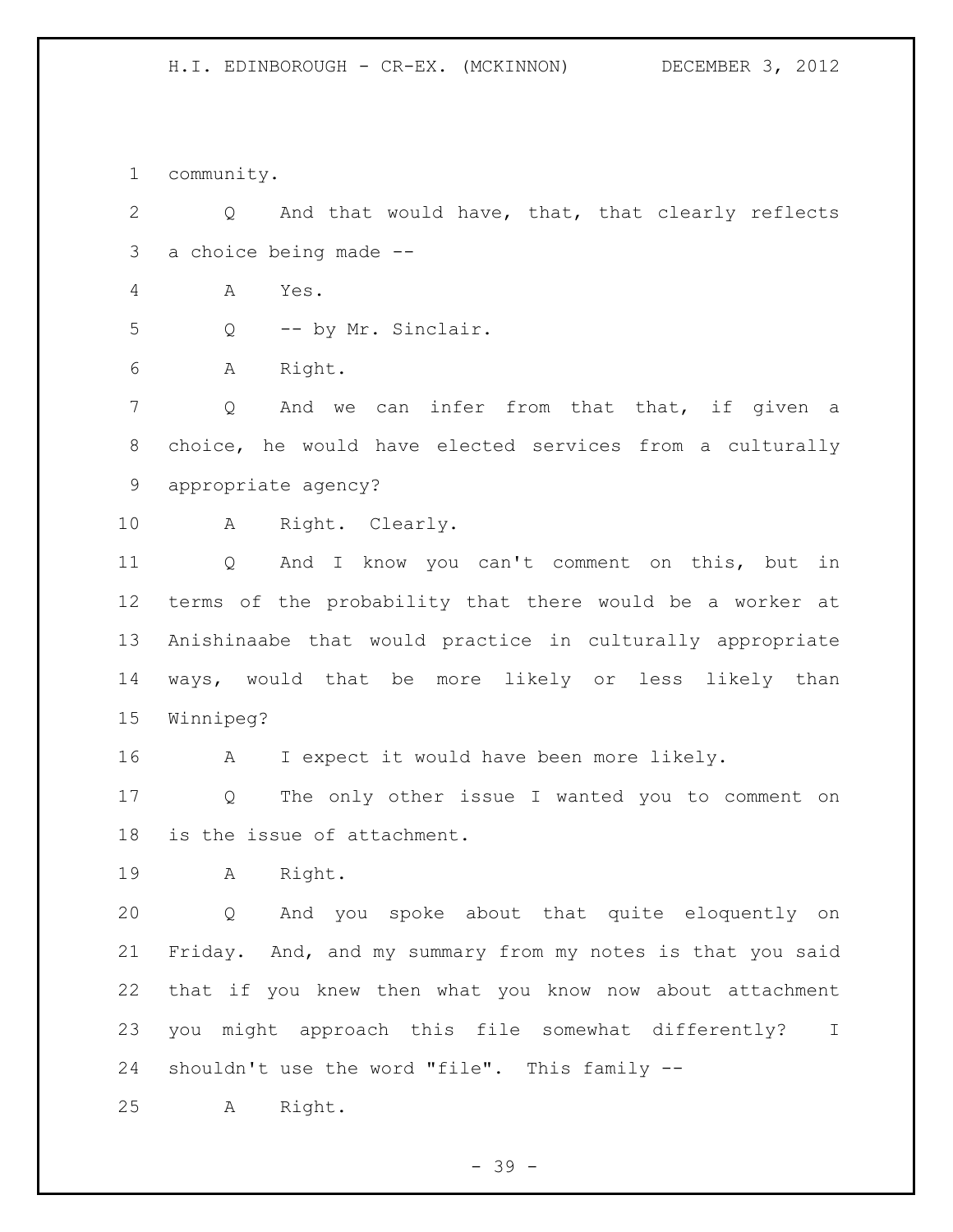1 Q -- somewhat differently? A I would, I would hope that I would have -- I know I would have certainly looked at it differently. I would have assessed, if you like, this parent's abilities differently. I would have been able to understand how his perhaps lack of attachment to his child would need the assistance of some expertise to help build, rebuild or create that attachment between Steve and Phoenix, and, and I would have searched for resources to assist with that. Q And you ... A Because I think that was the biggest problem, personally. I don't think it was his substance abuse, I think it's the attachment. Q And your knowledge about attachment is, in part, governed by the fact that subsequent to 2003, if my memory serves me, correct me if I'm wrong -- 17 A I will. Q -- was it 2005 you did your masters degree? A It's when I finished it, yes. Q And so subsequent to 2003 you, you worked on your masters degree, and a portion of that dealt with this issue of attachment? A Yes, it ... Q So you know a lot more today, nine years later, than you did in 2003?

 $- 40 -$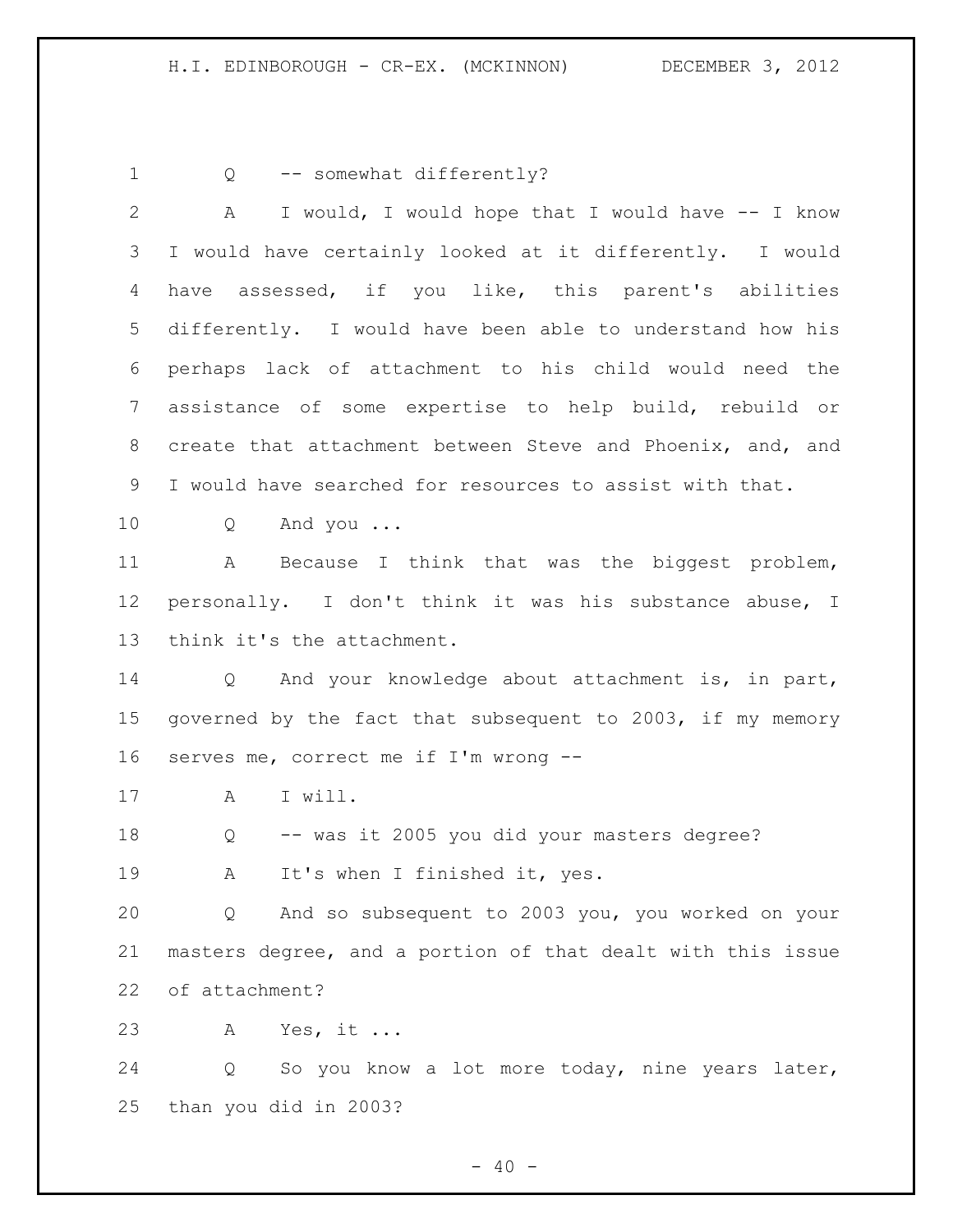A Yes, I do.

 Q And would it be fair to say that the system as a whole, and I'm not talking just about CFS, I'm talking much broader, about just the social work profession and the social work faculty and the research and literature have made improvements on understanding this issue in the last nine years? Is that reasonable? A That's, that's very reasonable to say and it's accurate, and it's -- I know that the system is identifying the need for additional training for social workers and attachment, and that training has been done in some agencies. Q So to the extent that you may be -- and I think everyone appreciates the candor with which you spoke on Friday about perhaps a failure to recognize this issue, that's not something that's unique to you? A No. I, I would say not. Q Thank you. A Okay. MR. MCKINNON: I've no other questions. 21 THE CLERK: (Inaudible). THE WITNESS: Isabel, I-S-A-B-E-L, Isabel. THE COMMISSIONER: Thank you, Mr. McKinnon. 24 THE WITNESS: Ms. Walsh? MS. WALSH: I have nothing further, Mr.

 $- 41 -$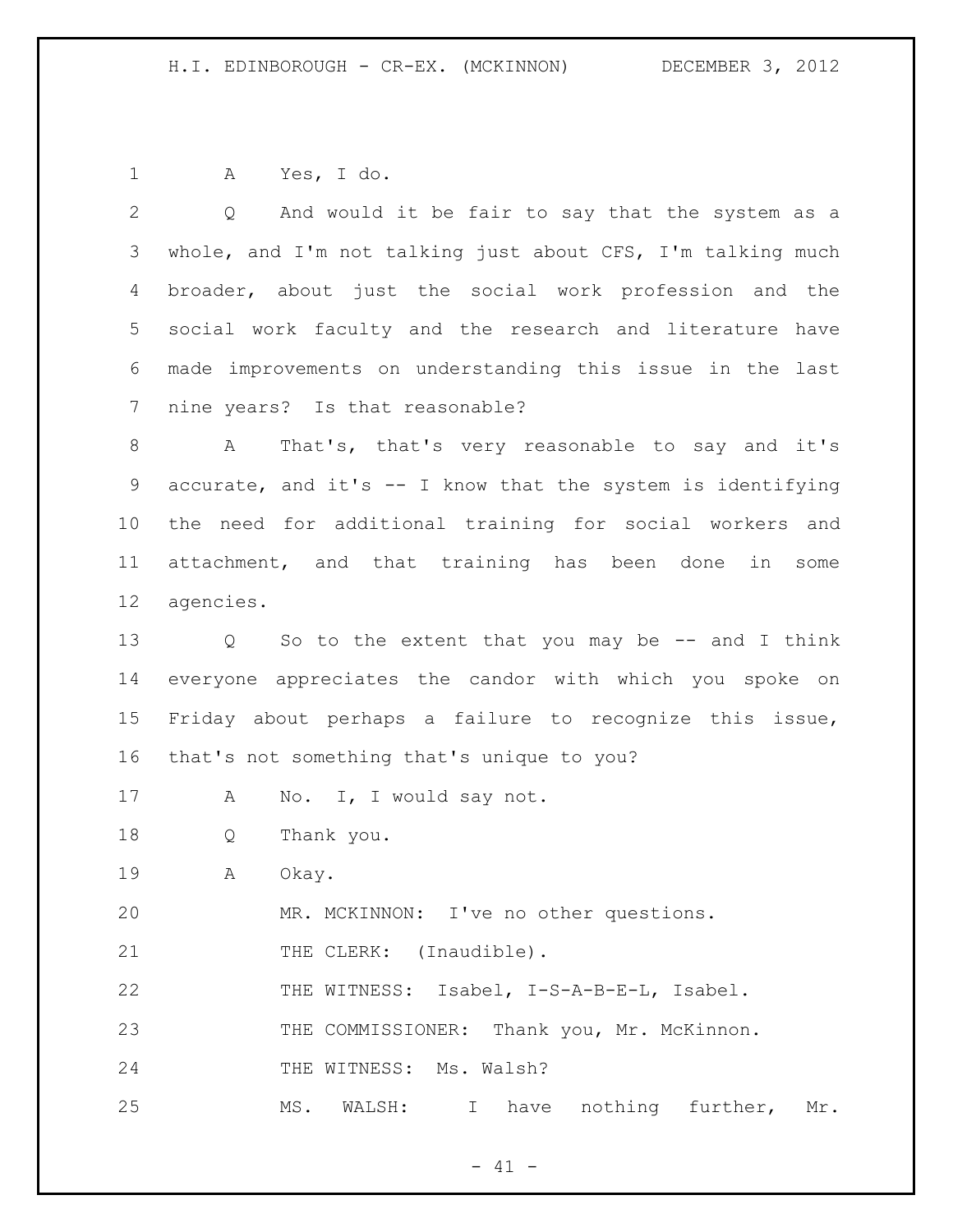1 Commissioner.

PROCEEDINGS DECEMBER 3, 2012

2 THE COMMISSIONER: All right, Witness. I think 3 you're completed, and I thank you very much for your 4 attendance. 5 THE WITNESS: Thank you very much. 6 7 (WITNESS EXCUSED) 8 9 THE COMMISSIONER: All right. We'll take the 10 next witness. 11 THE CLERK: You could stand for a moment. 12 THE WITNESS: I'm sorry? 13 THE CLERK: Please stand for a moment. 14 THE WITNESS: I'm sorry. 15 THE CLERK: Is it your choice to swear on the 16 Bible or affirm to tell the truth without the Bible? 17 THE WITNESS: With the Bible. 18 THE CLERK: All right. Just take the Bible in 19 your right hand. Do you have a -- it's right here. State 20 your full name to the court. 21 THE WITNESS: Mario Rojas. 22 THE CLERK: And spell me your first name, please. 23 THE WITNESS: M-A-R-I-O. 24 THE CLERK: And your last name, please? 25 THE WITNESS: R-O-J-A-S.

 $- 42 -$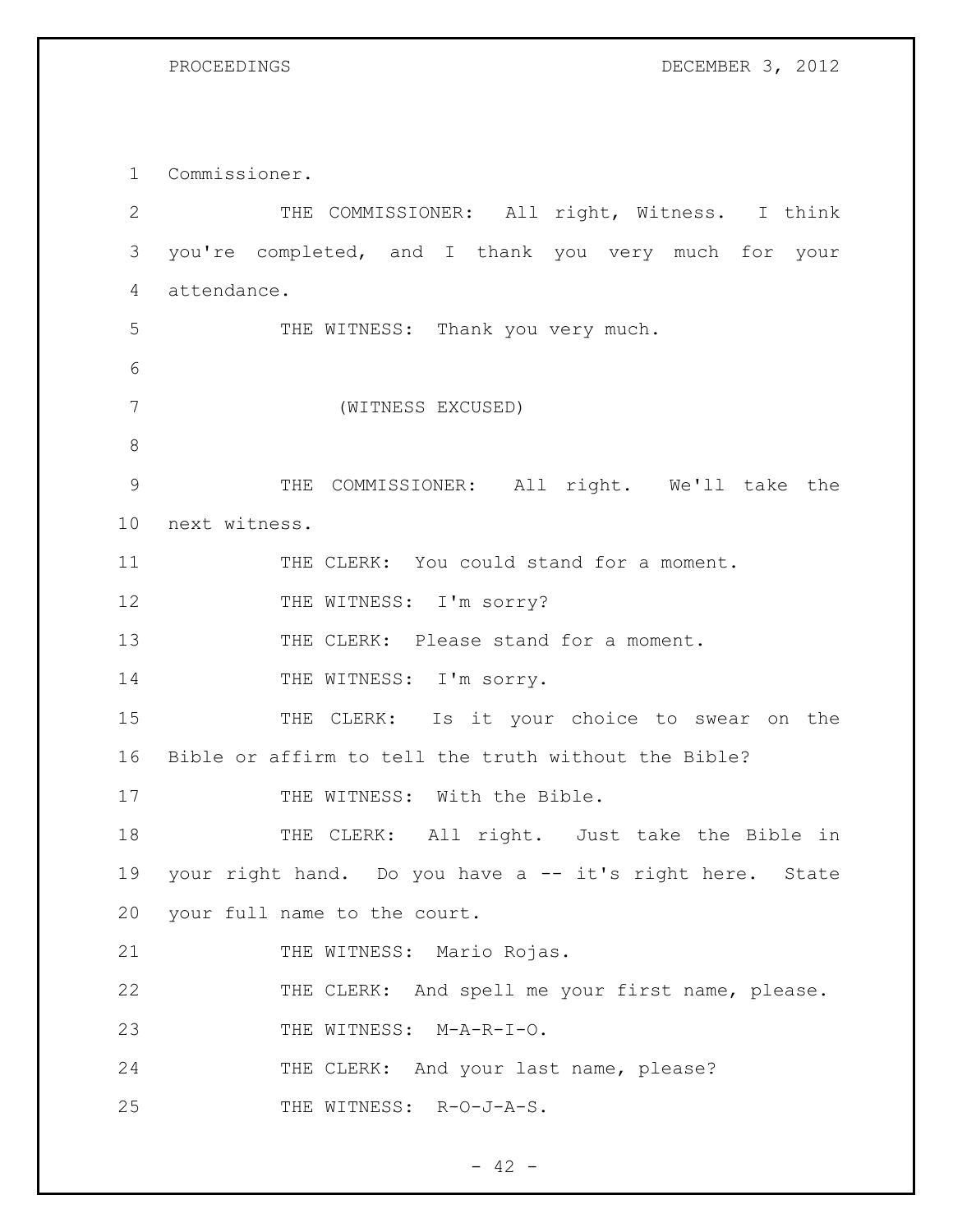1 THE CLERK: Thank you. **MARIO ROJAS**, sworn, testified as follows: THE CLERK: Thank you. You may be seated. 7 THE WITNESS: Thank you. DIRECT EXAMINATION BY MR. OLSON: Q Mr. Rojas, you obtained your equivalency of bachelor of social work from the University of Calgary in 1983? A That's correct. Q And then you began working for Winnipeg Child and Family Services in 1986? A That's correct. Q You've remained an employee of Winnipeg Child and Family Services since that time? A Yes. Q You're currently employed at Winnipeg Child and Family Services? A That's correct. Q When you first began your employment there, what were you doing? A I was a front line protection worker.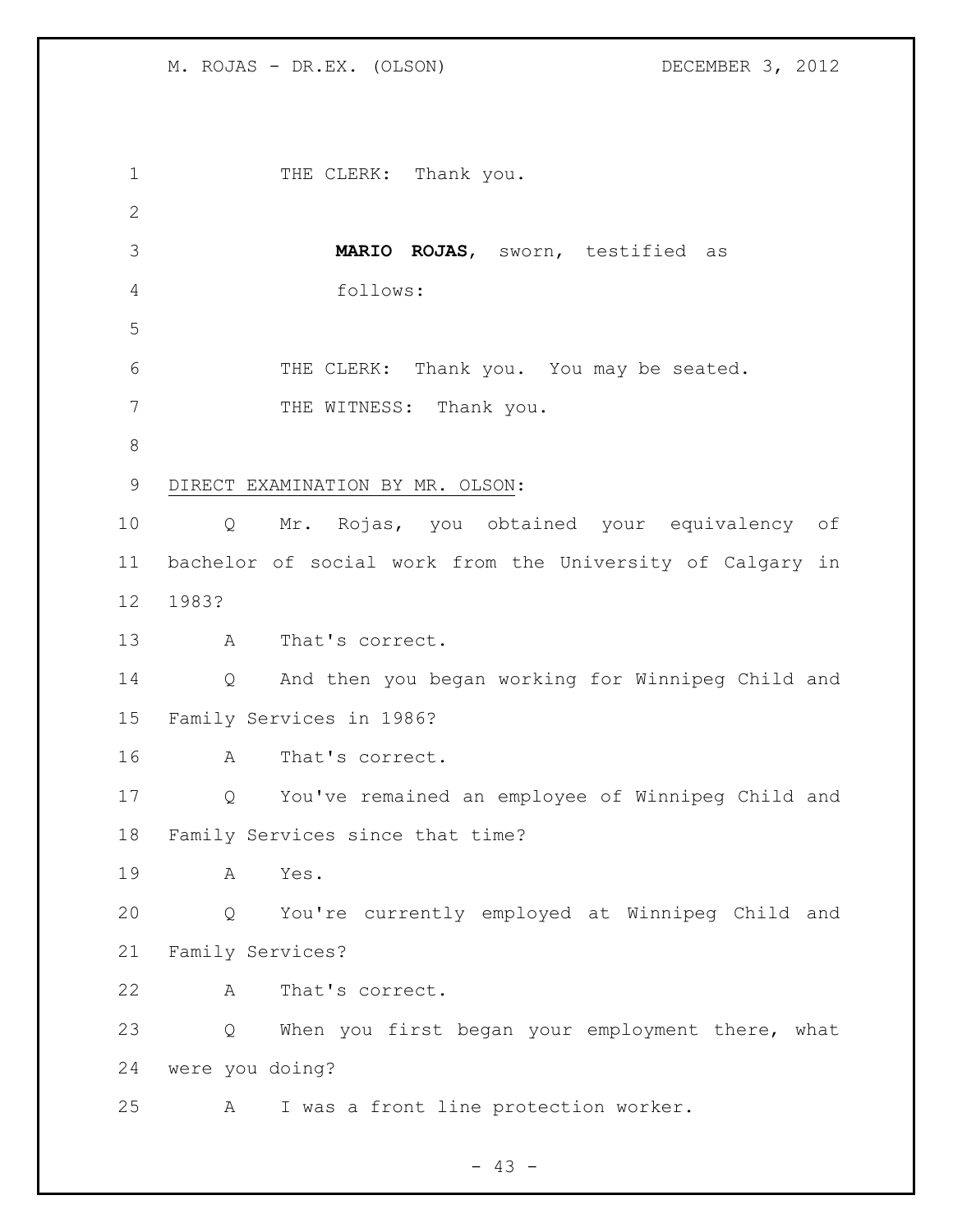Q A front line protection worker? A Yes, sir. Q I understand that back then it was a general position where you would do everything, which, which is different than it works today? A It was a generic social work protection, yes. Q So you'd have some children in care that you'd be looking after, some protection files? A Adoptions. Q Adoptions? A Yes. Q Then you began working as a place of safety program in 2003? A In 2003, yes. Q And what was your title there? A Place of safety support social worker. Q Place of safety support worker? A That's right. Social worker. Q Social worker? A Yes. Q Are you still working in that program today? A Yes, I am. Q What's the position you have today? A I'm the place of safety support social worker. Q The same position?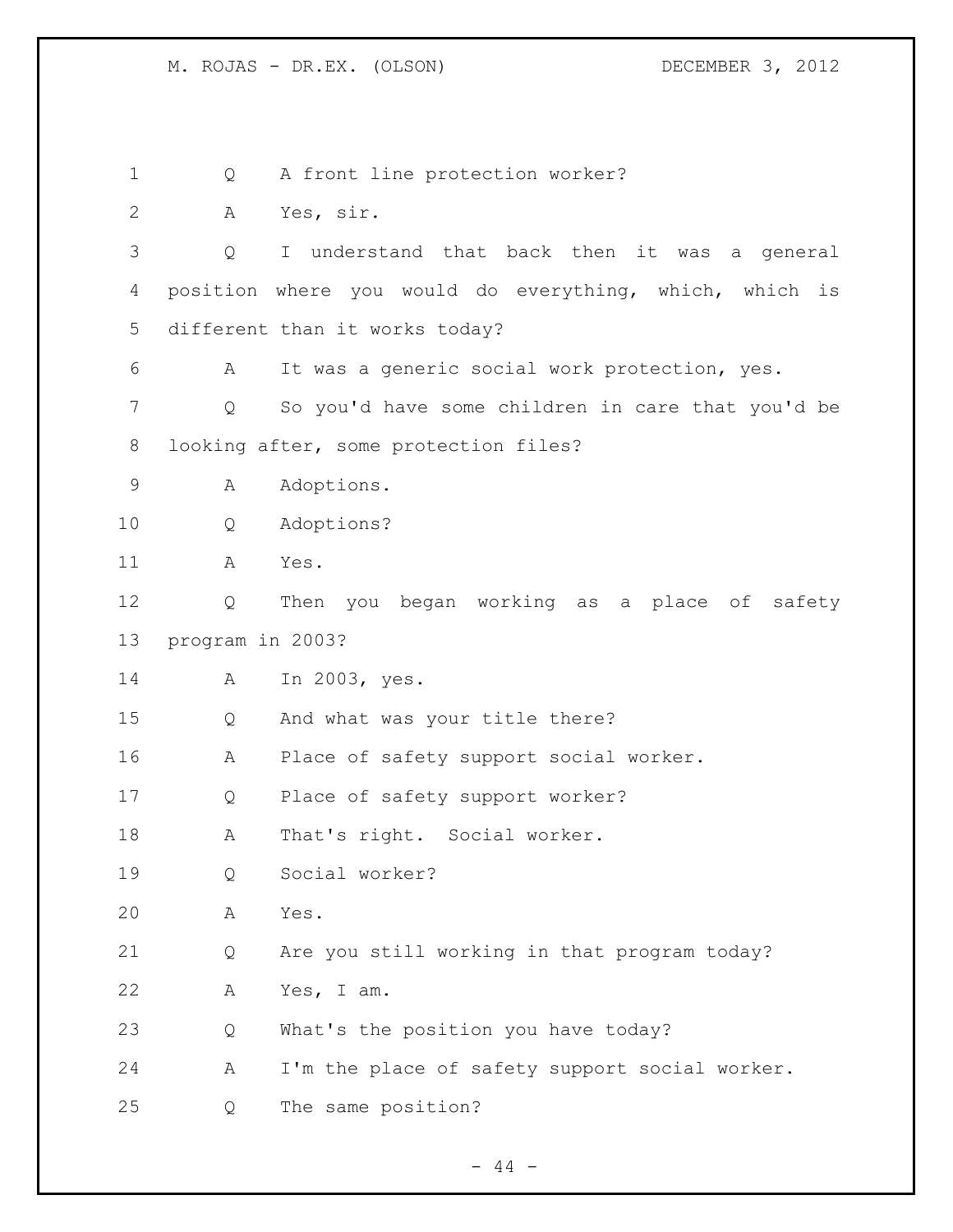1 A Exactly the same position. Q What sort of services did you provide as a place of safety social worker in 2003? A Well, our program is a support program that has been designed to provide direct support to care providers who have been designated as place of safety providers while they care, they take care of children that are under the agency's care. Q So that's direct support to care providers? A To the care providers. Q Who are identified as the place of safety? A That's correct. Q So when you say direct support, can you give me some examples of what that means? A We, once the family has been approved as a P.O.S. provider -- Q And P.O.S. is short for place of safety? A Yes. We are required to go out and meet with the family, talk to them about our program, what we call an orientation to the program. In other words, basically, why did you get another worker involved in your lives. And we also talk about what they're entitled to, what services they could access through the agency, so they could provide care for the child that is under their care. We talk about issues like respite, daycare, special rates when we're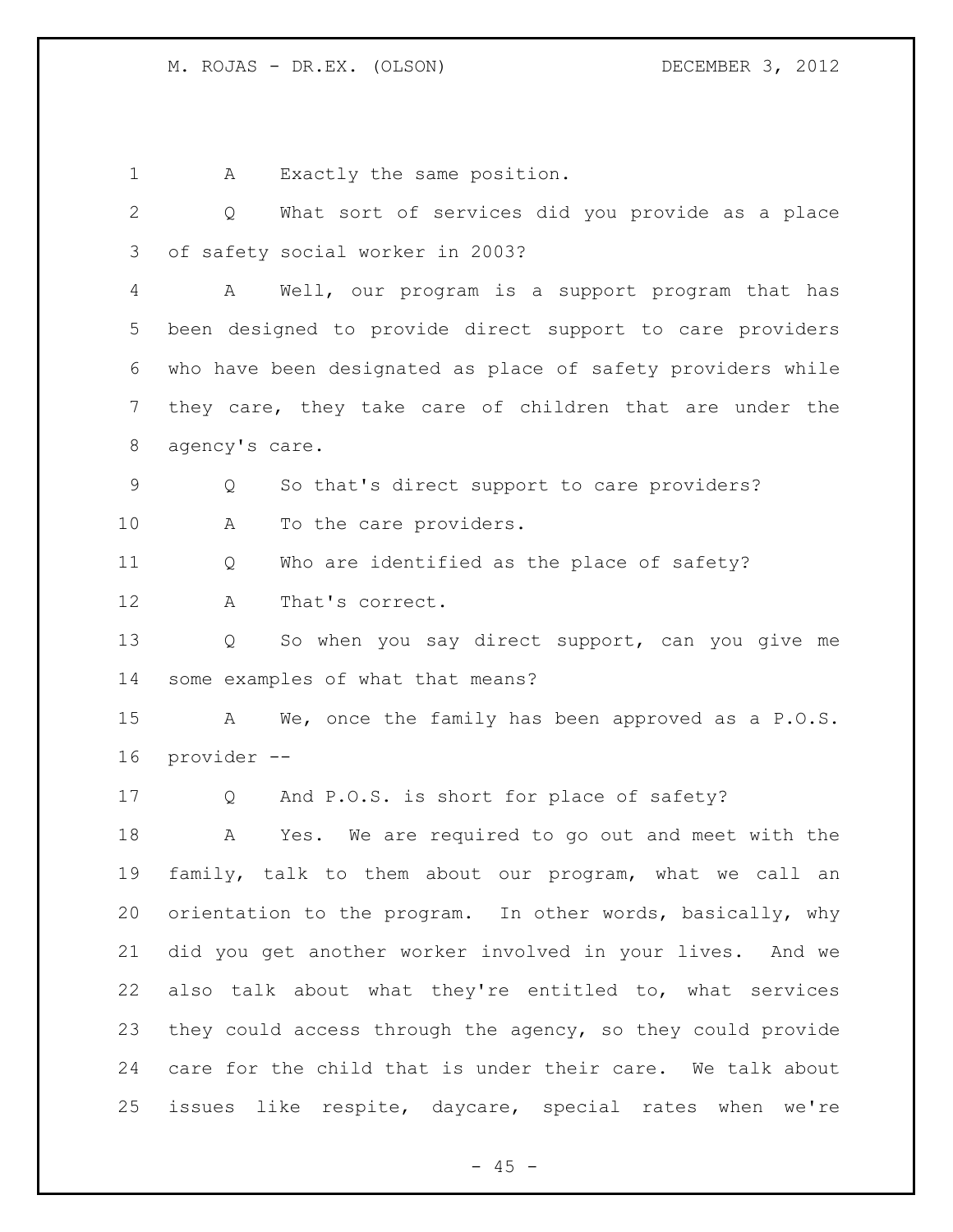talking about children with special needs. And we also do take an application for a licence to maintain and operate a child foster home at that point, and that is the requirement by probation standards. Q Do you provide any protection services for the child? A Not at all. Our function has never been protection. Our function has always been to provide support to the care providers while they take care of children that are under the agency's care. Q So you're a support person, then, for the place of safety? 13 A For the family. Q For the family who's acting as a place of safety? A The care providers. Absolutely. Q So what point in the process are your services engaged? 18 A As soon as -- back then, well, and still the case now, when the file is open it gets assigned to a place of safety worker. We do have, and we did have at the time, a letter, which was a template that will be sent out to the care providers advising them that we've been assigned as the support workers and at the time the care providers were supposed to call the worker, myself in this case, in order to set up an appointment.

 $- 46 -$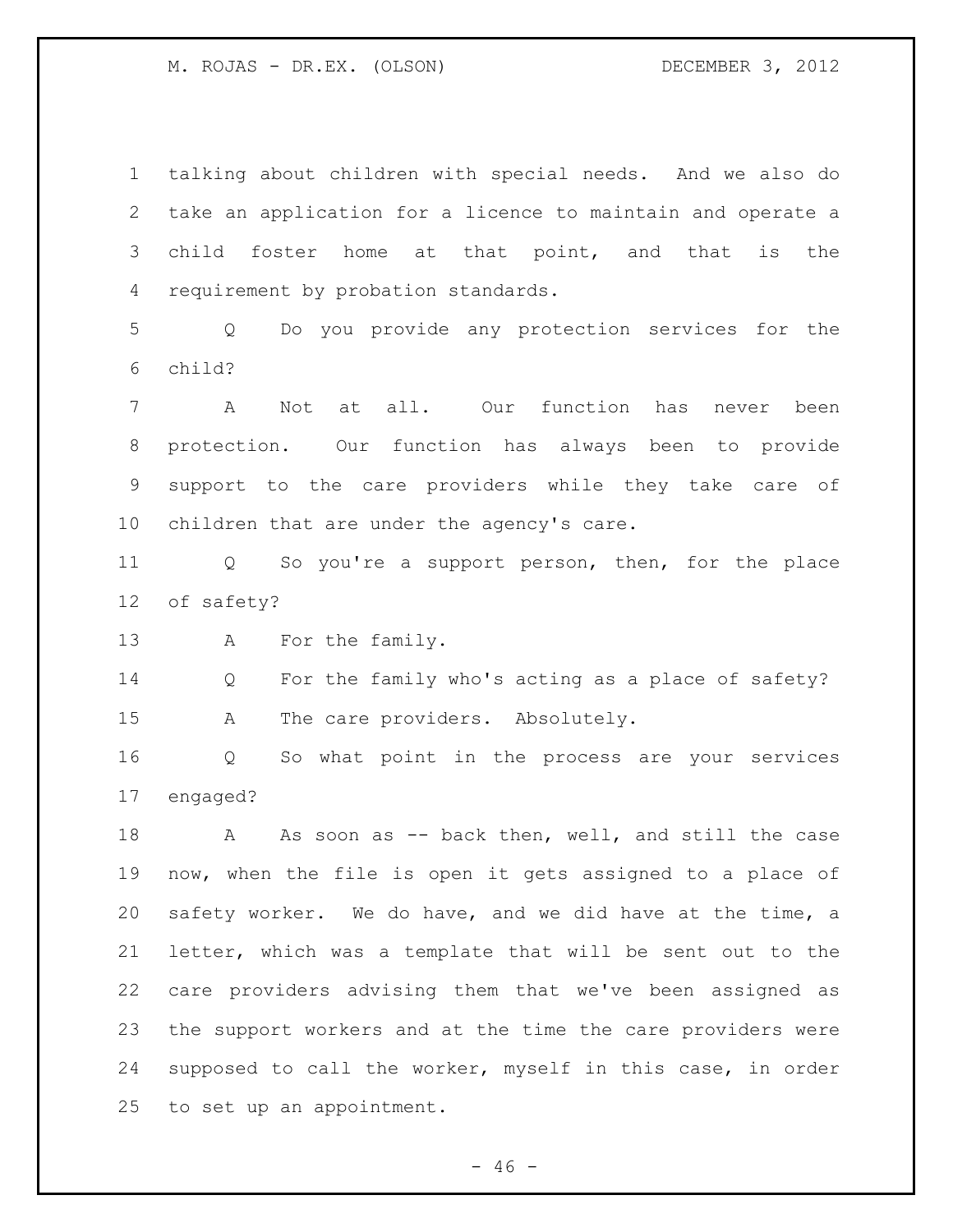Q Okay. And we'll look at that letter in a few minutes. A Okay. Q When you are assigned a place of safety file, is the child already in the home? A Yes. Q So the child's already in the place of safety home before you get involved? A That's correct, because again, the place of safety home is being developed, identified and assessed as such by the family services worker. Q So that's all done by the family services worker before you get involved? 14 A Absolutely. Q Is that the current practice today? 16 A It is the current practice today, yes. Q So after the child's been placed, are you contacted by the family service worker to become involved? Is that the process? A No. The family services worker will comply the identification and development of the home as a place of safety home following very clear provincial standards as to the suitability of that placement. And once that is done, the hope -- and by the way, the provincial standards, I don't know if you want me to mention what the placing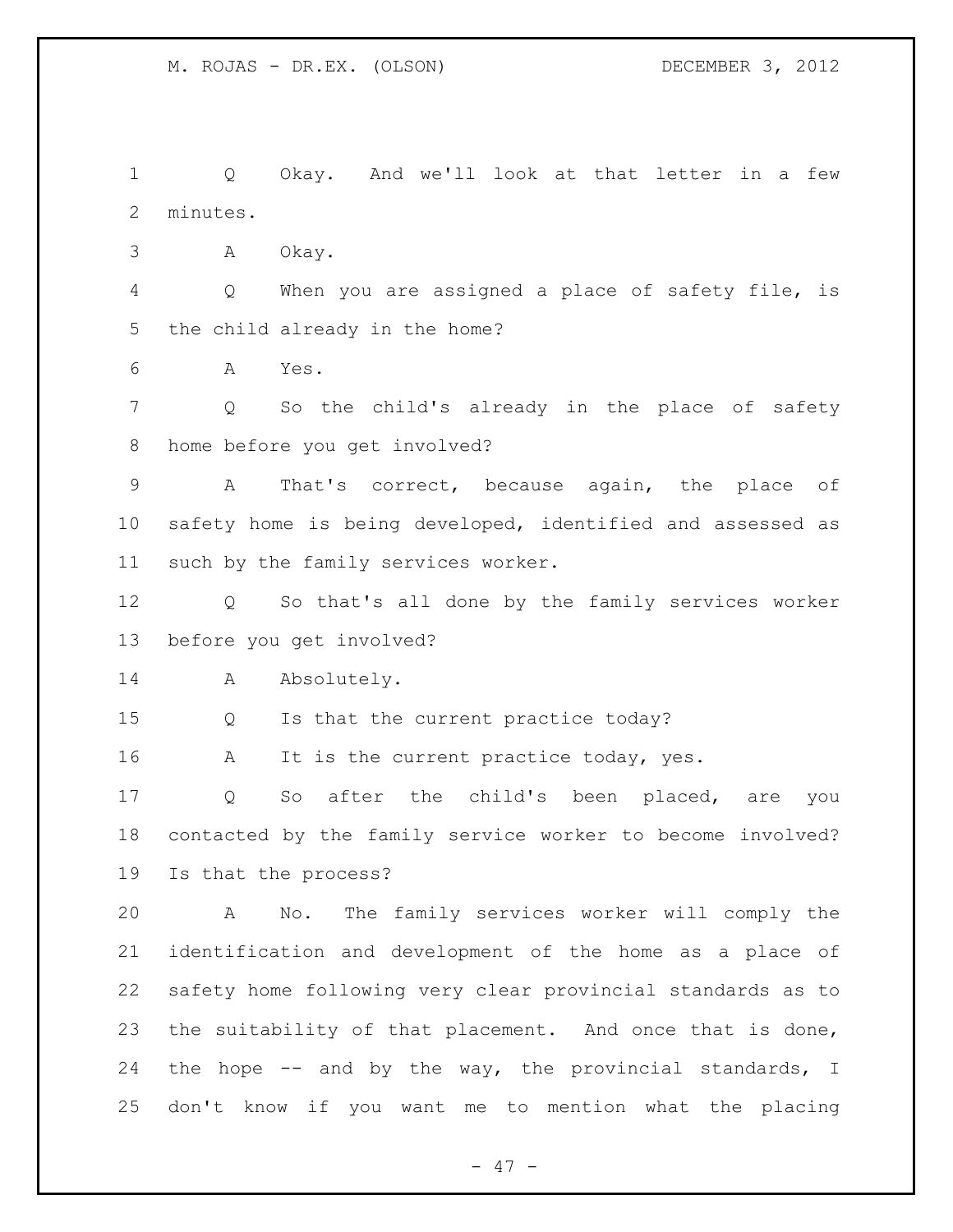working does as part of that. Do you want me to tell you about it?

Q Sure.

 A Provincial standards are very clear in terms of identifying a home as a place of, place of safety and that's a designation, again, provided by a family services worker with the approval of a -- his or her supervisor. Everyone 18 years of age and over residing at the home need to go through a child abuse registry, a prior contact check, a police criminal check and also the worker will do what's called a physical requirement check list of the home together with one reference.

 Q Okay. So the items that you've identified, are you responsible for seeing that they're done or is that the family service worker that does it?

 A The family service worker will do, will do all those task as part of his or her assessment in terms of identifying that home and designating that home as a place of safety home.

 Q So once the family support worker does those tasks and complies with those standards, how do you get assigned the file?

 A I'm sorry, did you say family support worker? Q Sorry. Family service worker. A Okay. Once the family, sorry, the family

 $- 48 -$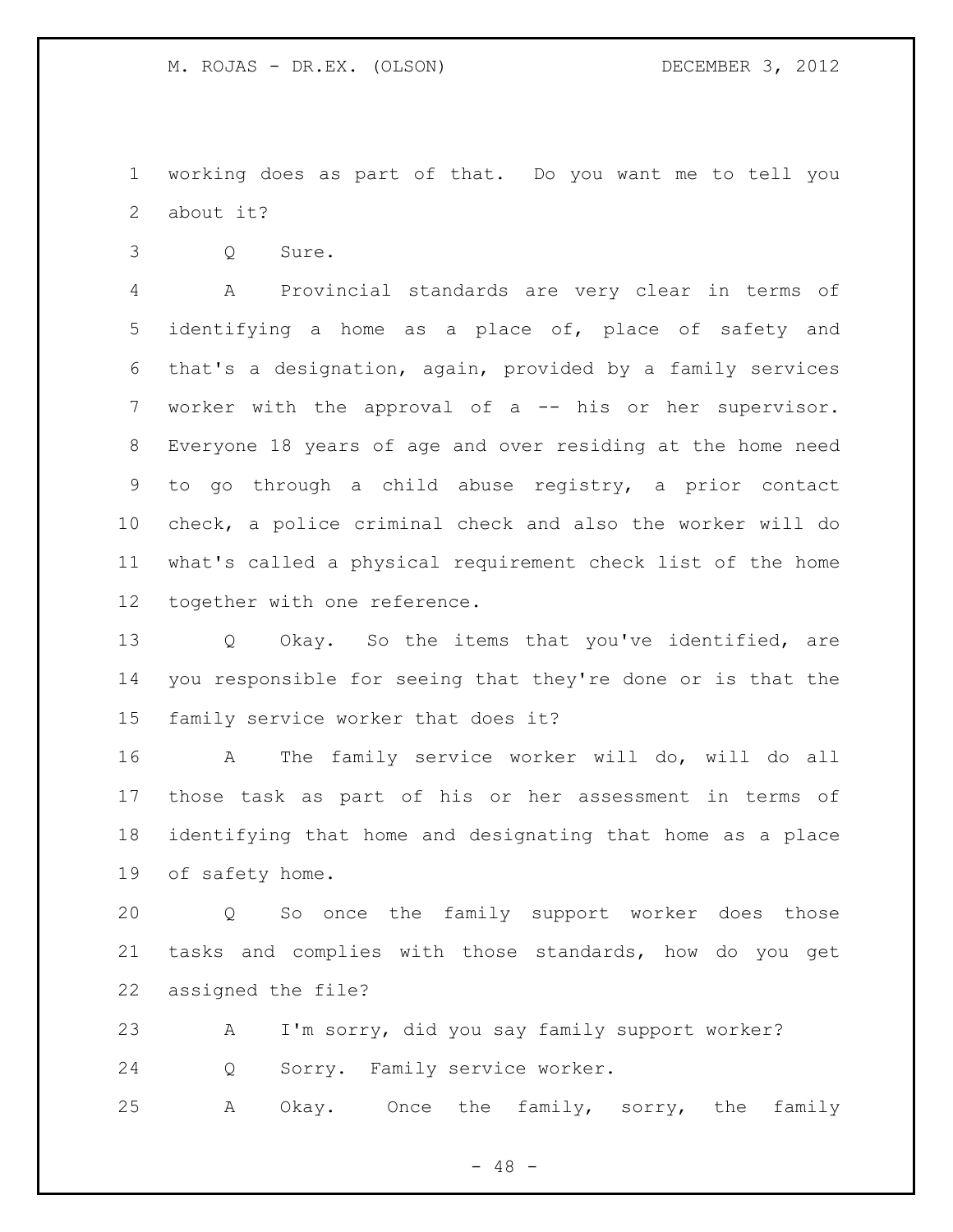services worker will identify and follow all the steps with all the checks and, in our language is, the home is clear, in other words, there is no issues or concerns in terms of any risk to the, to the safety of the child that's placed or will be placed there, we receive a package that comes with all the checks that are mentioned plus the actual three pages of the place of safety placement which identify, obviously, care providers, the children, the day the child comes into being placed in that home, plus the so-called greens, which is the child instruction sheet, which we do get the information as to the effective date that the child has been placed there. That package then is signed by the family services worker and his or her supervisor, comes to our program.

 And back in 2003 we were eight or nine social workers in our programs. There was one, one colleague that will do the intake. In other words, that colleague will be the person that will review the whole package, making sure that every single step that was required by provincial standards had been undertaken and that there were no difficulties. And at that point, then the file, the P.O.S. file was ready to be opened and that particular worker will send a memo to accounting so the maintenance fee could be paid to the family. So once the file was open, then our supervisor will assign the file to all of -- any one of us.

- 49 -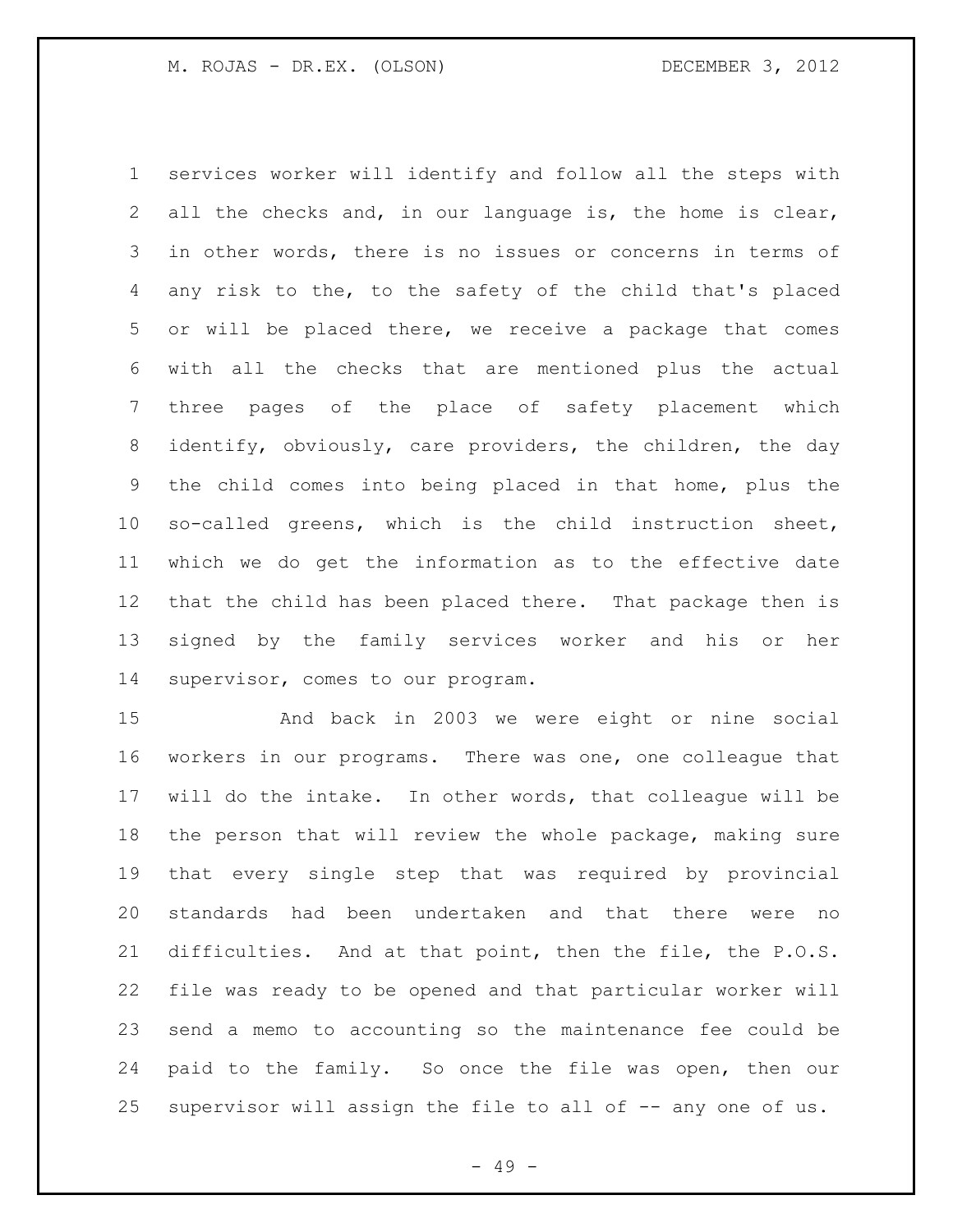Q So the file comes to you by supervisor assigning to you?

A That's correct.

 Q And that supervisor is part of your program, the place of safety program?

A She is the supervisor for -- yes.

 Q And so the file initially comes in to an intake worker at the place of safety program?

 A That's, that was the case back then. Only one colleague was doing that task.

Q So one designated intake person at the time?

A That's correct.

 Q And it's that person who receives the package that you described, the check lists, the greens saying if there's any special concerns for the child, that sort of thing. That all comes in to the place of safety intake person?

18 A That's correct.

 Q And that intake person reviews it to make sure that it satisfies the standards?

21 A That's correct.

 Q And if it doesn't, if it doesn't comply with the standards, what happens?

 A That worker, the particular worker that we're talking about will be the one contacting the worker, making

 $-50 -$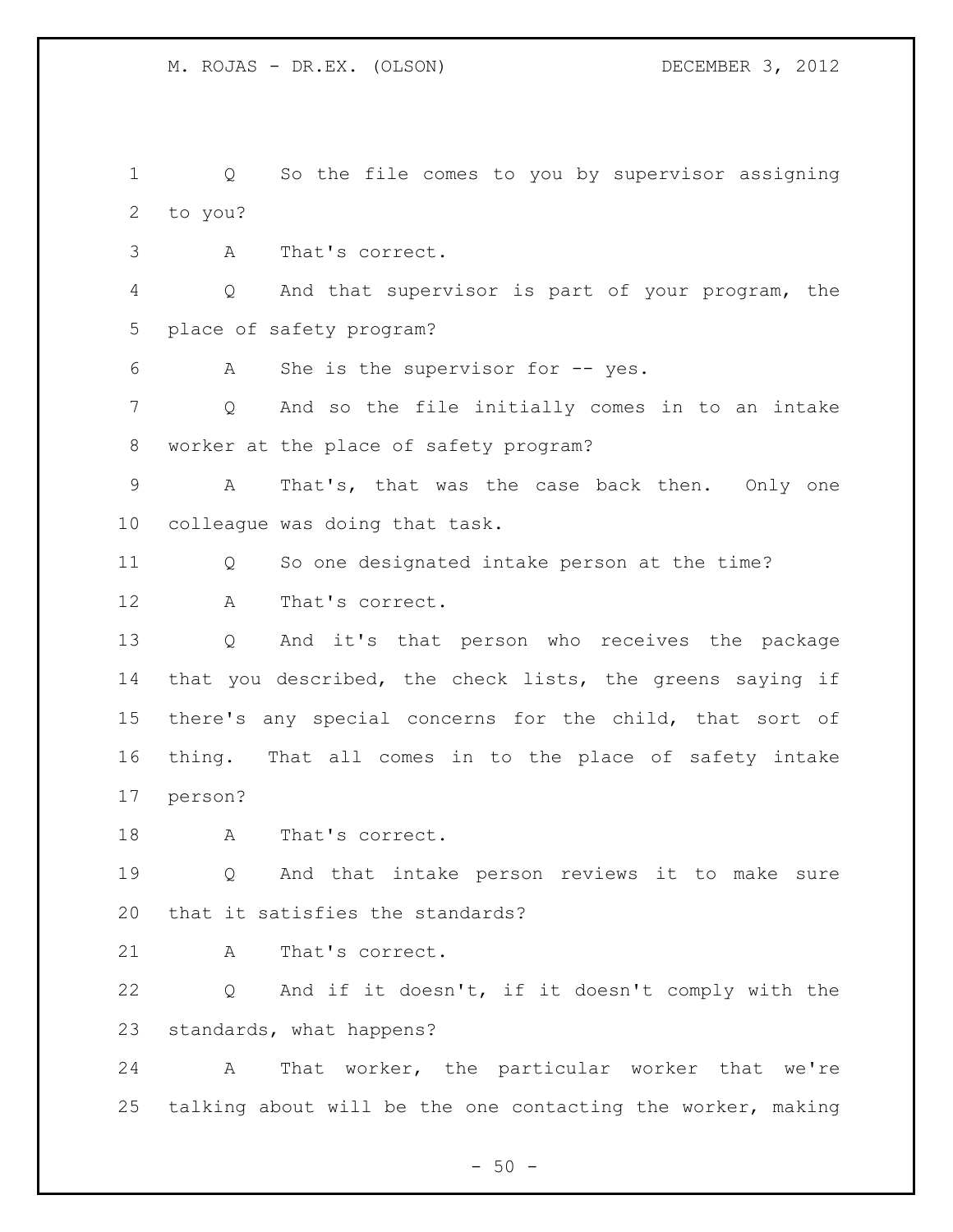sure that whatever might be missing is taken care of. Q During that whole process you've just described, where is the child? A In the place of safety home. Q So the child is already in the place of safety home -- A That's correct. Q -- before the process gets to you? A And I, I will have to say not all the time but most of the time once we get the package in our office the child has already been placed. Q Just in terms of things like criminal background 13 checks and the, the home assessment, are those done before the child is placed in the home, typically? A Yes. Q They are done? A Yeah. Yes. Q So once you become engaged, once you get the package as the place of safety social worker, what do you do? A I don't get the -- I didn't get the package. Q Okay. A That package was in the hands of the intake worker. That intake worker will do the opening of the file, they will send the memo to accounting for payment of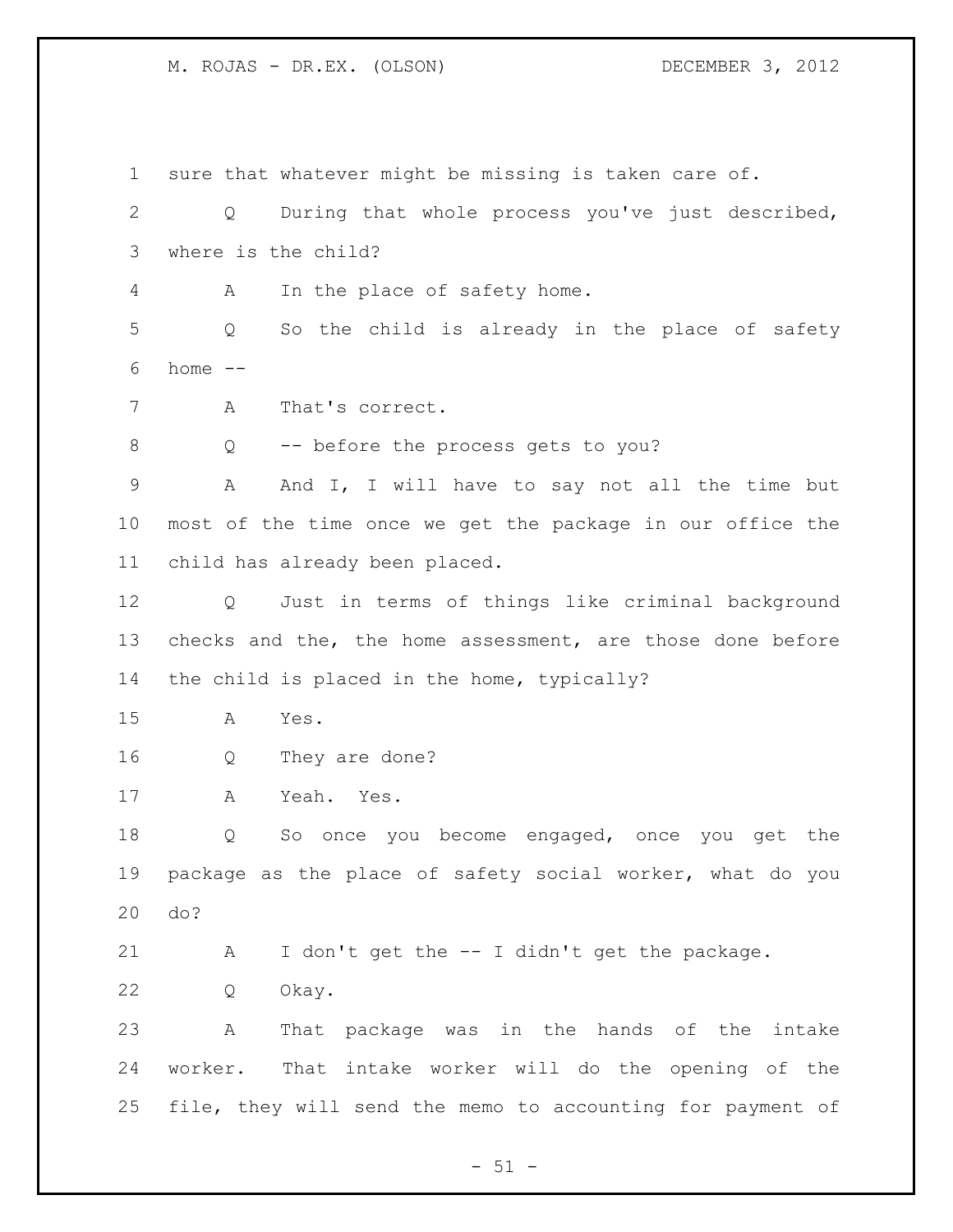the maintenance fee. And once a file was opened, that file went to my supervisor and my supervisor will assign the actual P.O.S. file to the worker. Q So there's a, a new file open in the place of safety, call it, department assigned to that place of safety family? There's a new file? A I'm sorry, I couldn't hear. Q Sorry. You say there's a new file that's opened at the place of safety, in your department? A Right. Q And that file is given to you as the worker? A Well, in this particular case, yeah, it was given to me. 14 Q What would be in that file? A Well, we -- THE COMMISSIONER: Are you talking about a particular file? MR. OLSON: Yes. My understanding is this is something different than the family service file. THE COMMISSIONER: Yeah, but are you relating it to a particular case or are you talking generalities? MR. OLSON: Just generally, at the time. 23 THE WITNESS: At the time, the file will contain this -- the opening (inaudible) was done by the intake worker plus all the documents that came as part of the

 $-52 -$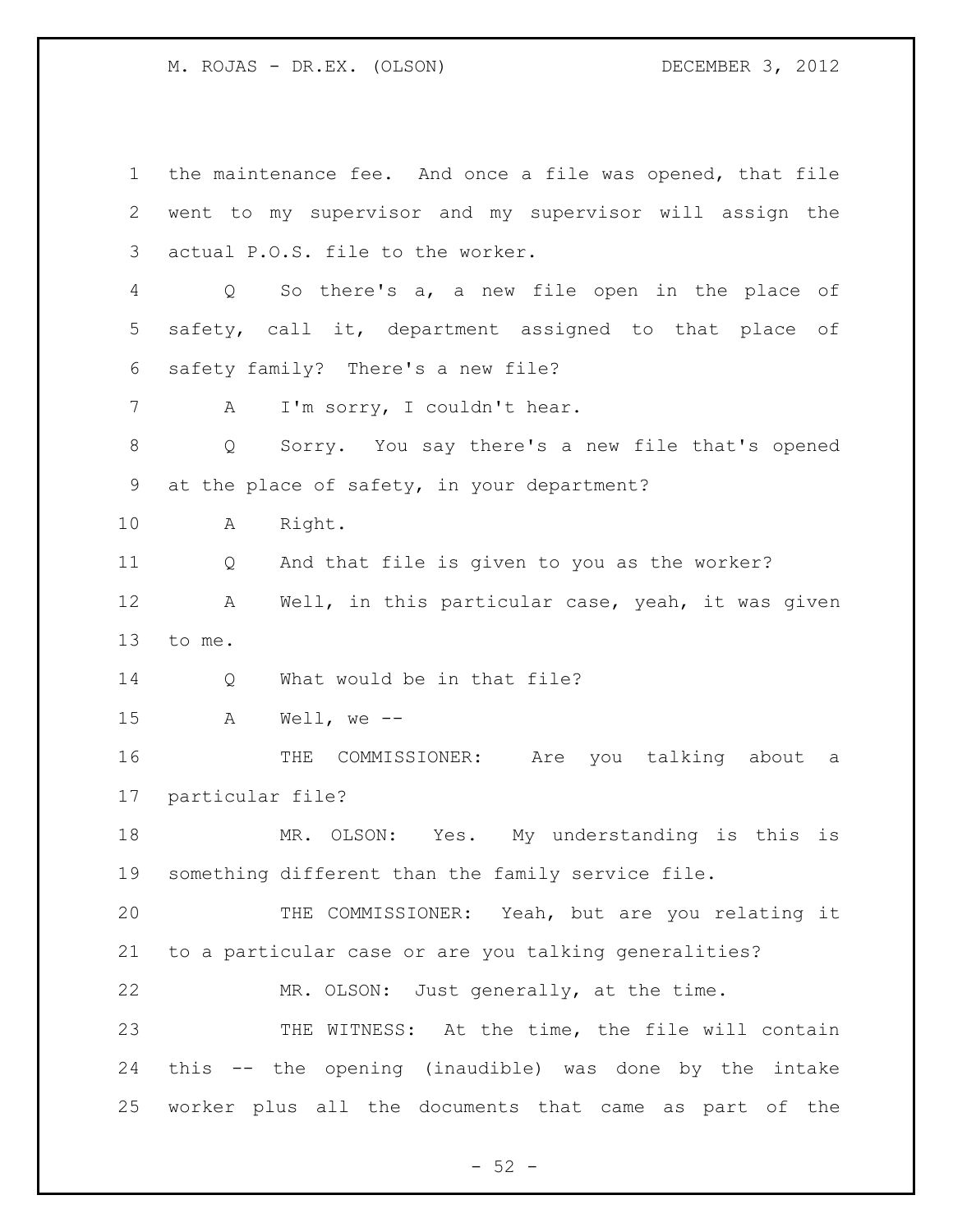package, and right in front of the file there was the letter that I mentioned before that was sent out to the care provider advising them in regards to our involvement. And at the time, the requirement was for the car providers to call our agency, in this case myself, for an appointment. That has changed, the letter has changed. But that was the procedure at the time. And we also had a template in which we will notify the family services worker responsible for that placement as to the fact that I have been assigned as the support worker for the P.O.S. family and I believe the letter mentioned something to the effect 12 of I will be doing a visit in the near future, are there any issues or concerns that I should be made aware of before I go out.

BY MR. OLSON:

 Q Before you send out the initial letter to the place of safety do you have any contact with the, the family, the place of safety family?

A No.

 Q So the first contact is by sending the letter you're, you're talking about?

 A And requesting a call back in order to set up that appointment.

Q And you say that's now changed. It's now --

 $- 53 -$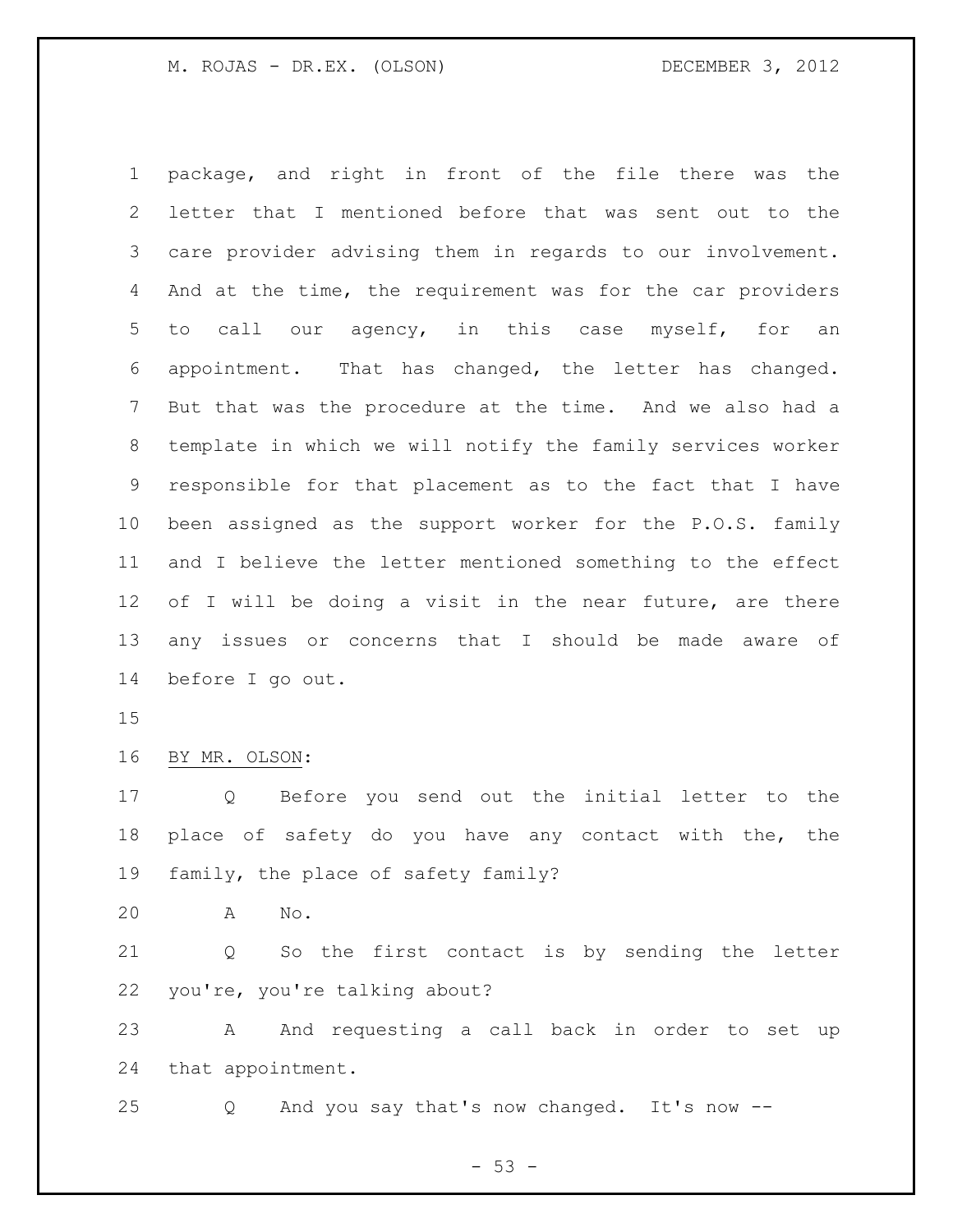A Well, it's changed because the letter, it might, you might have it, it was not very clear, it was not very well written. We all knew that the purpose of that visit, number one, was mandatory. Number two, the purpose of it was to provide an orientation to our program; in other words, what's our role here, why do I get another worker. And then we did have to do, obviously, the application for a licence to maintain and operate a child foster home. The letter didn't say anything of that at all. So in one of our meetings we thought, you know what, we need to tell care providers, because the letter was quite confusing in our view, tell them why we are requesting this appointment, 13 what is the nature of that appointment, mandatory, in other words, where this appointment is going to take place. Because the appointment needed to take place at the P.O.S. home, not in our office, but nothing was clear in that letter at all. So that was changed, I believe, some time late part of 2003.

- Q Late 2003?
- A Yes.

 Q But after the involvement that you had in this particular, with this particular family?

 A Yes, because that was just the beginning of my employment, let's say, with the program.

Q Okay. How long is a place of safety placement

- 54 -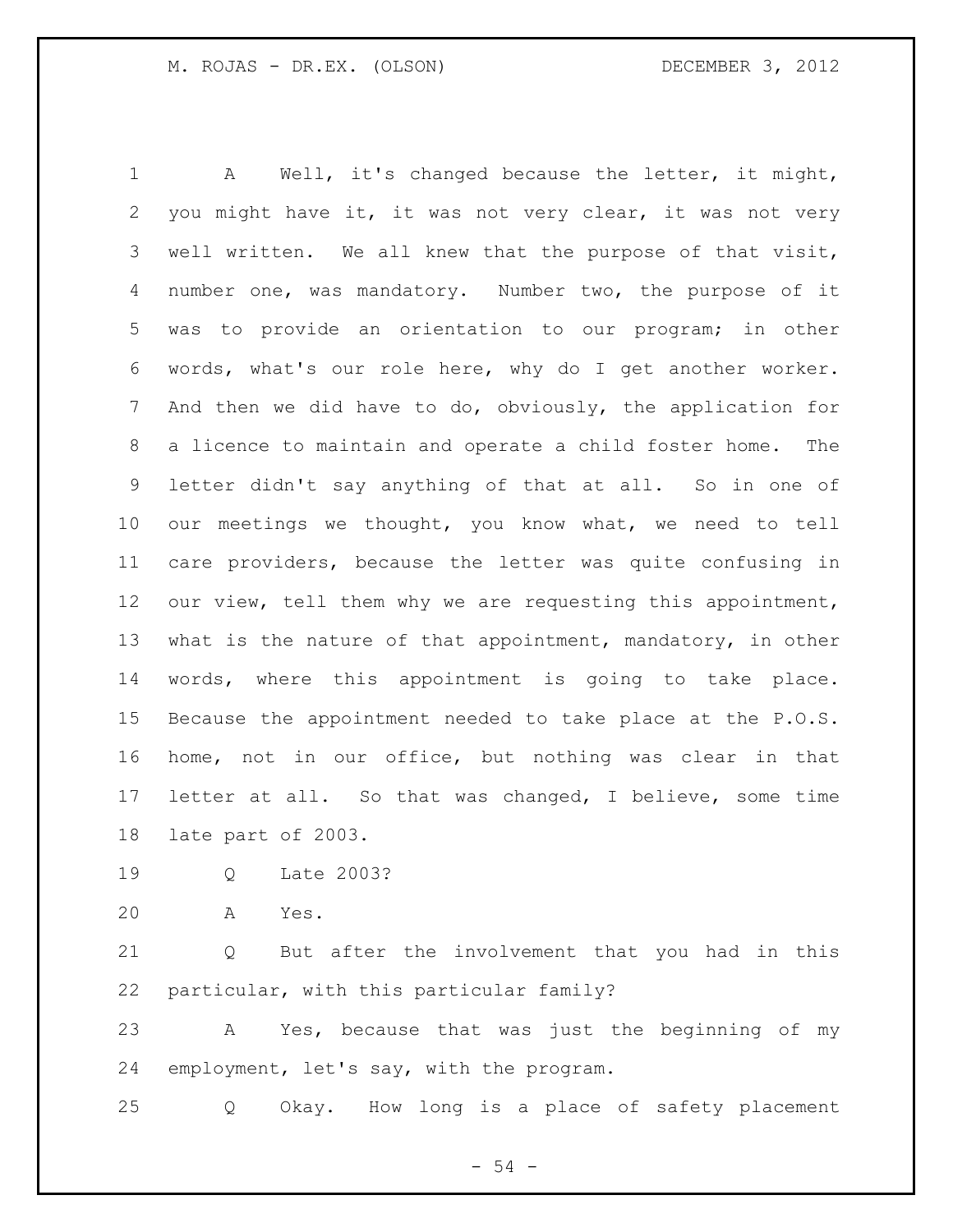intended to be? Is there a time limit?

A In terms of?

 Q How long -- when a child is placed with a place of safety, is there a duration that the child can be in that place of safety?

 A Actually, there is a bit of confusion about that. The placement itself doesn't have the specific timeframe in terms of how long that home is going to be a P.O.S. home. It has to do with licensing and, and I know my will-say mentioned two weeks. That's incorrect. It's 30 days.

Q Thirty days?

 A Thirty days. And the standards mention very clearly --

14 THE COMMISSIONER: Thirty days to get a licence? 15 THE WITNESS: No. Thirty, thirty days that we need to start the licensing process.

BY MR. OLSON:

 Q So in other words, with, within becoming a place of safety, within 30 days of that day, the place of safety family has to fill out a licence to become a foster home placement?

 A We have to start the process of licensing. And that, what I mentioned before, one of the tasks of that mandatory appointment was actually to fill out that

 $- 55 -$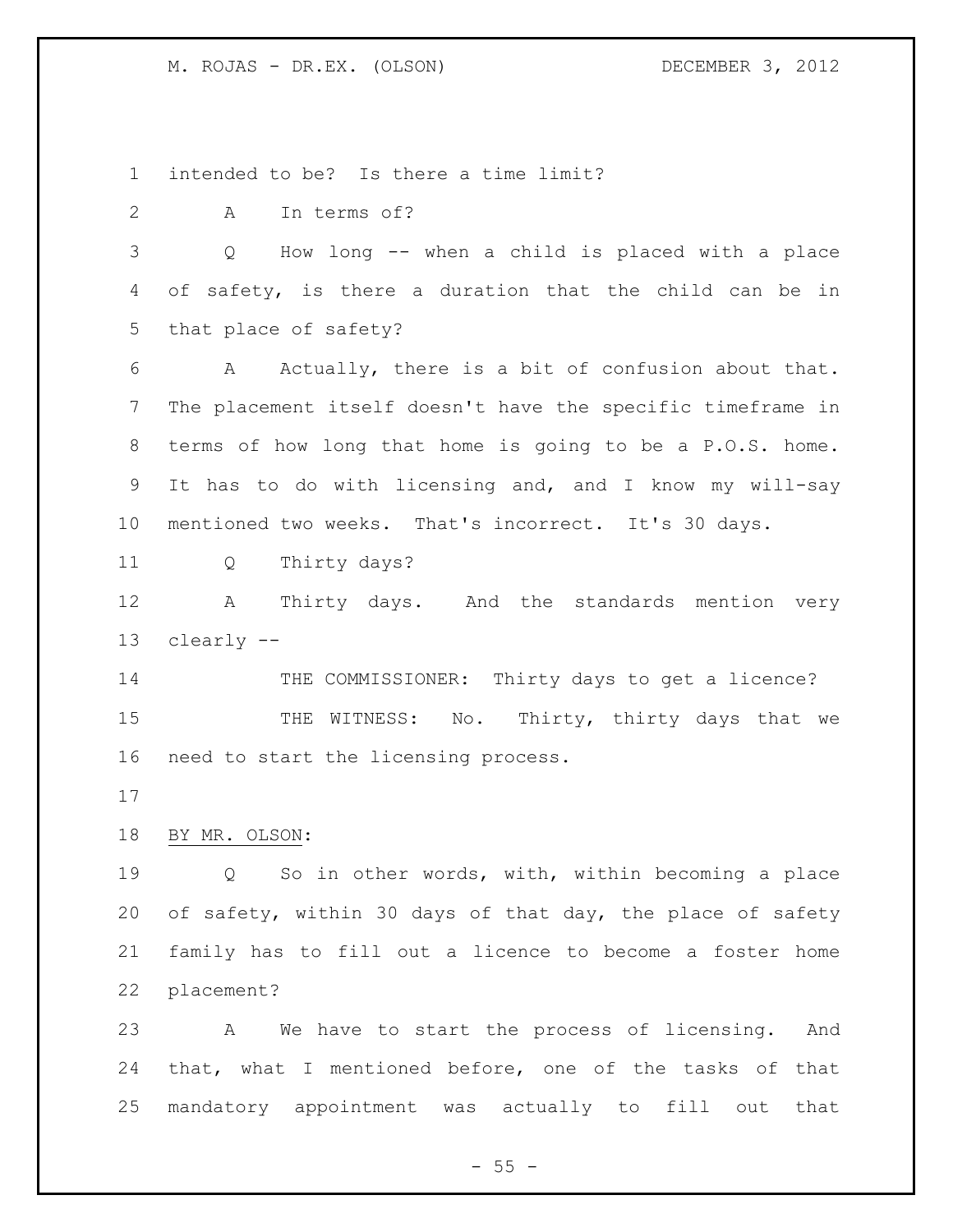application. So because obviously, places of safety, they are meant for short term care. And again -- THE COMMISSIONER: Is this -- let me just interrupt. Is this for every case that comes along or is

it a one-time application for a licence?

 THE WITNESS: For every case that come along. THE COMMISSIONER: You have to make the application in each instance?

 THE WITNESS: You have to make the application. Absolutely right, yes.

# BY MR. OLSON:

 Q And that's because the, a place of safety is meant to be temporary. The idea is to eventually place the child with that place of safety as a foster home?

16 A Well, not to place the child there because is, the child is already placed. The intention is to begin the licensing process so at one given point that P.O.S. home, which will be a former P.O.S. home, will become a licensed child specific foster home.

 Q I see. In practice, is that 30-day standard met, 30-day requirement met?

A No, it is not.

Q And why is that?

A I have to mention that there is a timeframe that

 $-56 -$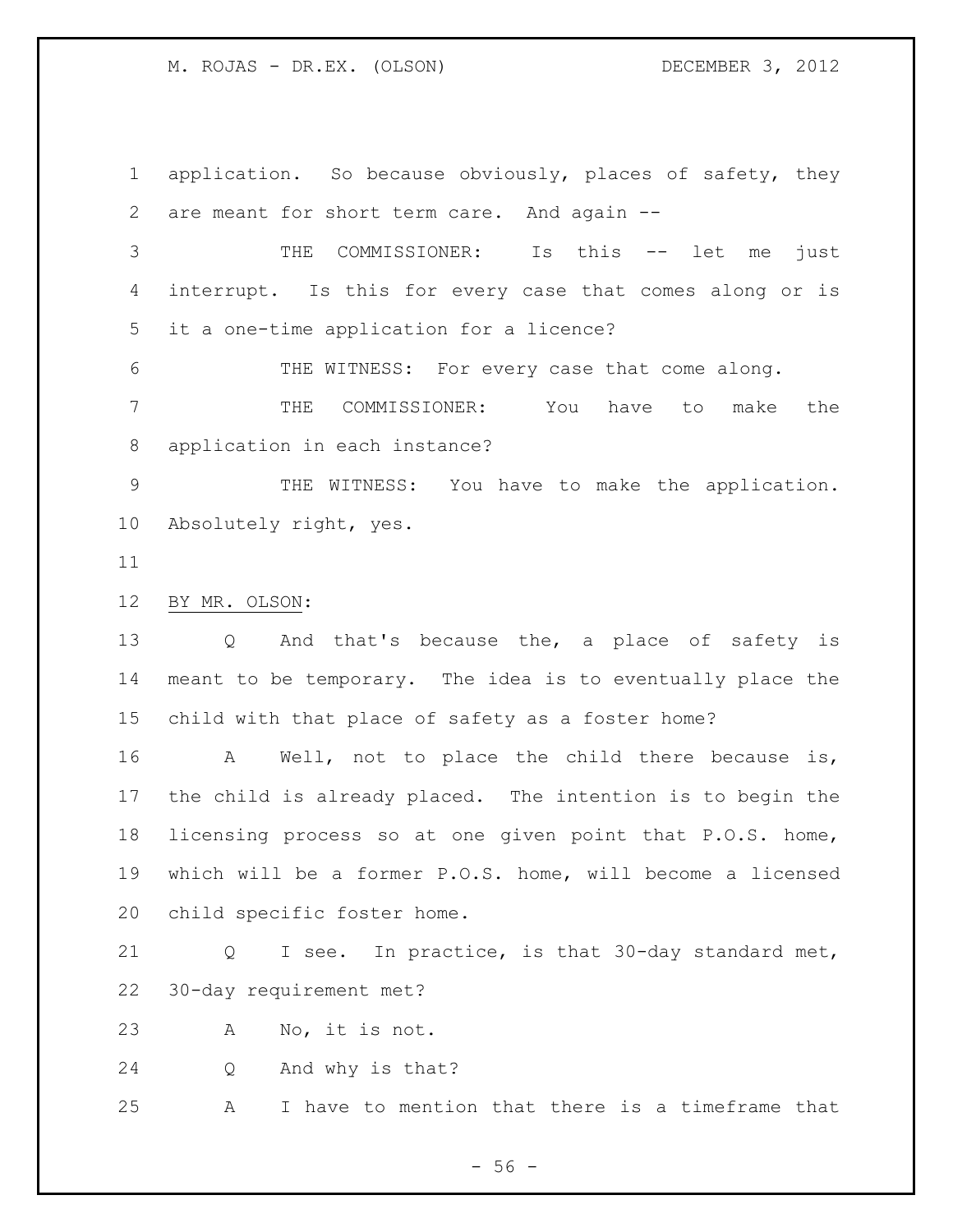goes by between the time, I'm talking back in 2003, and that's still the issue at this present time. There is time 3 that goes by, by the time, number one, that the package, the P.O.S. package, is received by our program, the time in which, at the time the intake worker will do, will do the review of the package and the time that you will actually get the physical file that will allow you to send that letter out to the care providers to make them aware of what we spoke about before. So there's, there's -- and I'm sorry, I should clarify. The date of assignment of a P.O.S. file will always be the day the child was placed in the home.

Q I see.

 A Which does not coincide with the actual date that you receive the actual file in which you're going to start doing the actual work. We've raised that as an issue in our team, team meetings, you know, because you might get an internal transfer of the file, you know, people that go to another position, go to another agency. And let's say, for example, that person, that worker has been involved with that particular P.O.S. family since 2010, when you do receive the transfer of that file it will appear that you've been the worker since 2010. We've raised that as an issue. We've been told that it seems that that's the only way that CFSIS is able to track a case. I don't know about

 $- 57 -$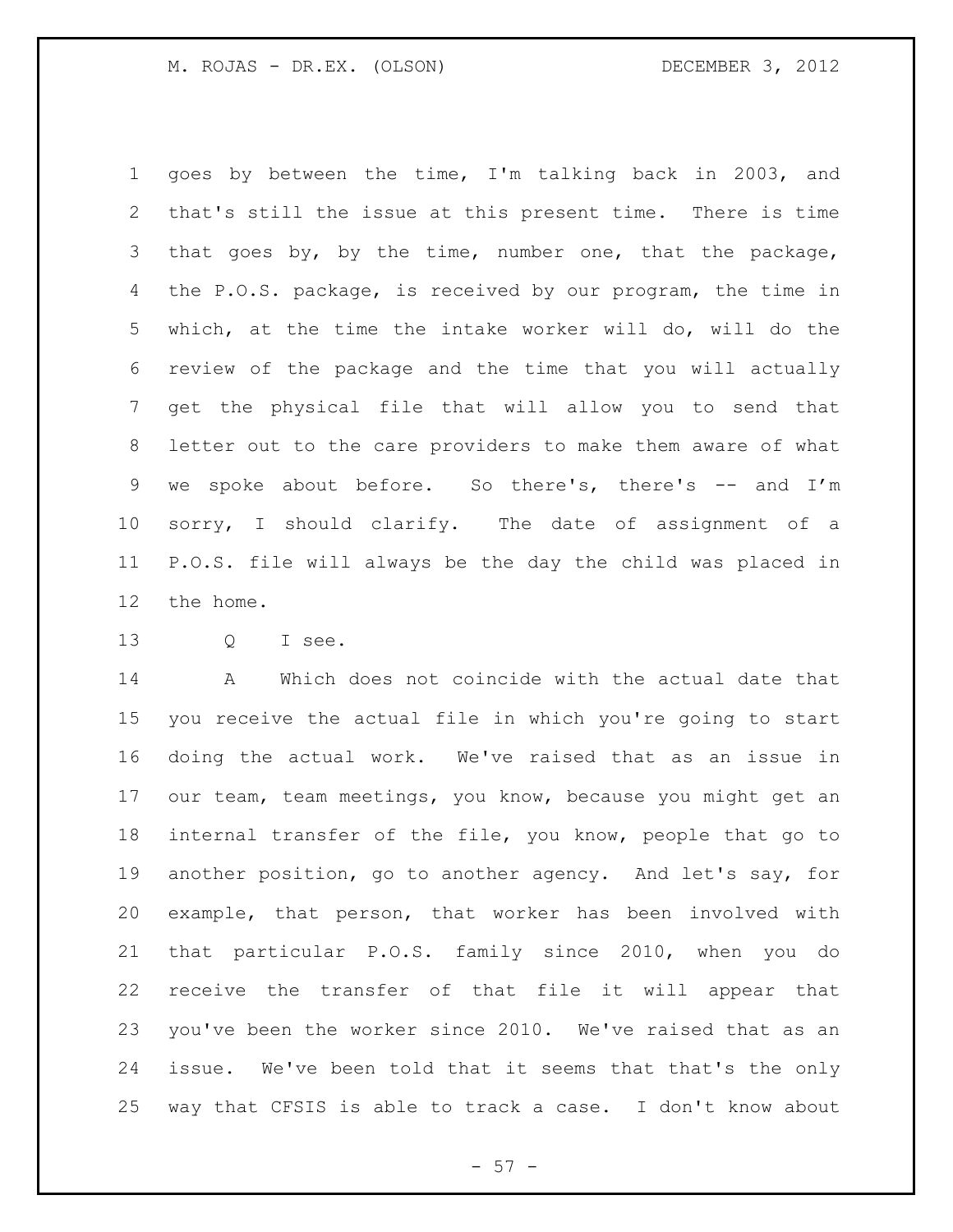that, but it's been raised as an issue.

| $\mathbf{2}$    | So, so you might only get the file, as a place of<br>Q     |
|-----------------|------------------------------------------------------------|
| 3               | safety worker, well after the 30 days has passed?          |
| 4               | Oh, absolutely.<br>A                                       |
| 5               | Yeah. Before we get into the specifics of this<br>Q        |
| 6               | file, one more question: As the -- we know that here, for  |
| $7\phantom{.0}$ | example, Kim Edwards and Ron Stephenson were made a place  |
| 8               | of safety for Phoenix Sinclair.                            |
| 9               | All right.<br>A                                            |
| 10              | Q<br>And the Phoenix eventually went back home to her      |
| 11              | father before they ever became foster, foster parents for  |
| 12              | Phoenix.                                                   |
| 13              | Before they became licensed child-specific foster<br>A     |
| 14              | home.                                                      |
| 15              | Right.<br>Q                                                |
| 16              | Correct.<br>A                                              |
| 17              | In a case like that, if the child does come back<br>Q      |
| 18              | in care, is it possible to place them back with the place  |
| 19              | of safety without going through the whole process again?   |
| 20              | I mean, that is the absolute responsibility of<br>A        |
| 21              | the family services worker. It's never been our function   |
| 22              | to identify, to develop or do the actual preliminary work. |
| 23              | It's always the responsibility of the family services      |
| 24              | worker.                                                    |
| 25              | So that wouldn't be something that you would be<br>Q       |

- 58 -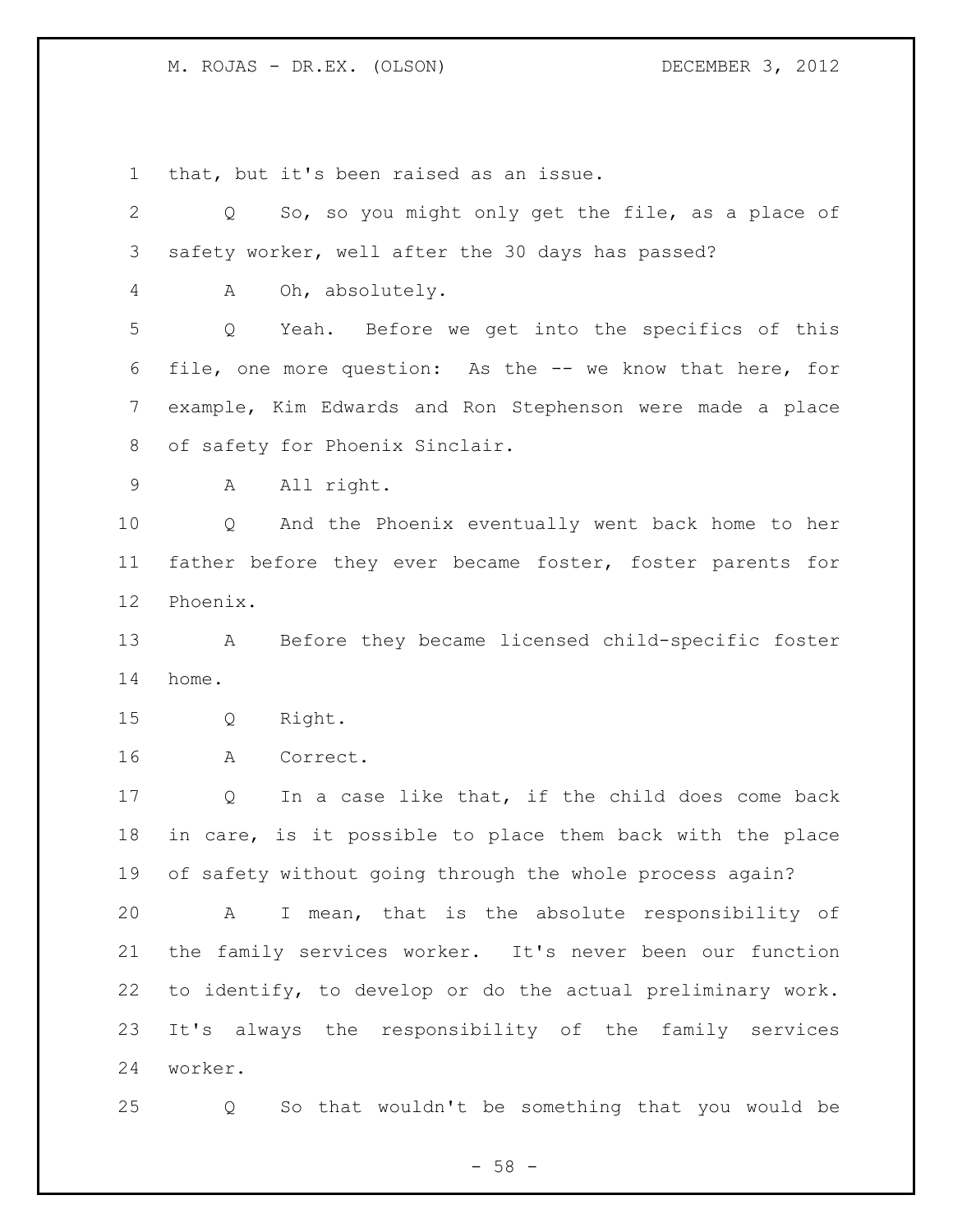involved in, then?

 A That would be something that I would not be involved in.

Q Right.

A Yeah.

 Q Okay. My understanding is that your place of safety file is at Commission disclosure 1780 beginning at page 36617. Do you see the screen in front of you there?

A That's the closing summary, correct.

 Q And that, that would be the first page of the file, as we have it, and it goes all the way to 36641?

 THE COMMISSIONER: Do I have these? Do I have a package of these documents?

 MR. OLSON: They should be beside you, Mr. Commissioner.

16 THE COMMISSIONER: Oh, maybe they're over here. MR. OLSON: The first, first document should be Commission disclosure 1780 and the page begins at 36617.

 THE COMMISSIONER: No, they don't seem to be in that order, but you go ahead, I'll follow.

MR. OLSON: Okay.

BY MR. OLSON:

 Q Do you have any recollection of actually working on this, with this particular family?

 $-59 -$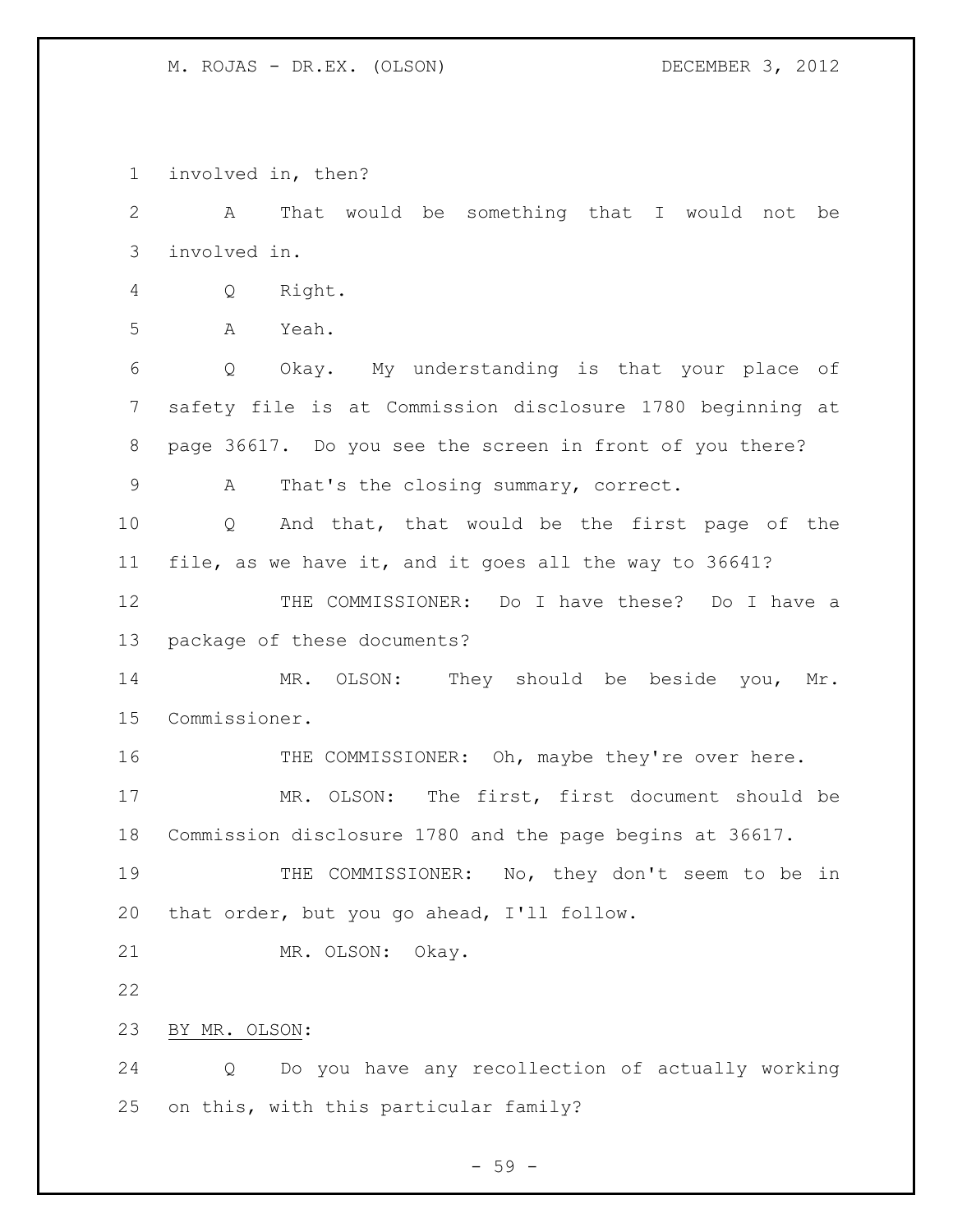A Not an independent recollection, no. Q No. Okay. But you have read the file over, the pages I've referred to, and seen it recently? A I have read my, my dictations, yes. Q Stan Williams was a family service worker assigned to the family? A That's correct. Q Do you -- have you dealt with him in the past that you recall? A In terms of? Q Other place of safety families? 12 A A few probably. I, I ... Q But you don't have any recollection of working with him on this, this particular file? A No, I don't. Q If you go to page 36620. Are you familiar with the document that's in front of you? A Yes. Q Can you -- A That's the document that is done by the family services worker. Q So you don't fill this document out? A No, I don't. Q Do you review it? A I did not review it at the time. There was an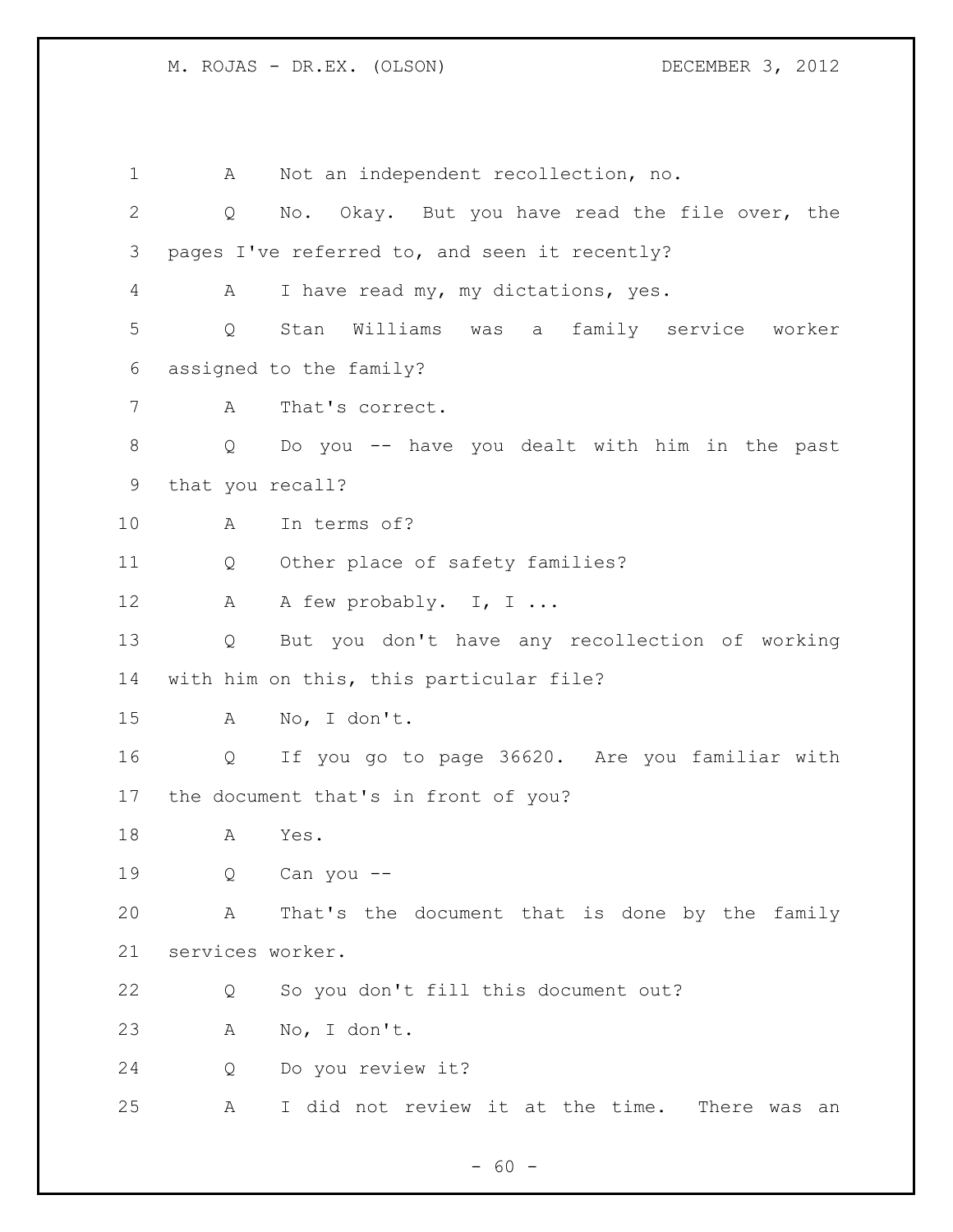intake worker that had that function and it was not me. Q So this is not something you would review, as a family -- a social worker for the place of safety? A Not at that time. Q Not at the time. Okay. When you -- just when you look at it, you see where it has the: "Not living in the home but is co- parenting" And that's referring to Ron Stephenson. Do you see that? A Yeah. Q Top. A Yes, I do. Q Is that sort of information, is that anything you would be concerned with? A Well, that's something that, once again, the person that was doing the intake could be addressing. Q But you, as the, the place of safety worker -- A No. 22 Q -- you're not -- that's not ... A I, I got -- I did get the file after all these steps were taken. Q So just, just to be clear, when you come into the

 $- 61 -$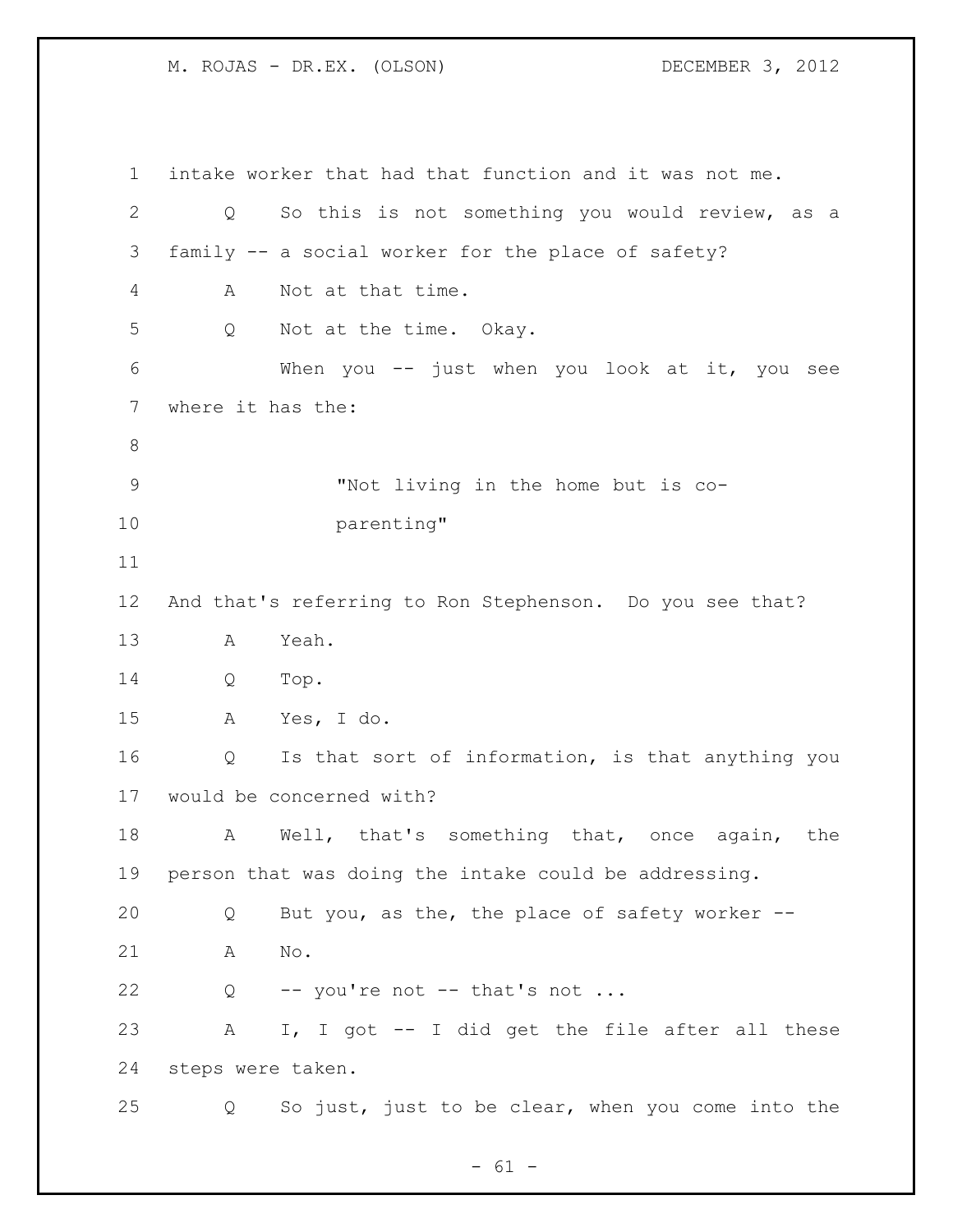file it's already determined that this is an appropriate place of safety home?

A That's correct.

 Q And you're not involved in any way in assessing the appropriateness of the home?

A That's correct. Not back at that time.

7 Q Not at that time. Has that changed now?

 A It has changed. I'm sorry, it's a change, not in terms of our program having a new function of assessing the suitability. It has changed in the sense that now we all do get a file from beginning to end; in other words, there is no one colleague that is doing the intake or review of the package. You do get the package, you do the whole review until the end of the placement, whatever that end it is.

Q You're describing what happens today?

A What is happened right now.

18 Q And that is, you get the entire package now? A Right.

Q When you did not back in 2003?

21 A That's correct.

 Q But now, are you involved in assessing whether or not the place of safety home is appropriate?

 A We -- I'm involved in reviewing what that particular colleague, intake worker, was doing at the time,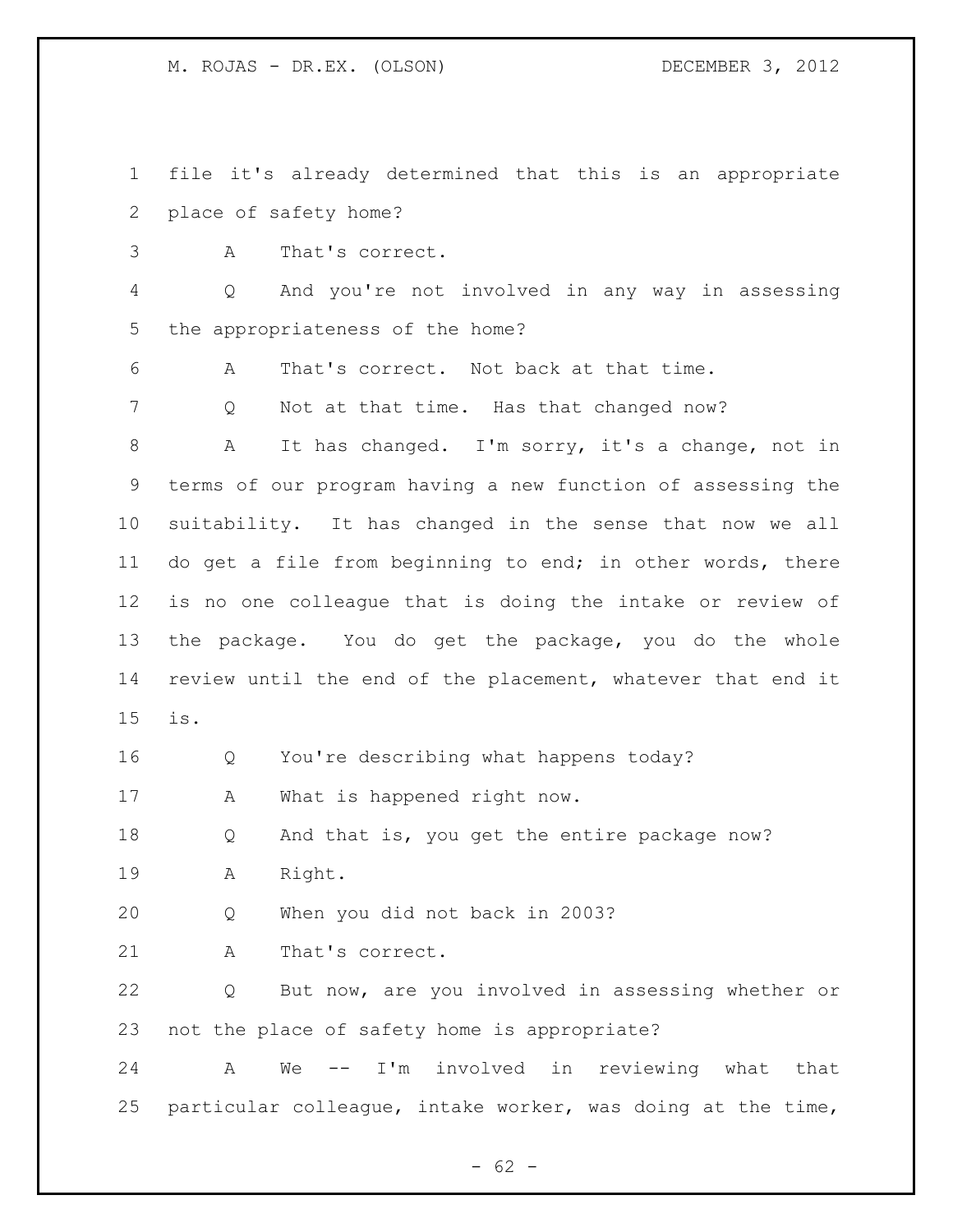absolutely. Q You are now? A Yes, we are. Q Yeah. But in 2003 you were not? A We were not. Q If we can turn now to page 36639. The document in front of you is called a check list for completing a place of safety contract. A Um-hum. Q Is dated July 31, 2003. A Yes. Q Is this also prior to your involvement? A Yes. It's part of the package that comes to the office, to our program. Q And so just to be clear, the information that's recorded here, is that something you would have looked at? 17 A Again, not back then. There was an intake worker that was doing all that. Q If we go to the next page, which is 36640. This appears to be a memorandum to accounting from the place of safety program dated July 30, 2003, and it says, approved place of safety care providers. Can you -- are you familiar with this document? A Again, that is the authorization memo to accounting sent, at that time, by the colleague that was

- 63 -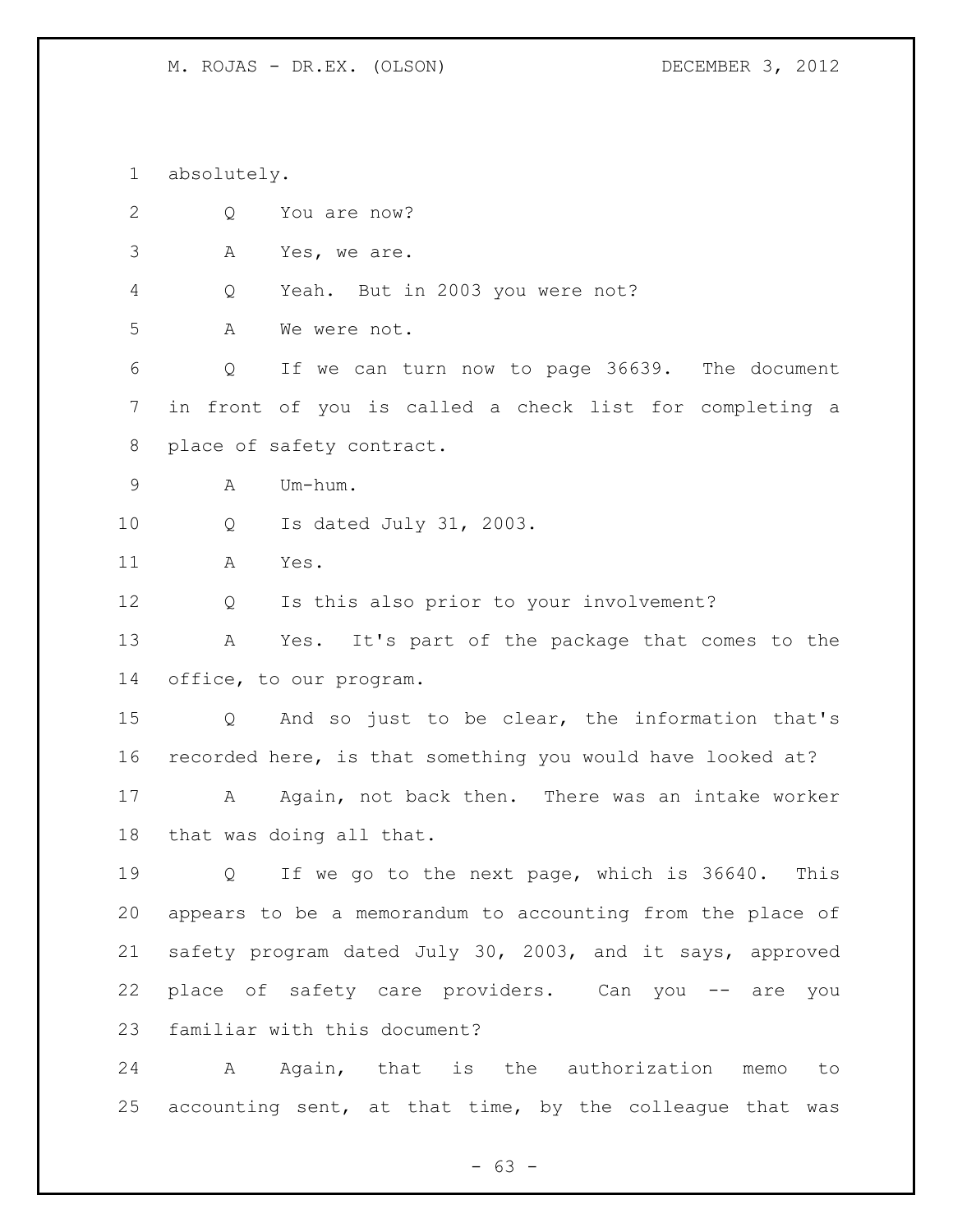doing the review of the whole package sent by the family services worker.

 Q So the person, the authorized place of safety worker here, it says Maeva Bradley.

 A She was the one that did it at that particular time, and that's because the colleague that was doing that was on holidays. So when she was on holidays, as a backup person, Maeva will be the one that will undertake this, this duty.

 Q So Maeva, at this point, was acting in the role of the intake person --

A That's --

Q -- you described before?

14 Absolutely. Yeah, correct.

Q So this was the intake function?

A That's correct.

 Q If we can go now, please, to page 36625. This is a notice of agreement to provide placement. It's dated July 29, 2003. Was this created before your involvement in the file?

 A Again, that's part of the package that is completed by the family services worker.

 Q Are you -- is this a document you would refer to as a place of safety worker at that time?

A Again, that would have been reviewed by the

- 64 -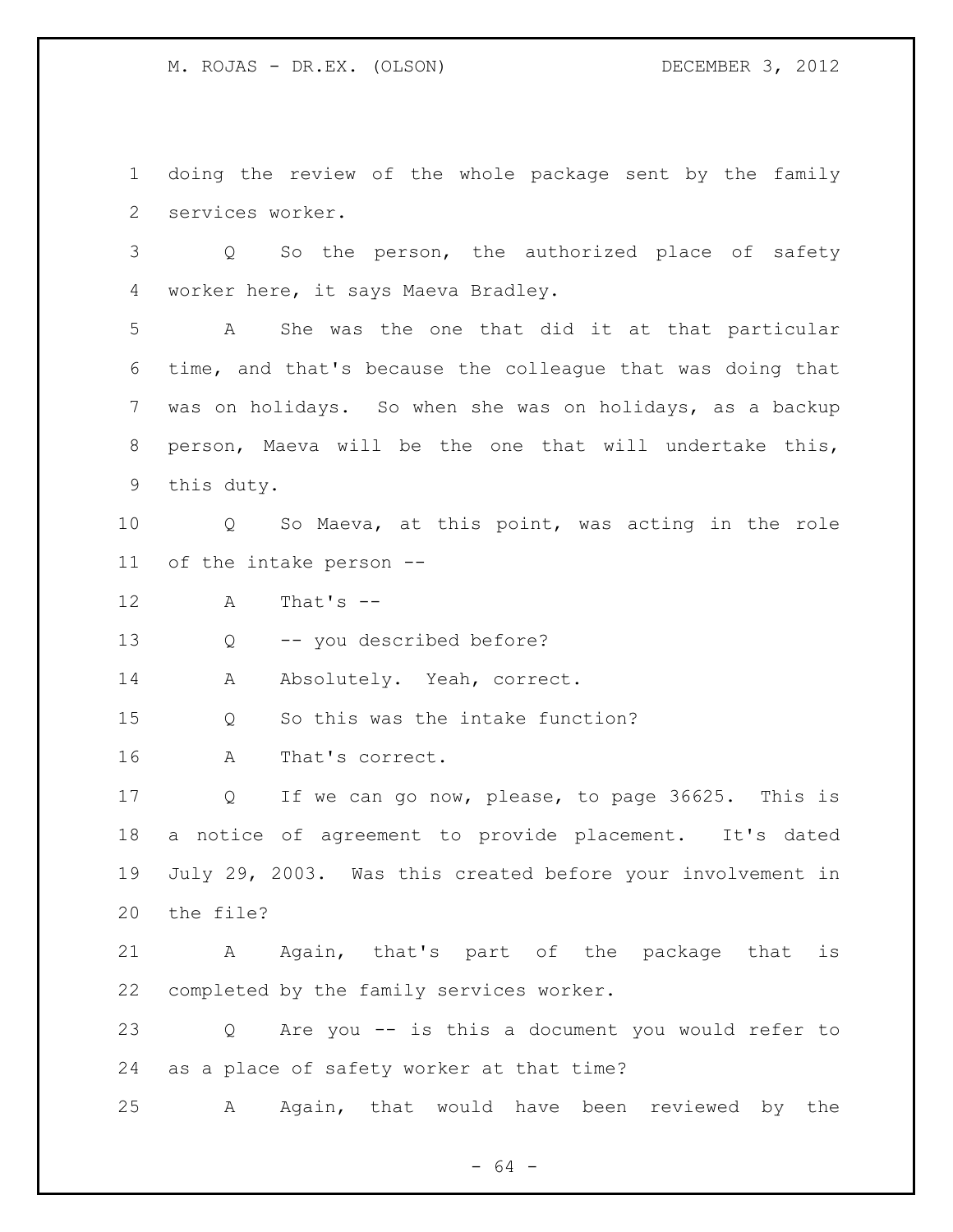person that had the intake function at the time. Q Just on this document, and I don't know if you can tell me this, but at number five, you see point number five? A Um-hum. Q Says: "I realize that I am being trusted with the care of these child(ren) 10 until further notice, and I will not let these child(ren) leave my care without the approval of Child and Family Services." Is that something you would discuss with the place of safety family? A Well, again, the care providers were signing into this notice of agreement to provide placement with the understanding that those are the conditions in terms of the placement. Q So then was it your expectation that the family service -- A That that -- Q -- worker would go over this with that person? A No. My, my expectations will be that the place

 $- 65 -$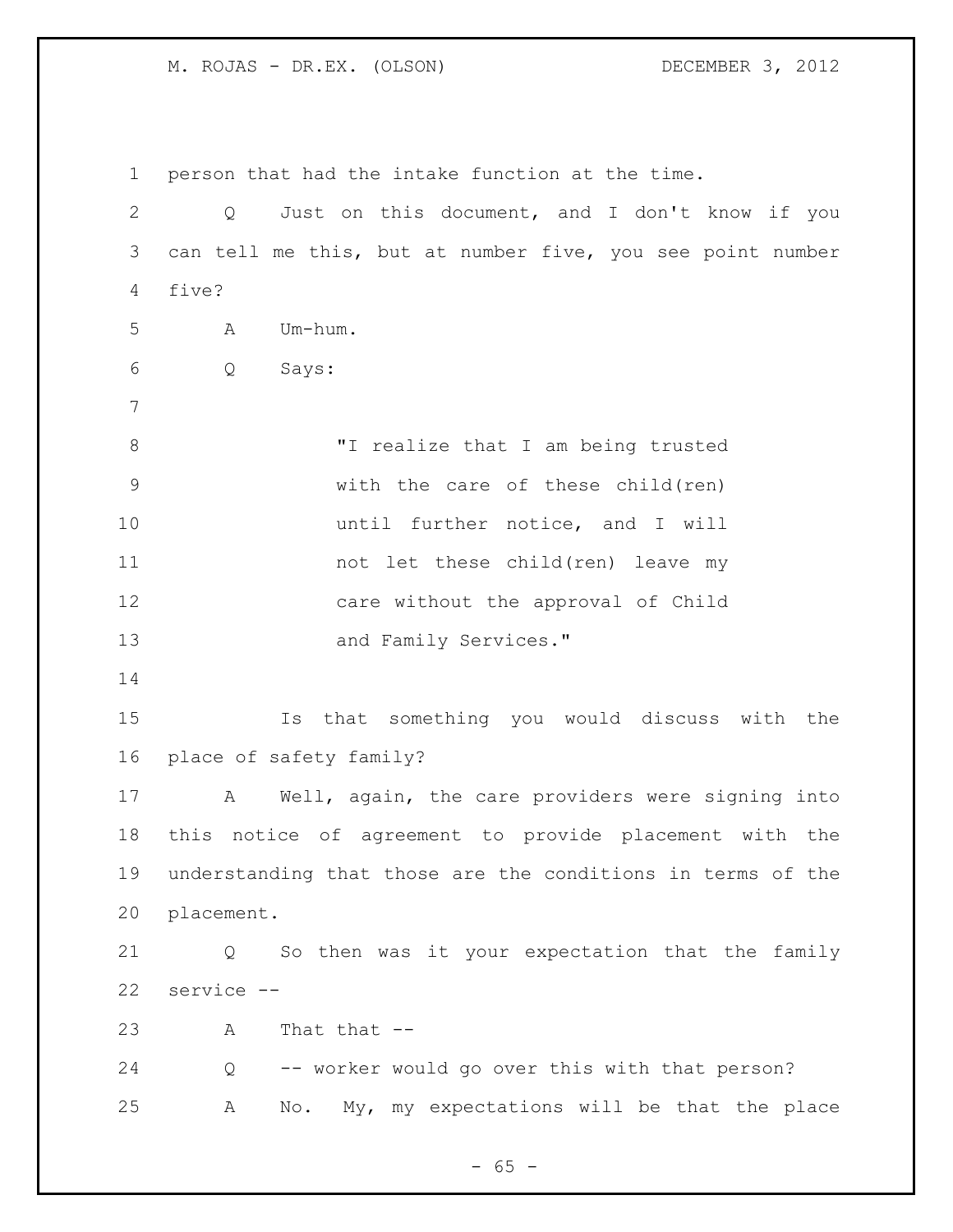of safety home, that place of safety family will comply with those conditions that what they signed. Q Yeah. But in terms of someone explaining these conditions to that, in this case, Kimberly Stephenson? A They will, they will be done by the placing worker. 7 Q By -- sorry, by the? A By the placing worker, right, the family services worker. Stan Williams in this case. Q In this -- so in this case, Stan Williams' responsibility would be to, to explain -- A Right. Q -- these conditions to the, to, in this case, Ms. Stephenson? A Right. Q Not, not you, in other words? A Not me. I will have to say, though, should the P.O.S. family have any questions after the file is assigned, in this particular case to myself, any questions in regards to any procedures, in regards to the agency, by all means we will be talking about that. We will be addressing those issues, not a problem. That's part of our support role. Q If we go to page 36624. Is this the -- this is an April -- sorry, an August 14, 2003 letter from you to

- 66 -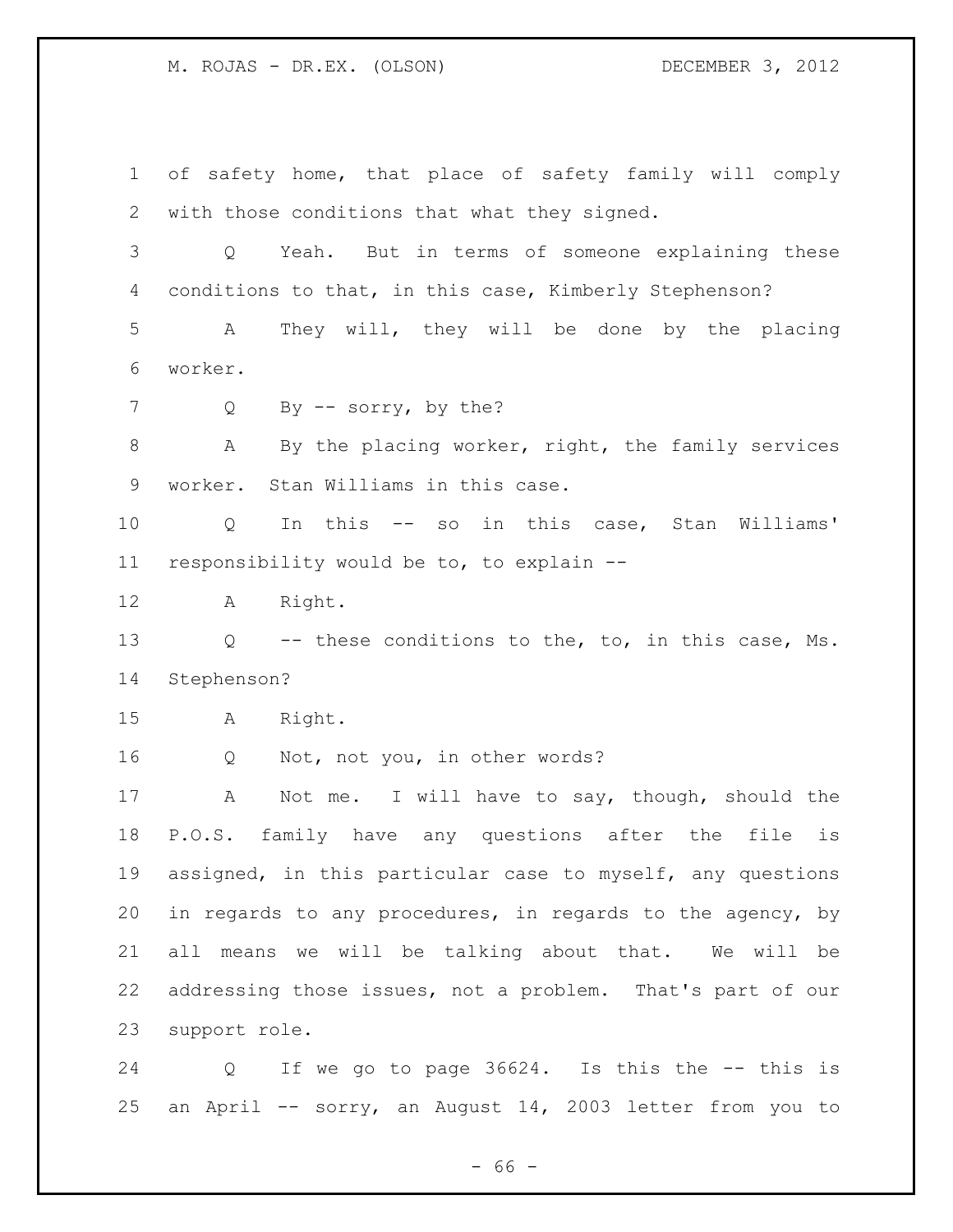Kimberly and Ron Stephenson? A Yes. Q Is this the letter you were referring to earlier, the first letter you sent? A Can you go up a bit more, please? That's the letter I was referring to as not being very clear, not very well written really. Q So this, this letter would be the first introduction that the family would have to you as a place of safety worker? 11 A Exactly. Q It says: "Please find enclosed a copy of 15 the Notice of Agreement to Provide Placement form. This is to save 17 for your records." That's the form that was already filled out by the social worker -- A Right. Q -- which we looked at? A What we were just looking at, yes. Q Right. It says: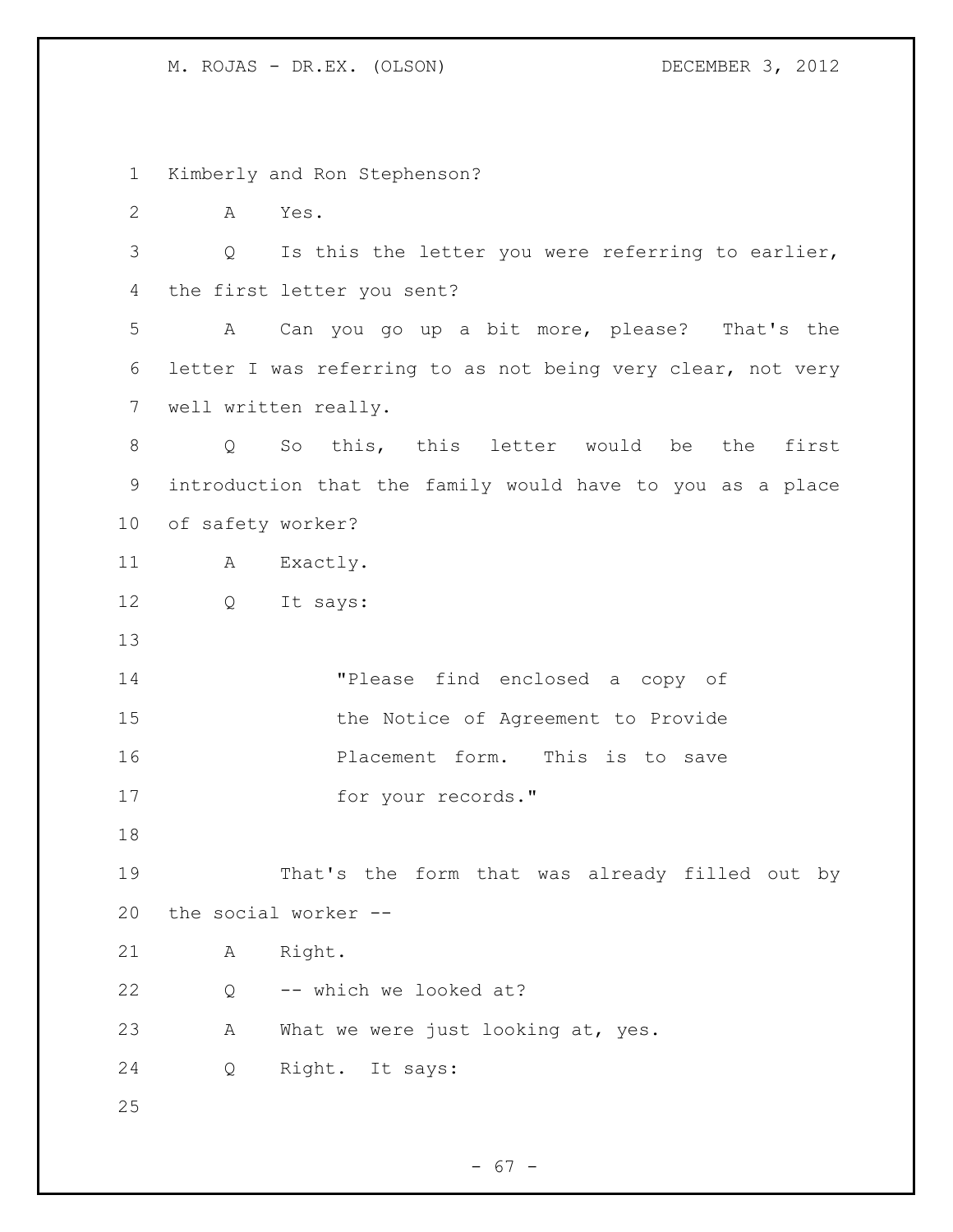"As you may or may not be aware, the Place of Safety Placement is for short term arrangements only and does not have the same licensing standards as a foster home. I have been assigned to assist you with any questions or 8 concerns ... you may have regarding any administrative or 10 support services you may need. **Please contact this office at your**  earliest convenience so that an 13 appointment can be made." And that's, that's the only information that family is giving -- given at that point? A Right. That was a template, a letter that was sent out to all the care providers once their file had been opened with our program. Q And in bold, is: "Please contact this office at 23 your earlier convenience ..." to make an appointment. So it was the expectation, then,

 $- 68 -$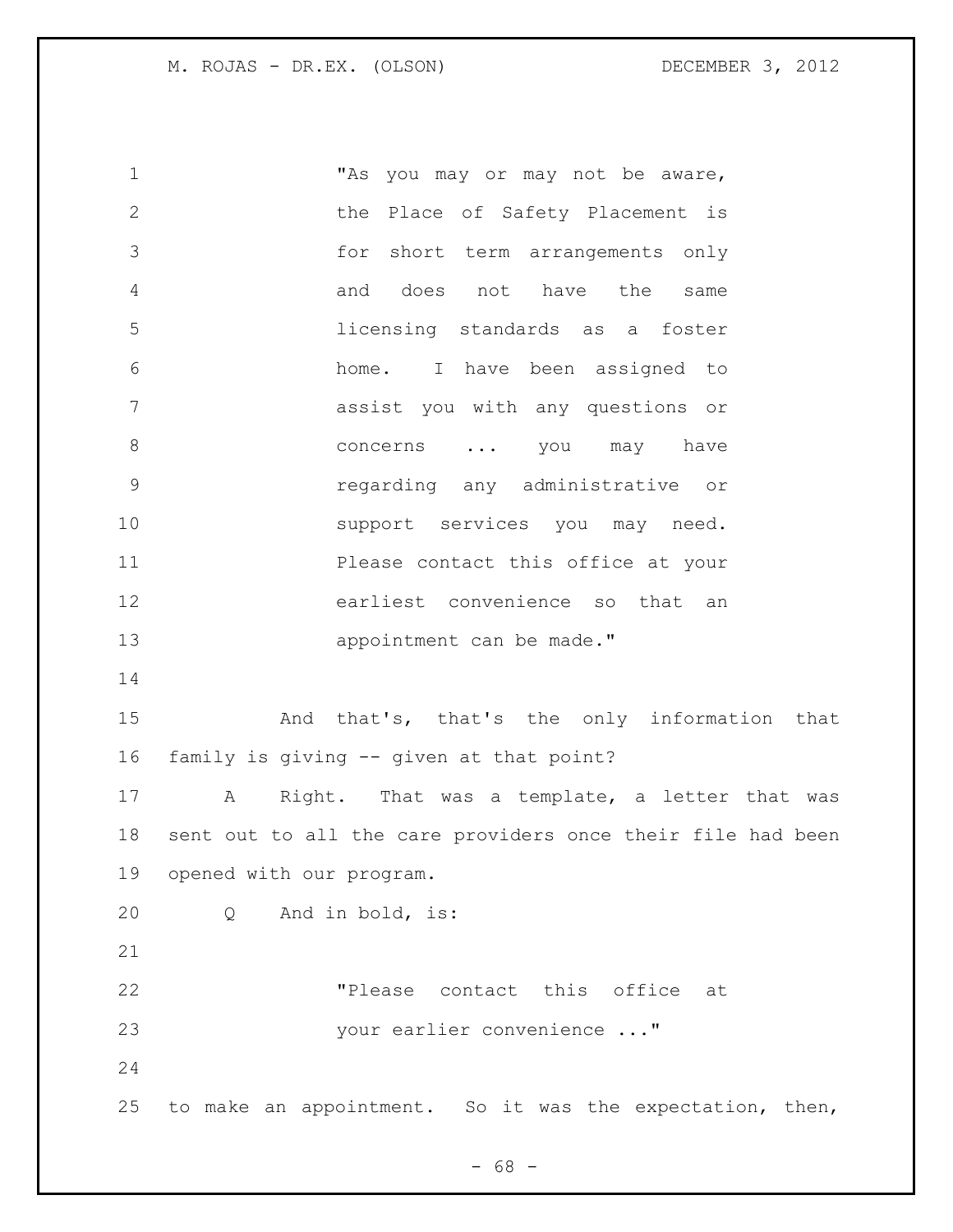that the place of safety people here, in this case Kimberly and Ron Stephenson, would contact you to set that up?

A That was the expectation at the time.

 Q And did that typically happen? Did, normally, they get in touch with you? I mean generally did they get in touch with you to set up an appointment?

 A Generally. And when that didn't happen, and I'm not saying that it did not happen in this case situation, we had a follow-up letter stating that we have sent letter, in this case, dated August 14, 2003 requesting a contact with the worker in order to make an appointment; that hasn't happened, so we are expecting a call and we don't want to be withholding the maintenance payment but sometimes, in rare occasions, we have to do that in order to get people to contact the worker.

Q Sometimes a follow-up was necessary?

A Yes.

 MR. OLSON: I have maybe another two questions on this point and then I notice it's time for the mid-morning break.

21 THE COMMISSIONER: Yeah, you do your two questions and then we'll do that.

BY MR. OLSON:

Q This letter is dated August 14, 2003 and it looks

- 69 -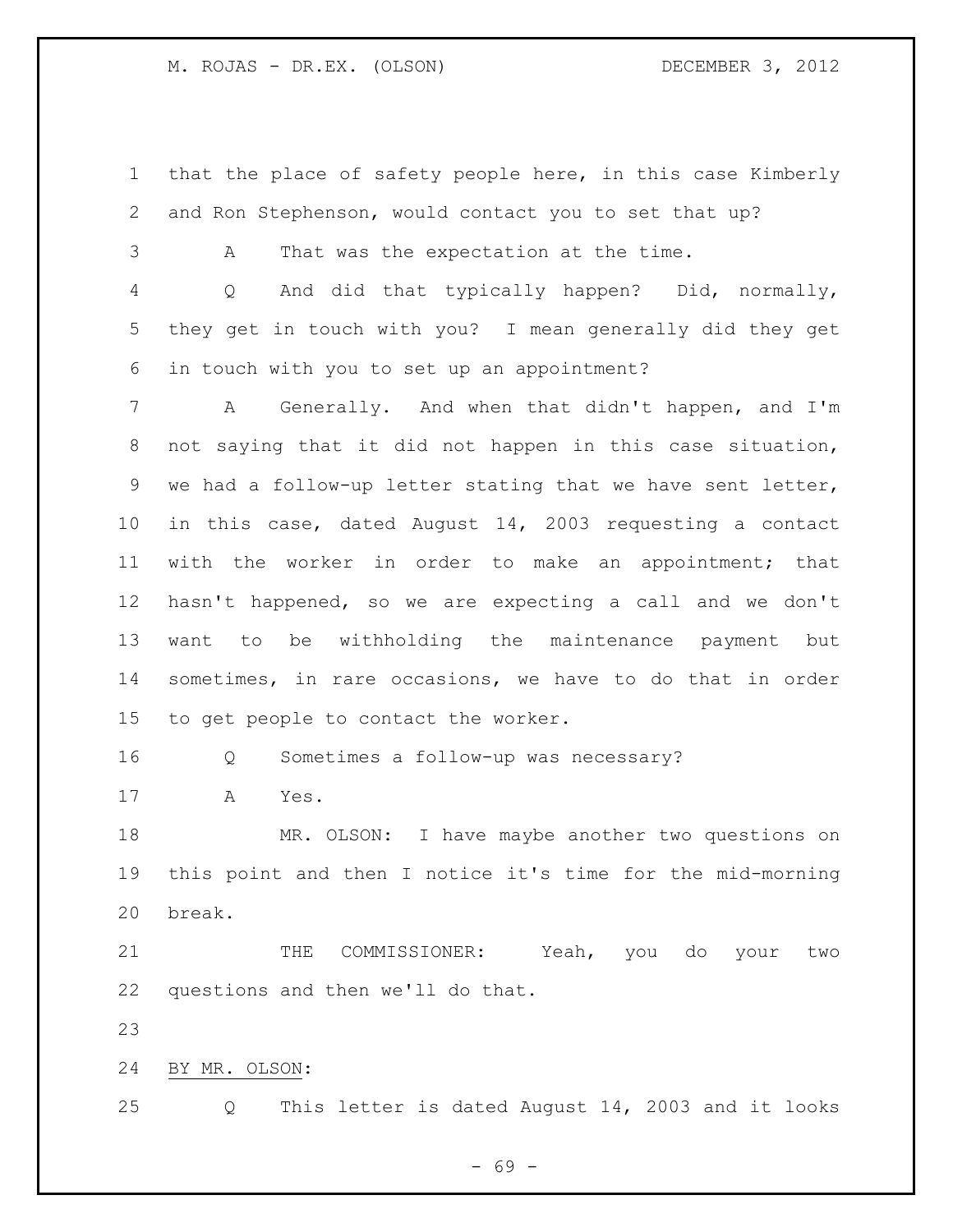like the, your place of safety file is opened at the end of July 2003; is that right?

A Right.

 Q So what, why would it not go out as soon as a file is opened?

 A That's exactly what I was referring priorly when I mentioned that the day that the file will appear to have been assigned to me will always be the day the child was placed in the P.O.S. home. I also mentioned that there is a gap in terms of the time that our office received the package, the file is opened and the actual physical file being assigned to me. So in all fairness, I could tell you that although my name will be attached to this particular file as of the day Phoenix was placed in this home, in all actuality my involvement, real involvement or practical involvement, starts on August the 14th, 2003.

 Q I see. So it looks like two weeks has gone by but that's not the case?

 A Well, I don't know how long it's been going by, but what I'm trying to say, there's always a gap there.

 Q And in terms of when you would send the letter out that we're looking at, the August 14 letter, in relation to when the file was assigned to you, how long would -- how, how long would that typically take?

A How long? I'm sorry, I couldn't ...

 $- 70 -$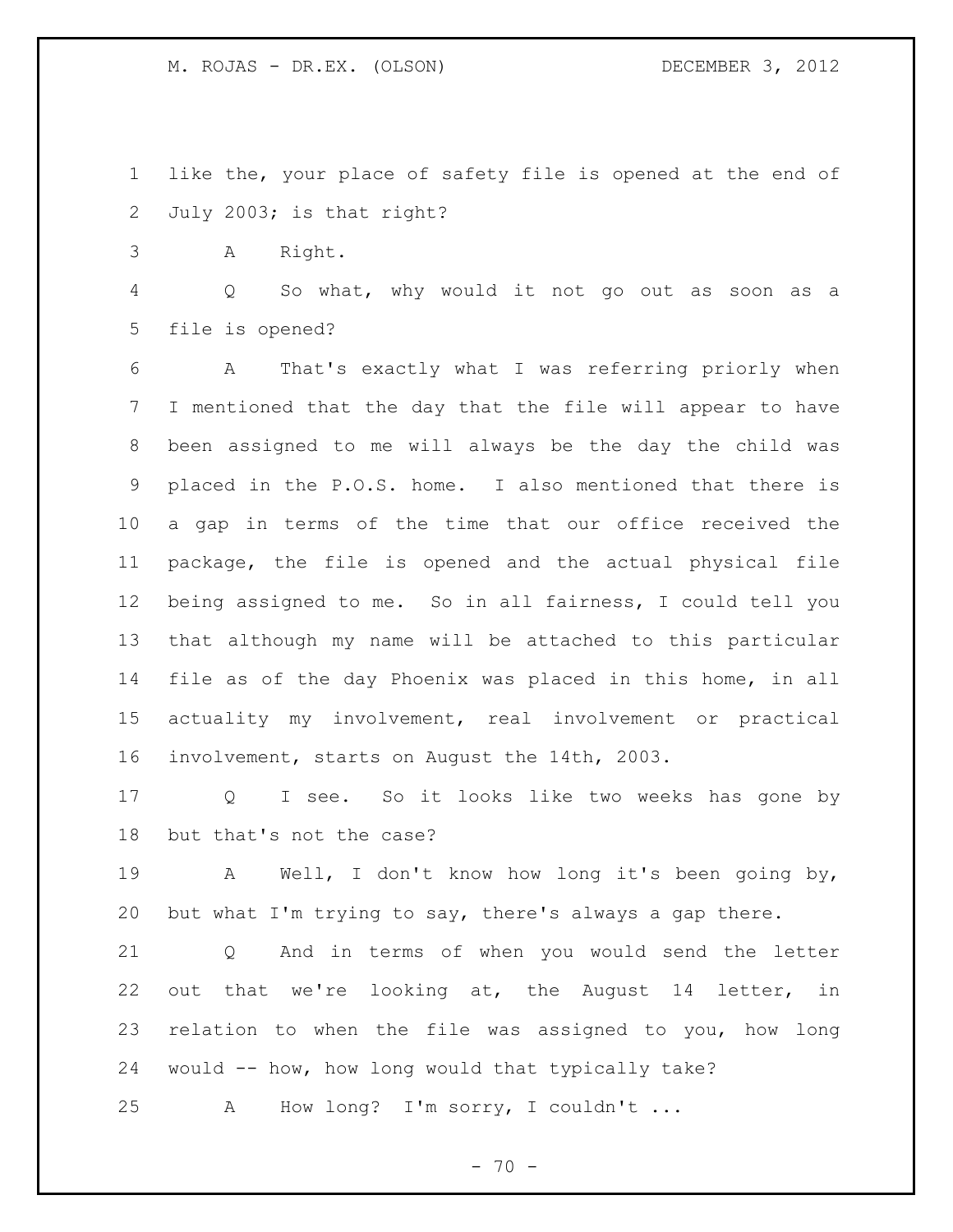1 Q When you get the file ...

A Yes.

 Q From that point, how long does it take before you send out your standard form letter, the August 14th, letter?

 A Oh, my practice has always been to send it out right away or very soon thereafter because has been, again, a timeframe here in which the family has been -- or pardon me, the child has been placed but there hasn't been any formal contact from our program. So as soon as I send this letter out I did also send the template letter that I mentioned advising the family services worker that I've been assigned as a support worker and what I told you before.

 Q Okay. And is there a reason that you don't try contacting the family by phone rather than letter?

17 A Again, at the time, the policy of the program was exactly what is highlighted here, that it was the duty, if you will, of the P.O.S. provider to contact the office. That has changed, but at the time that was, was in place.

 MR. OLSON: This might be a good time to break. THE COMMISSIONER: All right. We'll stand adjourned for a 15-minute mid-morning break.

(BRIEF RECESS)

 $- 71 -$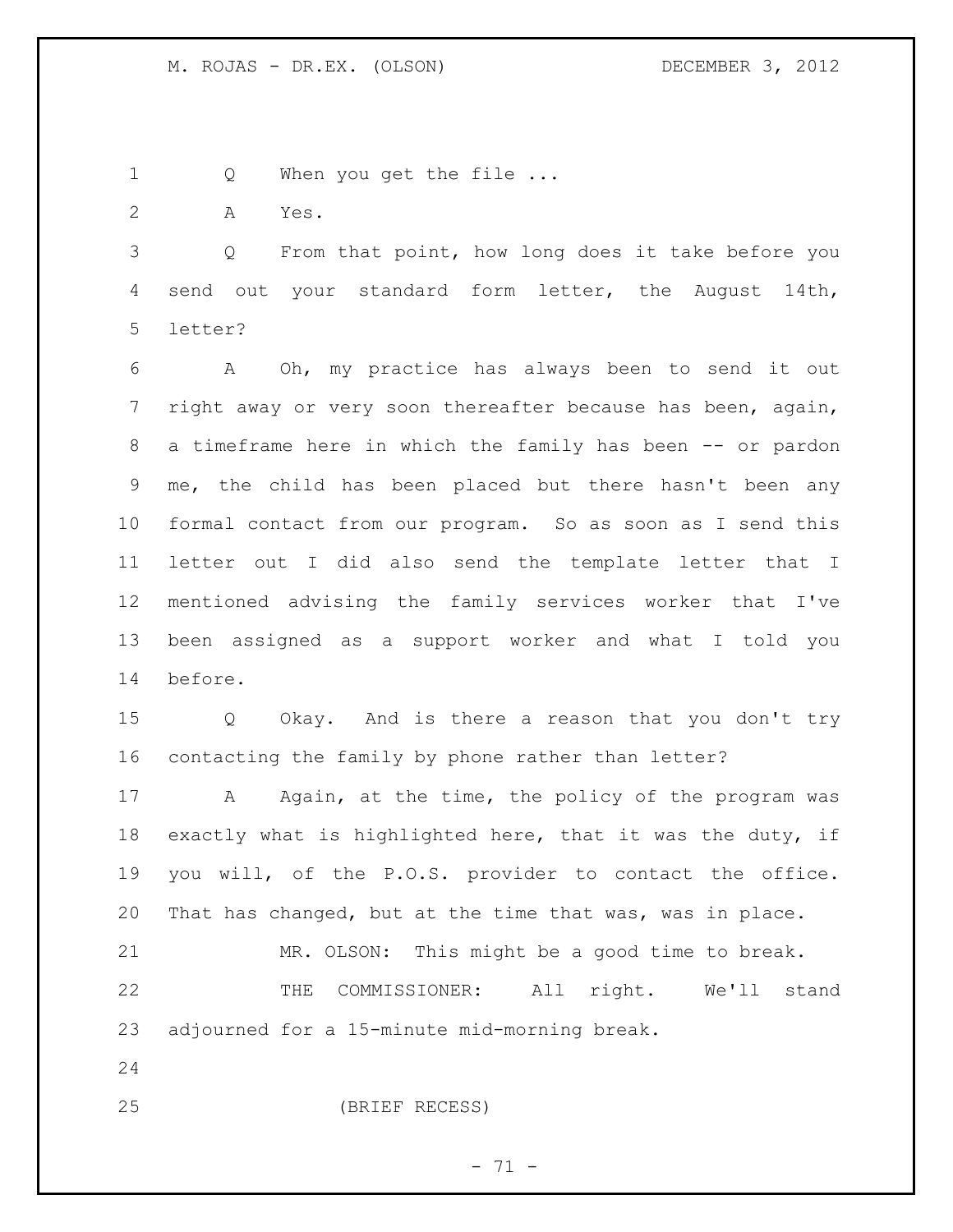THE COMMISSIONER: All right, Mr. Olson. BY MR. OLSON: Q If we could turn up page 36626. This is a children's foster home provincial requirements check list. Do you, do you have an understanding as to what the purpose of this document is? 8 A Again, it is to comply with the provincial standards that I spoke about earlier -- Q Um-hum. A -- and that is done by the family services worker. Q So, again, you don't have any input into that document? A No, again is as part of the preparation for the designation of the home as a POS home. Q Turn now to Commission disclosure 1797, page 37675. You referred earlier to an e-mail you sent to the family service worker, Stan Williams? A That's correct. Q Now, this doesn't look like an e-mail but my understanding is that this is actually an e-mail that you sent to Mr. Williams? A Right. That, that was again, a template we had, and I did send it by e-mail to him.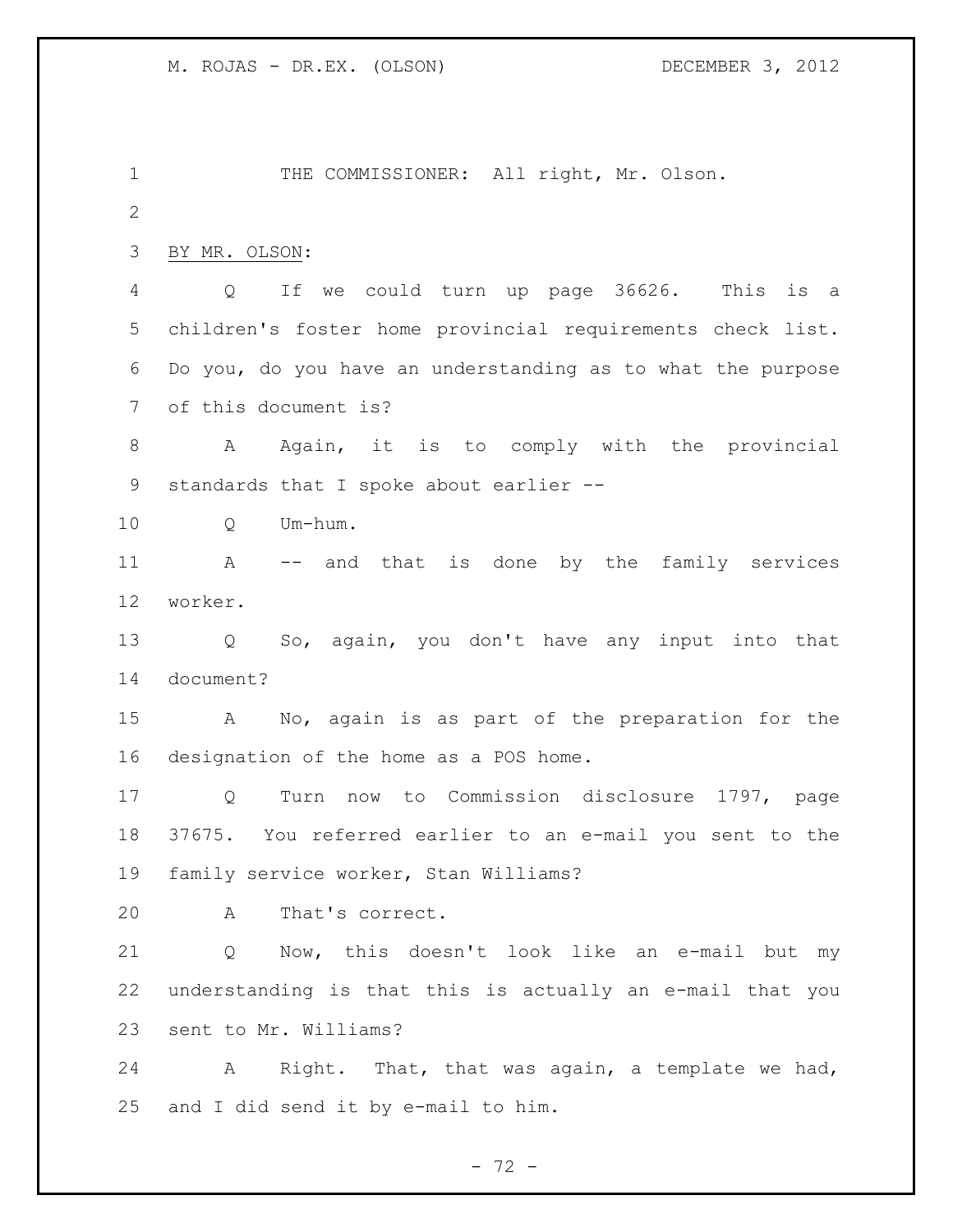Q Now, do you know what date this was sent on? A You know, if you do take a look at Stan's reply to this e-mail, at the bottom it would say letter of introduction to the worker, so you will see that that's the date in which this was sent. Q Okay, so if that, that's at 43569. Is this what you're referring to, if you look under -- should be page 43569. A That's what I'm referring to. Q So where it says "original message" there at the bottom? 12 A At the bottom, that's correct. Q August 18, 2003? 14 A That's correct. Q And it shows the attachment being letter of introduction to worker. That's what page 37675 is? 17 A That's correct. Q Yeah. So on August 18th, 2003 you sent Stan Williams a letter which says: "This is just inform you that I am the Place of Safety Social Worker 23 for the above care provider. I will be arranging a home visit in the very near future. Is there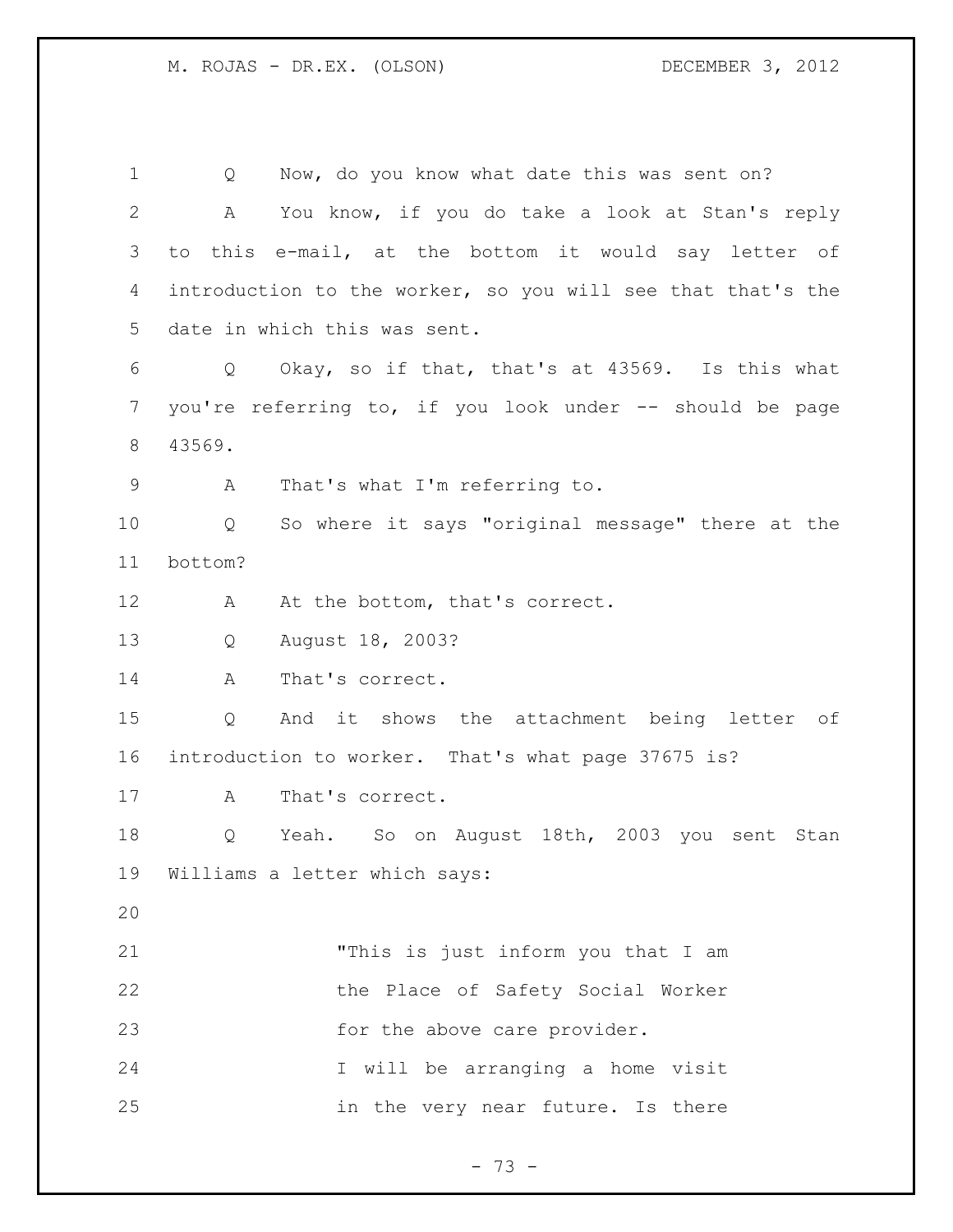any information I need to be aware of before going out to the home? How can I best assist you with this family?" And it says:  $\blacksquare$  (If there is any changes in status or when the child moves placements could you please forward a copy of the greens to 12 the Place of Safety Program or to 13 the writer.) I look forward to working with you." This was a standard form letter you would send to the social worker? 19 A That was a standard form, yes. MR. RAY: Sorry, I don't think the letter is actually filed as the worker. 22 THE WITNESS: But I don't have -- yeah, I don't have it in front of me. MR. RAY: It's still on e-mail. MR. OLSON: Sure, could we put that back up, it's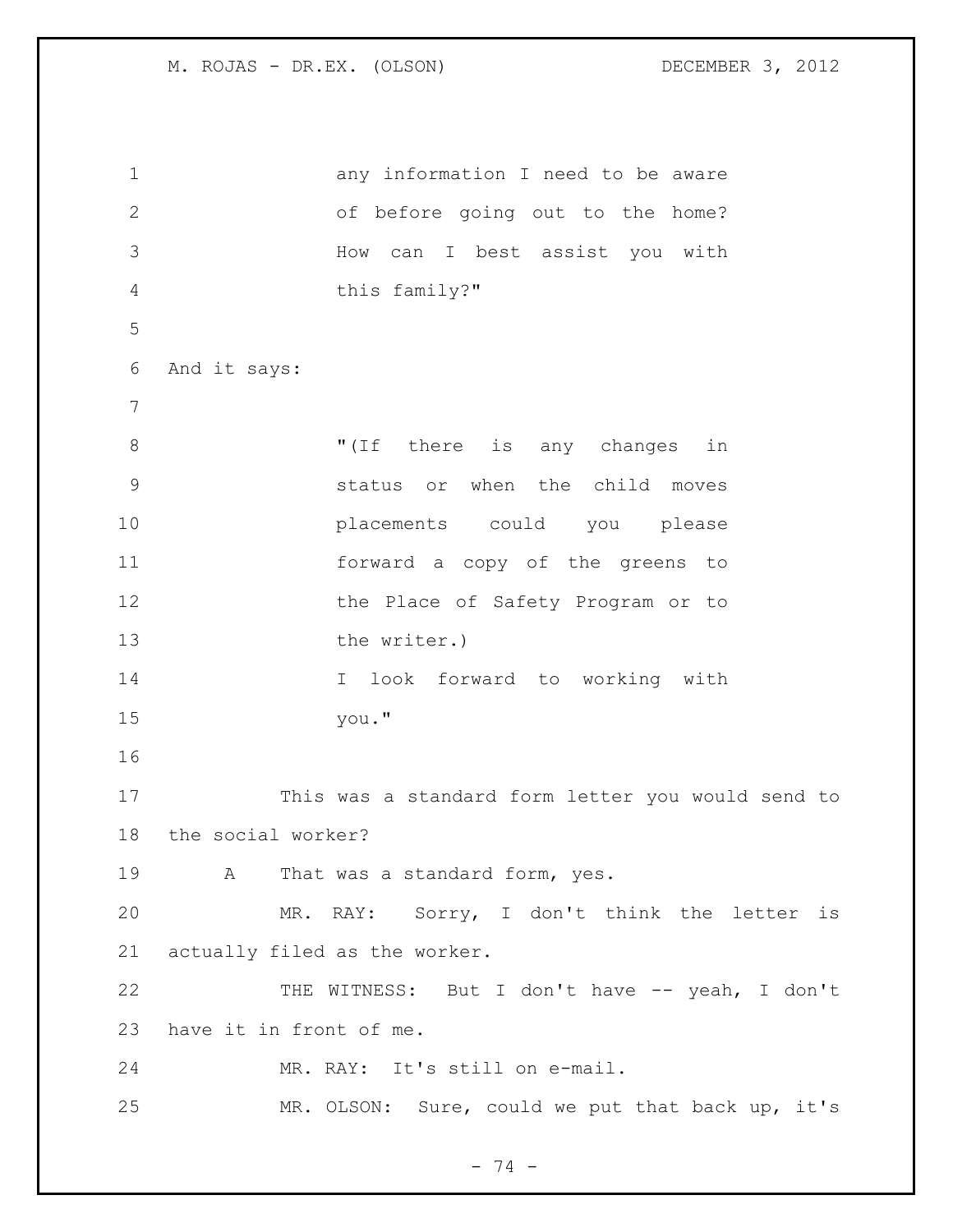page 37675.

BY MR. OLSON:

 Q So this is -- is this the first time that Mr. Williams would have known that you were the place of safety worker assigned to the file?

A That's correct.

 Q And the reference here to I will be arranging a home visit in the nearly -- in the near future, the very near future, what, what is that?

 A That's in reference to the mandatory visit that I had spoken about, appointment that I had spoken about before, when the care providers would reply to the letter that was sent out to them, requesting them to get in touch with myself in order to set up that appointment.

 Q The references to a place of safety care provider, Kimberly Stephenson, is that who you understood the place of safety care provider to be?

 A That's the name I did receive in the package, I believe.

 Q Well, when you look back in the package it identifies Kim Stephenson and Rohan Stephenson as a place of safety --

A Providers, yes.

Q -- providers.

- 75 -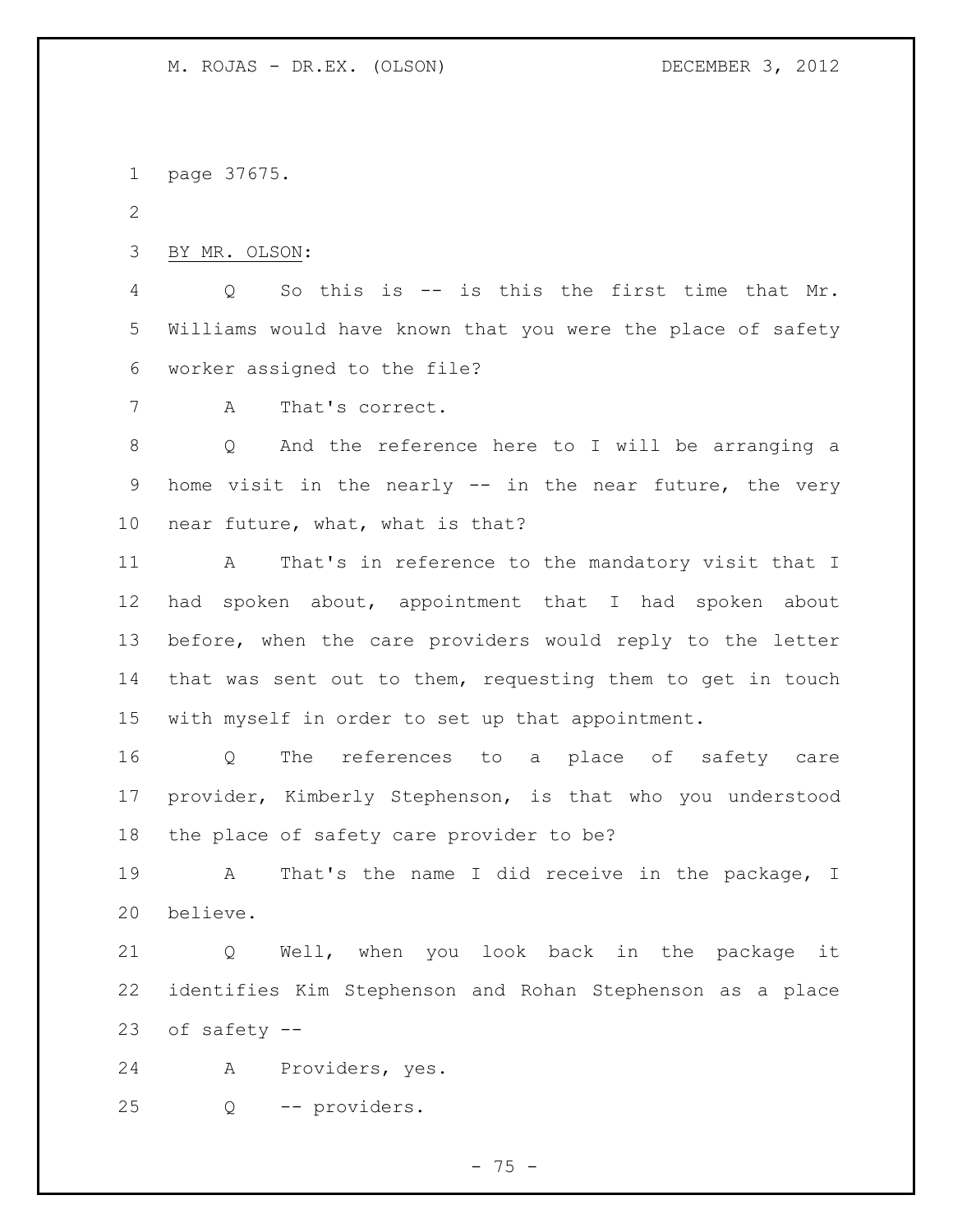A Yes.

 Q Is there a reason you, you have just Kimberly Stephenson?

 A I couldn't tell, I, I, I couldn't tell you. If we (inaudible), I don't know.

 Q Okay. And so the home visit that you were going to schedule, what was the purpose of -- what would be the purpose of the home visit?

 A Again, that's -- the mandatory appointment that we needed to take place at the care provider's home, beside providing an orientation to the program, in other words again what is my role within this family. We were also required to complete an application for a licence to maintain and operate a child specific foster home, as part of the provincial standards.

16 So we, at that appointment, the -- we started the licensing process with a view, at the home, to become a licensed child specific foster home.

Q Would you bring that application form --

A Yes.

Q -- with you to that meeting?

A Yes.

Q So the clients don't have it ahead of time?

A No. I, I brought it with me.

Q Okay. And was there any requirement, in terms of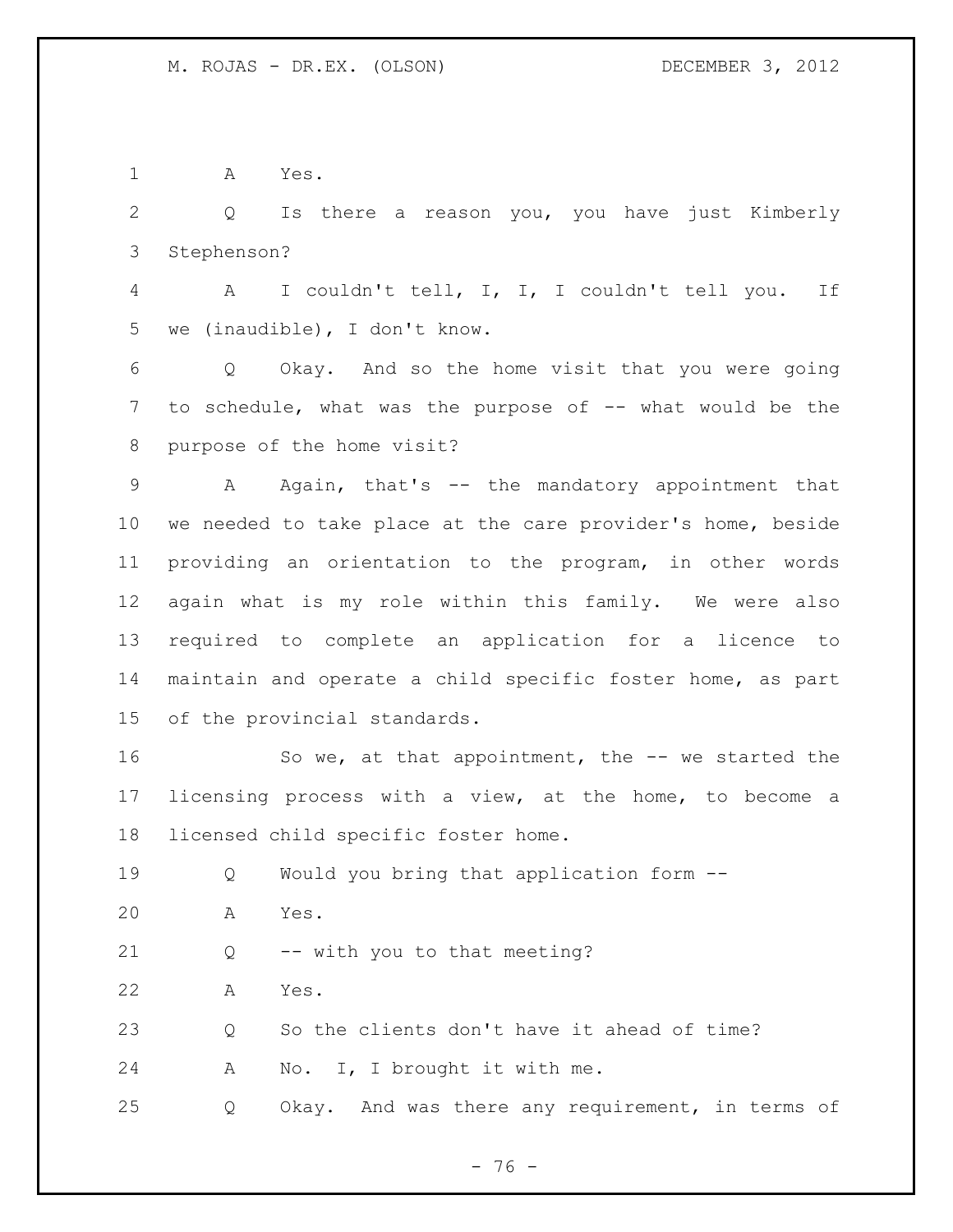who would have to be present at the meeting?

 A It's whoever the care providers were. Q So in this case would it be both Kim Stephenson and Ron Stephenson?

A That's correct.

 Q Would you do any sort of walk-through, through the home?

 A No. Again, the physical requirement check list was done by the placing worker. The only occasion in which we will do that, and that it still holds true at, at this time, is when a place of safety provider moves from the regional home to a new residence. Then we are the one responsible for doing the check of the home.

14 Q That didn't occur here?

A That was not the case in this situation, no.

 Q Do you have any recollection of attending the home in this case?

 A I know I was there because we completed the application but specifically I've met so, so many families during my almost 27 years with the agency that it, it would be hard to, to remember.

 Q How long would the meeting last at the home, typically?

 A Normally usually it's between an hour and a quarter and an hour and a half, and, and again, that all

- 77 -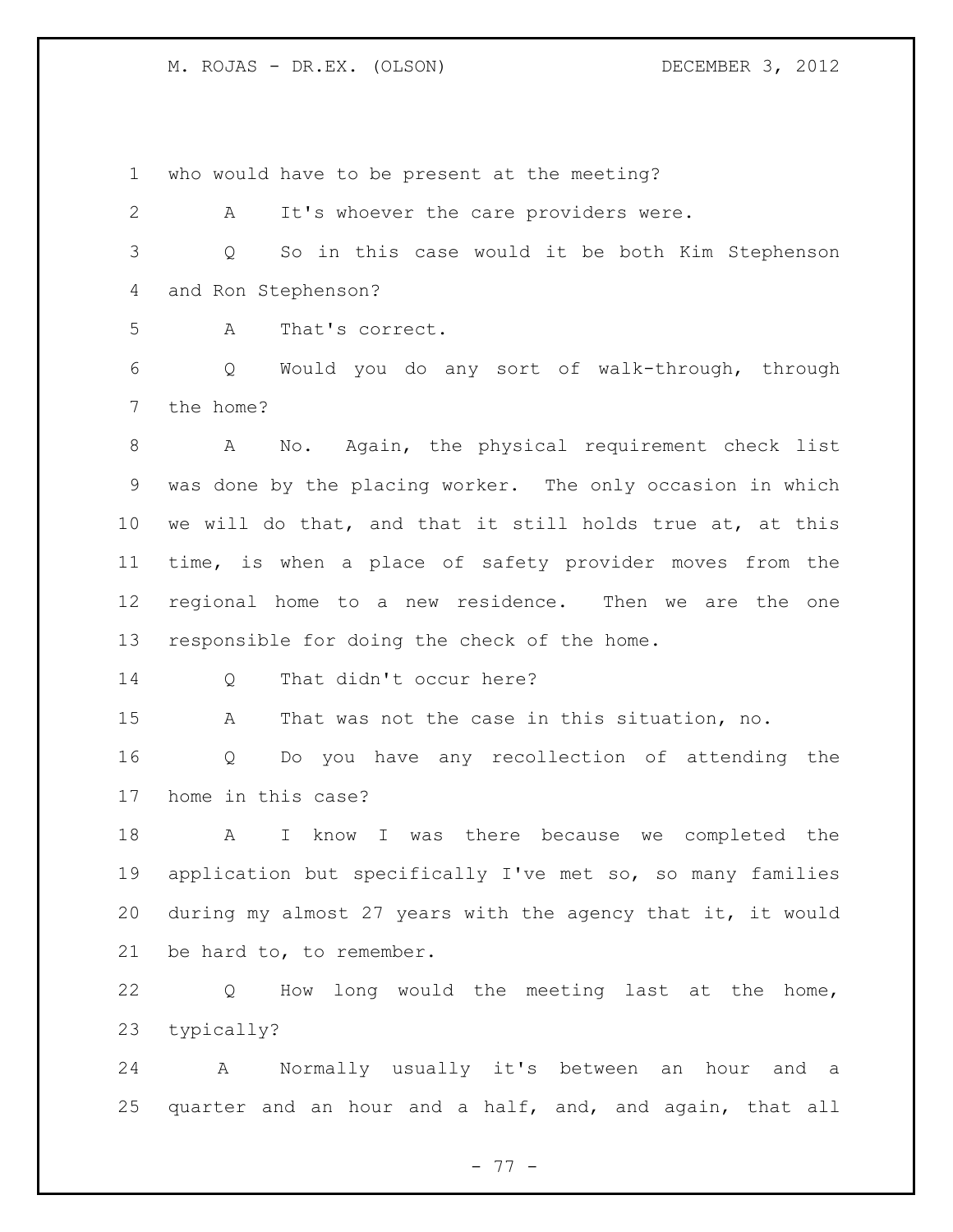depends in the length of time that the child has been already placed in the home and the time we go into the home, you know, because people might have more questions and we will be addressing those. So that, normally between an hour and a quarter to an hour and a half, that's on average. Q Okay. And during that visit would you also discuss things like setting up respite, clothing allowance, things like that? A Everything and anything that care providers are entitled to, to receive from the agency, to take care of the child that is under the agency's care, and while they're taking care of that child. Q So you would go over that with the care providers? A Yes. Q Looking back at the e-mails I was referring to before, on page 43572. This -- there's an e-mail here from you, sent September 23, 2003 to Stan Williams. Child: Phoenix Sinclair. Place of safety provider: Kimberly Stephenson. It says: "Hello Stan: Long time no talk. I hope you are doing OK. Well, having Heather as

- 78 -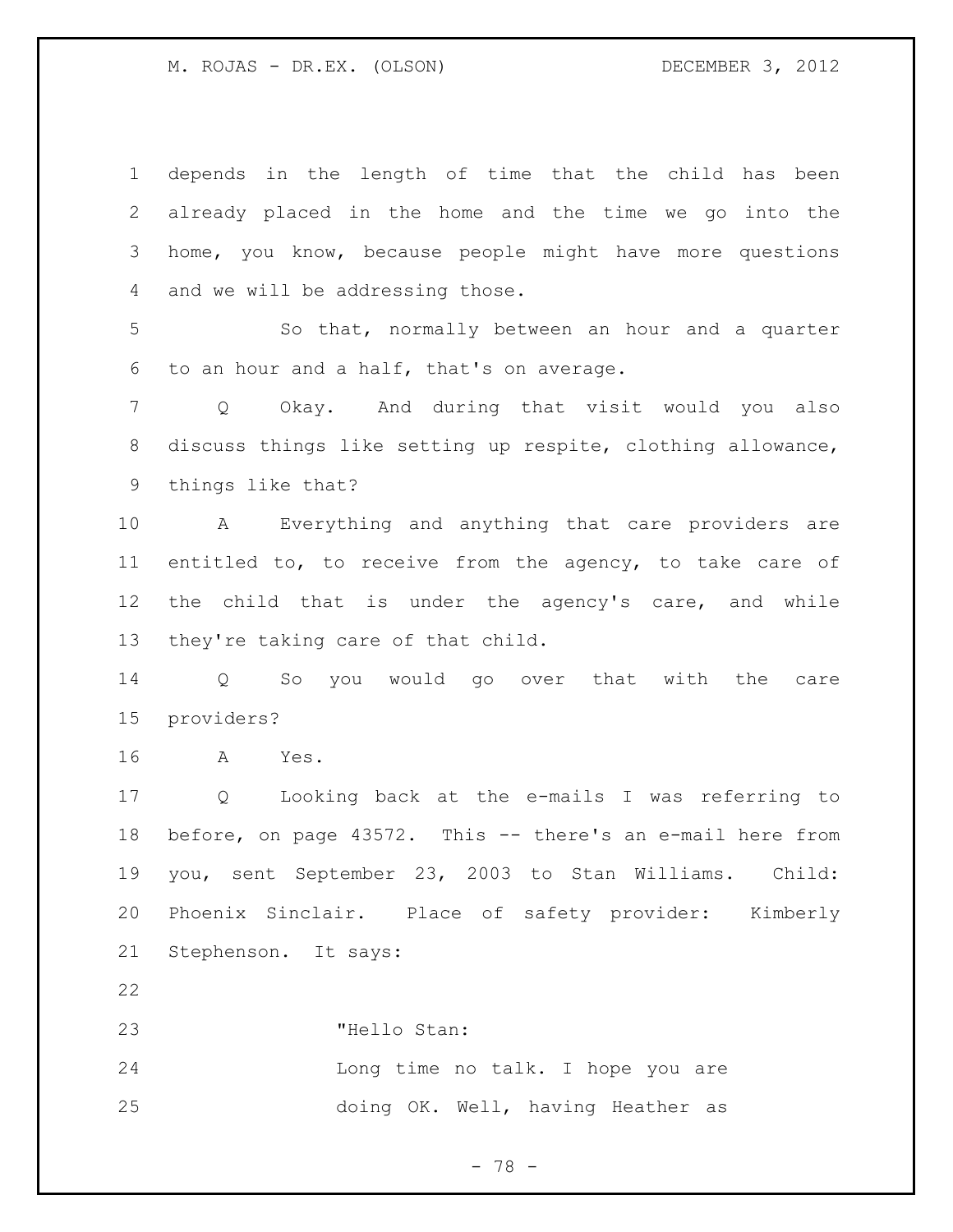a supervisor sure helps a lot. Enough of brown nosing to Heather. I met with the above-named care provider this morning. She asked to be placed in a twice a month budget since it is hard to make ends meet. I could easily do that with accounting, providing ... you 9 are in agreement." Just that portion there, what's that referring to? A Normally at the time, back in 2003, when the approval went out to accounting, that memo authorizing the maintenance payments, we knew that accounting will pay, will pay care providers on a monthly budget. In other words, they will get their maintenance payments once a month. Q And she was asking here for a twice a month payment? 21 A That's correct. Q And she being Kim Stephenson? A That's correct. Q It says: "I met with the above-named care provider this morning." Would that be this morning of the

- 79 -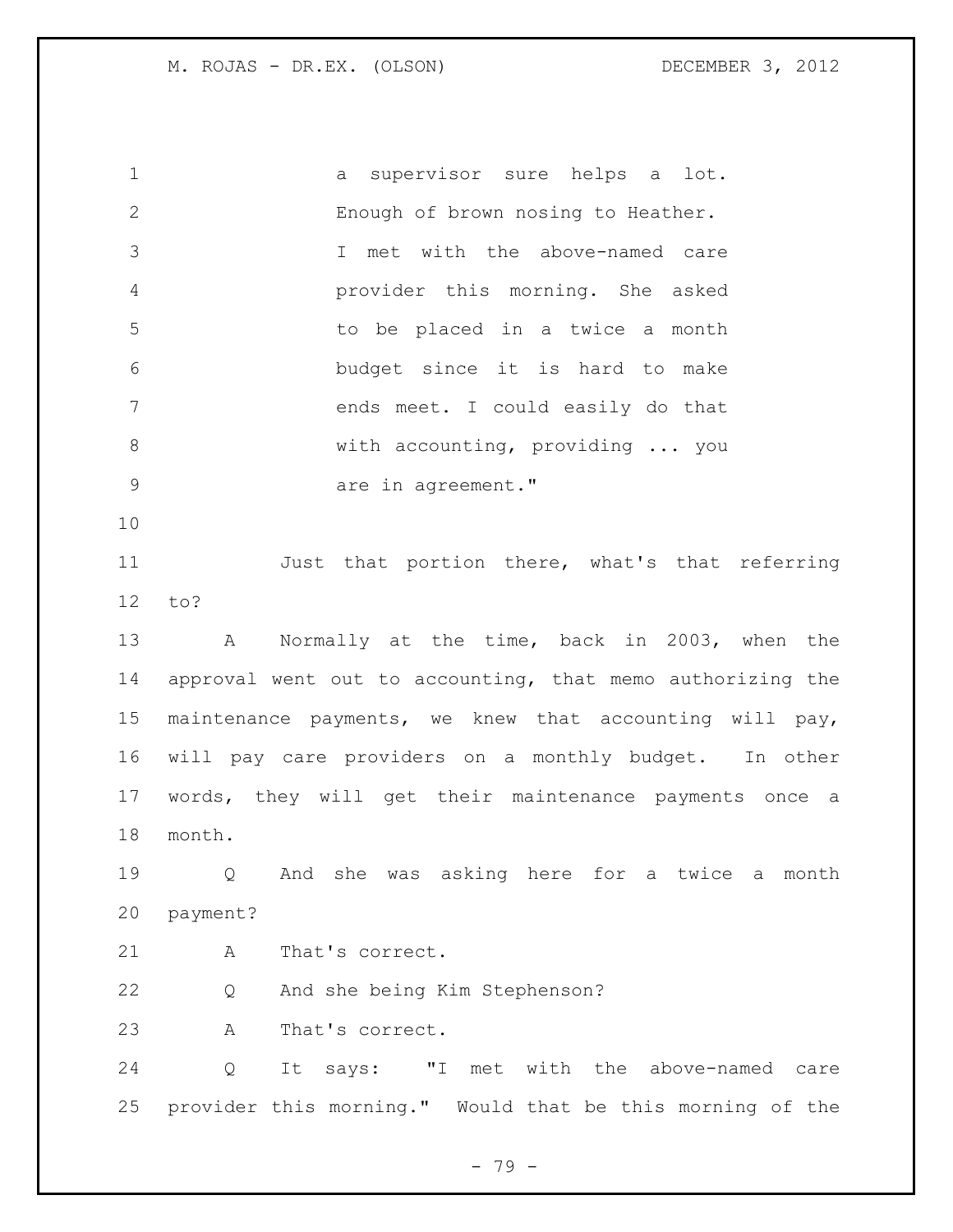23rd of September, 2003?

| $\mathbf{2}$ | That is correct.<br>А                                      |
|--------------|------------------------------------------------------------|
| 3            | You're saying to Mr., Mr. Williams that you could<br>Q     |
| 4            | set this kind of payment up as long as he is in agreement? |
| 5            | I'm sorry, I'm sorry, I'm -- I -- where?<br>A              |
| 6            | In the same paragraph there, it says: "I could<br>Q        |
| 7            | easily do that with accounting, providing  you are in      |
| 8            | agreement"?                                                |
| $\mathsf 9$  | A<br>Yes.                                                  |
| 10           | So you needed his agreement then to --<br>Q                |
| 11           | Well, at the time we, we were always and we<br>Α           |
| 12           | always are respectful of the colleagues doing family       |
| 13           | services and we were assuming that they had better         |
| 14           | knowledge, at that point, of the family situation than we  |
| 15           | But no, I did not need the formal --<br>do.                |
| 16           | Q<br>I se.                                                 |
| 17           | Α<br>-- approval from him.                                 |
| 18           | Then it says:<br>Q                                         |
| 19           |                                                            |
| 20           | also looked at the health<br>" I                           |
| 21           | numbers for her and, again, if you                         |
| 22           | are OK with this I could call her                          |
| 23           | and provide those to her."                                 |
| 24           |                                                            |
| 25           | What's that referring to?                                  |

- 80 -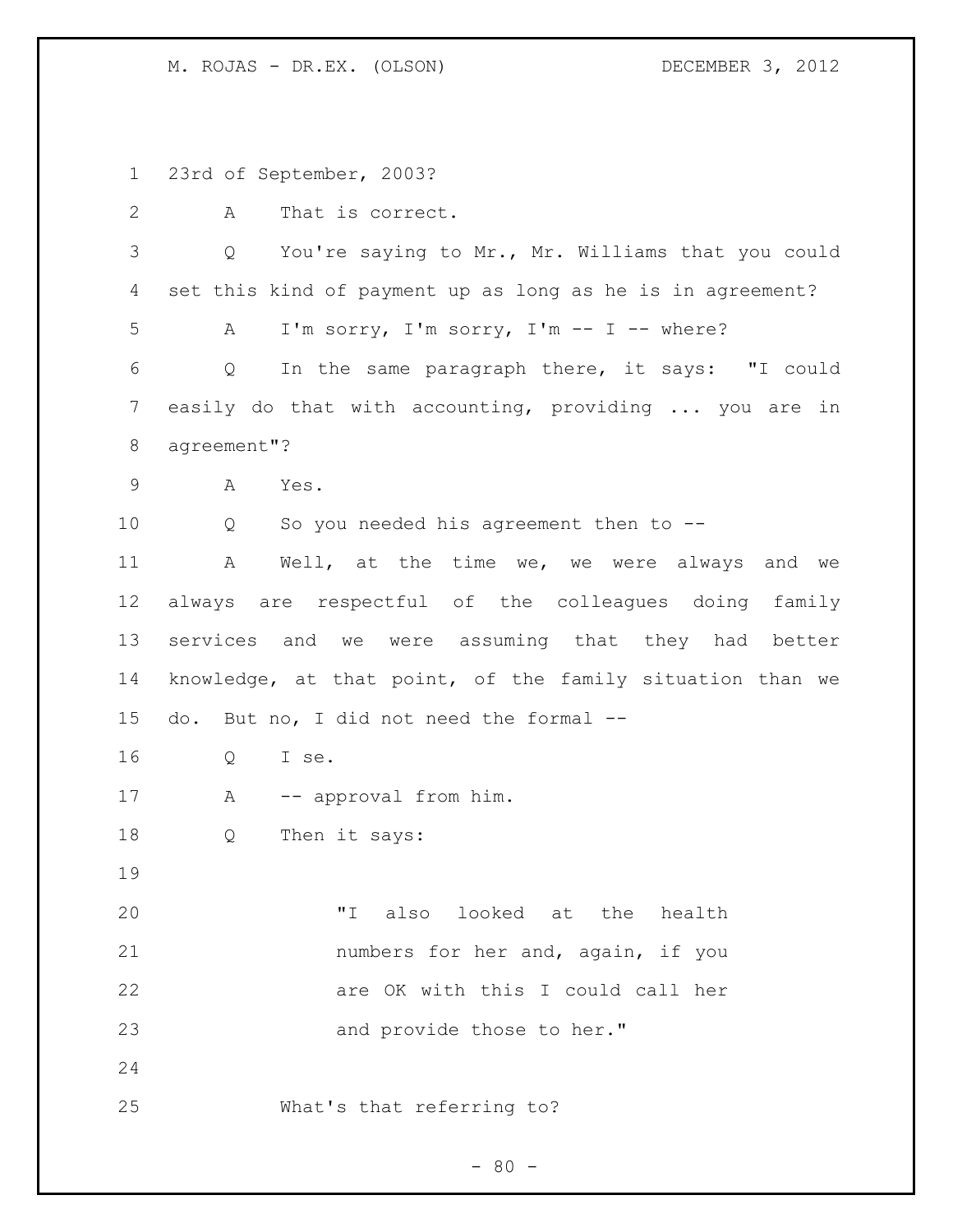1 A Again, that is referring to the Manitoba Health numbers, the PHIN number.

Q Okay.

 A And the social allowance number which would normally be provided by the family services worker. And out of respect to my colleague I am saying, you know, if you want me, I will send those if they don't have them, and that will appear to be that was the case at the time.

 Q In other words, you're offering to provide the Manitoba Health numbers to the -- to Kim Stephenson?

 A Yeah, and especially, also, the social allowance number because that, that covers prescription medications, eyeglasses, when appropriate, obviously, dental and all that kind of stuff. So the care providers don't have to be paying out of their own pocket and wait for the agency to reimburse them of whatever money they have spent.

Q The next paragraph says:

 "The third issue that we spoke about was the possibility of Day Care for Phoenix, I encouraged her to look around and to talk to you about it."

This is something that Ms. Stephenson was asking

- 81 -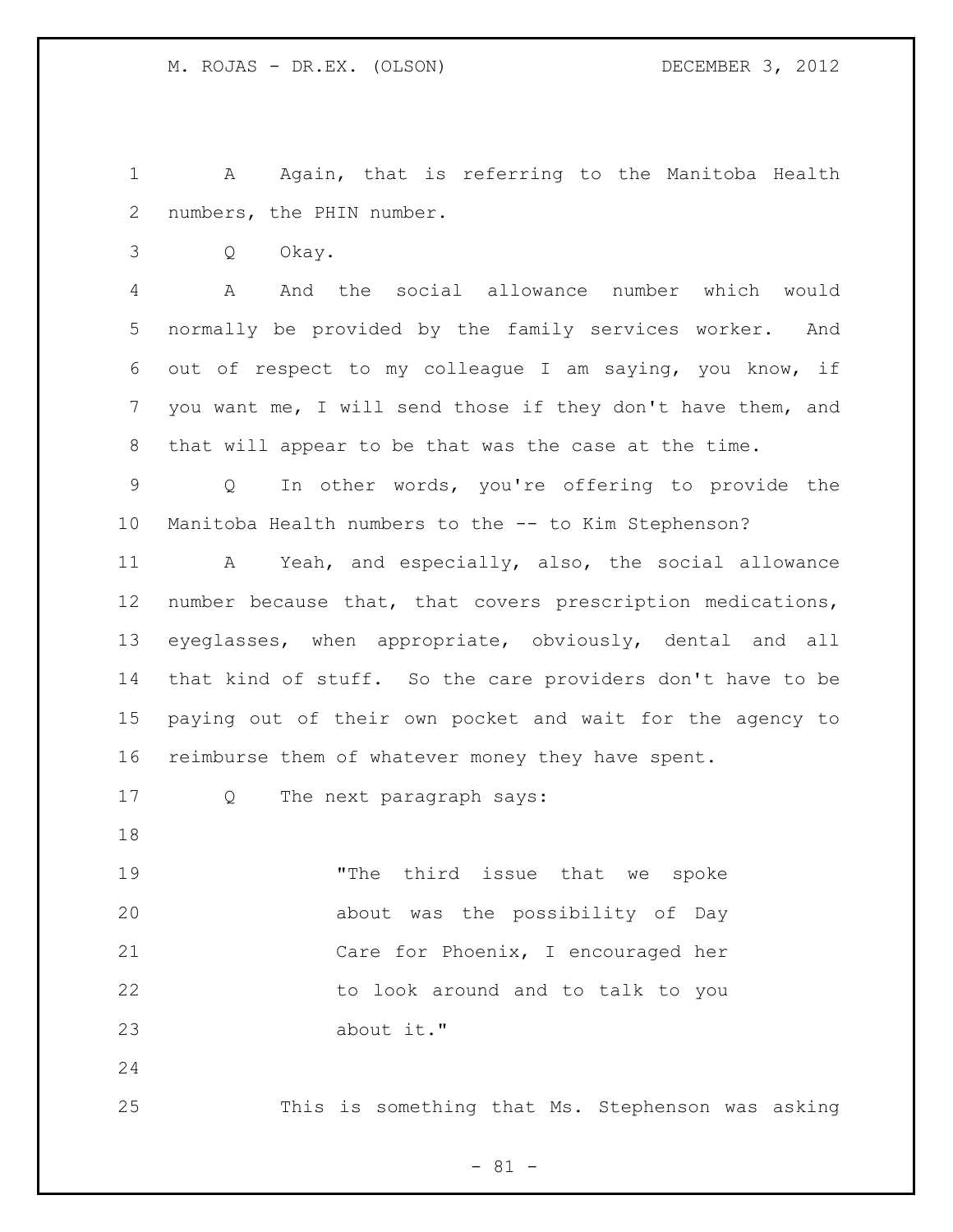about, is daycare?

 A That's something that we always bring up with care providers, as an option, which we always see that as a good option for the social development of the child. The reason why we talk about that is the care providers will look for places that might have an opening and then, and then the family services worker will do the application for the subsidy for daycare.

 Q So then as a place of safety worker, you -- do you help the, the care provider try to set up daycare? Do you provide them with maybe resources and, and --

 A Again, we, we don't have those resources, we encourage care providers to look around, see what's available, where there might be openings, let us know and then the family services worker then will complete all the subsidy forms that need to be completed.

 Q And that's something that you talked to every care provider about?

 A That's my practise, that's been my practise. That was my practise then and it's my practise now.

 Q The last paragraph says: "The fourth Issue we spoke about was respite." And you talk about some money for respite. That's just referring to a respite allowance for the place of safety?

A No, that is referring to -- because when you take

- 82 -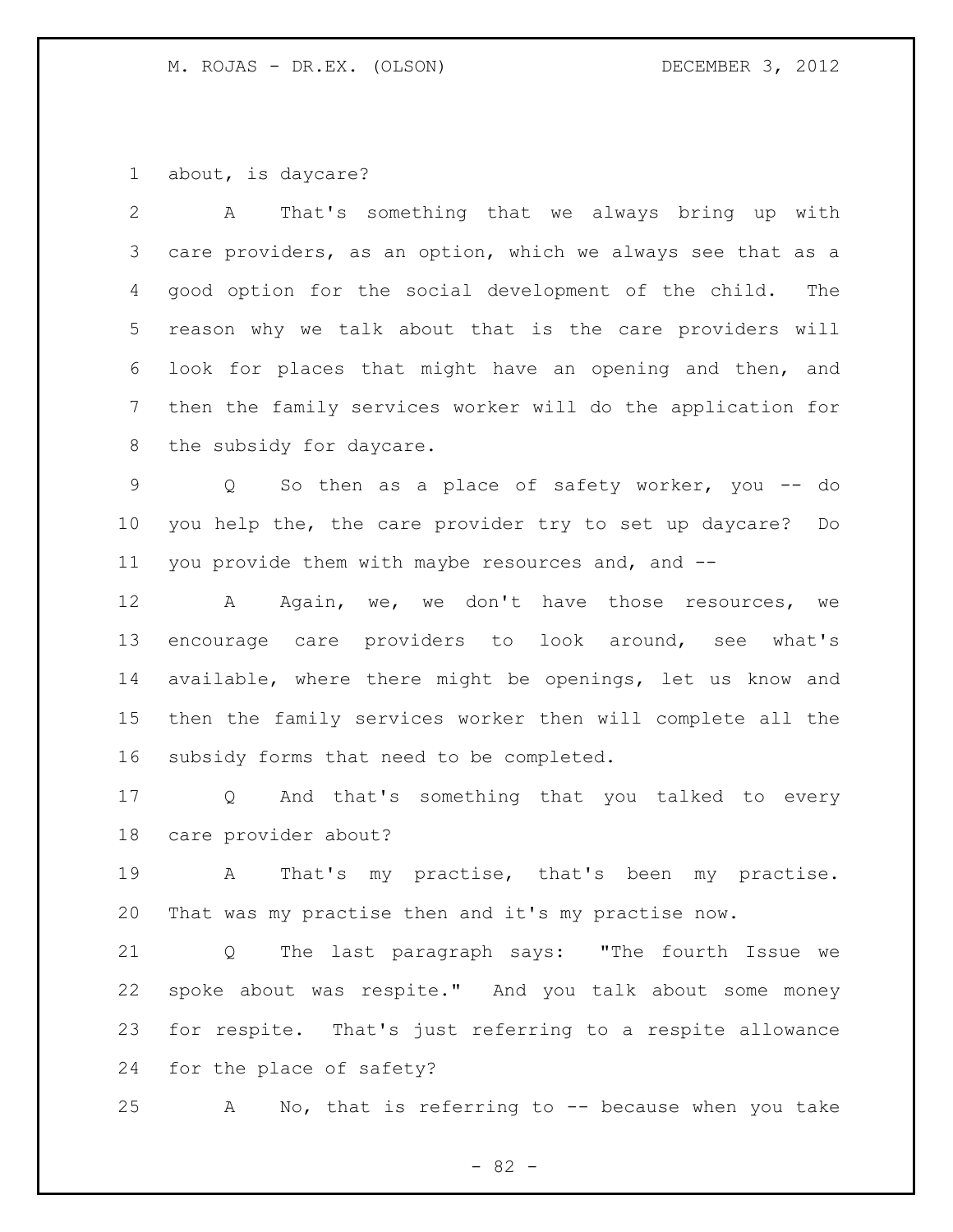| $\mathbf 1$ | a look at the foster care rate or the maintenance payment,  |
|-------------|-------------------------------------------------------------|
| 2           | one item in the breakdown of that maintenance fee<br>is     |
| 3           | respite and there -- at the time there was an amount of     |
| 4           | \$54.30 that was built right into that maintenance fee. I'm |
| 5           | talking about respite above and beyond the basic they say.  |
| 6           | Those are -- that is an entitlement, that's something that  |
| 7           | we offer care providers, and that's something that we look  |
| 8           | after. We did then and we do now.                           |
| $\mathsf 9$ | What's the purpose of the extra respite?<br>Q               |
| 10          | To provide a meaningful break from the 24/7 care<br>A       |
| 11          | of the child. So care providers to have time<br>for         |
| 12          | themselves, recharge their batteries and go back at it      |
| 13          | again.                                                      |
| 14          | Turn now to page 43571. At the bottom of the<br>Q           |
| 15          | page. There is an e-mail from Stan Williams to you, dated   |
| 16          | September 24, 2003. It looks like he's replying to your     |
| 17          | e-mail from the previous day.                               |
| 18          | A That's correct.                                           |
| 19          | He says:<br>Q                                               |
| 20          |                                                             |
| 21          | "These things all sound fine and                            |
| 22          | dandy and I think we will be able                           |
| 23          | to proceed once we get connected                            |
| 24          | with Phoenix's Dad Steven. I need                           |

to make arrangements with him to

- 83 -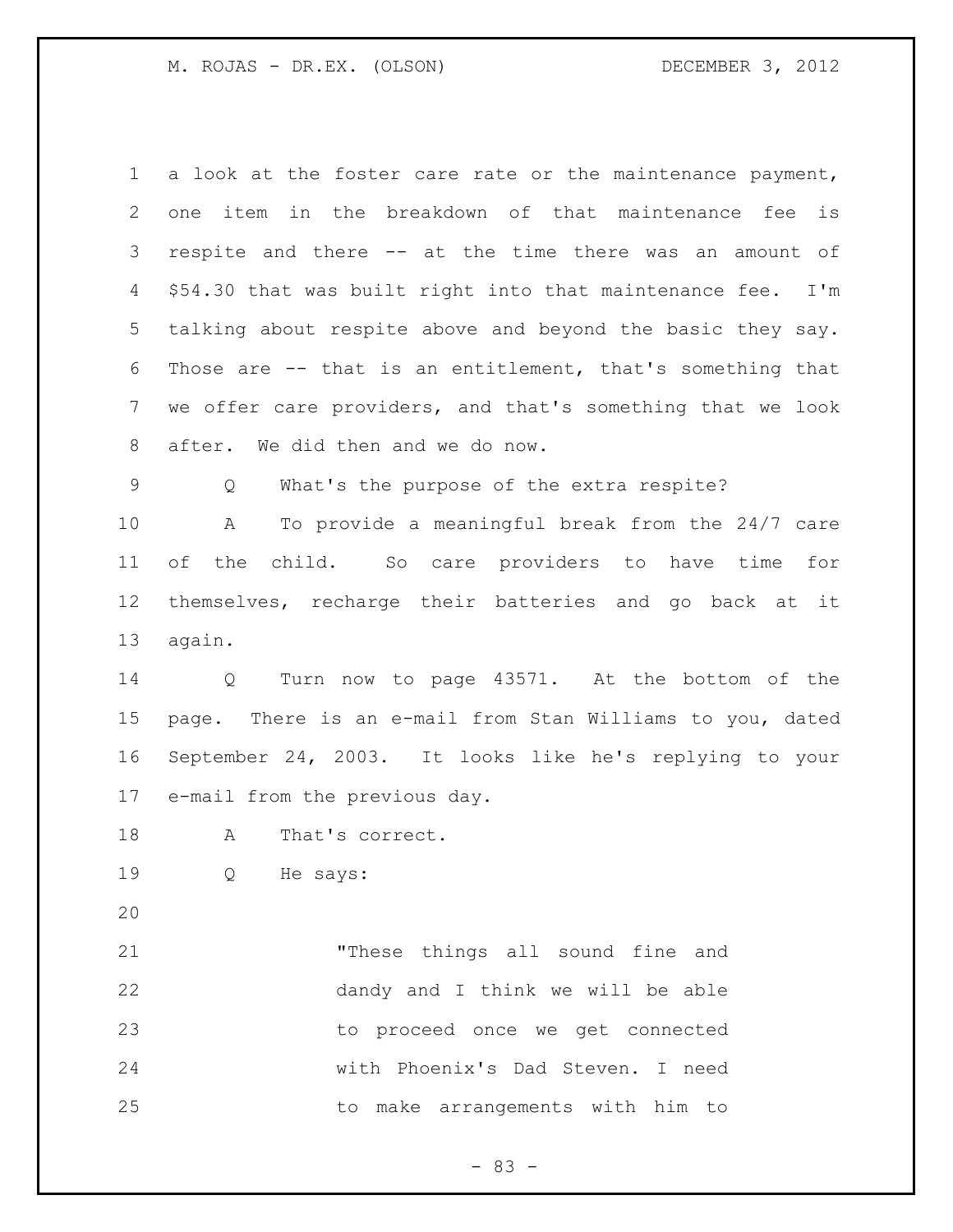1 see if he will sign a VPA or if I need to ask for an extension of the Temporary Order we have at present. The original plan was that baby would be with Kimberly for a short term and then returned to Dad. The [temporary order] 8 expires on October 2, 2003 which is next week. Once I get this sorted out I think we could get together with Kimberly and do a Child Service Plan and take it to Special Rate Committee with 14 consideration for extra respite, etc. I have baby's medical numbers 16 16 ... I think day care is a great idea and I believe our branch would be able to cover the extra costs once day care subsidy forms are submitted and approved. If she has something in mind this would be great. Although the [temporary order] expires on Oct. 2/03 I anticipate baby's stay with Kimberly will be extended. I'll be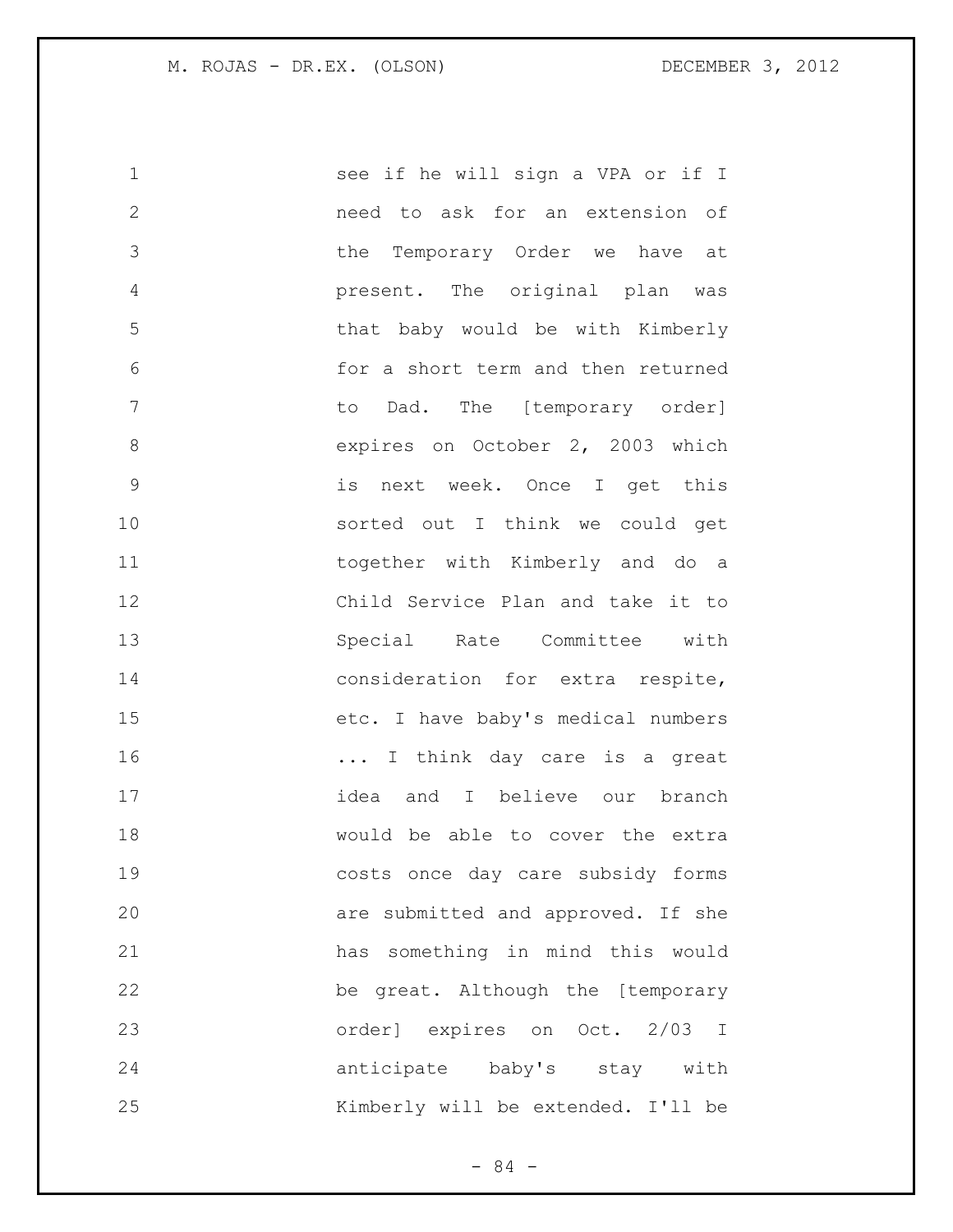in contact in the next week or so 2 and share the outcome of my tracking of Dad." Do you have any recollection of this e-mail? A Reading it, that's -- I obviously do see it in front of me, that's my recollection. Q What do you understand the need that Mr. Williams is identifying here to meet with the dad? A He was replying to what I wrote to him in terms of what I had spoken with the care providers in terms of daycare, in terms of respite, and he was giving me information that he was going to be doing some other task and -- so he was basically responding to what I had written to him. Q Okay. And what's the significance of the temporary order expiring, in terms of your, your role as -- A We have no function at all with child protection planning, that is, again, absolute responsibilities of the family services worker. We are support, a support program, we are not a protection program. Q Do you recall if there was a discussion about Stan William's plan changing to put Phoenix back with her father sooner?

A That was not something that he would discuss with

 $- 85 -$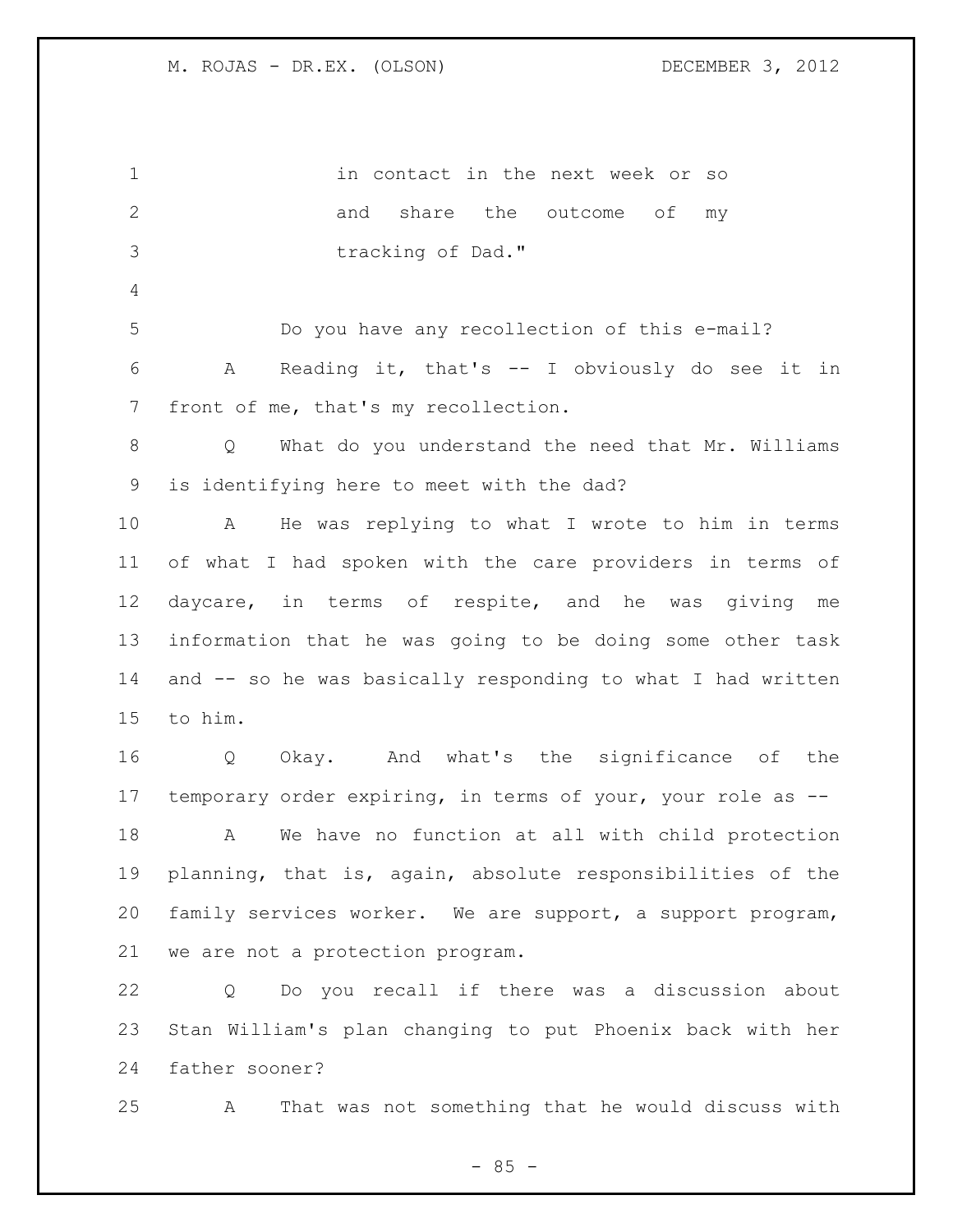me, that is something that he will discuss with his supervisor.

 Q So that wouldn't have anything to do with you? A No, because we do not get involved in those decisions at all.

 Q Page 36617 out of Commission disclosure 1780. This, this was from your file, you remember we looked at this, this was the initial document I think we looked at today. This is a place of safety closing summary?

A It is.

 Q And you have signed it and it's -- your supervisor has signed it?

A Correct.

 Q And this is indicating that the file, it's under discharge date, October 3, 2003?

A That's correct.

Q Is that the date the file is closed?

18 A That is the day the file is closed, effectively. It doesn't necessarily mean that I will do it exactly the same date, that is when the file is effectively closed as a POS home.

 Q Okay. If you -- and if you look down at the bottom it says October 7, 2003 is the date that you've prepared this document?

25 A I don't -- oh, yeah.

 $-86 -$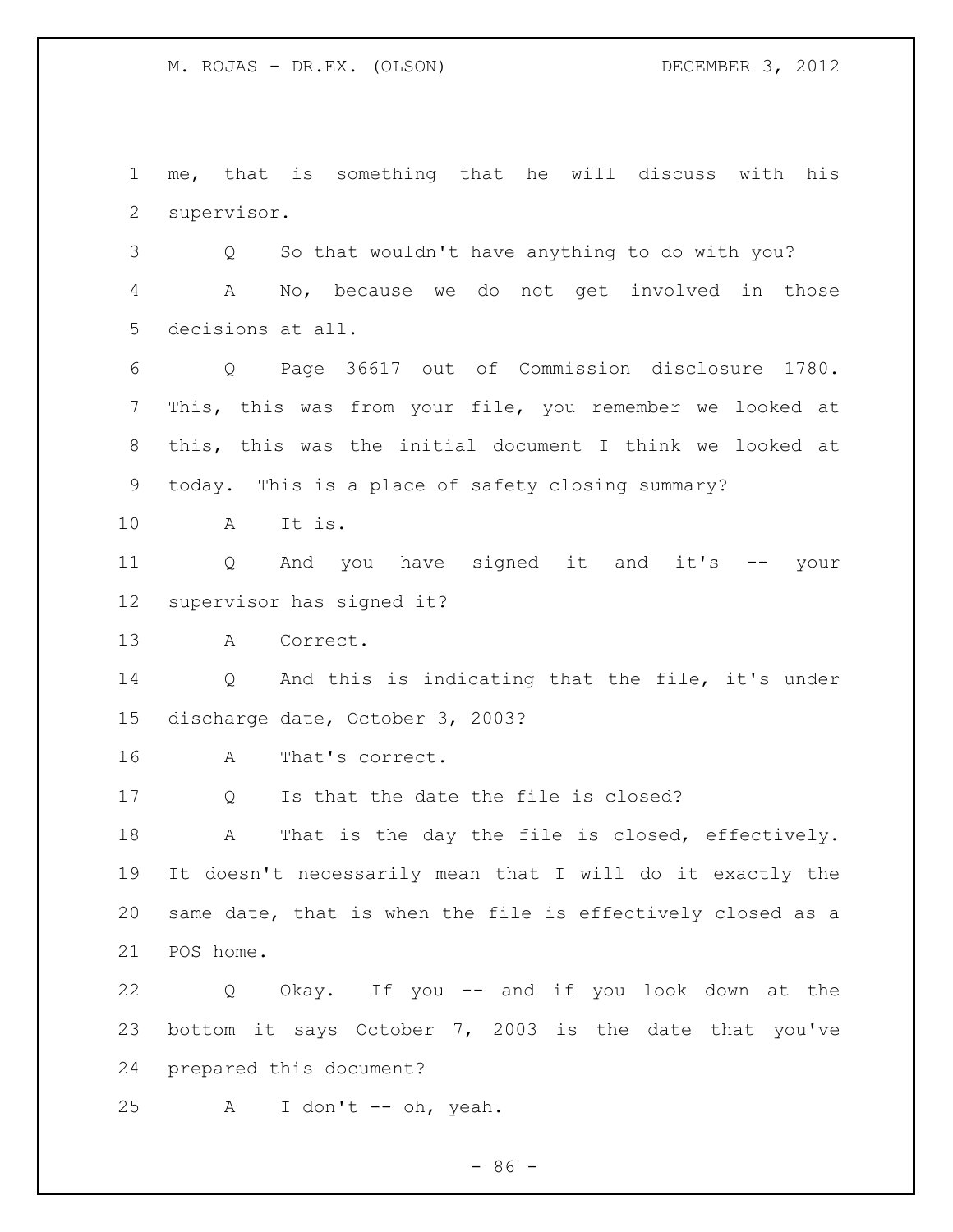Q Is that right? A Yes. Yes. Q Okay. If you look at the second paragraph in the document, where it says: "Given time frame constraints, this worker was able to meet once 8 and this care provider. Nevertheless, she should be invited to apply as a general foster home provider." The -- what's the reference to given time constraints? A Well, it has to do with other case load demands, it has to do with the length of time that the child is in a POS home. That's what it is related to. Q Would you have liked to meet with the care provider more than once? A Every family situation is different and unique. If I need to meet or we need to meet with POS providers more than 10 times, we'll do that. There is not -- I mean, there is a minimum requirement, obviously, because I have spoken about that mandatory appointment that needed to take place in order to comply with provincial standards and do

- 87 -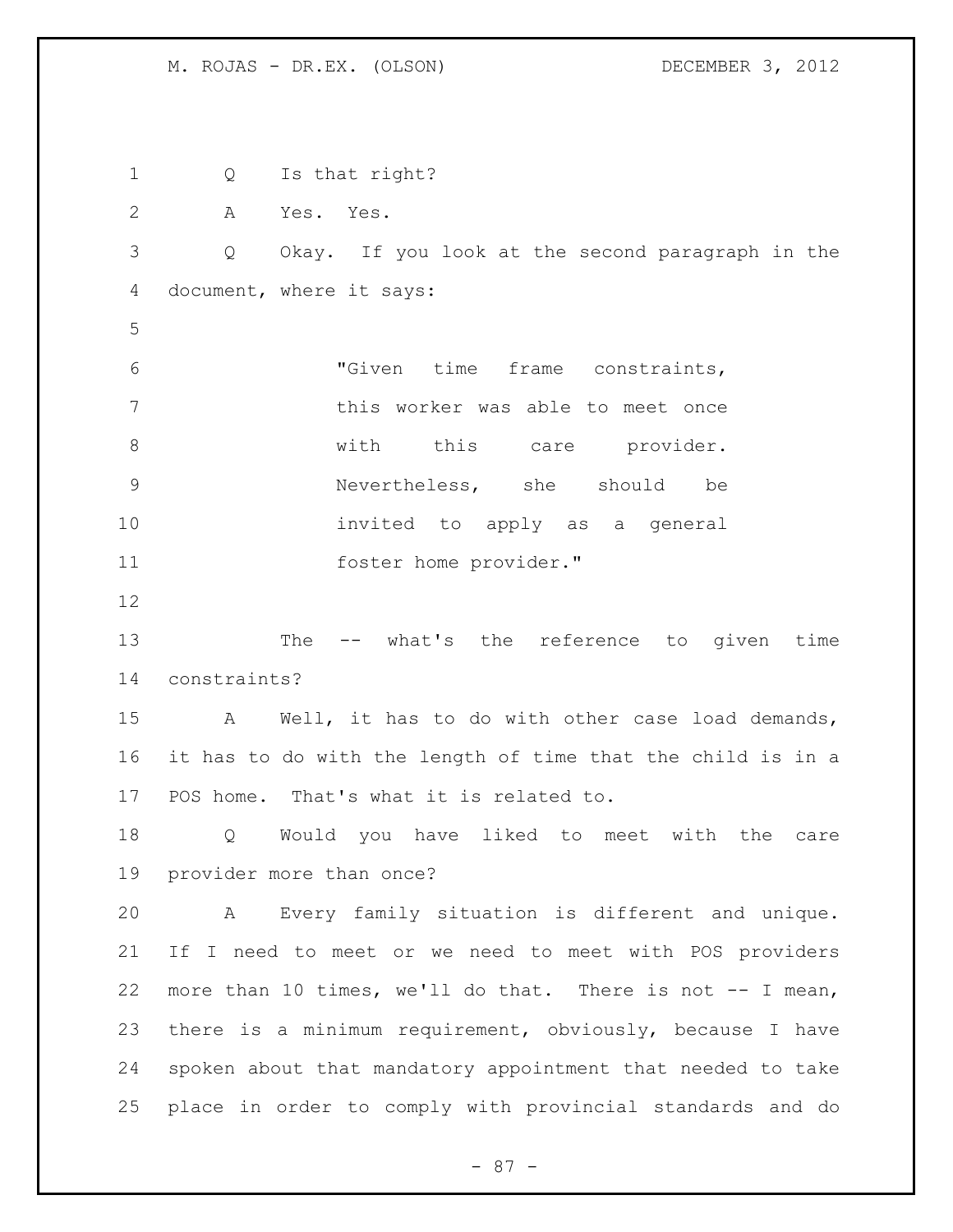the application, but again, we will meet with families for as many times as is needed.

 THE COMMISSIONER: So this never reached the stage where foster care status was confirmed?

 THE WITNESS: I'm sorry, could you rephrase that again?

 THE COMMISSIONER: This -- you talked earlier about an application to convert to a foster home.

THE WITNESS: To a child specific foster home.

 THE COMMISSIONER: Yeah. My question is, did that ever happen here?

12 THE WITNESS: No, it did not happen here. We started the process which, by means of filling out the application. As soon as the child is discharged from a POS home, given that that home was open specifically for the care and concern of that child, that file is closed. Therefore, no further work is done in terms of getting to the home study process and the actual granting of a child specific licence to that home.

BY MR. OLSON:

 Q Okay. And we will take a look at the application, the foster home application in a minute. But once that's made, and the child gets -- is no longer in the home, does that application then end?

- 88 -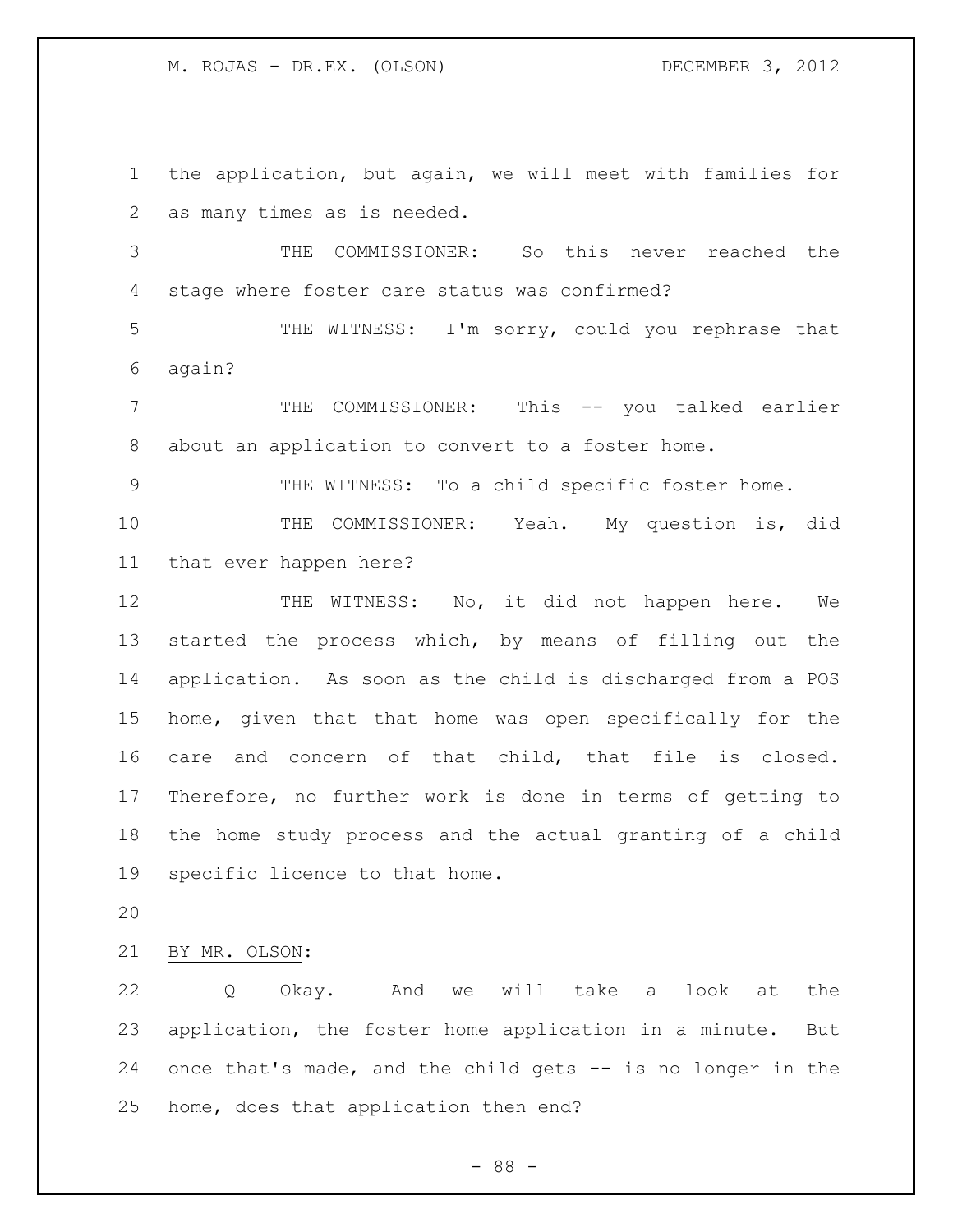1 A That application ends.

2 Q No further processing of it.

A I'm sorry?

 Q There's no further processing of the application? A There is no further processing.

 Q In the closing summary, you're inviting, you say, this -- Ms. Stevenson should be invited to apply as a general foster home provider? Is that something you normally recommend?

 A Well, you will probably show me another letter, the closing letter was sent to POS providers when their files are closed with the agency. At that particular time, we were  $-$ 

Q Maybe I'll just get that put up on the screen.

A Oh, sorry.

Q That's page 36618.

A Okay.

18 Q Is that the letter you're referring to?

 A Yes, that's the letter I'm referring to. And again, there was a template we all had to send to care providers to advise them that the file had been closed, the file had been closed, the reasons why the file was closed. And the last paragraph was added, not for all care providers but we received a direction or a directive from our supervisor in terms of trying to help out with this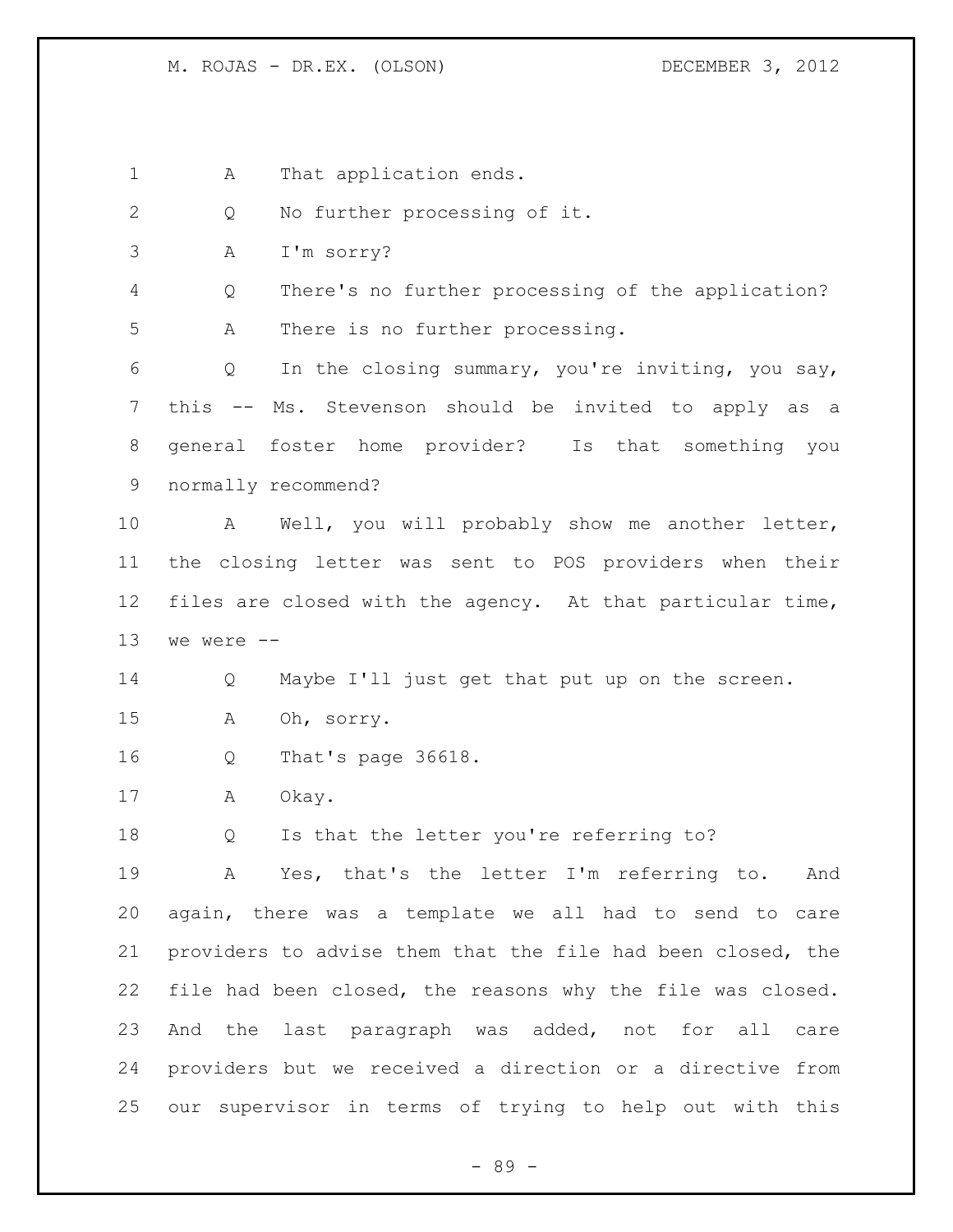| $\mathbf 1$    | historical shortage of general foster care providers. So   |
|----------------|------------------------------------------------------------|
| 2              | if we did identify any family in our case load, in our POS |
| 3              | case load, that were closed or were being closed then we   |
| 4              | should add that paragraph and invite that person or those  |
| 5              | people or that family to apply to become general foster    |
| 6              | care providers. That was the purpose of that paragraph.    |
| $\overline{7}$ | Q And when you say the last -- the, the sentence           |
| 8              | here in this, this other -- the letter is basically a form |
| 9              | letter, aside from the last sentence in the second         |
| 10             | paragraph?                                                 |
| 11             | That's correct.<br>A                                       |
| 12             | So that's the<br>Q                                         |
| 13             |                                                            |
| 14             | "If in the future you would like                           |
| 15             | to foster children on a general                            |
| 16             | basis, please contact our foster                           |
| 17             | recruitment coordinator<br>for                             |
| 18             | information and an invitation to                           |
| 19             | an agency foster parent                                    |
| 20             | orientation."                                              |
| 21             |                                                            |
| 22             | Well, I should say this time the letter will go<br>Α       |
| 23             | up to:                                                     |
| 24             |                                                            |
| 25             | "Winnipeg Child and Family                                 |

- 90 -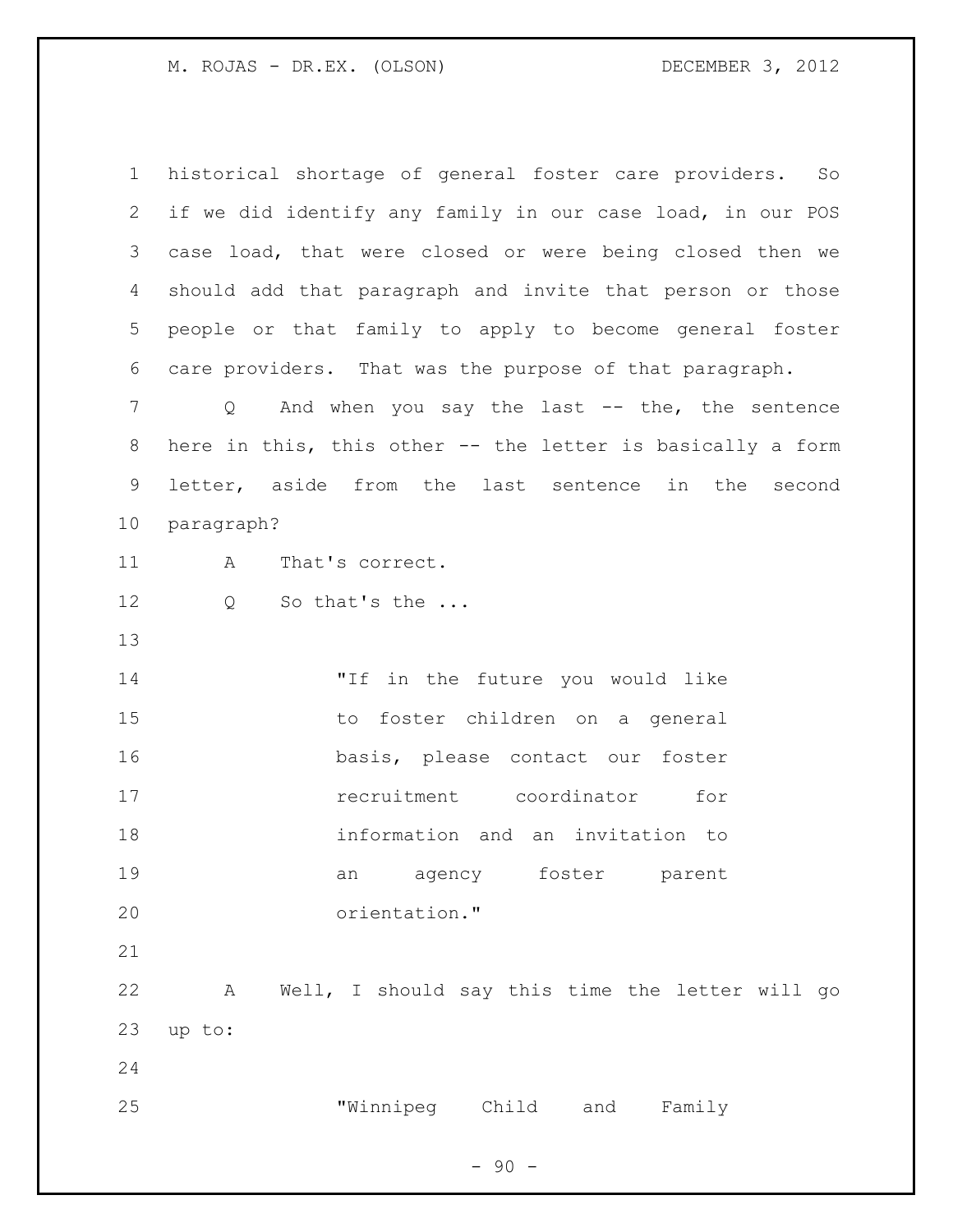| $\mathbf 1$    | Services and I would like to take                           |
|----------------|-------------------------------------------------------------|
| $\mathbf{2}$   | this opportunity to thank you for                           |
| 3              | the care and commitment you have                            |
| 4              | shown toward Phoenix while in your                          |
| 5              | care. If in the future you would                            |
| 6              | $like$ $--$ "                                               |
| $7\phantom{.}$ |                                                             |
| $\,8\,$        | That part, is the one that again we were directed           |
| 9              | to send to people in which placements there were<br>no      |
| 10             | difficulties or issues to apply to become general foster    |
| 11             | care providers. That's the reason why I'm saying not        |
| 12             | everyone will get that --                                   |
| 13             | So you $--$<br>Q                                            |
| 14             | -- that particular paragraph.<br>A                          |
|                |                                                             |
| 15             | Right.<br>Q                                                 |
| 16             | Invitation.<br>Α                                            |
| 17             | Q<br>You made the recommendation in your closing            |
| 18             | report that Kimberly Stephenson was one of those people you |
| 19             | would recommend?                                            |
| 20             | Absolutely, yes.<br>A                                       |
| 21             | And that was based on the fact there were<br>Q<br>no        |
| 22             | problems with --                                            |
| 23             | There were no problems, there were no concerns.<br>A        |
| 24             | Before I forget, you, when you met with Ms.<br>Q            |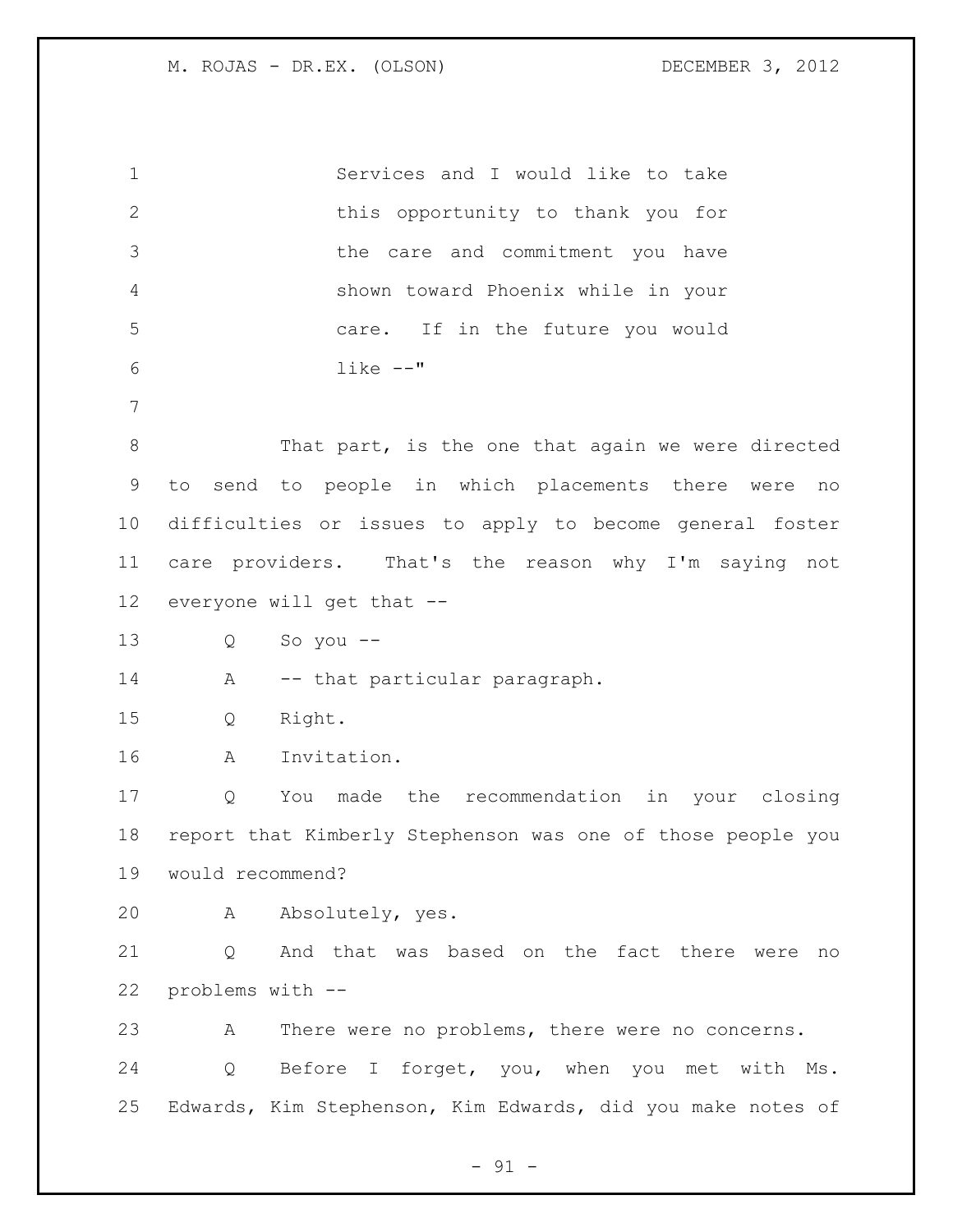your meeting? A I'm sorry? Q Did you make any notes of your meeting? A My notes is what you see in my e-mails here. Q Okay. So you don't have any -- A Again -- I'm sorry. Q So you don't have any handwritten notes of your meeting with -- A Again, keep in mind that I met with the care provider, providers, once. Those are my notes. Q Okay, just whatever we reviewed in the e-mails? 12 A My notes were done in the computer, in the form of, of e-mail, e-mails, mainly, yes. Q When you say you, you met with the care providers, are you referring to both Kim Stephenson and Ron Stephenson? A Both, yes. Q Your recollection then is meeting with both of them? A My recollection, again, it's according to the written material and when you take a look at the application for a licence to maintain and operate the child foster home, both care providers signed. Q We'll look at that. A So that tells me both of them were there.

- 92 -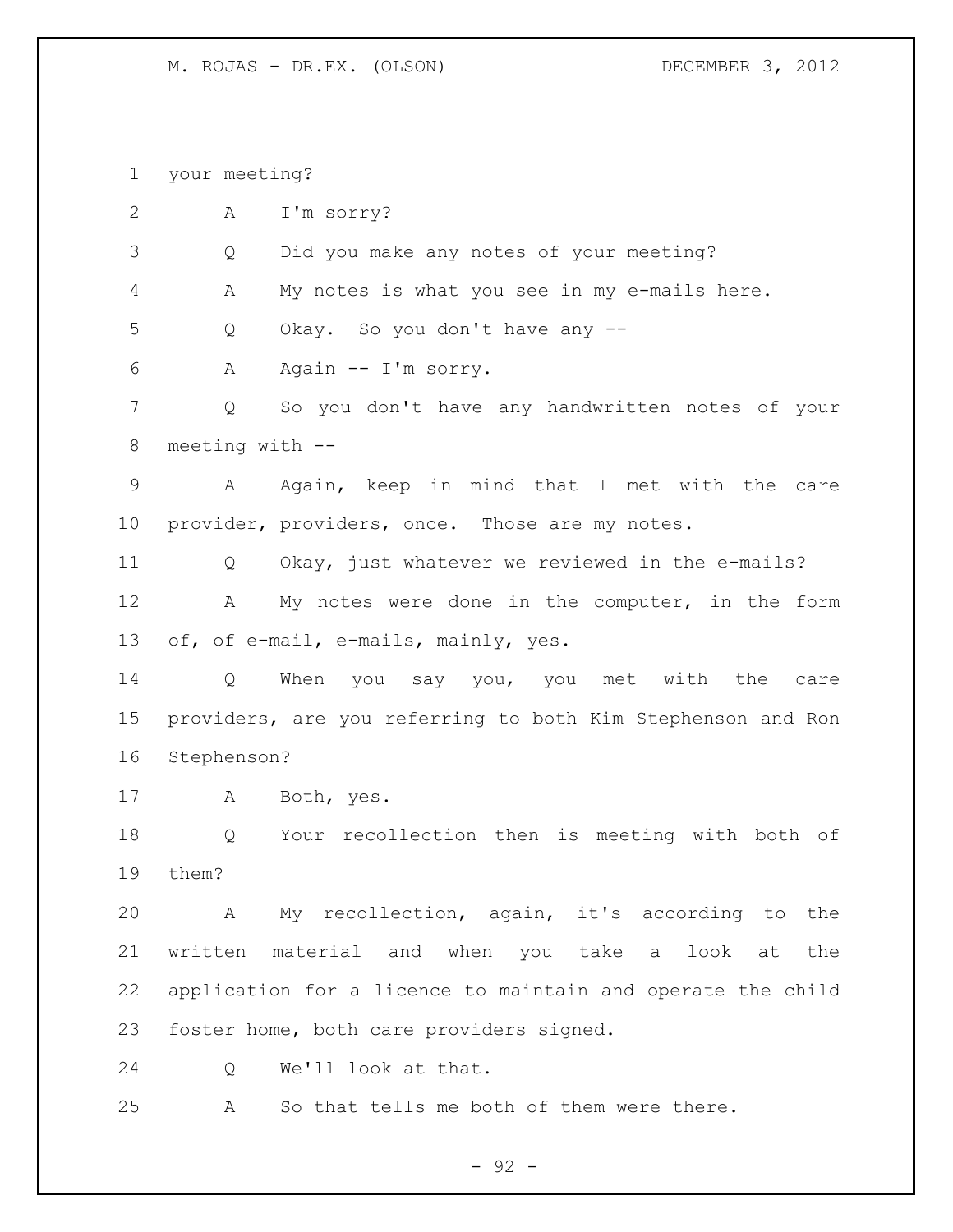Q But in the e-mails you wrote to Mr. Williams, it just referred to Kim Stephenson? A And I couldn't tell you why I did that, I couldn't say it was a computer glitch, it could be a human glitch, I couldn't tell you. Q And if, if the foster application would have gone through, would you have remained as the worker to the family? A Well, but it didn't go through. 10 Q No, if it had, if it had gone through. A At the time, we had in our unit, and I'm trying to recall 2003, as we had an intake worker. We also had a worker whose case load was only for people who were having or had their child specific foster home licence so it would probably have gone to that particular worker. Q Okay. So you wouldn't have been -- you wouldn't have likely been a -- 18 A Not at that time, no. Q I just want to take a look at the application for the licence for the foster home, it's at page 36634. And that's from CD 1780. So on the screen in front of you should be the application to -- for a licence to operate. A Yes. Q Is this the document you would have provided to

- 93 -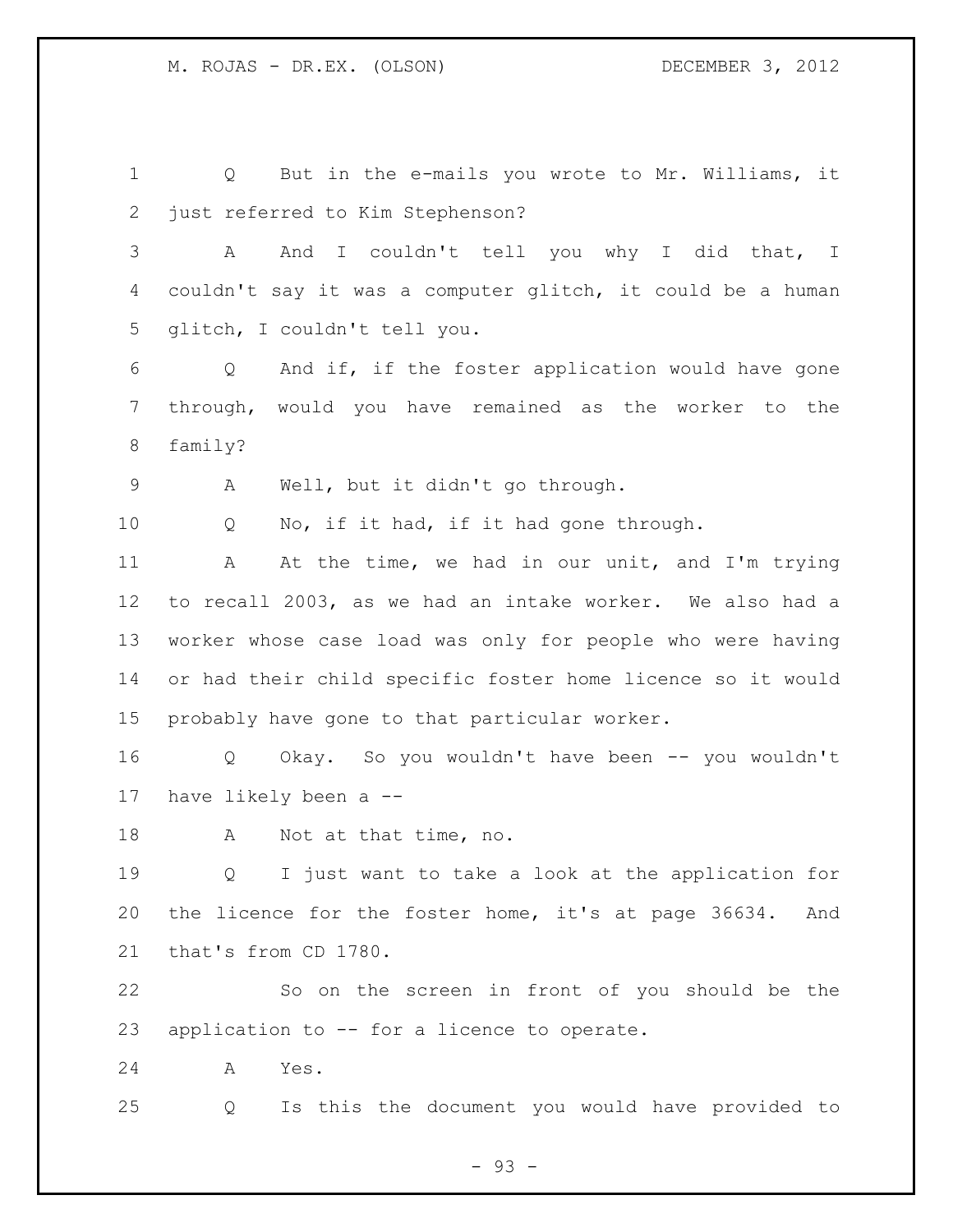Ms. Stephenson and Mr. Stephenson? A Yes. Q And you're saying it looks like you met with both of them because it's signed by both of them? A If I could take a look at the bottom. Q Scroll down to the bottom, please. 7 A I make, make sure that -- yes. Q Okay. And your understanding is that these, these signatures are the signatures of Ron and Kim? A That would be my logic understanding. Q Okay. And the date, September 23rd, 2003, that's when you indicate you met with them. A That's right. Q Would the applicants normally sign in front of you that day? A Yes. Q And what's the purpose of the foster home application? 19 A Again, to comply with, to comply with provincial standards that mentions that when a home has been designated as a place of safety, and is going to be lasting in terms of the child being placed there, longer than 30 days, we do need to start the licensing process because all children, who are under the agency's care, need to be in a licensed home or a licensed facility, that's legislation;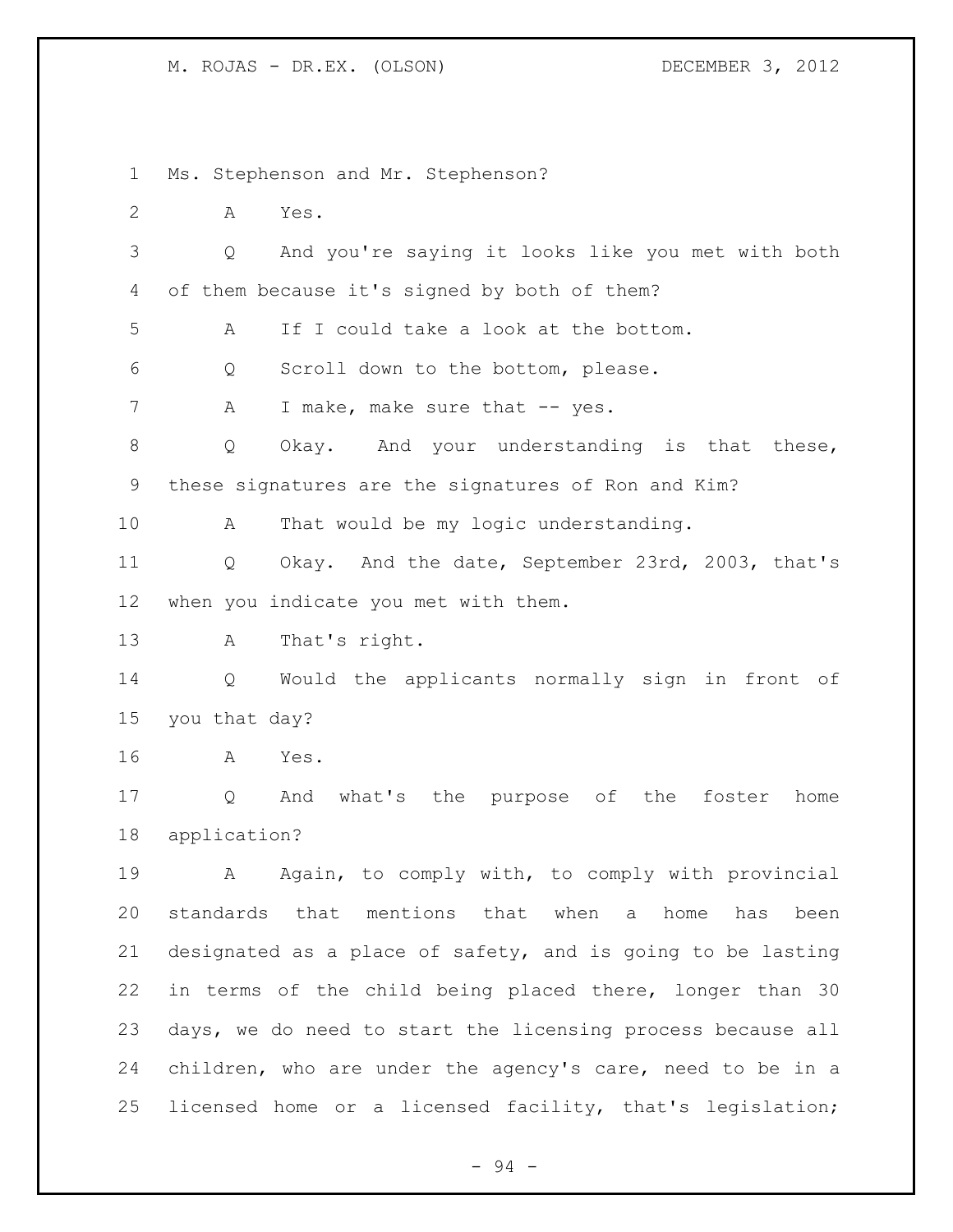right?

 Q Okay. And that's something you would have explained to Kim Edwards and Ron Stephenson that -- on September 23rd? A Absolutely. Q They would -- and after that they would have filled out the entire form? 8 A Right. Q Go to page 36637. Is this part of the form, the consent for a criminal record check? A No, actually, back in 2003 together with the application for a licence to maintain and operate a child foster home, we had to sign this document with every person over the age of 18 and older, living in the home. I don't know why this form was not done, I did (inaudible) with the whole package, I couldn't tell you. What I could tell you is at the time that was the agency's policy. Q Sorry, which was agency's policy, to have it done -- A To have, to have this done at the time we met for the first time with the care providers, together with completing the application for a licence to operate a child foster home.

Q So when you met with the care provider there had

 $- 95 -$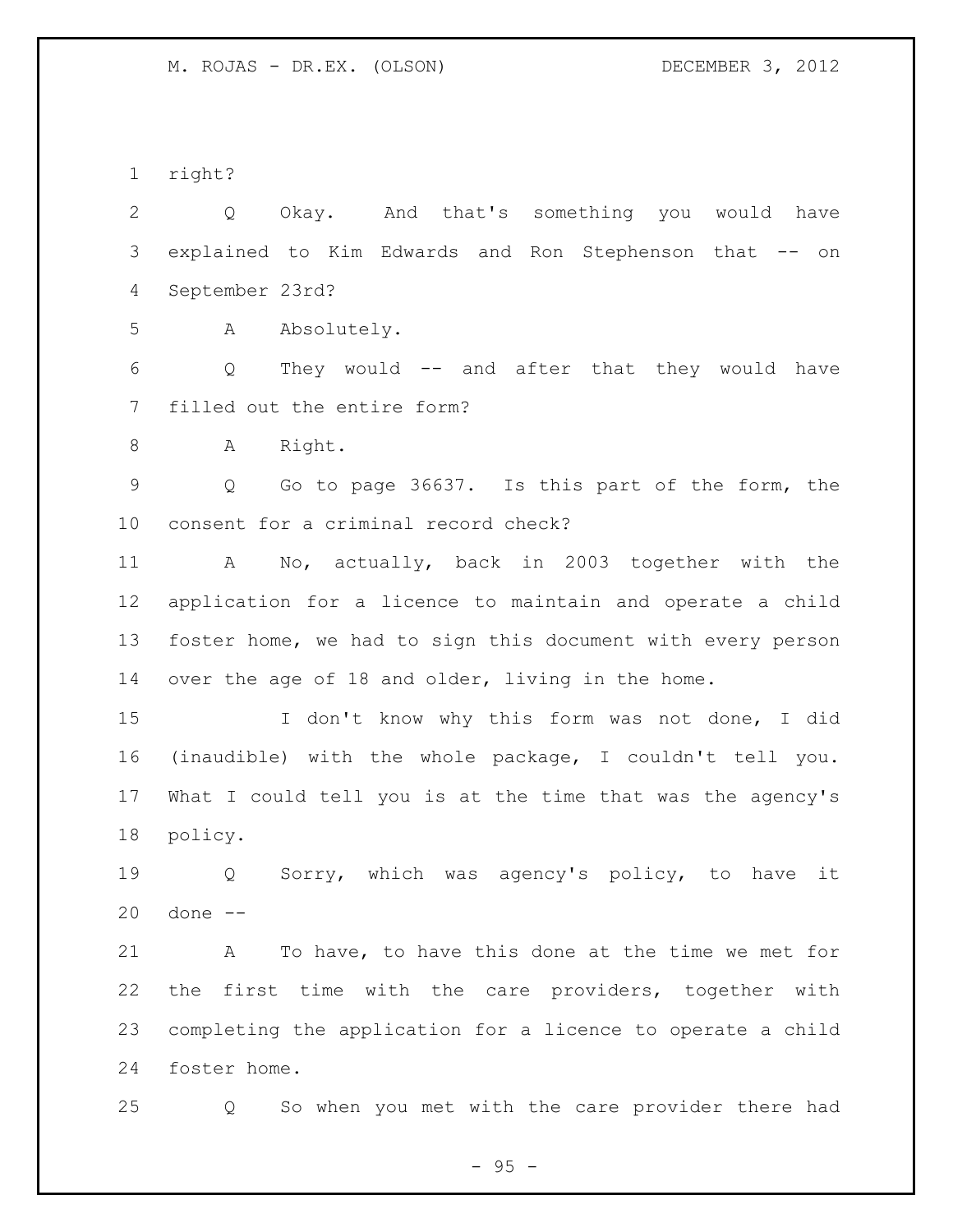not been a criminal background check to that point?

A That doesn't mean that at all.

Q Okay.

 A This means that this consent -- and this, this has changed, it's not the way it's done anymore but back then it was specifically to provide authorization to do a check just to make sure that whoever the applicant was at the time, did not have a pardon for a sexual offence which would not have shown in a so-called criminal name check.

 Q So this, in other words, was a specific check to see if there --

 A Very specific for the vulnerable section of the records, of the police records.

 Q So that's not say a prior criminal record check hadn't been done, it's just that you wouldn't know if there was a pardon --

A That's correct.

18  $Q$  -- for a -- okay.

A That's correct.

 Q It was the family service worker's responsibility to do any prior criminal background checks, aside from this?

 A Oh, yeah, that was part of what I mentioned before, in terms of the provincial standard child abuse registry, prior contact, criminal name check, physical care

 $-96 -$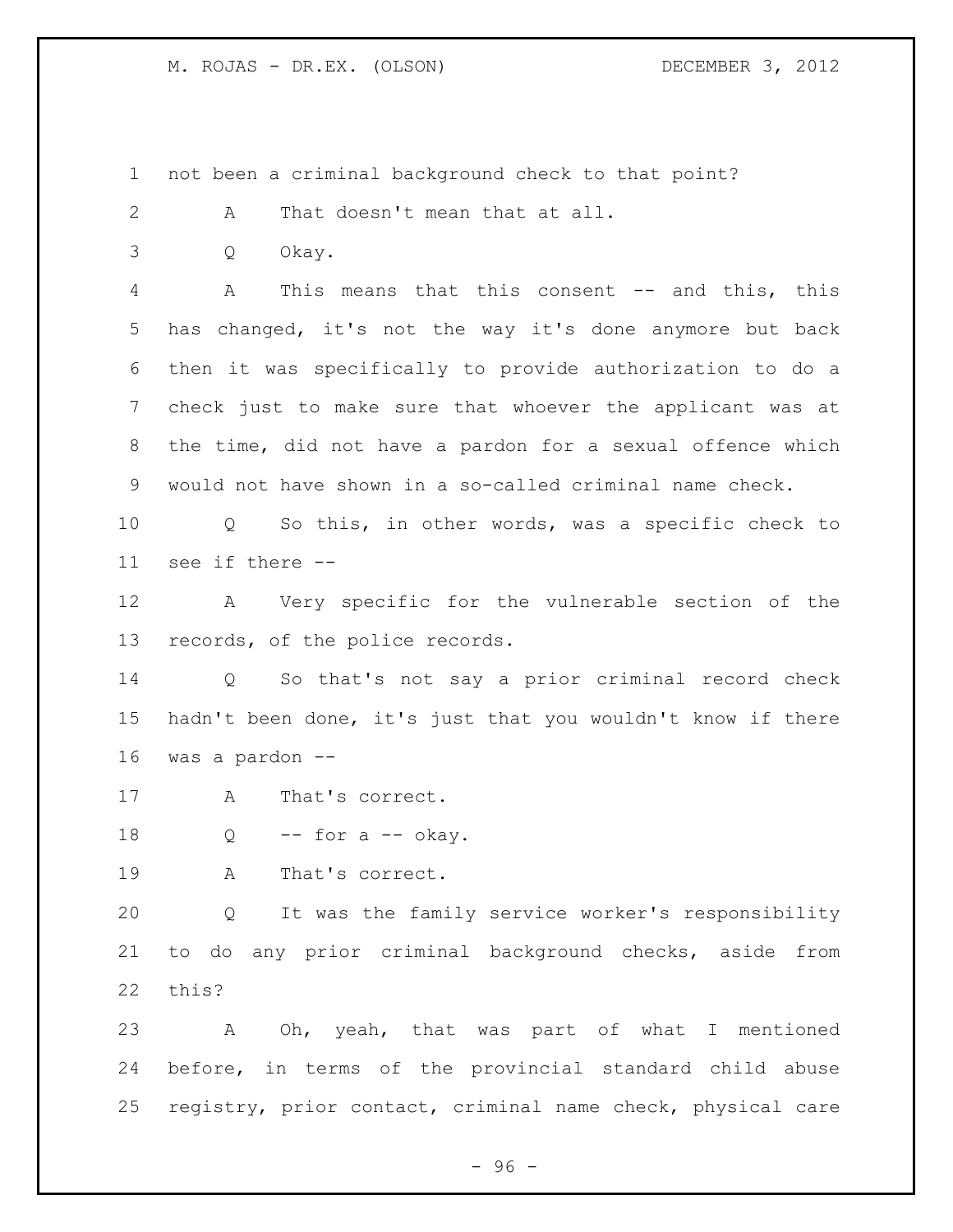requirements and the reference.

| $\mathbf{2}$    | Have you seen any changes since 2003 in terms of<br>$Q \qquad \qquad$ |
|-----------------|-----------------------------------------------------------------------|
| 3               | the process for making someone a place of safety?                     |
| $\overline{4}$  | In 2003?<br>A                                                         |
| 5               | Since 2003.<br>Q                                                      |
| 6               | Oh, since 2003. I've seen changes at an agency<br>A                   |
| 7               | level, I've seen change in our program level. Do you want             |
| 8               | me to refer to our program changes?                                   |
| 9               | Your, your program changes.<br>Q                                      |
| 10              | Like I mentioned before, now we don't have one<br>A                   |
| 11              | specific social worker doing the intake part of the whole             |
| 12 <sup>°</sup> | place of safety process, we are assigned to the package,              |
| 13              | when we get it at the office, from beginning to end.                  |
| 14              | In other words, care provider will get a                              |
| 15              | consistent person throughout the duration of that placement           |
| 16              | and if that placement is going to be granted a licence to             |
| 17              | become a child specific foster home, it will be the same              |
| 18              | worker who will be undertaking all that process. That's               |
| 19              | what I said, from beginning to end.                                   |
| 20              | So, is that a change then?<br>Q                                       |
| 21              | Right. That, that is -- that has changed.<br>A<br>The                 |
| 22              | letter that we used to send to the worker is not in place             |
| 23              | any longer, the letter that goes out to the care providers            |
| 24              | advising them as to why this appointment is required, what            |
| 25              | is the nature of it and what is the purpose of it is the              |

- 97 -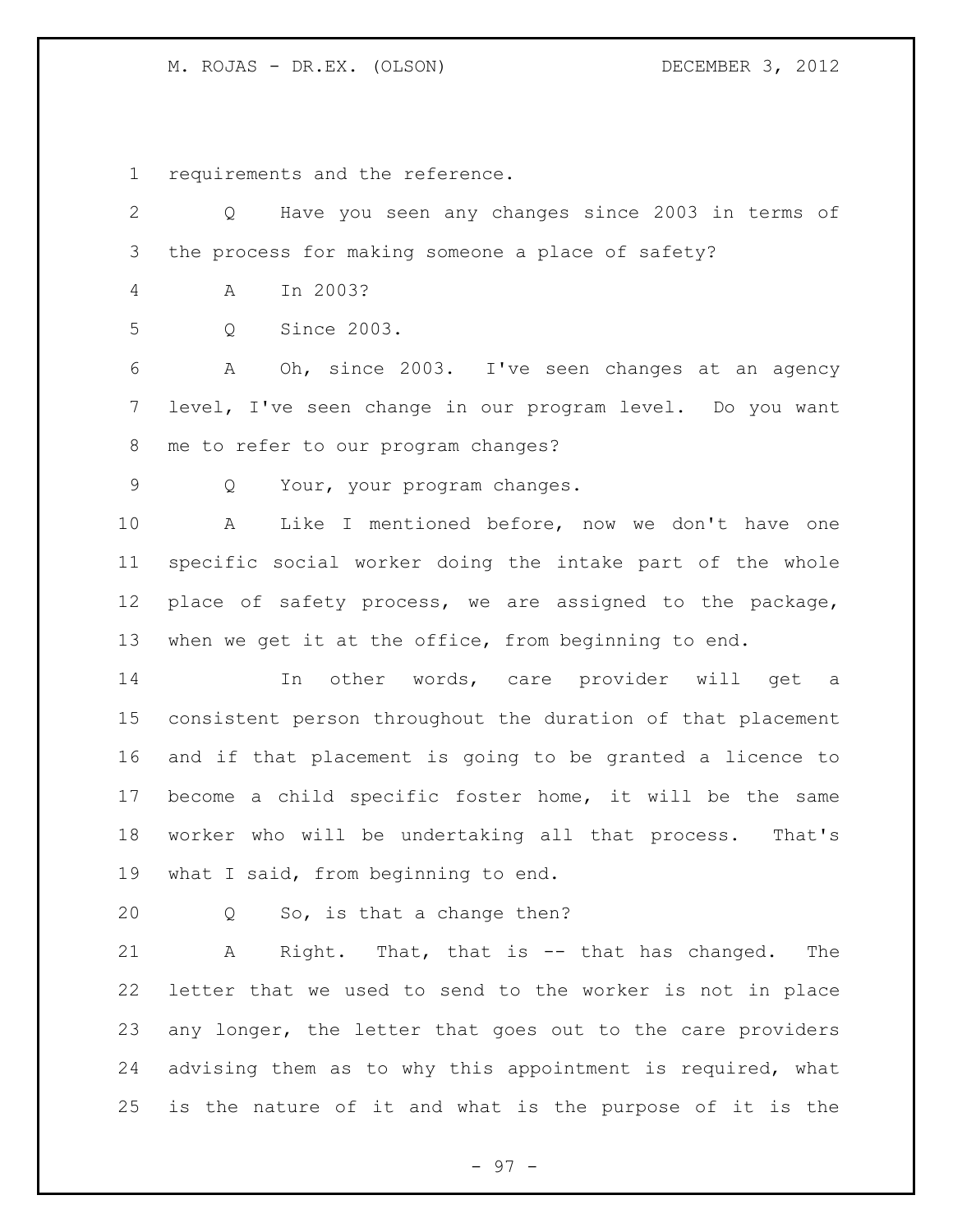one that the family services worker gets a copy of.

 Q And aside from those things, have there been any other major changes?

 A There has been changes in terms of the interaction of what is called the SAFE tool and that stands for Structured Analysis Family Evaluation which is a tool that is used to assess suitable for fostering and also for adoption. So, in other words, that's the tool that is used in order to do a home study leading to the licensing of a place as a child specific foster home.

 We've also -- we, we will liaison, also, with family services unit, back in 2003 and we still do have units attached to every worker in our program but we also 14 offer to our services, our assistance, our experience, our skills to them when they have difficulties identifying as to whether a family or a potential place of safety family could really meet standards, whether that, you know, it will be a home that in the future will be a home that will be in a position to be licensed. So we do work with workers when they have doubts about this whole process.

 Q Okay. In terms of the place of safety process, keeping children safe, did you have any concerns about it in 2003, in terms of how it worked?

A In general?

Q In general.

- 98 -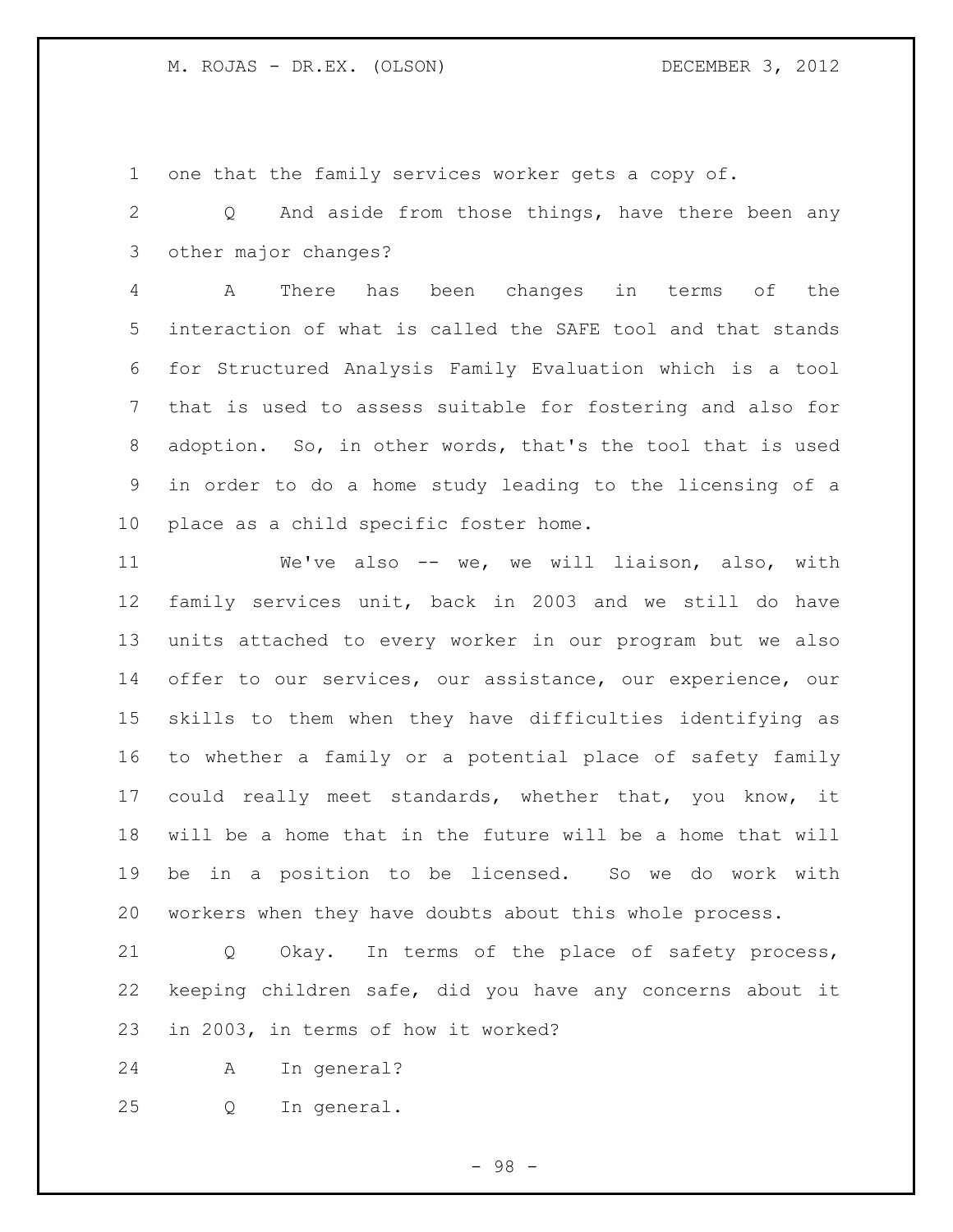A My concern was in terms of again why this particular and very important form, in my view, in which we're trying to find out if any applicant might have received a pardon for a sexual offence was not done at the beginning of this whole process. Again, we didn't have all the information, up to the point in which we were doing this, but that now has changed. Now the police form has changed, it has two places in which people sign. One is for the criminal name check and the other one is for the vulnerable section search which will be this form. So we have the two and the two, two of those checks are done at the beginning of the process. Q And you're referring to page 36637, the consent for a criminal record check? A That's the one I'm referring to, yes. Q That is now done at the beginning of the process rather than later on? A Right. Because the form will include the criminal name check or police check plus this consent. Q The -- I just want to ask you about something that came out of the Section 10 report. If we can put it

Sorry, page 145. You've had a chance to review

this previously?

on the screen, it's page 29.

A I only had the chance to see it and to review it

- 99 -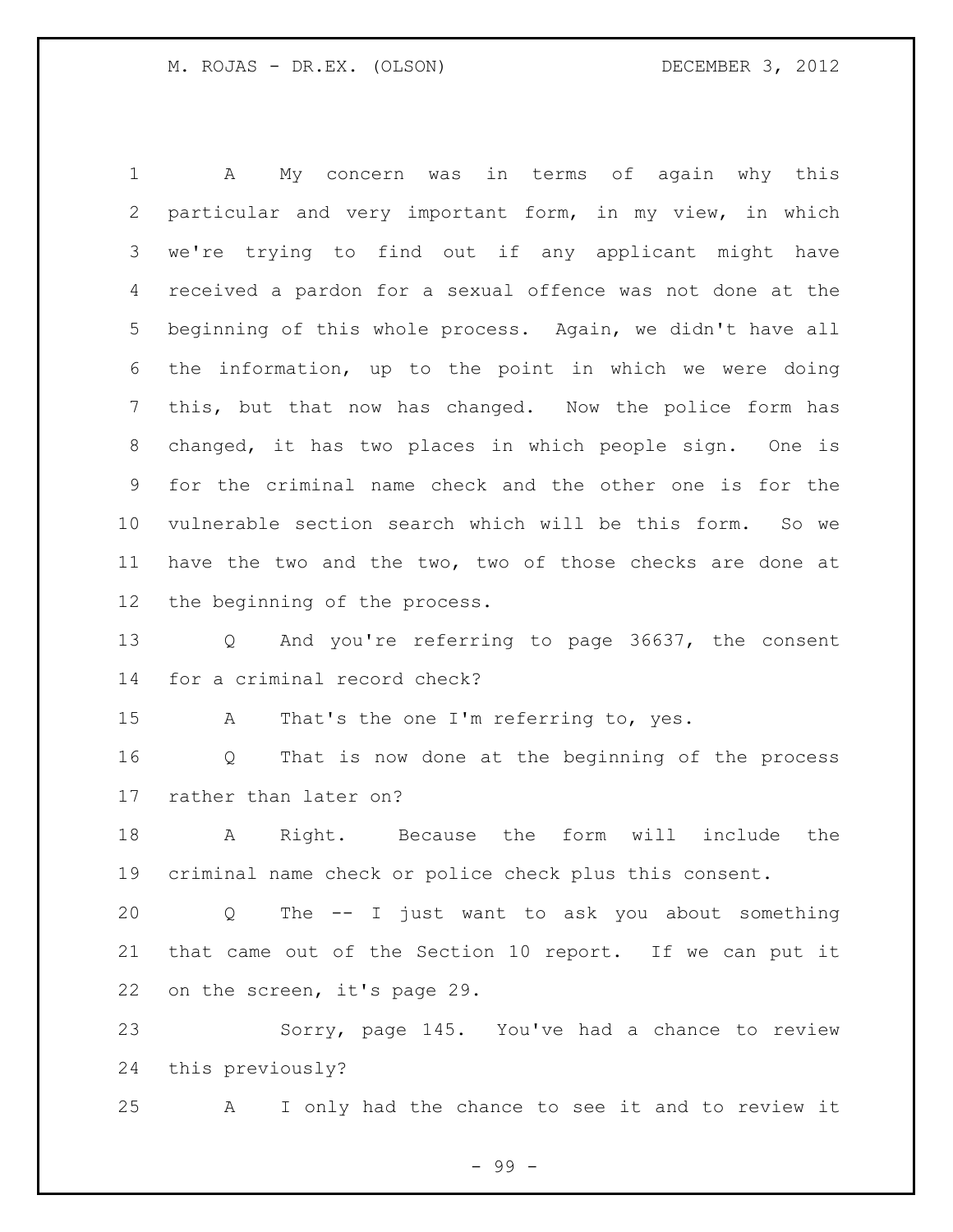when you provided access to me in the interview that I had with you.

Q Okay.

 A I never had prior knowledge of this nor was I ever, ever interviewed by no one in regards to this situation.

 Q Okay, so the first time you saw this was in the inquiry process?

A That's correct.

 Q Okay. Were you interviewed by anyone with respect to any of the reports that were written?

 A Like I just mentioned, I was never ever interviewed by no one, by no people doing the reports, not at all.

 Q Would you have liked to have been interviewed by this report writer?

 A Well, it would have been (inaudible) if whoever is doing the report is talking not only in terms of your personal and professional, professional work as a social worker but also in terms of your work, as part of an agency, it would have been a very nice learning tool.

 We are learning every day, we are not perfect. If I had short fallings on this, according to whoever wrote the report, hey, that will be very welcome, it will be, again, a learning experience. But I was not.

 $- 100 -$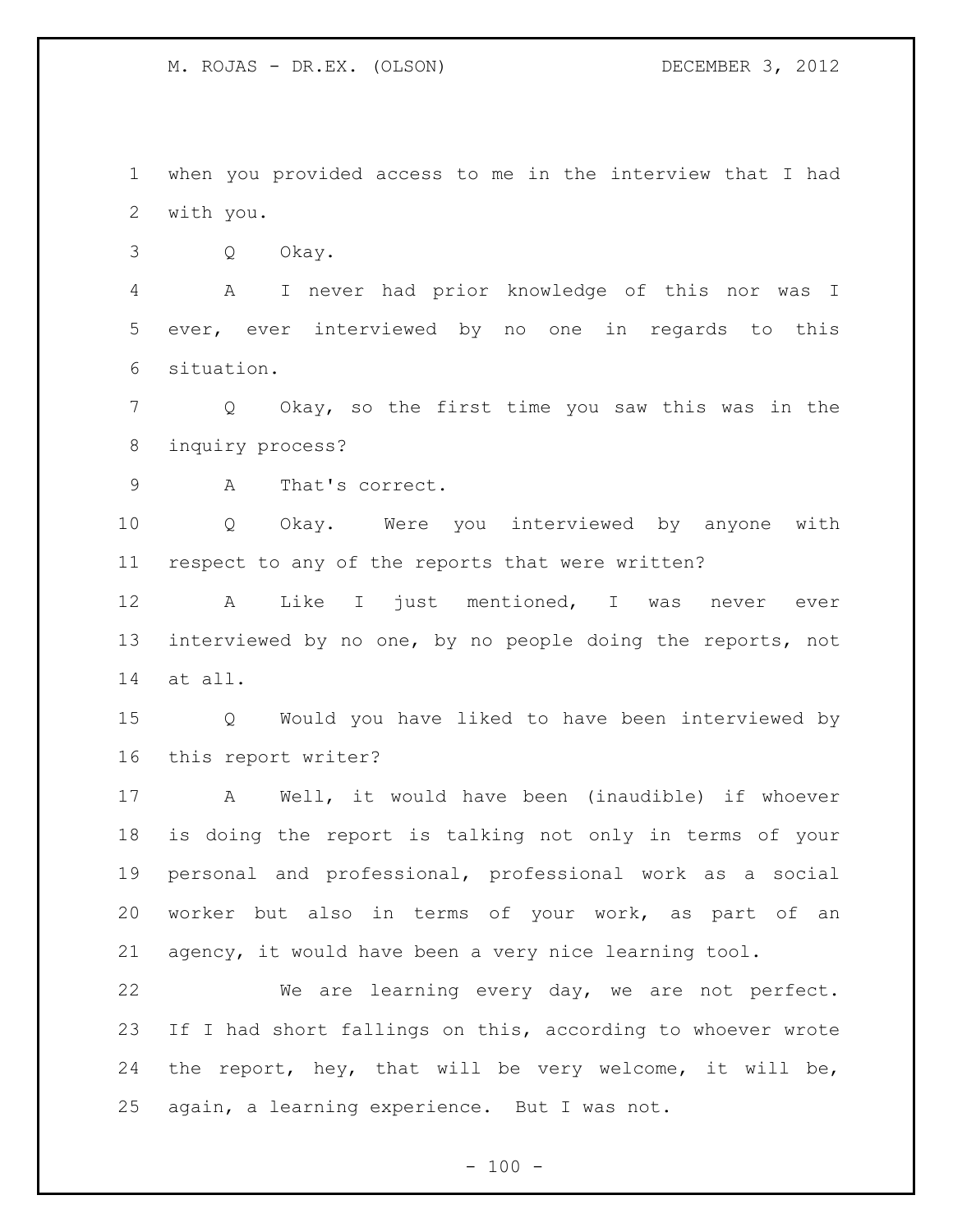Q So to have some input into it and to see the report when it's done would have been helpful? A Very helpful. Q Okay. I'm getting -- I'm going to review this and give you a chance to comment on it now. So under "Place of Safety with Kimberly Ann Edwards and Rohan Wayne Stephenson", start with the second paragraph where it says: "Kimberly Edwards and Rohan Stephenson applied in 2003 to be **licensed as a Place of Safety ...**  for Phoenix Sinclair. In the application forwarded to Manitoba Family Services, it was noted that Kimberly was living at 1331 Selkirk Avenue while Rohan lived in McMunn, a hamlet an hour east of Winnipeg in the R.M. of Reynolds. The information in the POS file indicated that the couple were separated at the time of the **application**. The reason for separation was not noted nor does it appear that a reason was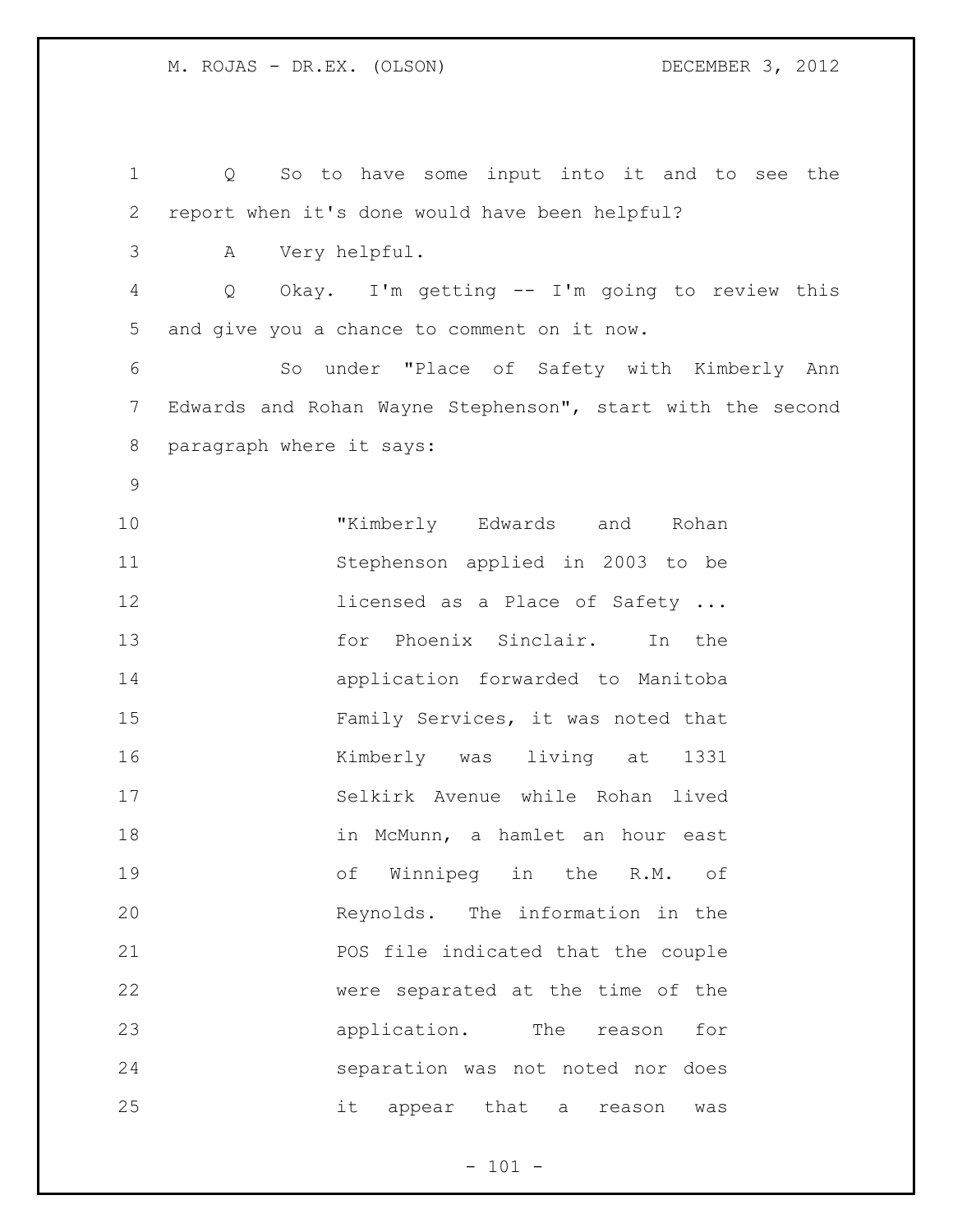| $\mathbf 1$  |   | requested or questions (about)              |
|--------------|---|---------------------------------------------|
| $\mathbf{2}$ |   | asked about why they were making a          |
| 3            |   | joint application, other than to            |
| 4            |   | note  they were co-parenting."              |
| 5            |   |                                             |
| 6            |   | That's something you weren't involved with? |
| 7            | A | I was not.                                  |
| 8            | Q | Okay. And it goes on to say:                |
| 9            |   |                                             |
| 10           |   | "It was not clear from the file             |
| 11           |   | why Mr. Stephenson's place of               |
| 12           |   | residence was not examined for its          |
| 13           |   | suitability as a [Place of Safety]          |
| 14           |   | if the couple were co-parenting.            |
| 15           |   | addition, the personal<br>In                |
| 16           |   | reference referred only to the              |
| 17           |   | suitability of Kimberly Ann                 |
| 18           |   | Edwards. Mr. Stephenson remains             |
| 19           |   | The reason for the<br>an enigma.            |
| 20           |   | couple's separation was<br>not              |
| 21           |   | explored - was it due to alcohol,           |
| 22           |   | drugs, violence, gambling or                |
| 23           |   | incompatibility?"                           |
| 24           |   |                                             |
| 25           | Α | Well, I mean again, if I go back to what I  |
|              |   |                                             |

- 102 -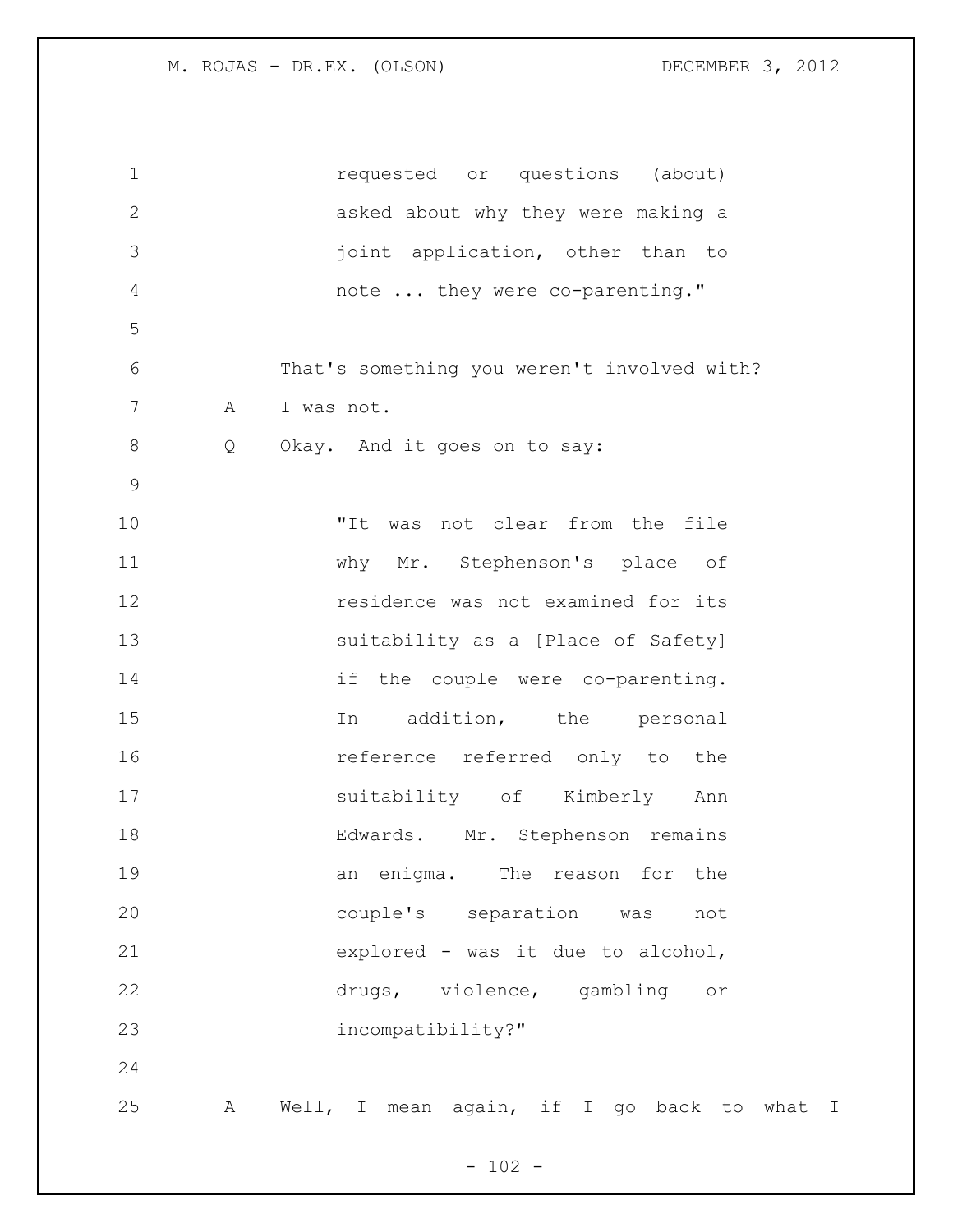mentioned before you in regards to standards, the requirement, in terms of the checks, are done for everyone 18 years of age and older, residing in the home where the child is residing.

 Why should anyone do a physical check on Mr. Stephenson's home when Phoenix was not living at that home? That's to illustrate, I guess, my point in terms of has someone asked me about it? Maybe they could have received a different answer. But that's, that's not correct. I mean, what was done in terms of Mr. Stephenson, in regards to the checks, that's -- that is complying with the standards.

 Q So examining the, the home where you understood the child would be living in would be complying with the standards is what you're saying?

16 A Exactly. I mean, that's what the -- it's not my understanding, that's what the standards mention very, very clearly.

 Q Is there anything else you want to add on that paragraph?

A I'm sorry?

 Q Is there anything else you want to add with respect to what I have reviewed so far?

A No, no, that's all.

Q It goes on to say:

 $- 103 -$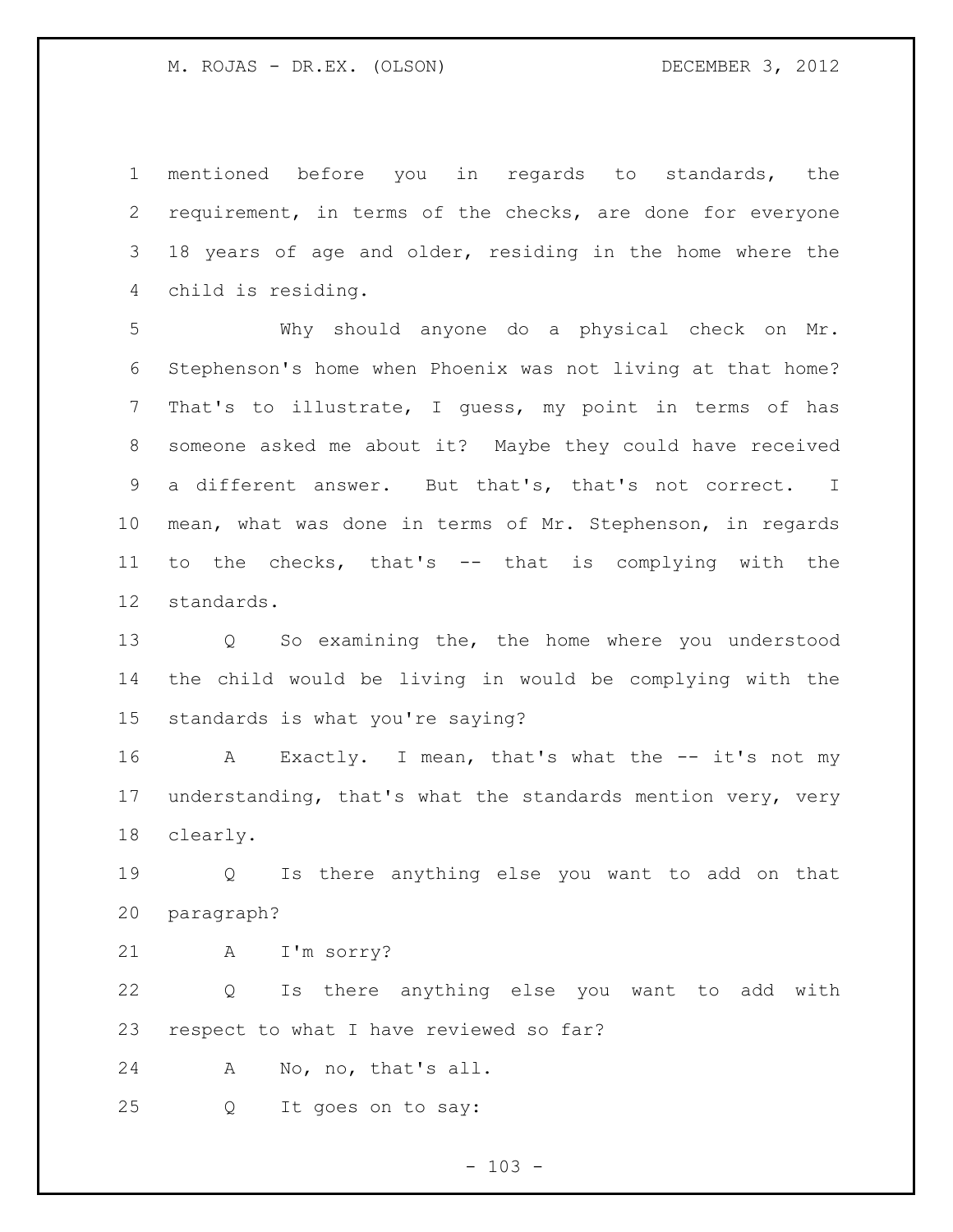| 1            |       | "Provincial Standard 411 for Place                |
|--------------|-------|---------------------------------------------------|
| $\mathbf{2}$ |       | of Safety in a family residence                   |
| 3            |       | specifies: 'Placement in a family                 |
| 4            |       | residence is not to exceed two                    |
| 5            |       | weeks unless the family applies to                |
| 6            |       | provide care as an approved foster                |
| 7            |       | home.'"                                           |
| $8\,$        |       |                                                   |
| $\mathsf{S}$ |       | And before you comment I'll just keep reading     |
| 10           | here. |                                                   |
| 11           |       |                                                   |
| 12           |       | "Given that the placement did                     |
| 13           |       | exceed two weeks and that the                     |
| 14           |       | caregivers were a separated couple                |
| 15           |       | proposing (somehow) to co-parent,                 |
| 16           |       | it was incumbent on the Agency to                 |
| 17           |       | ensure that Phoenix was<br>in<br>a                |
| 18           |       | satisfactory placement. It was                    |
| 19           |       | also required that the foster                     |
| 20           |       | parents apply to be licensed.                     |
| 21           |       | None of this was done during her                  |
| 22           |       | placement."                                       |
| 23           |       |                                                   |
| 24           |       | Do you want comment on, on that?                  |
| 25           | Α     | Well, it was done during the placement, once more |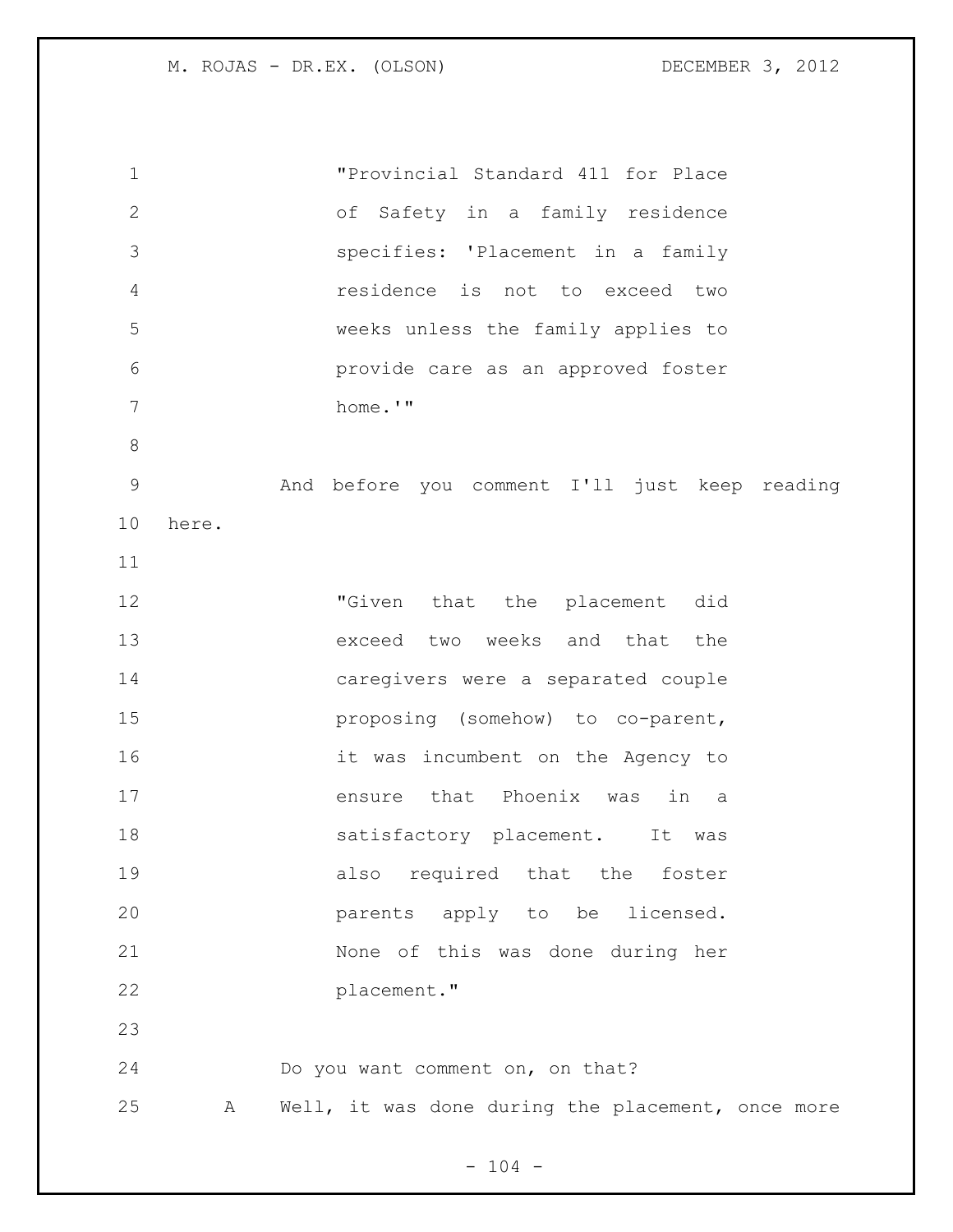| $\mathbf 1$    | we had the mandatory appointment as part of the beginning  |
|----------------|------------------------------------------------------------|
| 2              | of the licensing process. Granted, they were not given a   |
| 3              | licence for a child specific foster home because the child |
| 4              | was not there any longer, therefore, you will not be doing |
| 5              | a home study when you have no children placed in the home. |
| 6              | Okay. If we go onto the next page, it says:<br>Q           |
| $7\phantom{.}$ |                                                            |
| $8\,$          | "Ms Edwards was noted to have a                            |
| $\mathsf 9$    | child  aged 14 years, living at                            |
| 10             | home as did Mr. Stephenson, whose                          |
| 11             | son,  aged 12 years, lived at                              |
| 12             | home. The person who provided a                            |
| 13             | reference had known Ms. Edwards                            |
| 14             | for "6 or 7 years" and stated that                         |
| 15             | 'Phoenix is (better there) better                          |
| 16             | off there. Phoenix has been taken                          |
| 17             | care of by Ron (sic) and Kim for                           |
| 18             | extended periods of time. Positive                         |
| 19             | reference.'"                                               |
| 20             |                                                            |
| 21             | It says:                                                   |
| 22             |                                                            |
| 23             | "Phoenix was moved from [another]                          |
| 24             | foster<br>home<br>Ms. Edwards'<br>to                       |
| 25             | Winnipeg home<br>on July 31, 2003.                         |
|                |                                                            |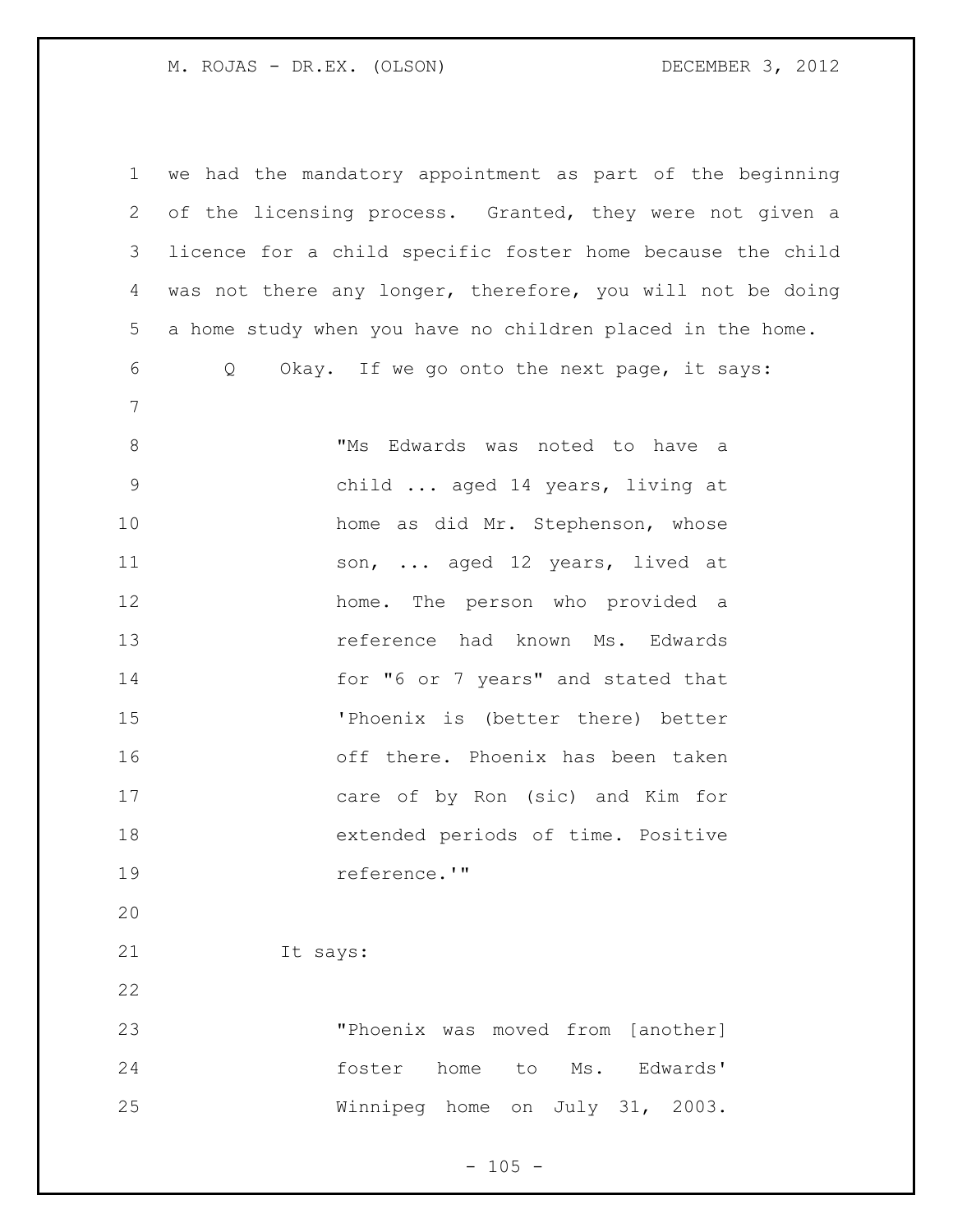| $\mathbf 1$   | She became a Temporary Ward by an  |
|---------------|------------------------------------|
| $\mathbf{2}$  | order of consent on August 13,     |
| 3             | 2003. The order would end October  |
| 4             | 2, 2003, seven weeks after Mr.     |
| 5             | Sinclair appeared in court.        |
| 6             | Ms. Edwards had some previous      |
| 7             | involvement with the Agency - a    |
| $\,8\,$       | Protection file was opened and     |
| $\mathcal{G}$ | closed in her name on June 30,     |
| 10            | 1990. A child named --"            |
| 11            |                                    |
| 12            | And the name has been redacted.    |
| 13            |                                    |
| 14            | "-- was referenced. As Ms.         |
| 15            | Edwards indicated in the POS       |
| 16            | application (application) that she |
| 17            | had never received service from    |
| 18            | any child welfare agency, this is  |
| 19            | somewhat puzzling.                 |
| 20            | At the closing of the file on      |
|               |                                    |
| 21            | October 7, 2003, the care provider |
| 22            | listed is Kimberly Stephenson      |
| 23            | only. The POS worker noted that    |
| 24            | Ms. Stephenson should be invited   |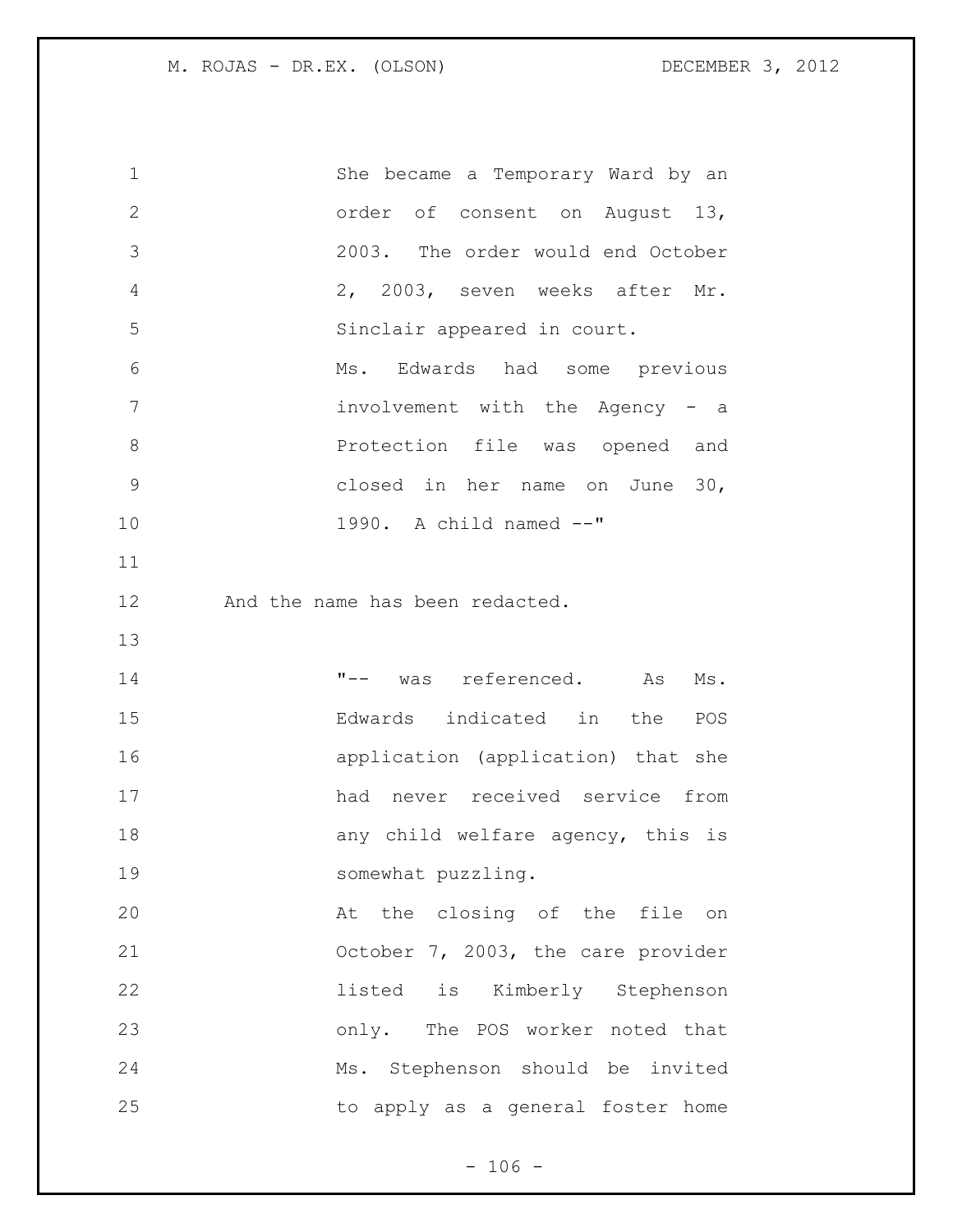```
1 (placement).
2
3 Or sorry, provider.
4
5 "In the letter to Ms. Stephenson 
6 (there is no corresponding letter 
7 to Mr. Stephenson) it is noted 
8 bhat Phoenix left the home at 1331
9 Selkirk Avenue on October 3, 2003. 
10 She was discharged to her father,
11 Steven Sinclair."
12
13 Do you want to comment on any of that?
14 A Again, had there been any prior contact checks,
15 in other words, any prior contact with the agency, that 
16 will have been analyzed and assessed by the placing worker 
17 as part of the assessment that the issues, whichever those
18 could be, but when there were -- there was contact with the 
19 agency did not pose any risk for the safety of Phoenix in 
20 this home. That is part, like I mentioned, of the 
21 assessment of the suitability of the home to be designated 
22 as a place of safety home. There were no concerns with 
23 this home.
```
 Q And you weren't, you weren't assessing, in any event, the suitability of the home?

 $- 107 -$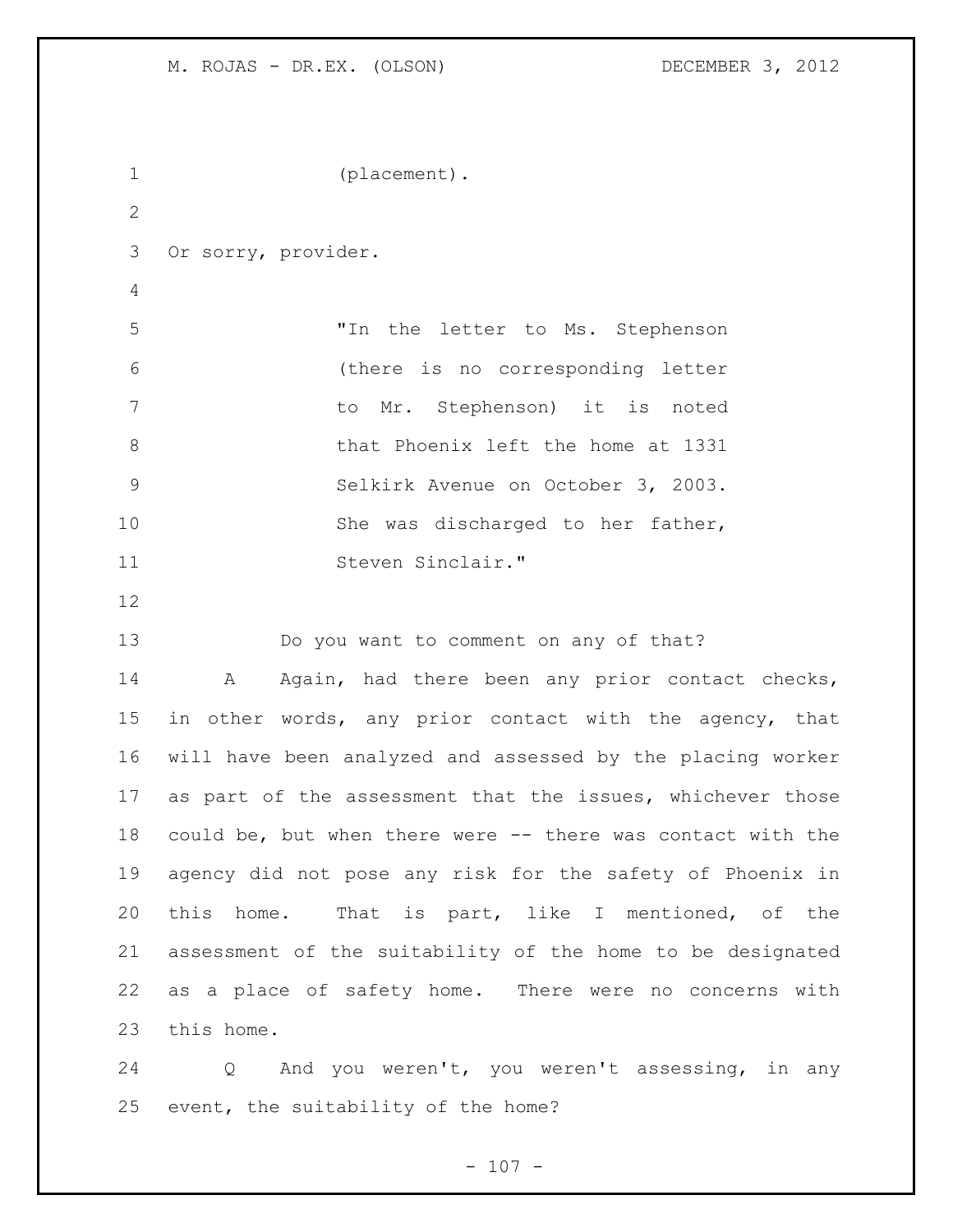M. ROJAS - DR.EX. (OLSON) DECEMBER 3, 2012

1 A No, I was not. Q I'm just going to take you to one more reference at page 147. Top of the page it says: "The [place of safety] file was closed with the note "Given time constrains (sic), this worker was 8 able to meet once with this care provider. Nevertheless, she should 10 be invited to apply ..." Et cetera. It says: "As the [place of safety] worker was not charged with monitoring Phoenix's placement, this limited 16 contact was regrettable; of greater concern was the fact that the Family Services worker did not record contacts with Phoenix and her foster parents." And now I understand a lot of that doesn't apply to your involvement but do you have any comments on that last paragraph? A Again, had I been interviewed prior to the

 $- 108 -$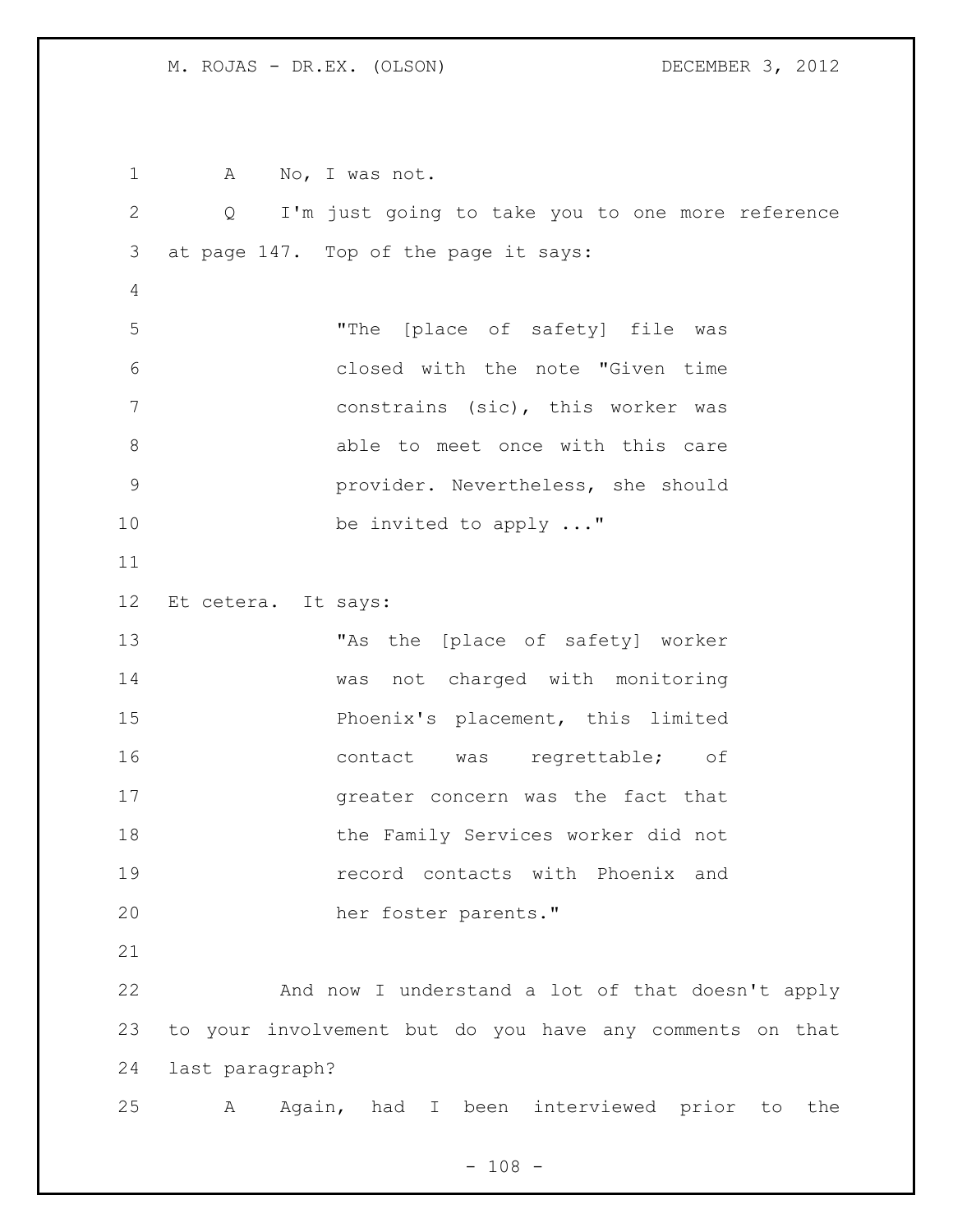M. ROJAS - DR.EX. (OLSON) DECEMBER 3, 2012

 conclusion, in terms of the contact from the POS program, that took place only once, was regrettable. They could have had come to, to a different conclusion, that it was suitable for the needs of that home at that time. That's my only comment.

Q Okay.

A But again, I was never interviewed.

 Q And just, just to be clear, is it your position that it was suitable just to have the one visit in that time period?

 A Again, there is not a set number of visits, either than obviously that mandatory appointment, like I mentioned before, we would meet with care provider as many times as needed.

15 15 I should mention though, the only exception will be when you had a former POS home who is now a child licensed child specific foster home in which you do have to do a home review every year in order to renew the licence and then we are required to have, at the least, four contacts during that particular year.

 MR. OLSON: Okay. Thank you, those are my questions.

23 THE COMMISSIONER: Thank you, Mr. Olson. Cross-examination? Mr. Gindin?

MR. GINDIN: Good afternoon, sir.

 $- 109 -$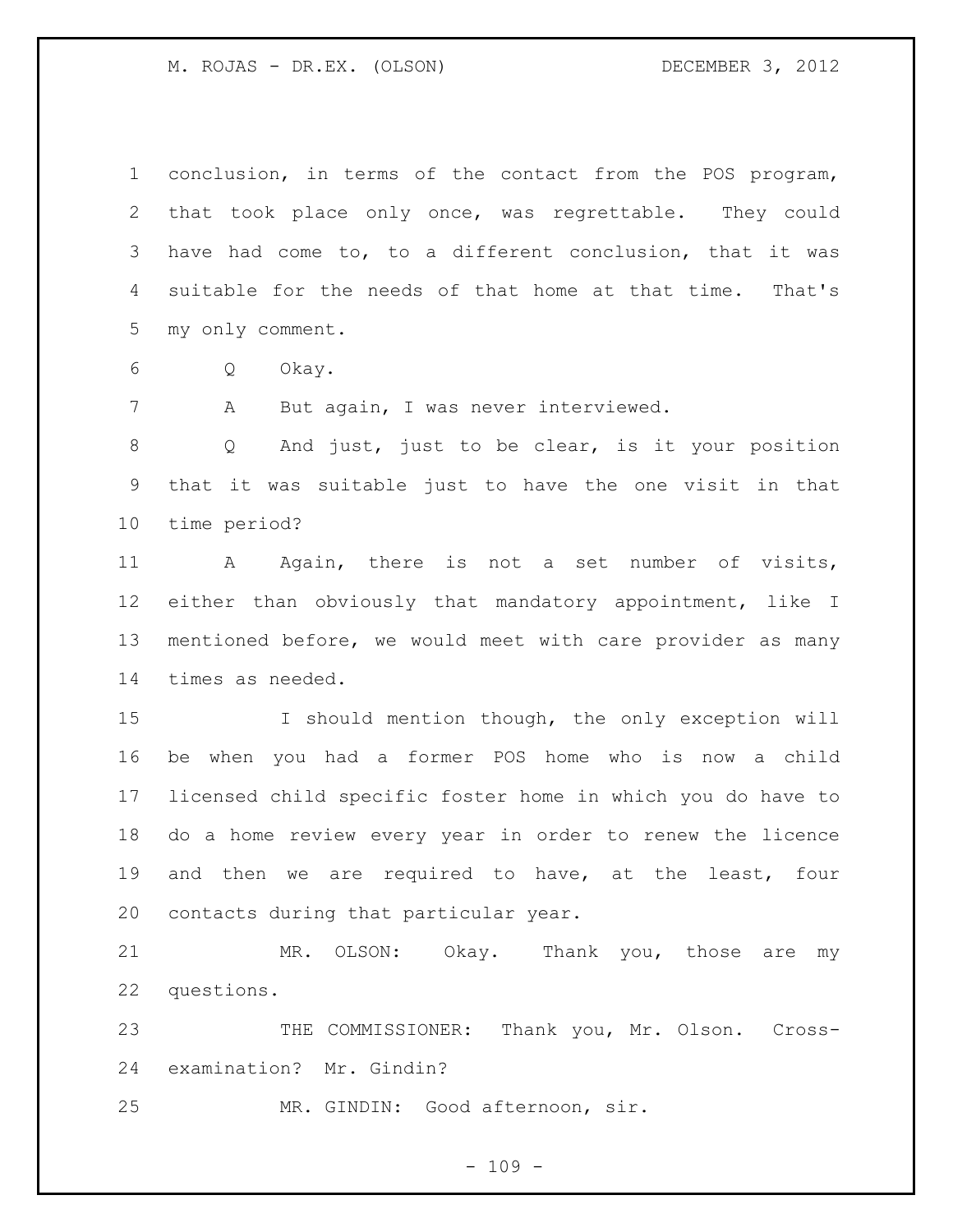1 THE WITNESS: Good afternoon. MR. GINDIN: My name is Jeff Gindin, I appear for Kim Edwards and Steve Sinclair. I just have a couple of questions. CROSS-EXAMINATION BY MR. GINDIN: Q The matters of which you're telling us go back nine years; correct? A I'm sorry, I'm having a lot of difficulties -- Q I say that the matters of which you're discussing with us go back some nine years. Correct? A Correct. Q And I think you said that you really had no independent recollection of some of these events because you've had lots of cases; correct? 16 A And a lot of years that went by, absolutely correct. Q And so the evidence that you're giving us, really is after looking at some documents, and as a result of looking at those documents you're kind of trying to piece together what occurred; right? A Well, I'm trying to provide the Commission with the best information that I am able to provide with what I do have. Q Um-hum. Now --

 $- 110 -$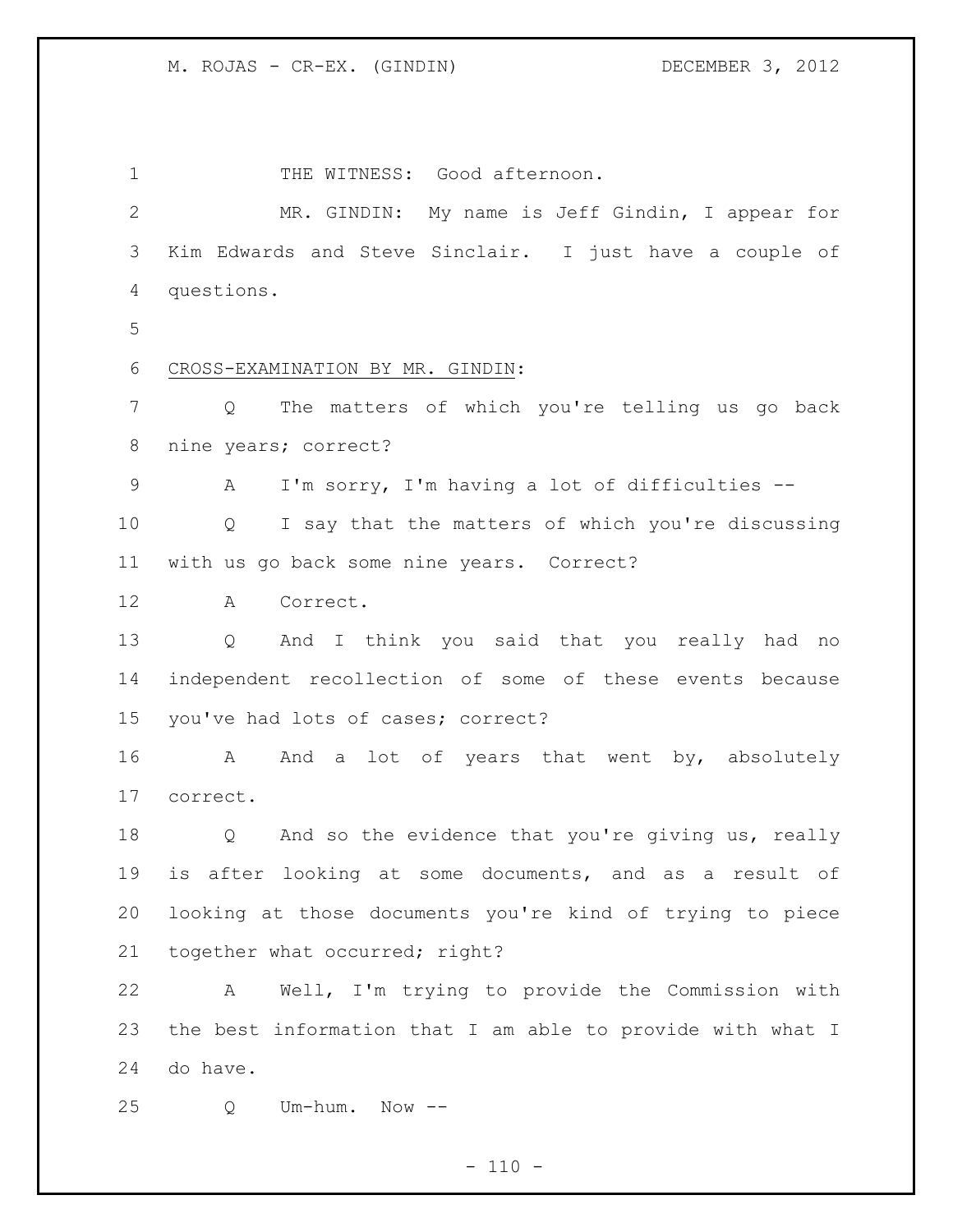M. ROJAS - CR-EX. (GINDIN) DECEMBER 3, 2012

 A So I'm not placing things together, I'm trying to make sense out of my notes, to provide the Commission with the best of the information to the best of my abilities. Q Now, when you say my notes, do you actually have notes? A What I mentioned before -- Q No, I realized that you have looked at an e-mail  $-$  A Right. Those are my notes. Q Okay, you've looked at an e-mail, you've looked at a letter. 12 A Those are my notes, sir. Q Did you make any notes on your own -- A I did. Q -- aside from that? A What I'm saying is my notes were made in the computer, were done in the computer. Q Okay. Do you have notes, for example, of the conversation that you would have had with Kim Edwards or Rohan Stevenson? A Again, that's my e-mails, my recording was done in the computer. 23 Q Okay. So you have no notes; right? A I have the notes that were in the computer. THE COMMISSIONER: Well, have you got any notes

- 111 -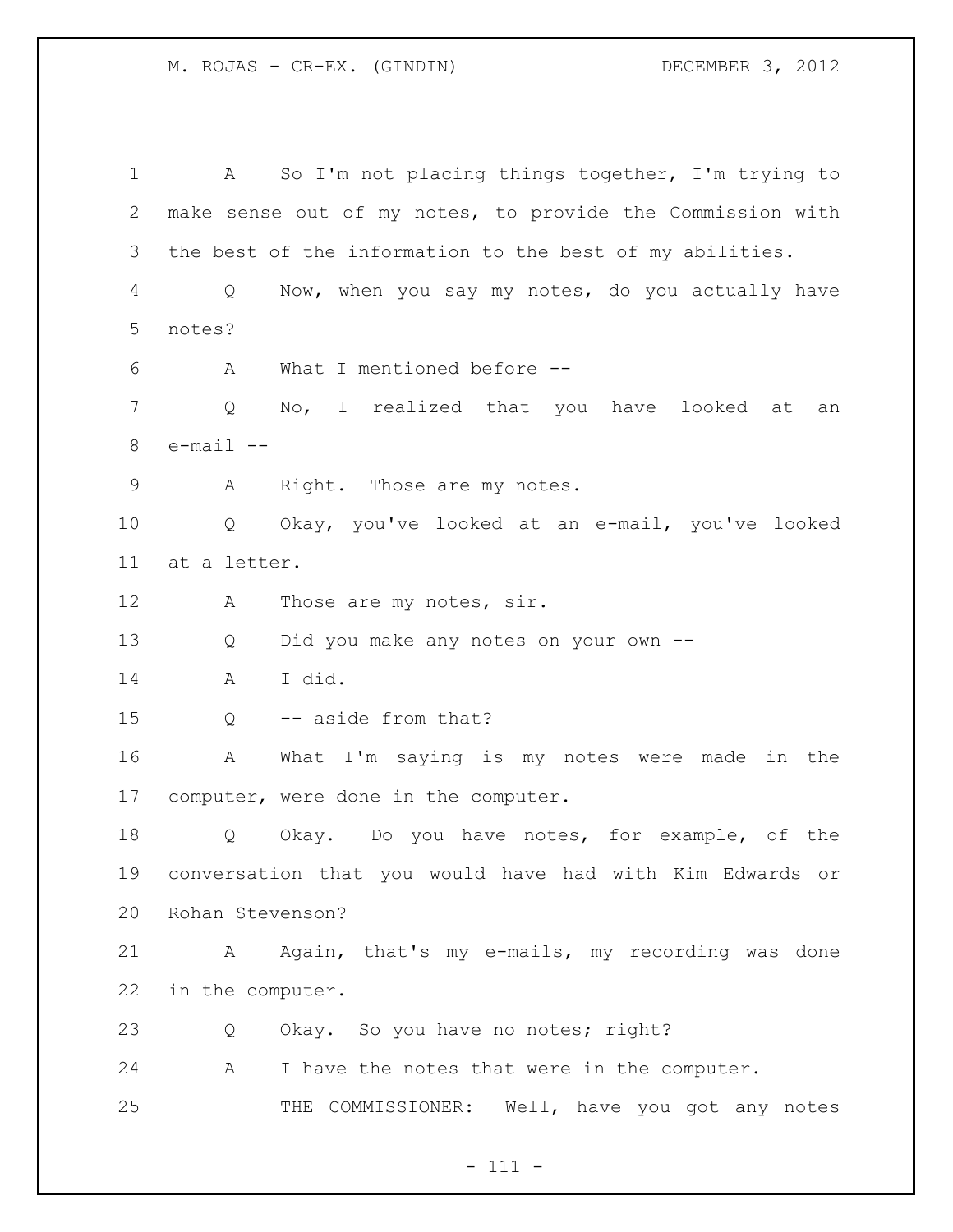M. ROJAS - CR-EX. (GINDIN) DECEMBER 3, 2012

 other than what have been shown to you today? 2 THE WITNESS: No. BY MR. GINDIN: Q If we can have a look at page 36634, just for a moment. Now, here is a document that you were shown some 7 time earlier today. You recall that; right? A Correct. Q And if you just lift it up a little bit, towards the bottom, you will notice that there are two signatures at the bottom of that page. A Yes. Q All right. Now, would you be able to recall whether you were present while those signatures were put on the page or whether the page was simply delivered to you, already signed? 17 A No, I was there. 18 Q You have notes of that somewhere? A I know because if you -- I saw my handwriting here somewhere, if I'm not mistaken. I might be mistaken. No, my note -- there's no hand -- my handwriting there. Q Okay. So you can't tell us then whether the document delivered to you already signed or if it was done in your presence?

 $- 112 -$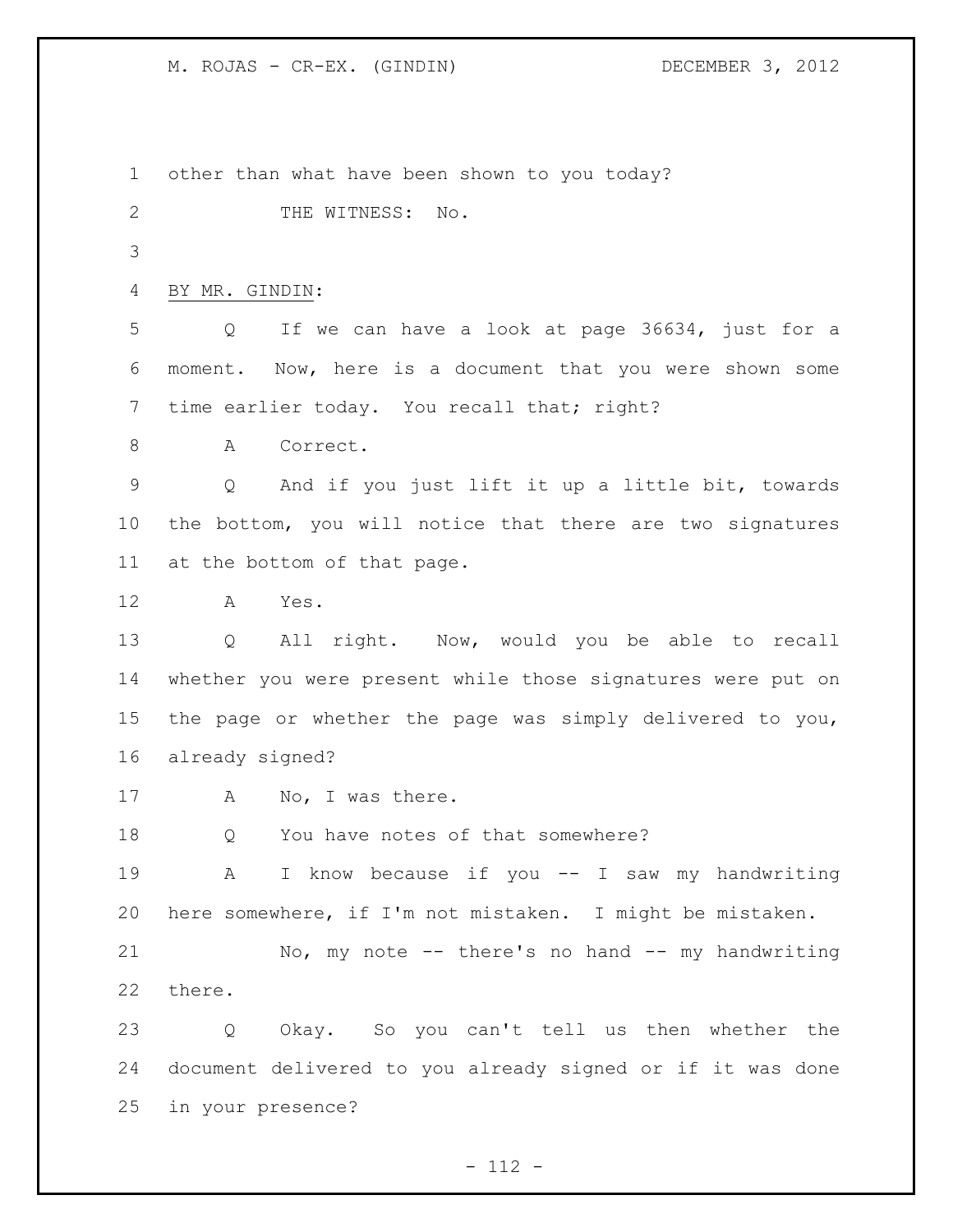M. ROJAS - CR-EX. (GINDIN) DECEMBER 3, 2012 M. ROJAS - CR-EX. (RAY)

 A What I could tell you, sir, is what my practise was at the time in which I will take this application and I will be there while we are completing this with the care providers. That's the best I could tell you. Q Yeah. That is your practise but you can't specifically recall that happening here? A Not specifically. Q Okay.

A Not specifically.

 MR. GINDIN: Those are my questions. Thank you. THE COMMISSIONER: Thank you, Mr. Gindin. Who else? All right, I guess you're on, Mr. Ray.

 MR. RAY: Thank you. I just have a couple of questions for you that's resulting from questions asked by Mr. Olson, Mr. Rojas.

# CROSS-EXAMINATION BY MR. RAY:

 Q Your comment was that you don't provide protection services to the child that is placed, in this case that's Phoenix. My understanding is that's the role of Mr. Stan Williams, who was the family services worker, for that particular file?

A That's correct.

Q That's your evidence?

A That's correct.

 $- 113 -$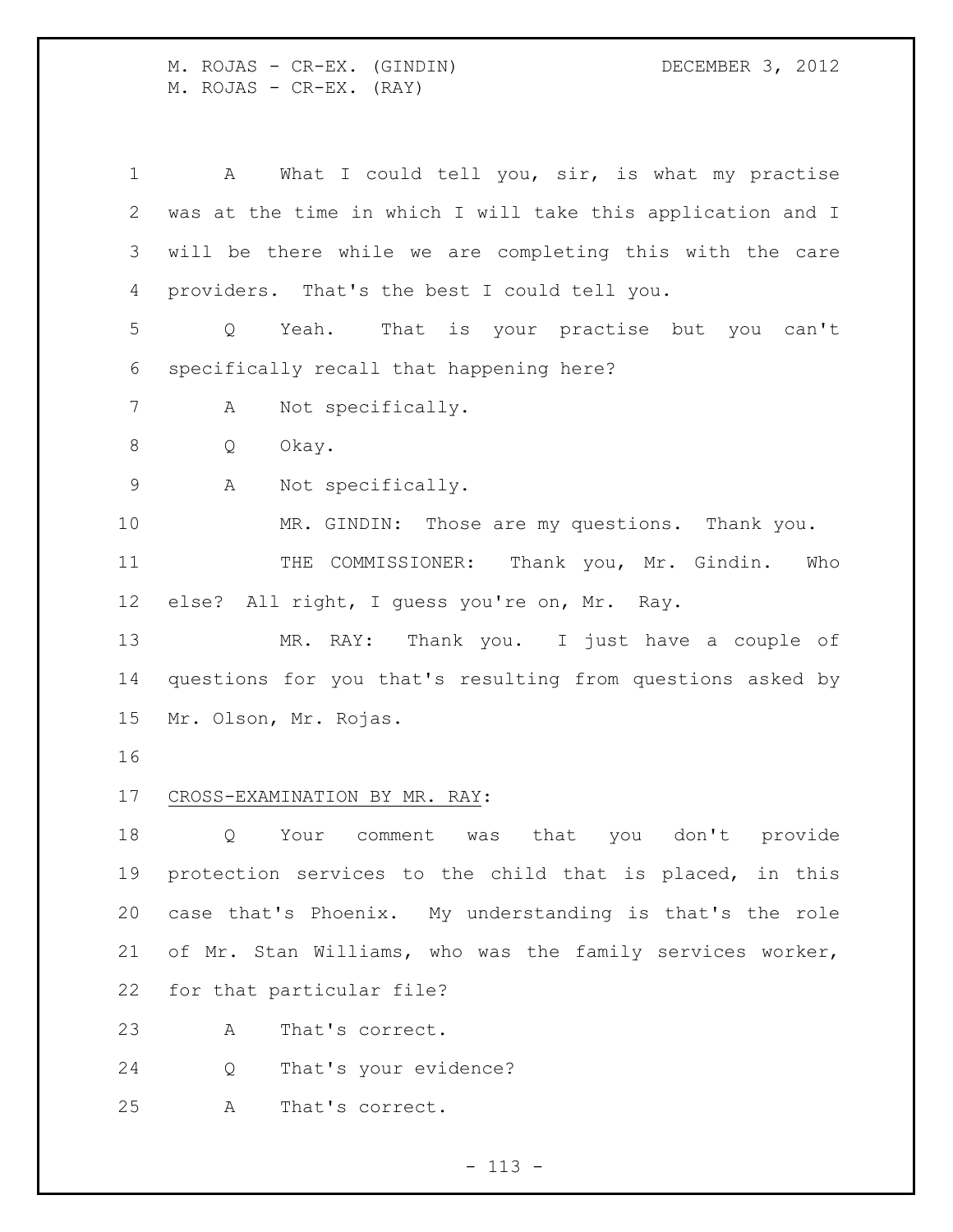Q So however, as the place of safety worker for Ms. Edwards and Mr. Stephenson, if you noted a child protection concern, perhaps you were interviewing them for purposes of filling out the foster home application, if you had noted a concern what would you do with it, if anything? A I will immediately make Stan Williams aware of those. Q Do you recall if you noted any child protection concerns the one time you say you visited with this particular family? A There were no protection concerns with the POS home for baby Phoenix Sinclair, none. Q Mr. Olson asked you questions about the suitability of the home and whether or not you would be playing a role in assessing that and I think you said that you would not normally assess the suitability of the home, again that would be Mr. Williams' responsibility when he originally filled out the place of safety application? A Right. Q Okay. If you noticed, again, something about the home where it appeared, to you, to become unsuitable, would you -- what, if anything, would you do with that information? 24 A Again, the same thing that I told you before,

inform Mr. Williams of that.

 $- 114 -$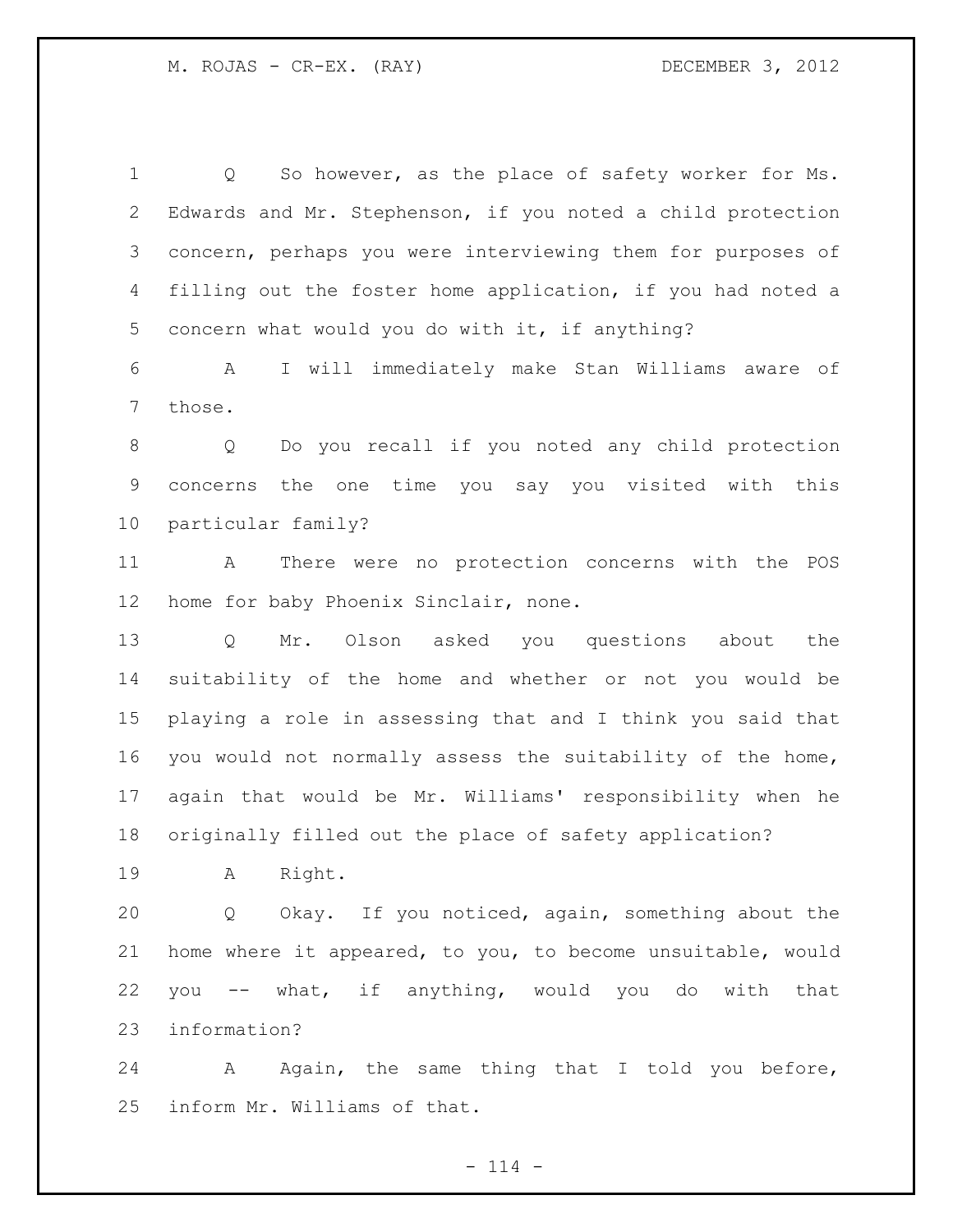Q And do you recall noting anything to provide Mr. Williams about the unsuitability of the home? A No. Once again, there were no problems, there were no concerns with the POS home. Q I would just like to clarify something that Mr. 6 Olson commented about the Section 10 report, just to  $- - I'm$  not sure I understood quite your answers. If we could bring up -- I'm sorry, I thought I had the -- just give me one moment, please. Page 145 please. If you could scroll down to the bottom paragraph, please. You see the, the statement there: "Given that the placement did exceed two weeks"? And then it continues: "It was incumbent on the Agency to ensure that Phoenix was

 in a satisfactory placement." Is it, is it my understanding, from your evidence, that that is what Mr. Williams would have done, originally, by filling out the place of safety application and doing the, the checks that you mentioned in your evidence?

A That is correct.

Q Okay. And then the next sentence:

23 The Mas ... required that the foster parents apply to be licensed. None of this was done

# $- 115 -$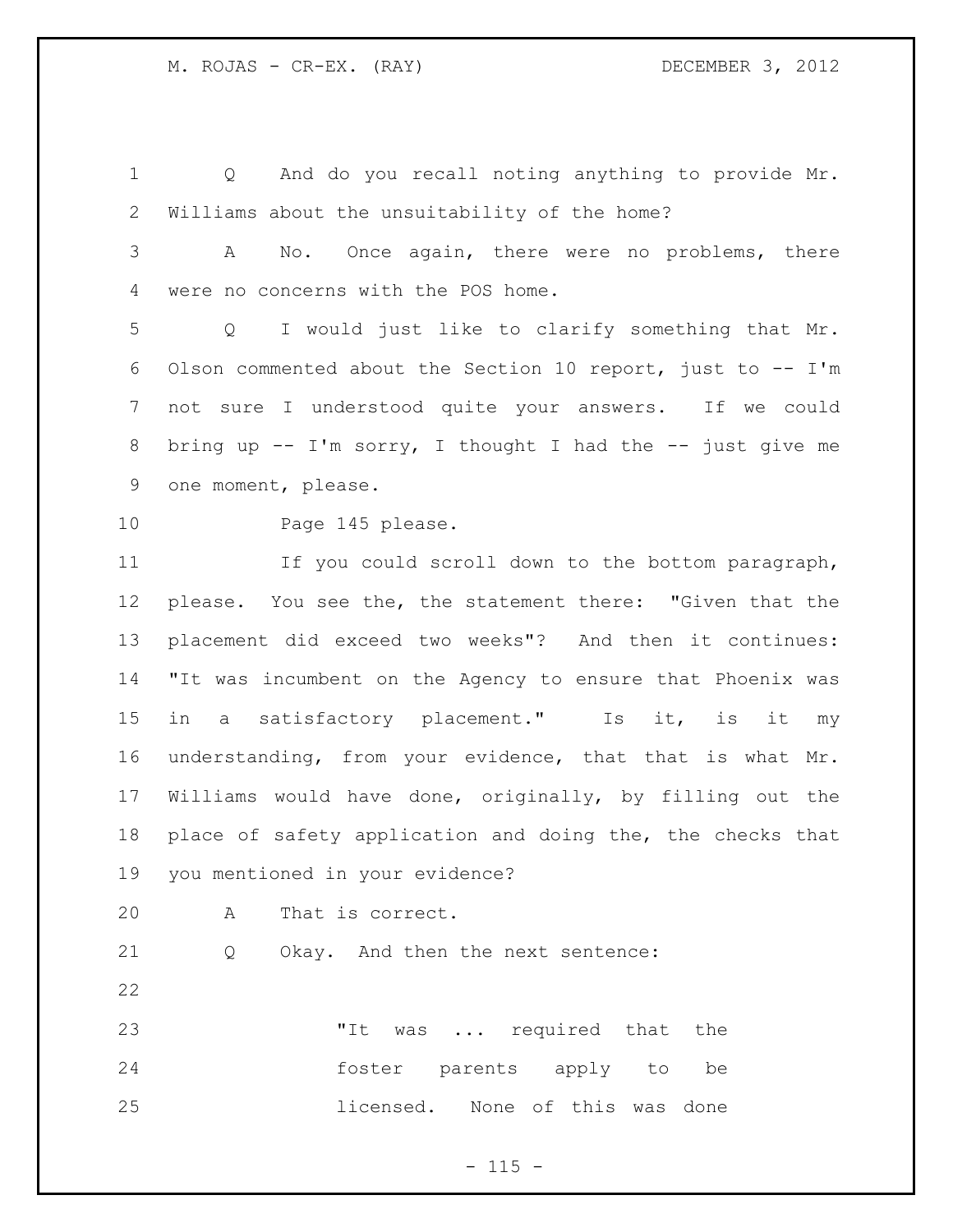during her placement." You've been shown the application form which was -- appears to have been an application to apply for a foster home, so do you agree with that statement that the -- A Like I -- 8 Q -- that that wasn't done? A Like I mentioned before, I don't agree and I really don't understand it, because it was done. Q Okay. I just didn't quite understand your evidence on that point. Thank you. There was some comment about the fact that Phoenix was returned to her father prior to the application process being completed for, for the licensed foster home, child specific foster home. You mentioned, you mentioned that in your evidence, that the -- you closed the file because Phoenix was returned prior to the licensed foster home application being completed. A No, the actual reason for the closing of the file in any place of safety home, is because the child that was specifically named to be cared for by those POS providers, is being discharged from the home. Q Yeah, but the -- she was returned to her father,

there was no -- she was no longer in the home and a place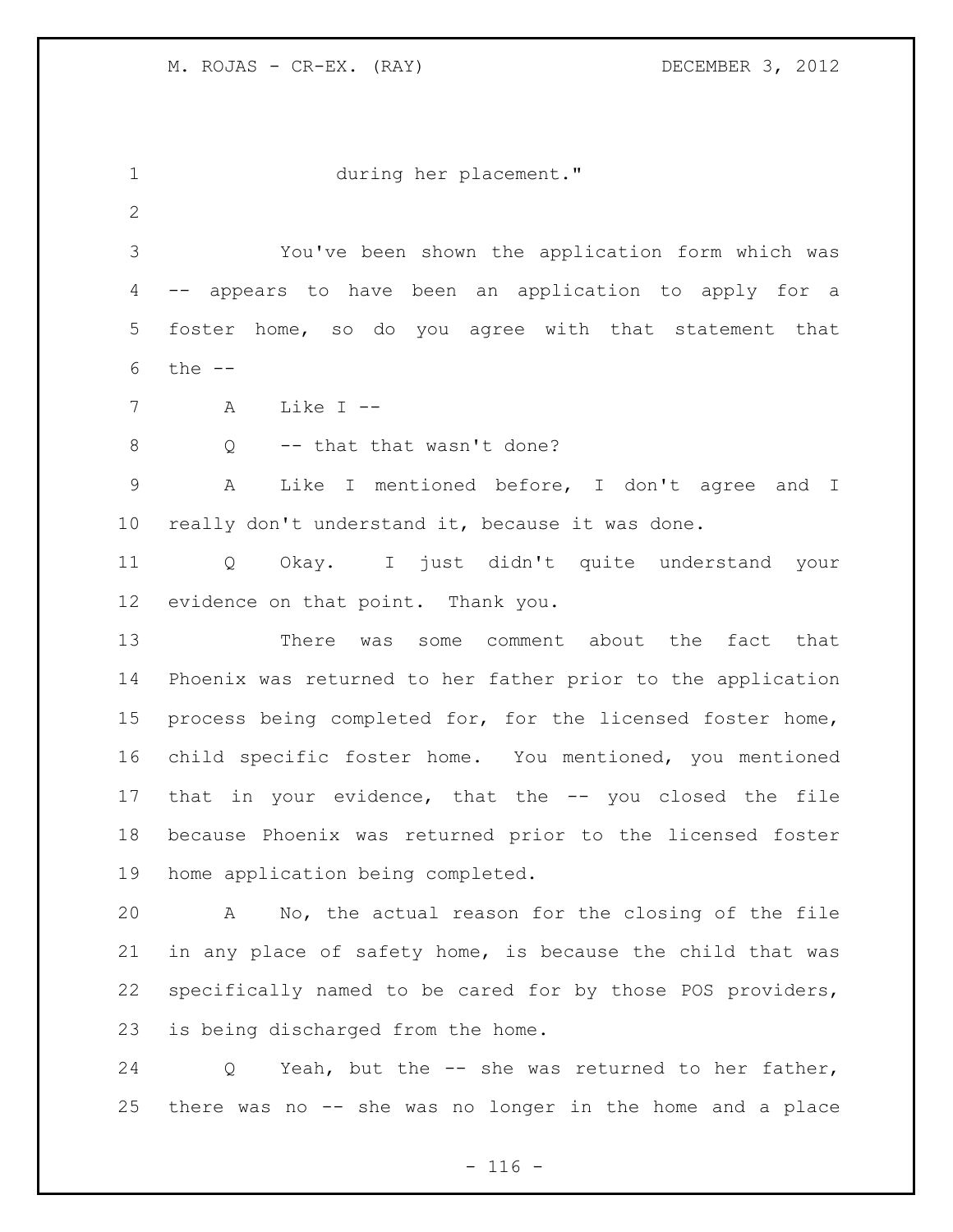M. ROJAS - CR-EX. (RAY) DECEMBER 3, 2012

of safety.

 THE COMMISSIONER: Well, he said a number of times that's the reason. THE WITNESS: That she was no longer -- MR. RAY: Yeah. No, I -- 6 THE WITNESS: -- in the home. 7 MR. RAY: -- and the -- THE COMMISSIONER: That's the reason he, he down tools. BY MR. RAY: Q Yes, and what -- but my question for the witness is, is had Phoenix stayed longer, another four months, another five months, another six months, whatever the duration was, would you have expected to, to conduct more visits in that period of time, given that the file remained longer and, and was not closed?

18 A Absolutely.

 Q And just one question with respect to Mr. Gindin's questions for you, if we could turn to page 43572, please. You -- that's the e-mail from you to Stan and it's -- do you see the date there, what is the date on that e-mail, September 23rd?

A Twenty-third.

Q Okay. Do you recall what date you filled out the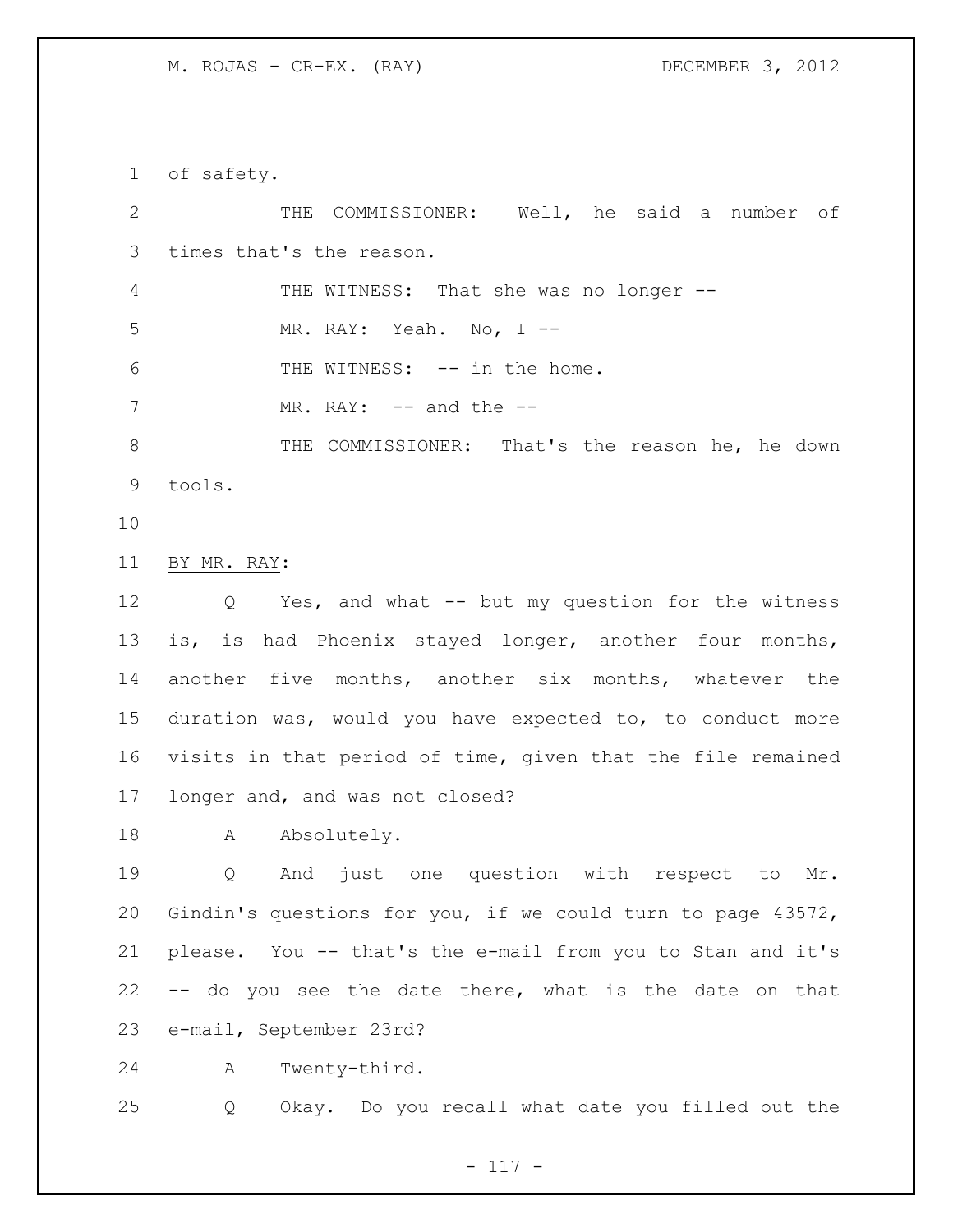M. ROJAS - CR-EX. (RAY) DECEMBER 3, 2012

 application form for the licensed place of safety? A September 23rd. Q Okay. And Mr. Gindin was asking you whether you specifically recalled or had any notes about your interaction with Ms. Edwards and Mr. Stephenson on September 23rd and you said you did not and that your notes were in the e-mail. Is that my understanding of your evidence? A Right. I'm -- yeah. Q And just look at the e-mail, the second paragraph. Would you read that for us, please? A I'm sorry? Q Would you read the second paragraph please? A "I met with the above-named care provider this morning. She asked 17 to be placed in a twice a month budget since it is hard to make ends meet. I could easily do that with accounting, providing that you are in agreement." Q And does that help you to recall whether that meeting occurred at the time that you filled out the licensed place of safety application?

- 118 -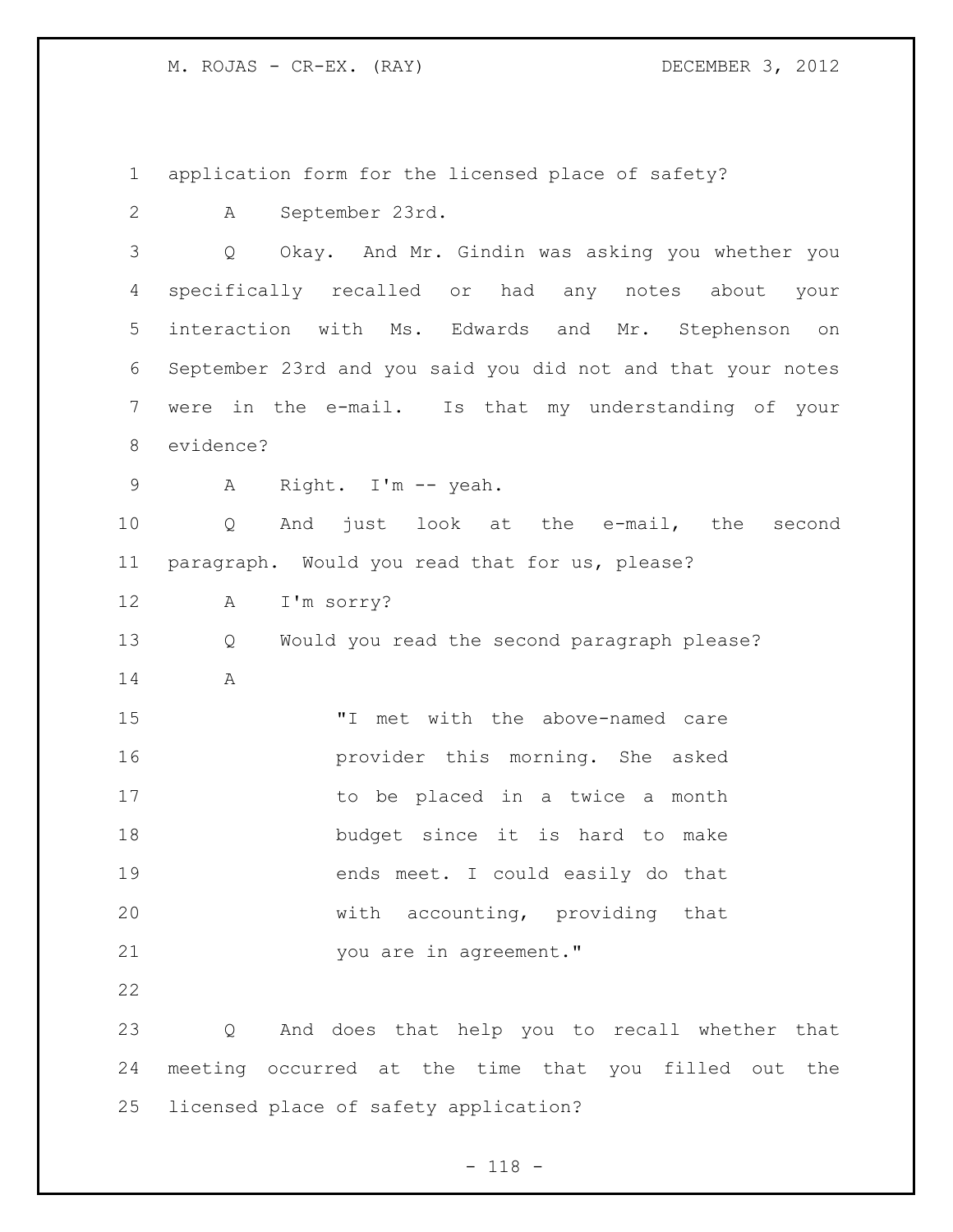M. ROJAS - CR-EX. (RAY) DECEMBER 3, 2012

1 A That's quite obvious, yes. Q And, and is that -- are those the notes that you are referring to when you say you had notes of that? A Yes, yes, that's what I'm referring to, sir. MR. RAY: Thank you, those are my questions. 6 THE COMMISSIONER: Thank you, Mr. Ray. Mr. Olson? 8 MR. OLSON: I have no further questions. 9 THE COMMISSIONER: All right, thank you, witness, you are finished. 11 THE WITNESS: Thank you very much. 12 THE COMMISSIONER: Appreciate you being here. 13 THE WITNESS: Thank you. (WITNESS EXCUSED) 17 THE COMMISSIONER: What time are we going to adjourn to, 1:45 or two o'clock? MR. OLSON: I think two o'clock. THE COMMISSIONER: All right. We'll adjourn now until 2:00 p.m. this afternoon. Thank you. (LUNCHEON RECESS) MR. RAY: My, my apologies, Mr. Commissioner, I

# $- 119 -$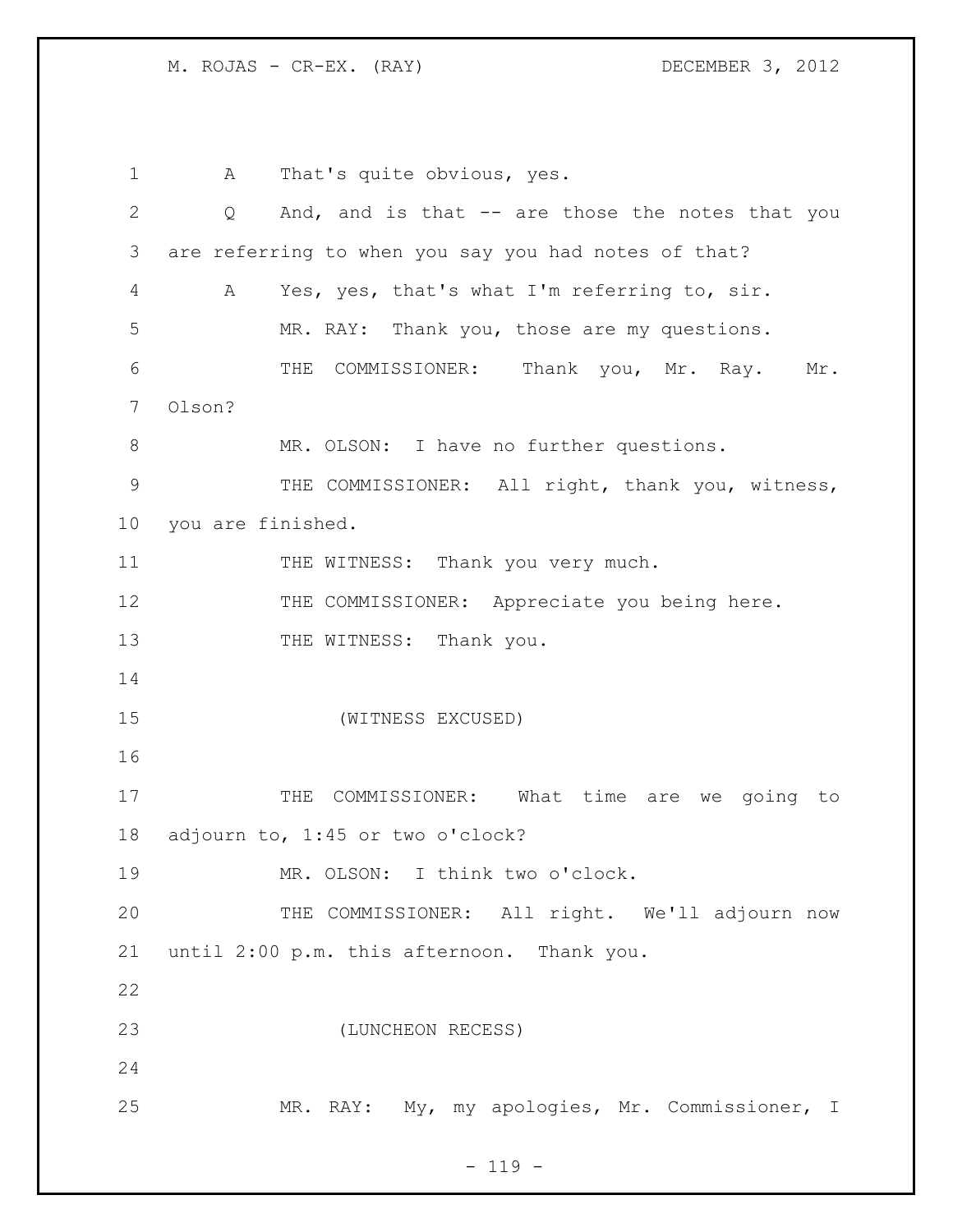1 was, I was the reason for the wait there. 2 THE COMMISSIONER: Oh, wasn't serious. 3 THE CLERK: Please stand for a moment. Is it 4 your choice to swear on the Bible or affirm without the 5 Bible? 6 THE WITNESS: Sure. 7 THE CLERK: Bible? State your full name to the 8 court. 9 THE WITNESS: Barbara Anneliese Klos. 10 THE CLERK: Spell me your first name, please. 11 THE WITNESS: I'm sorry? 12 THE CLERK: Spell me your first name. 13 THE WITNESS: B-A-R-B-A-R-A. 14 THE CLERK: Your middle name? 15 THE WITNESS: Anneliese, A-N-N-E-L-I-E-S-E. 16 THE CLERK: And your last name? 17 THE WITNESS: K-L-O-S. 18 THE CLERK: Thank you. 19 20 **BARBARA ANNELIESE KLOS**, sworn, 21 testified as follows: 22 23 DIRECT EXAMINATION BY MR. OLSON: 24 Q You have a certificate in supervising child care 25 workers which you obtained from Chapel Hill, North Carolina

 $- 120 -$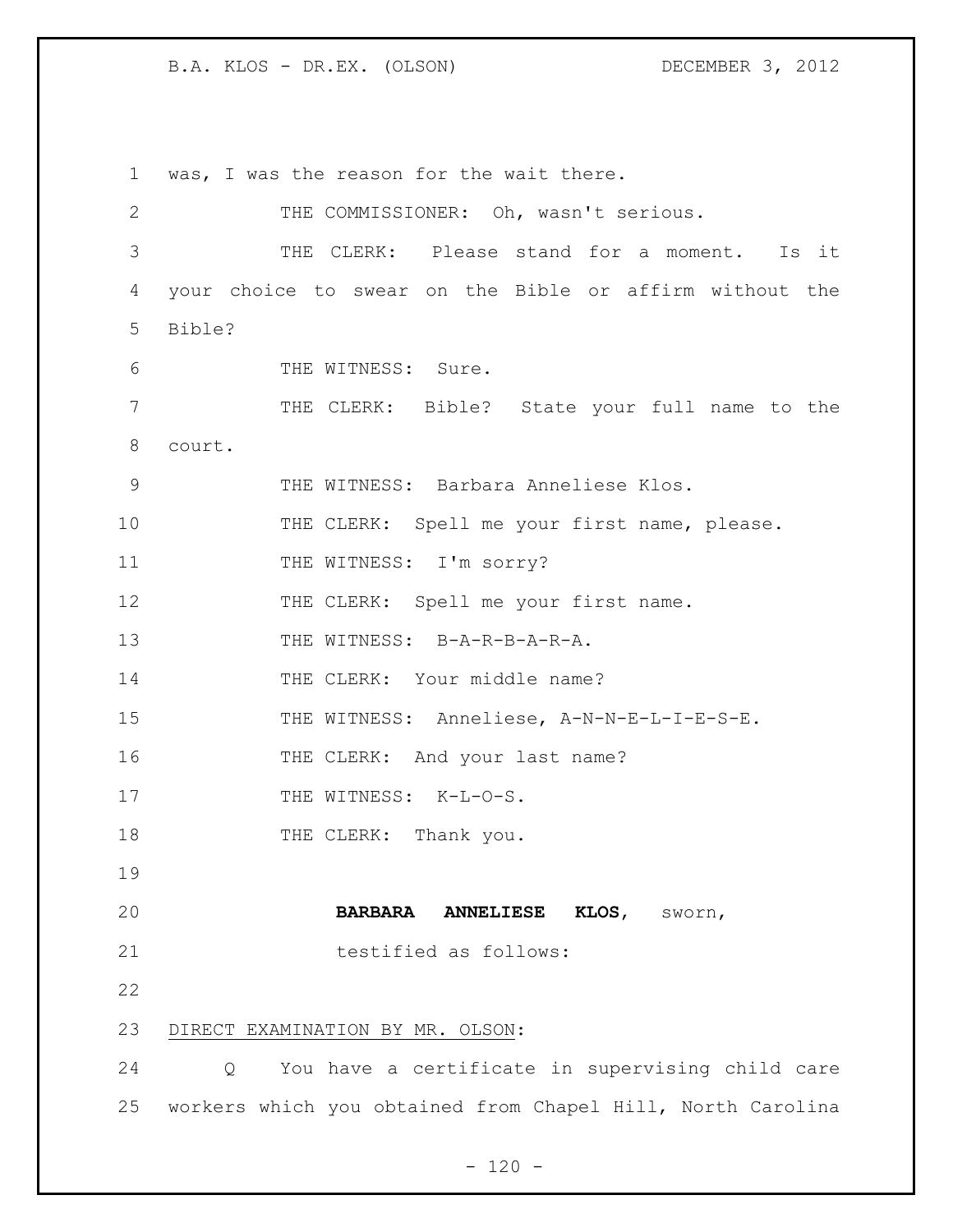in the 1970s; is that ... A Yes. Q Aside from that, do you have any other formal education? A No, I don't have a degree. Q Okay. You began working for child welfare in 1981 and that was with the Children's Aid Society of Winnipeg? A Yes. Q That was prior to Winnipeg Child and Family 11 Services being in existence, is that ... A That's right. Q And what is it you did with child -- Children's Aid? A Children's Aid Society? I was a supervisor of group resources -- Q Okay. Could you move -- 18 A -- for the agency. Q -- your microphone a little closer. A All right? 21 0 That should be better. A A supervisor for the child, child care resources. Q And what, what did that involve? A I supervised the operation of six receiving homes and some family group homes --

- 121 -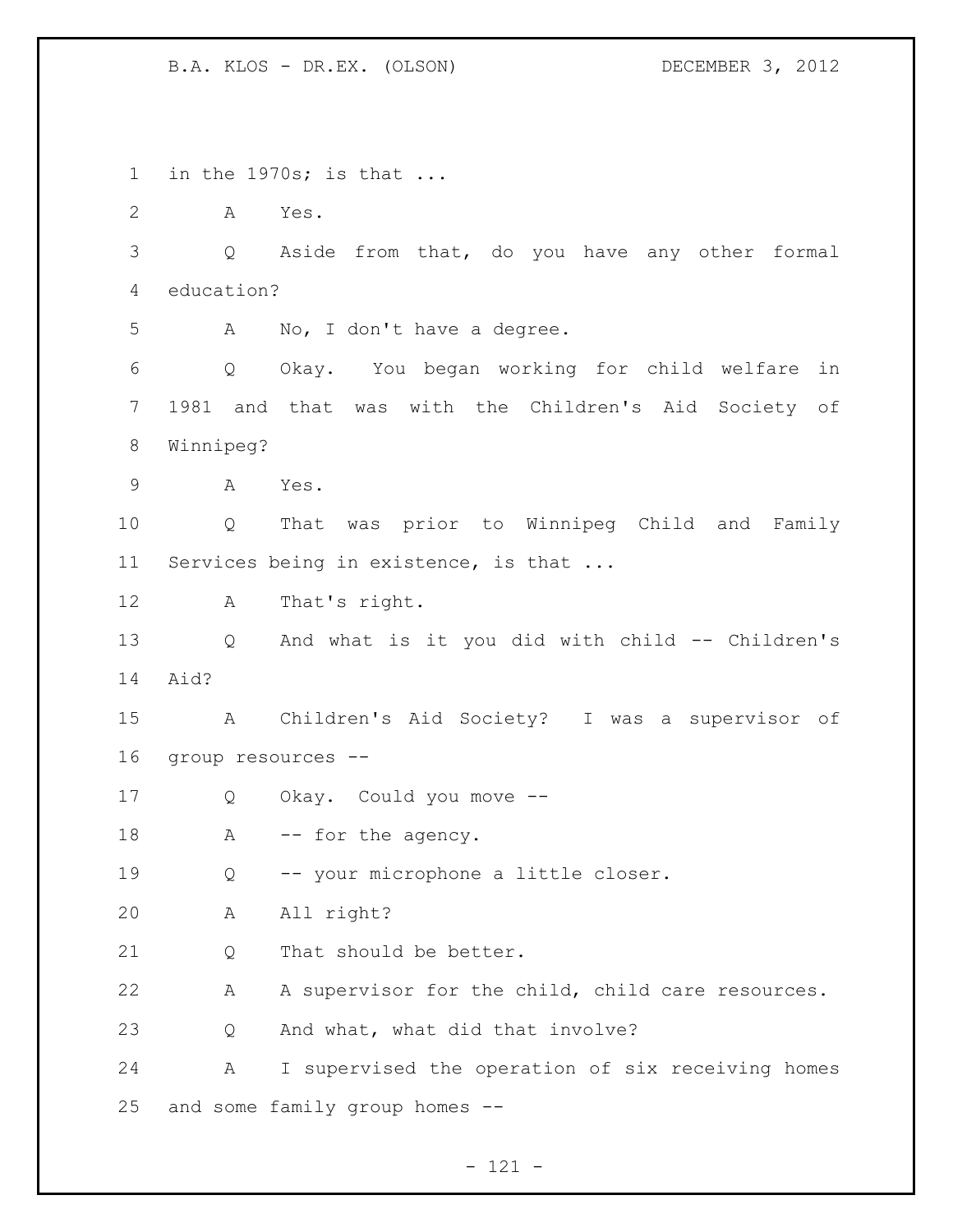Q Okay. So those --

 A -- for Children's Aid. Q That was longer term placements, then? A The emergency receiving homes were allegedly 30-day placements but they often were longer. Q Yes. A So these were shift-staffed homes. As I said, I had six of those, and there were probably eight staff in each home and a coordinator that I supervised. Q Okay. Then in 1985 you began working with Northwest Child and Family Services? A I was grandfathered in at the devolution of the Children's Aid of Winnipeg. Q Okay. A Grandfathered in as a social worker, generic social worker. Q And when you say "generic social workers", is that the same thing as what you call a front line worker or a family service worker? A Everything. I did intake once every six days. Whatever intakes I got on those days were my cases. And then I was assigned cases by the supervisor, which were protection cases, children in care, permanent wards,

adoption, foster home, whatever.

Q Whatever. Okay. In 1989 you began working in

- 122 -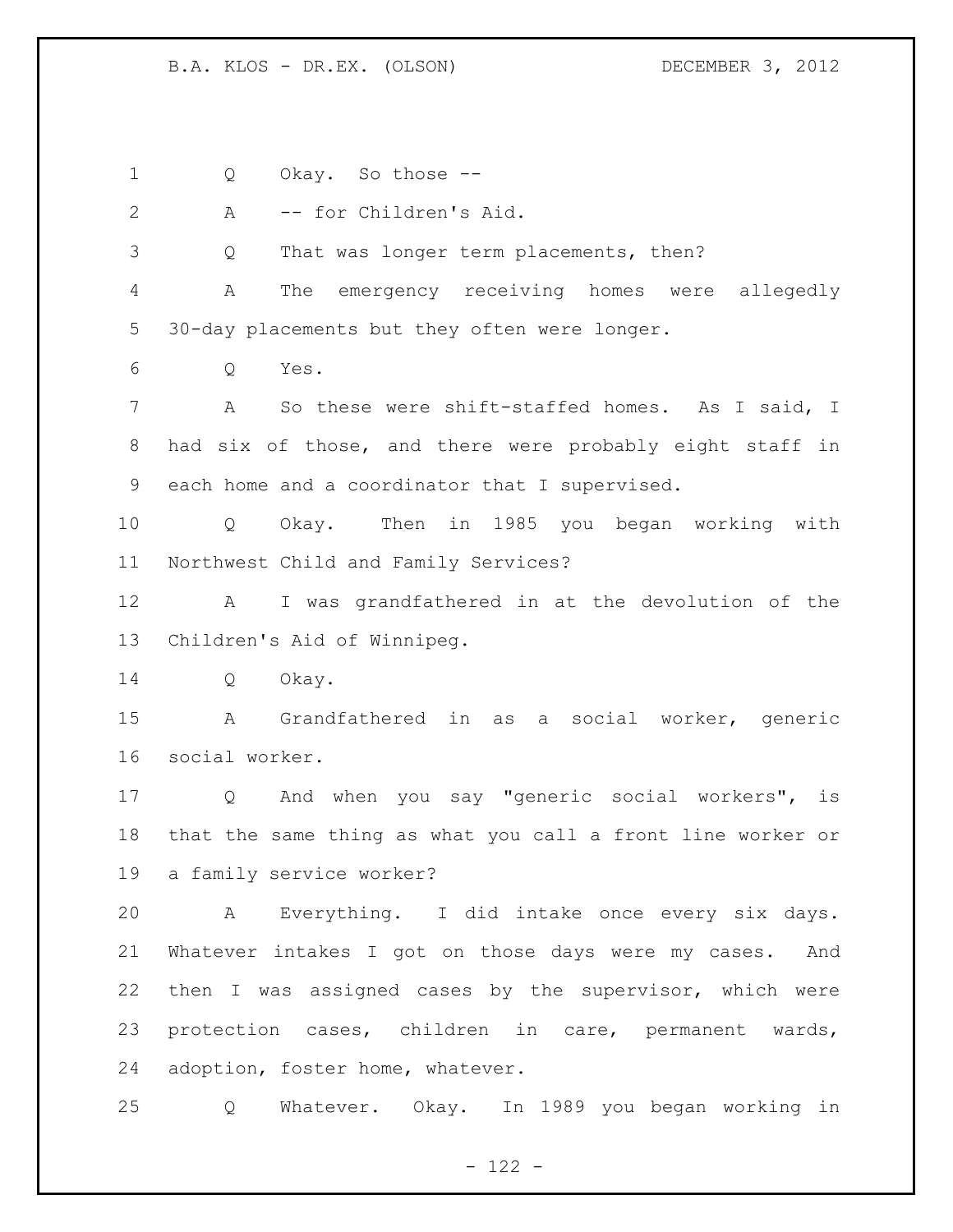intake or as an intake worker?

| 2               | '88/'89 I took over as an intake worker in the<br>A         |
|-----------------|-------------------------------------------------------------|
| 3               | Northwest office that I worked out of.                      |
| 4               | Was that strictly intake?<br>Q                              |
| 5               | Strictly intake.<br>А                                       |
| 6               | What did that involve?<br>Q                                 |
| 7               | We -- by the end of -- at some point in the late<br>A       |
| 8               | '80s early '90s we developed an intake system for our area  |
| 9               | of northwest where we did one week of intake, one week of   |
| 10 <sub>o</sub> | backup, and one week of getting our recording done. So the  |
| 11              | one week of intake, I did whatever, whatever calls came in, |
| $12 \,$         | whatever intake needed to be dealt with, were my cases.     |
| 13              | The following week, on backup, I would cover and help or    |
| 14              | assist the person who was on primary intake for that week,  |
| 15              | because there was three of us. And then the third week I    |
| 16              | would devote to doing some of the fields that I hadn't      |
| 17              | completed, doing my write-ups, et cetera.                   |
| 18              | So for one, one week you would take phone calls<br>Q        |
| 19              | and answer requests for service?                            |
| 20              | A<br>Yes.                                                   |
| 21              | And then one week you would go out in the field<br>Q        |
| 22              | and, and respond to those requests?                         |
| 23              | No. I might go out on the same day that I took<br>A         |
| 24              | the call if it was an emergency.                            |
| 25              | Q<br>Okay.                                                  |

- 123 -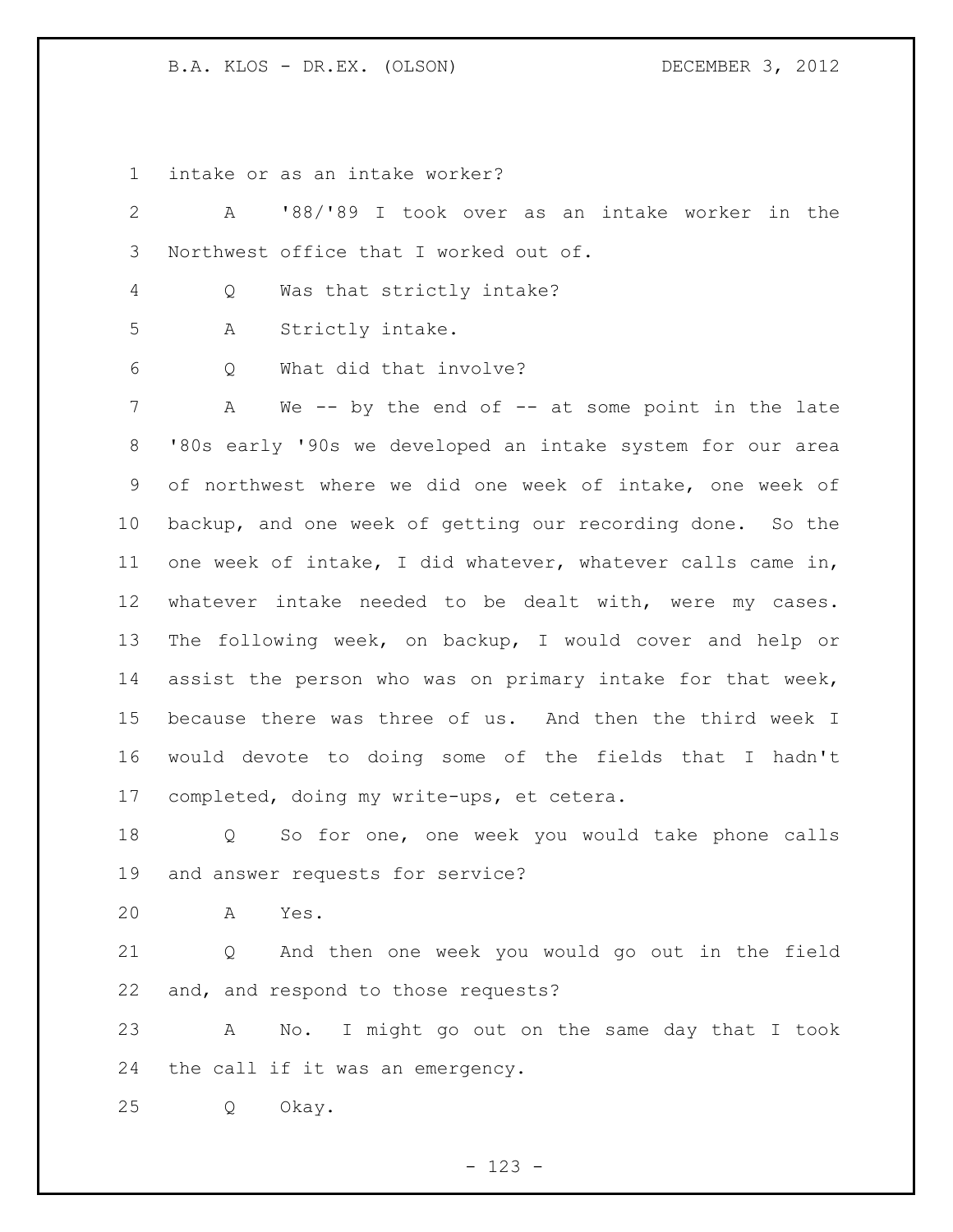A Otherwise I might set an appointment or go out on them at a later date.

Q For how long did you work in intake?

 A I did strictly intake until 1999 when there were changes in the system and the 835 or 830, at that time, Portage Avenue building became the building that did intake for the whole city as opposed to the four agencies that had been developed. So I moved, in '99, to Portage Avenue.

Q To 835 Portage Avenue?

A Yeah.

Q What were you doing there?

 A Initially, I was with the, what was the northwest intake unit, but I was doing screening for that unit, which meant there were four people doing the screening for each of the four areas and what that consisted of was answering the phone and taking information on any new cases, and then we gave them to the supervisors of those units to be dealt with.

 Q So in that position, you didn't go out and do fields?

A No.

Q Just answering the phone?

A Yes.

Q Taking the information?

A Yeah.

 $- 124 -$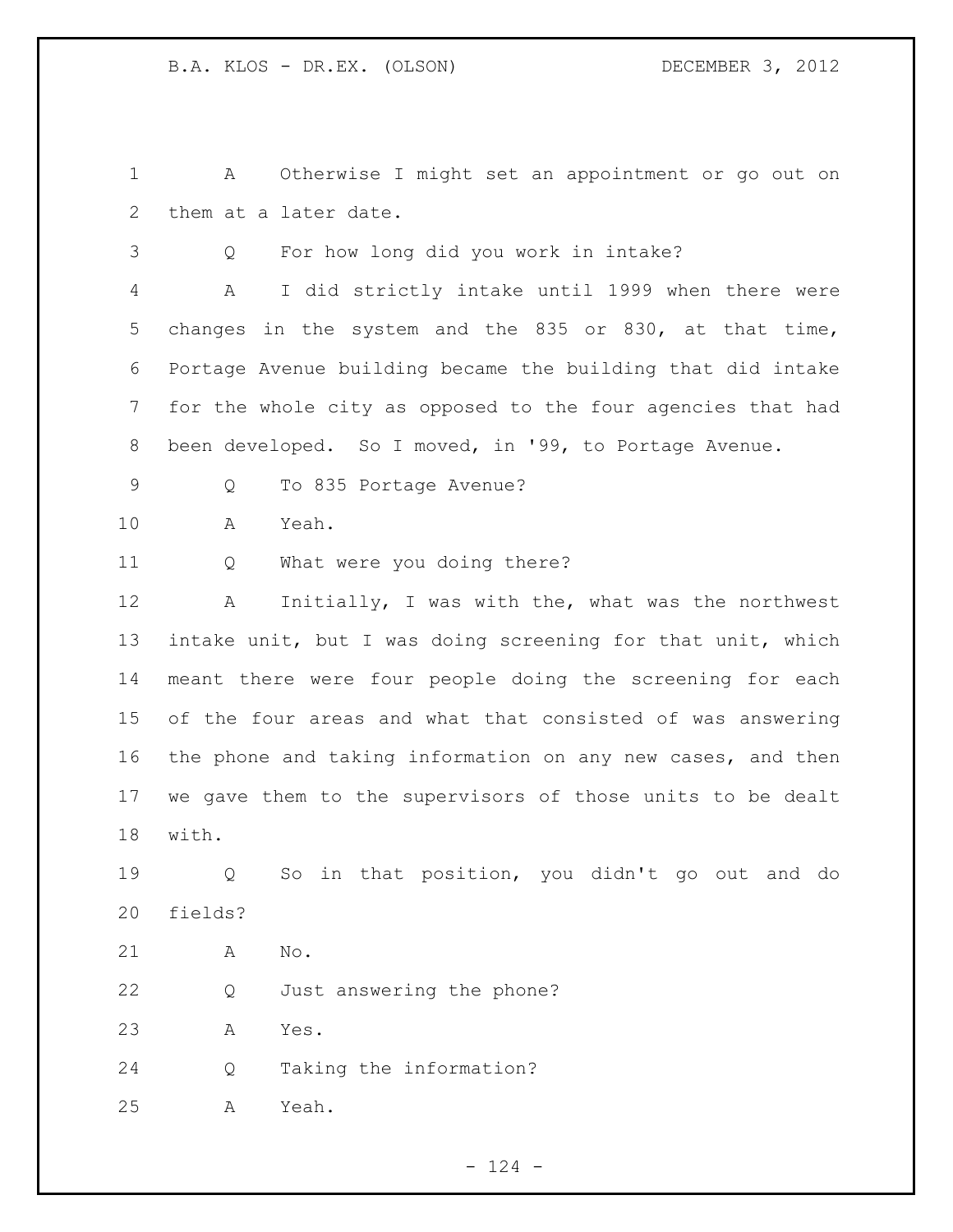1 Q And you called that screening? A At that time it was called screening. It then developed into CRU. Q That's what I was going to ask you next. CRU wasn't around at that point? A No. 7 Q When it -- did you stay there after that? A From screening right into CRU. Q Were you doing the same function when you began at CRU? A No. CRU was developed in two teams. There were two teams that comprised CRU, team "A" and team "B". For three days you were on phones and three days you were on backup. So I was on one of the teams. Q So you do three, three days phone, three days backup? A But no fields. Q What did backup involve? A Backup would involve fields. However, I did not do fields because of physical constraints. Q Okay. A So I did all of the other things that backup did, and that might be walk-ins, doing any follow-ups on any cases from after-hours or from the other team that didn't require a field. Anything that came in via fax or e-mail,

 $- 125 -$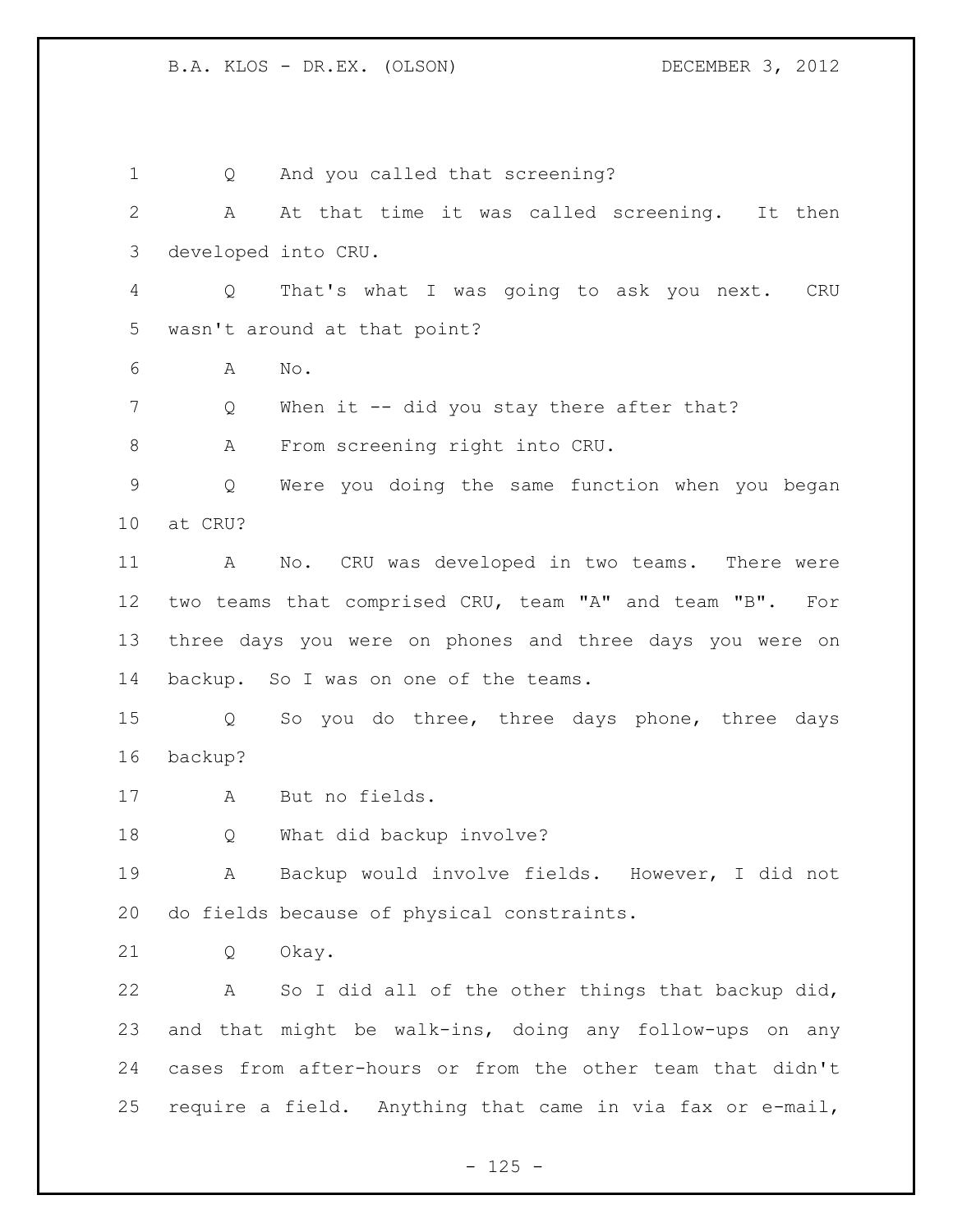| $\mathbf 1$    | cases that needed to be opened on the system. The only      |
|----------------|-------------------------------------------------------------|
| $\overline{2}$ | fields I did, if you can call them fields, was if I --      |
| 3              | because I used to do some of the services, if we were being |
| 4              | requested to serve notices to families by another, another  |
| 5              | agency or another province, if the family lived on the main |
| 6              | floor and I had established that, I might go to their home  |
| 7              | to do that.                                                 |
| 8              | Okay.<br>Q                                                  |
| $\mathsf 9$    | I also went to 114 Garry on a number of occasions<br>А      |
| 10             | in order to review files because I did some file reviews.   |
| 11             | What's 114?<br>Q                                            |
| 12             | 114 Garry is where the archive the files were.<br>А         |
| 13             | So you'd go to the archives?<br>Q                           |
| 14             | I would go there, yeah, to look at old cases or<br>Α        |
| 15             | the files if I was preparing a file review as part of the   |
| 16             | backup role.                                                |
| 17             | Okay. So your, your situation was a big unique<br>Q         |
| 18             | in that you didn't generally go out and do fields?          |
| 19             | No. The only fields, as I said, those were the<br>A         |
| 20             | only two, the only two kinds of fields I did was going to   |
| 21             | review files or the odd process serving.                    |
| 22             | Can you just give, give us a brief run-down of<br>Q         |
| 23             | what a CRU worker does, how the files come in and then what |
| 24             | happens?                                                    |
| 25             | When you're on telephones you<br>respond<br>Α<br>to         |

- 126 -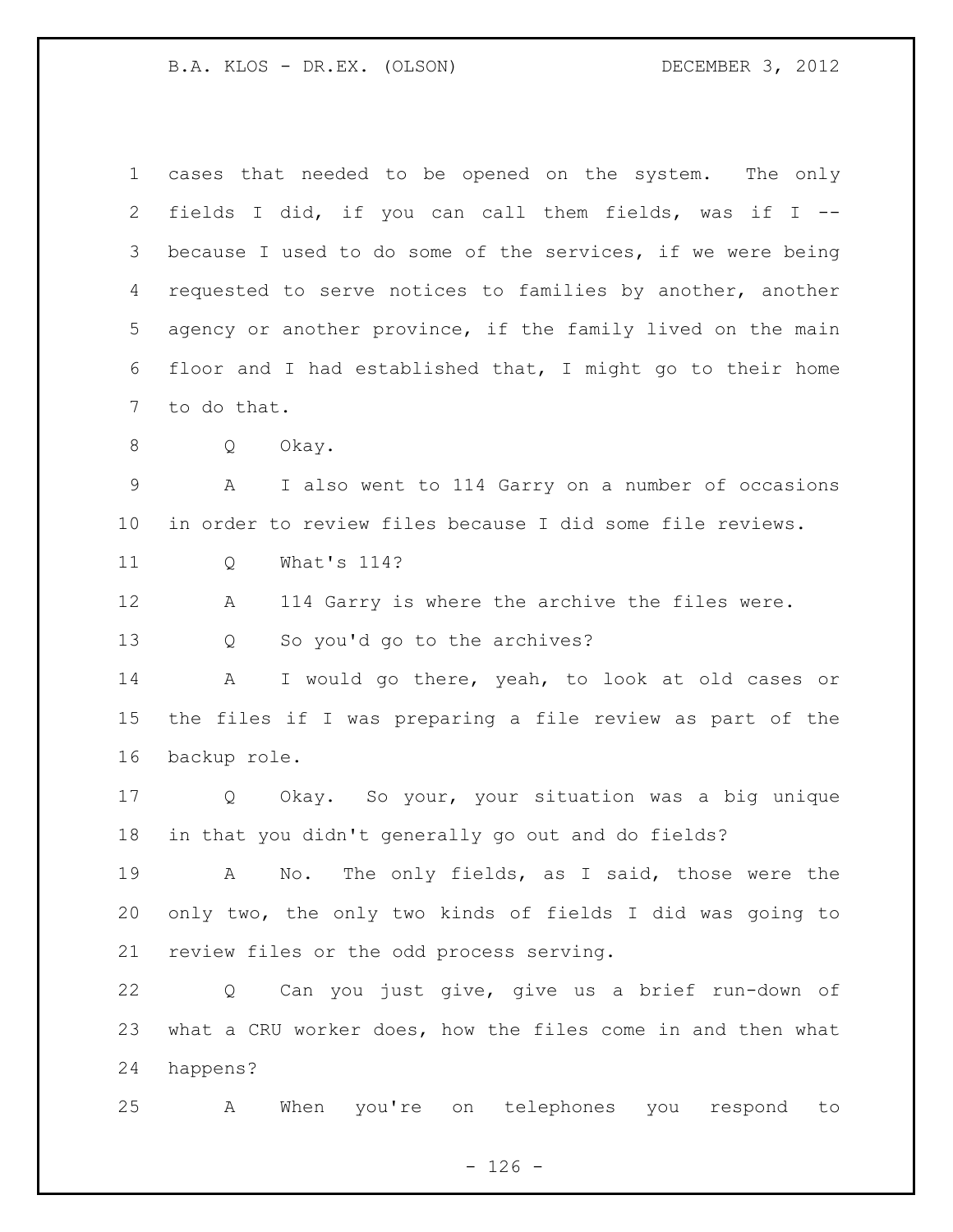generally new cases, anything that is coming to the agency for the first time or coming back to the agency. Reception answers the phone, and if it's determined that a case is open, that won't even come to CRU. If it's a new case, the call comes to CRU, we respond, take the call, take down information from the source of referral. Based on what the concerns are, if it's a case that is -- that, as a worker, you feel requires immediate response, you would go to your supervisor and ask that it be assigned to the backup unit so that the response can be made. Then you go back to your desk and write up the report while the other team is out on the field.

 Q So you have to make a determination as to the response time?

 A Yes. If it's a case that you're just going to open and it's going to need to be followed up and not immediately, you write up your report an you hand it in to your supervisor to review and to make a determination based on what you've recommended: Is it going to the other team for follow-up tomorrow or is it going directly up to intake.

 Q If the supervisor disagrees with your assessment, then what happens?

A I haven't had that experience.

Q You've never had that experience? Okay.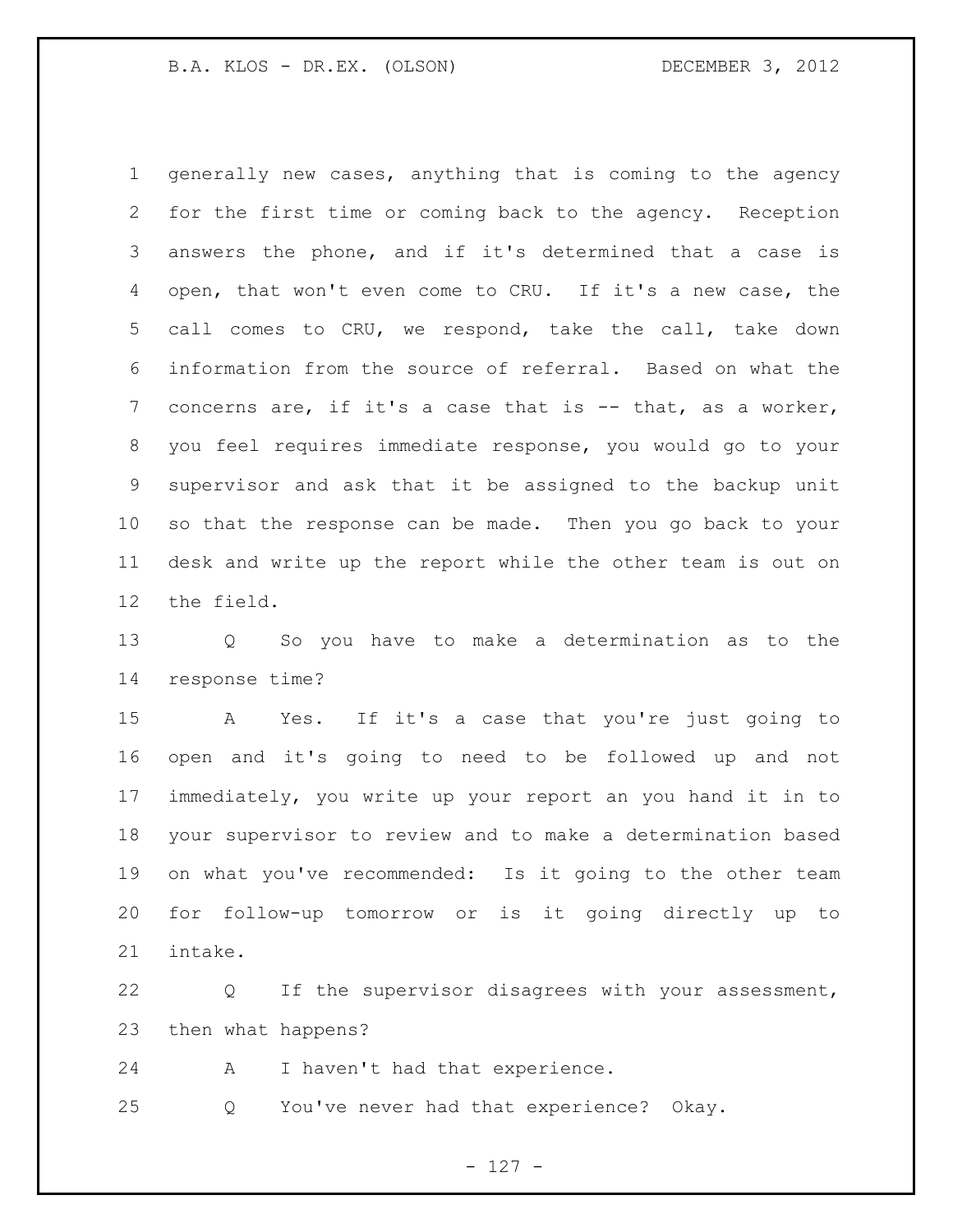A I'm sorry. No. Q No, that's fair. You said that if the file, when the call came in if the file was already opened, it goes directly -- that goes directly to the family service worker? A Yes. Or to the intake worker. CRU is not intake. Q Right. It doesn't stay in CRU? A No. It goes directly to the worker it's assigned to. If the case is an assigned case, the call would go directly to that worker. Q What about cases where the call involves an allegation of child abuse? A If it's an open case? Q Any, any case you get a call and it's in -- there's an allegation of child abuse? A Okay. A determination needs to be made whether or not this needs to be attended to immediately. If it does, we would again go to our supervisor or call up to an abuse supervisor, indicate the concern and that supervisor might send out an abuse worker, because that isn't handled by CRU. Even the backup unit, like it's handled by abuse. So the abuse supervisor might send out her workers or his workers to attend to the allegations that you've presented to them, and you, at that point, starting writing it up so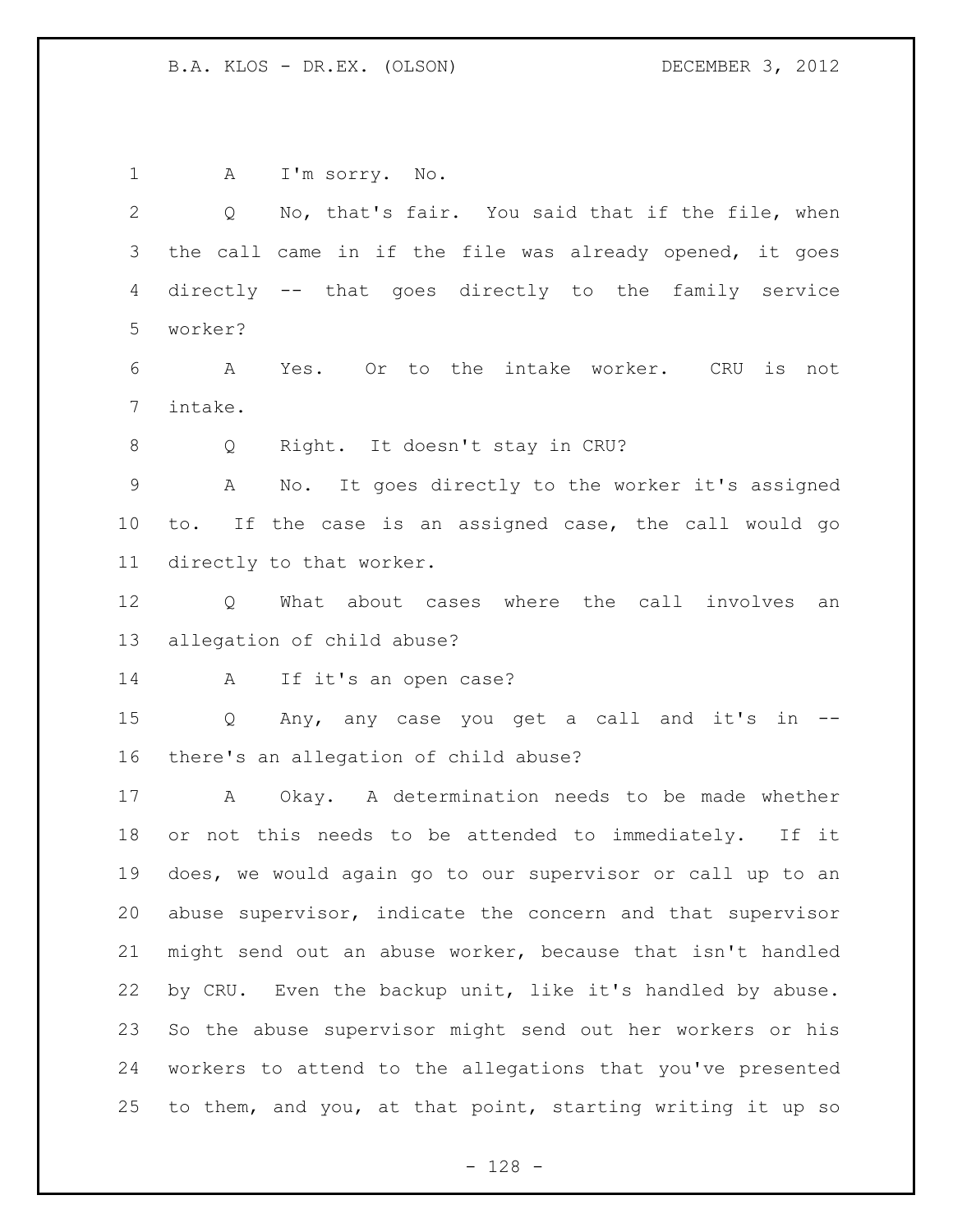that it's ready for them when they get back. Q Okay. From 2000 until 2009, were you doing the same type of work, CRU work? A Yes. There was a short period in 2001 or 2002 that I was acting supervisor in the unit when one of the supervisors went on maternity leave. 7 Q And then after 2009 you were promoted to --8 A I began supervising. Q -- supervisor of a -- A CRU. Q -- CRU unit? A Yes. Q Where are you today? A Retired. Q You're retired. Okay. When did you retire? A Effective November 1st. Q Okay. So you were supervisor of CRU up till that point? A Until I went on holidays in August -- Q Okay. 21 A -- mid-August. Q Just want to talk to you about standards. Have you received any training on standards during your career? A Yes. 2009, I believe, before I took on the supervisor position, the standards were presented and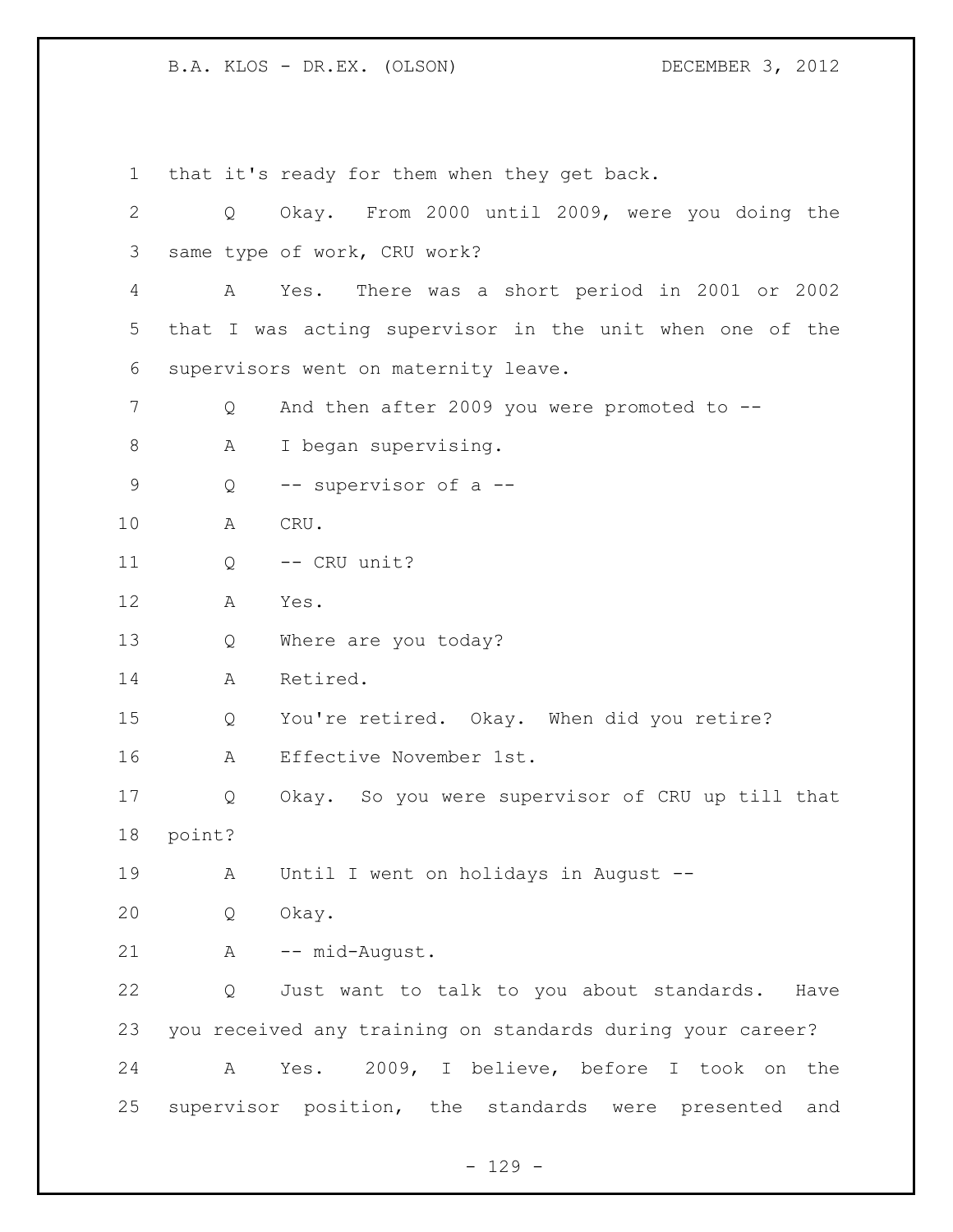training took place with all of the units at, at ANCR that I'm aware of. Q Okay. And prior to 2009 had you received any specific training on standards? A Not specific that I can recall. Q Okay. In your role as a supervisor, up until when you retired, do you -- did you ever refer to standards? A I don't think there was ever a need to refer to the standards manual. Q Okay. You were involved in providing services to Phoenix Sinclair and her family in 2004. A Um-hum. Q Right. At that time, who did you report to? A Diva Faria. Q So she was your direct supervisor? A Yes. 18 THE COMMISSIONER: What was her name? 19 THE WITNESS: Diva Faria. F-A-R-I-A. BY MR. OLSON: Q So would she assign you cases? A Yes. THE COMMISSIONER: And that was 2004, did you say?

 $- 130 -$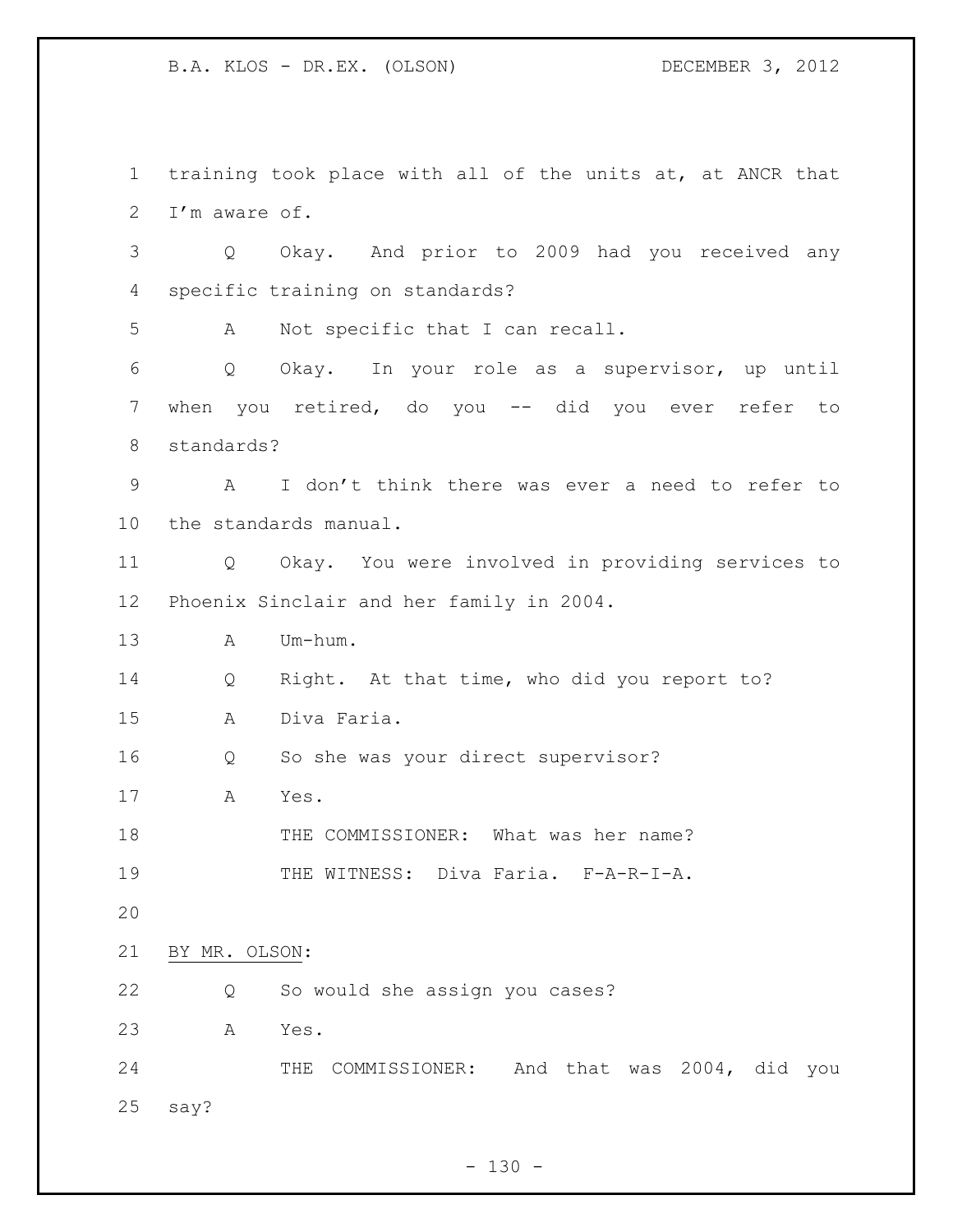THE WITNESS: That was when I was involved in the Sinclair case.

THE COMMISSIONER: Yes.

 THE WITNESS: But Diva Faria was my supervisor from 2000. I think that's when she became a supervisor in the crisis response unit.

7 THE COMMISSIONER: And she --

8 THE WITNESS: She was always my supervisor up until she left.

- 
- BY MR. OLSON:

Q When did she leave approximately?

A Good question. 2005/2006 maybe, I'm not sure.

Q Okay. Now, you said she assigned cases to you.

A Yes. To all the workers.

 Q And as a CRU worker, did you carry cases? Did you have a caseload?

A No.

Q No.

A No.

 Q So what was the normal timeframe for a case in CRU? Was there, you know, 30 days, 60 days?

 A You moved the cases as quickly as possible. If they were going up to intake, you completed writing them up and sent them up to be assigned to an intake unit. If it

- 131 -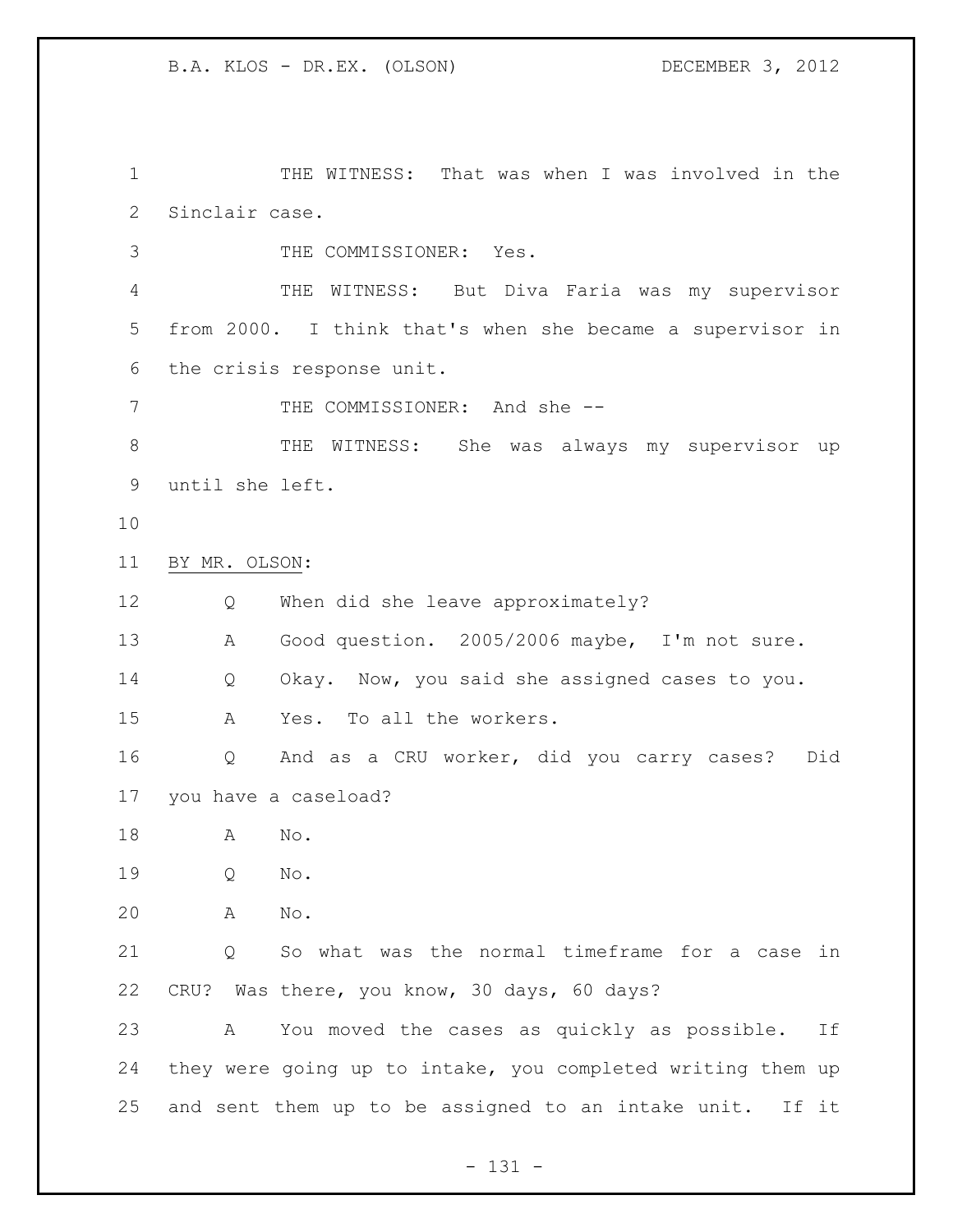was something that could be dealt with in a short term, within a 24 to 48 -- if it was an emergency it might go to the, the other intake -- the other CRU unit to be dealt with immediately. And then at that point, depending on the outcome, it might have been closed or it might have gone upstairs by that worker. Q Okay. A If we were going to be -- if I was doing a court notice or serving notices for court and I kept that, I kept that till it was completed. It might have been four or five days. But as a rule, our cases move fairly quickly. Q So they're fairly short term? A Yeah. Q I've heard it described as sort of a triage function where you, you look what the problem is and where to send the case. Is that, is that accurate? A From the phone? Q Right. From when the referral comes in. A Yes. Yeah. Or even with the faxes or e-mails, depending on what the request is, a determination is made whether that's going to be handled at CRU or whether it's going to be written up. Or one way or another, it's got to be written up.

Q Right.

A A file needs to be created or at that time, which

- 132 -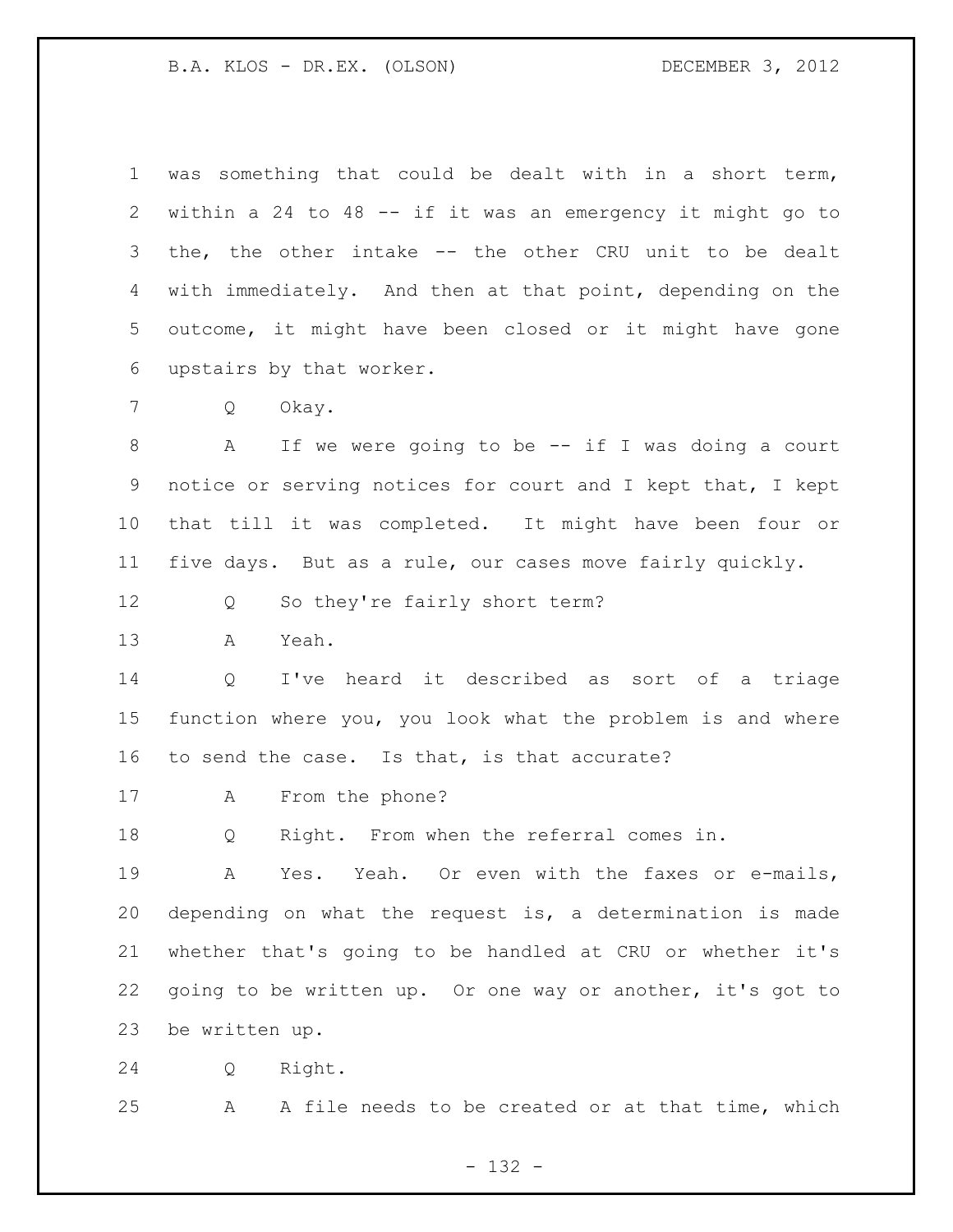is now an intake module. So we opened up a report and it was either going to be dealt with by yourselves or it was going to go upstairs to intake. And there were certainly occasions where it was going to be dealt with and it was going to be closed at our level.

 Q Okay. Did every report or intake result in a paper trail of some sort, a report or document?

8 A Not every report. If the call you were taking was felt to be non-child welfare, it was just a log.

Q It would be --

 A A report wasn't generated; you logged the information.

 Q Okay. And where would the information be logged? 14 A At that time there were log forms, log sheets. We would, we would record all the calls we took. And there was a section on that log that indicated whether you were logging the information or whether you were opening up a report and where you were sending it. So the log really consisted of a short note in that line, you know.

 Q Was it up, was it up to the worker to make the log note?

A Yes.

 Q So there would be a record, then, of every call that came in as, as long as a note was made or a file opened?

- 133 -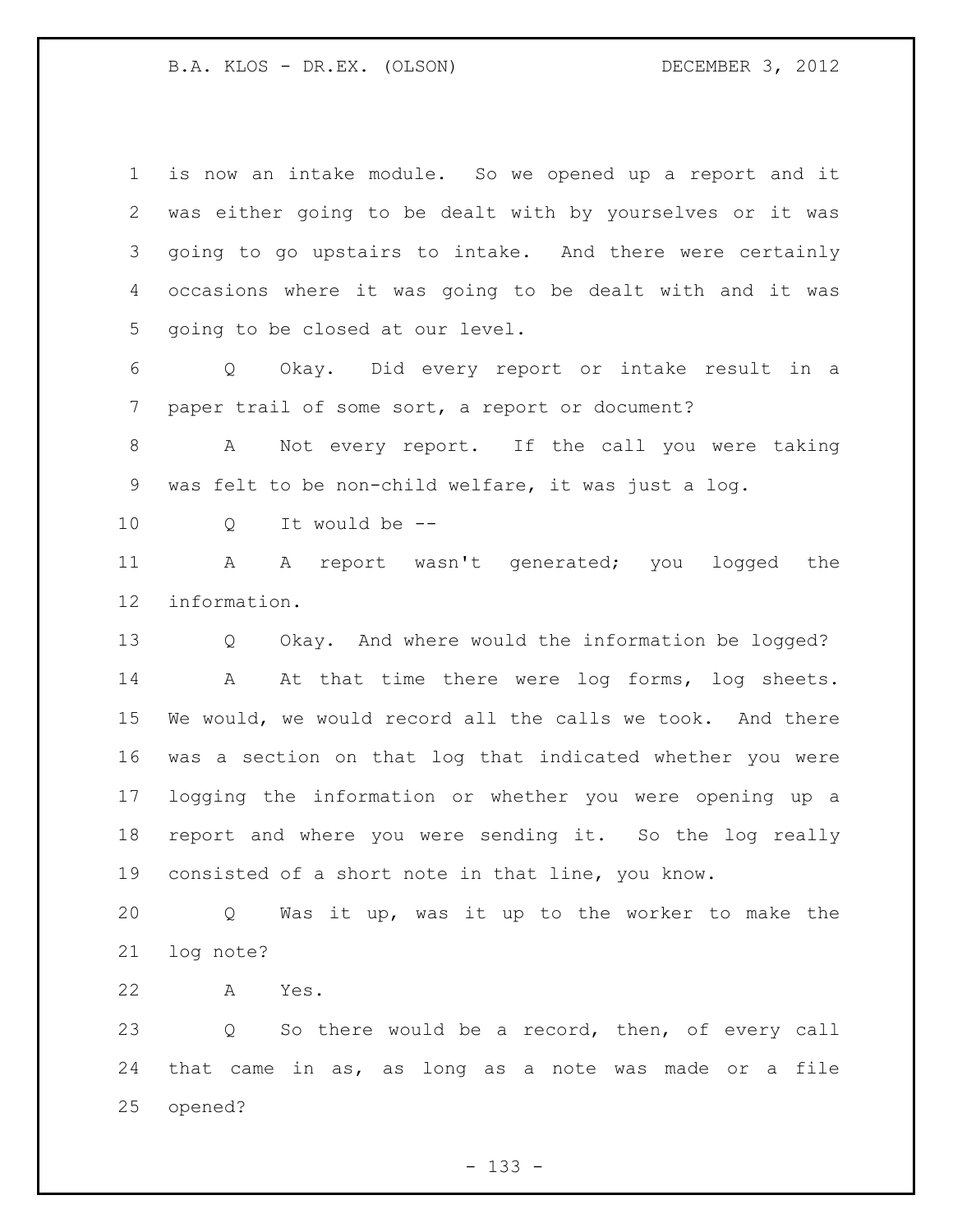A Yes.

 Q Okay. With respect to Ms. Faria, did, did she have regular supervision meetings with you?

A No.

 Q Were there any regularly scheduled supervision meetings?

 A I think that she would attempt to have regular supervision times and we'd often end up cancelling them because I might be, for myself, I might be busy on the phone at that time that was scheduled or she was called away to a meeting. But she had an open door policy, so if I needed to talk to her about a case, I generally had no problem just going in and talking to her.

 Q Did -- you had no problem actually accessing her through the open door policy she had?

A No.

 Q Okay. And would you go to her to talk about specific cases and questions you had about those cases?

A Yes.

 Q Did you -- would you make notes of the discussions?

 A No, I don't think I made notes of the discussions. If -- whatever was discussed might be entered into the report that I was generating.

Q So it might go into the report but you wouldn't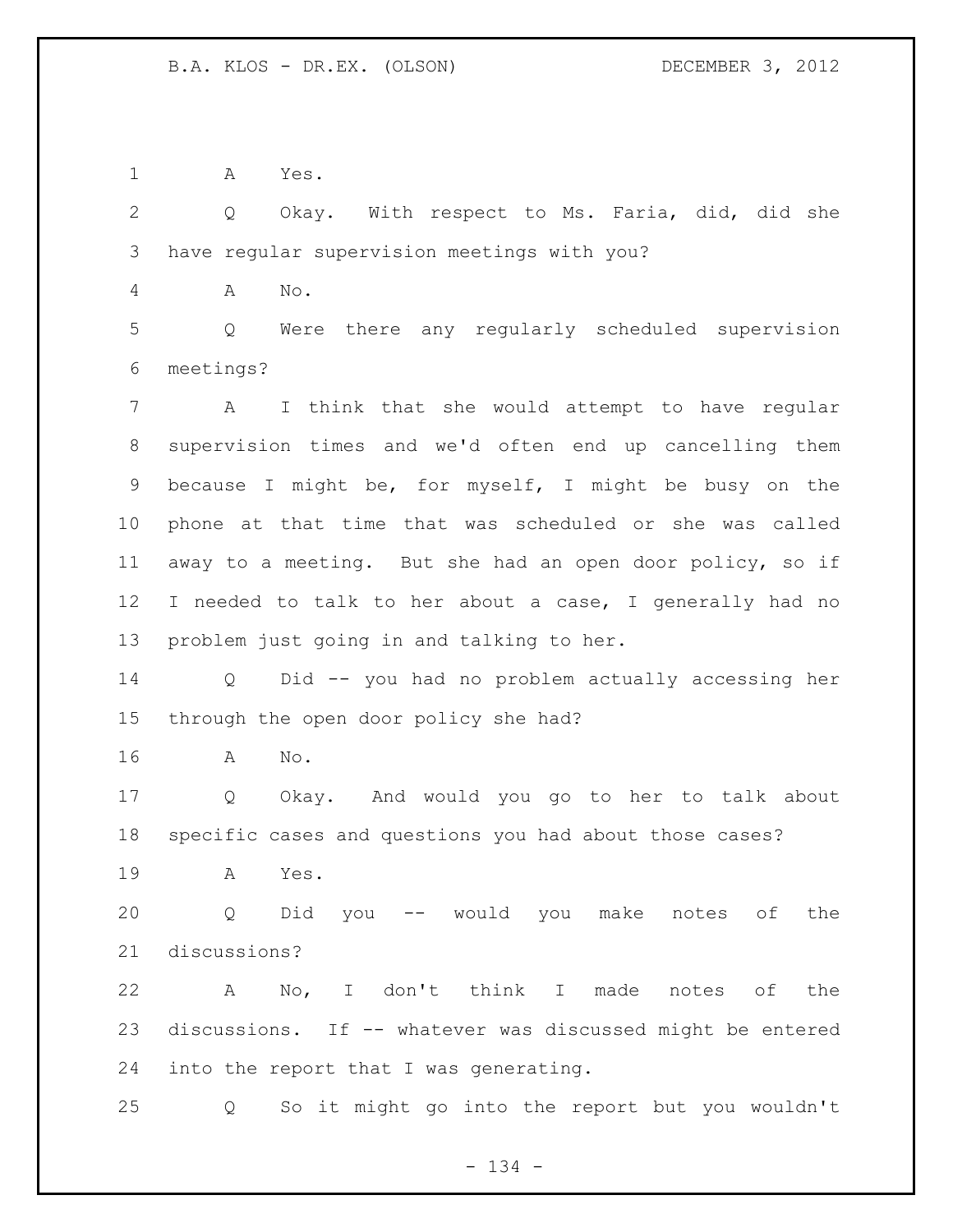have handwritten notes?

| 2           | Yeah. The, you know, this case, in terms of my,<br>A                  |  |  |  |
|-------------|-----------------------------------------------------------------------|--|--|--|
| 3           | my recording, I might be saying, in discussion with                   |  |  |  |
| 4           | supervisor Diva Faria, it was determined that.                        |  |  |  |
| 5           | Yeah. I want to look at the specific services<br>Q                    |  |  |  |
| 6           | you were involved in, in this case. If we could turn first            |  |  |  |
| 7           | to page 37356. This is from Commission disclosure 1796.               |  |  |  |
| 8           | Okay.<br>A                                                            |  |  |  |
| $\mathsf 9$ | So this, this is a four-page document called CRU<br>$Q \qquad \qquad$ |  |  |  |
| 10          | intake and AHU form.                                                  |  |  |  |
| 11          | Um-hum. Yes.<br>A                                                     |  |  |  |
| 12          | Is this something that you prepared?<br>Q                             |  |  |  |
| 13          | $\mathbb A$<br>Yes.                                                   |  |  |  |
| 14          | And if you turn to page 37359, the bottom, just<br>Q                  |  |  |  |
| 15          | scroll down a little bit, there are two signatures.<br>Is             |  |  |  |
| 16          | the, is the top signature yours?                                      |  |  |  |
| 17          | I'm sorry?<br>Α                                                       |  |  |  |
| 18          | There, there are two signatures on the bottom of<br>Q                 |  |  |  |
| 19          | the page.                                                             |  |  |  |
| 20          | Right.<br>Α                                                           |  |  |  |
| 21          | Is the top signature yours?<br>Q                                      |  |  |  |
| 22          | Yes, it is.<br>Α                                                      |  |  |  |
| 23          | then below that's your supervisor's<br>And<br>Q                       |  |  |  |
| 24          | signature?                                                            |  |  |  |
| 25          | Yes. Or that could be Diana Verrier for Diva<br>A                     |  |  |  |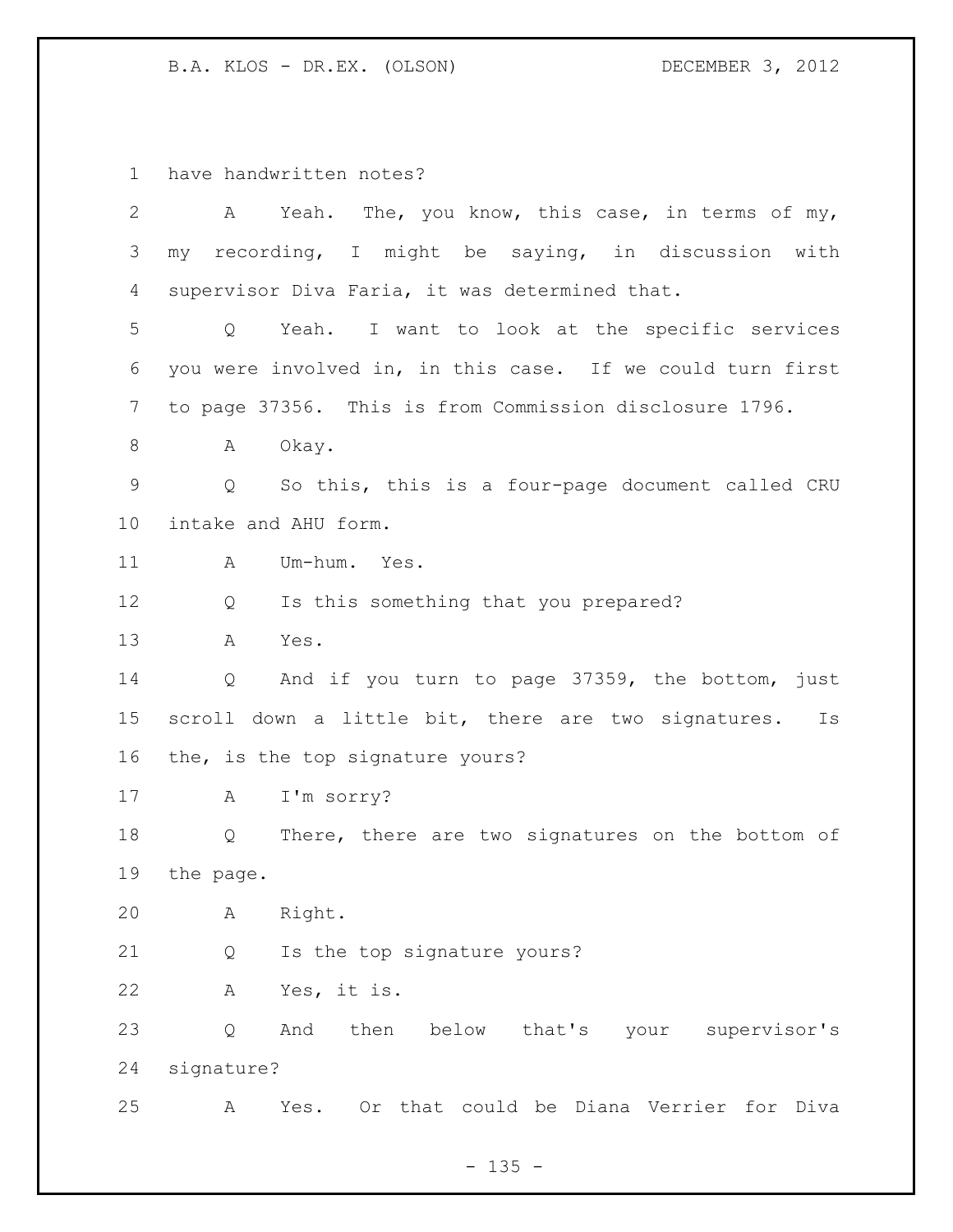Faria. I don't know. Q Okay. A I, I really don't remember if Diva signed her full name or just initials, really. Q Okay. And who was Diana Verrier? A Diana Verrier was the -- there were two supervisors with CRU. Q Would she -- A So -- Q -- sometimes fill in for Ms. Faria? A Yes. Yes. Q So it could have -- 13 THE COMMISSIONER: What, what was her name? 14 THE WITNESS: Diana Verrier. 15 THE COMMISSIONER: Verrier. 16 THE WITNESS: Yes. BY MR. OLSON: Q Go back to page 37356. The top it says that this is being sent to northwest intake? A Yes. Q Why was that? A That was because -- this is after the fact, this report you're showing me. Q Um-hum.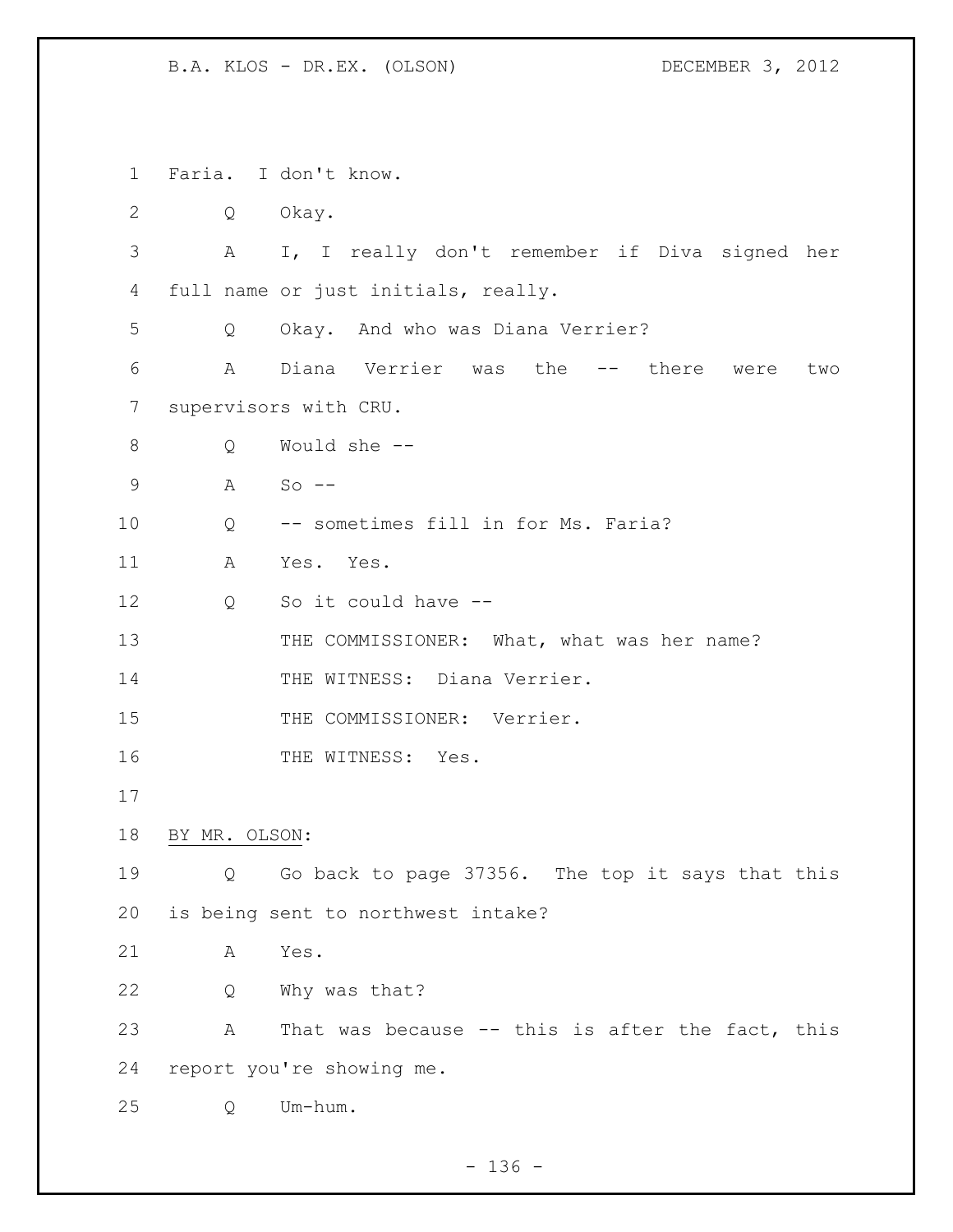A The initial report was going to central intake from after-hours. This report was taken by after-hours then it came to me. Q Okay. A I determined that because of where Phoenix was to be residing, which was with her father, Steven, I changed the opening of the file from the mother's name to opening it under the father's name. Q So initially it was opened under Samantha Kematch? A Yes, and it was going to go to central intake because of her address. Q Okay. 14 A And when the determination was made that Phoenix -- or Steven was in receipt of EI Assistance with Phoenix on his budget, the case was being opened under Steven's name, and it would -- and because of his address it was going to northwest intake. 19 0 And if we look at the history, under file number, below that, is that, is that the history that you recorded? A Yes. Q Says: S012010 last closed November '03. That's referring to Steve Sinclair's file? A Yeah, maybe you could bring it back for me, back to the ...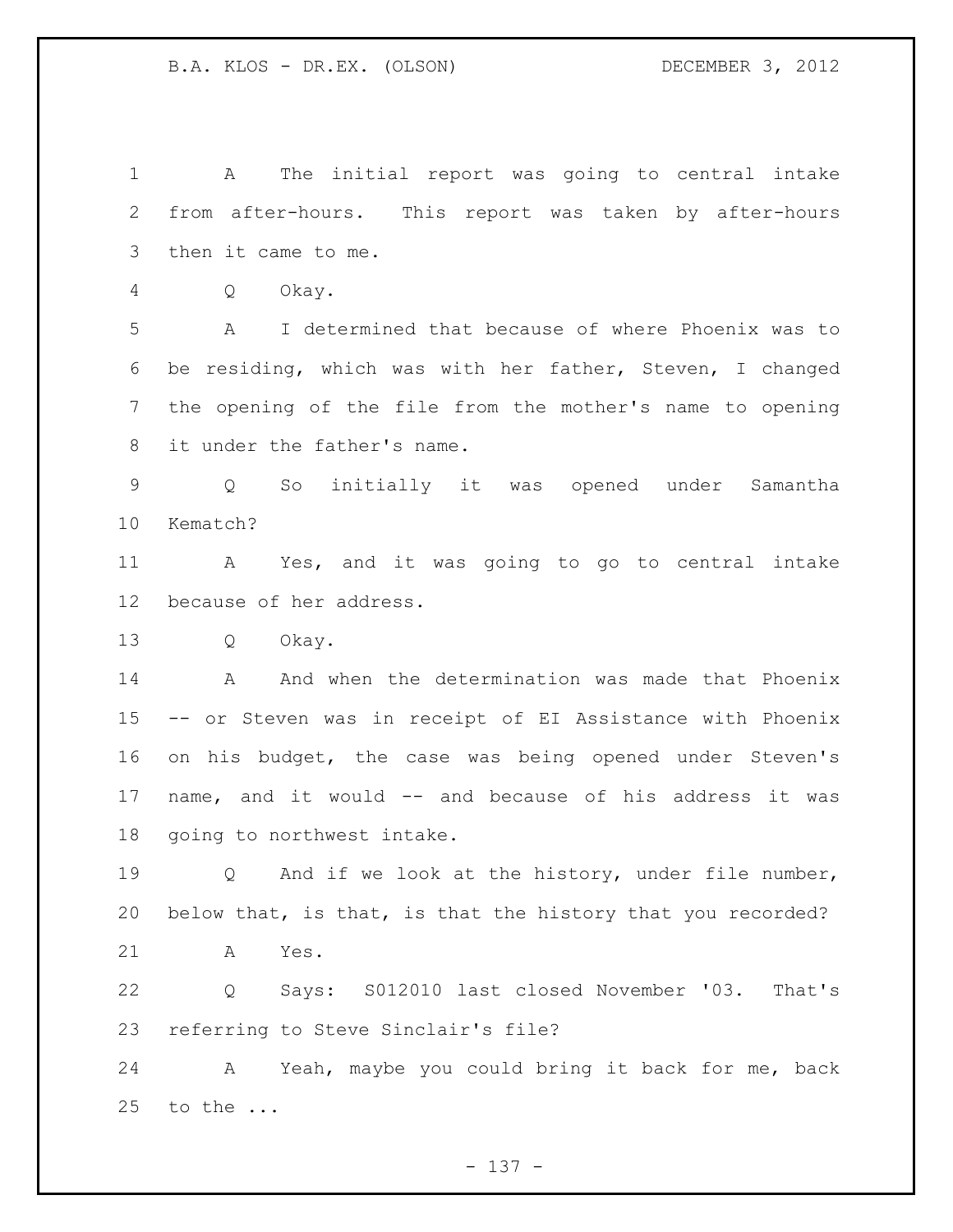Q Page 37356. A Okay. "Following is information copied from the last closing summary (please read information on file 7 for more details):" Yes. So I would have got the information from Mr. Sinclair's closing summary from his file. Q From his closing summary? A Yeah. Q Would you have accessed that in a paper form or would that be from CFSIS? A From CFSIS. Q So you go on CFSIS and you look at the last closing and, and the information that's below, all the way up to Significant Others on the next page, is that all copied and pasted? A Was copied, yes. As I indicate at the beginning. Q At the time you're writing this would you have had access to the paper form, the paper file? A No. I think by that time, and I may be wrong, because I certainly can recall times that I called for files, paper files. We had to call our file clerks and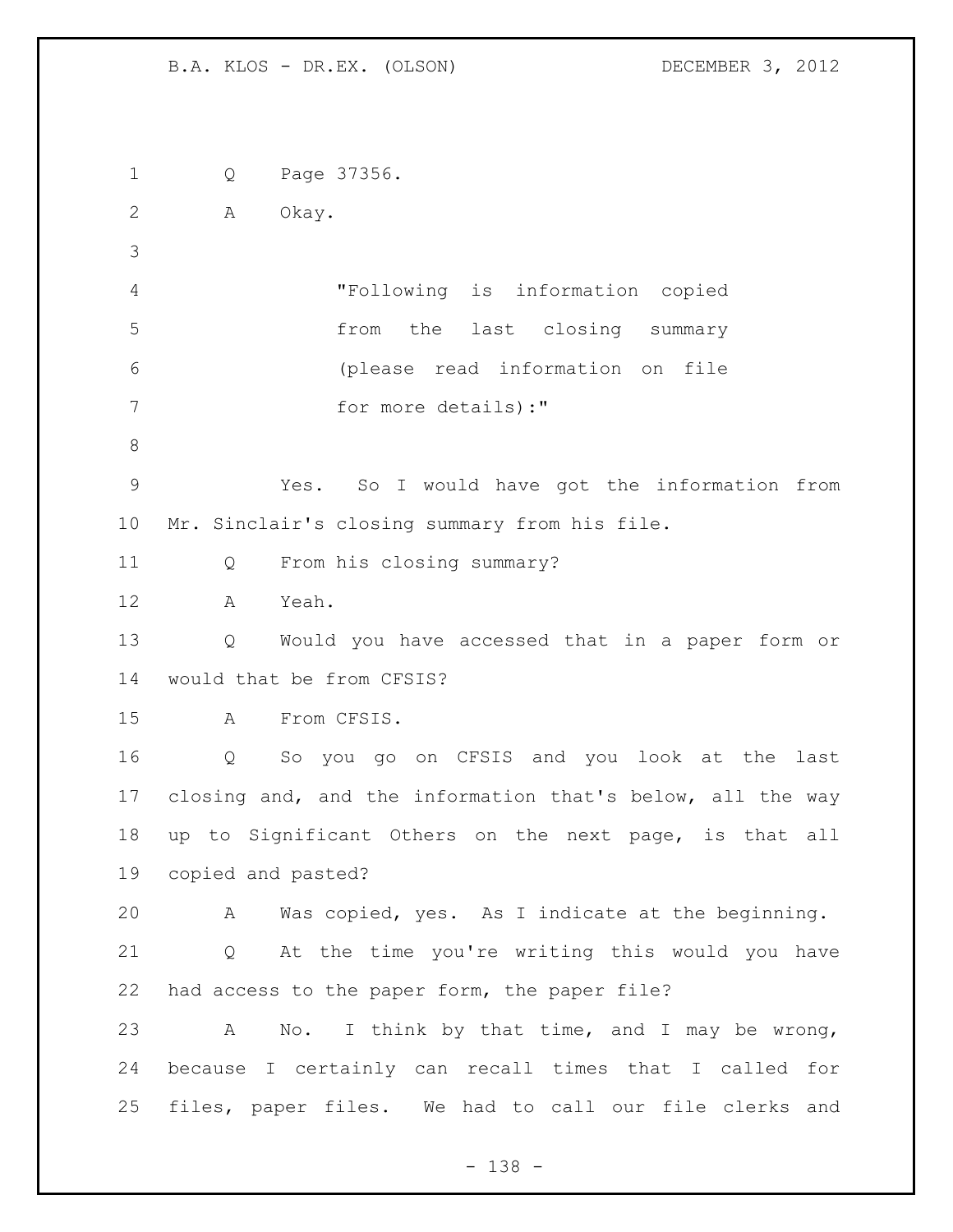they would bring up the files. Then they were moved so we didn't access them anymore once we were doing everything, more on the computers. Plus, in terms of time, waiting for a file to get to me, if it needed to be moved, it would have taken that much longer to complete the recording. Q So CFSIS was quicker? 7 A Absolutely. Q Is CFSIS the primary took you relied on to pull up histories, past histories? A After ... Q A certain point in time. 12 A After a certain point in time, yes. As we -- as 13 the computers were being used more and more, yes. Q Prior to that you'd have to look at the paper file, and that'd be more time-consuming? A Yes. Q I take it you don't review the whole file, you just review the last intake? A When we're doing a report? Q Right. 21 A At this point with the, with the I.M., as the way they're done now? Q Not now, back in 2004. A Back then? Q That pre-dates the I.M.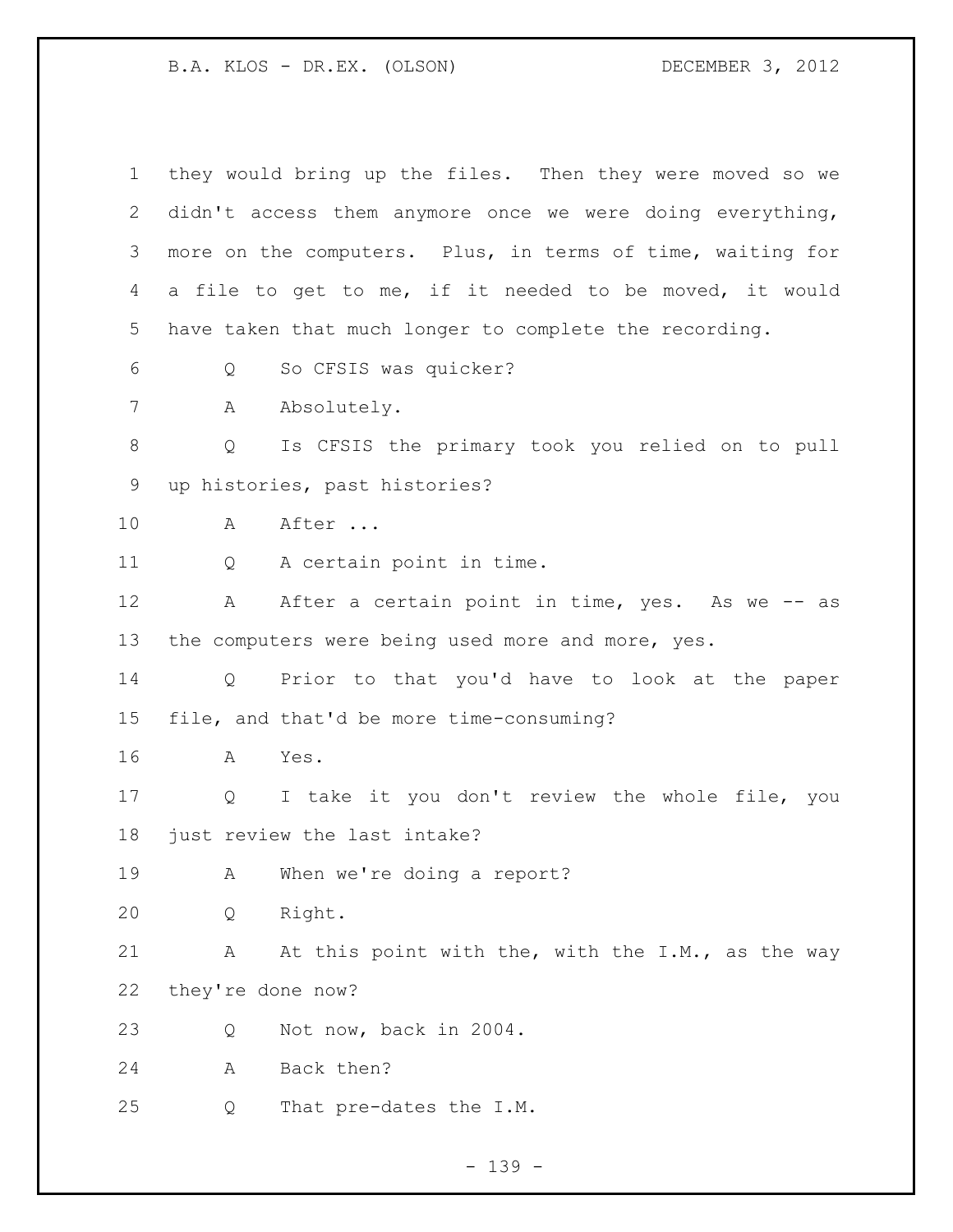| $\mathbf 1$ | Okay. We, we sometimes, it depended on the<br>A           |
|-------------|-----------------------------------------------------------|
| 2           | amount of time you had and what you were doing with the   |
| 3           | case, I might look up a number of different closing       |
| 4           | summaries. Hopefully I would find one that was completed  |
| 5           | and was well done and had all of the information from all |
| 6           | of the prior involvements. So the last closing summary    |
| 7           | technically should have all of the information in it.     |
| $8\,$       | But you might look at more than the last --<br>Q          |
| $\mathsf 9$ | Α<br>Yes.                                                 |
| 10          | -- closing summary?<br>Q                                  |
| 11          | Yeah.<br>Α                                                |
| 12          | Just want to go through what you've written here<br>Q     |
| 13          | for the history. Says:                                    |
| 14          |                                                           |
| 15          | "Both parents have been involved                          |
| 16          | with "                                                    |
| 17          |                                                           |
| 18          | I'm reading from page 37356. Says:                        |
| 19          |                                                           |
| 20          | "Both parents have been involved                          |
| 21          | with child welfare agencies as                            |
| 22          | permanent wards. Samantha became                          |
| 23          | a ward of Cree Nation [CFS] in                            |
| 24          | 1993 and Steve a ward of Winnipeg                         |
| 25          | Child and Family Services in 1991.                        |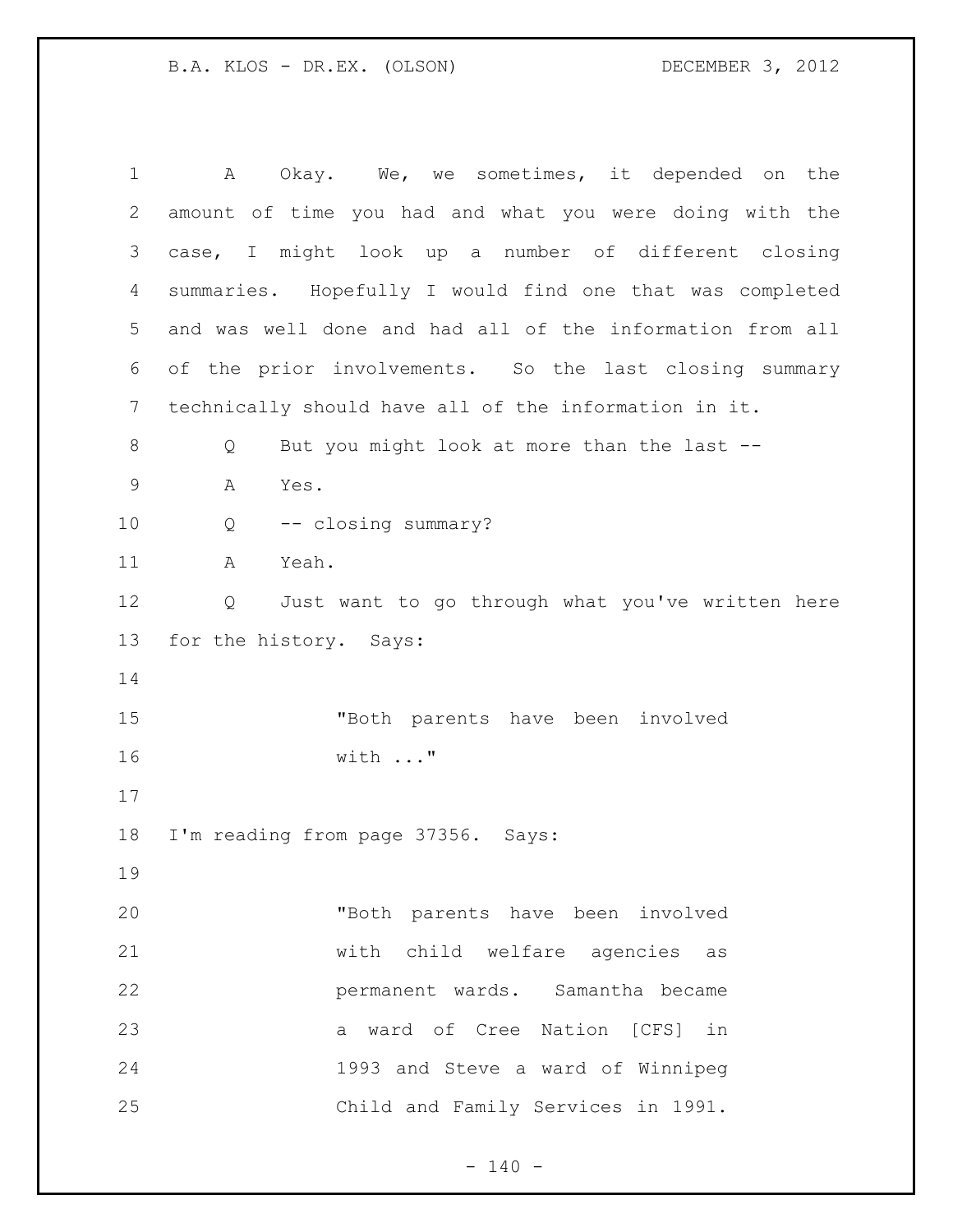| $\mathbf 1$   | Samantha had one child,  when      |
|---------------|------------------------------------|
| $\mathbf{2}$  | she was seventeen  who is a        |
| 3             | permanent ward in Cree Nation      |
| 4             | Steve and Samantha had two         |
| 5             | children together. Phoenix born    |
| 6             | April 23, 2000 and apprehended     |
| 7             | at birth as neither parent was     |
| 8             | ready or prepared to parent their  |
| $\mathcal{G}$ | daughter. In September of 2000     |
| 10            | Phoenix was returned to her        |
| 11            | parents. On April 29, 2001, they   |
| 12            | had another baby  who went to      |
| 13            | live with them and Phoenix. [That  |
| 14            | baby] died of natural causes       |
| 15            | related to complications of        |
| 16            | pneumonia on July 15, 2001 while   |
| 17            | in the care of Steven shortly      |
| 18            | after Samantha and Steve           |
| 19            | separated. Phoenix remained with   |
| 20            | Steve and the file was closed in   |
| 21            | March 2002 because Steve did not   |
| 22            | want any further services from     |
| 23            | the agency. The file was<br>$re-$  |
| 24            | opened on February 28, 2003 due to |
| 25            | medical concerns about Phoenix     |

- 141 -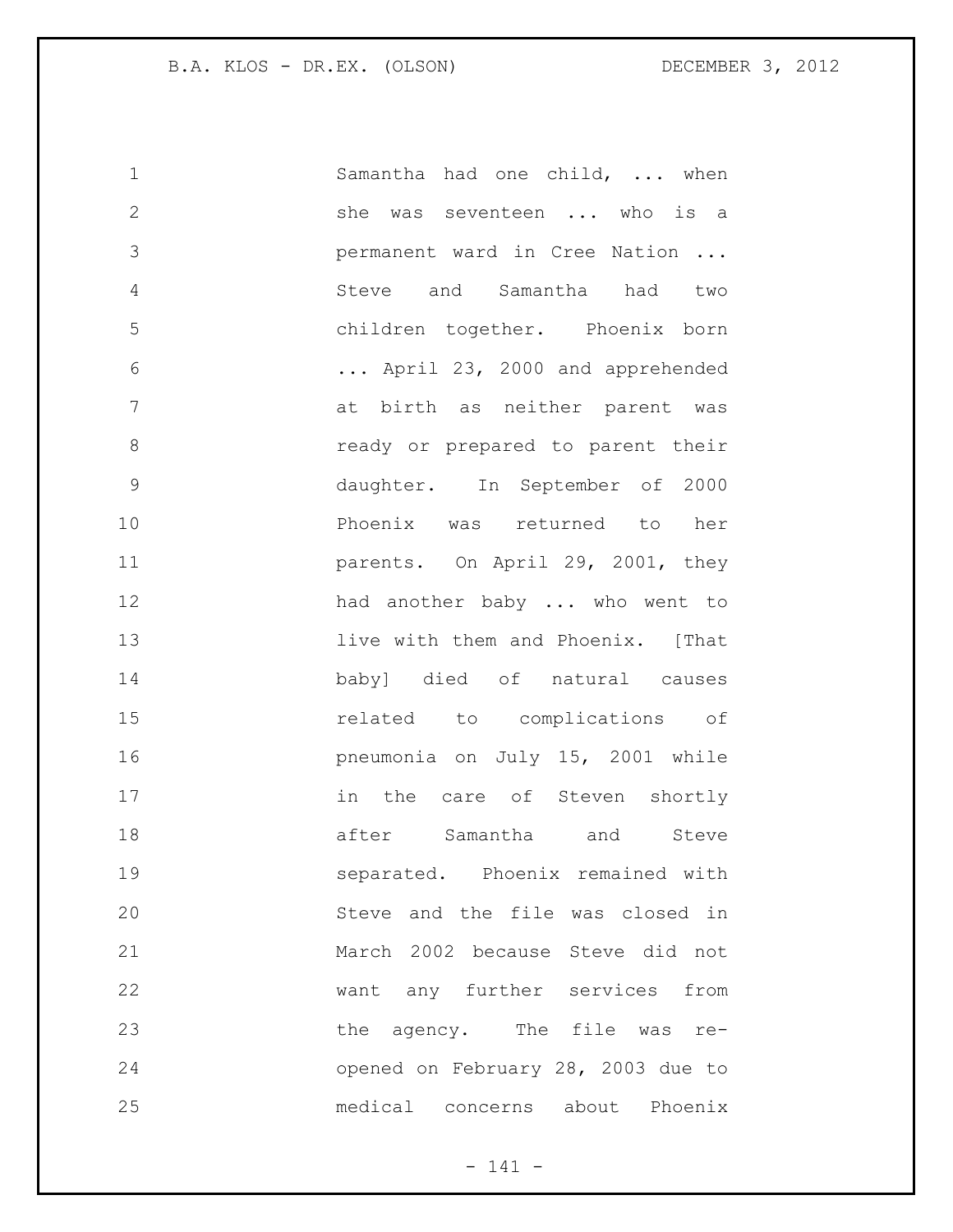having a foreign object in her nose and was infected. The file was subsequently transferred for ongoing service on June 27, 2003, after Phoenix was apprehended on June 23, 2003. Steve's ability to parent his daughter had deteriorated to the point of him being under the influence most of 10 the time and subjecting his 11 daughter to inappropriate caregivers." Goes on: "Mr. Sinclair requested his child 17 stay in care until he felt strong

18 enough to care for her once again. 19 He has had his time out and will parent Phoenix starting October 2, 2003. He has done no programming and as such is prone to returning to an unhealthy way of managing stresses in his life. He is aware of the need to arrange for

 $- 142 -$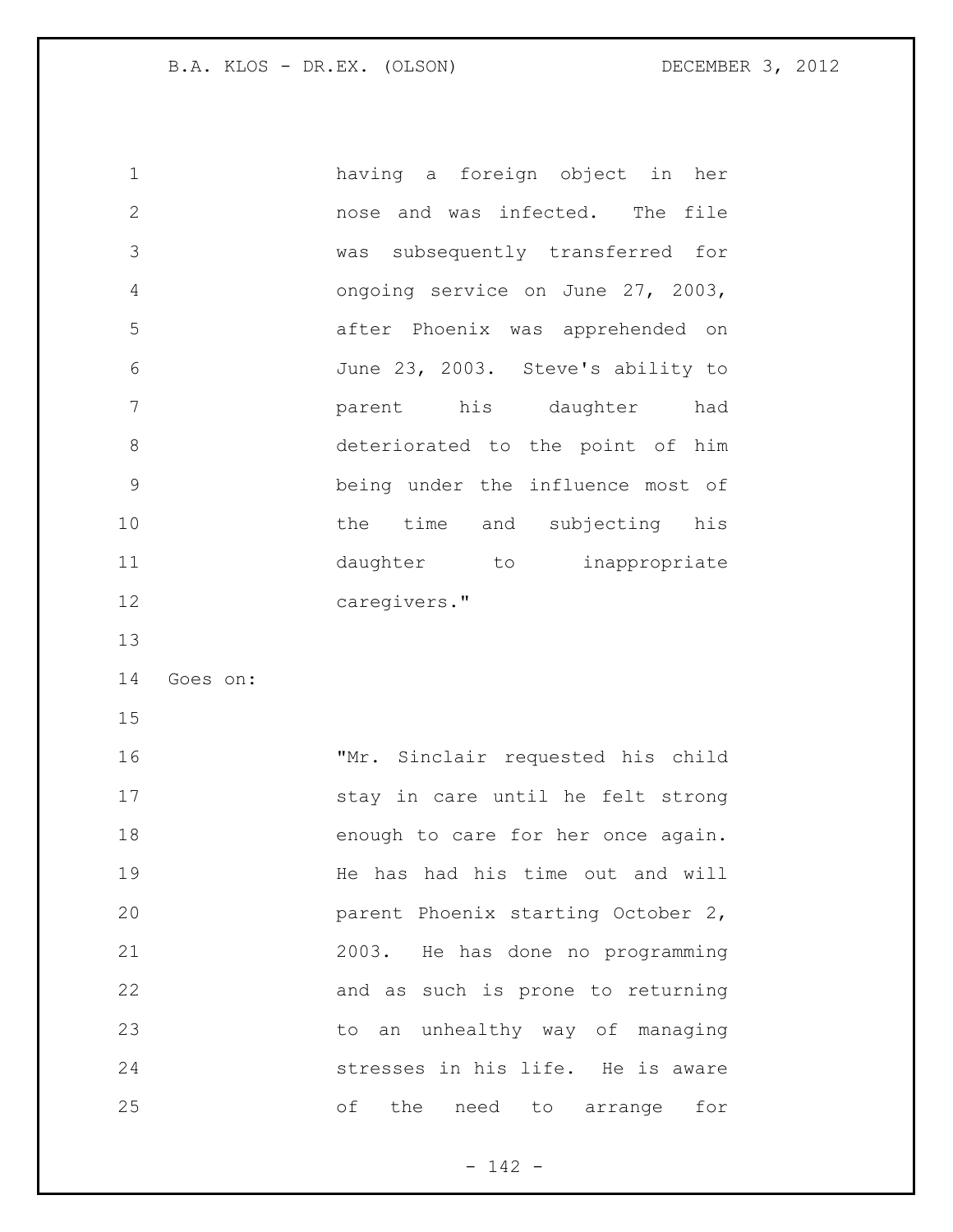appropriate alternative caregivers when he feels the need for a break or time out for respite. In the event Mr. Sinclair returns to unhealthy ways of managing his life and caring for his daughter, it is recommended Phoenix be placed with Place of Safety Foster Parents, [Ron] and 10 Kimberly Stephenson. It is also **11** recommended he attend to **programming** for lifestyle difficulties prior to him considering parenting his daughter Phoenix. It is anticipated a Temporary Order of six months to a 17 year would be required." We've looked before at the closing summary prepared by Mr. Williams, Stan Williams. This is directly out of that? A Think so. Q Okay. And that's the background you would have been aware of? A Right.

 $- 143 -$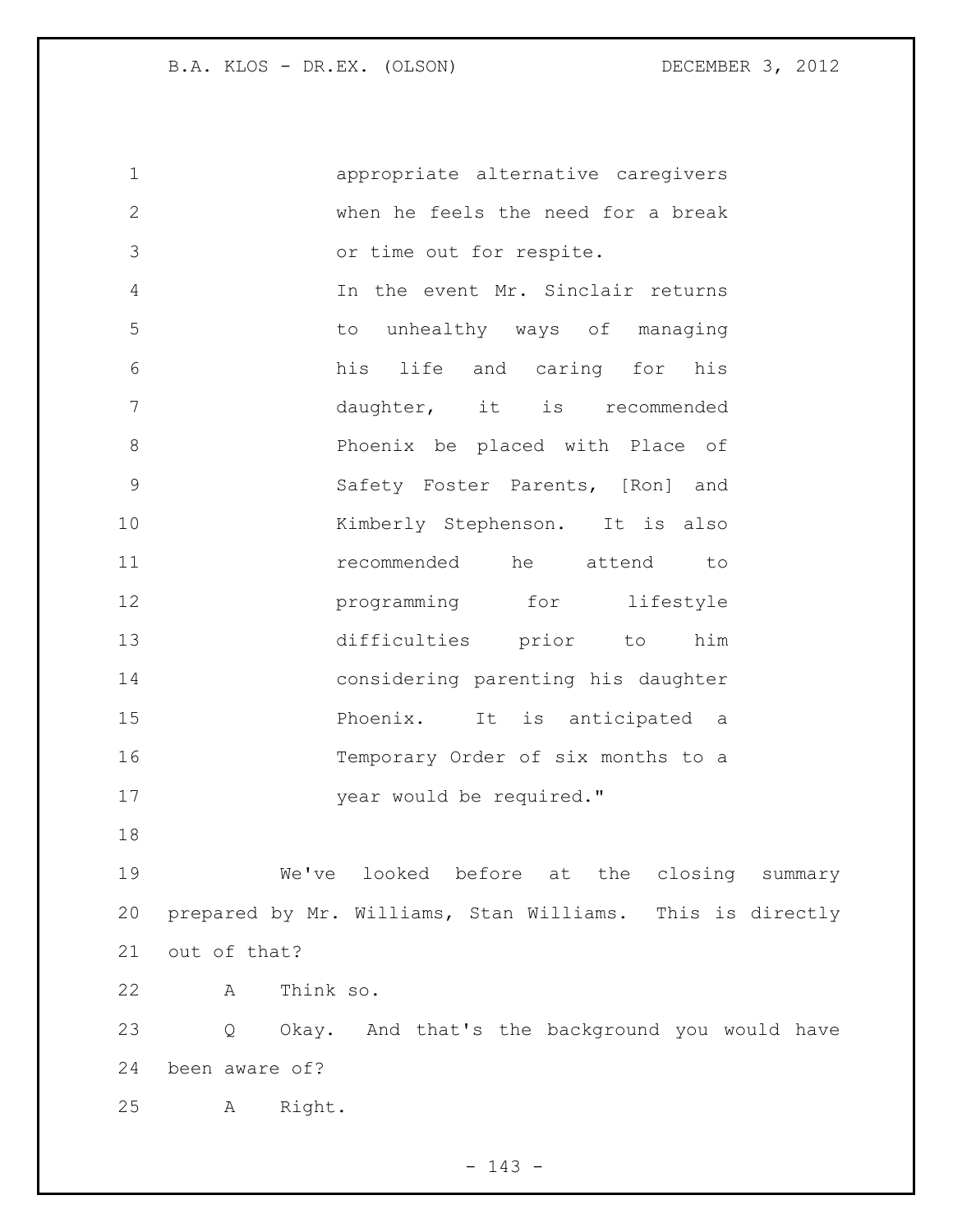B.A. KLOS - DR.EX. (OLSON) DECEMBER 3, 2012 Q Under Significant Others there's Samantha Kematch, and then it says: "Kimberley and Rhon Stphenson" A Yes. Q There are two numbers under their name. And then you have a note: "As of Jan. 16/04, it is not confirmed that the Stephenson's continue to reside at this 13 address. It is known, that neither of the phone numbers that were active in Nov./03 (listed 16 here), are currently in service." 18 A No, currently they -- that's an error. Q Are -- A Not in service. Because I believe that's indicated in my recording. Q So ... A The numbers weren't in service. Q So the numbers listed here weren't in service at the time?

 $- 144 -$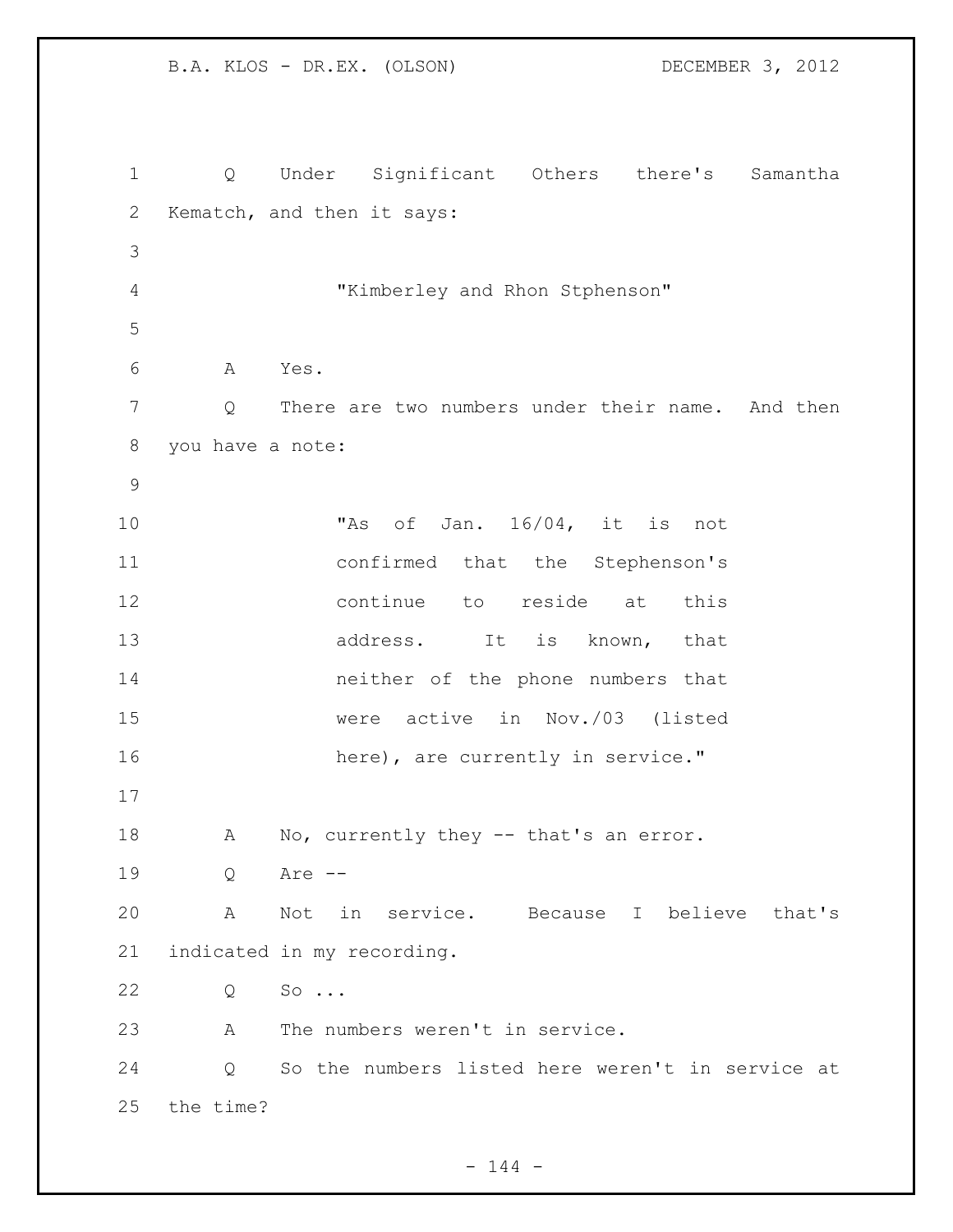1 A Right. Q How did you make that determination? A By trying to phone them. Q Okay. And you got a -- A Not in service. Q -- number disconnected, or whatever. Okay. Then, under Source of Referral, the source of referral's name has been redacted: 10 "[The referral] ... called on Jan. 11 15/04, and the report was opened under Samantha Kematch until it 13 was discovered that it is Mr. Sinclair that is the guardian of Phoenix and the file needed to be opened under his name." Then you have the Time of Referral on the next page. Presenting Problem. So this is the problem that source of referral has indicated is the problem? A To after-hours. That's a copy of the after-hours report. Q Okay. Up to where it says Jacki Davidson/AHU? A Yes. Q So the information you were given by after-hours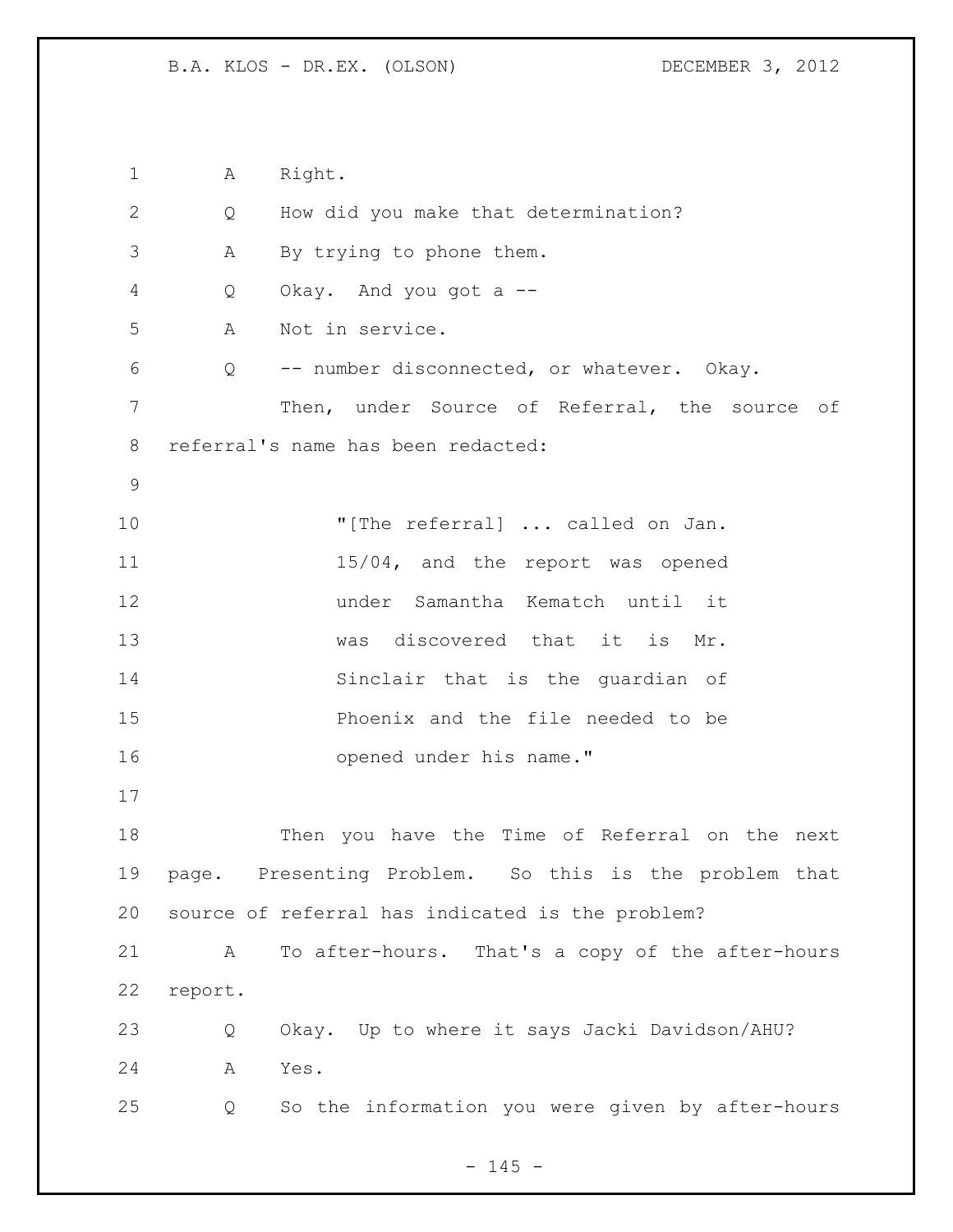is that, it says: "At this time, we will copy the information from the Samantha Kematch file as it is the same information that would be entered on this file:" Then there's -- A So I just copied what was written by Jacki Davidson. Q By Jacki Davidson. A Below that, yes. Q Okay. So it says: "[Referral] lived with Samantha, 17 Phoenix, and Samantha's mother, 18 ... They had a falling out at 19 Christmas ... [they] had ... **police** remove ... belongings, which were vandalized by the time 22 ... she got them. [The referral] alleges that Samantha goes out drinking frequently leaving ... with ..."

 $- 146 -$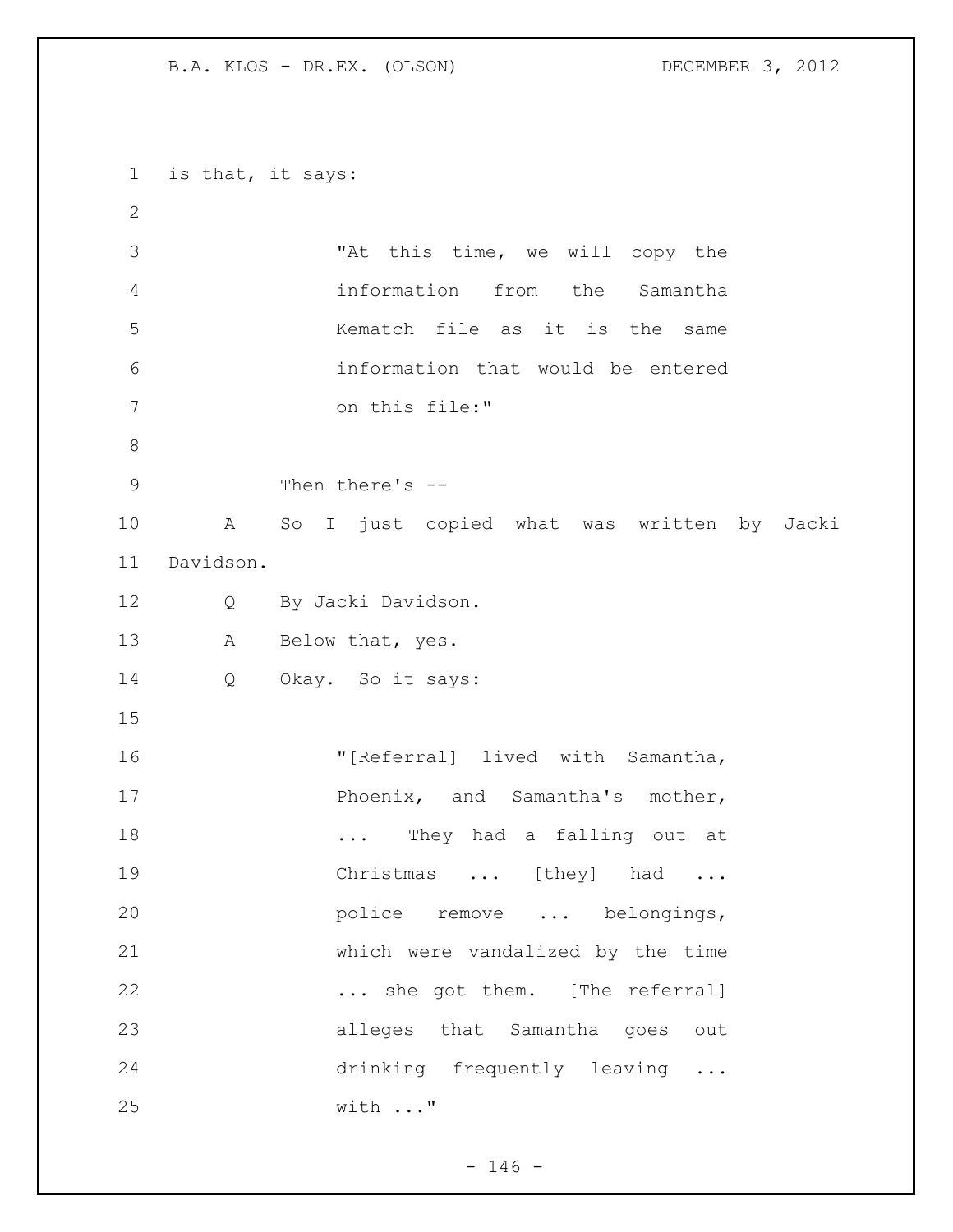That name's been redacted: "... [who] allegedly smokes 'rock' when Phoenix is present. [The source of referral] has not heard anything about the family since 7 [she] left the home." So that was the after-hours report? A Yes. Q And when it says she allegedly smokes rock, what's that referring to? What's your understanding of that? A I would imagine crack cocaine, some kind of drug. Q Okay. So in terms of a safety or risk assessment, would you have, would you have prepared a safety or risk assessment at this point? A We didn't formally do risk assessments at that time. Q You go, go on a little bit further where it starts: "Prior to the case being assigned 24 to a Central Intake worker, ..." 

- 147 -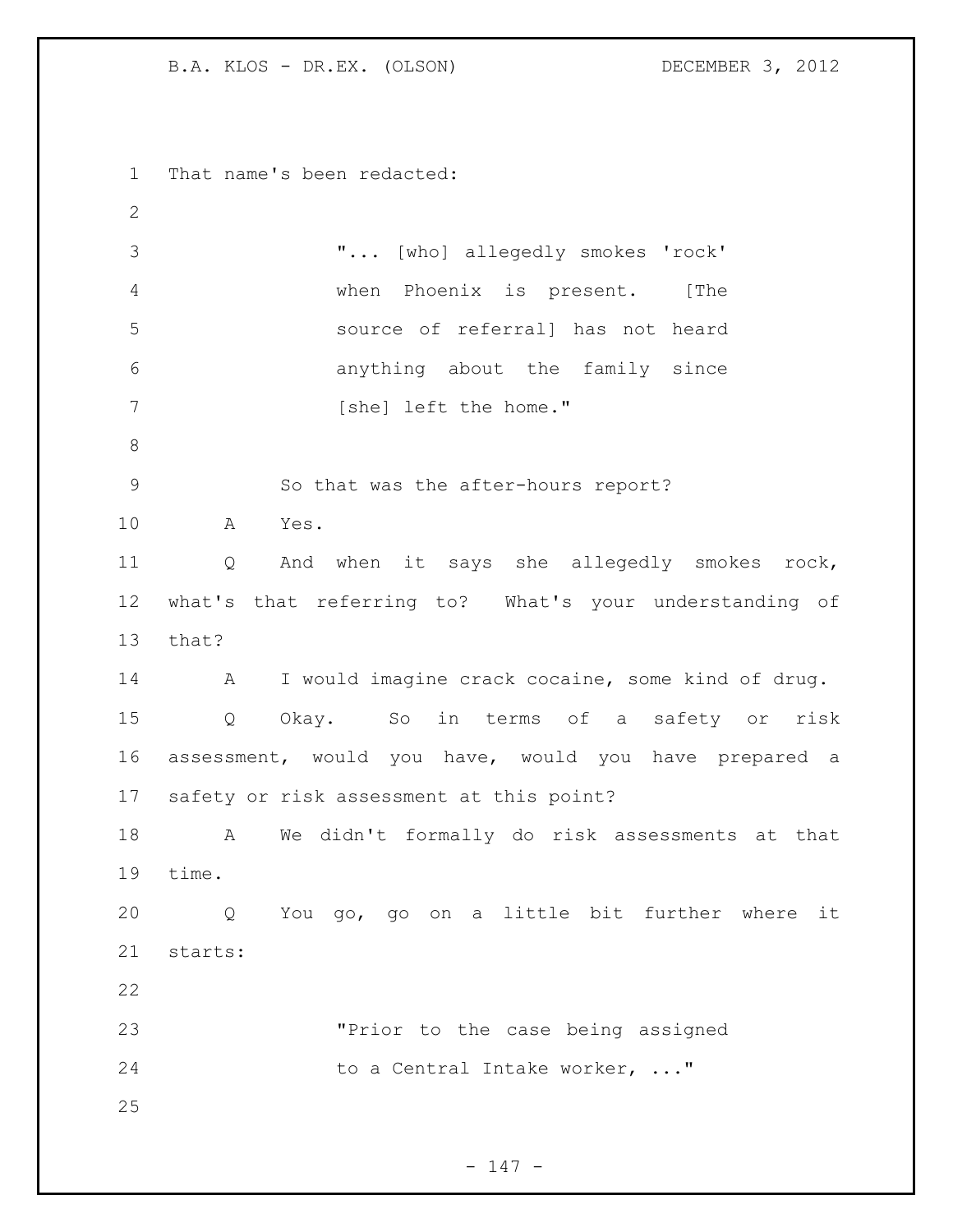1 A Um-hum. Q Is this, is this your recording now of what you did? A That would be my recording. Q Okay. So that's your involvement in the file? A Yes. Q With the significant others, under Kim and Ron Stephenson, you have an address there. Did, did you have anyone go out to see if they resided at that location? A No, I didn't. Q Is that something you could have done? 12 A After I got this case, you mean? Q Right. A You're asking me for, in hindsight after the fact? Q Yeah. Is that something that you could have done at the time? 18 A After I completed my report and made the determination or the assumption that this is possibly where the child is, that's why they're added as a significant other. Q Okay. A Because after I spoke to the source of referral and got more, more information, I thought that this is a possibility so I added those people as significant others.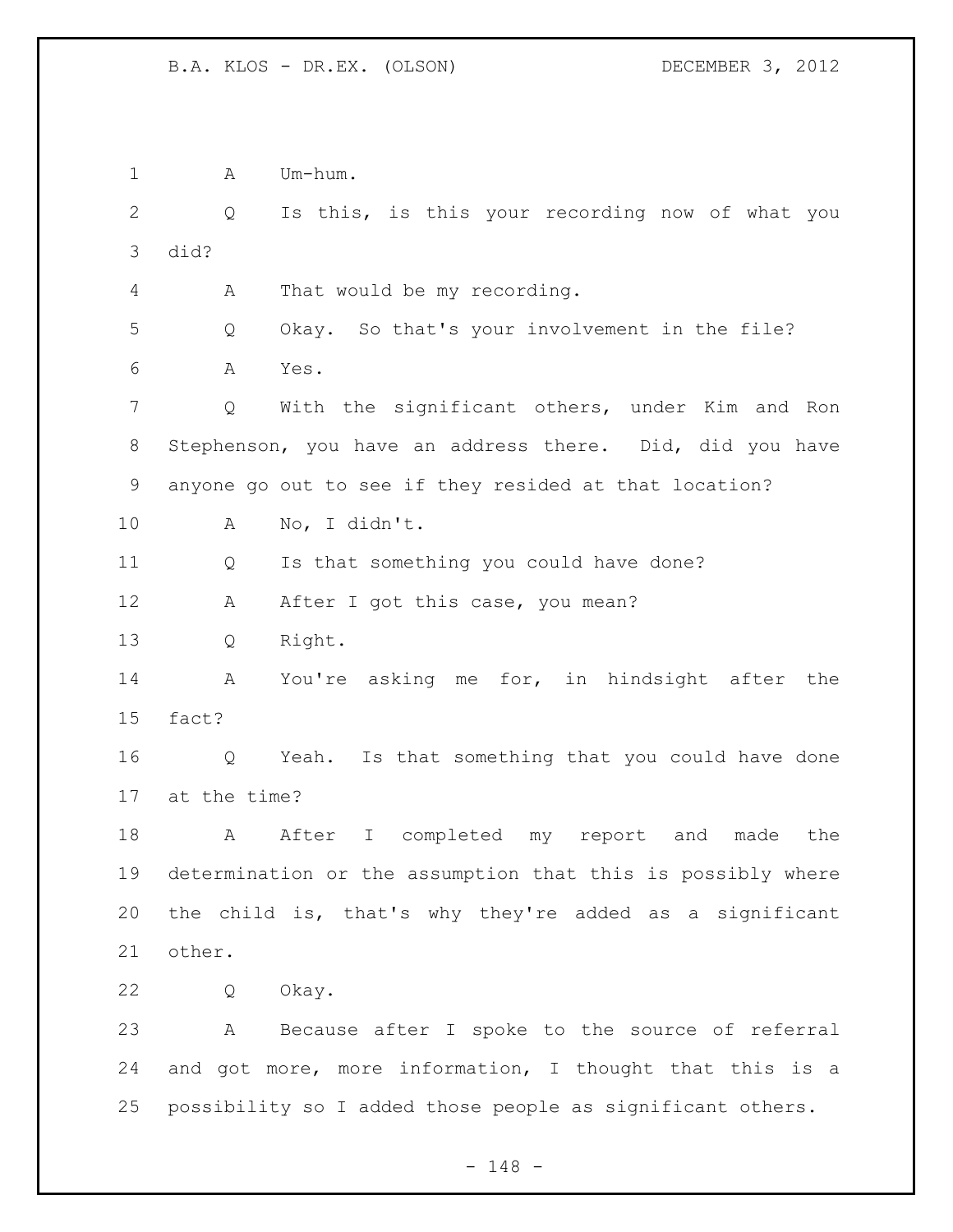Q Okay.

| $\overline{2}$ | At that point, if I thought it was an emergency,<br>A       |
|----------------|-------------------------------------------------------------|
| 3              | I could have asked my supervisor to send a team out to that |
| 4              | address to see if the child was there, sure.                |
| 5              | So that would have been an option, depending on<br>Q        |
| 6              | the level of risk that you assign?                          |
| $7\phantom{.}$ | Yes.<br>Α                                                   |
| $\,8\,$        | You ultimately recommend the file be opened to<br>Q         |
| 9              | northwest intake for investigation and assessment?          |
| 10             | Yes.<br>A                                                   |
| 11             | Would, would you have anticipated that the intake<br>Q      |
| 12             | worker would try to make contact with the Stephensons?      |
| 13             | Well, yeah. That's why they're under Significant<br>A       |
| 14             | Others.                                                     |
| 15             | Okay. Just want to go through what you've, what<br>Q        |
| 16             | your involvement in the file was here. So beginning at      |
| 17             | page 37358.                                                 |
| 18             |                                                             |
| 19             | "Prior to the case being assigned                           |
| 20             | to Central Intake worker, a                                 |
| 21             | request was made for CRU to check                           |
| 22             | E&I Assistance to determine                                 |
| 23             | where, in fact Phoenix actually                             |
| 24             | resides, because, last November,                            |
| 25             | the child was with her father,                              |

- 149 -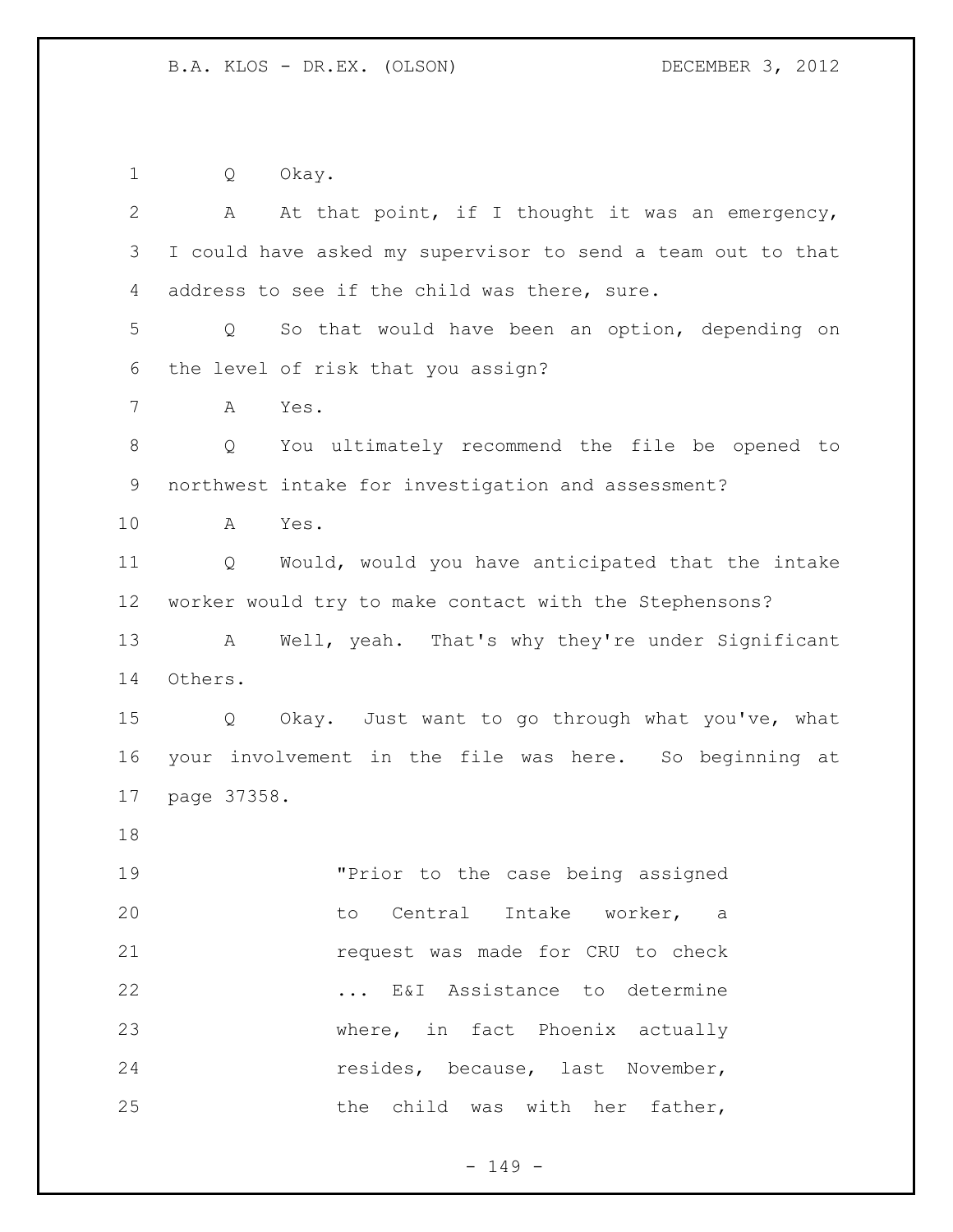| $\mathbf 1$  | Steve Sinclair."                                                  |
|--------------|-------------------------------------------------------------------|
| $\mathbf{2}$ |                                                                   |
| 3            | Says:                                                             |
| 4            |                                                                   |
| 5            | "A"<br>call to E&I Assistance                                     |
|              |                                                                   |
| 6            | determined that Samantha Kematchs'                                |
| 7            | file<br>was closed to them<br>in                                  |
| 8            | March/03 as she had no children                                   |
| 9            | with her.  Samantha's mother                                      |
| 10           | is on assistance on her own budget                                |
| 11           | her birthdate is Sept. 3/56.                                      |
| 12           | At this time, Steve Sinclair is on                                |
| 13           | E&I Assistance with Phoenix on his                                |
| 14           | budget and they live at the                                       |
| 15           | address shown above."                                             |
| 16           |                                                                   |
| 17           | This is information you, you received directly                    |
| 18           | from?                                                             |
| 19           | A From EIA, yes.                                                  |
| 20           | EIA. And what made you, what prompted you to<br>$Q \qquad \qquad$ |
| 21           | call Employment and Income Assistance?                            |
| 22           | As indicated, CRU was asked to check to see<br>A                  |
| 23           | where, in fact, Phoenix resided. Since the source of              |
| 24           | referral originally, when they spoke to after-hours, said         |
|              |                                                                   |
|              | 25 that the child was with the mother and the file recording      |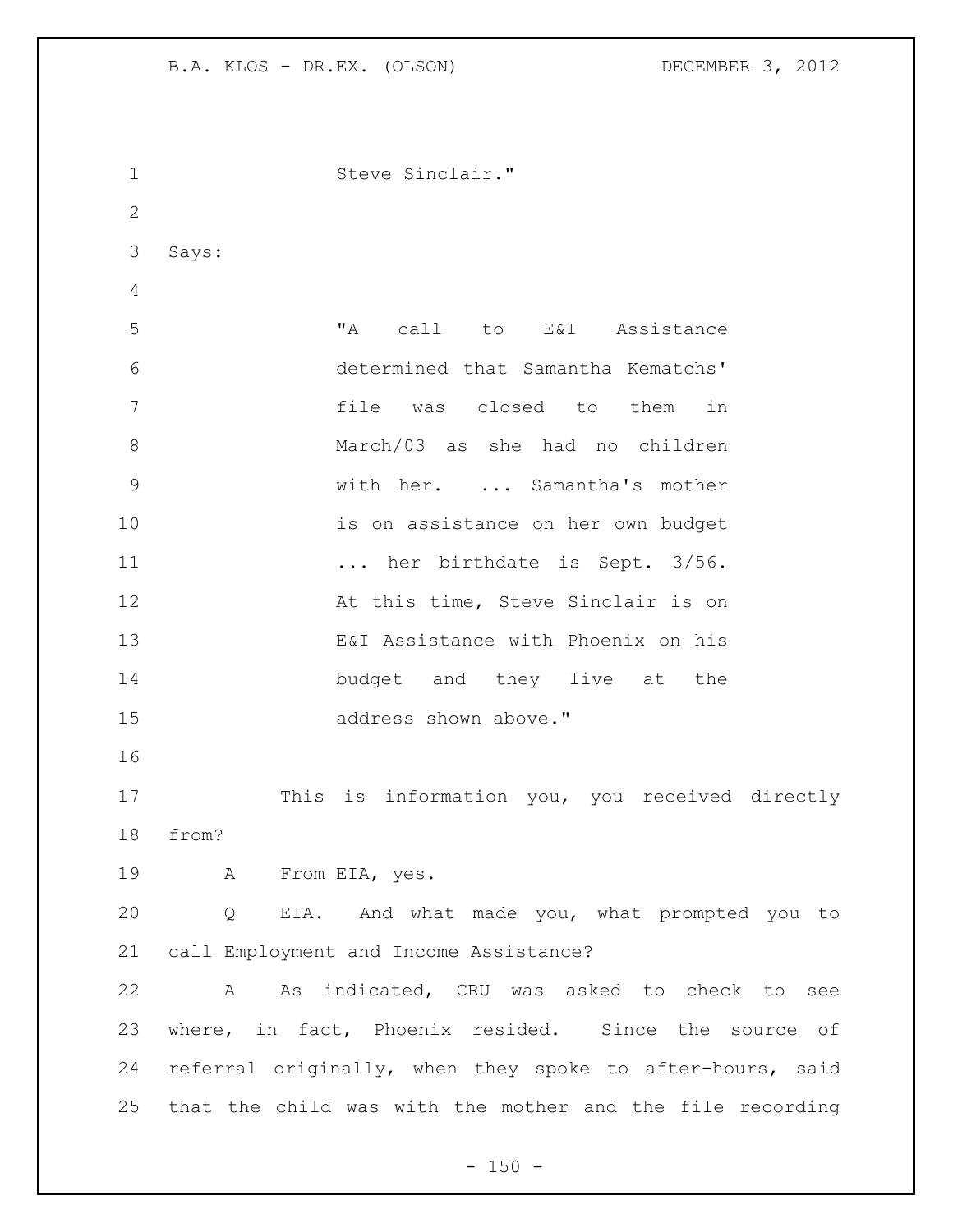or history showed that the child was with dad, I think we were being asked to find out, do we know for sure where this child should be; should she be with Mom, should she be with Dad.

 Q So you're trying to find out where she was supposed to be at the time?

A Um-hum.

8 Q But who was it who suggested you call EI?

 A I would assume, based on this, that it could have been, it could have been my supervisor. Again, because this is a second report. The first report I wrote was under Samantha Kematch's name, and then opened under Sinclair's name. And if you look at the other report -- and I'm doing this certainly not because I remember the time, but I remember looking at these, these cases since this all started -- after Jacki Davidson wrote her after- hours report there was another sentence that says, case assigned to central child -- central intake.

Q Right.

A And then it comes to me.

 Q Because there was a determination made that it wasn't actually central?

A No.

Q Okay.

A Because it was being sent to central and I can't

- 151 -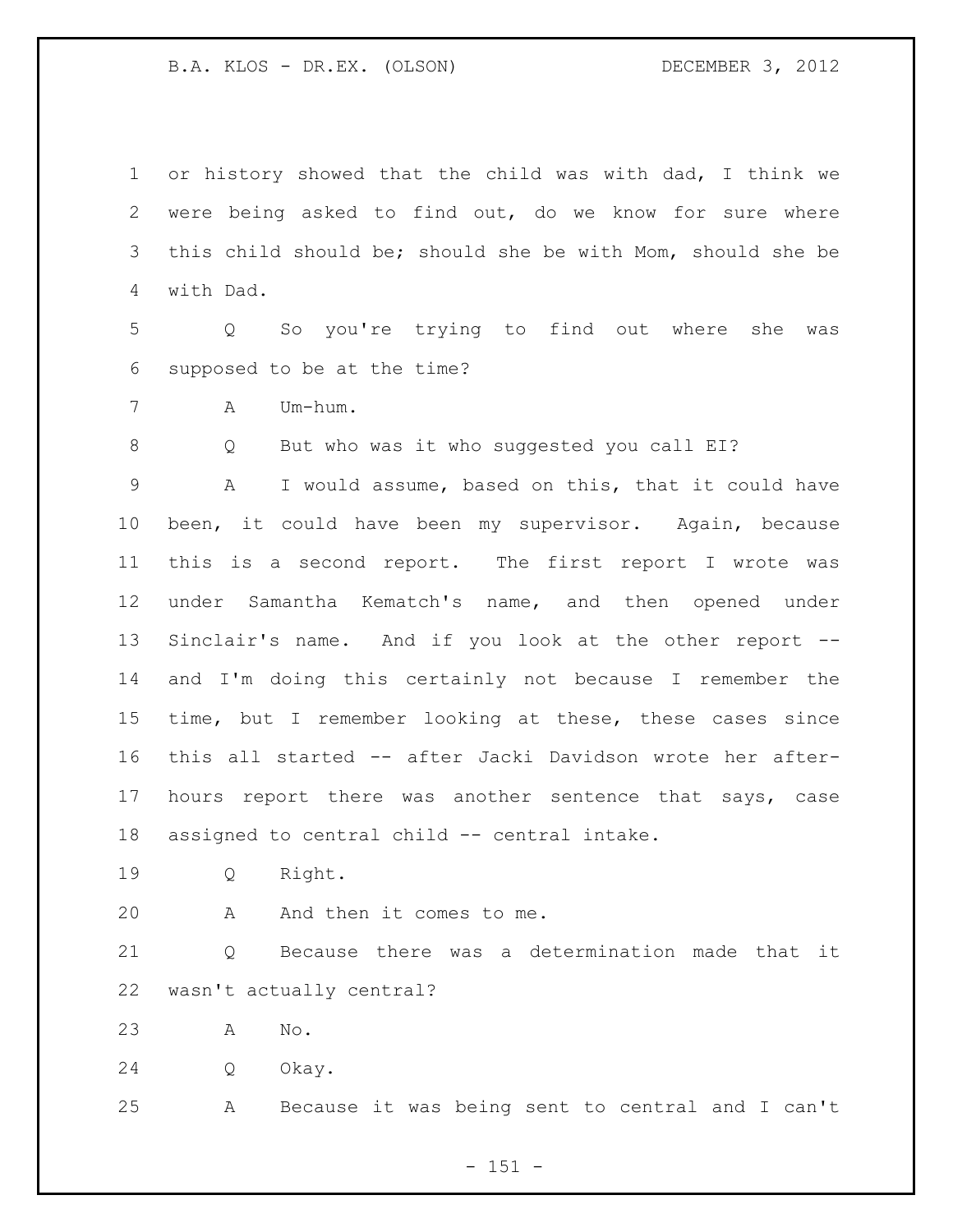answer whether or not it went upstairs and then was asked to come back to CRU to have more work done on it. Q When you say "went upstairs", what do you mean by that? A Supervisors read after-hours reports first thing in the morning. Q I just want to put that other, the other file in front of you. A Okay. Q It's at page three, 36969. This is the other intake form that you prepared? 12 A You need to move it up so I can ... UNIDENTIFIED PERSON: Yeah. BY MR. OLSON: Q Oh, sorry. 17 A That's the after-hours. Q Sorry, this is the form, this is a form that after-hours prepared? A Right. Q And if you, we go on to the next page, it says: "Case opened to Central Area Intake for further assessment." 

 $- 152 -$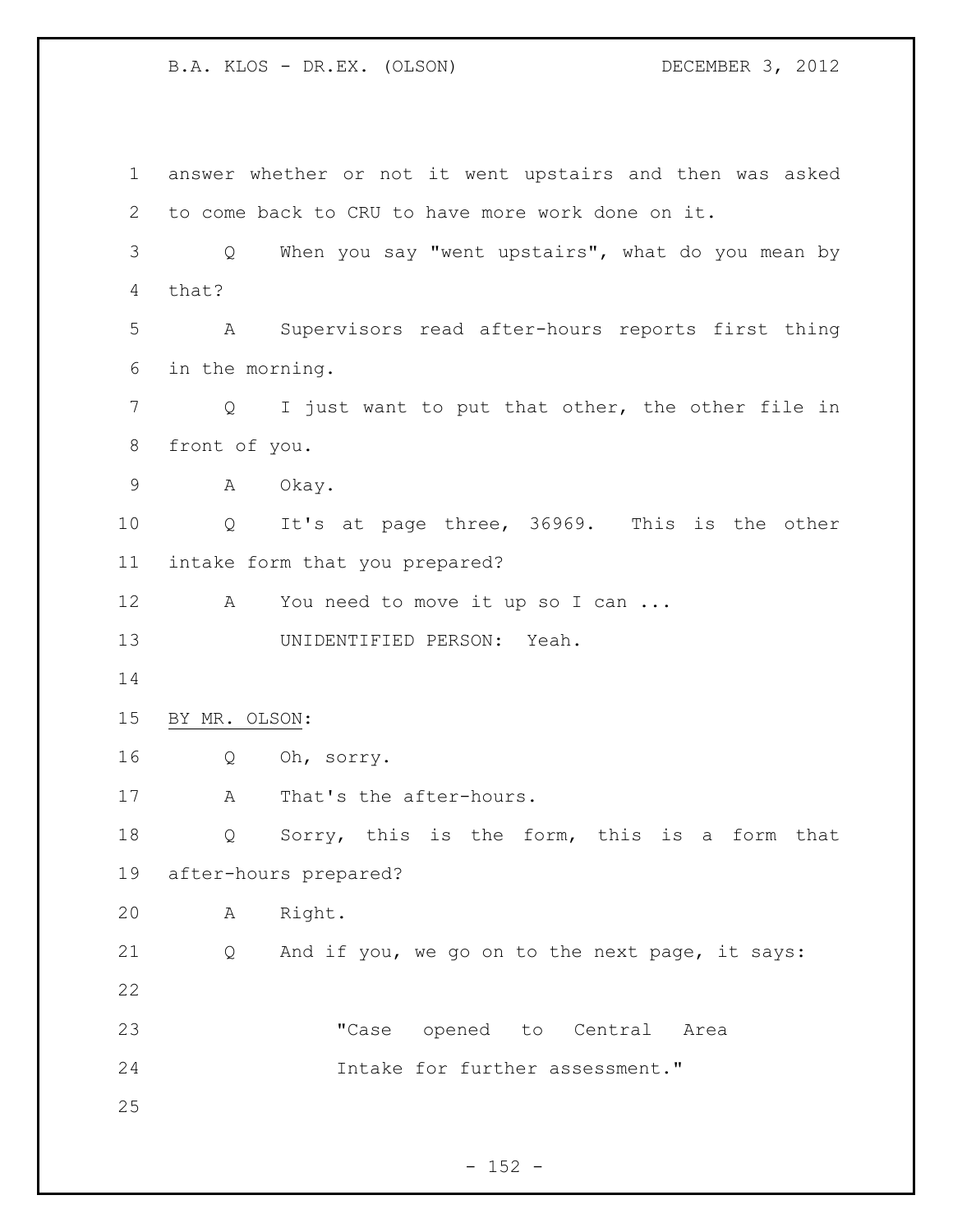1 A Right.

Q That's what you were referring to?

A Right. Okay.

Q This --

A After-hours --

 Q Just before you get into that, the information recorded after that, though, is, is what you did on the case, right?

9 A Then it would -- yes.

Q So you added to --

11 A I added to Samantha Kematch's file, then I opened under Steven so that the information would be the same in both files.

Q Okay. So, sorry, you were going to explain.

 A The case -- indicating case is open to central area intake for further assessment, that took place before it came to me. So what I'm saying is, supervisors read after-hours reports first thing in the morning. They determine whether or not the case is going to go directly upstairs or it's going to be assigned to a CRU worker. In this case, I can't determine, with that sentence as, as shown here, case opened in central area intake. It would have gone to our admin who typed that in, because that's what was done at that time.

Whether or not the supervisor on second thought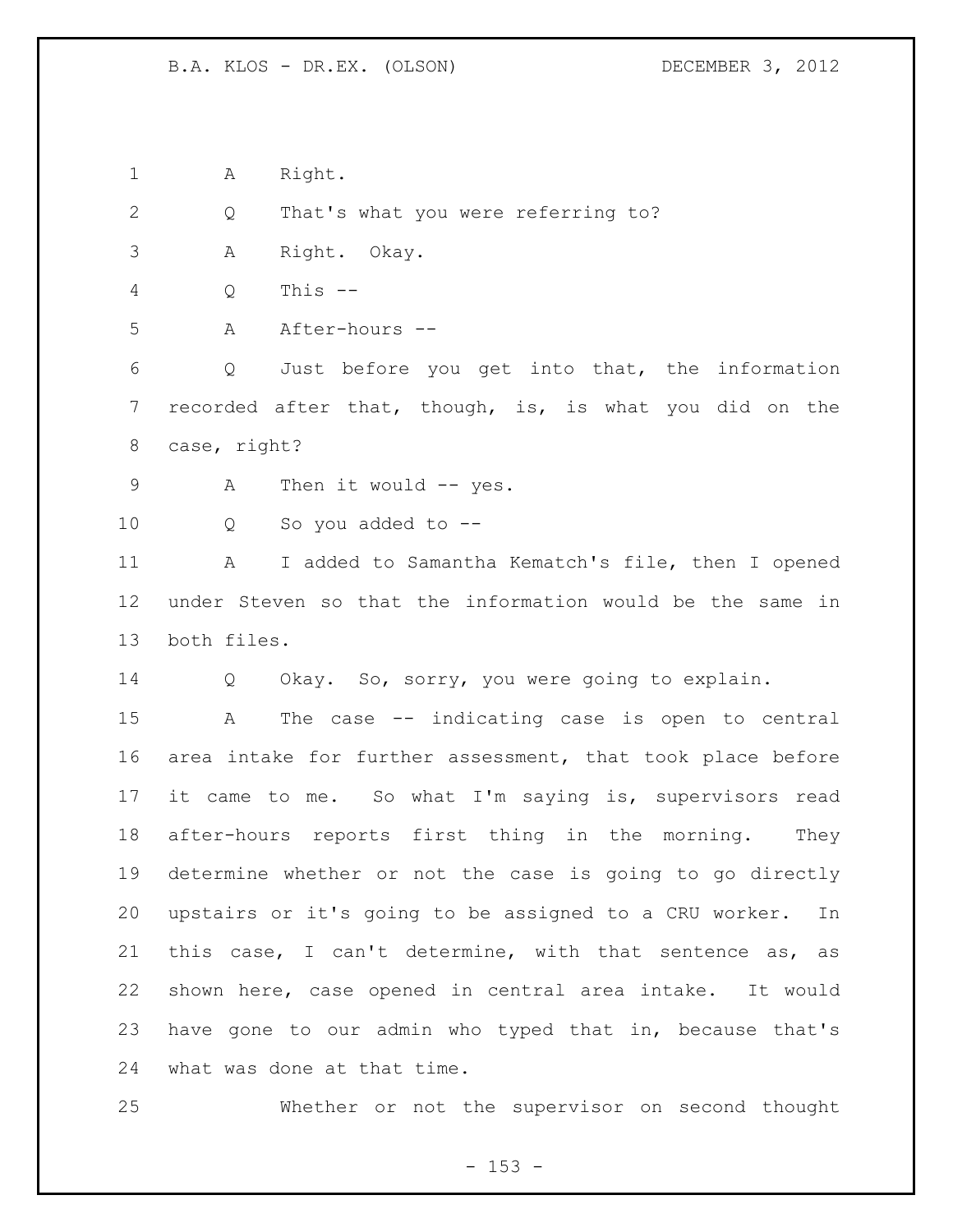| $\mathbf 1$ | just determined, you know what, let's not send this up to   |
|-------------|-------------------------------------------------------------|
| 2           | intake, let's, let's check this a little further first, and |
| 3           | then we'll send it up, so assigned it to me, or it went up  |
| 4           | to central intake who looked at it and said, gee, we're not |
|             |                                                             |
| 5           | sure if this should be ours or where, where should Phoenix  |
| 6           | really be, is she with Mom or with Dad? Can CRU check into  |
| 7           | that and then let's see where it goes. And they may have    |
| 8           | brought it back down. One way or another, it got to me.     |
| 9           | Right.<br>Q                                                 |
| 10          | It was assigned to me.<br>A                                 |
| 11          | Right.<br>Q                                                 |
| 12          | THE COMMISSIONER: After it had been upstairs?               |
| 13          | THE WITNESS: I don't know if it was upstairs or             |
| 14          | was -- originally it looked like it would have been on its  |
| 15          | way upstairs. Whether or not it got there and was sent      |
| 16          | back down                                                   |
| 17          | THE COMMISSIONER: But it got to you after the               |
| 18          | supervisor had read the file that morning?                  |
| 19          | THE WITNESS: Yes. Yeah.                                     |
| 20          |                                                             |
| 21          | BY MR. OLSON:                                               |
| 22          | Which supervisor would have read the file that<br>Q         |
| 23          | morning?                                                    |
| 24          | I'm assuming it was Diva.<br>Α                              |
| 25          | So Diva Faria would have read -- AHU would have<br>Q        |

- 154 -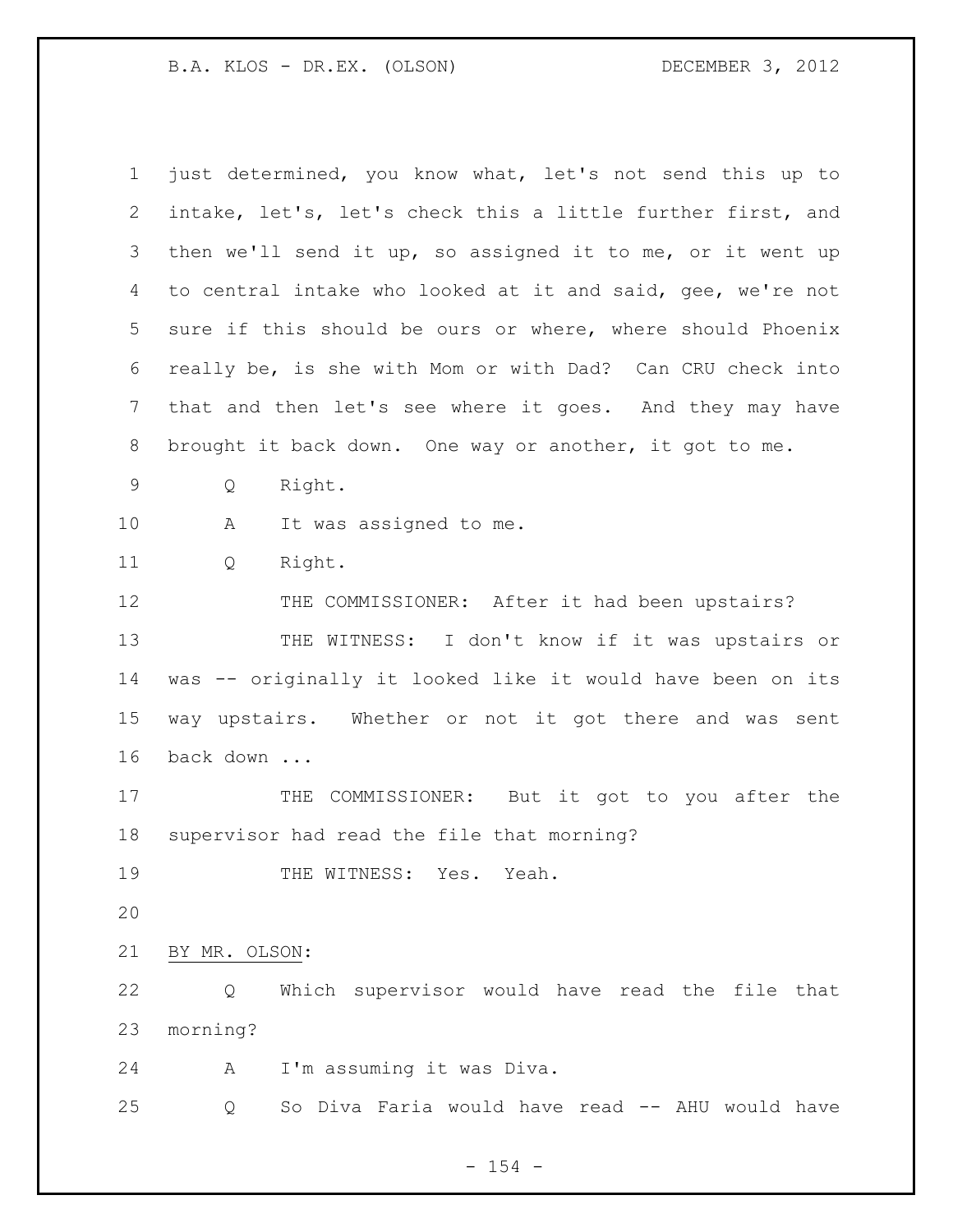left the report --

| 2               | After-hours -- yeah. The supervisors read the,<br>A         |
|-----------------|-------------------------------------------------------------|
| 3               | read the<br>after-hours reports in the<br>morning,<br>CRU   |
| 4               | supervisors, to look at where this case is going.           |
| 5               | Right.<br>Q                                                 |
| 6               | From after-hours: is it going directly upstairs,<br>A       |
| 7               | is it going to be assigned to one of the CRU workers, which |
| 8               | would be, at this point, a backup worker, because the other |
| 9               | half of the team is on phones. So would this case be going  |
| 10 <sub>o</sub> | to a backup worker for further follow-up or for a field or  |
| 11              | whatever. So, then that would be assigned. Given that I     |
| 12              | don't do fields, I would assume Diva did not see this as a  |
| 13              | emergency because if she did she wouldn't have given it to  |
| 14              | I wasn't doing fields.<br>me.                               |
| 15              | Right.<br>Q                                                 |
| 16              | So I'm assuming that she and I, in discussion, or<br>Α      |
| 17              | when she got this or, or whether or not it was because      |
| 18              | Central sent it back to her or whether or not she decided   |
| 19              | that, let's do some more work, because that's how we often  |

 worked together. She then might say, she might come to me on a case like this, where some more work was needed, and say, Barbara, do you think you could check this out, see if you can get some more information, and then let's send it upstairs.

Q When you --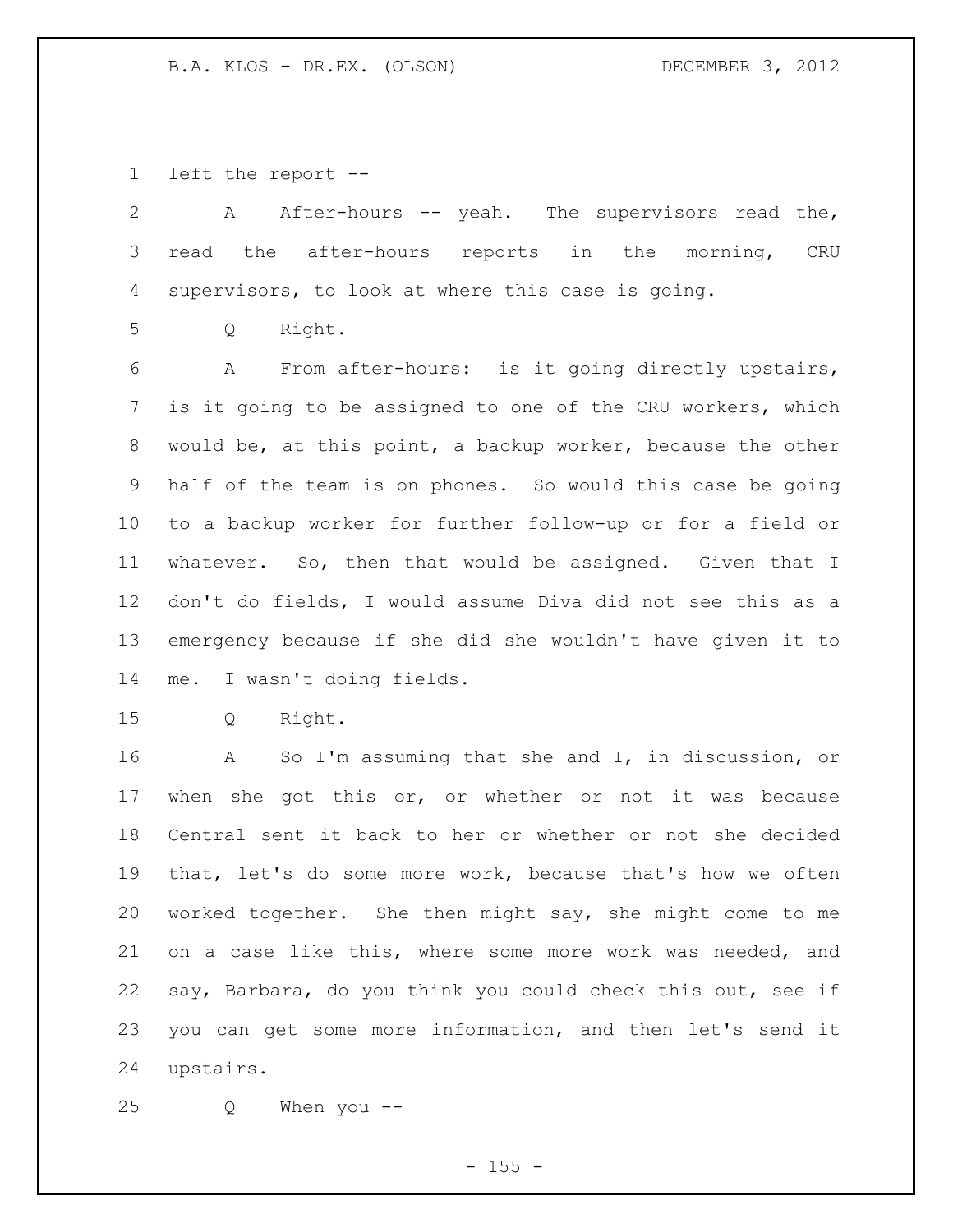1 A So I'd say, fine, and go ahead about ... Q When you look at the page that's in front of you, where your involvement starts -- A Um-hum. Q It says: "Prior to the case being assigned 8 both a Central Intake worker, a request was made for CRU to check with E&I ..." A Right. Q So you're saying that it looks like before it even went upstairs, Ms. Faria asked you to do some more checking? 16 A That either before it went upstairs or whatever, because, because my recording is saying, prior to the case being assigned to a central intake worker, because that's where it was going to be assigned originally, based on that sentence, central area intake, a request was made for CIA -- CRU to check with EIA and to, to determine where, in fact, Phoenix actually resides. So then I start doing my calls. Q So at the point you got the file, you didn't know

where Phoenix was?

 $- 156 -$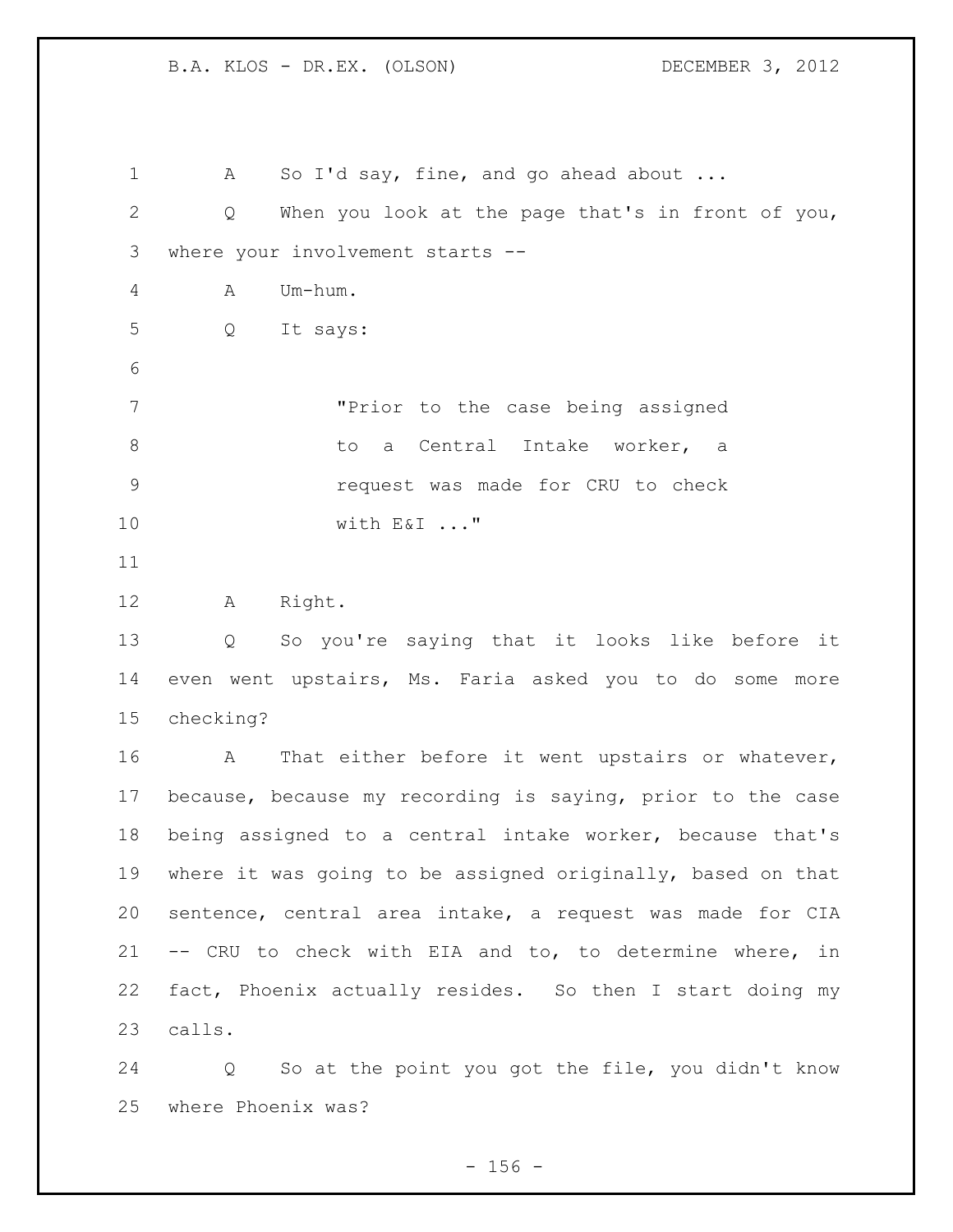1 A Right. Q Next, going back to page 37358, at the bottom of the page, says: "A call was ... made to SOR to obtain further information." 8 A Yes. Q "From our conversation, it was found that she ... was living with Samantha on Balmoral ... from sometime in Aug/03 until they both moved in with [someone else] at her Furby ... address at the end of October. At some point in mid November, Samantha got a telephone 18 call from Steve's ... sister, Jen **...** saying that Steve had gone out and left Phoenix alone in the apartment. Samantha then went to Steve's place, picked up Phoenix and kept her with the other adults at the Furby St. Address. As we continued to talk ... I asked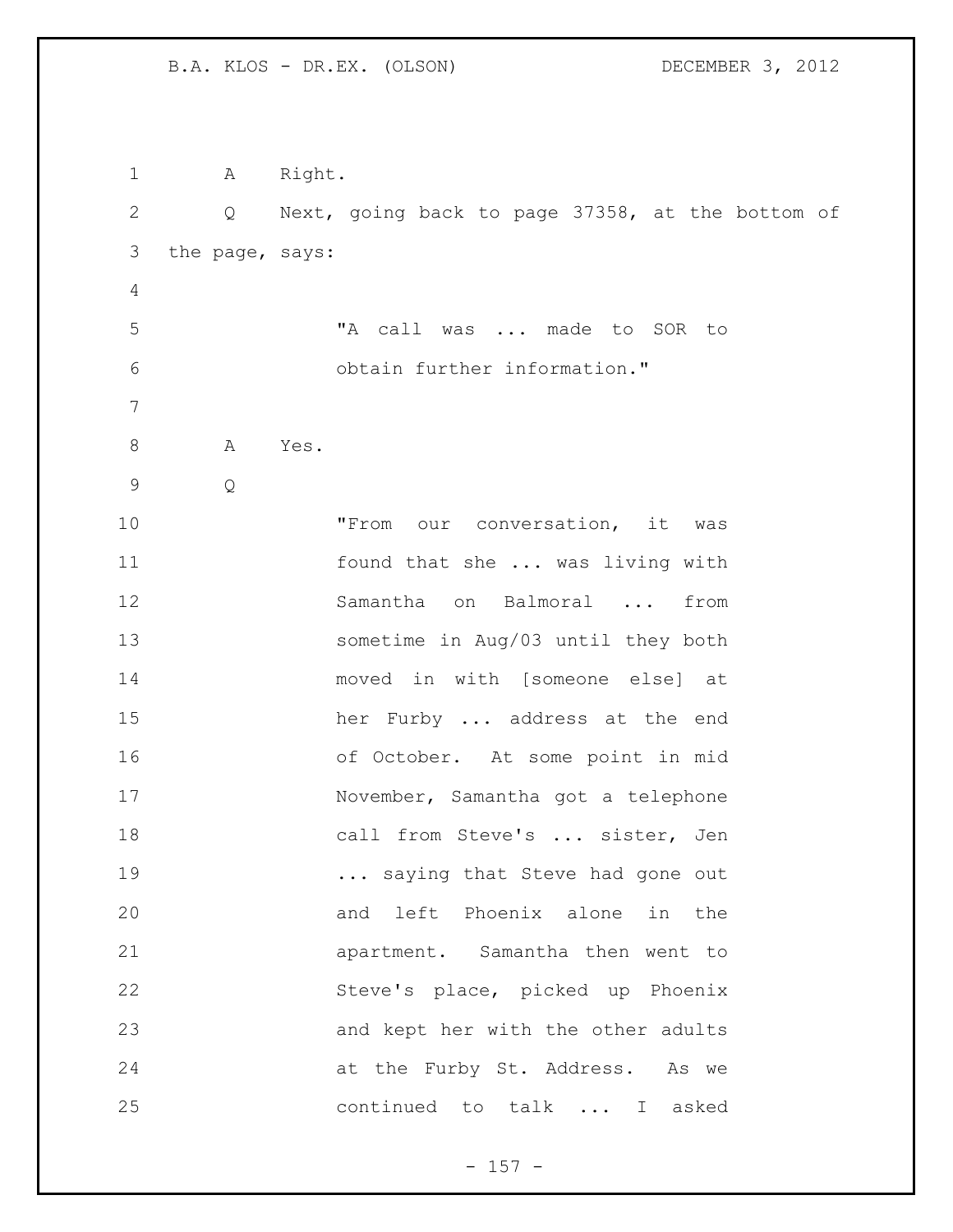| $\mathbf 1$                            | questions, SOR told me that she    |
|----------------------------------------|------------------------------------|
| $\mathbf{2}$                           | discovered that some people came   |
| 3                                      | to pick up Phoenix around Jan.     |
| 4                                      | 2/04 and took her to their place   |
| 5                                      | in Selkirk?"                       |
| 6                                      |                                    |
| 7<br>And then there's a question mark: |                                    |
| 8                                      |                                    |
| $\mathcal{G}$                          | "SOR further said that there has   |
| 10                                     | been much arguing going on among   |
| 11                                     | all the adults, but                |
| 12                                     | couldn't/wouldn't elaborate<br>on  |
| 13                                     | exactly who was doing the arguing  |
| 14                                     | and what it was they were actually |
| 15                                     | arguing about. In reading the      |
| 16                                     | closing dictation in the Sinclair  |
| 17                                     | file which is the most recent, it  |
| 18                                     | was found that Phoenix was in a    |
| 19                                     | [place of safety] with a family    |
| 20                                     | named Stephensen who lived on      |
| 21                                     | Selkirk Ave. It is believed that   |
| 22                                     | this may be the family who picked  |
| 23                                     | up Phoenix as in the last file     |
| 24                                     | recording closing summary in the   |
| 25                                     | Sinclair file it is recommended    |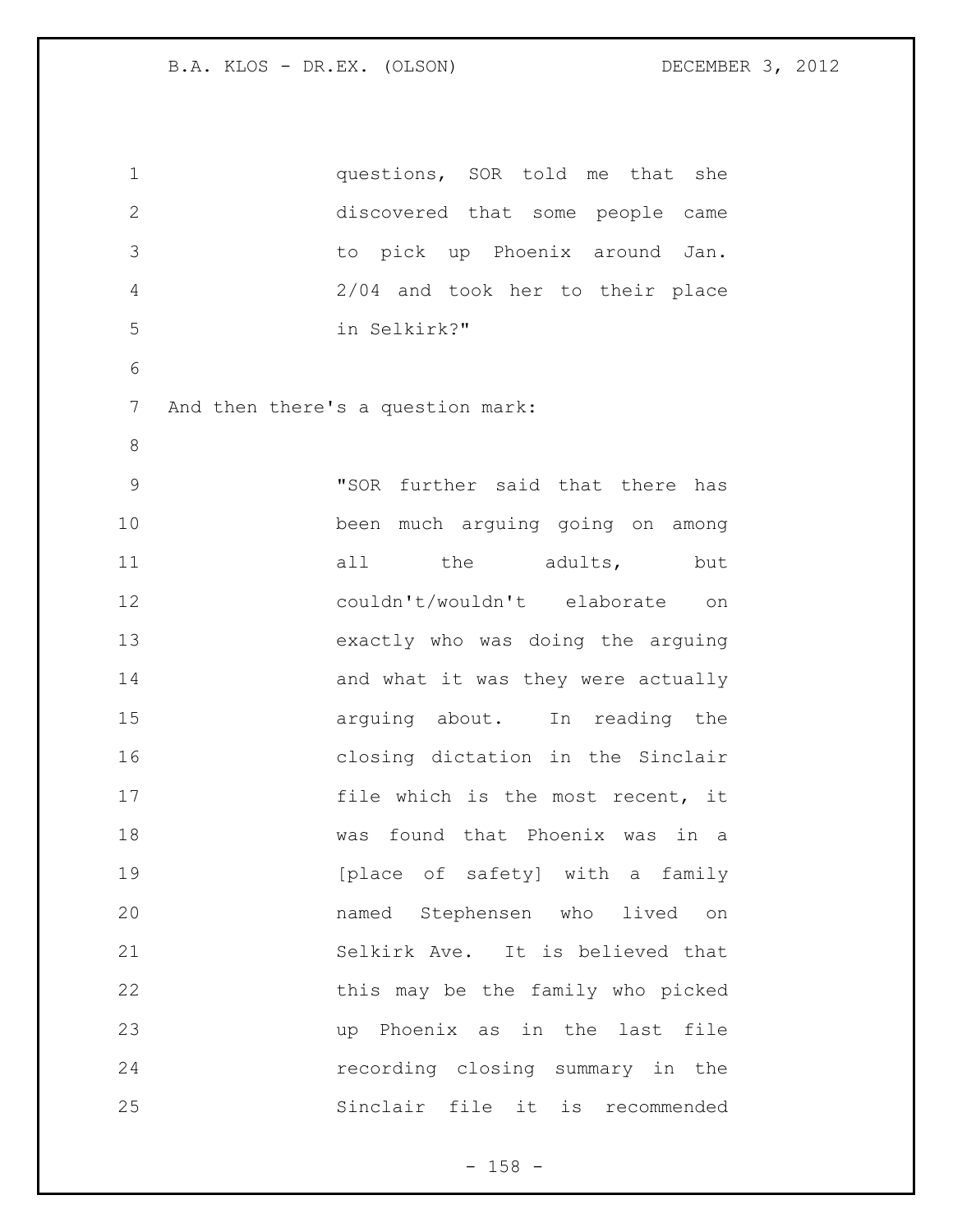that Phoenix be placed with the Stephensens' should she return to 'care'. An attempt to speak with the Stephensen family was unsuccessful as both the home telephone number along with Mr. Stephensen's work phone number are  $\cdot$  'out of service' at this time." Up to that point, you -- this, this is -- is this your only recording of the contact with the source of referral? A Yes. Q So you didn't have any other notes? A No. Q And were you making this recording at the time you're having the conversation or after? 18 A After. Q The information that you received from the source of referral, was that concerning to you at that point? A I'm sorry? Q Was the information you received from the source of referral concerning to you at that point? A As to what she was saying with regards to what was going on in the home, you mean?

- 159 -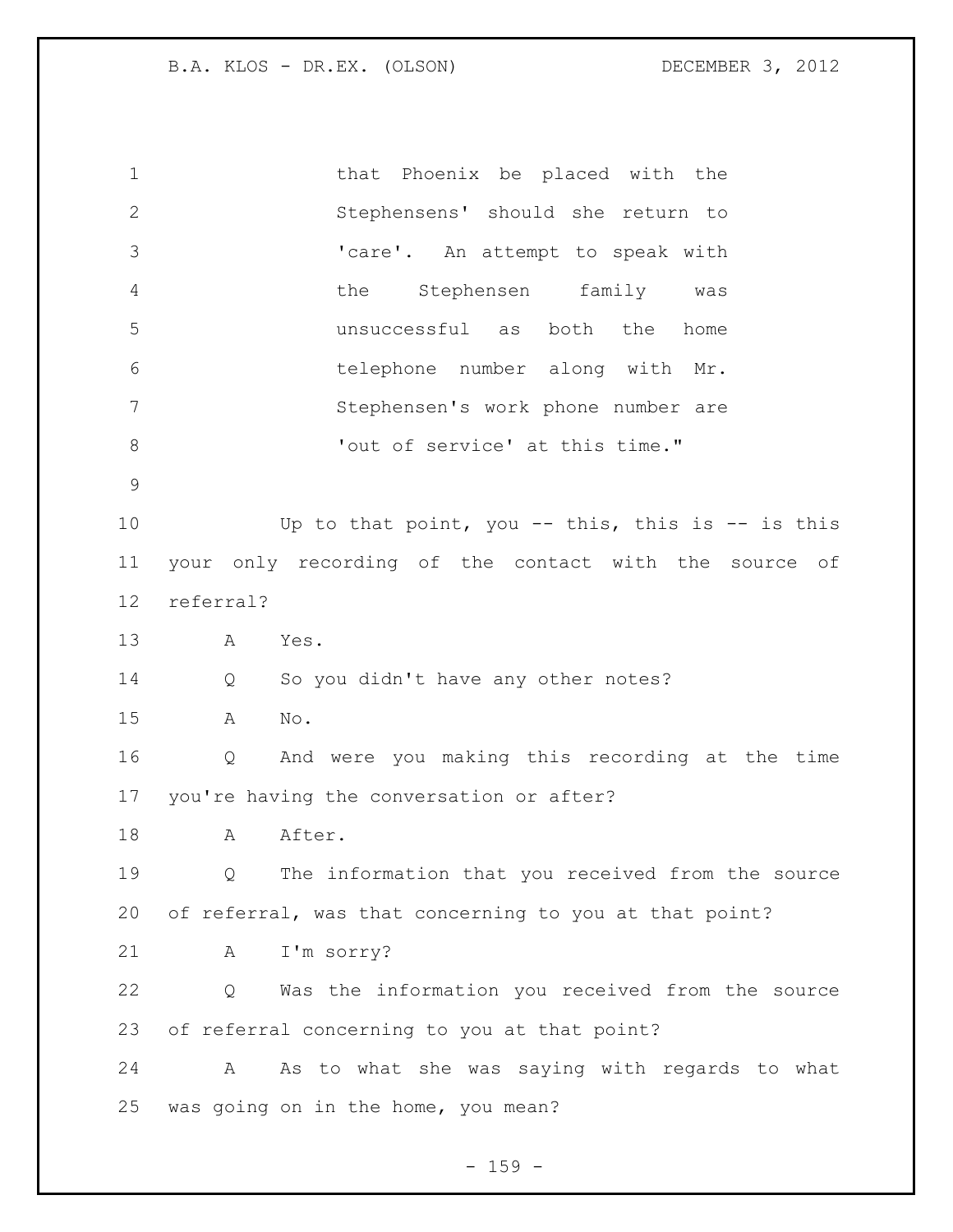Q Right.

A Sure.

 Q Okay. This, this conversation with this source of referral didn't give you any further insight into where Phoenix actually was at the time, did it?

 A It was only, again, as I indicate, I surmised, because she thought that the, the people that picked up Phoenix in Selkirk and with the former foster parents living on Selkirk Avenue and having taken care of Phoenix 10 off and on, I made an assumption that this may be where the child -- this may be the people, or these may be the people who picked the child up on January 2nd as the source of referral is saying.

 Q But by this time you had the previous record about Phoenix being at the home where crack was being smoked and Samantha was leaving her to go out drinking, right?

18 A In November/December, yes.

 Q Right. And then you have her with Steve Sinclair who, according to the referral, at least, had left her, Phoenix alone --

 A In the apartment, which is why the mother went and picked her up.

 Q Okay. So then the mother picks her up and then there's a concern about that.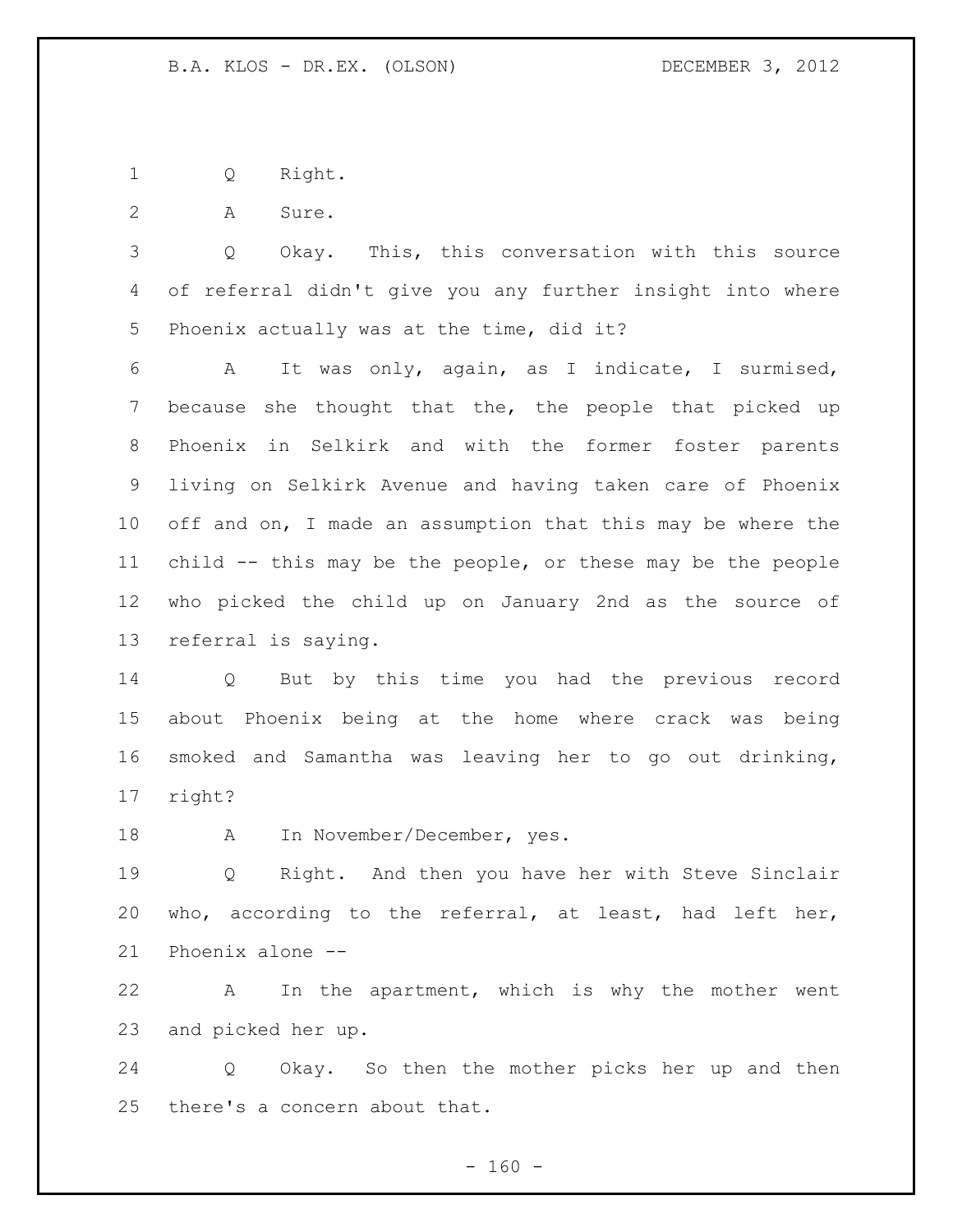1 A Um-hum.

| $\mathbf{2}$ | Q And now you're looking at the file and you, you         |
|--------------|-----------------------------------------------------------|
| 3            | find out that there might be this place of safety family  |
| 4            | that could have her as well. With those, with those       |
| 5            | factors here, what was the level of concern you had?      |
| 6            | I felt that it needed to be looked into in order<br>A     |
| 7            | for us -- and in order for someone to find out where this |
| 8            | child actually is. So it needed, it needed to be followed |
| $\mathsf 9$  | up.                                                       |
| 10           | Okay. You, you continue on in your work, that --<br>Q     |
| 11           | this is page 37359:                                       |
| 12           |                                                           |
| 13           | "Given that the quardianship of                           |
| 14           | Phoenix is with Mr. Sinclair and                          |
| 15           | she is on his budget with [EIA],                          |
| 16           | it is felt that the Kematch file                          |
| 17           | be closed at this time and that                           |
| 18           | the Sinclair file be re-opened."                          |
| 19           |                                                           |
| 20           | Right.<br>А                                               |
| 21           | And then:<br>Q                                            |
| 22           |                                                           |
| 23           | "Calls were made to Stan Williams                         |
| 24           | (Mr. Steven's former FSW worker;                          |
| 25           | $\ldots$ "                                                |
|              |                                                           |

- 161 -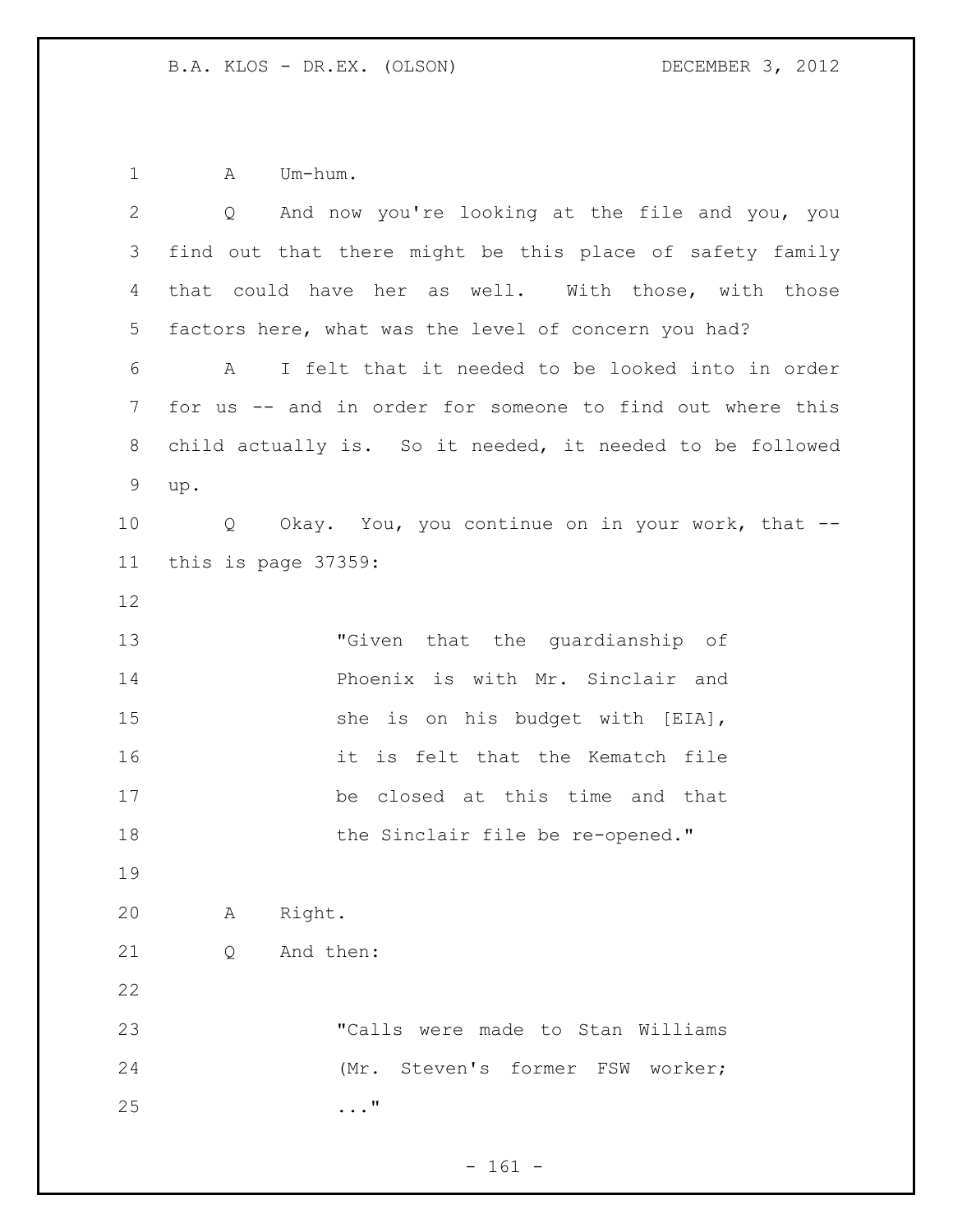Family service worker. A Family service. Q And I, I assume you meant Mr. Sinclair's? A Yes. Steven's -- yes, Steven Sinclair's former. Q And then the, and then you say: **"...** as well ... to Mario Rojas 8 (the Stephenson's former [place of 9 safety] worker; ..." 11 A Um-hum. Q **...** "... in an attempt to find a more current phone number for the Stephenson family in order that 16 they may be contacted. 17 Unfortunately, neither was available and a message was left for both." Did you ever make contact with either of them? A I don't remember. Q If you had, would you have made a note of it somewhere? A If I had received a call from them, I would have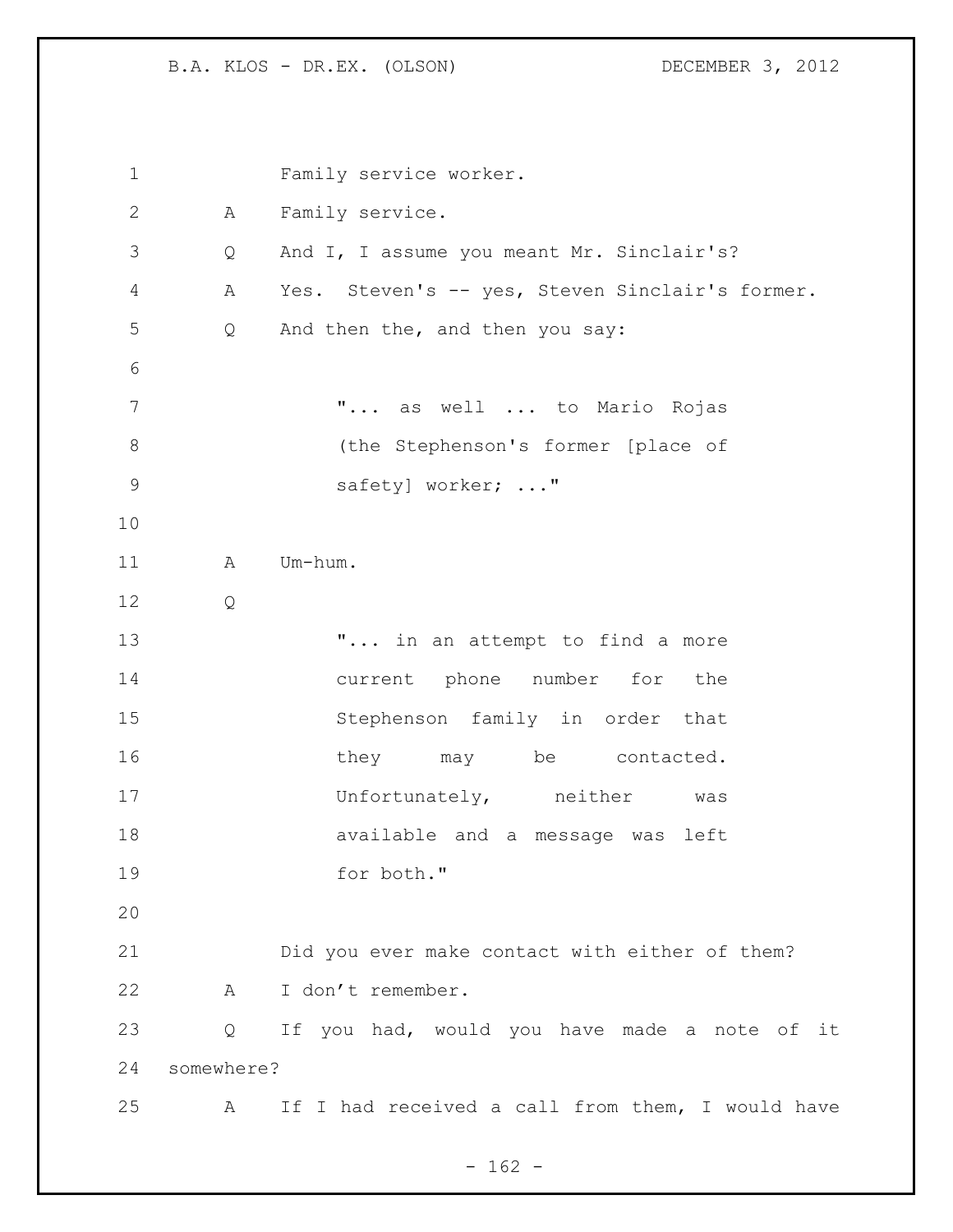| $\mathbf 1$ | forwarded whatever information they gave me to the assigned   |
|-------------|---------------------------------------------------------------|
| 2           | worker because my role was to move this case up to an         |
| 3           | intake unit. What's different now from then is we use the     |
| 4           | intake module, so a case note is added. At this time, we      |
| 5           | did a lot, either an e-mail would be sent to the assigned     |
| 6           | worker or just a phone call: by the way, Sally, I got a       |
| 7           | call from, as I indicated in my report, I told them that      |
| 8           | you'd call them back, whatever, and it would just be a        |
| 9           | telephone call and we'd leave it at that.                     |
| 10          | Q<br>Okay.                                                    |
| 11          | I didn't open another case up.<br>А                           |
| 12          | And there might not be any notes of any --<br>Q               |
| 13          | Exactly. The $-$ -<br>Α                                       |
| 14          | -- any further contact.<br>Q                                  |
| 15          | $\mathbb A$<br>-- worker who got the -- who I phoned with the |
| 16          | information might put that in his or her recording, I don't   |
| 17          | know.                                                         |
| 18          | You go on to say:<br>Q                                        |
| 19          |                                                               |
| 20          | "Given that there is a possibility                            |
| 21          | of risk to young Phoenix and with                             |
| 22          | the uncertainty of where the child                            |
| 23          | actually is at this time, it is                               |
| 24          | recommended this file be opened to                            |
| 25          | Northwest Intake for investigation                            |

- 163 -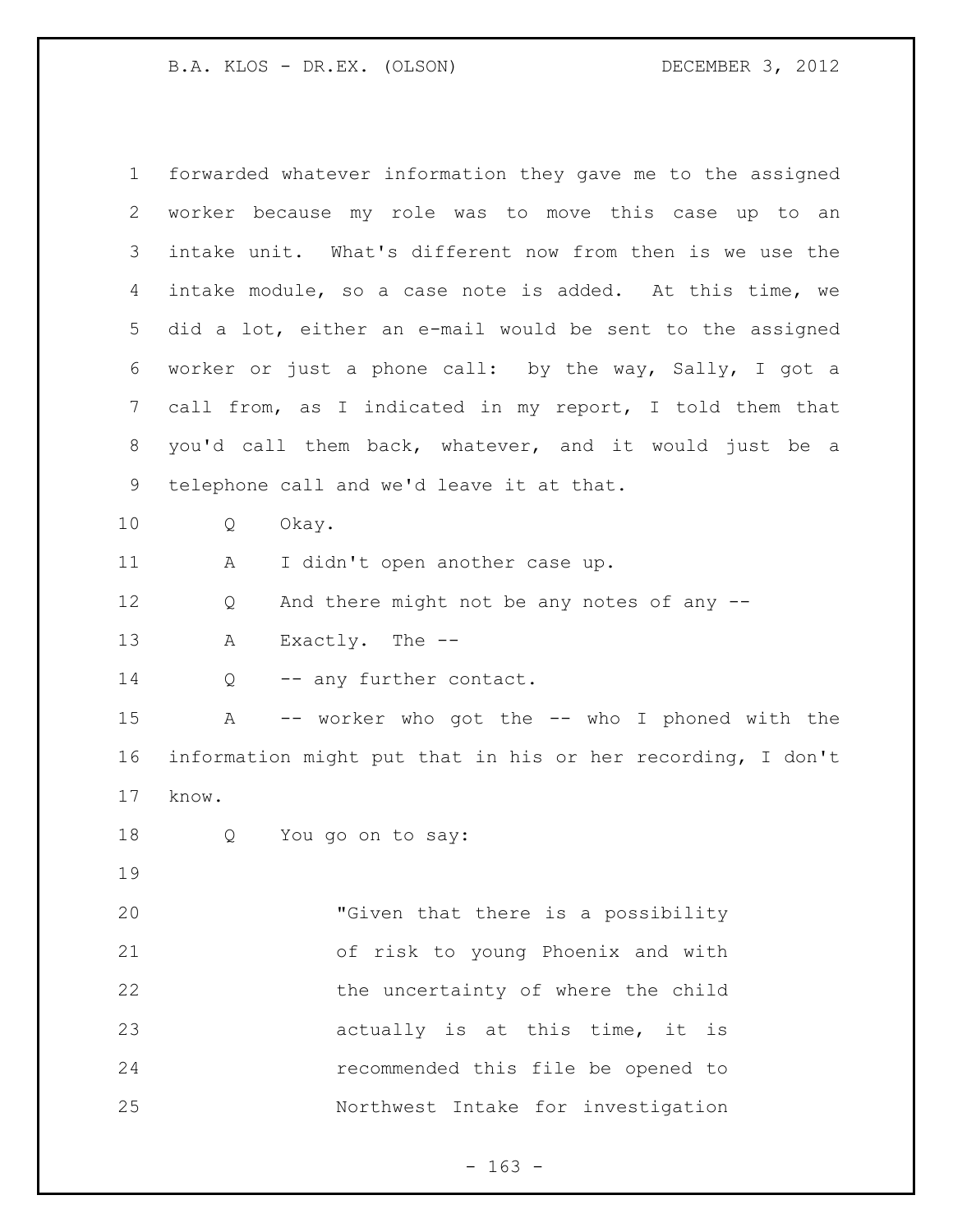|                | and assessment. Because this       |     |
|----------------|------------------------------------|-----|
| 2              | situation has been an on-going     |     |
| 3              | concern as it would appear from    |     |
| $\overline{4}$ | discussion with [source            | оf  |
| -5             | referral], coupled with            | the |
| 6              | history in both parents' files, a  |     |
|                | 5 day response time is indicated." |     |

 That five-day response time, is that something that you would have come up with on your own?

 A No. The word "three" is missing there. It was generally -- response times (inaudible) 24 to 48 hours, those are usually handled at CRU unless it's abuse, then it goes directly to abuse. Anything past that is a three to five-day response time and it's a within three to five days. It's not written in stone. It's not three days or five days. It's within that timeframe.

Q Okay.

 A So dependent on the worker it's assigned to and what they have on their caseload at that time and in conversation with their supervisor, they may make it a four-day response time or they may say, go out, go out on this this afternoon.

 Q So the workload in some way impacts the response time?

- 164 -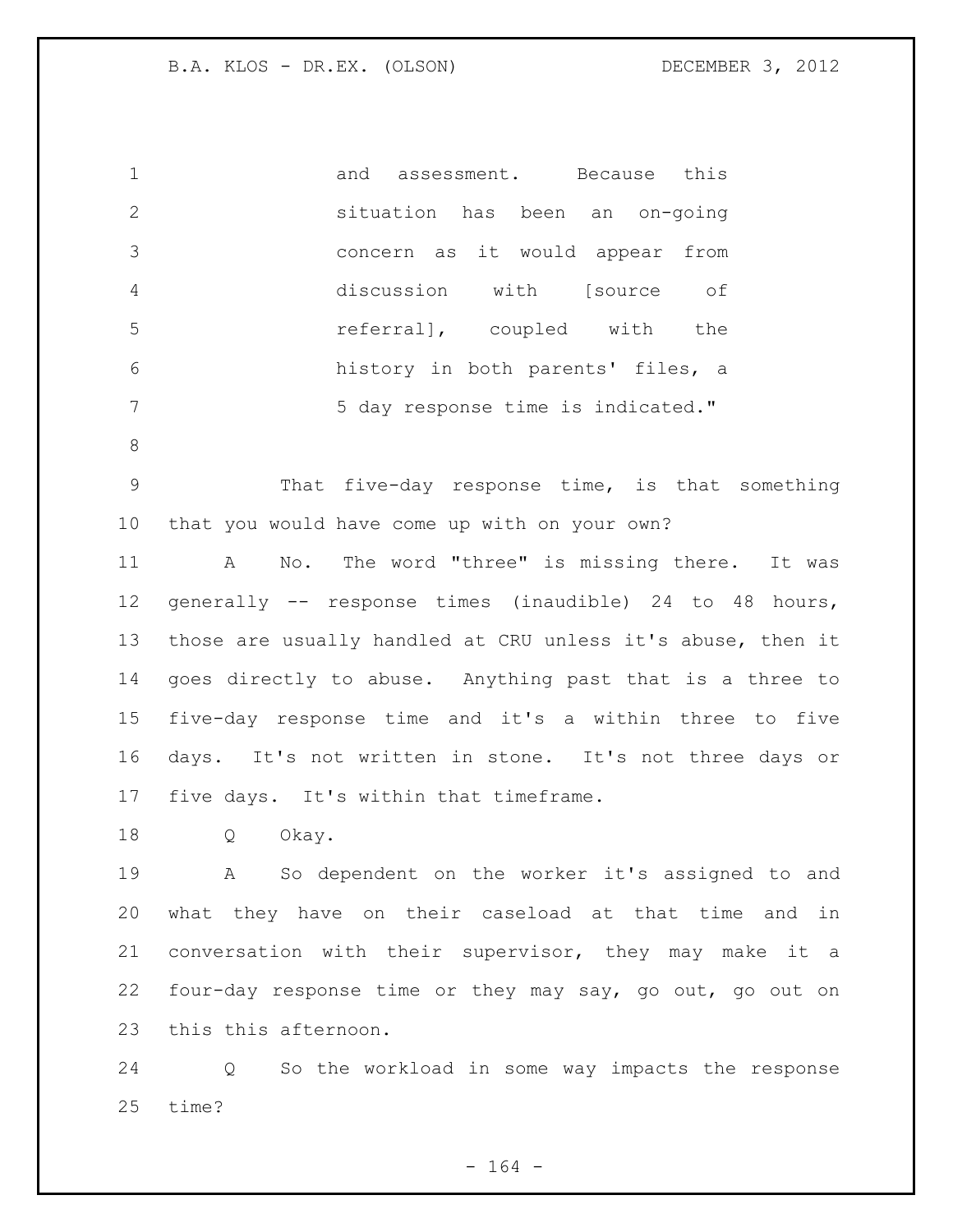A Well, the workload as well as the concern that's being presented. That needs to be taken in consideration.

 Q What's the primary thing you look at? What's, what's the main thing you're concerned about?

 A My concern would be where Phoenix is, is she being cared for by an appropriate caregiver because neither mother or father, according to this file, are appropriate caregivers at this time. Are the Stephensons the people 10 who are looking after her? If, if they are, they are appropriate, it was a former place of safety, but someone needs to go and check that out.

Q Because she could be with Samantha --

 A She could be Aunt Sally or someone else because family is known to have placed her with inappropriate caregivers. So we need to determine who is the caregiver.

 Q But in terms of, of risk to Phoenix, what factors go into that determination?

 A I think we're also looking at the fact that whoever came to pick Phoenix up picked her up on January the 2nd. This is now January 16th.

Q So 16 days had gone by without --

 A Fourteen days have gone by. We need to check this out, but given, obviously -- again, I'm going to make an assumption -- the workload at CRU or whatever was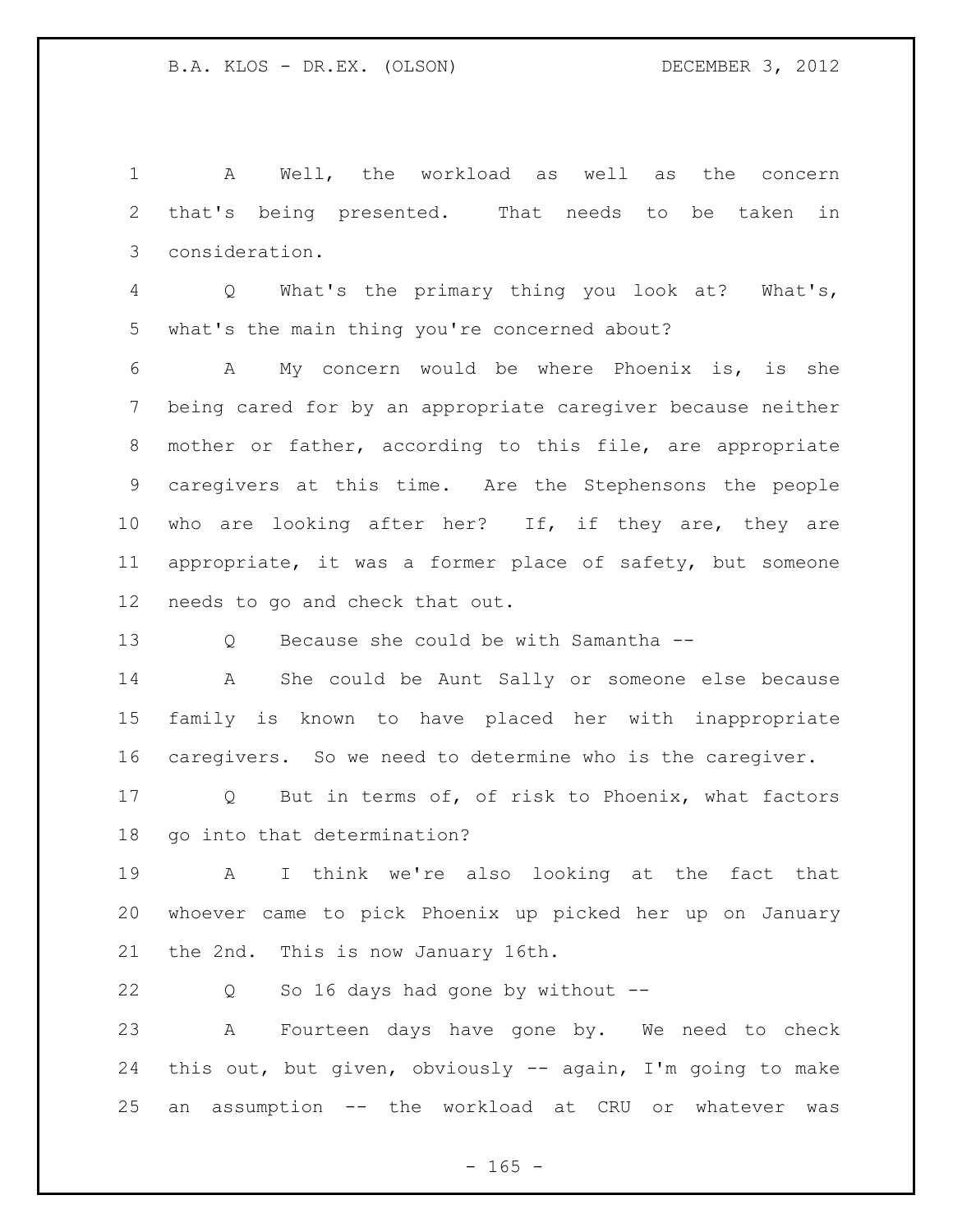happening that day that I got this, it wasn't seen as an emergency for us to go out on it that day. Q So if that many days hadn't passed by, would that increase the ... A So that would -- it might increase the concern but it still wasn't felt by the supervisor that it needs to be dealt with today. Q So the passage of time lowered the risk to the child? A I don't know that it lowers the risk. It may lower the risk. I mean, it needs to be, it needs to be addressed, but does it need to be addressed today I guess is the question. Q We've seen a risk assessment form, and maybe we'll pull it up on the screen. It's at 37464. It's called Safety Assessment. MR. OLSON: And I, I don't believe, Mr. Commissioner, that you have this in, in the package in front of you. 20 THE COMMISSIONER: All right. BY MR. OLSON: Q This was a safety assessment completed by a worker by the name of Roberta Dick. A Um-hum.

 $- 166 -$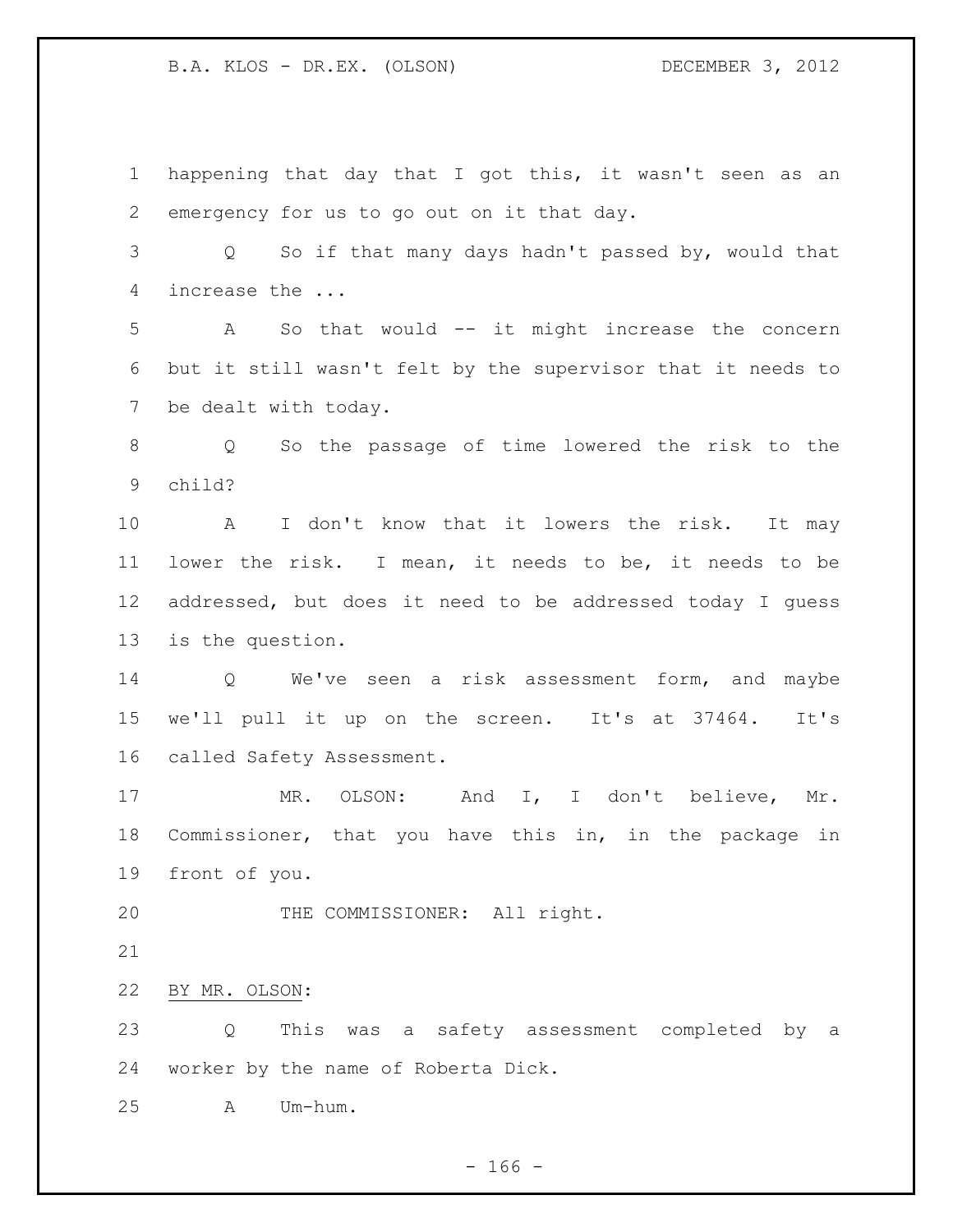Q And this is just being used to show you what I'm talking about here. A Okay. Q Is this a form you had seen before? A Yes. Yes. Q And when would you be -- when would it be required to fill this form out? A You know what, I don't recall whether or not we 9 were filling them out -- well, I know we weren't filling them out regularly or on each case, so I can't, I can't answer that. Q It doesn't appear that you filled the form out? A No. No. Q Was your -- A I don't recall filling the form out. Q Was it your understanding it wasn't a required form? A That it wasn't a required form? No. I'm assuming it wasn't a required form because I don't remember having done it. 21 THE COMMISSIONER: You're assuming it was not? 22 THE WITNESS: Not. BY MR. OLSON: Q This has a number of possible response times. It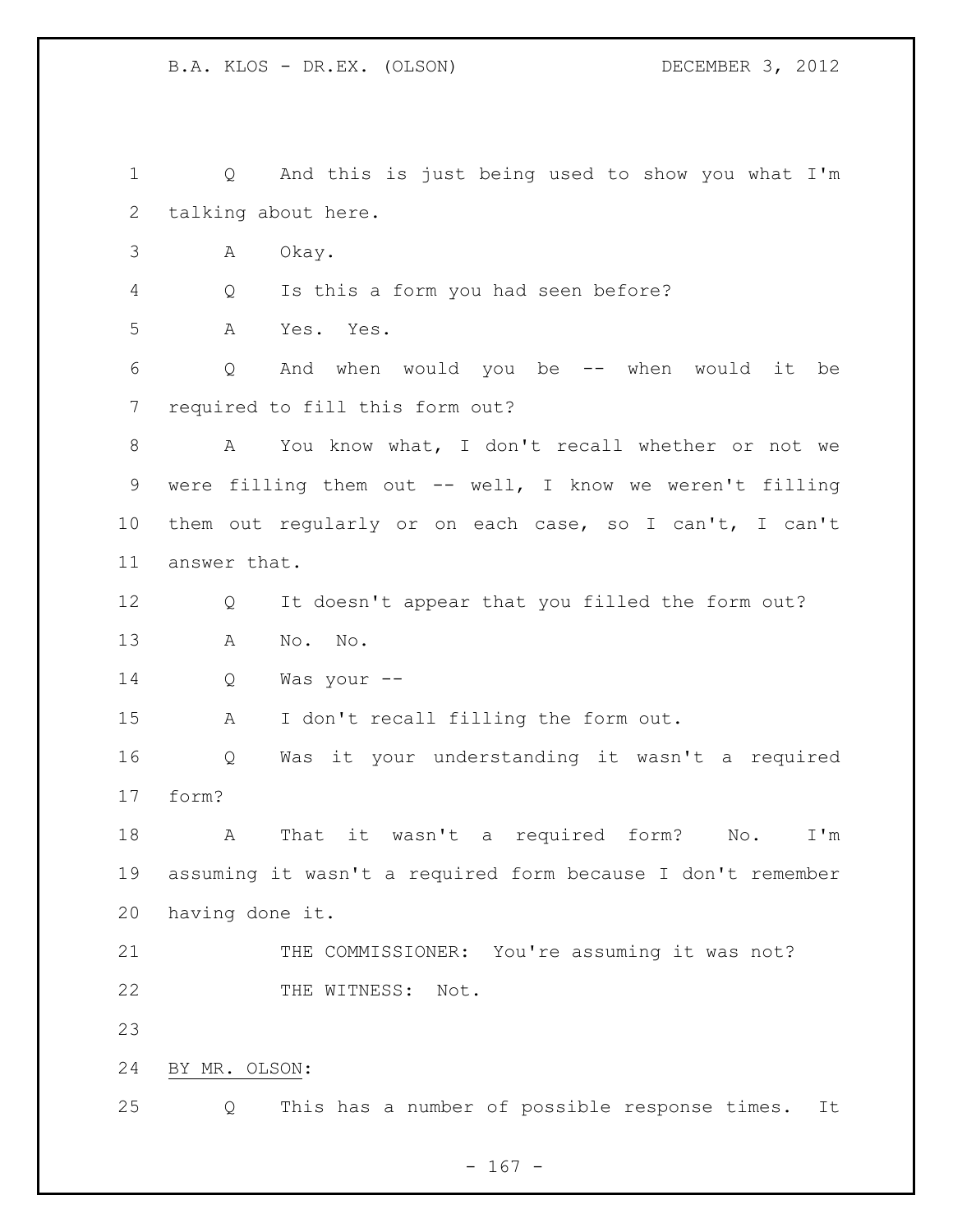has 24-hour response. You'll see it has a 48-hour response or five-day response. A Um-hum. Q Are those the response times you were aware of at the time? A I would think so. Q But you didn't go, you didn't go through this form or anything like it when you were determining the five days? A I don't recall doing that, no. Q Turn to Commission disclosure 992, first at page 19625. 19625. This is a document entitled, at the top, it says Winnipeg Child and Family Services Intake Program Description and Procedures. A Um-hum. Q And then within this document at page 19637 -- or is this a document that you would have been familiar with? A This is the intake program, not the CRU program. Q Okay. 21 A But I may have seen it, yes. Q Okay. Do you have a recollection of seeing it? A You know what, I can't be a hundred percent certain but I think I did. Q Okay. If you look at page 19637 under

 $- 168 -$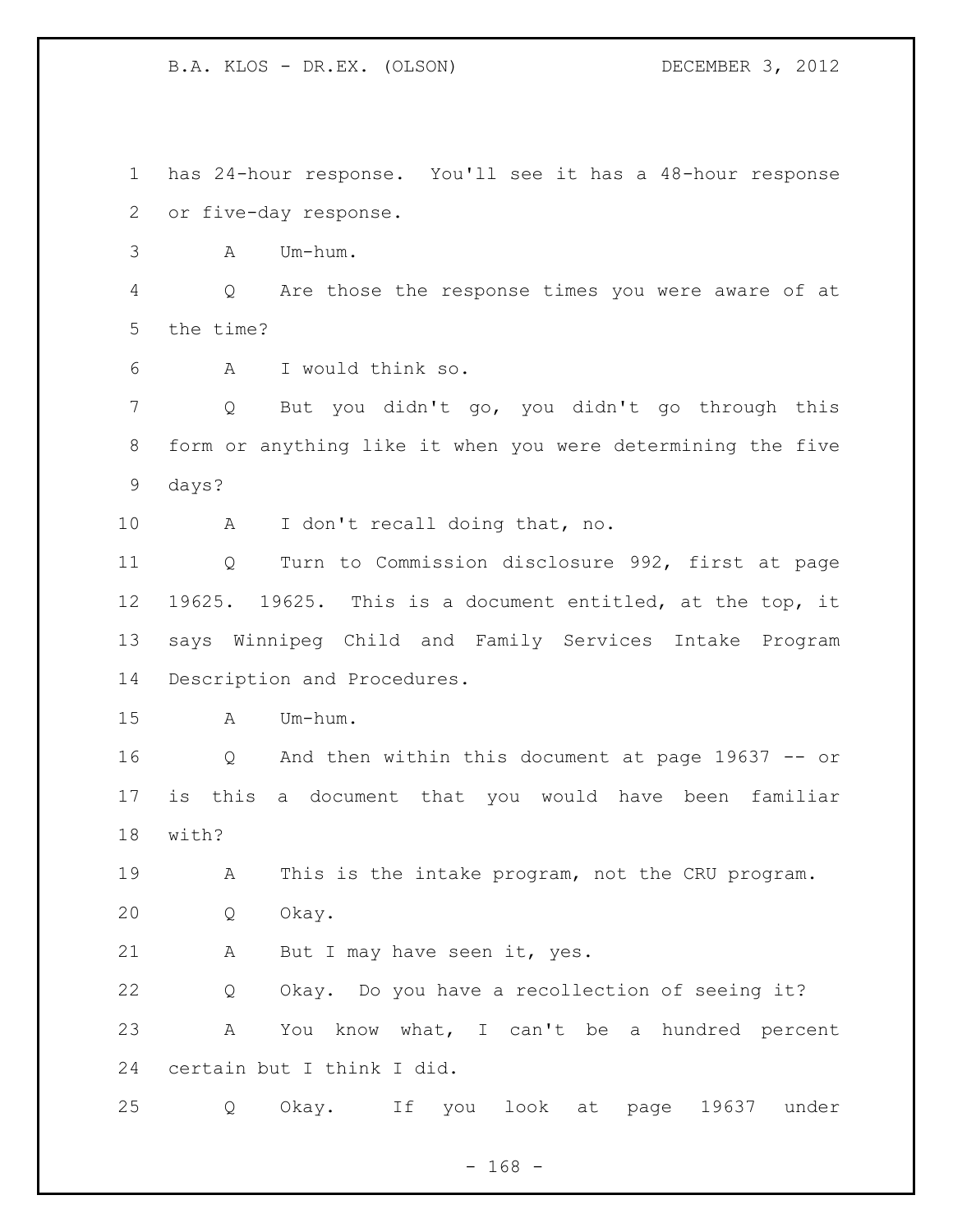Vulnerability, this is going through, I guess, a screening process in terms of assessing risk. It says: "High priority (immediate response or within 24 hours) (life threatening/dangerous)" 8 and then one of the items there, the first bullet, is: "Young Child Or Development Age" A Um-hum. Q Would that apply in this case with, with Phoenix Sinclair? 16 A One can look at it that way, of course, the child was three and three-quarters years old so she's very vulnerable, she can't look after herself. However, I think we're also looking at, or I'm looking at, in retrospect when I see these reports, after-hours took the initial call, did not see it as an emergency, did not go out on it on January the 15th. It was assigned to me on the 16th. I didn't do intake so I didn't respond to emergencies. It was obviously not seen as an emergency. I'm looking at the information, I'm seeing that, yeah, this is a vulnerable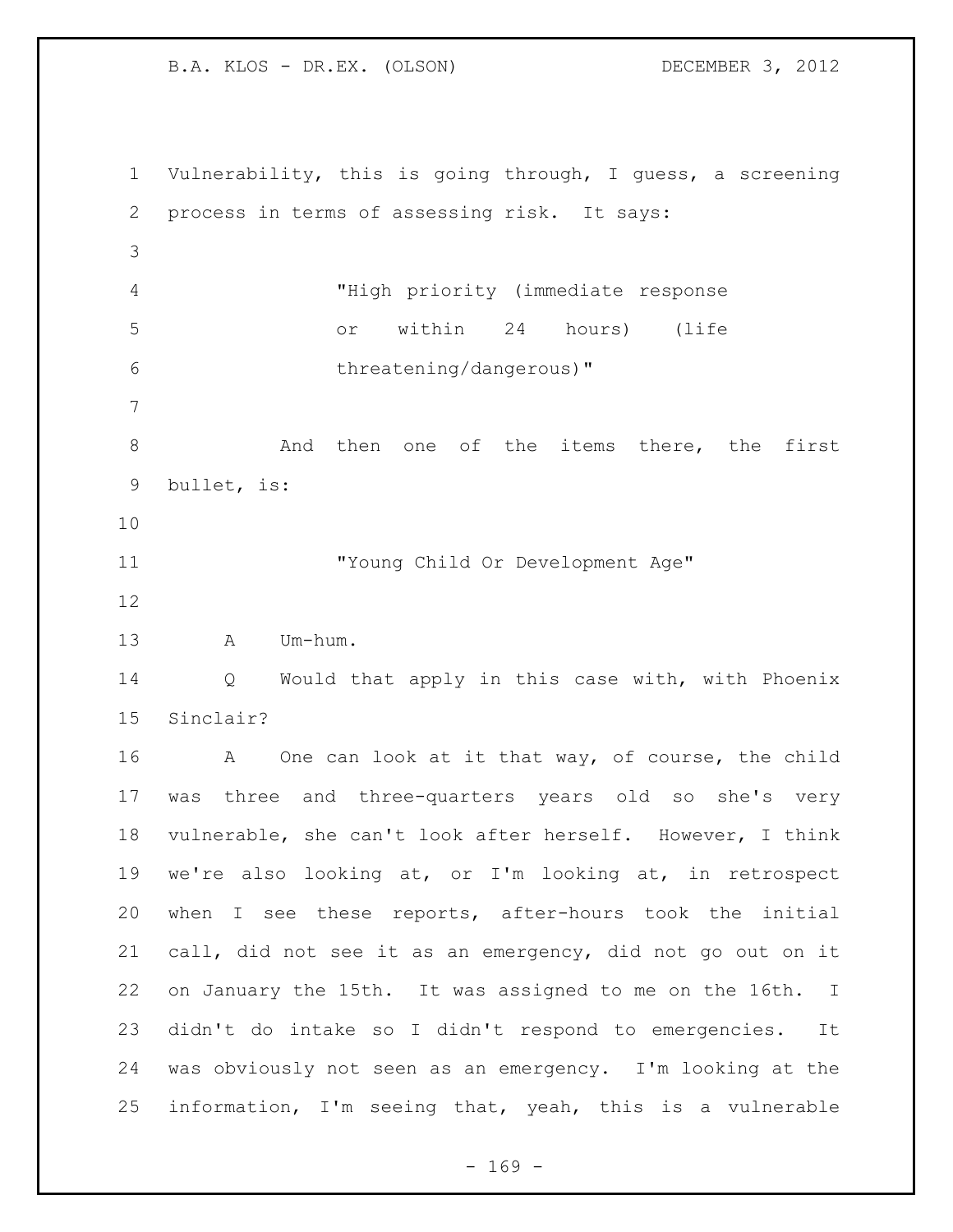child, this is a child that we have concerns about, it needs to be addressed, it needs to be looked into. Given the fact that as I'm reviewing the information and speaking to the source of referral and then reviewing the history and the possibility that the child had been picked up two weeks ago by her former, her former place of safety parents and people have looked after her in the past, hopefully this is where this child is, but we need to find out for certain where she is and it needs to be addressed. The plan was originally send up to intake. I'm, again, assuming that I would have been discussing this while I'm doing this with my supervisor so we're going to send it up now only to a different intake area for it to be further investigated and assessed. 15 THE COMMISSIONER: Different --16 THE WITNESS: And that's what I did. THE COMMISSIONER: Different intake area in what sense?

 THE WITNESS: Different intake because it was originally going to go to central area intake.

21 THE COMMISSIONER: Oh, yes.

 THE WITNESS: And I was now saying it should go to northwest area intake.

 THE COMMISSIONER: But it hadn't gone up to central intake?

 $- 170 -$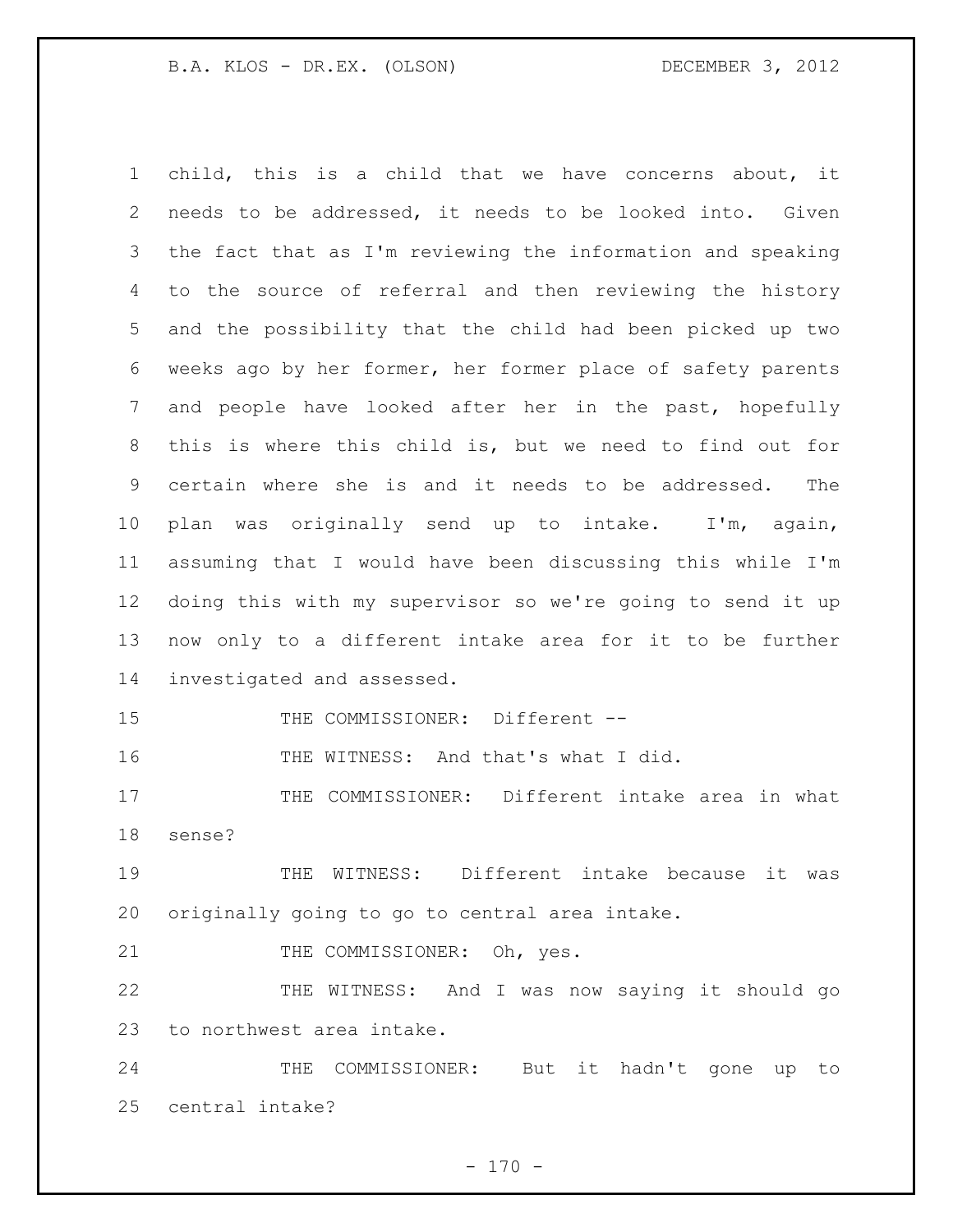1 THE WITNESS: As far as I know, it hadn't. BY MR. OLSON: Q When you say AHU didn't determine it was a high risk file, was that just based on your assumption that because they sent it down to you it wasn't high risk? A Because no one else had seen it as high risk as yet. And again, as I said, because that much time had elapsed, that while, yes, it's a concern but can we give this a high risk today when two weeks have passed, or can we send it up to intake and wait that day or two more until a worker can go out and determine where this child is at this time. Q (Inaudible) you would have anticipated that intake would get to it within a day or two? A I would have, yeah. Q The, the determination that it was not high risk, that was, that was something that you were to do using your own judgment, though; is that, is that fair? Rather than based on what you thought AHU was signalling? A No. I think that it was, it was based on what I thought that I would -- I'm assuming now, probably in conversation with the supervisor who gave it to me because I would think, based on my work, my way of doing cases that I've always done, and the conversations I would have with

- 171 -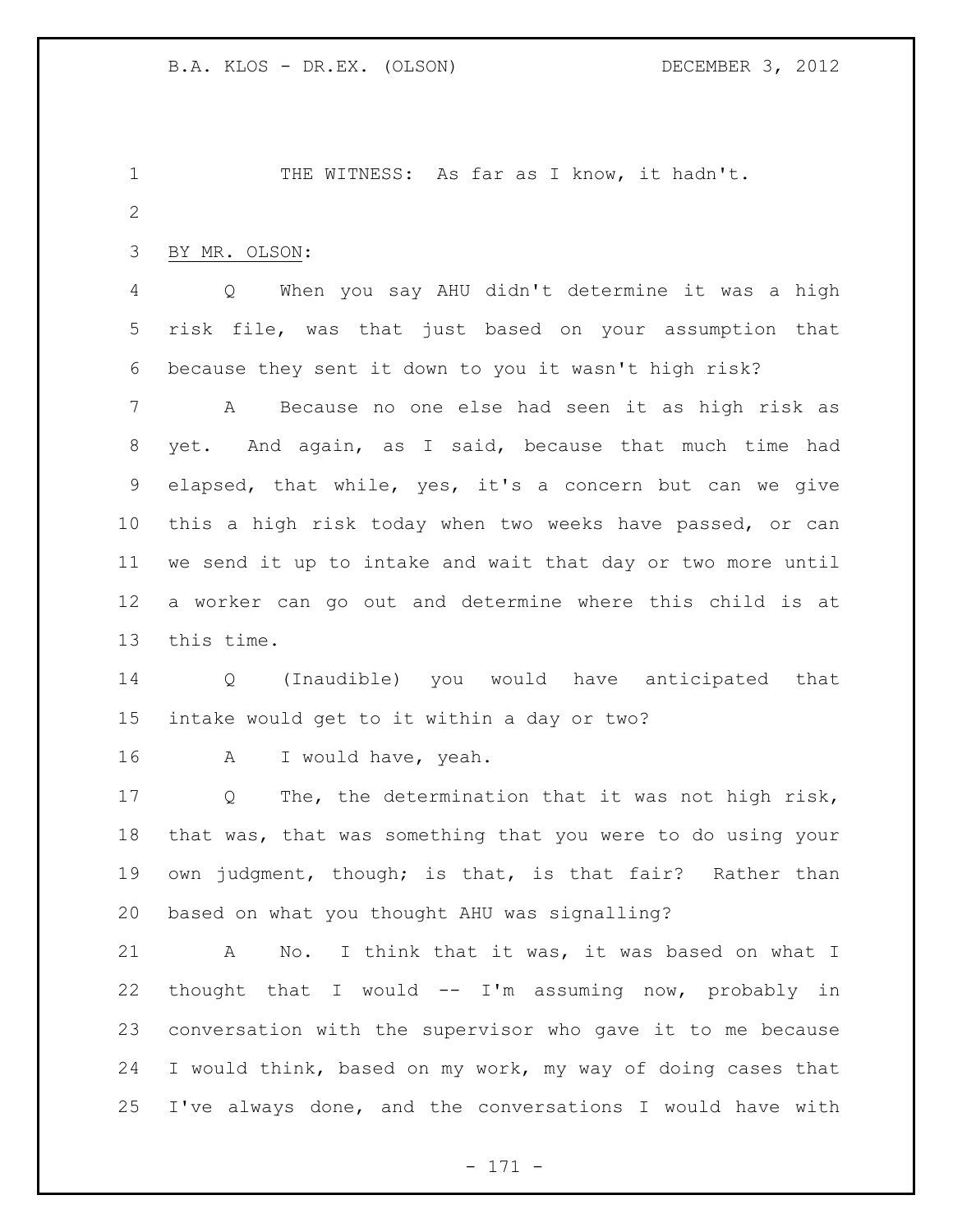my supervisor when she was assigning me cases, we would almost make that kind of determination before I started looking at the case and beginning the work I was going to do.

Q That it's a determine --

 A Where she would be saying, you know what, this needs to be addressed, Barb, can you check this out further, we want to find this out and this out, and then we'll move it on. And that's what I did.

 Q So even before you start doing your investigation, you have a discussion with Ms. Faria about the level of risk and the response time on the file?

 A Not the level of risk or response time. We're just having a conversation, we're not, we're not specifically saying, what do you think the risk is. I mean, it would be like if I'm, if I'm working on a case and I get some information that is different than what we have at the present time, and after-hours comes to me and it's being assigned to me by Ms. Faria and we're talking about, and I go to my desk, I begin calling EIA, wherever I'm calling to get more information, and I get information that, to me, makes this a little more frightening. I may 23 go back to Ms. Faria and say, you know what, what we knew half an hour ago is way different than what we know right now, I think we need to move this to a backup unit. So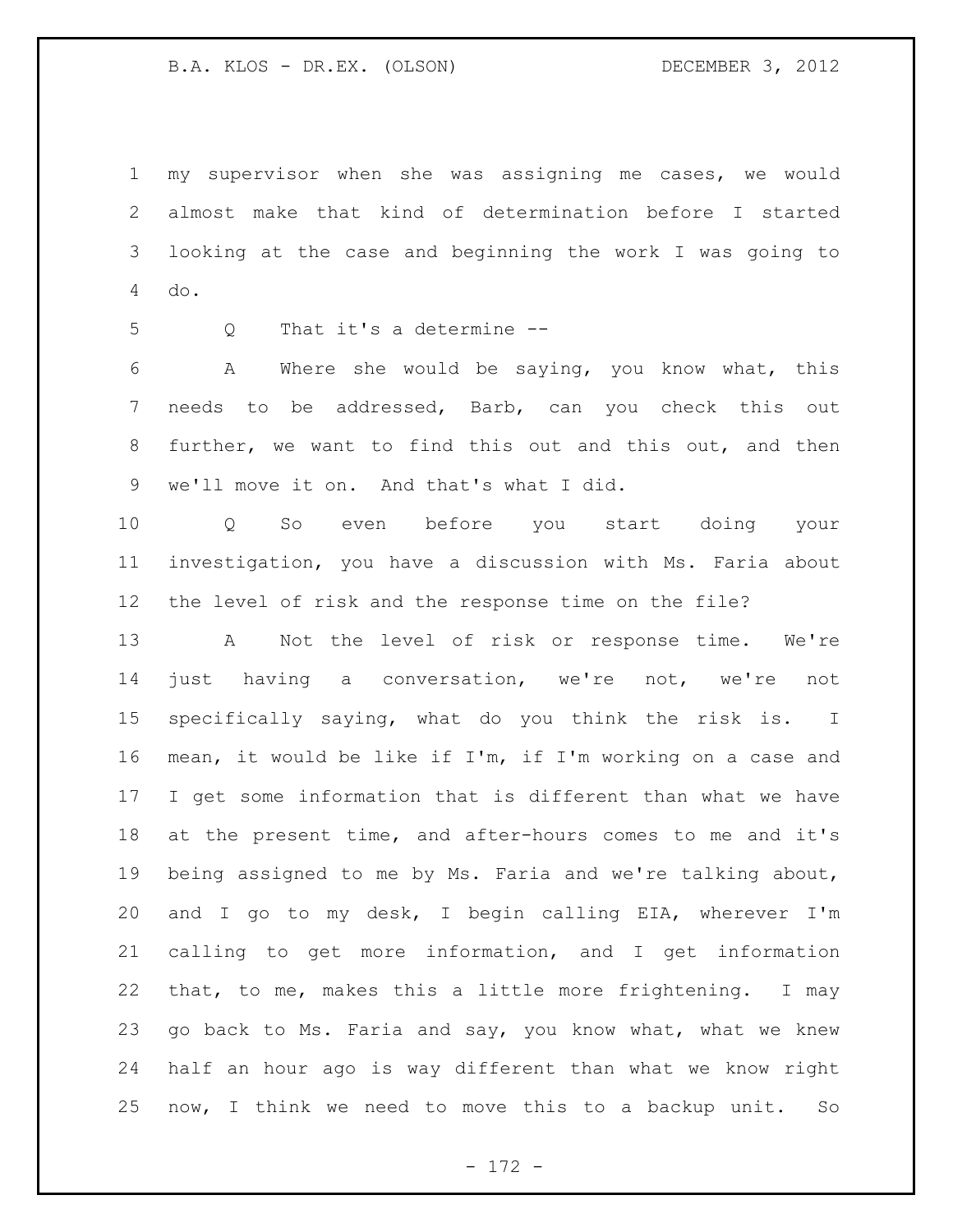there was no hard and fast decision that was being made by Ms. Faria or myself prior to -- or just by looking at the after-hours report. So we didn't do a risk assessment or ... Q And after you recommended that this file be opened to intake for investigation and assessment, did you have any further contact with the family or anyone involved in the file with respect to this case? A No. Q No? A No. MR. OLSON: Mr. Commissioner, I'm about to move on to a new area. THE COMMISSIONER: Where -- what document is that recommendation in -- oh, yes, I see it on three seven five three five nine. Did you want to break now? MR. OLSON: Well, I think I can probably finish the witness in about 10 or 15 minutes. THE COMMISSIONER: Oh, go ahead and do it. MR. OLSON: Okay. BY MR. OLSON: Q You had mentioned you contacted EI. A Um-hum.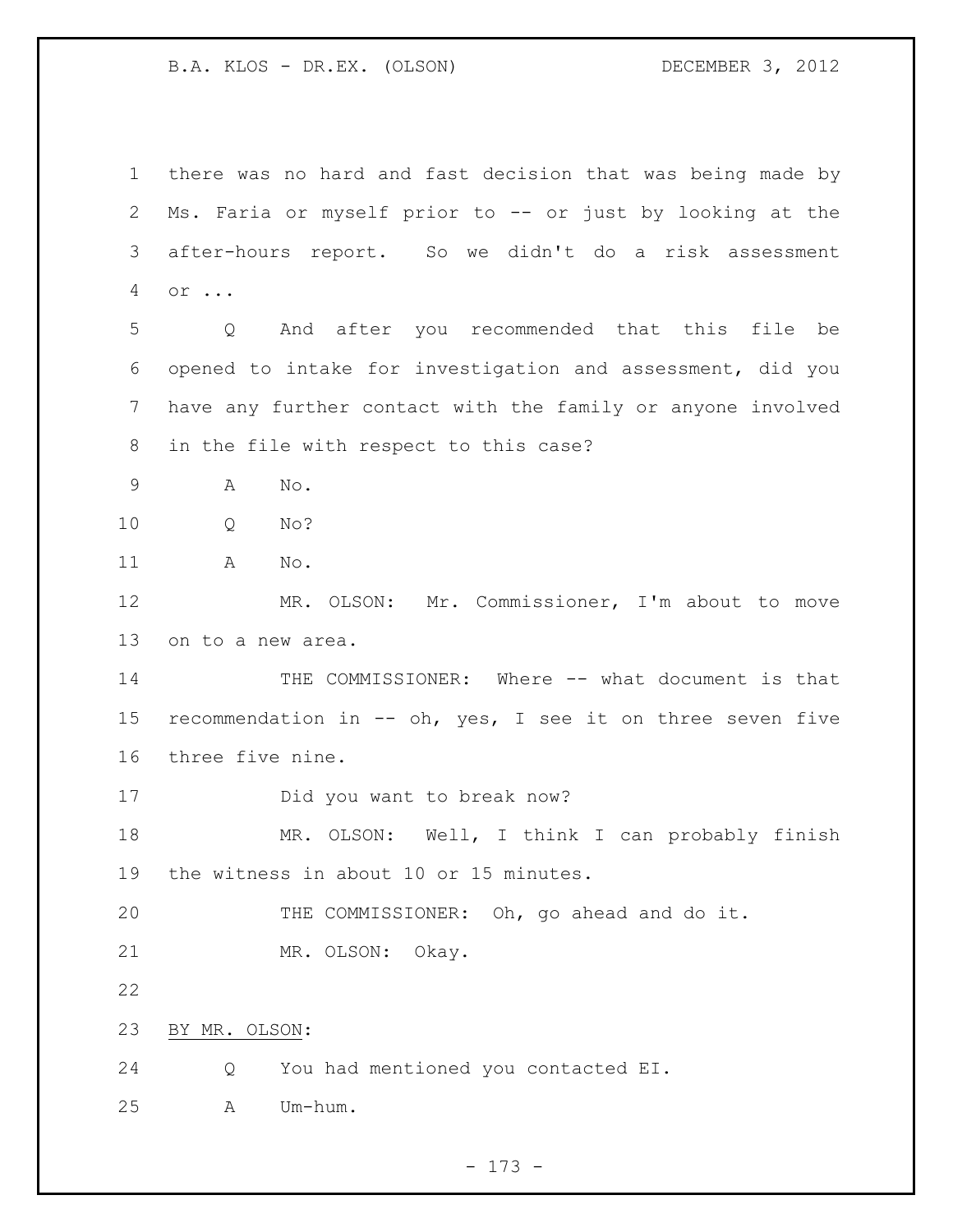Q I wanted to ask you some questions about information sharing generally. How often would you contact someone like EI or Manitoba Health? A Every day. Q Every day. So that was a regular part of your job? 7 A On almost every case. Q And in terms of the information they would provide, how important would it generally be to the work that you were doing? 11 A I found it very important. Q Back in 2004, how, how difficult or easy was it to get information from those types of collaterals? A It was not difficult at all. It's now non- existent. Q Okay. So when you say -- A Unfortunately. 18 Q -- non-existent now, what do you mean by that? A Because of PHIA AND FIPPA, prior to my leaving we were no longer calling EIA unless it was an emergency because they were not providing us with the information, nor was Manitoba Health, which is something that we had developed a relationship with both those, with the workers in both those offices so that we could get information, because we felt it was really important for us at CRU in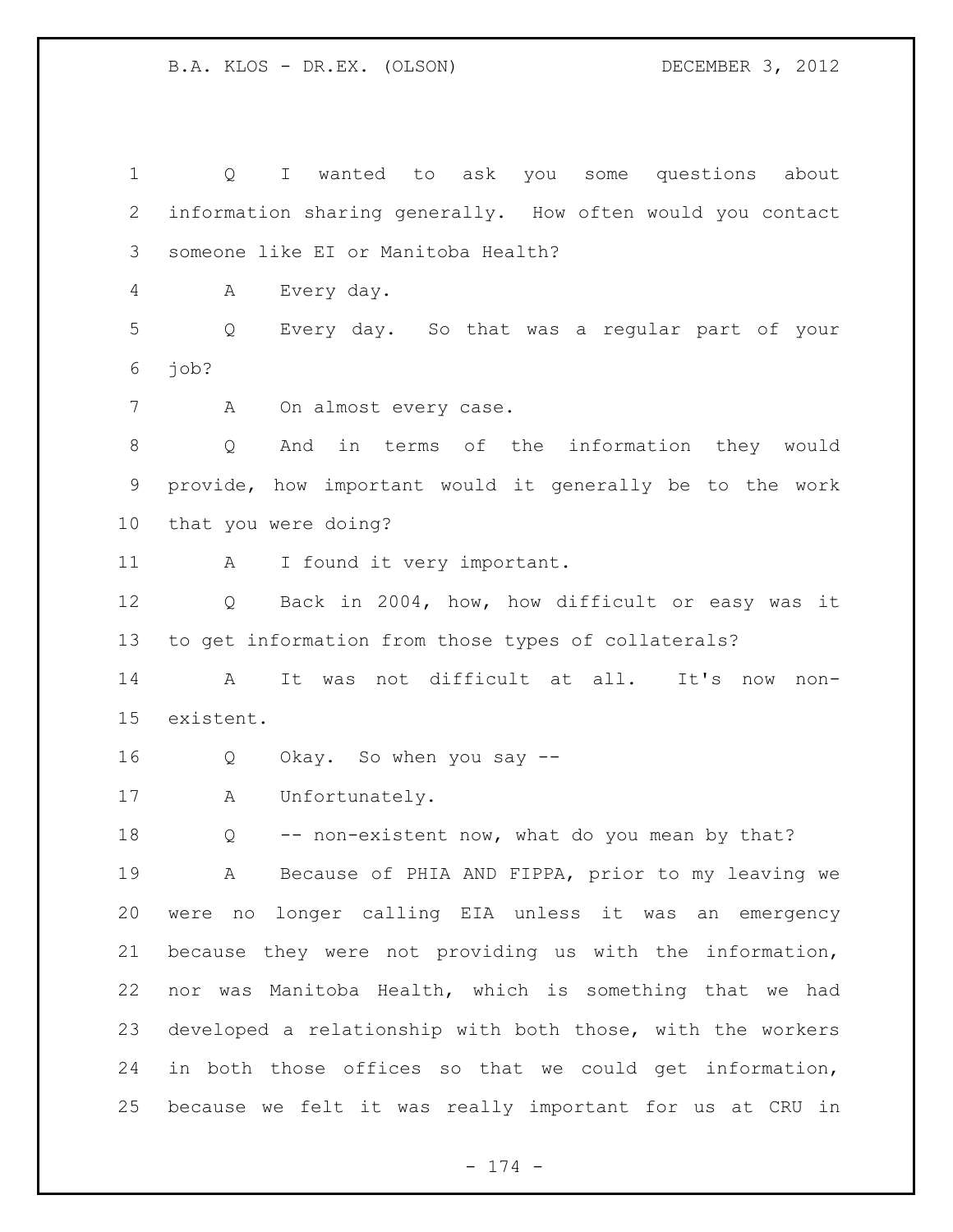preparing reports that were going to go up to intake. Having done intake in the past myself as well as family services, I know what kind of cases I'd like to see, or reports that I'd like to see come up to me as an intake worker so that it would make my job a little easier, that I can access things more quickly if I had a lot of information at hand that CRU provided for me. And that was something that, at CRU, we always attempted to do, is provide as comprehensive a report as possible. And getting information, demographic, significant others, who's living in the home, who has been living or who was living in the home before, which could also impact what we plan to do with this case. And not having that information makes it, makes it a lot more difficult, I think. Q So that's, that would be significant information in terms of how you handled the file? A I think so. THE COMMISSIONER: And E&I Assistance is a provincial government entity, is it? 20 THE WITNESS: Yes. Yes. BY MR. OLSON:

 Q And is that something you experienced for all collaterals, for example, schools?

A Absolutely. Schools, police.

- 175 -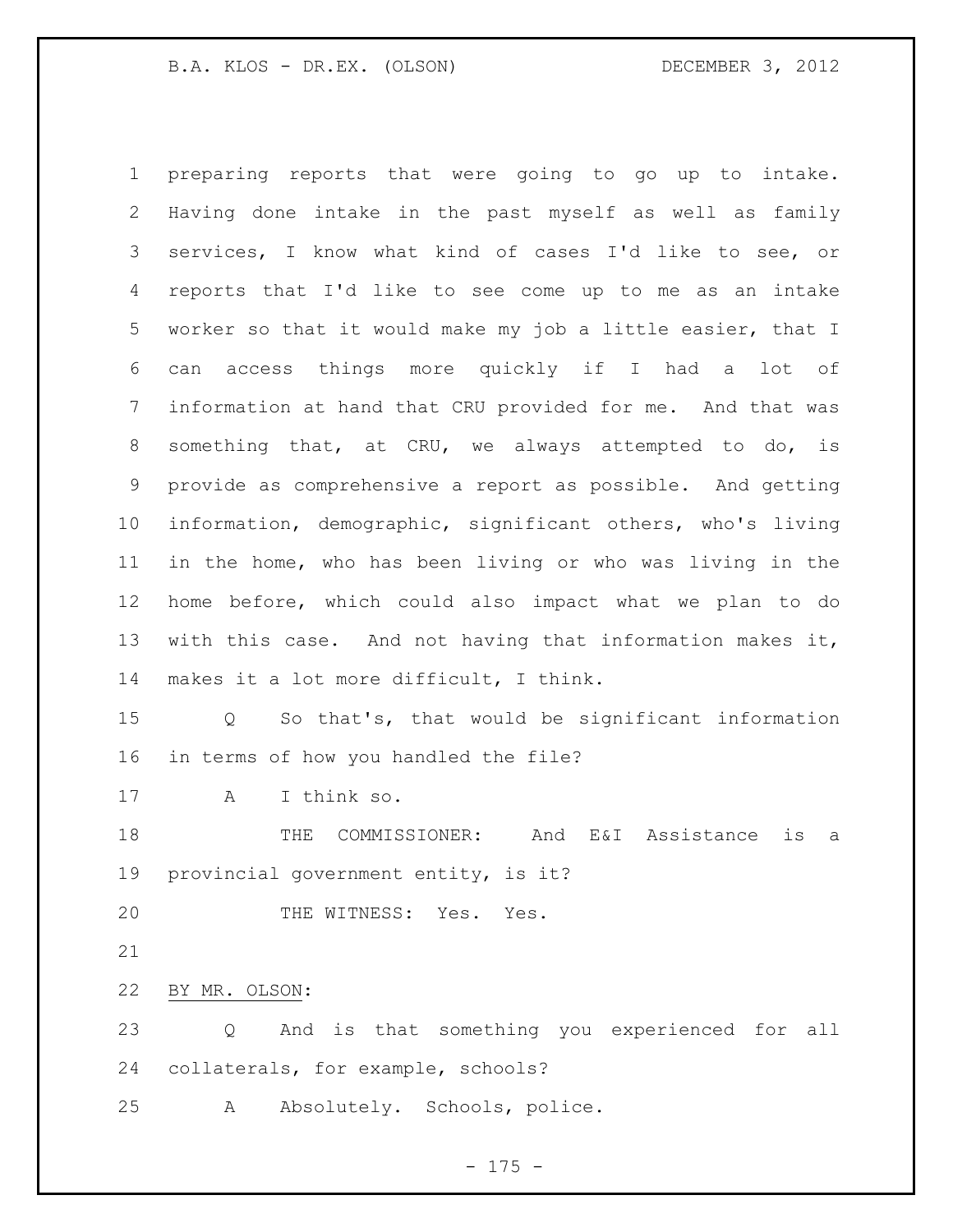1 Q So is right across the board? A Yeah. Q And when you retired -- A Um-hum. Q -- before you retired, was that the same situation, that you weren't able to access that information as readily? A That's right. Q So things, had things improved by the time you retired? A No. Q Did workload have any impact on the services you provided back in 2004? A See, because we didn't carry cases, CRU doesn't carry cases, so it really depended on the number of calls that were coming in at any given time and the kinds of calls. There could be days where the calls were very mild, if you will, in terms of what needed to happen with them, to days that almost every call you took was regarding abuse, whether it be physical or sexual, so you really need to gather information quickly and get on it and write up a report. Some days were just much busier than others.

 Q When days were busier than others, was there an ability to get extra workers in or someone in to alleviate

- 176 -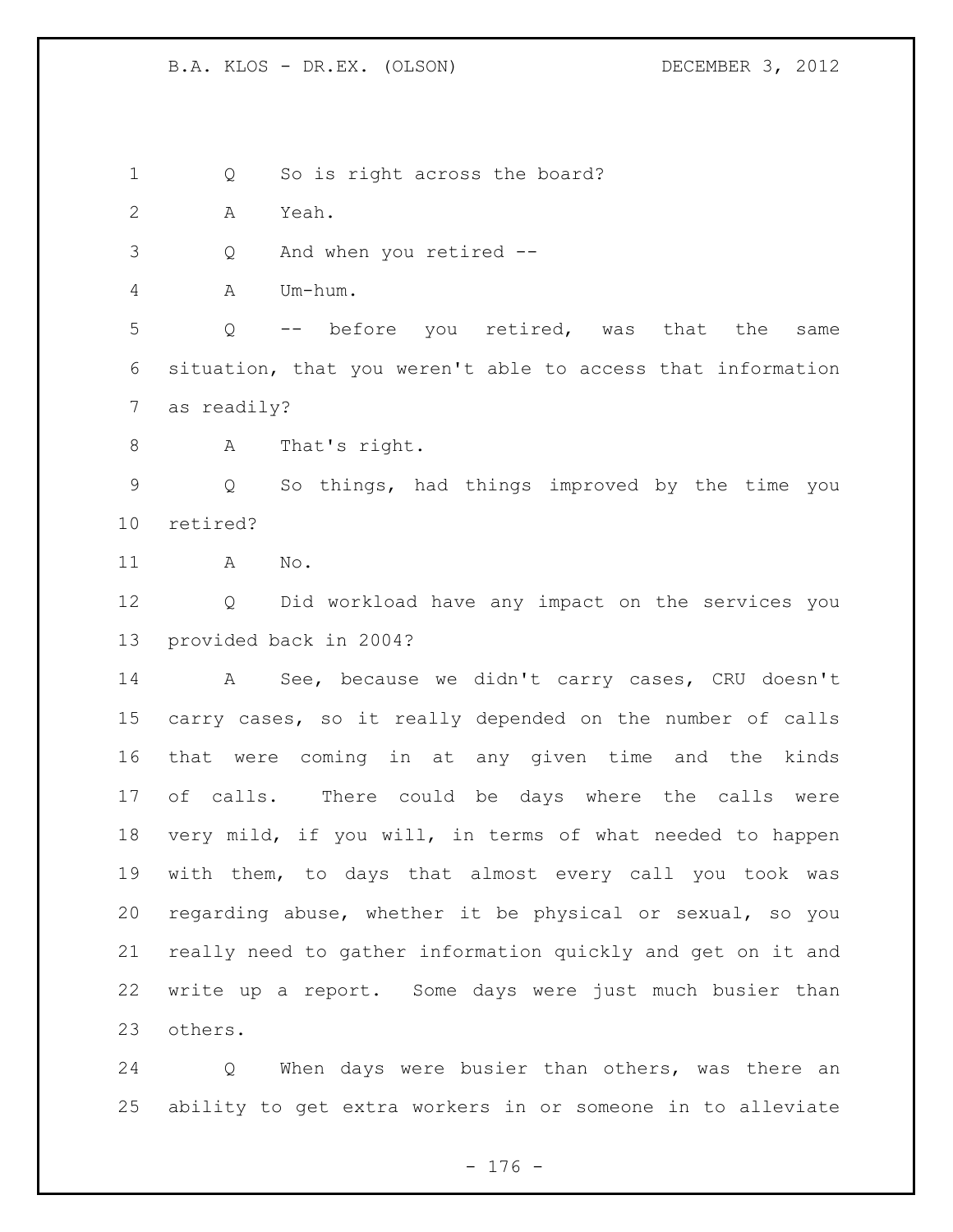that caseload or workload?

 A In the last three years maybe, no, not that long, CRU, up until about three years ago, was not able to hire casual workers so if two people called in sick on your team, you were short two people, period. You got -- the other team would help. We helped each other out as much as we could. But then we were able to utilize casual workers. So if we knew that someone was going on holidays or someone was going to be on extended sick leave on, at a workshop, we could bring in casual people. Was difficult to bring in casuals for, for sickness because by the time you got a hold of them and if, you know, would they be available, so that was difficult, but for those other things, that was very, very helpful at CRU; we could maintain almost full staffing where possible so that phones could be answered, work could be done.

 Q Have you seen changes in the workload since 2004? A Not so much in the workload as probably in the kinds of cases. I see the workload as still high, and that's not going to change any time soon. I would say, though, that the complexity of cases, the, the rise in drug and alcohol abuse, the rise in mental health concerns of very young children, I think that's a lot worse than it was.

Q It's a lot worse than it was?

- 177 -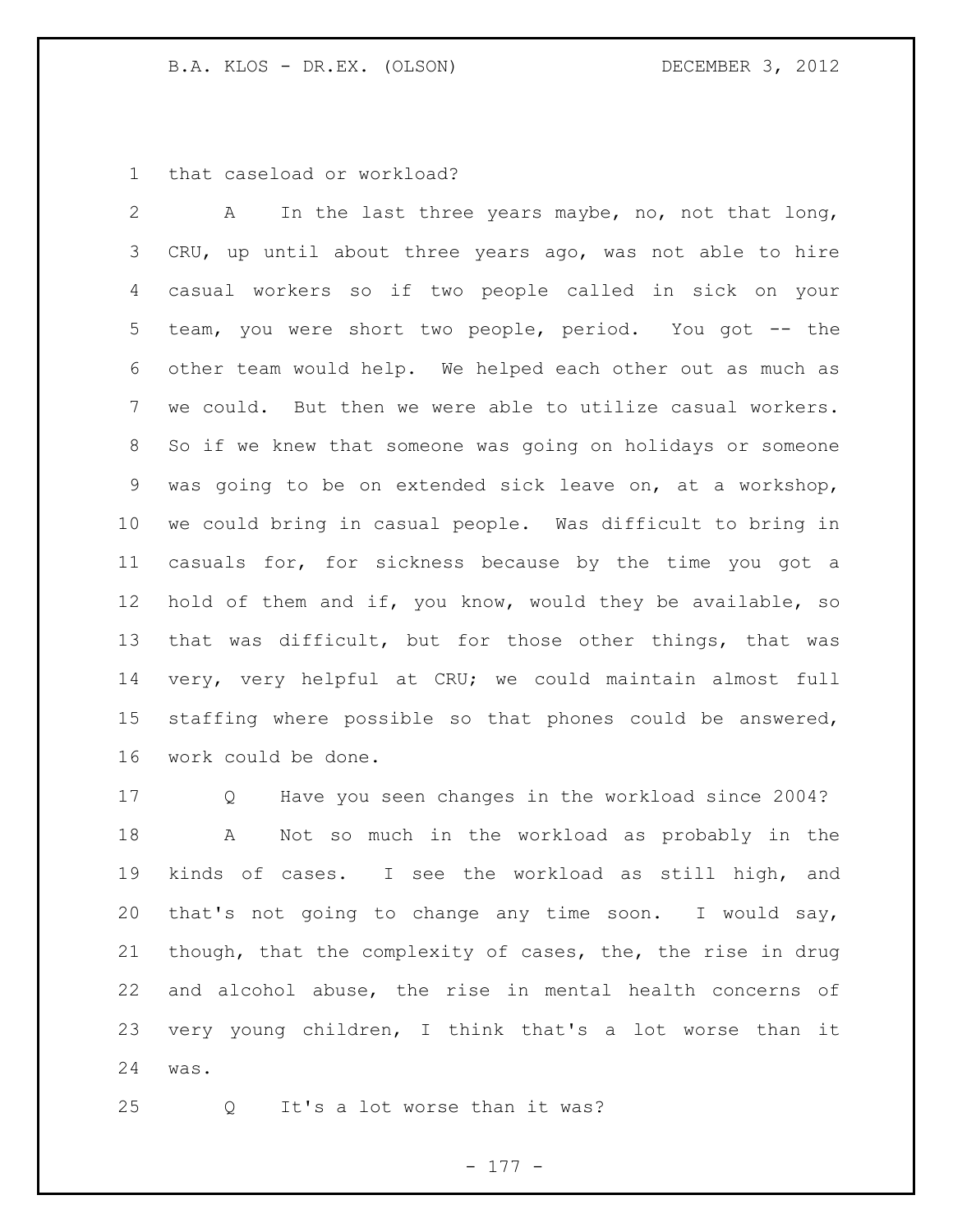1 A Um-hum.

2 Q Does that impact the workload?

 A Absolutely. You're trying to, you know, trying to see are there resources for, for this kind of thing. In trying to get a report done, I would be saying, let's talk to schools, like doing things that we can't do because you don't get information, but trying to get as much information as possible about what has been done with that family and by whom so that we know how best to serve them and, and get at them more quickly.

 Q Are there, are there calls that go unanswered or that don't get to in CRU?

13 A They don't go unanswered. They, they go unanswered from the queue.

Q Okay.

 A Or they were going unanswered from the queue. Because you might have -- of your six people who are on phones, or seven who are on phones, three of them could be writing up a report that they have just gotten off the phone and they're now writing up a report so you only have four people left to take calls, and there are six calls in the cue. So two are sitting there. A message is taken. By the end of the day all the messages are responded to but they haven't all come through the cue.

Q I see. I wanted to ask you a few questions about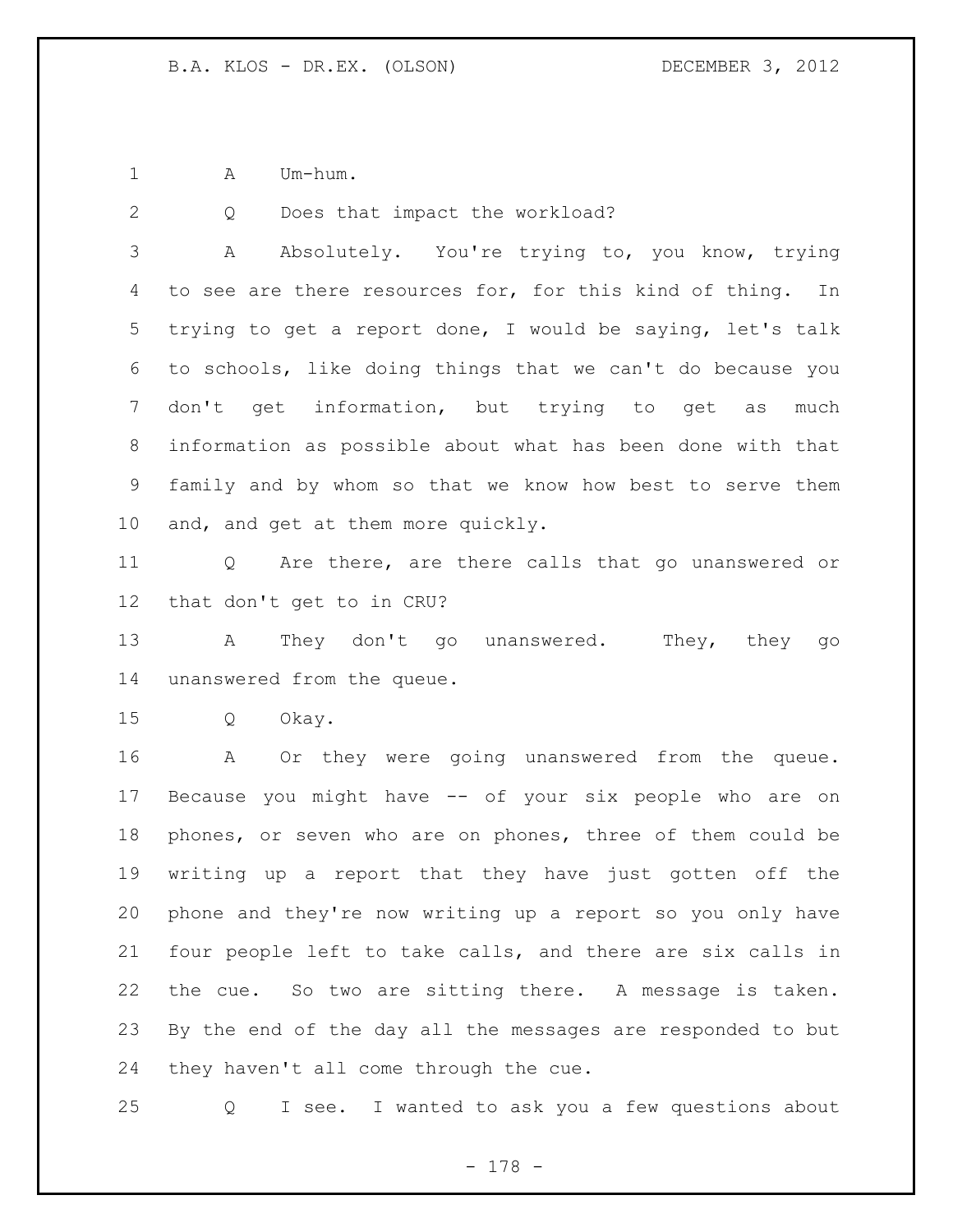the structured decision-making tool. Is that something that you, you had a chance to use while you were supervisor?

 A Yes. It came out just not that long before I left, yeah.

 Q So you would have had a chance to use it for a few months?

8 A Um-hum.

 Q And did you have an ability to assess how that impacted your cases?

 A I don't know that there was that much of a difference in how it impacted the workload or the cases at CRU. They still moved in a timely fashion, whether it be to the family enhancement unit or an intake unit. The tool, it's as with any other tool, if you, if you answer it correctly, it will work. But I think there are still -- it's probably more helpful in terms of assessing the situation at the time you're opening a file or opening an I.M., determining what needs to happen by looking at that. I don't know what other purpose in, in the long term it's going to be able to serve and how helpful it's going to be. I'm, I'm sure that it will be but I wasn't -- I didn't use it long enough to really be able to see that.

 Q Okay. Just one last area. You were interviewed, apparently interviewed by Andrew Koster?

- 179 -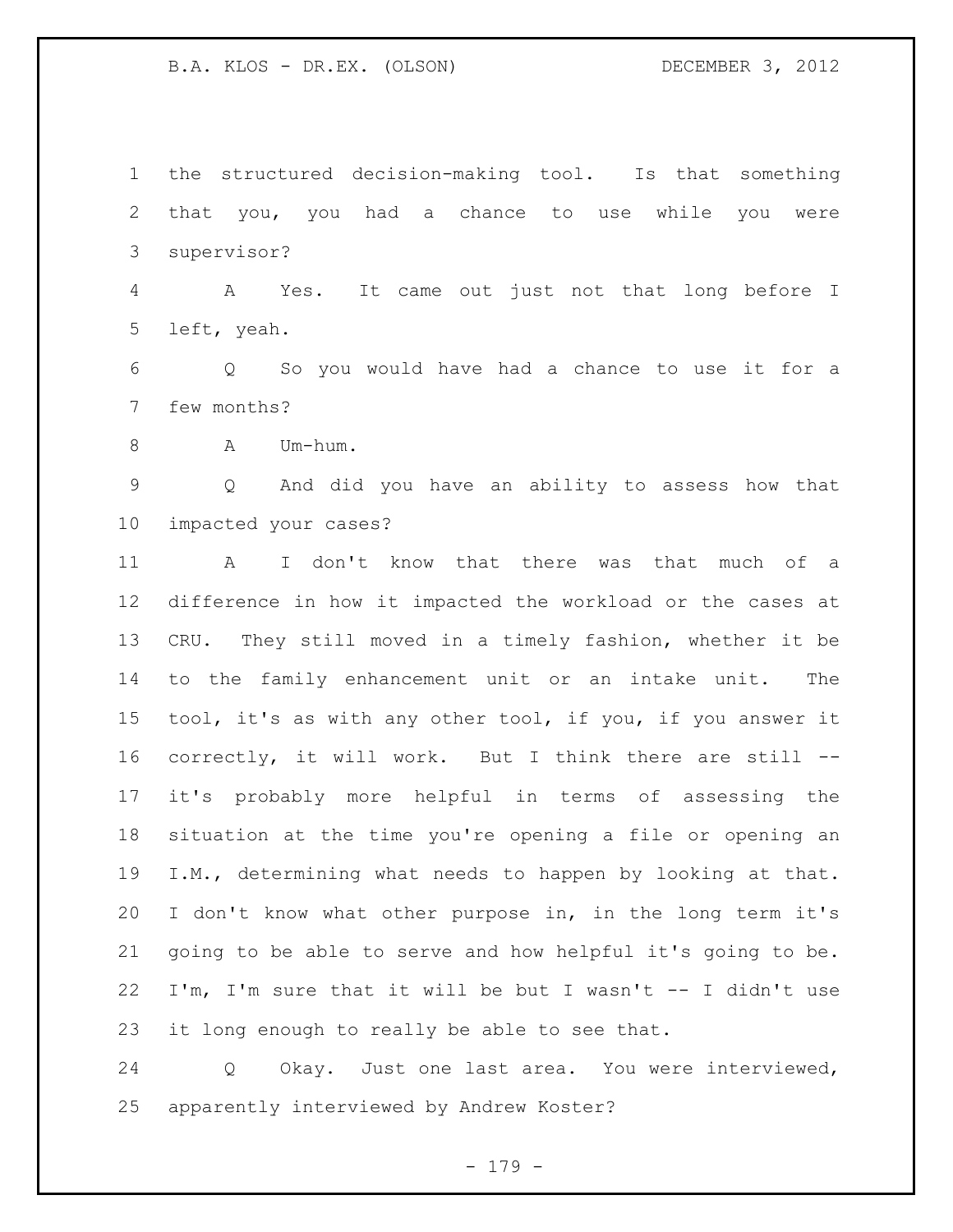A Yes. 2 Q Do you have a recollection of that? A I remember meeting with him but I don't remember our discussion. But I do -- Q Okay. A --- remember meeting with him. Q The notes he's recorded from the interview are at page 36872. Can pull them up on the screen. You've, you've had a chance to review these prior to today? A Um-hum. Q Just want to go over them with you quickly just to see if what he's recorded is, is accurate or if you have any comments on it. So it says: "Been in agency since 1981 17 No training given on Standards. 18 Barb has the standard to protect children and to leave families intact where possible but does not necessarily follow ... provincial standards. No set supervision 23 time, never had, attempts are made by supervisors but virtually impossible due to supervisors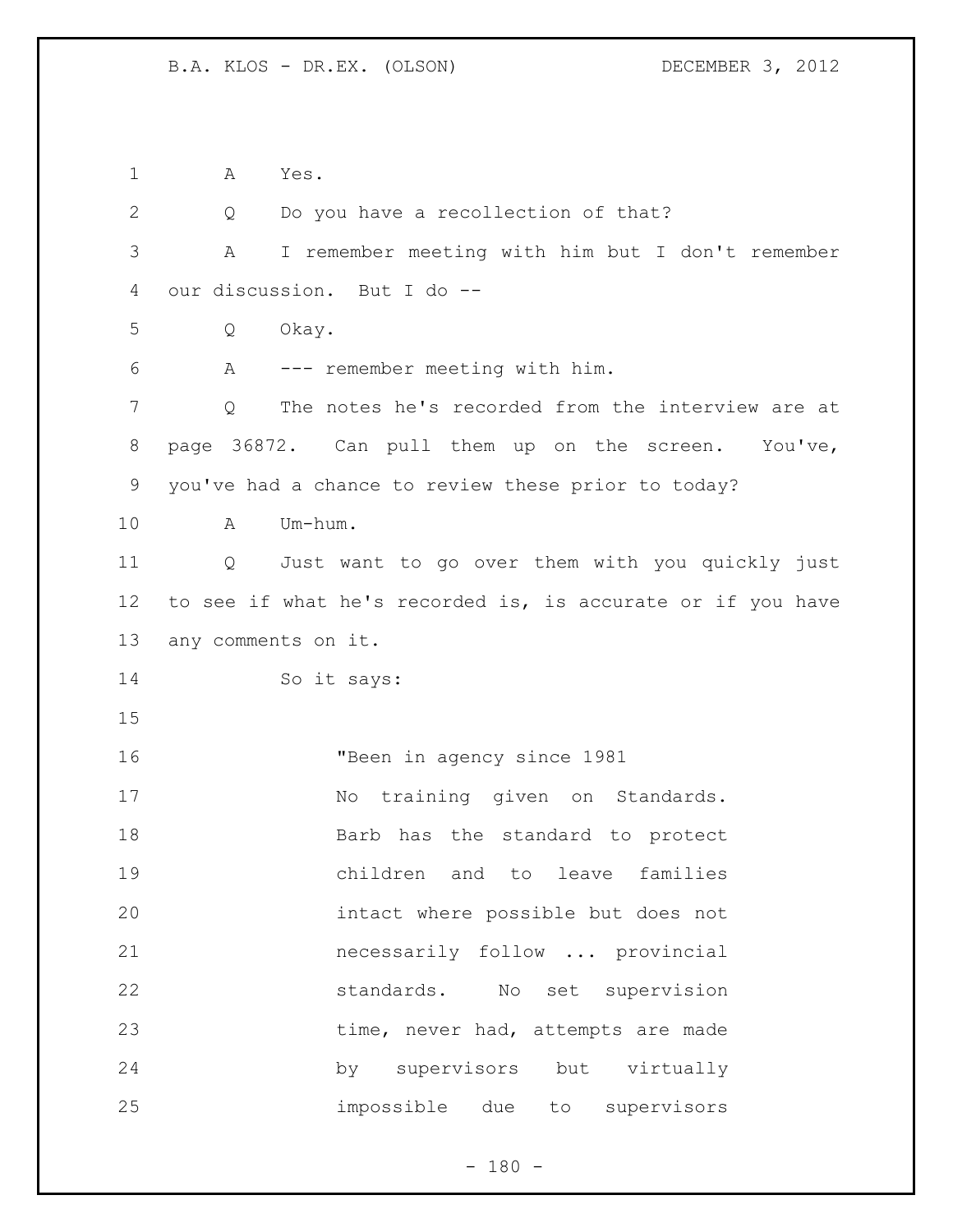```
1 meetings."
2
3 A Okay, don't understand that.
4 Q Okay.
5
6 "No just open door. Ongoing 
7 crisis of people not being 
8 replaced immediately. One team
9 has been down couple of people for 
10 over a year."
11
12 Do you want to comment on anything recorded 
13 there?
14 A Okay. As I said, I don't understand: 
15
16 \ldots virtually impossible due to
17 supervisors meetings."
18
19 I can't see myself ever saying that.
20 Q Okay. 
21 A I can -- no set supervision time, yeah. And no
22 just open door. I think what I said was, no supervision 
23 but just, it's just an open door, that it's not negative.
24 Q Like, like what you told us today?
25 A Yes.
```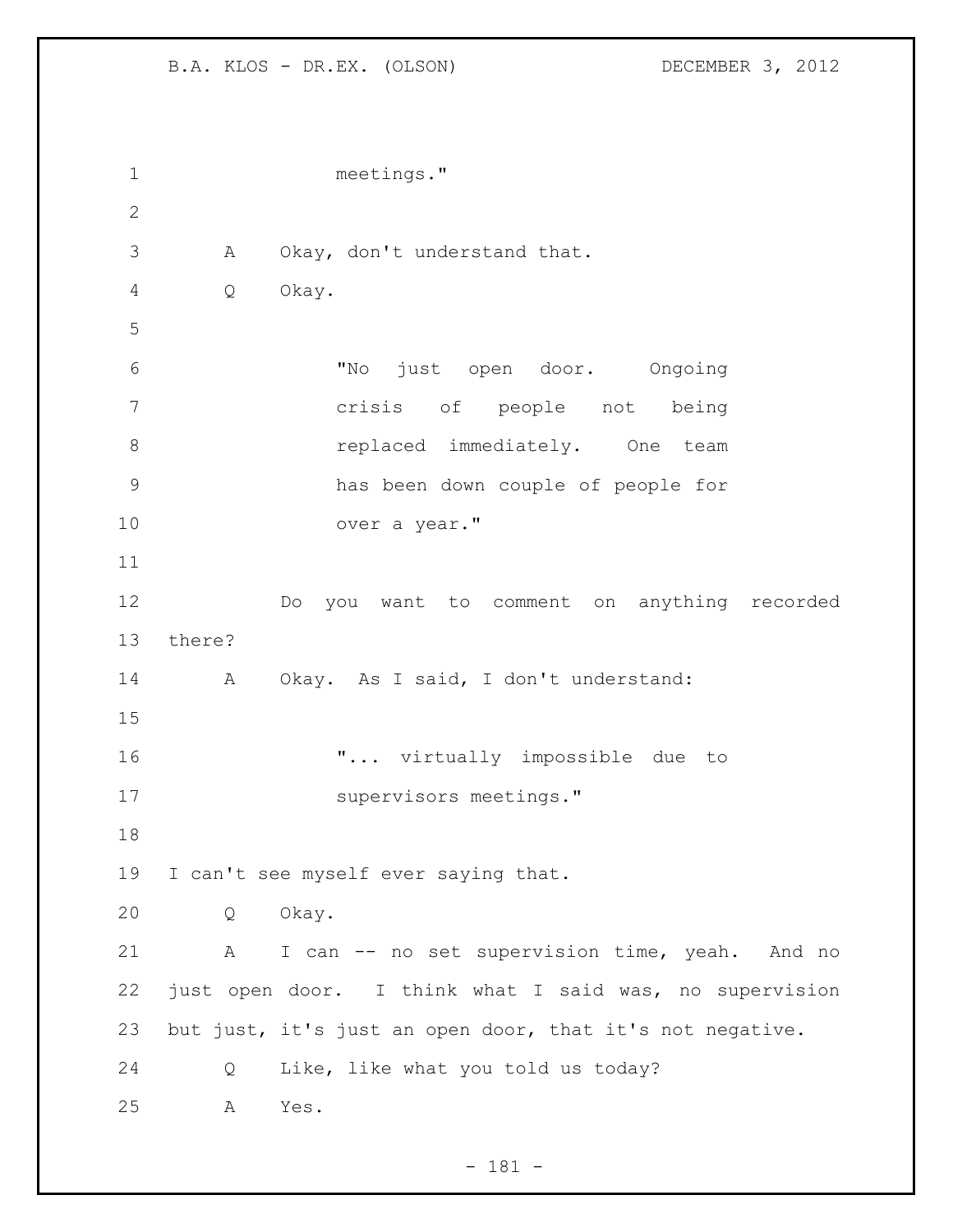Q You could -- A Yes. Q -- go in and approach Ms. -- A Exactly. Q -- Faria at any time? A "Ongoing crisis of people not 8 being replaced immediately." Absolutely. You know -- Q So that was a problem? A Yes. When people were leaving, we didn't have them replaced very quickly and because we didn't have access to casual staff at that time. So when you're down in numbers you're down in numbers and you just make do. Q Okay. The next paragraph says: "Wants to see standards enforced and followed in all agencies in Manitoba. Sometimes can't get **information** from other agencies. 22 The we forgetting what our aim is?' If we do not attempt to do what we should be doing and we need more resources. By simply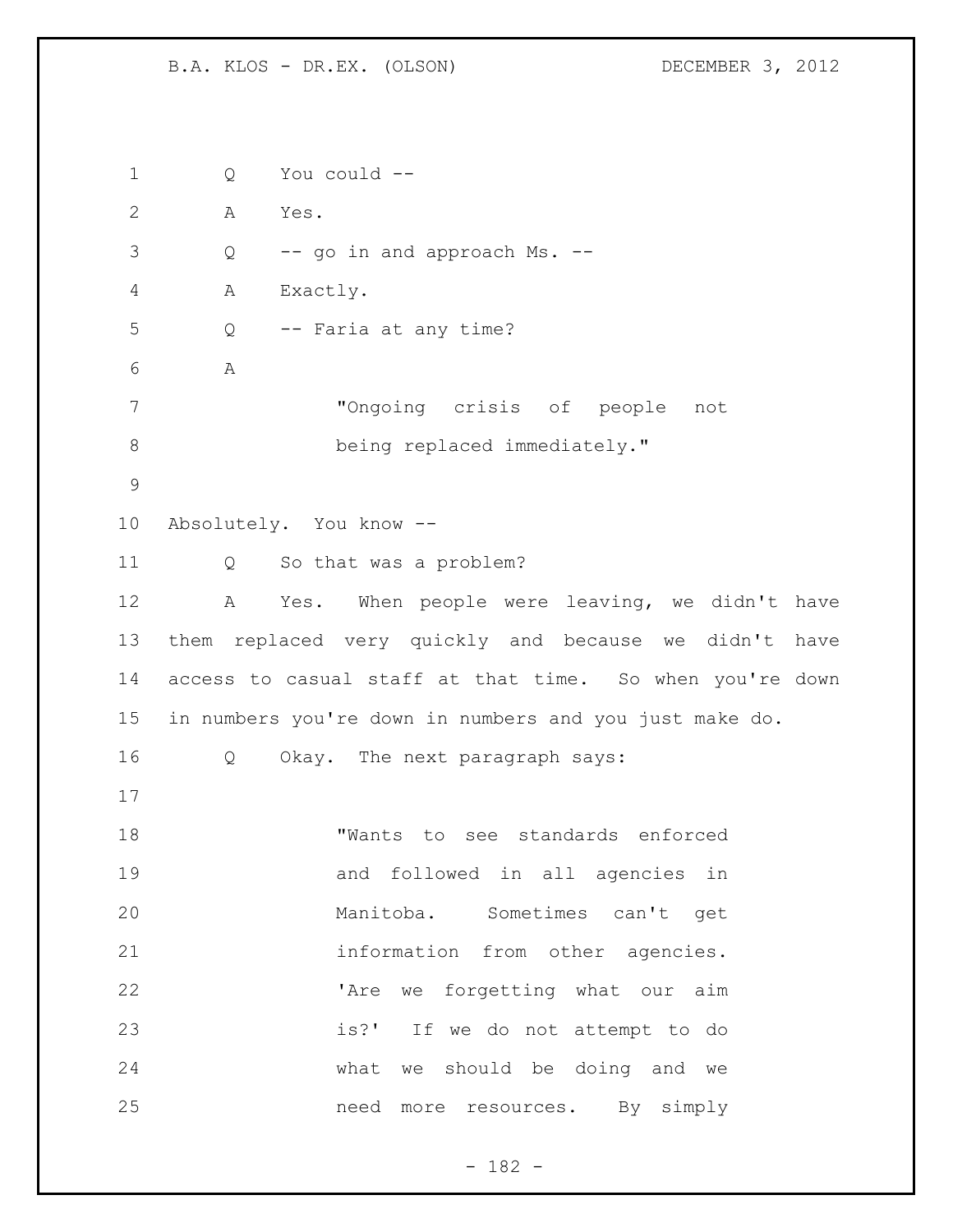closing cases and not giving what children and families need we are hurting. If it is not high risk then case can be closed. Conversely families who need to be open are sometimes closed...example when a family denies the referral issue and the 9 case is then closed."

 A I get wordy. Yeah. I'm sure I said that many times to many people. What I, what I'm saying there is, for instance, when a family denies referral issue if case is closed, a lot of times all that can be done by child welfare is to warn and caution and close a family. If the concern that is brought to the attention of the agency is one of neglect or children are -- or alcohol or substance abuse, children being left alone but the call is coming in 19 after the fact and workers go out, and no person in their right mind is going to say, of course I leave my children alone, when we ask them. They tell them they don't do -- they well us we don't do a thing like that. So all we can do is warn and caution them because we don't have any proof that they are leaving their children alone because when we're there everything appears to look like it's going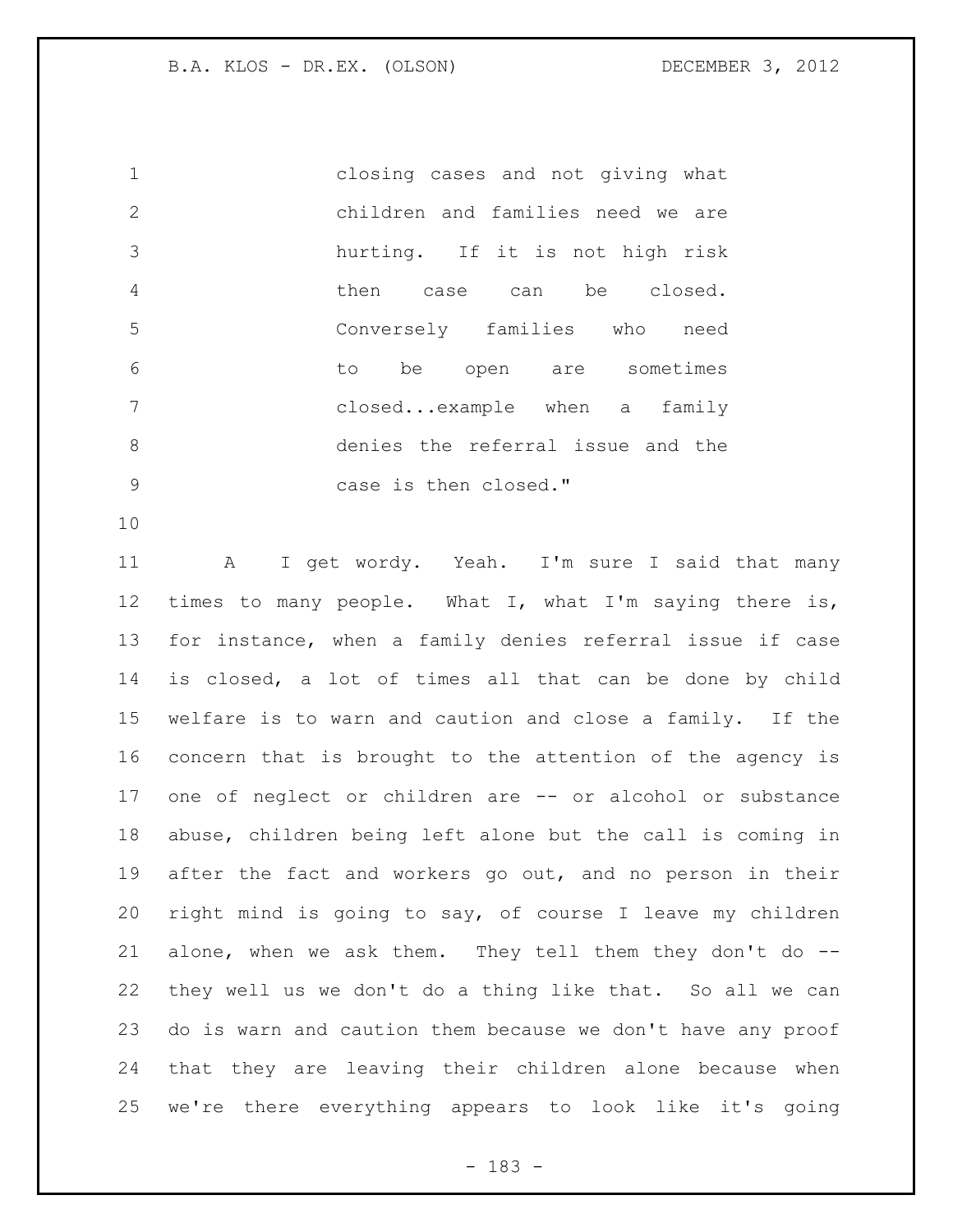well, the children appear to be cared for, the house is tidy, there's no alcohol or drugs present in the home, there's food in the home, the children are young, they're not verbal, so we're not going to know what's going on. What we do with a lot of, a lot of sources of referral, when we're talking to them, when they're calling, especially about those kinds of things, is we try to educate them and try to get them to understand how important it is for them to call us when that's actually happening so that we can send somebody out, that we are open 24 hours a day seven days a week. Let us go out and see that so that we can then deal with it. And a lot of sources of referral, because it may be family members or neighbours, they don't want the repercussions of being found out so that's why they don't make the calls. We, again, try to speak to them about it. So those kinds of cases are closed. We might get those calls three or four times, they're opened or closed, for the same things, but again we have no way of determining that this is, in fact, happening. So to me that's -- we're often leaving those kinds of families at risk or children at risk because there's nothing else that we can do. That bothers me; it always has bothered me.

 Q What about the reference to not getting information from other agencies?

- 184 -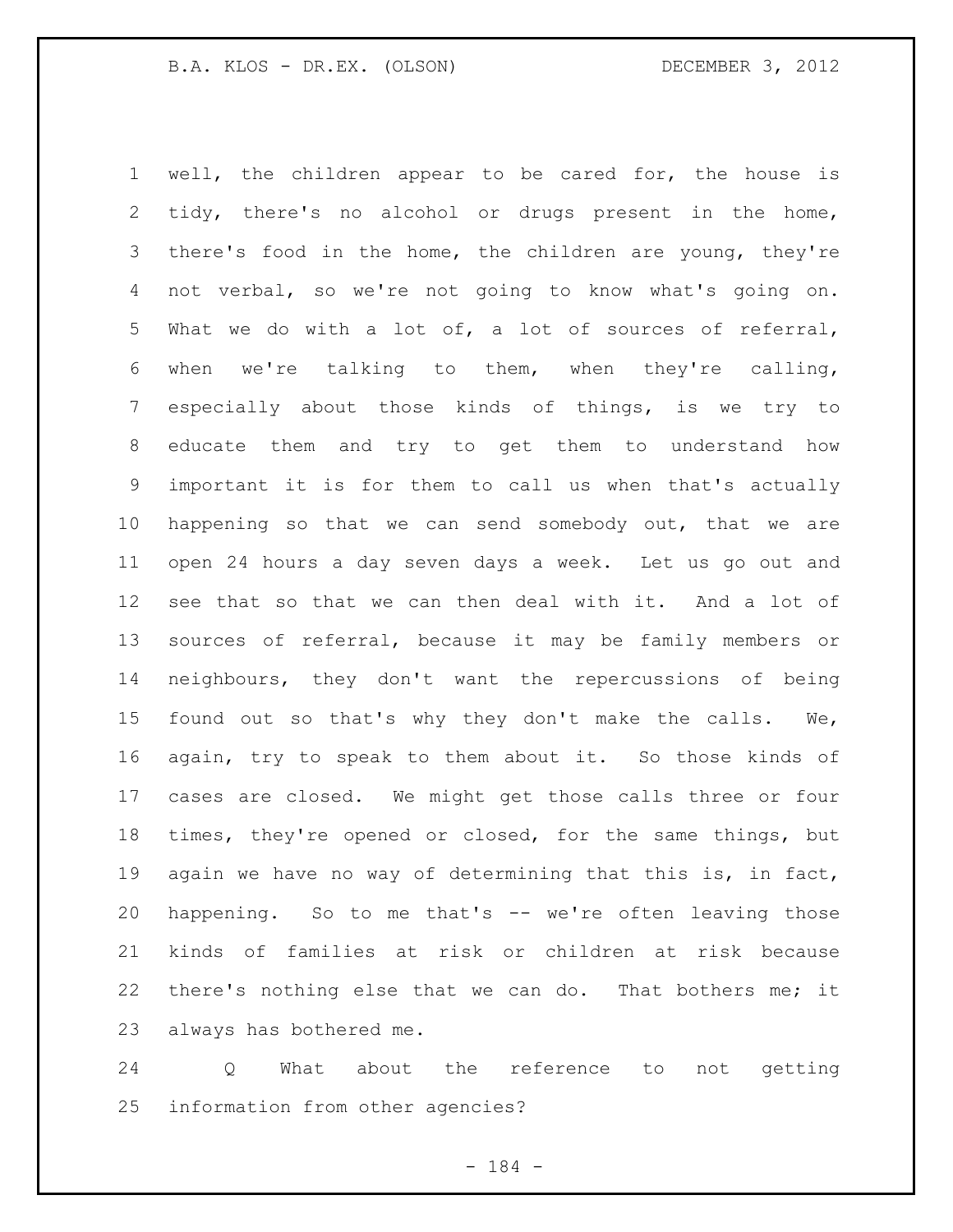1 A The other agencies, at one time, and I mean, I can go back years, we don't get information -- (inaudible) -- we're not getting information from other agencies because they don't have things on file. There's nothing on the system. When we look on CFSIS we look in the system to get information because we're going to be opening a case. We see that it was open to Jewish Child and Family, Métis Child and Family, whomever, and it was closed in 2009. You look up -- you open up the file, because at ANCR, because we're a designated intake agency, we would have access to those files. Other agencies don't have the same kind of access. We try to open up that case so that we can see what was done by that agency; there's no recording. You look up the year before, there's still no recording. That's awkward, it's difficult. Unfortunately, some of the agencies, particularly our northern agencies, don't even have computers in their offices so there's nothing on file.

 Q Has that situation been addressed by the time you retired? Is it still an issue?

 A It's still an issue. I'm sure it's been addressed many times. Whether or not it's been rectified I don't know because it would be a matter of getting computers, getting the, getting the staff trained, et cetera. So it's been an ongoing issue.

Q If you look at the, the paragraph:

 $- 185 -$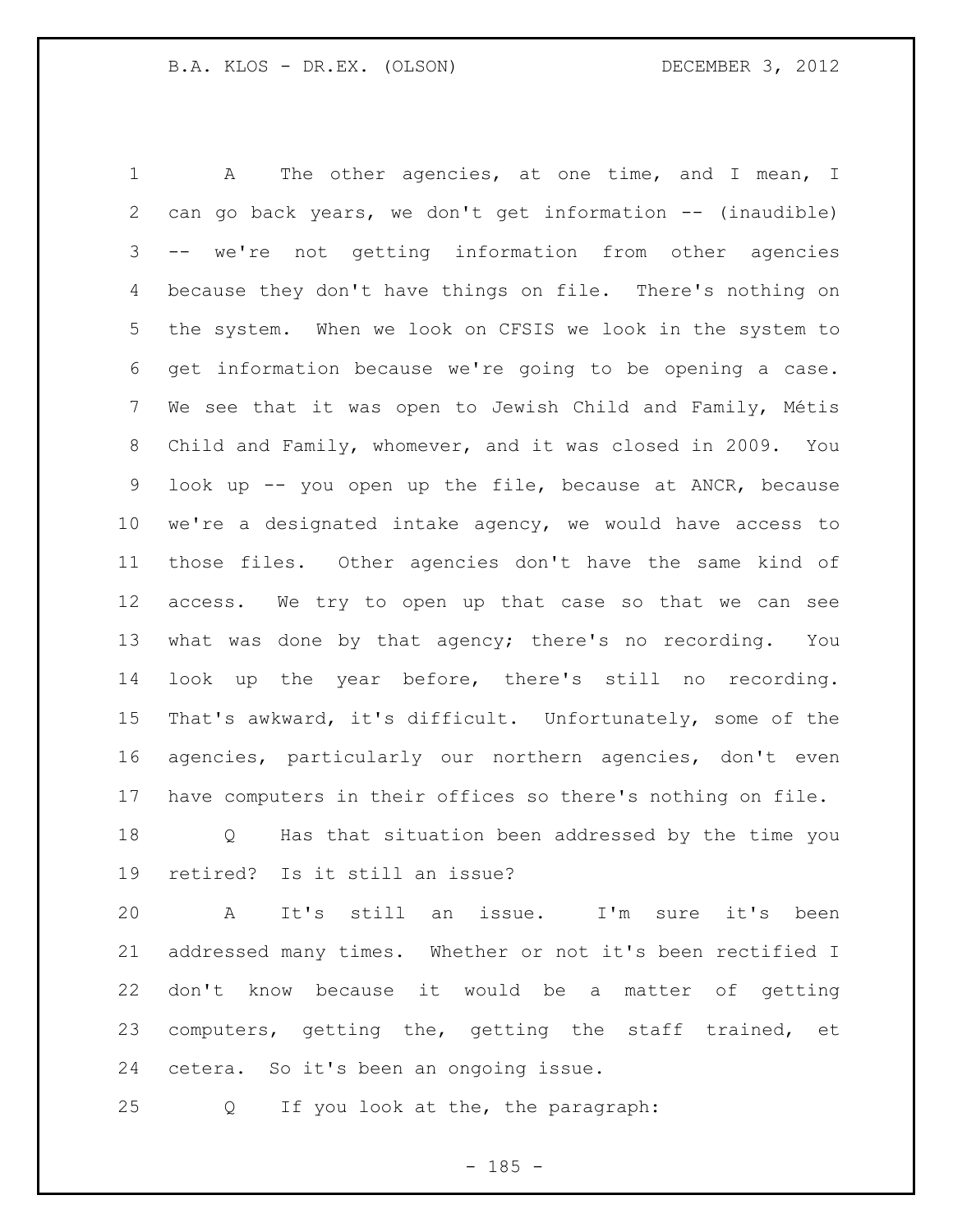| $\mathbf 1$  |               | "Go<br>over to the Wagner street                            |
|--------------|---------------|-------------------------------------------------------------|
| $\mathbf{2}$ |               | address of Steven is<br>the only                            |
| 3            |               | thing she<br>might do something                             |
| 4            |               | different."                                                 |
| 5            |               |                                                             |
| 6            | Α             | And I'm assuming he means Magnus.                           |
| 7            | Q             | Okay.                                                       |
| 8            |               |                                                             |
| 9            |               | "Five day response was given but                            |
| 10           |               | now they do not recommend time                              |
| 11           |               | since they are too backlogged.                              |
| 12           |               | This is a problem."                                         |
| 13           |               |                                                             |
| 14           | Α             | $Now --$                                                    |
| 15           |               | THE COMMISSIONER: Just a minute. Where are you              |
| 16           | reading from? |                                                             |
| 17           |               | OLSON:<br>The<br>$--$ it's<br>the second last<br>MR.        |
| 18           | paragraph.    |                                                             |
| 19           |               | THE WITNESS: Where it says:, go over to the                 |
| 20           |               | Wagner. Okay, would be go to, go over to Magnus, I'm        |
| 21           |               | assuming, street address is the only thing she might do     |
| 22           |               | different. And I think I may have said that to him, that    |
| 23           |               | if I was to do anything different in hindsight, especially  |
| 24           |               | with what we were, what we heard at that point in time and  |
| 25           |               | what happened to this child, yeah, maybe we could have gone |

- 186 -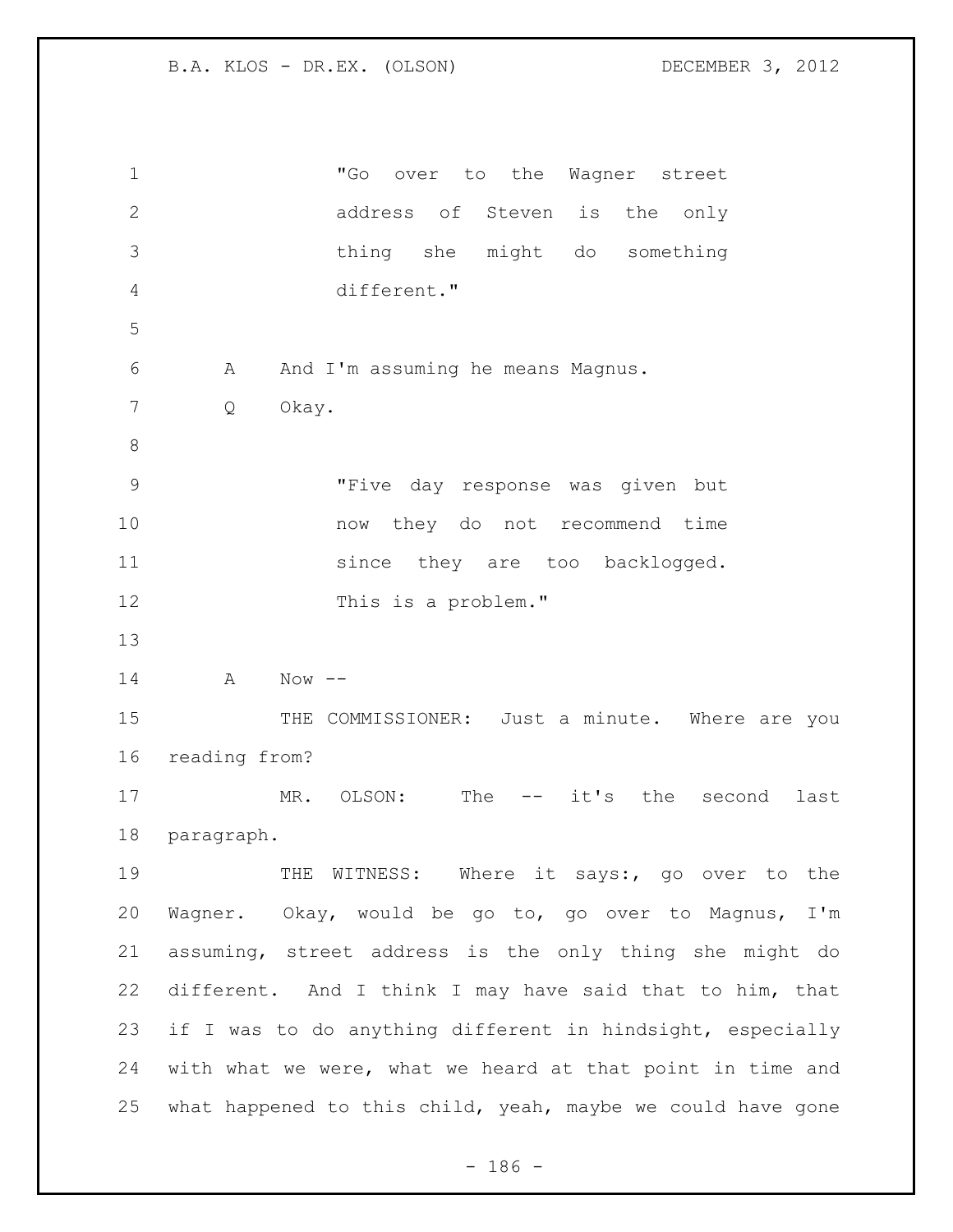over to Magnus to see is the child back with dad, or, or start there. I don't know. I don't -- I'm not sure what this is. "Five day response time was given but now they do not recommend time 7 since they are too backlogged." I'm, I'm not sure what that means. We stopped -- it had been recommended that we put -- and this keeps -- or would keep changing, that we put down a response time recommending a response time. And as I said earlier, I missed it saying three to five, it just says five, but the sentence generally was, this warrants a three-to-five-day response time, and that means within three to five days, not wait five days and then go out. BY MR. OLSON: Q Okay. A Since they're too backlogged. We, we, we were asked not to recommend a timeframe, that that would be for the intake unit to determine for themselves, so we stopped putting down anything. Q Anything at all? 25 A Anything at all. And that, again, is different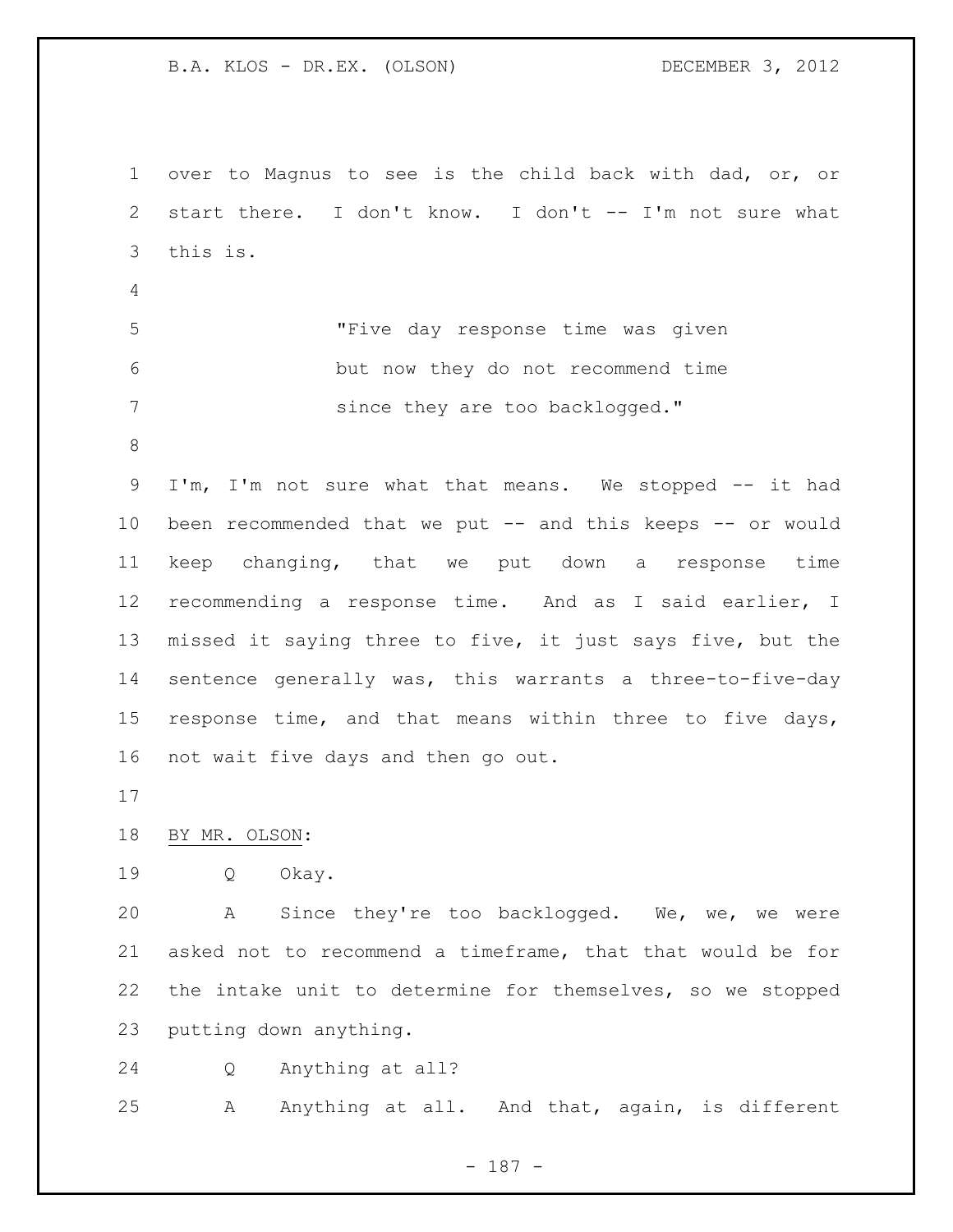with the I.M. Once the I.M. started, that prompts a response time based on the concerns that are being identified.

 Q And was that a result of the workload at intake, that you wouldn't put a response time?

 A No, I -- well, I don't think so. I don't think we were ever given a specific reason for not doing it. I think it was simply that intake would take that responsibility, in terms of determining when they were going to go out on their cases. Because, I mean, we could say this case needs to be dealt with within a three to five day response time, but if they weren't able to get to it till the sixth, sixth day, so just don't write anything.

 Q Do you have anything else you want to comment on? A I'm just looking at this.

| 17 | "Sometimes cases are sent over for |  |  |
|----|------------------------------------|--|--|
| 18 | opening at intake  are not         |  |  |
| 19 | proceeded with. This is also       |  |  |
| 20 | problematic."                      |  |  |

 Yeah, where it might be the cases -- and this is going back, there was a period of time when it was very, very busy and cases were, were closed -- weren't dealt with that were being sent up by CRU and they were being closed at

- 188 -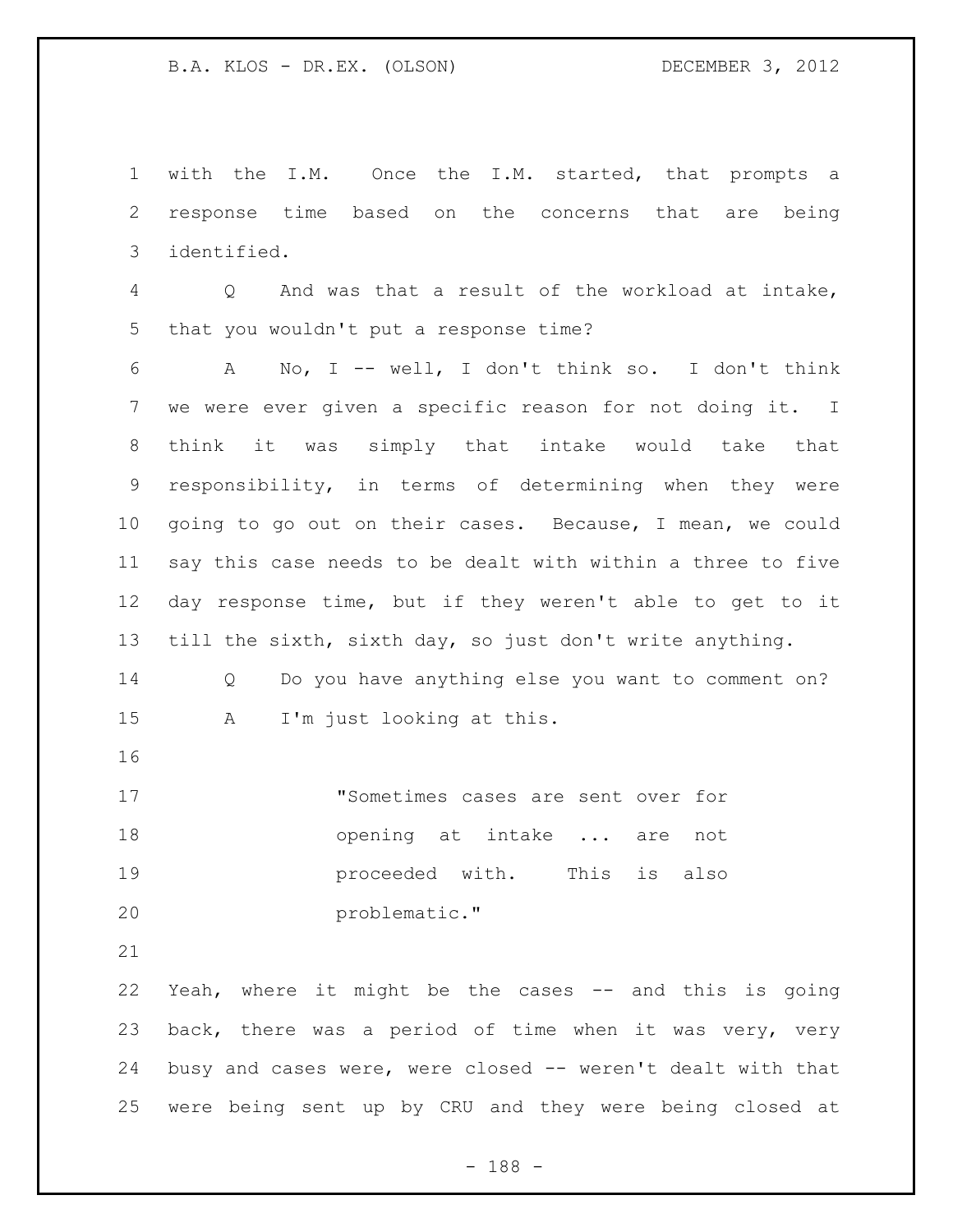| $\mathbf 1$       | intake, and I felt that that was not appropriate, that if           |
|-------------------|---------------------------------------------------------------------|
| 2                 | we were sending the case up with the determination that             |
| 3                 | this case needs further follow-up, how can you close it,            |
| 4                 | but probably, and my understanding is, at that point they           |
| 5                 | were so backlogged and so busy that sometimes if nothing            |
| 6                 | more was coming in, like no further calls were coming in,           |
| 7                 | the might close that kind of case.                                  |
| 8                 | So even though it's something you assess<br>$Q \qquad \qquad$<br>as |
| 9                 | needing ongoing services, it might be closed at intake?             |
| 10                | (Inaudible). But again, I don't, I don't believe<br>Α               |
| 11                | that that's happening or has happened in a long time, but           |
| $12 \overline{ }$ | there was a period of time that I do know it was happening.         |
| 13                | Okay.<br>Q                                                          |
| 14                | No, I guess that's it.<br>A                                         |
| 15                | MR. OLSON: Those are my questions.                                  |
| 16                | COMMISSIONER: All right. We'll take our<br>THE                      |
| 17                | mid-afternoon break now for 15 minutes. Then we'll have             |
| 18                | you back on the stand, Witness.                                     |
| 19                |                                                                     |
|                   | THE WITNESS: Yes.                                                   |
| 20                | THE COMMISSIONER: Thank you. Stand adjourned.                       |
| 21                |                                                                     |
| 22                | (BRIEF RECESS)                                                      |
| 23                |                                                                     |
| 24                | THE COMMISSIONER: Mr. Paul.                                         |

- 189 -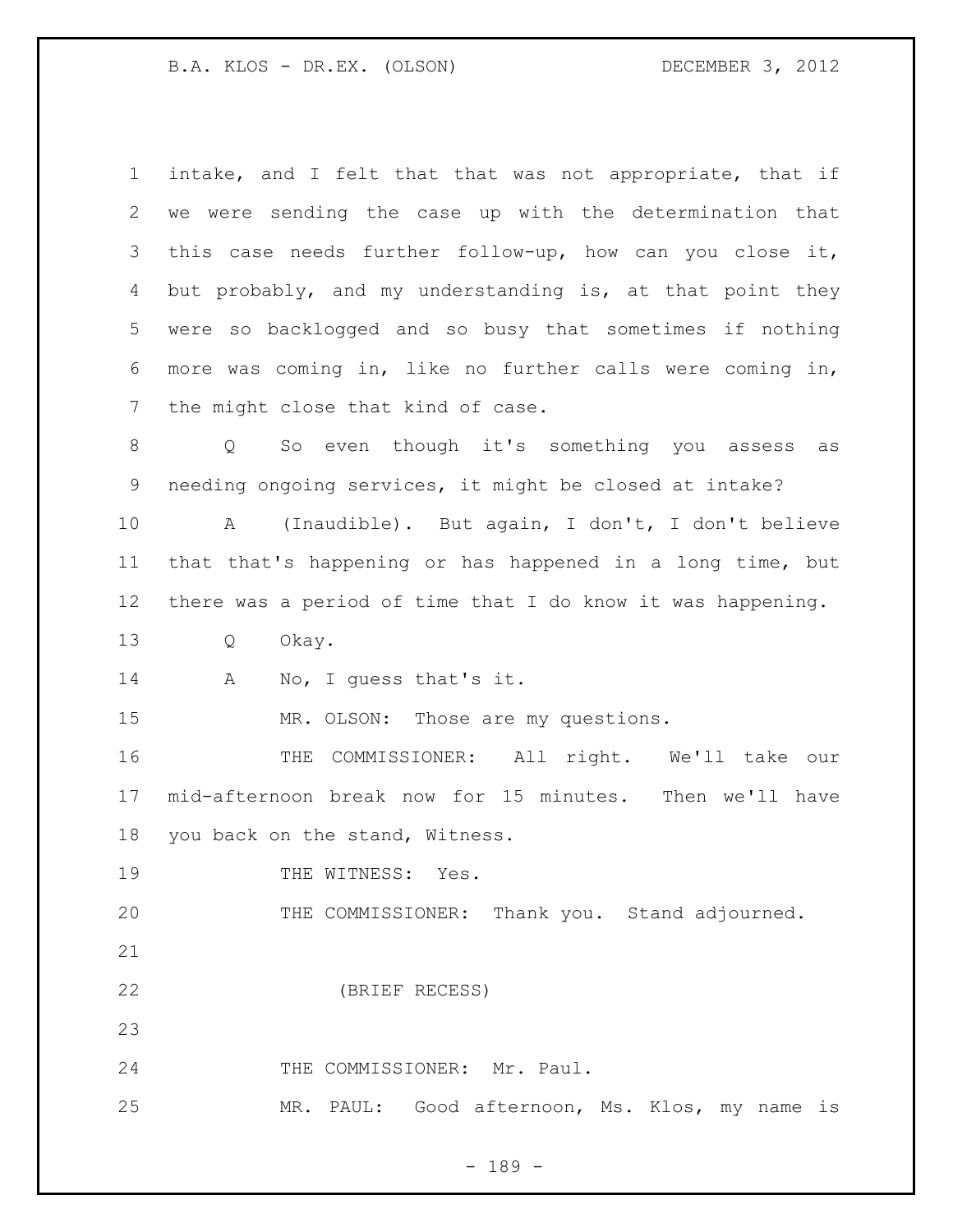B.A. KLOS - CR-EX. (PAUL) DECEMBER 3, 2012

 Sacha Paul. I'm one of the lawyers for Winnipeg Child and Family Services, and for the department. I just have one question to raise. CROSS-EXAMINATION BY MR. PAUL: Q As I understand your evidence I believe it was something along the lines of in recent times collateral agencies like the police or schools, or EIA have been much more reluctant to share information with you; is that, is that a correct statement of your evidence?

A Yes.

 Q And if I were to suggest to you the reason why these agencies are becoming much more reluctant to share information -- if I were to suggest that the reason is privacy law, or privacy concerns, would that be a fair thing to say?

17 A Absolutely, but at one time if we just cited that The Child and Family Services Act would or should supersede PHIA and FIPPA that was acceptable. We would get information. We developed -- I mean I can speak for myself, but I'm sure for a lot of my colleagues as part of my being a supervisor, we spent a lot of time developing relationships with EIA, our collaterals, with guidance counselors at schools, with the police, Manitoba Health and we would get information in order for us to do a much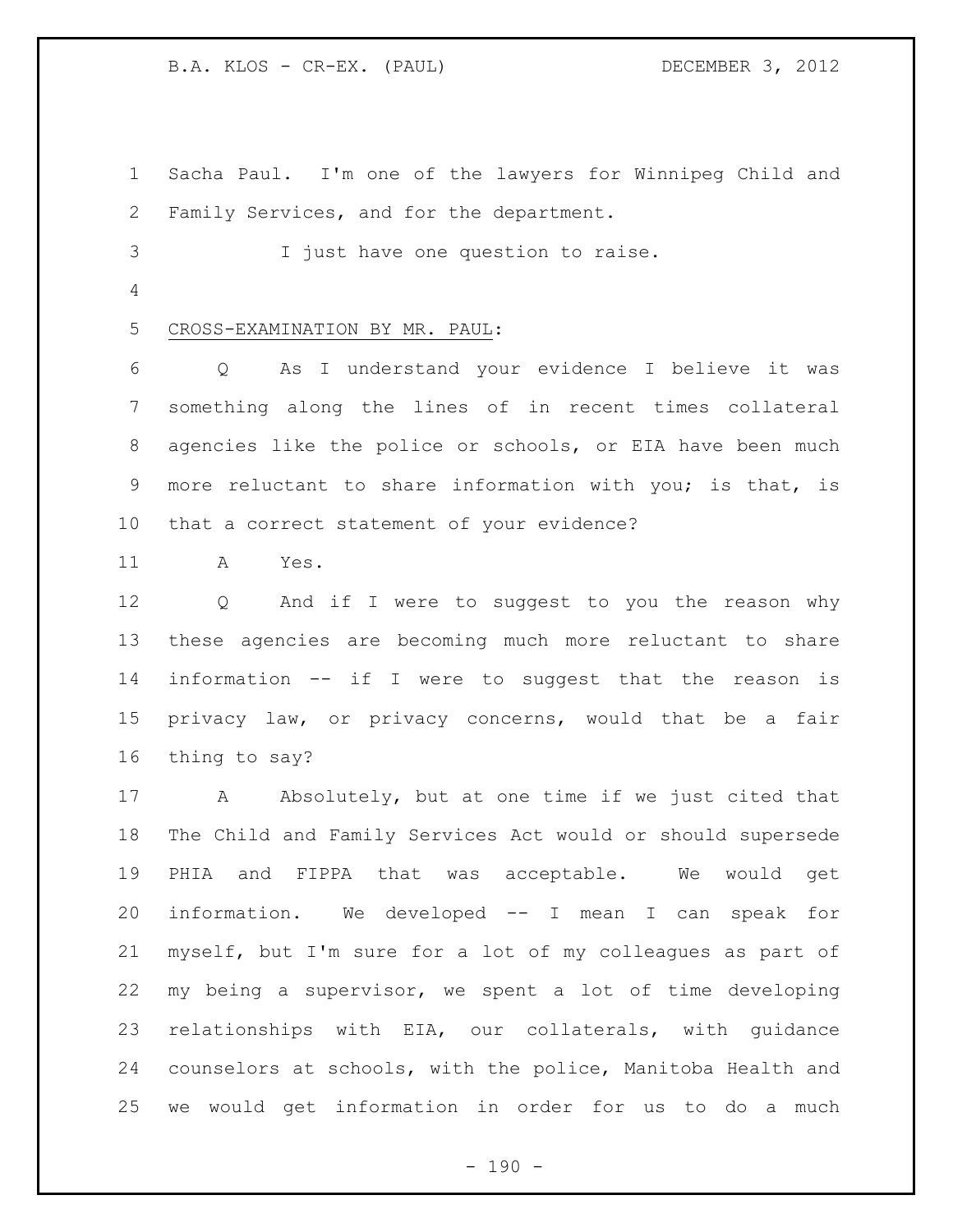B.A. KLOS - CR-EX. (PAUL) DECEMBER 3, 2012

| $\mathbf 1$    | better job at creating accurate, demographic, good reports.          |
|----------------|----------------------------------------------------------------------|
| 2              | We're all working for the same client that we're calling             |
| 3              | about so I would think that we should be able to share               |
| 4              | information. That changed and the first thing we hear is             |
| 5              | PHIA and FIPPA.                                                      |
| 6              | PHIA being $--$ sorry, The $--$<br>Q                                 |
| $\overline{7}$ | The, The $--$<br>А                                                   |
| $\,8\,$        | -- Personal Health Information --<br>Q                               |
| $\mathsf 9$    | Information Act, yeah, and, and --<br>Α                              |
| 10             | FIPPA being The Freedom of Information<br>Q<br>and                   |
| 11             | Protection of Privacy Act?                                           |
| 12             | Right. So we're just not being given the same<br>A                   |
| 13             | kind of information, or no information.                              |
| 14             | So then as I understand your evidence over time<br>$Q \qquad \qquad$ |
| 15             | people have become much more privacy sensitive?                      |
| 16             | Yes.<br>A                                                            |
| 17             | And as a result they've become much more hesitant<br>Q               |
| 18             | to share information with, with child protection agencies?           |
| 19             | A Yes, yes.                                                          |
| 20             | Q And if I were to suggest that notwithstanding                      |
| 21             | this increased sensitivity to privacy law that if you were           |
| 22             | to state to one of these collateral agencies that, I have            |
| 23             | -- I'm investigating a child protection concern, could you           |
| 24             | please share with me certain information, if I were to               |
| 25             | suggest to you that they would respond, is that correct,             |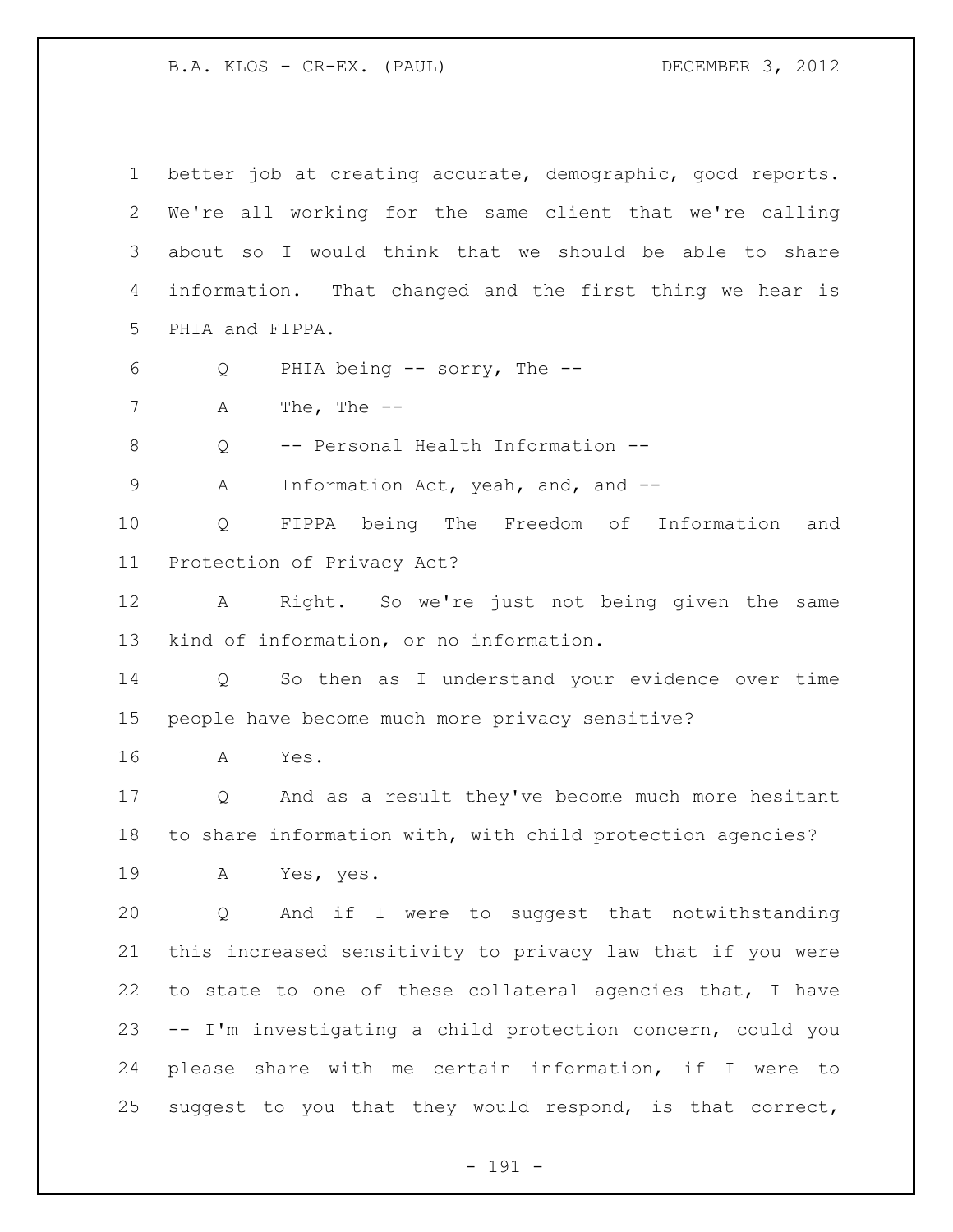B.A. KLOS - CR-EX. (PAUL) DECEMBER 3, 2012 B.A. KLOS - CR-EX. (RAY) that they would then provide you with that information? A Still not. Not, not all of them, no. Q Not all of them, but some of them would? A They give you some information, but not to the same extent -- Q Okay. 7 A -- because they, they are saying that they're not reluctant to, but they have been directed not to. MR. PAUL: Okay. Those are my questions. 10 THE COMMISSIONER: Thank you, Mr. Paul. Anybody else? 12 I guess, Mr. Ray, anything from you? MR. RAY: Just one question, Mr. Commissioner. CROSS-EXAMINATION BY MR. RAY: Q You mentioned in your evidence that workload impacts response time, I think that's -- was a comment you 18 made. Do you mean that impact -- excuse me, workload impacts the response time that you give to a matter, or that it impacts the response time that intake may take to respond to the matter once they've receive it from you? A Okay. You're going to have to run that by me again. Q Sorry. A I don't think that I had made a statement --

- 192 -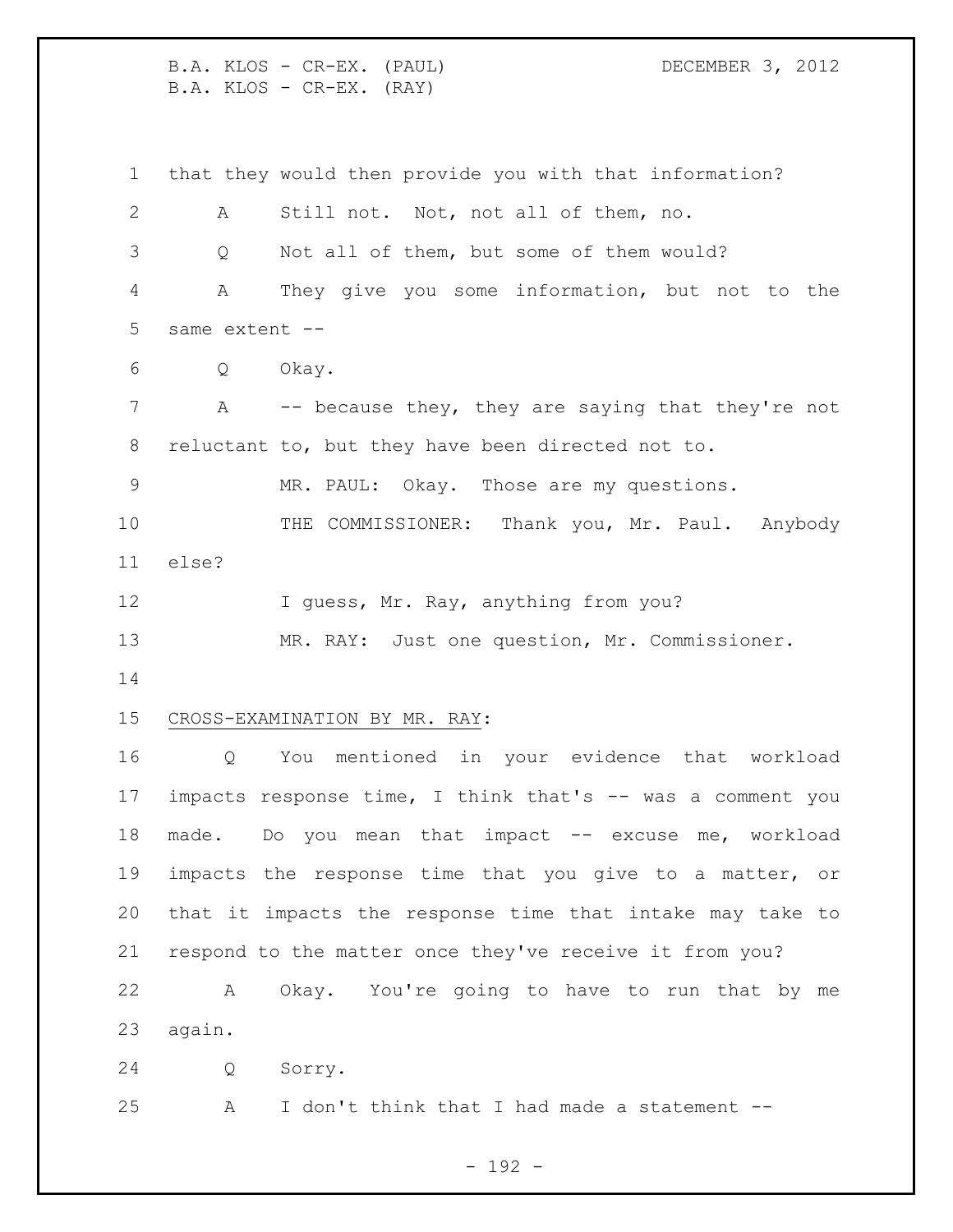THE COMMISSIONER: Maybe we should ask him 2  $what$   $--$ 

3 THE WITNESS: -- that, that workload impacts a response time. I think I may have talked about workload -- that the -- if, if the case is seen as an emergency it doesn't matter what your workload is, you respond.

 If it isn't an emergency and you know that it needs to be followed up on your response time may differ from -- because workers are every day -- all day, every day, prioritizing and re-prioritizing. I'm going out to see my client Johnny this morning, who got into trouble at school, and I'm going out to see he and his teacher, and 13 all of a sudden a call comes in, and on my caseload, one of my children has been hurt, I'm going out there, Johnny is going to have to wait, I'm changing the appointment, I'm not going out to see Johnny and his teacher.

 That doesn't mean I don't think it's important to see Johnny and his teacher, but right now I've got a child who's hurt that I need to go out on and see first. So the response time and how we get to things is what I'm saying ends up getting changed frequently. I would hope and expect that everyone is attending to emergencies immediately when they need to be, but that it's those other ones, the softer -- for want of a better word the softer type of case that doesn't require the immediate response.

- 193 -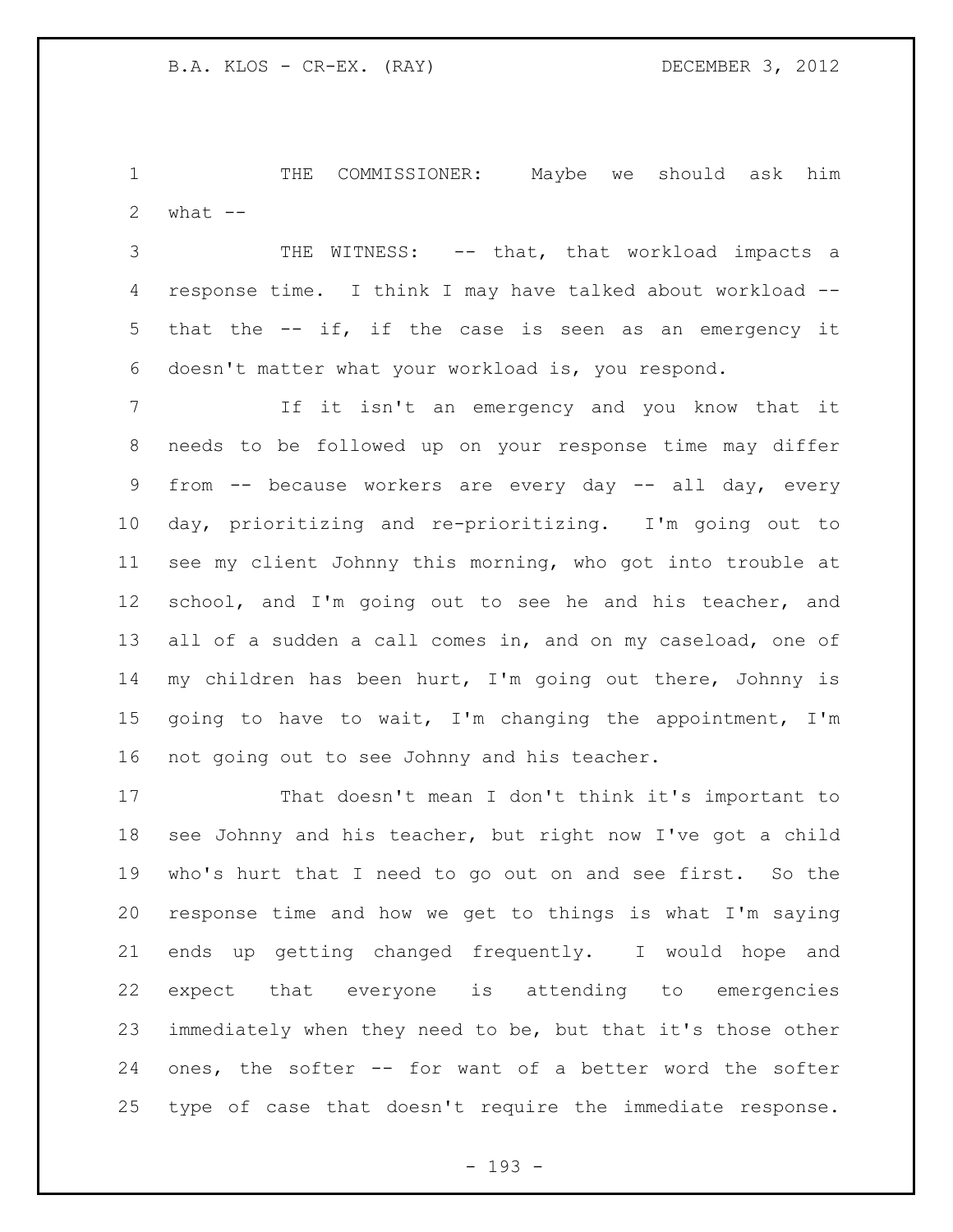B.A. KLOS - CR-EX. (RAY) DECEMBER 3, 2012

 It may take me two days to get there as opposed to the day that I planned to get there. I may take two, two further days before I get there. BY MR. RAY: Q That was part of, that was part of my question. The other part of my question was you gave evidence that you assigned a three to five day response time in this case? A Yes, that was the -- because the way the response times were determined at that time -- Q Yeah. 13 A -- 24 hour, 48 hour, three to five day. Q Right. And, and my question is if you felt that a 24 hour response time was necessary in this case would you ever give it a longer response time of three to five days because of the perceived workloads at Intake that you may have had? A No. Q Okay. That's what I just wanted to clarify. A No. MR. RAY: Thank you. 23 THE COMMISSIONER: Thank you, Mr. Ray. Mr. Olson? MR. OLSON: I have no additional questions.

- 194 -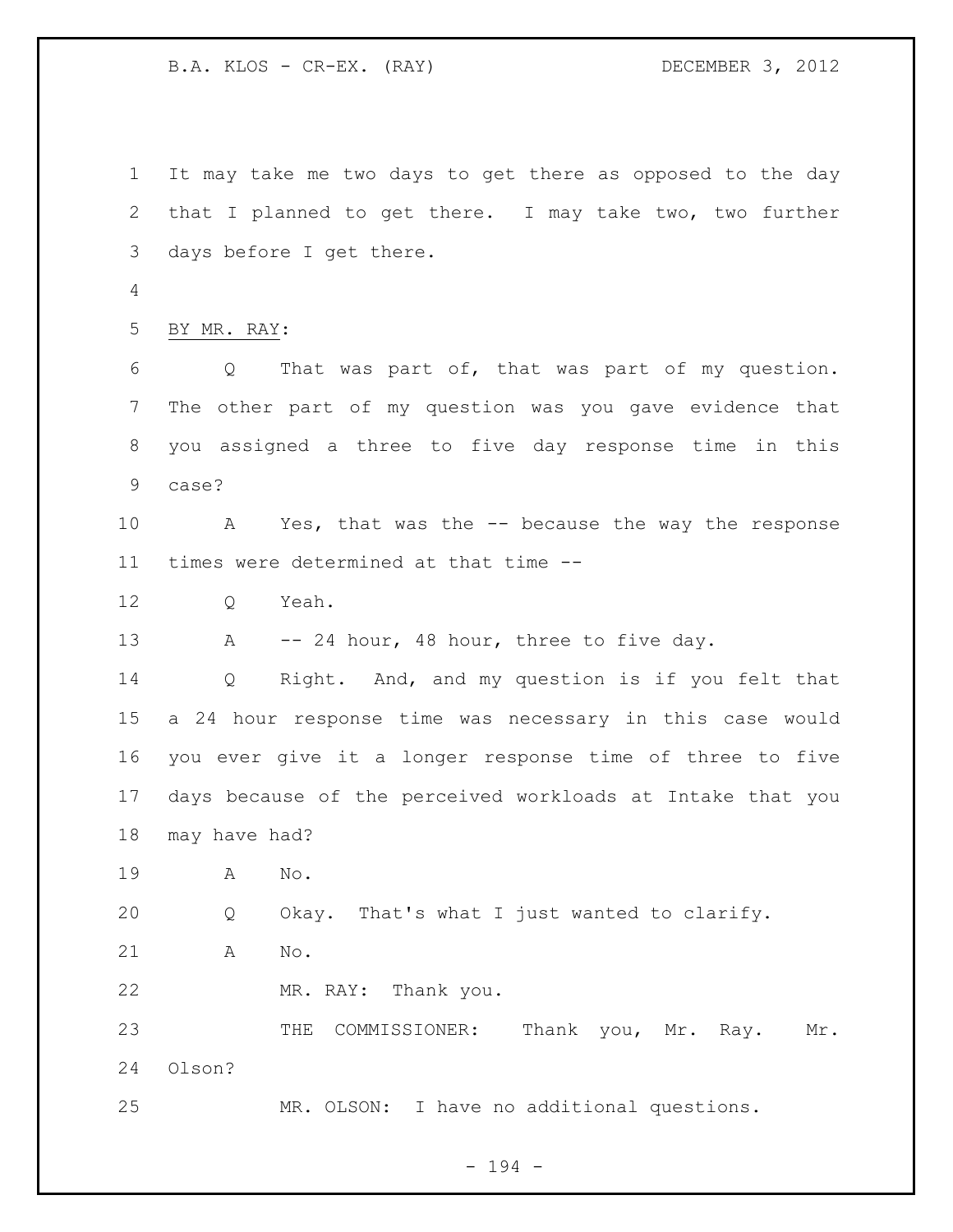PROCEEDINGS DECEMBER 3, 2012

| $\mathbf 1$    |                              | THE COMMISSIONER: Thank you. You're all               |  |  |
|----------------|------------------------------|-------------------------------------------------------|--|--|
| $\mathbf{2}$   | completed, witness.          |                                                       |  |  |
| 3              |                              | THE WITNESS: Thank you.                               |  |  |
| 4              |                              | THE COMMISSIONER: Thank, thank you very much.         |  |  |
| 5              |                              |                                                       |  |  |
| $6\,$          |                              | (WITNESS EXCUSED)                                     |  |  |
| $\overline{7}$ |                              |                                                       |  |  |
| $8\,$          |                              | THE COMMISSIONER: All right. We'll take our           |  |  |
| 9              | next witness.                |                                                       |  |  |
| 10             |                              | MS. WALSH: Lisa Conlin.                               |  |  |
| 11             |                              | THE COMMISSIONER: Pardon?                             |  |  |
| 12             |                              | MS. WALSH: Lisa Conlin.                               |  |  |
| 13             |                              | THE COMMISSIONER: Right.                              |  |  |
| 14             |                              | THE CLERK: Is it your choice -- oh, just stand        |  |  |
| 15             |                              | for a moment. Sorry, could you stand up for a minute. |  |  |
| 16             |                              | Is it your choice to swear on the Bible, or           |  |  |
|                | 17 affirm without the Bible? |                                                       |  |  |
| 18             |                              | THE WITNESS: Affirm without the Bible, please.        |  |  |
| 19             |                              | THE CLERK: State your full name to the court.         |  |  |
| 20             |                              | THE WITNESS: Lisa Dawn Conlin.                        |  |  |
| 21             |                              | THE CLERK: Spell me your first name.                  |  |  |
| 22             |                              | THE WITNESS: L-I-S-A.                                 |  |  |
| 23             |                              | THE CLERK: And your middle name.                      |  |  |
| 24             |                              | THE WITNESS: D-A-W-N.                                 |  |  |
| 25             |                              | THE CLERK: And your last name.                        |  |  |

- 195 -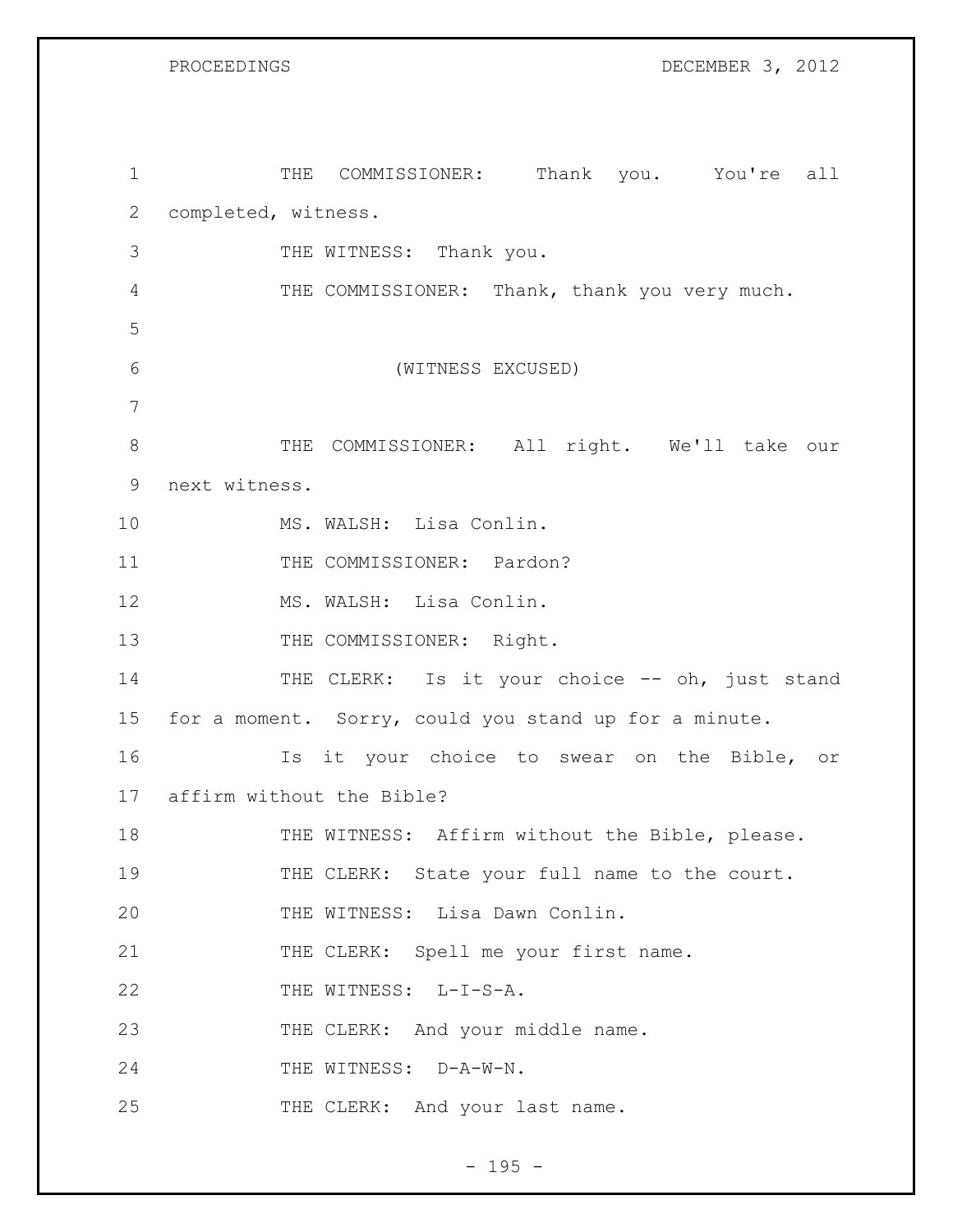1 THE WITNESS: C-O-N-L-I-N. 2 THE CLERK: Thank you. **LISA DAWN CONLIN,** affirmed, testified as follows: 7 THE CLERK: Thank you. You may be seated. 8 MS. WALSH: You have a glass of water -- THE CLERK: I'm getting it. MS. WALSH: Okay, good. DIRECT EXAMINATION BY MS. WALSH: Q So your name is now Conlin? A Yes. Q But at the time that you provided services to Phoenix and her family your last name was Maroshnik? A Yes. Q So that's the name that we see in the file recordings? A Correct. Q And you are a social worker? A Yes, I am. Q You're no longer working in the child welfare system though? A No, I'm not.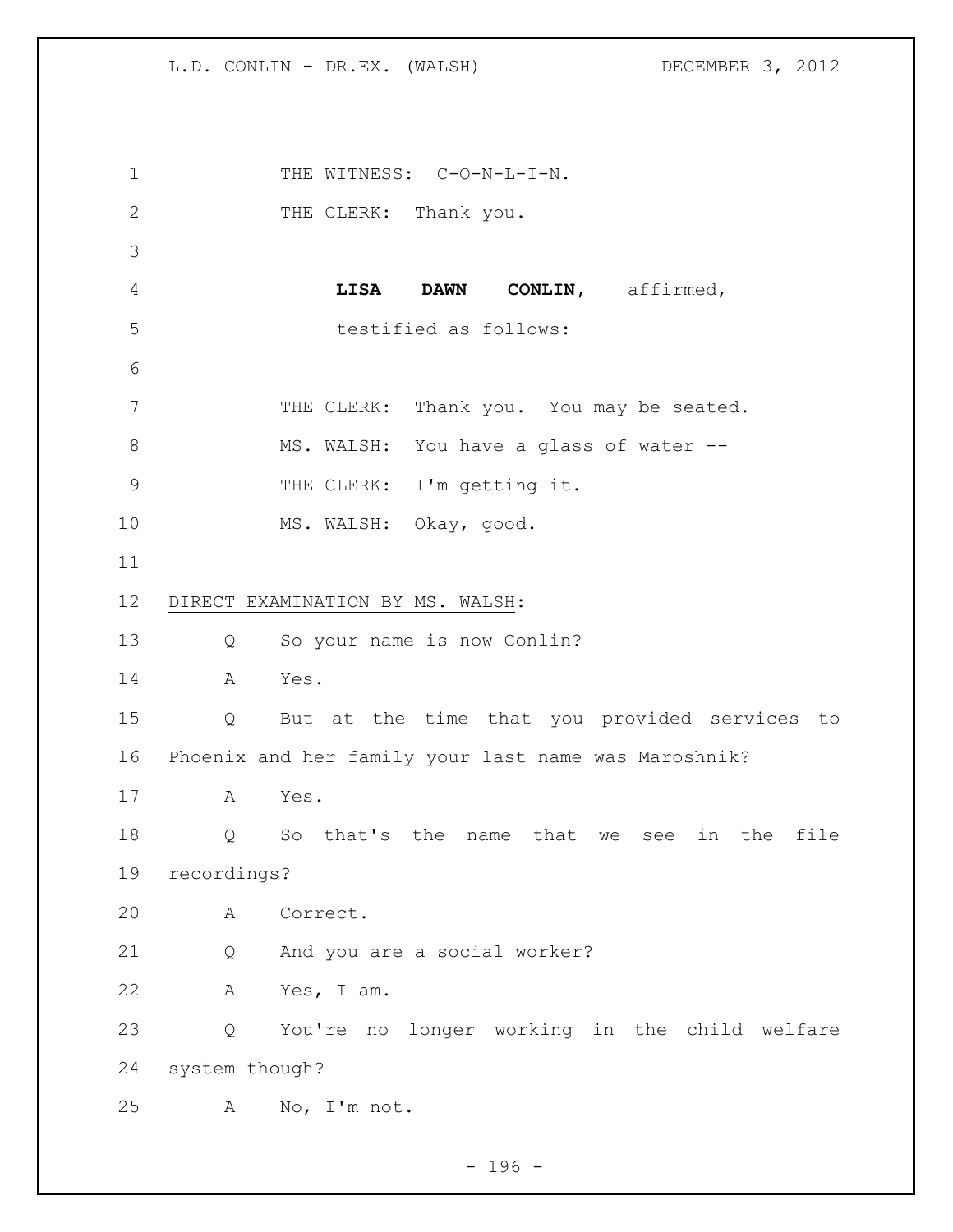Q Are you a registered social worker? A No, I'm not. Q Have you ever been registered? A No, I haven't. Q Where are you currently working? A I currently at the Community Living Disability Services, which is still part of Family Services and Labour, with the Manitoba government. Q But it's not child welfare? A It's not child welfare, it's adult services. Q When did you stop working in the child welfare system? 13 A I believe it was 2006, December. Q In terms of your education you have a bachelor of arts and a bachelor of social work? A Yes. Q And you obtained your bachelor of social work in 1994 from the University of Manitoba? A Yes. Q Once you graduated from social worker in 1994 where did you start working? A I started working at Child and Family Services in western Manitoba, in Brandon. Q What was your position? A Good question. I believe I was a family service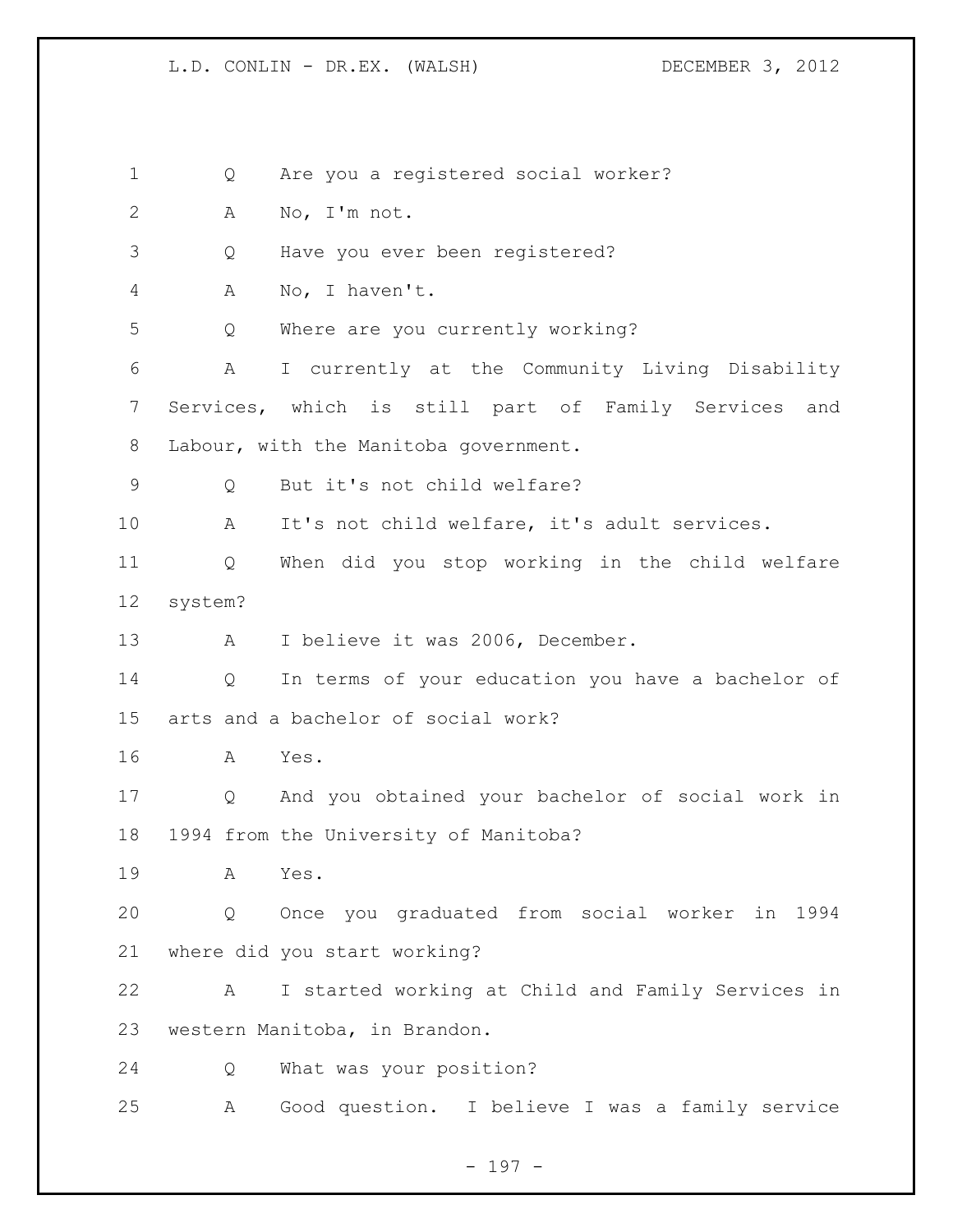worker. Q Okay. How long did you stay in west region? I'm told -- I'm sorry, Ms. Conlin. I'm told that they can't hear you, so perhaps you could pull your microphone closer to you. A Okay. 7 O Just watch the water. Is that --8 A Is that better? Q Thanks. So how long did you stay in west region? 10 A For one year. Q And then you started working for Winnipeg Child and Family Services? A Yes. Q What was your position there? A I was a Family Services worker. Q And how long did you stay in that position? 17 A Approximately four years. Q And then you became an intake worker? A No, I worked in the CRU unit for about a year and a half, which was a newly created unit, so I did that for a year and a half. Q Okay. We've heard evidence that CRU was created in 2001, so is that when you began work in that unit? A Yes, I believe I worked right when it was started.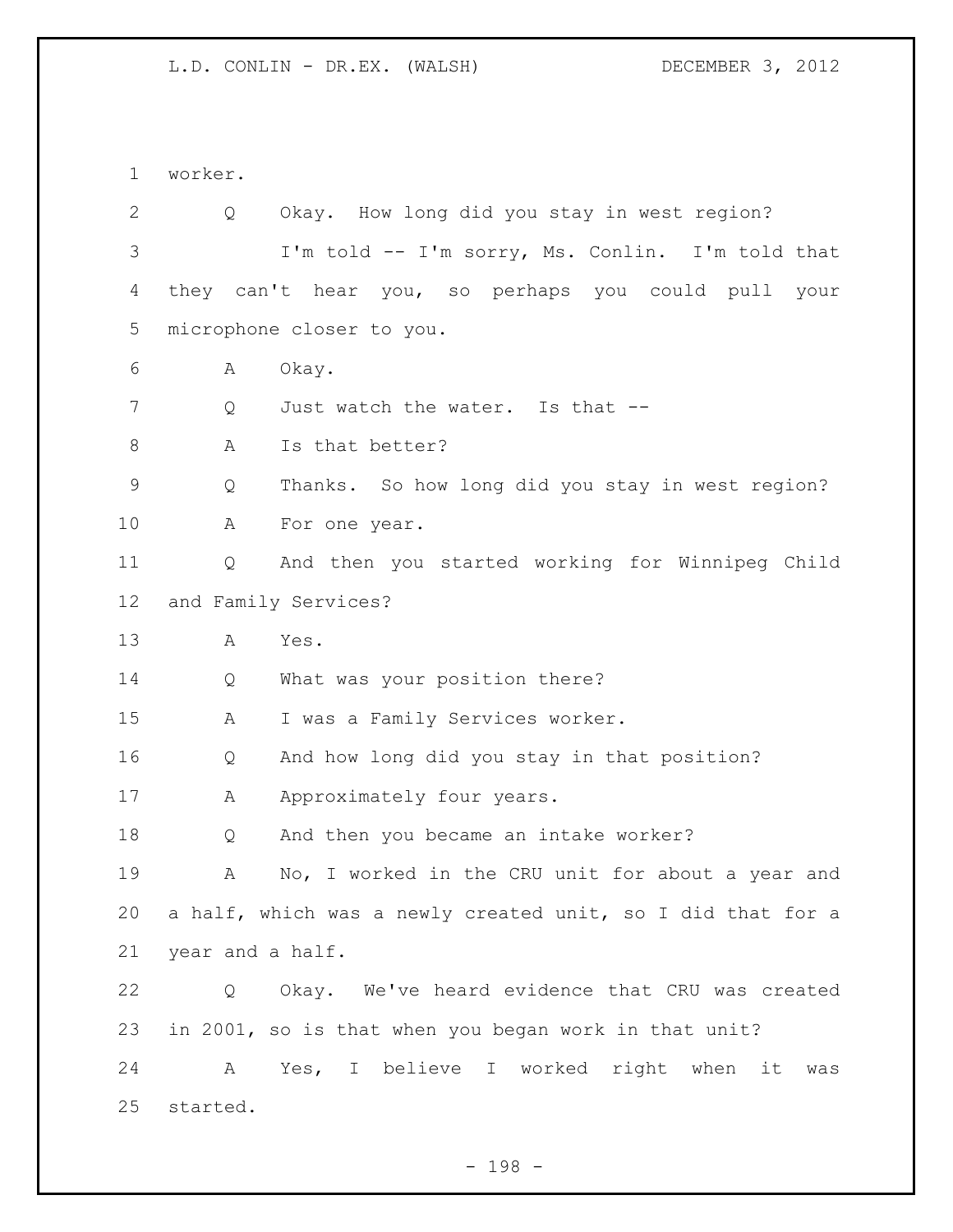| 1  | Q             | And then at some point you said you transferred             |
|----|---------------|-------------------------------------------------------------|
| 2  |               | into being an intake worker?                                |
| 3  | Α             | Yes, at Northeast Intake.                                   |
| 4  | Q             | Northeast?                                                  |
| 5  | Α             | Yeah.                                                       |
| 6  | Q             | And is that where you were working in 2004?                 |
| 7  | Α             | Yes.                                                        |
| 8  | Q             | How many workers were in your unit?                         |
| 9  | Α             | Six.                                                        |
| 10 | Q             | Who was your supervisor in 2004?                            |
| 11 | Α             | Doug Ingram.                                                |
| 12 |               | THE COMMISSIONER: What's the name?                          |
| 13 |               | THE WITNESS: Doug.                                          |
| 14 |               | THE COMMISSIONER: Doug?                                     |
| 15 |               | THE WITNESS: His name was Doug Ingram, yeah.                |
| 16 |               | THE COMMISSIONER: Doug Ingram?                              |
| 17 |               | THE WITNESS: Yeah.                                          |
| 18 |               |                                                             |
| 19 | BY MS. WALSH: |                                                             |
| 20 | Q             | When you were an Intake worker I understand that            |
| 21 |               | you would receive referrals from either the Crisis Response |
| 22 |               | Unit or the After Hours Unit?                               |
| 23 | Α             | Yes.                                                        |
| 24 | Q             | What<br>was your role once you received those               |
| 25 | referrals?    |                                                             |

- 199 -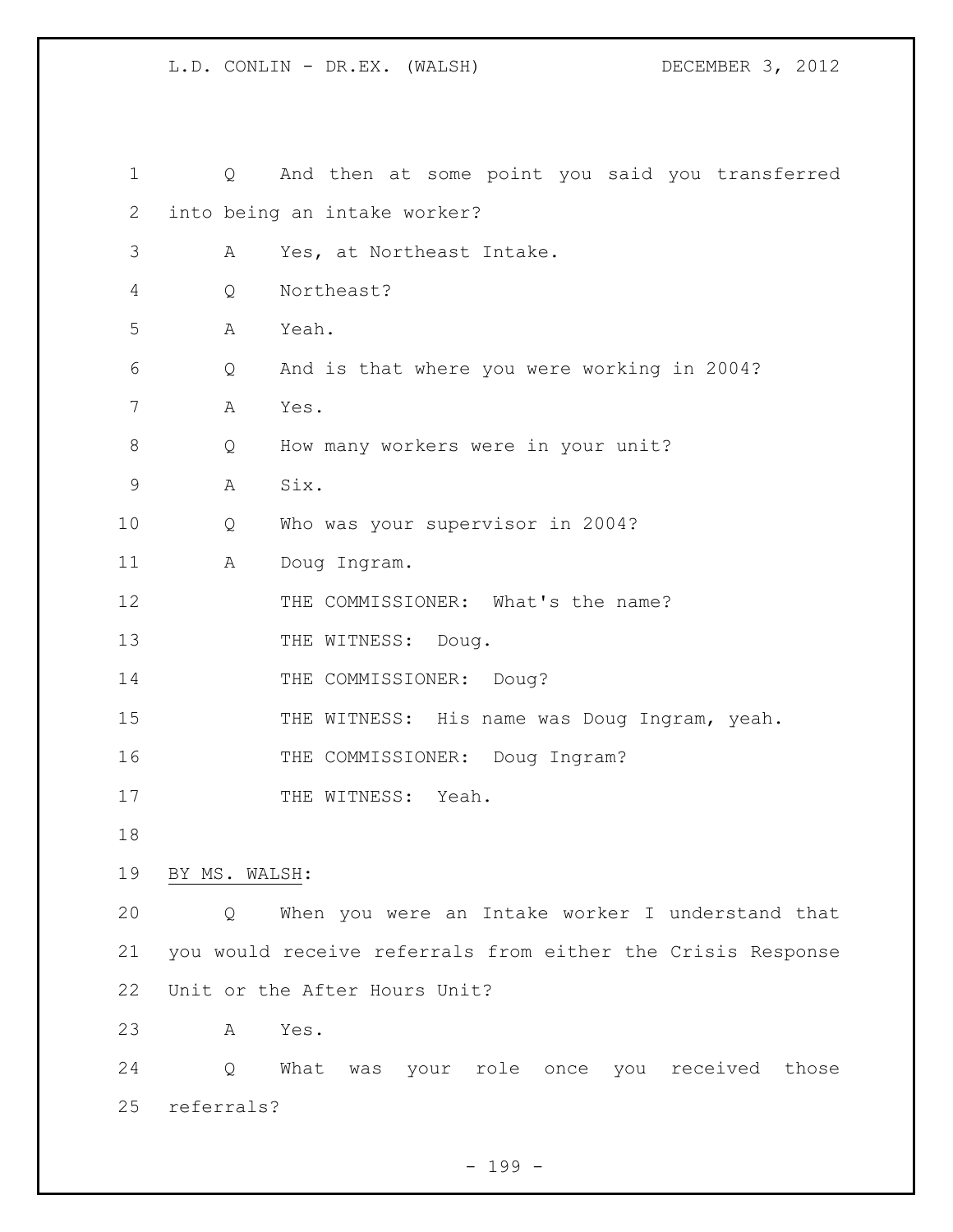A To follow up on the reported concerns.

2 Q What could that look like?

 A Oh, that could look like going out into the community, checking on the safety of children. It could be meeting with parents who are requesting services for their families. It could be attending to homes, apprehending children, all sorts of different things.

 Q Was there an expectation as to how long a file was supposed to stay at Intake?

A Yes, Intake it was 30 days.

 Q And was that usually practiced, was that usually followed?

 A Well, no -- I mean I can think of situations where people had files longer than that, but it was what we strived for, yeah.

 Q So generally the intention with Intake was to provide short term intervention services to families?

18 A Right.

 Q And if a family needed more attention from an agency then they would be referred to Family Services?

 A Yes, the file would be transferred from Intake to Family Services.

 Q As an intake worker once you had done all the work that you felt you needed to do, or could do, what were your options?

 $-200 -$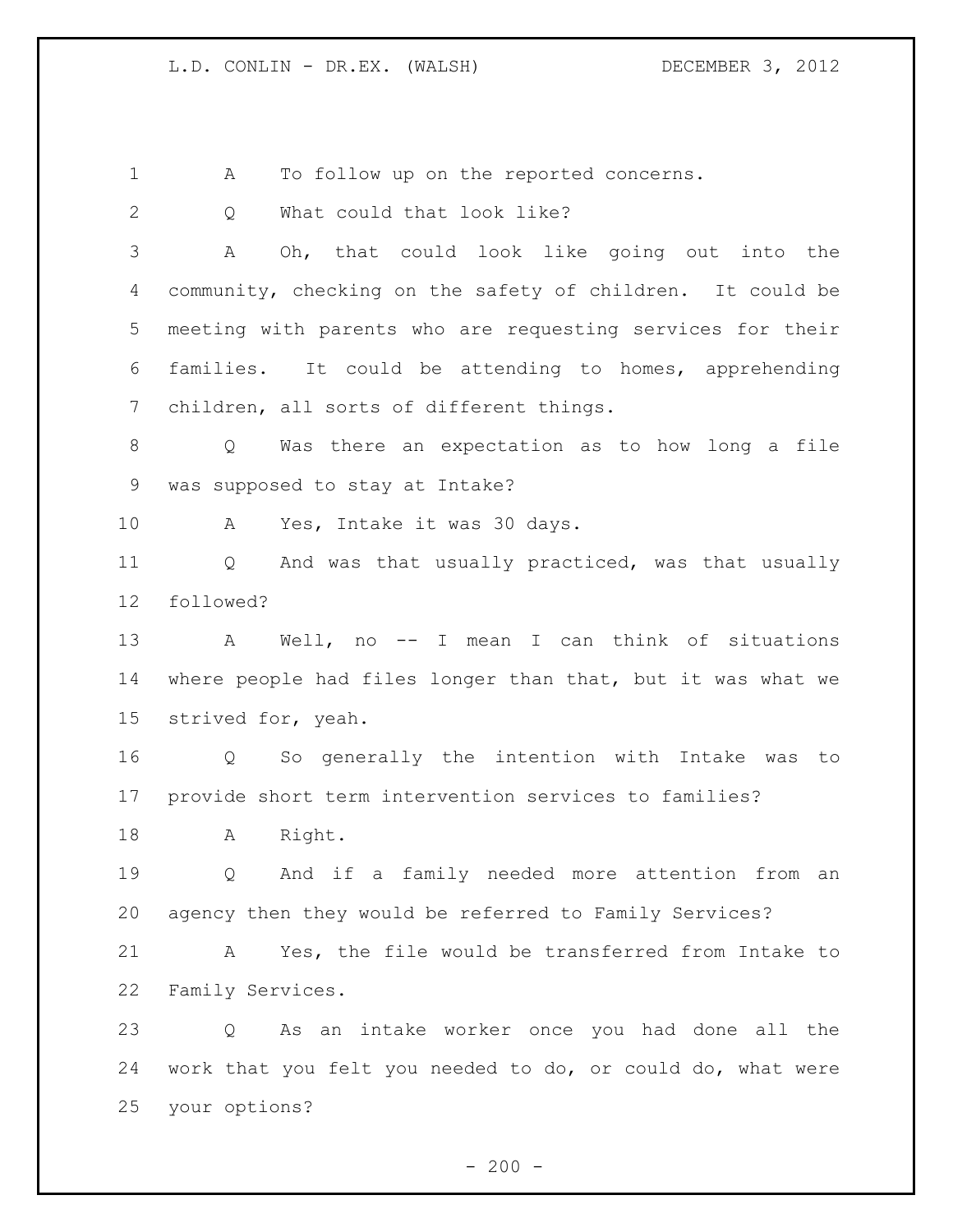A The options were either to transfer the file to Family Services or close the file to Intake.

 Q You've worked as both a Family Services worker and as an Intake worker. Can you just briefly describe for us the differences in the nature of the work that those two types of workers do with families.

 A Well because at Intake it's more brief you wouldn't develop necessarily a long term relationship with the family. That would be done by the Family Services worker to have ongoing meetings with the family, get to know them better, get to know their needs. On Intake it's more like you're doing an assessment of what they need, so it's -- it could be just a one time meeting.

 Q So at Intake -- generally as an Intake worker you didn't have an opportunity to build a relationship with the family?

A No.

 Q Let's go back a little bit and talk some more about your training and education. When you studied social work at the University of Manitoba did you take any courses that were specifically directed at substance abuse or addictions?

A Yes.

 Q What about courses directed at child welfare? A I believe there was only one that I can recall.

 $- 201 -$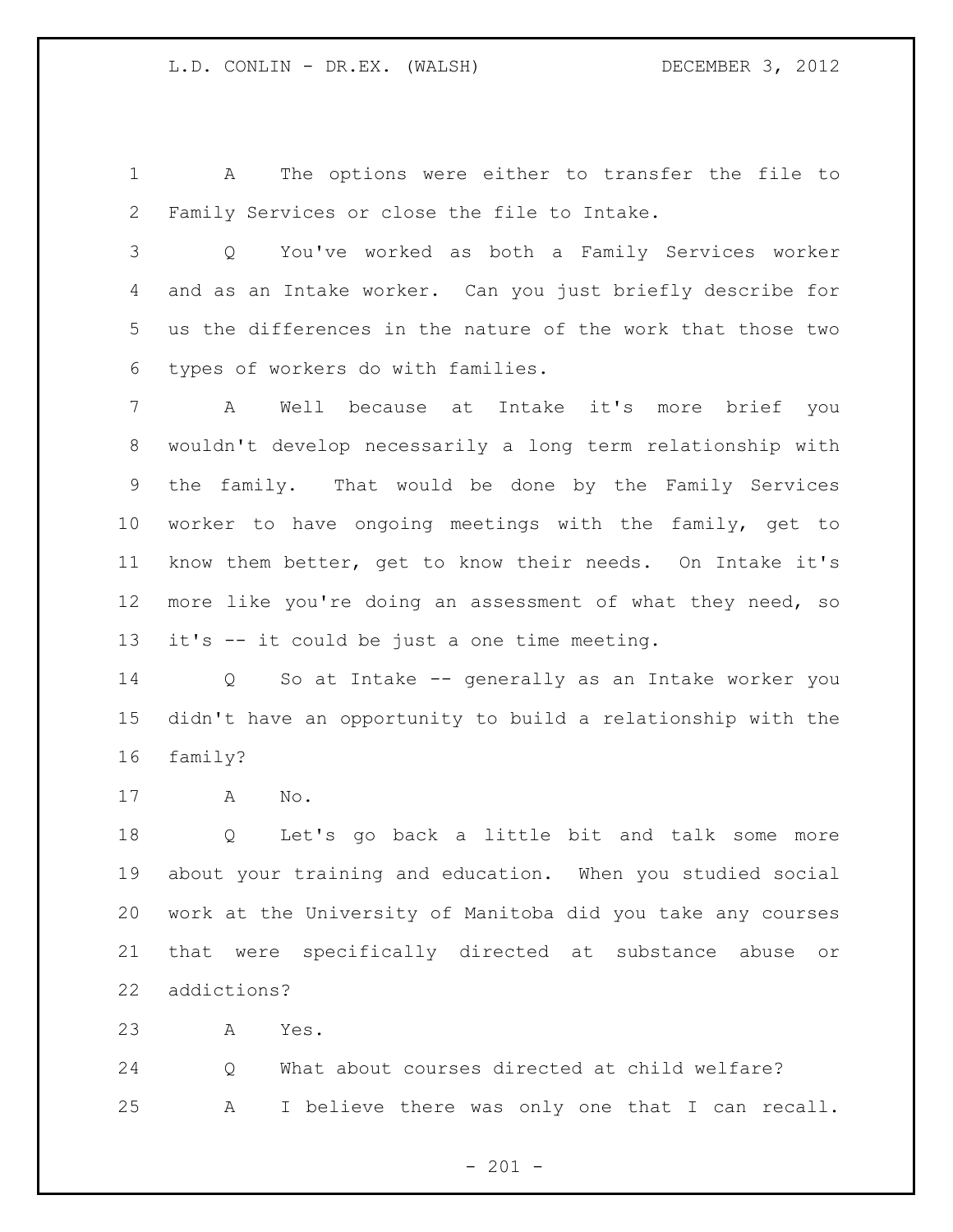I'm not sure what it was called, but I, I believe there was one.

 Q Okay. When you first started working for west region in Brandon did you receive any training on the job, or from the agency?

A Yes, it was on the job training.

7 Q What did that involve?

 A It involved weekly meetings with my supervisor. It involved shadowing other workers and going out with them, and just kind of watching what they do, like partnering up with a more experienced worker, and also reading manuals, and, you know, like standards manuals or intake processes so there would be like paperwork that you'd have to read.

 Q Was that information that was given to you by your supervisor?

- A Yes, in Brandon.
- Q In Brandon?

A Yeah.

 Q And did you feel equipped to do your job when you were working in Brandon?

 A Yes, I did. Yeah, I had lots of support. Q Were you given a full caseload right away? A That I don't recall. I, I don't think I was. Q So you were eased into the position?

 $- 202 -$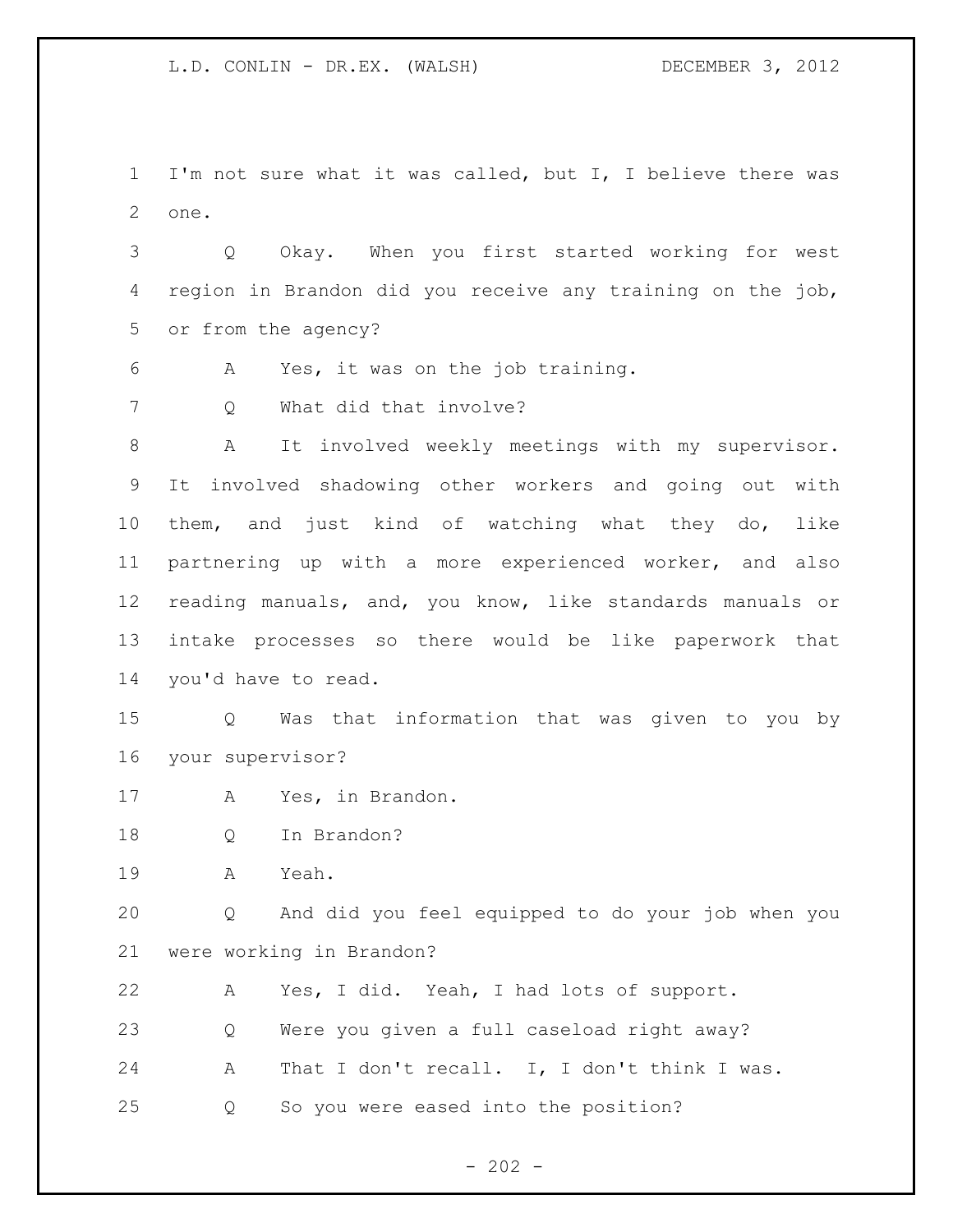A Yeah, from what I recall I was eased into it, yes.

 Q When you moved to Winnipeg Child and Family Services did you receive any training from the agency? A Yes, I, I went to the core competency training, but I can't remember exactly what year that was, competency based training.

8 Q What was that?

 A It was like several days at a time when you'd go and, and learn a specific module on how to do child welfare.

Q On different topics?

 A On different topics. Yeah, I just can't recall specifically what they were.

Q Over what period of time?

 A Well I seem to recall that it was quite a few days, I'm not sure.

 Q Was that given to you as soon as you started working at Winnipeg Child and Family?

 A No, I think it was just put on at certain times, so then they would send the workers that hadn't been, so it wouldn't start necessarily just because you were hired.

 Q Did you feel equipped to do your job when you started at Winnipeg Child and Family Services?

A Yes.

 $- 203 -$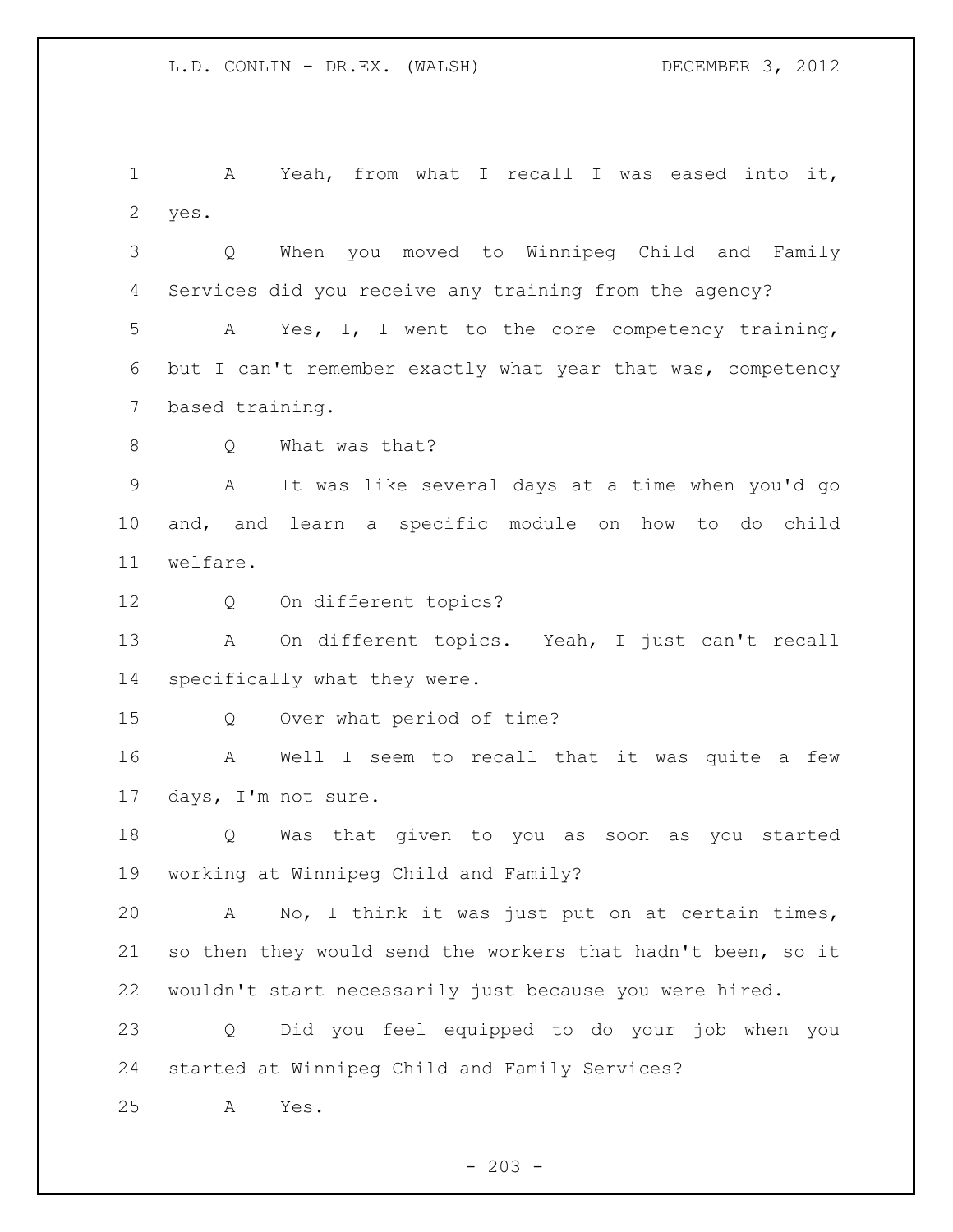Q Did you ever receive training with respect to standards? A I believe I was given a standards manual to read. Q Was that in Brandon or in Winnipeg? A In Winnipeg. Q By your supervisor? A Yes. Q And did you read the manual? A Well, when I had time, yeah, I would refer to it, yes. 11 Q From cover to cover? A No. No, it was more something that you referred to when you had a specific situation. It's not something that you would necessarily read cover to cover before you started working. Q Okay. 17 A It was more like on the job as it went. Q When you became an intake worker did you receive any training specific to intake work? A Well, it, it was on the job training so it would just be in consultation with my supervisor. Q Did you ever receive training on risk assessment? A Yes, I did. Q When was that? A I don't specifically recall when that was, to be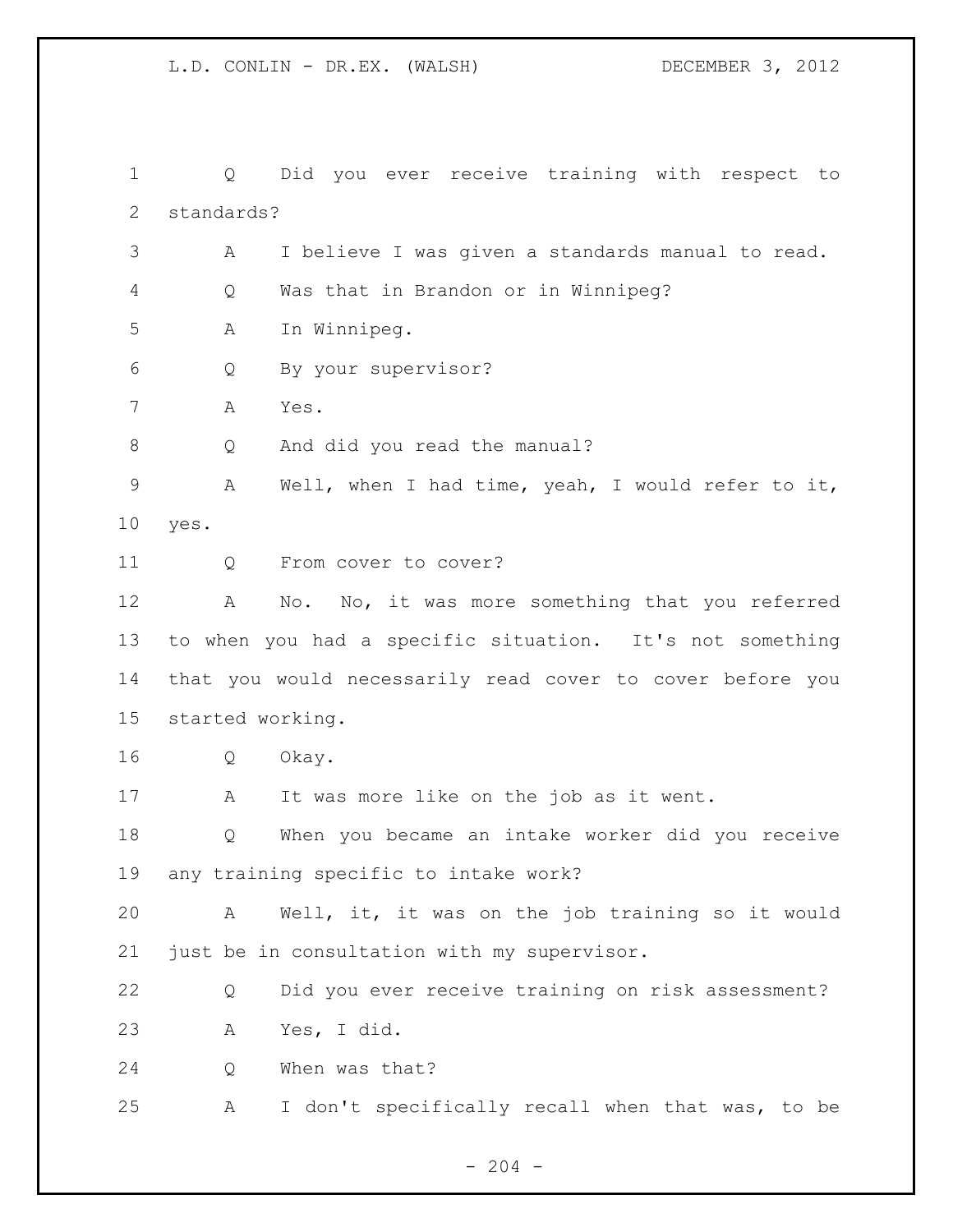honest. I remember learning about it in university, the Manitoba Risk Estimation System. Q Sorry? A The Manitoba Risk Estimation System was -- we learned about that in social work. Q When you went to university? 7 A In university, yeah. Q Okay. A I don't recall specifically at Winnipeg Child and Family. Q Was that part of the core competency training? A I don't recall. I'm assuming it would have been, yes. Q Was the nature of risk assessment that you did as a Family Services' worker different than the assessments you did as an intake worker? A Well, no, it would be the same criteria. Q Do you know the difference between a risk assessment and a safety assessment? A I believe it's the same. Q So in terms of risk assessment tools you referred to a risk estimation tool? A Yeah. Q And is that something you used throughout your time as an employee of Winnipeg Child and Family Services?

 $- 205 -$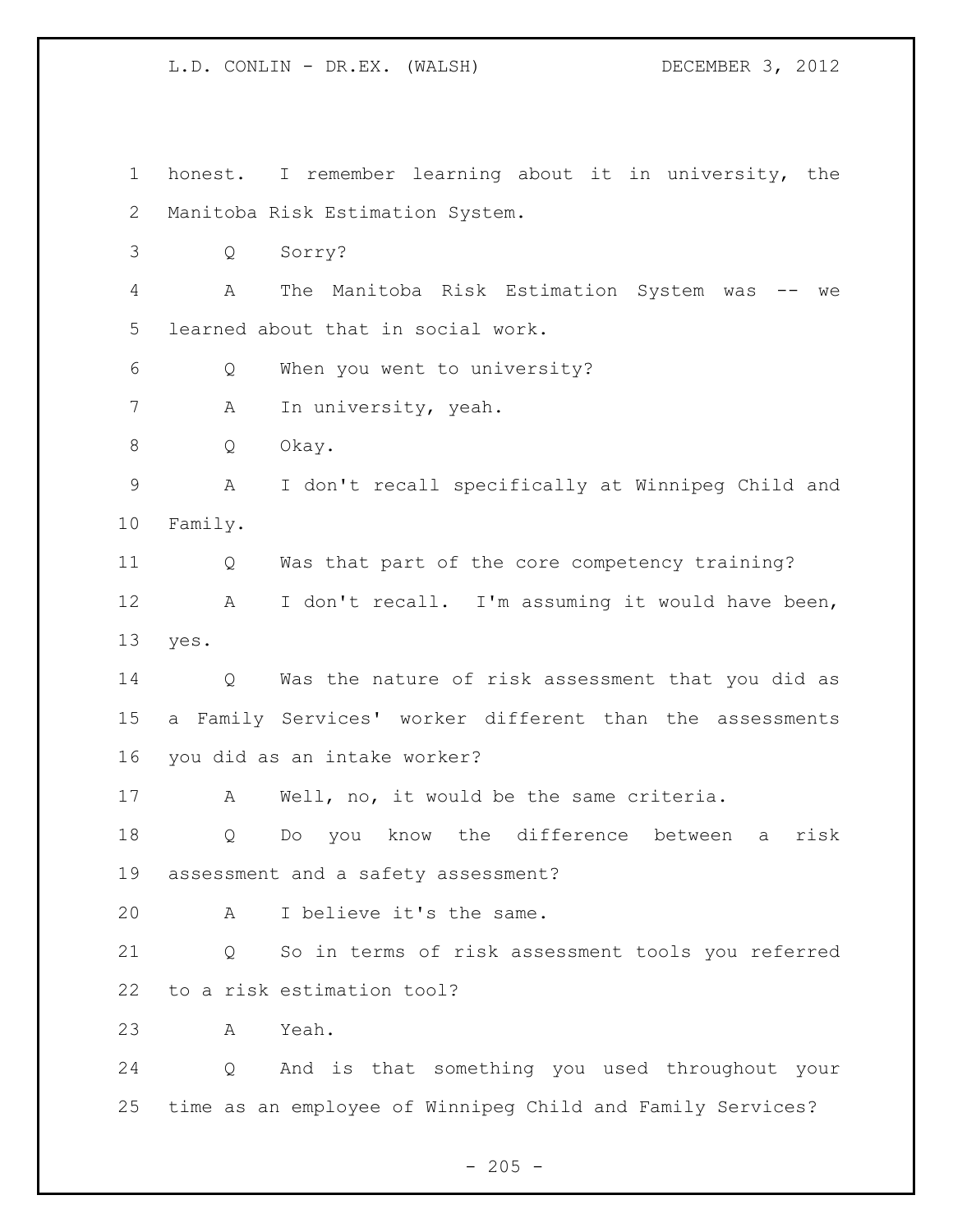A Well, I wouldn't formally fill out the paperwork, but it was definitely knowledge that I had. Q So was that a -- A It wasn't a requirement to fill out the paperwork. Q But it was a tool that had paperwork? A Yes. Q But you didn't have to fill it out? A Right. Q So it was just something that informed how you performed risk assessment? A Right. Q Who was your supervisor when you were an intake worker; that was Doug Ingram? A Yes. Q Was that true in 2004? A Yes. Q What did supervision with Mr. Ingram consist of? A Well, he assigned all our files to us, so you would go and talk to him about how to follow up on a case, and it was just kind of as needed, like it wasn't something that was scheduled, it was more of an open door policy. You would just go and talk to him when you needed to ask him about any of your files. Q You didn't have regularly scheduled meetings?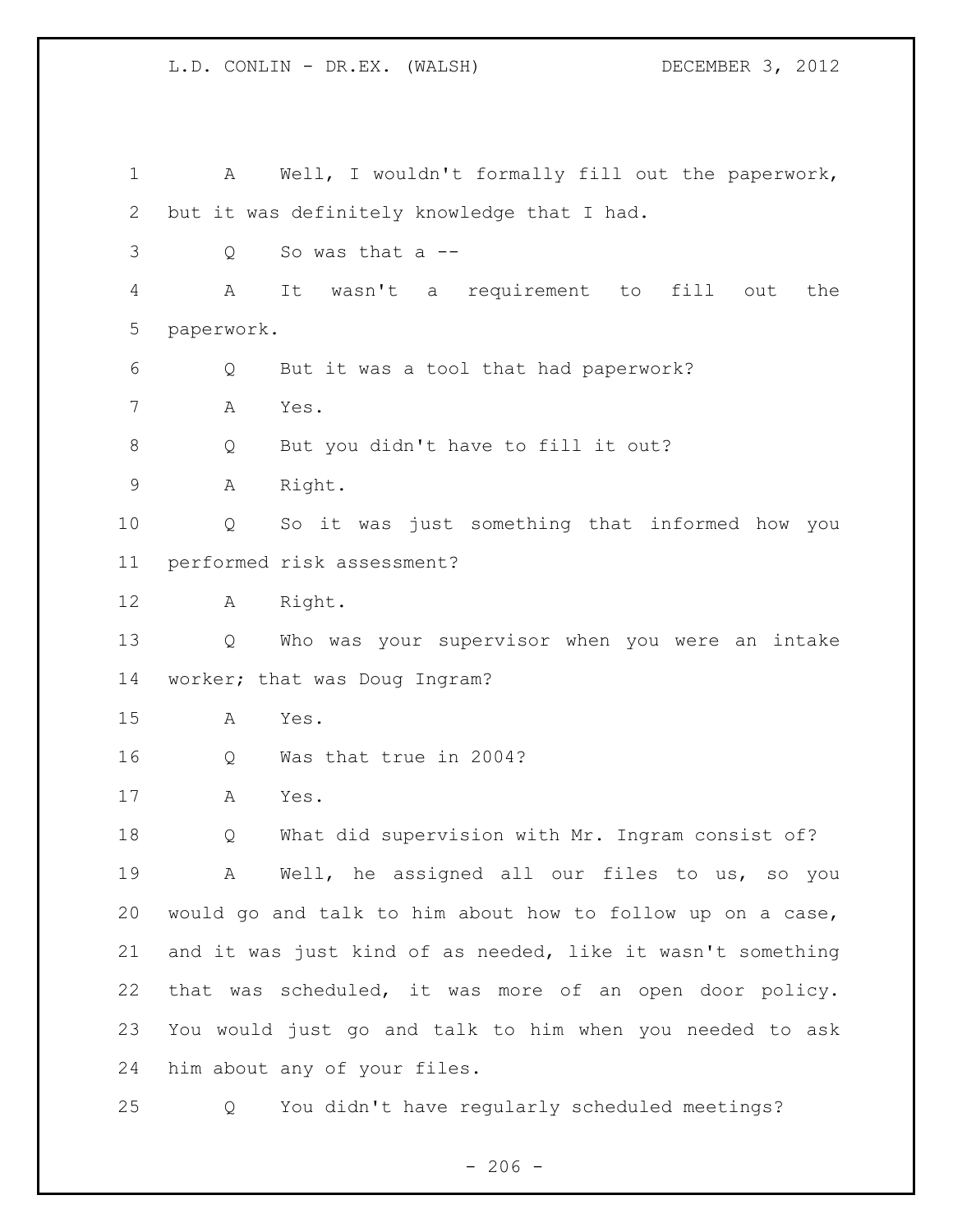$- 207 -$ 1 A No, not on a specific schedule. Q How often would you meet with him? A Well at least weekly, but it wouldn't be about all the files together. It would just be asking him about each individual case as needed. Q And if you were having difficulty meeting an expectation with respect to work, that you were doing with 8 the family, would you tell Mr. Ingram that? A I believe I would, yeah. Q What guided you in terms of how you performed your services; did you refer to standards, best practice? A Standards and best practice, yeah, and also just instructions from him. 14 Q From your supervisor? A Right. Q And you said if you had something that caused you difficulty in meeting a standard you would tell your supervisor about that? A Yeah. Q Can you give us some examples of the kinds of things that might have interfered with your ability to follow best practice. A Can you be more specific? Q Well, what kinds of things would cause you to, to have difficulty in, in the work you were doing with the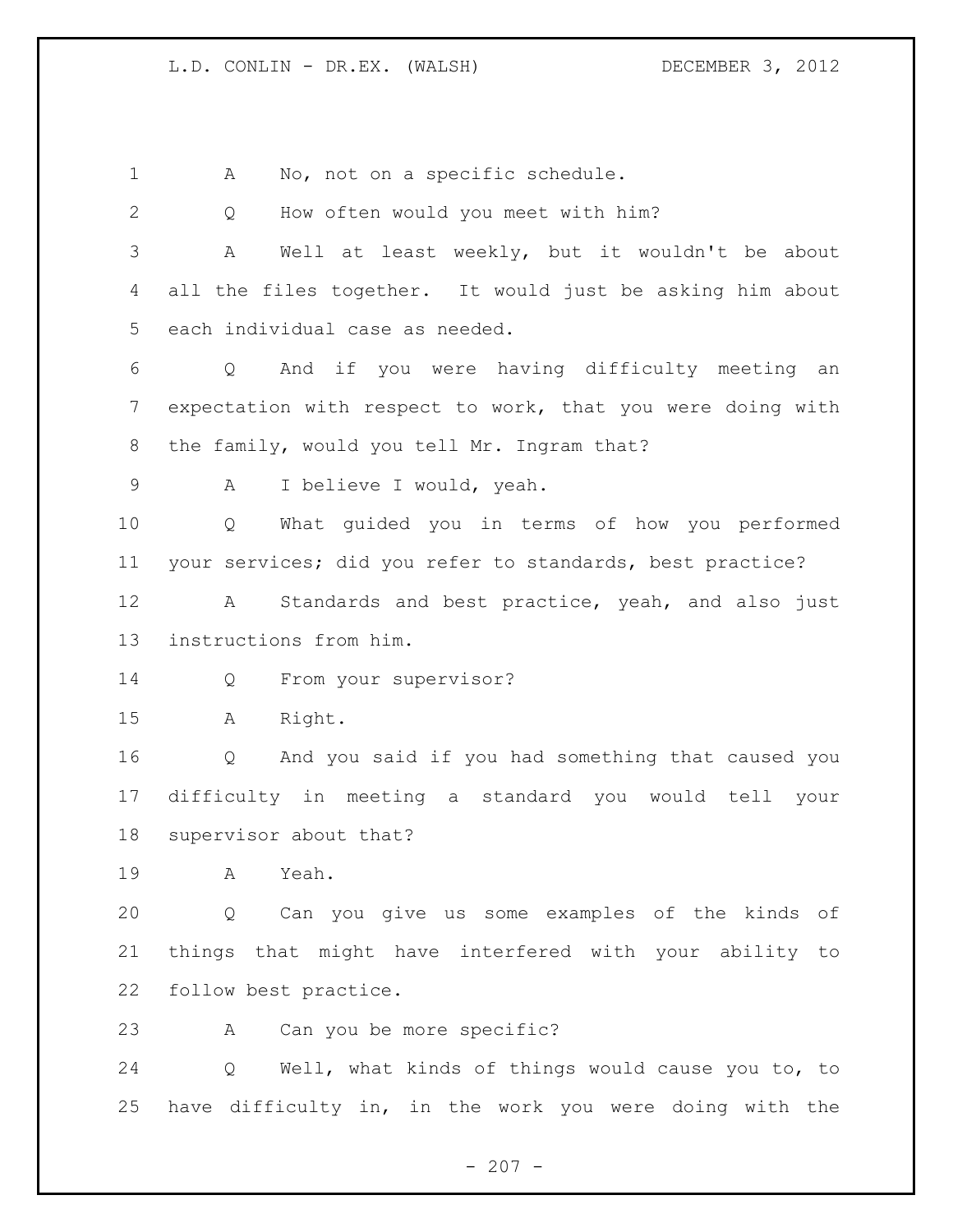family, what's an example of something that you would take to your supervisor?

 A Just not being able to make contact with a family, not being able to validate what the concern was.

 Q Was there anything which impeded or interfered with your ability to deliver services when you were working with Phoenix and her family?

 A Yeah, I believe that just something simple like not having a phone would impede my ability to work with them, just not being able to connect easily with, with the clients.

 Q And who is it that you said did not have a phone? A To my recollection Steve Sinclair didn't have a phone and Rohan and Kim Stephenson didn't have a phone, yeah.

 Q Okay. Was there anything else that you can recall that was an impediment or something that interfered with your ability to work with this family?

A No.

 Q So you became involved with Phoenix and her family in January of 2004?

A Right.

 Q Do you have an independent recollection of your involvement with the family, other --

A No, I didn't have any recollection until the

 $- 208 -$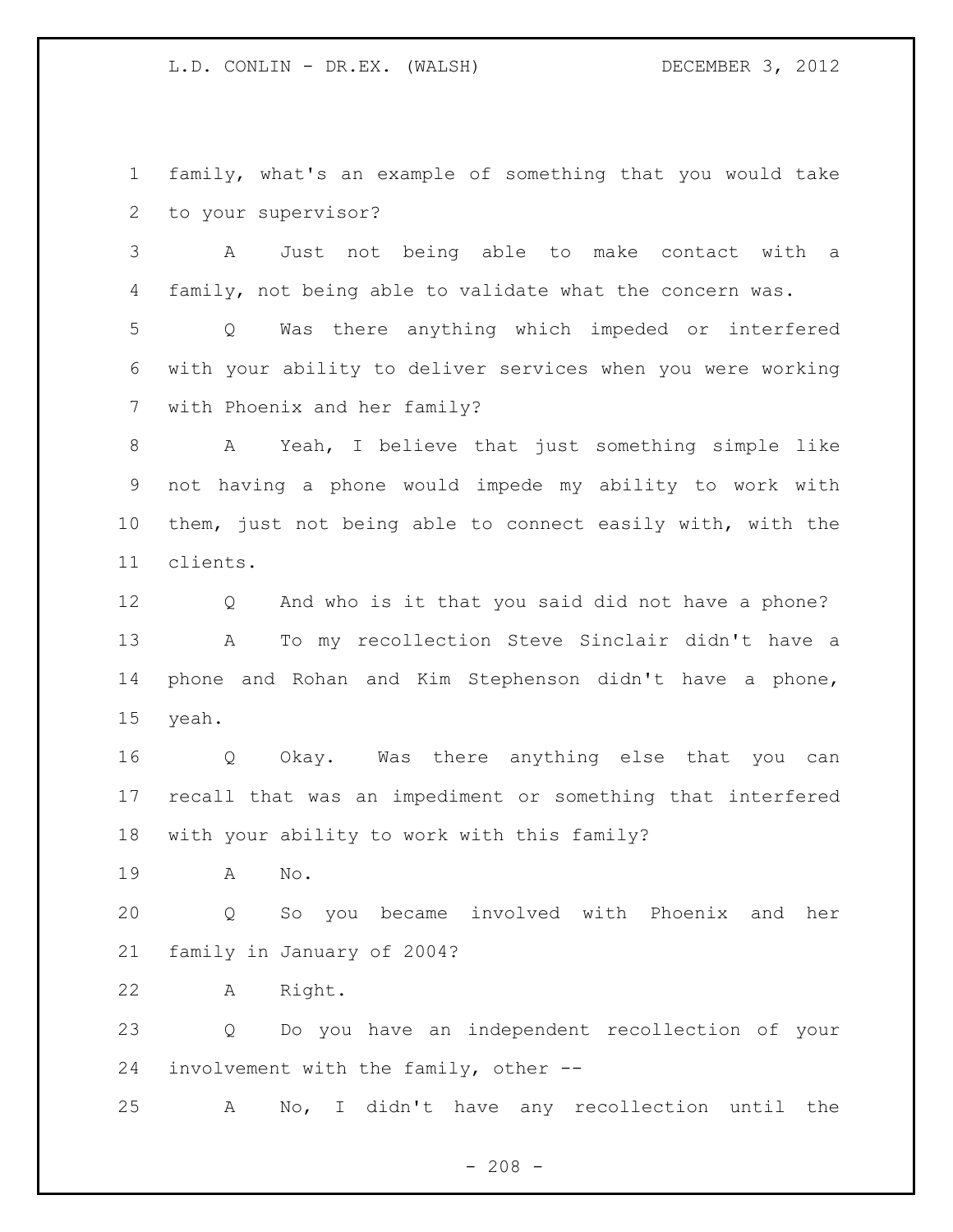inquiry when I was shown all the documents. Q Let's -- the first document that you would have received would have been the Crisis Response Unit intake form? A Yes, I believe so. Q So we'll pull that up, please. That's page 37356. How were files assigned to you in 2004? A Files were assigned by the supervisor, and it was on a rotation basis, so it was basically if it was your turn to get a file you would get a file. Q Would the supervisor physically deliver the CRU form or AHU form to you? A No, the, the administrative support person would usually just leave it on my desk. Q How would you know then that, that you had received a new referral? A It would just be sitting on my desk. 19 0 Would it be accompanied by a paper file? A No, not usually. Q That was something that you would have to request? A Yes. Q So typically when you received a file it wasn't as the result of your supervisor coming and handing you

 $-209 -$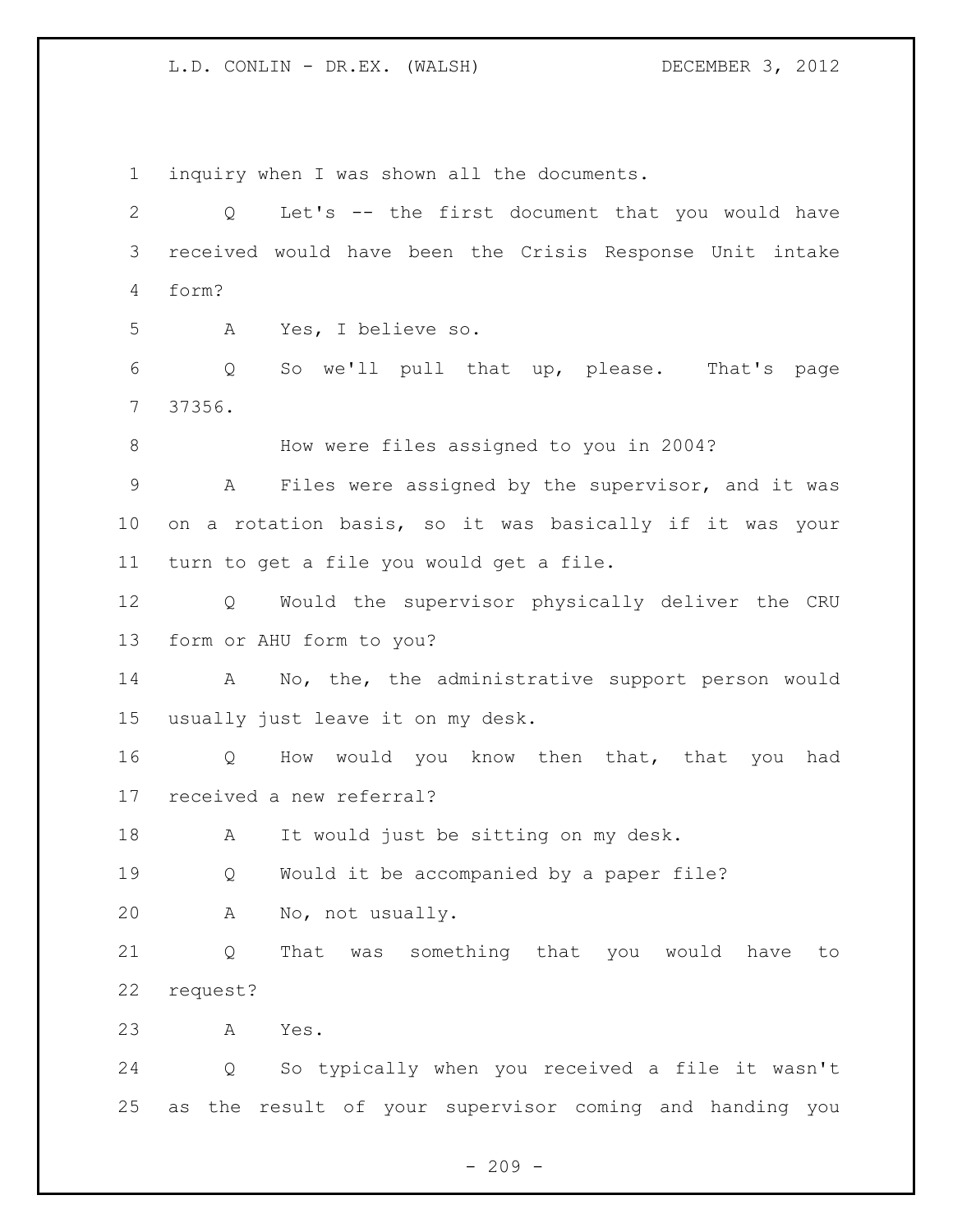the, the file, and, and the form?

| 2  | No, not in person.<br>Α                                     |
|----|-------------------------------------------------------------|
| 3  | So you typically didn't have a discussion at the<br>Q       |
| 4  | outset of working with a new referral with your supervisor? |
| 5  | Well, if I initiated it then I would, yes.<br>Α             |
| 6  | If you initiated it?<br>Q                                   |
| 7  | Right. Because I think the expectation was that<br>А        |
| 8  | sometimes as a worker you can, you can read a file and sort |
| 9  | of figure out what you might want to do, and then go and    |
| 10 | talk to your supervisor about that.                         |
| 11 | Okay. So do you recall when you received this<br>Q          |
| 12 | intake form?                                                |
| 13 | When I received it?<br>A                                    |
| 14 | Yes, do you recall the date that you received it?<br>Q      |
| 15 | No, I would have to be reminded of that.<br>A               |
| 16 | Do you want, do you want to be shown your intake<br>Q       |
| 17 | summary? If you turn to --                                  |
| 18 | I believe it was a few days after January 16th.<br>A        |
| 19 | So if you turn to page 37352, this is from your<br>Q        |
| 20 | closing summary, the first page of your closing summary is  |
| 21 | 37350, and if you turn to page 37352, the middle of the     |
| 22 | page under the heading Data you see it says:                |
| 23 |                                                             |
| 24 | "File received by Northeast Intake                          |
| 25 | worker January 20/04."                                      |

 $- 210 -$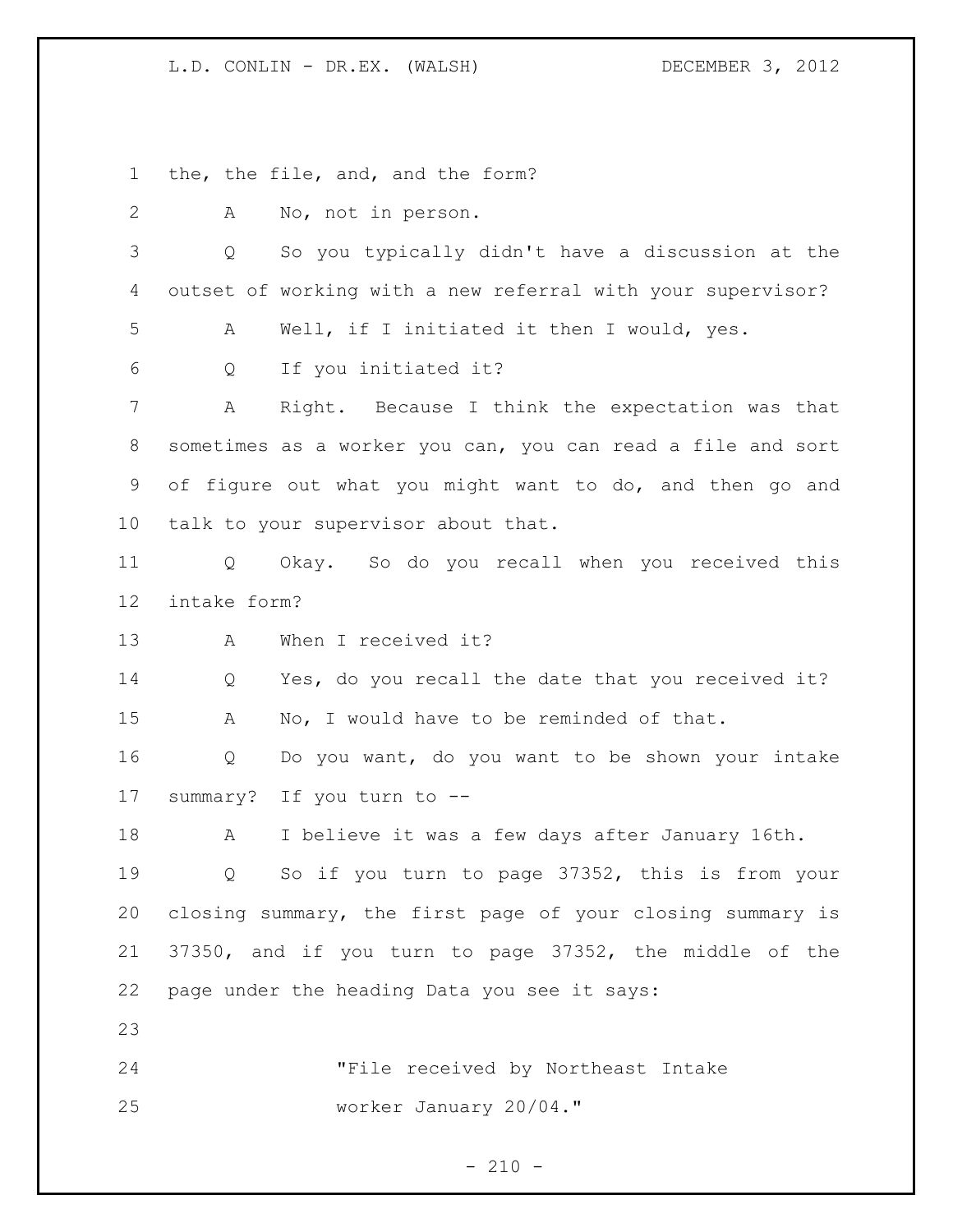A Yes. Q So that, that refers to the date that you got the file? A Right. Correct. Q When you received the form, the intake form, did you speak with the CRU worker who had filled it out, Barbara Klos? A I don't believe I did. 10 Q That wasn't your practice? A No. Q So what was the first thing that you did once you got the form? A Just read it. Q Okay. When you looked at the form, the CRU form, you saw that the file had recently been closed two months earlier in November of 2003? A Yeah. Q So did that prompt you to ask to see the file that had recently been closed, Steve Sinclair's file? A Well that I don't recall. I don't recall looking at Steve Sinclair's file. Q You don't recall ever seeing his paper file? A No. Q That wasn't something you typically requested?

- 211 -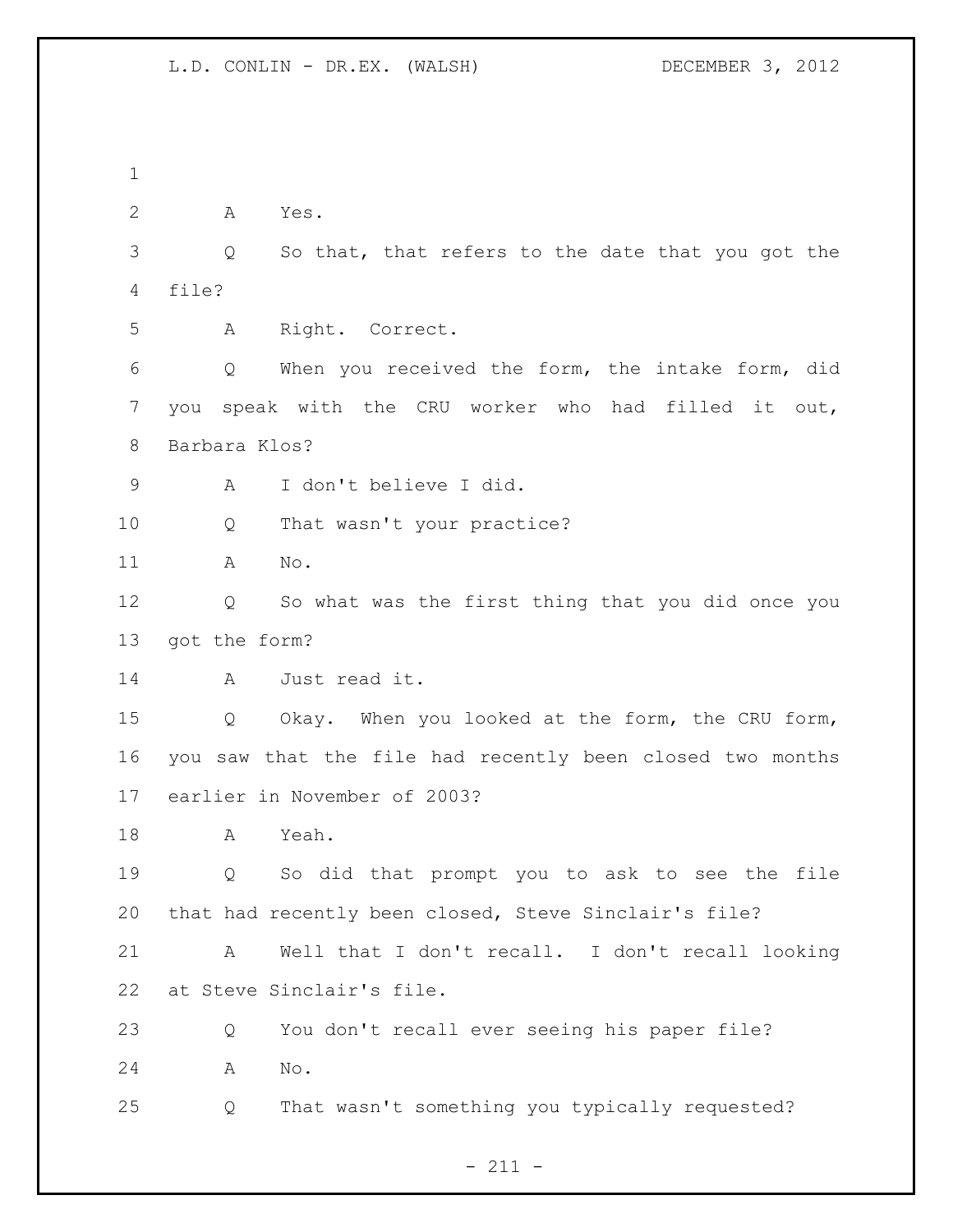A I honestly don't recall if I requested that or not. Q What about Samantha Kematch's protection file, did you ask to see that? A No, I wouldn't have because this intake wasn't opened under her name. Q Okay. You saw from the CRU form though that the, the source of referral indicated that Phoenix had most recently been in her mother's care. A Um-hum. Q That didn't prompt you to want to see Ms. Kematch's protection file? A Not at that time, no. Q Okay. Did you ever see her file? A No, I did not. Q Did you look up either of the parents' information on CFSIS? A Well I believe I for sure would have looked at his, yes, because that's the file that was spoken to me. 21 0 At Steve Sinclair's? A At Steve Sinclair's. That would be my typical practice, yeah. Q Okay. And what would you have looked at, what information would you have looked at?

 $- 212 -$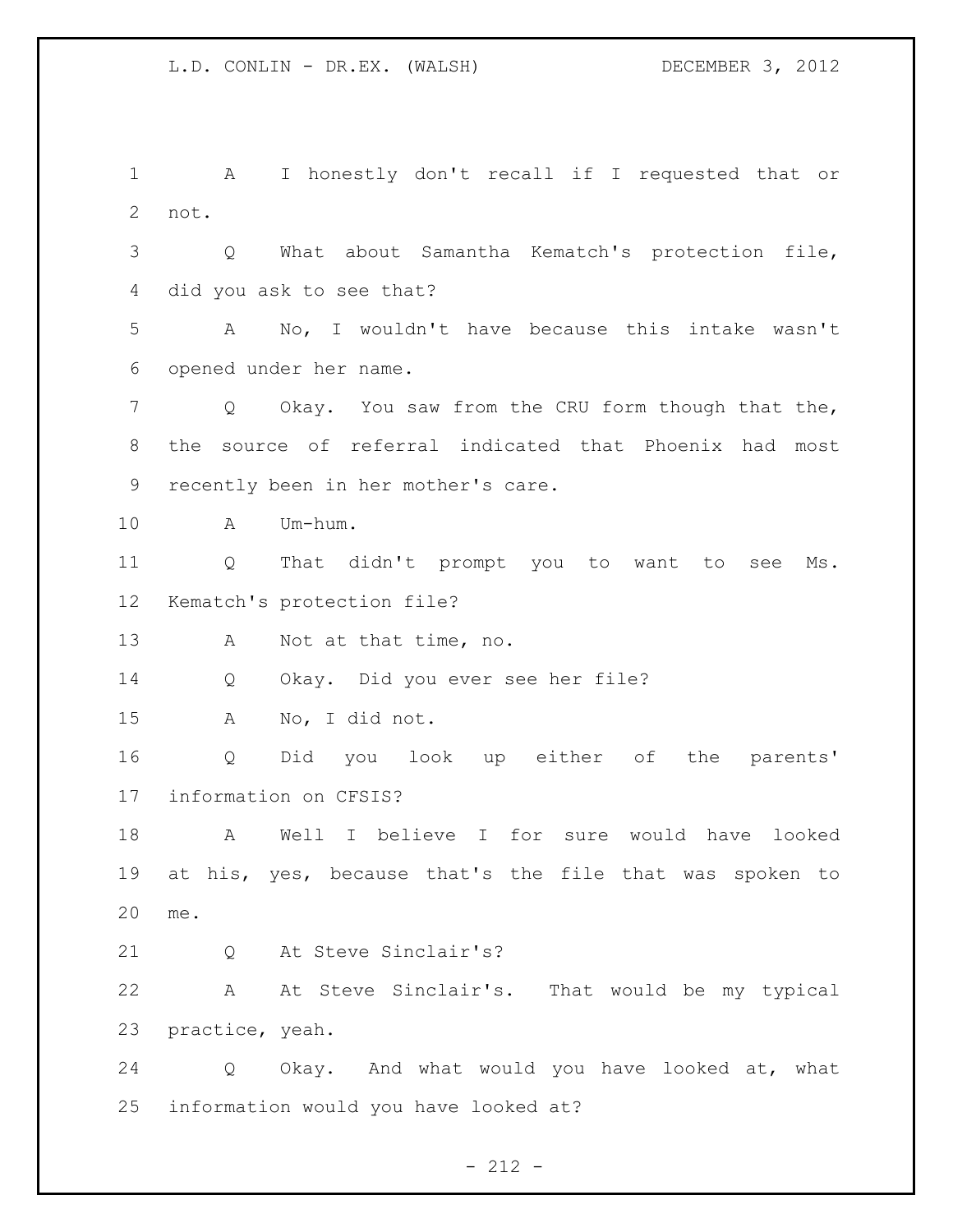1 A The last closing summary. Q So in this case that's the one from November, 2003, which starts at page 37360. What about the closing summary immediately before that, still in Mr. Sinclair's file, from March of 2002, would you have looked at that one as well? A I, I don't specifically recall looking at that one. Q You don't recall looking at that one? A No. Q So was it your practice typically just to look at the most recent file closing? A Typically because what happens is the, the latest worker would have summarized already the previous closing summary, so you get a more recent summary in the most recent closing. Just like the -- when the intake initially comes to me from the CRU unit there's a summary copied and pasted in there so. Q So if we look at the summary from the file that you would have reviewed let's go to page 37360, and this is the Family Services Family Closing Summary from 2003, November 2003. You see at the top the date completed is November 13, and if you turn to page 37361 under the heading Unresolved Problems, towards the end of the page, are you able to see that, it's small on the screen?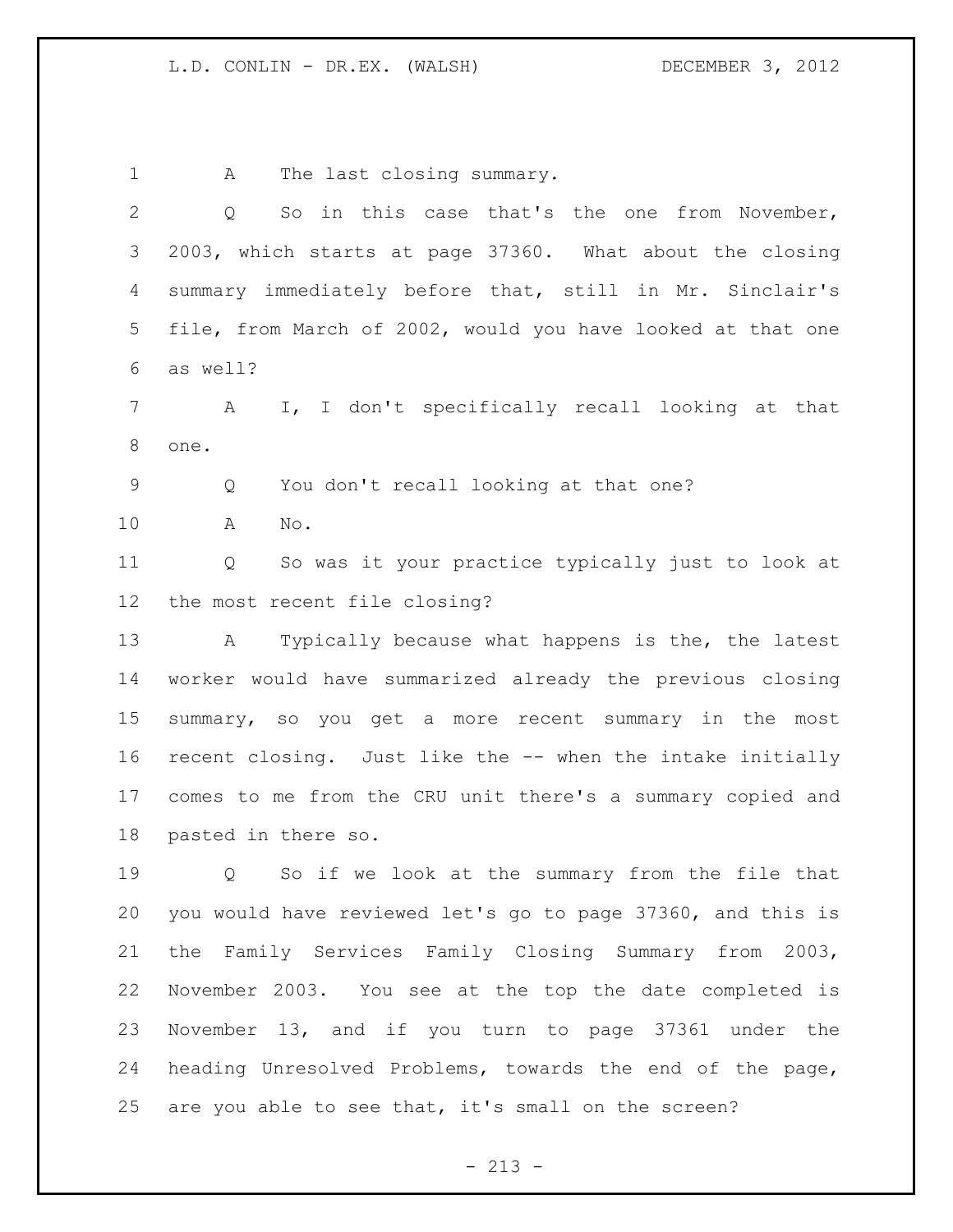1 A Yeah, I can see it, yeah.

Q It says:

 "Mr. Sinclair requested his child stay in care until he felt strong enough to care for her once again. He has had his time out and will parent Phoenix starting October 2, 2003. He has done no programming 10 and as such is prone to returning 11 to an unhealthy way of managing stresses in his life. He is aware of the need to arrange for appropriate alternative caregivers when he feels the need for a break 16 or time out for respite." 

 And on the next page under recommendations for future:

 "In the event Mr. Sinclair returns 22 to unhealthy ways of managing his 23 and caring for his daughter, it is recommended Phoenix be placed with Place of Safety Foster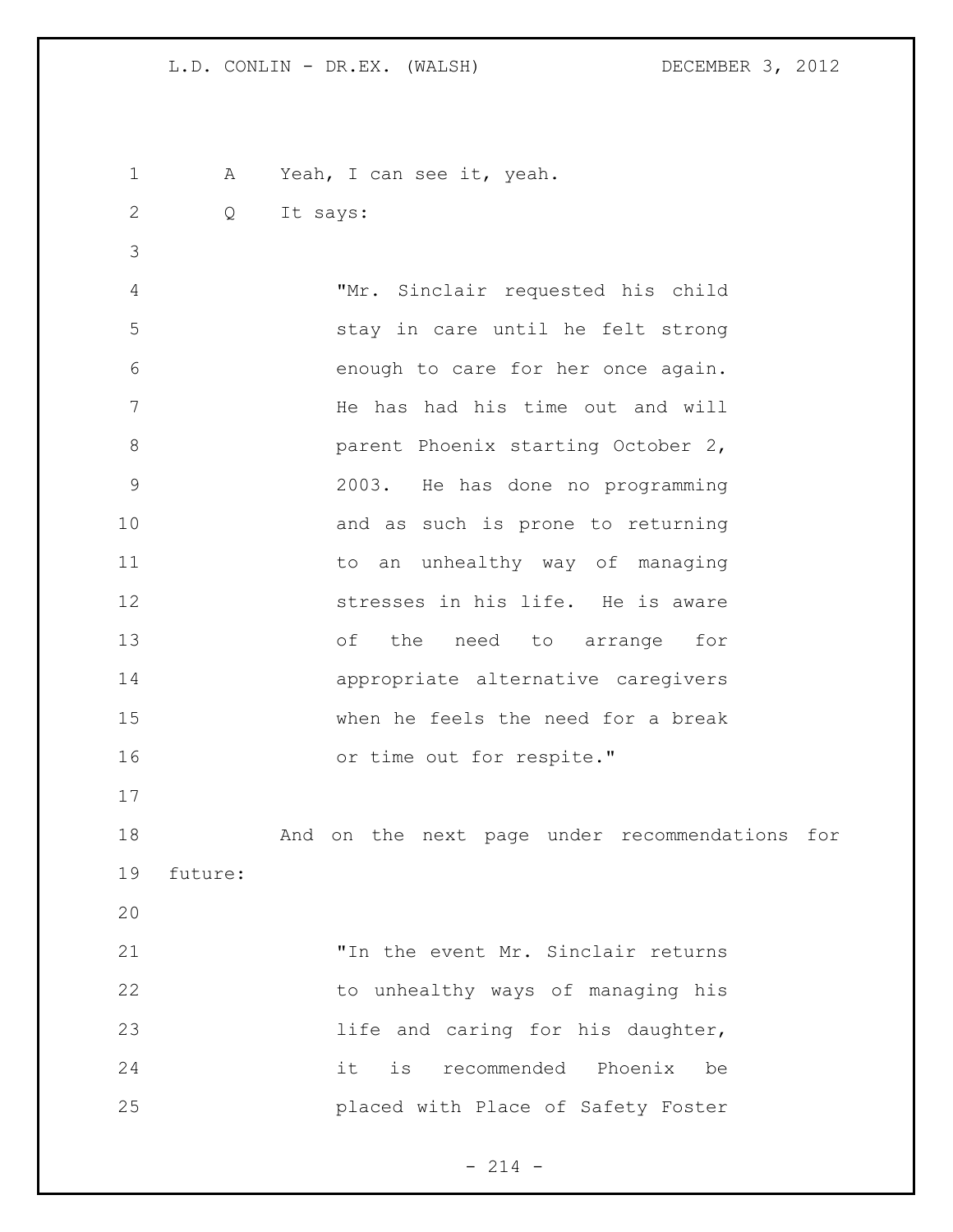| $\mathbf 1$    | Parents, Rohan and Kimberly                               |
|----------------|-----------------------------------------------------------|
| $\mathbf{2}$   | Stephenson.<br>is<br>It<br>also                           |
| 3              | recommended<br>he<br>attend<br>to                         |
| $\overline{4}$ | programming for<br>lifestyle                              |
| 5              | difficulties prior to<br>him                              |
| 6              | considering parenting his daughter                        |
| 7              | Phoenix. It is anticipated a                              |
| $8\,$          | Temporary Order of six months to a                        |
| $\mathsf 9$    | year would be required. "                                 |
| 10             |                                                           |
| 11             | that's information that you would have<br>So              |
| 12             | reviewed upon receiving the CRU intake form?              |
| 13             | As I said I don't recall exactly when I would<br>A        |
| 14             | have looked at this. It's just something that in typical  |
| 15             | practice I would have done.                               |
| 16             | Before you did anything else on the file?<br>Q            |
| 17             | Right.<br>A                                               |
| 18             | Okay. Now, if we go to the CRU form, page 37359,<br>Q     |
| 19             | at the end of the form on the last page you'll see that a |
| 20             | five day response time is indicated?                      |
| 21             | A<br>Yes. Yeah.                                           |
| 22             | When the file was assigned to you what was your<br>Q      |
| 23             | understanding of what needed to take place within five    |
| 24             | days?                                                     |
| 25             | That I needed to determine the whereabouts of<br>Α        |

- 215 -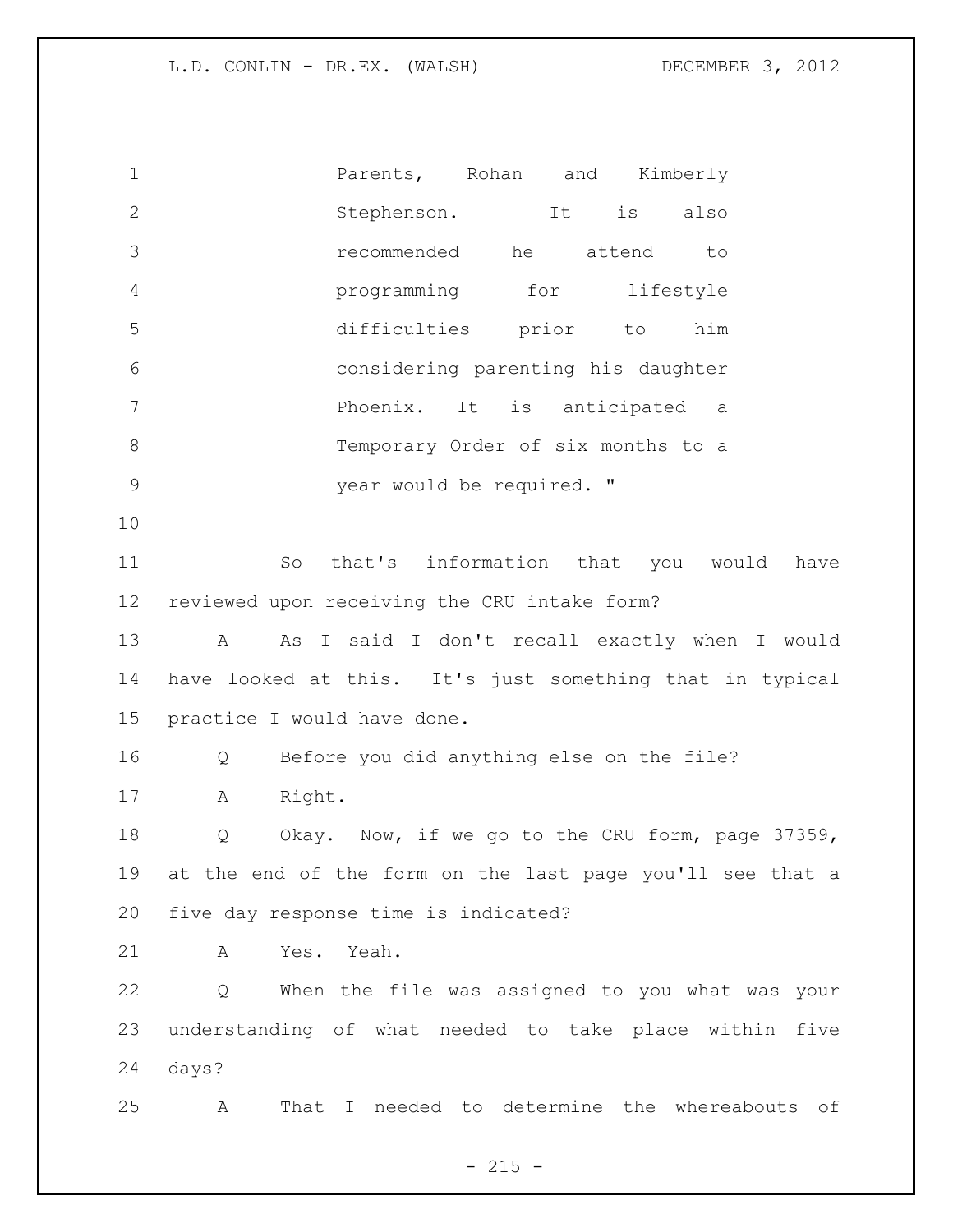Phoenix. Q Now, you received the file on January 20th, so that was -- A Um-hum. Q -- already four days after the CRU worker had assessed a five day response. A Right. Q Was that typical? A Yes. Q And that only left you one day in which to comply with the recommended response time? A Right. Q And you're saying that was typical? 14 A That was typical, yes. Q Was that a problem for you? A Well it became a problem if you couldn't meet the five day recommended time, yes. Q In this case you did start or you received the file within five days? A Right. MS. WALSH: So let's look at the work you did, let's go to your closing summary. It's from Mr. Sinclair's file CD1796. It starts at page 37350, and goes to 37355. Mr. Commissioner, this is the one dated February of 2004.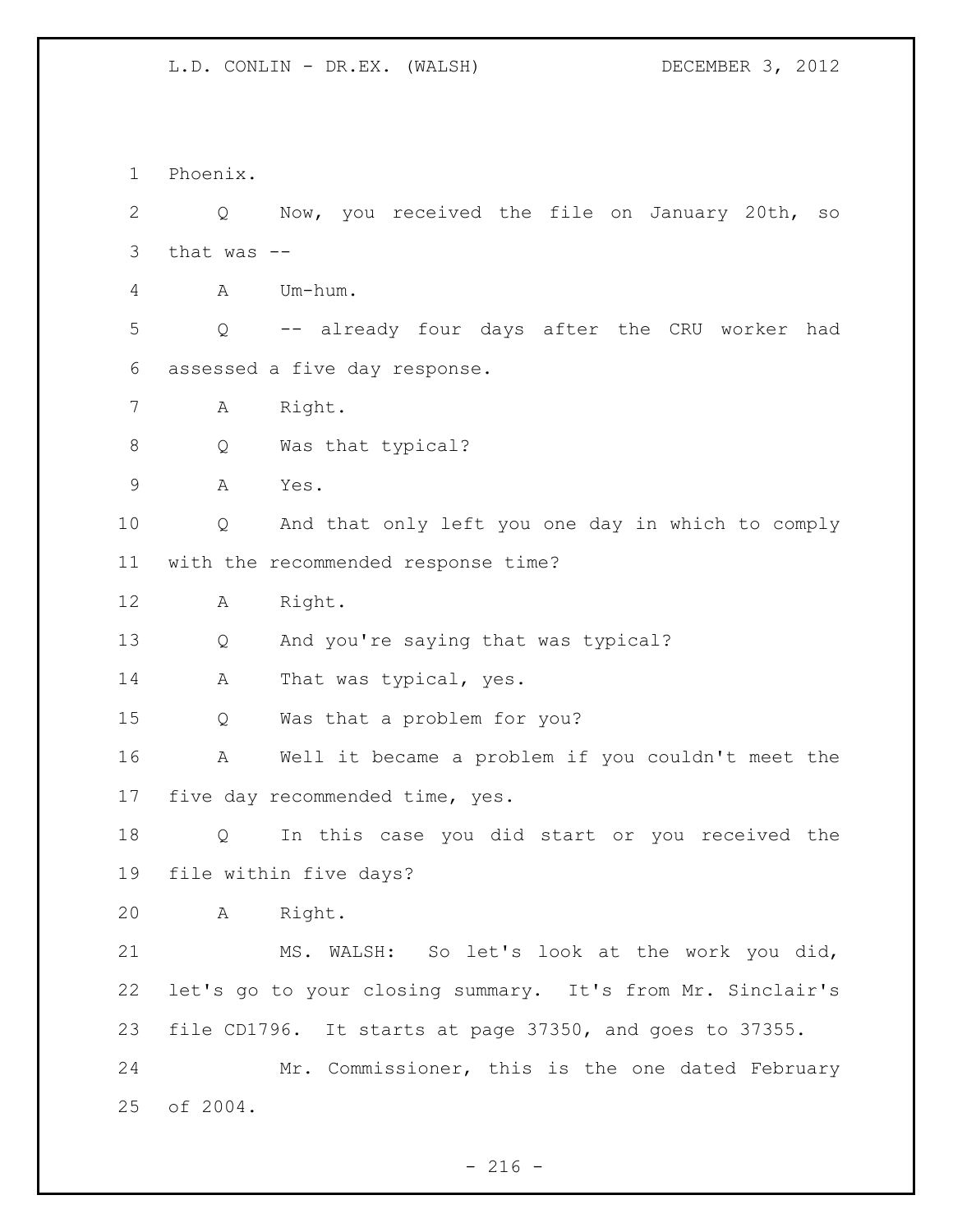You'll have a number of intake summaries on your desk, Mr. Commissioner. There should be one from November, '03, and there should be one that has a post-it on it, that says February of '04. Probably would be near the top. THE COMMISSIONER: Well starts at what page? MS. WALSH: 37350. THE COMMISSIONER: I've got 360 and 356. MS. WALSH: Okay. So 360 is the November -- THE COMMISSIONER: Wait a minute, this must be -- here it is. 11 MS. WALSH: Good. 12 THE COMMISSIONER: Yeah, yeah. BY MS. WALSH: Q So if we go to the last page, 37355, you'll see that there's a date at the bottom. It says "Closed on intake, February 13, 2004." 18 A Um-hum. Q So that's the last date that you did any work on the file? A Correct. Q And the initials there are Mr. Ingram's initials? A Yes, they look like his, yeah. Q That was a requirement that your supervisor had to sign off on any closing?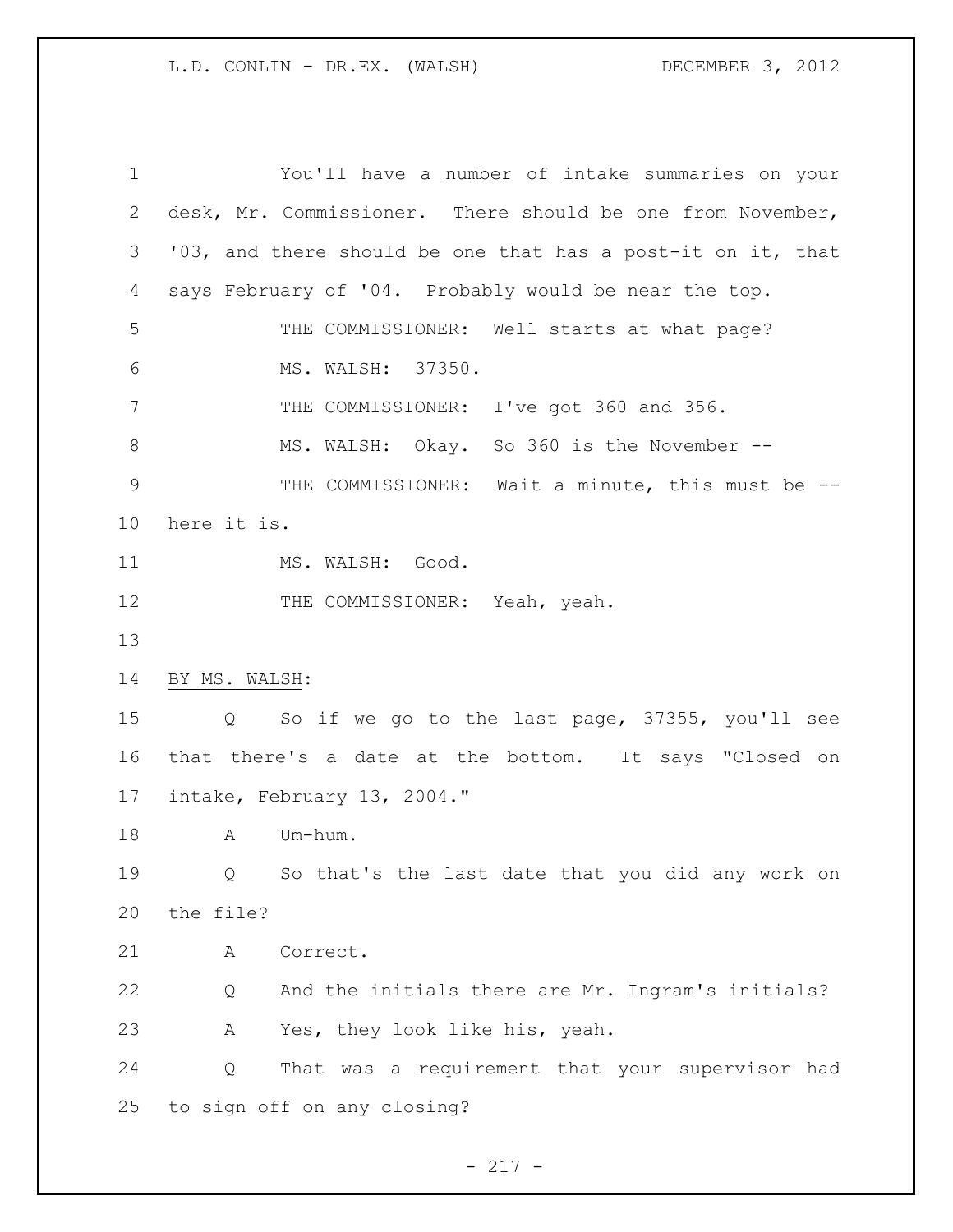A Yes.

 Q Okay. What was your practice when it came to documenting your activities, what did you determine needed to be recorded?

 A Any contacts with, with any collaterals or people in the file, so any phone calls, or in person contact generally I would make a case note about that.

 Q The closing summary that we're looking at here, that starts at 37350, this represents all of the documentation that you did with respect to the work with Phoenix's family?

A Yes.

 Q Okay. Did you make handwritten notes when you were working with the family, and then have them typed up, or how were your documents prepared?

 A It was a combination of both. I would make my own handwritten notes just to jog my memory for when I'm, when I'm then typing my notes, or sometimes I would just type my notes based from just memory.

Q And when would you make your notes?

 A Just whenever I had time. I don't know. Like as it came up, I guess.

Q With respect to the --

A Tried to do it daily.

Q -- work that you carried out --

- 218 -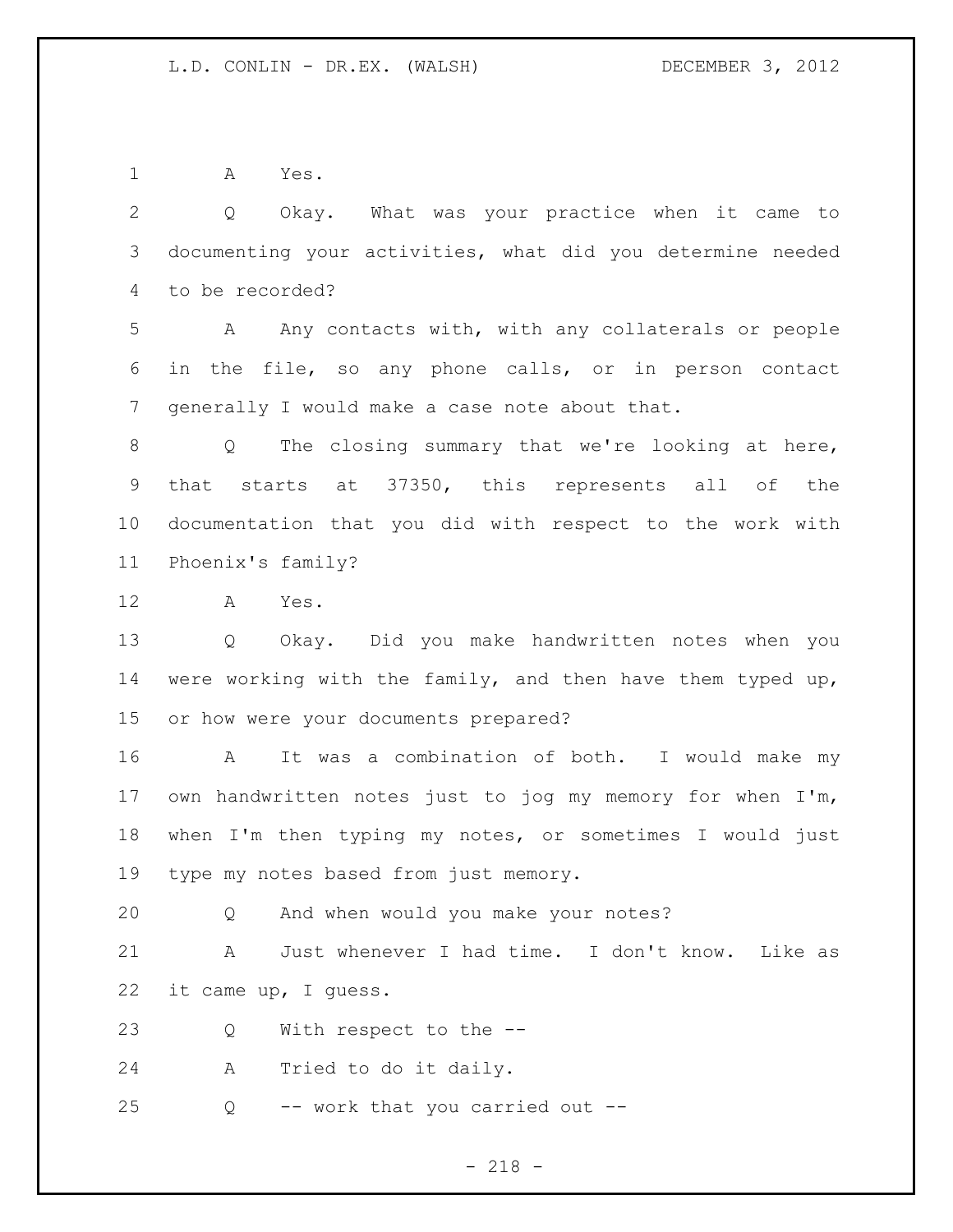A Yeah.

| $\overline{2}$ | -- how quickly did you record that work?<br>Q                       |
|----------------|---------------------------------------------------------------------|
| 3              | Well usually within a day or two.<br>Α                              |
| $\overline{4}$ | So if we go to the first page, 37350, and you<br>Q                  |
| 5              | scroll down to the next page, to the heading "History" this         |
| 6              | information appears to have been cut and pasted from the            |
| $7\phantom{.}$ | January 16, 2004 CRU form that Ms. Klos filled out?                 |
| 8              | Yes.<br>A                                                           |
| $\mathsf 9$    | Okay. And then from "History" scrolling to the<br>Q                 |
| 10             | next page to the heading "Data" again that's information            |
| 11             | that you cut and pasted from Ms. Klos' intake report?               |
| 12             | I believe so, yes.<br>A                                             |
| 13             | And then when it says "Data" that's where your<br>$Q \qquad \qquad$ |
| 14             | work begins to be recorded --                                       |
| 15             | Correct.<br>Α                                                       |
| 16             | -- that you actually did?<br>Q                                      |
| 17             | Α<br>Correct.                                                       |
| 18             | So you received the file on January 20, 2004, and<br>Q              |
| 19             | I'm on page 37352, so starting on January 21, 2004 this is          |
| 20             | what you record:                                                    |
| 21             |                                                                     |
| 22             | "Workers Lisa and Monica<br>Marx                                    |
| 23             | attended to 1331 Selkirk Ave.                                       |
| 24             | Rohan and Kim are<br>Phoenix's                                      |
| 25             | godparents and were a Place of                                      |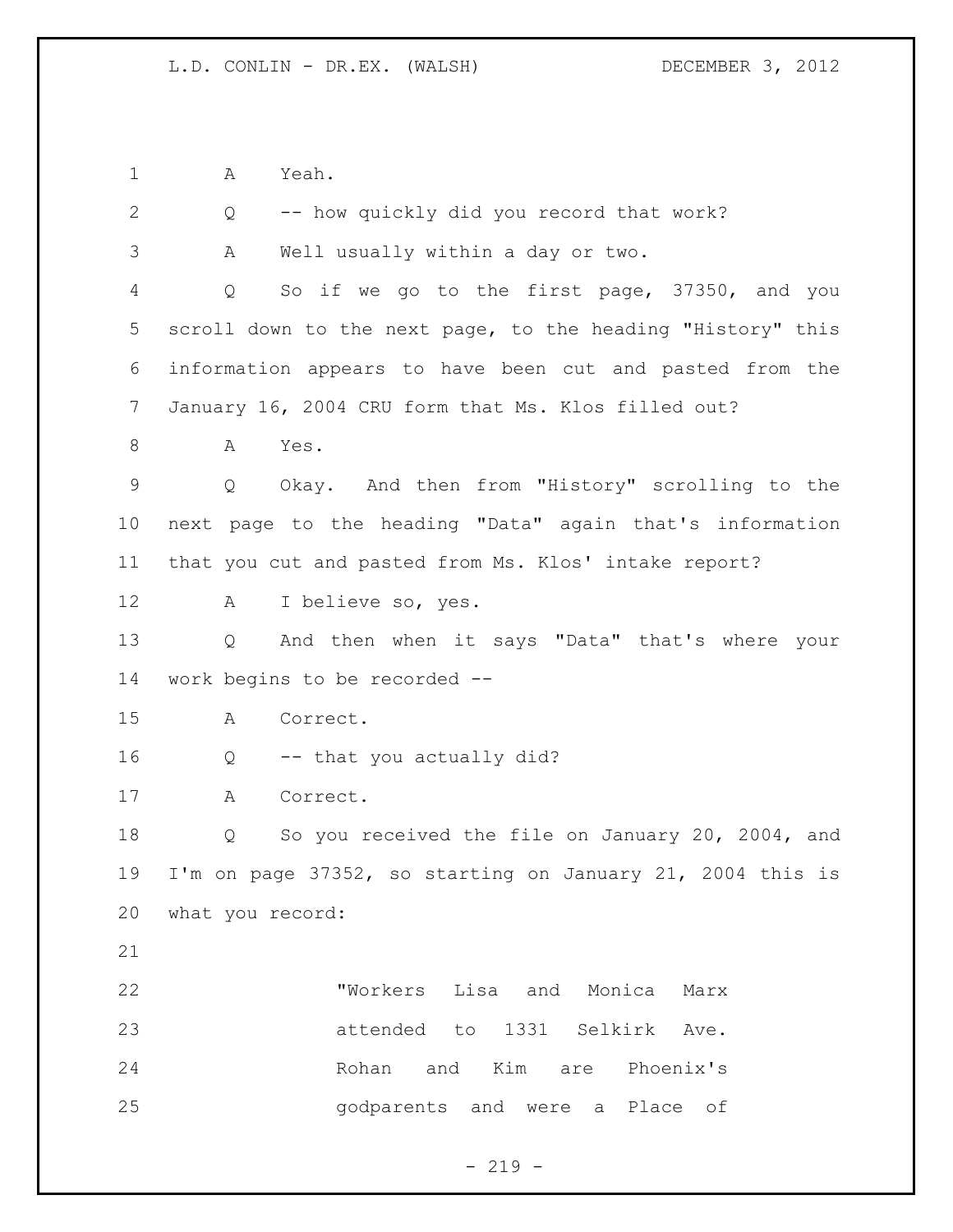| $\mathbf 1$   | Safety for her in 2003. Phoenix    |
|---------------|------------------------------------|
| $\mathbf{2}$  | was present in the home. Rohan     |
| 3             | stated that they have been looking |
| 4             | after her since beginning of       |
| 5             | January. I asked him where Steve   |
| 6             | was or what he was up to? He said  |
| 7             | he didn't know and that there's    |
| 8             | lots of rumors and everyone is     |
| $\mathcal{G}$ | saying different things. He would  |
| 10            | not elaborate. He said they are    |
| 11            | willing to take Phoenix as long as |
| 12            | necessary. They do not care about  |
| 13            | the money from CFS in terms of     |
| 14            | being a POS again. They are happy  |
| 15            | to look after her. Rohan states    |
| 16            | he doesn't actually live here but  |
| 17            | stays here sometimes. He works in  |
| 18            | the country. Kim has other         |
| 19            | children and is on<br>Social       |
| 20            | Assistance. I advised him I would  |
| 21            | be looking for Steve to talk to    |
| 22            | him and would get back to Rohan.   |
| 23            | They don't have a phone anymore.   |
| 24            | Workers fielded to Steve's home on |
| 25            | Magnus. He was not home. Looking   |

- 220 -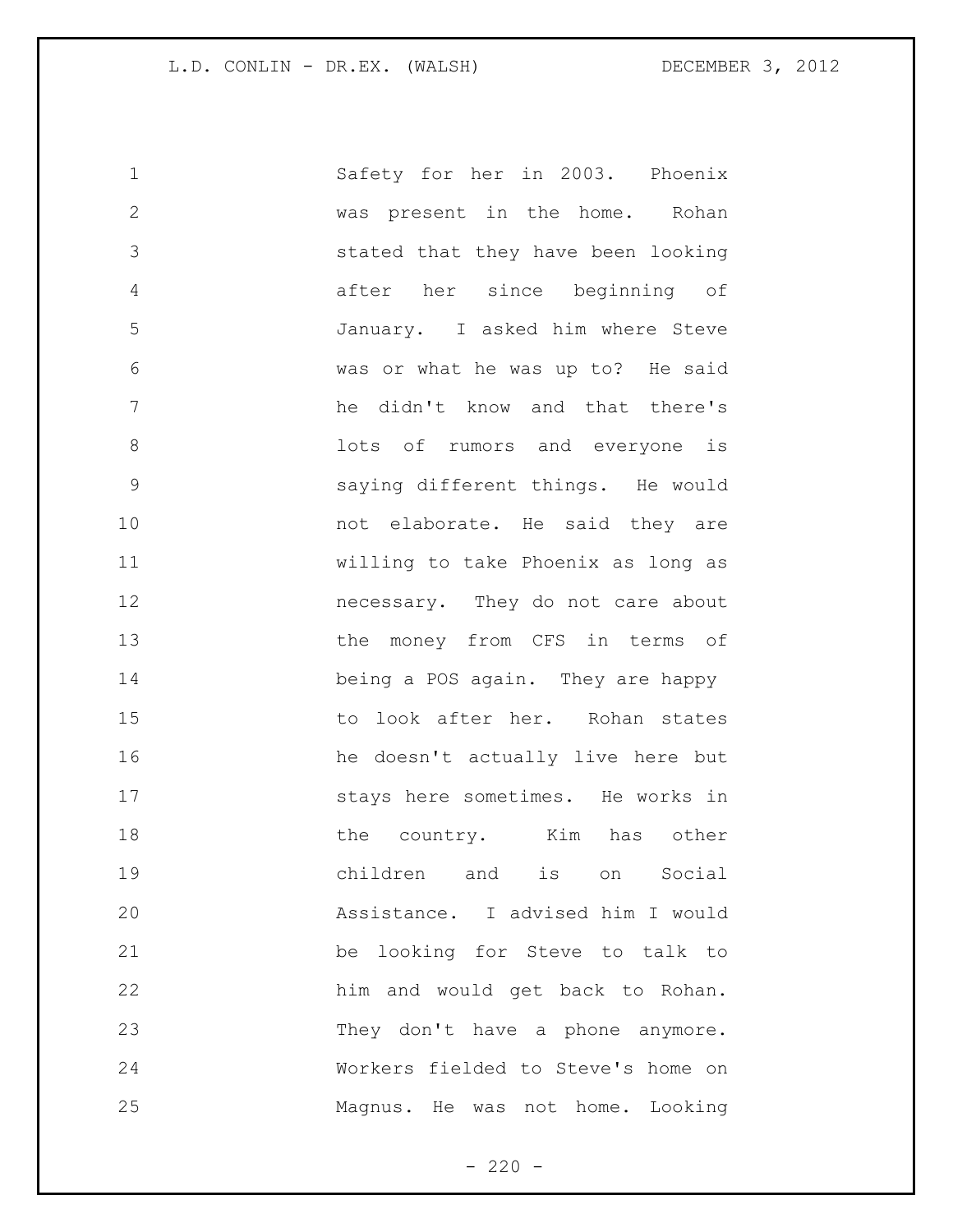| $\mathbf 1$  |                   | inside, workers could see no signs                          |
|--------------|-------------------|-------------------------------------------------------------|
| $\mathbf{2}$ |                   | that anyone had been there                                  |
| 3            |                   | recently. The home was clean and                            |
| 4            |                   | furnished but there were holes in                           |
| 5            |                   | the walls, and the lighting                                 |
| 6            |                   | fixtures were pulled off the                                |
| 7            |                   | ceiling. It didn't look like                                |
| $\,8\,$      |                   | anyone was staying there."                                  |
| $\mathsf 9$  |                   |                                                             |
| 10           |                   | So I'll just stop there.                                    |
| 11           | A                 | Okay.                                                       |
| 12           | Q                 | What was the purpose of this visit?                         |
| 13           | A                 | Of fielding to Steve's home?                                |
| 14           | $Q \qquad \qquad$ | Well, the first visit, the field to 1331 Selkirk            |
| 15           | Avenue.           |                                                             |
| 16           |                   | A Oh, right.                                                |
| 17           | $Q \qquad \qquad$ | Let's start with that.                                      |
| 18           | A                 | Yeah. The purpose of going to their home was to             |
| 19           |                   | determine if that's in fact where Phoenix was because there |
| 20           |                   | was some indication or some belief that that's where she    |
| 21           |                   | was, just based on the information from the CRU, so just    |
| 22           |                   | confirming that, yes, she was there.                        |
| 23           | Q                 | Okay. And who is Monica Marx?                               |
| 24           | $\mathbb A$       | Monica Marx was another intake worker on<br>my              |
| 25           |                   | northeast team, and she was my partner because we had       |

- 221 -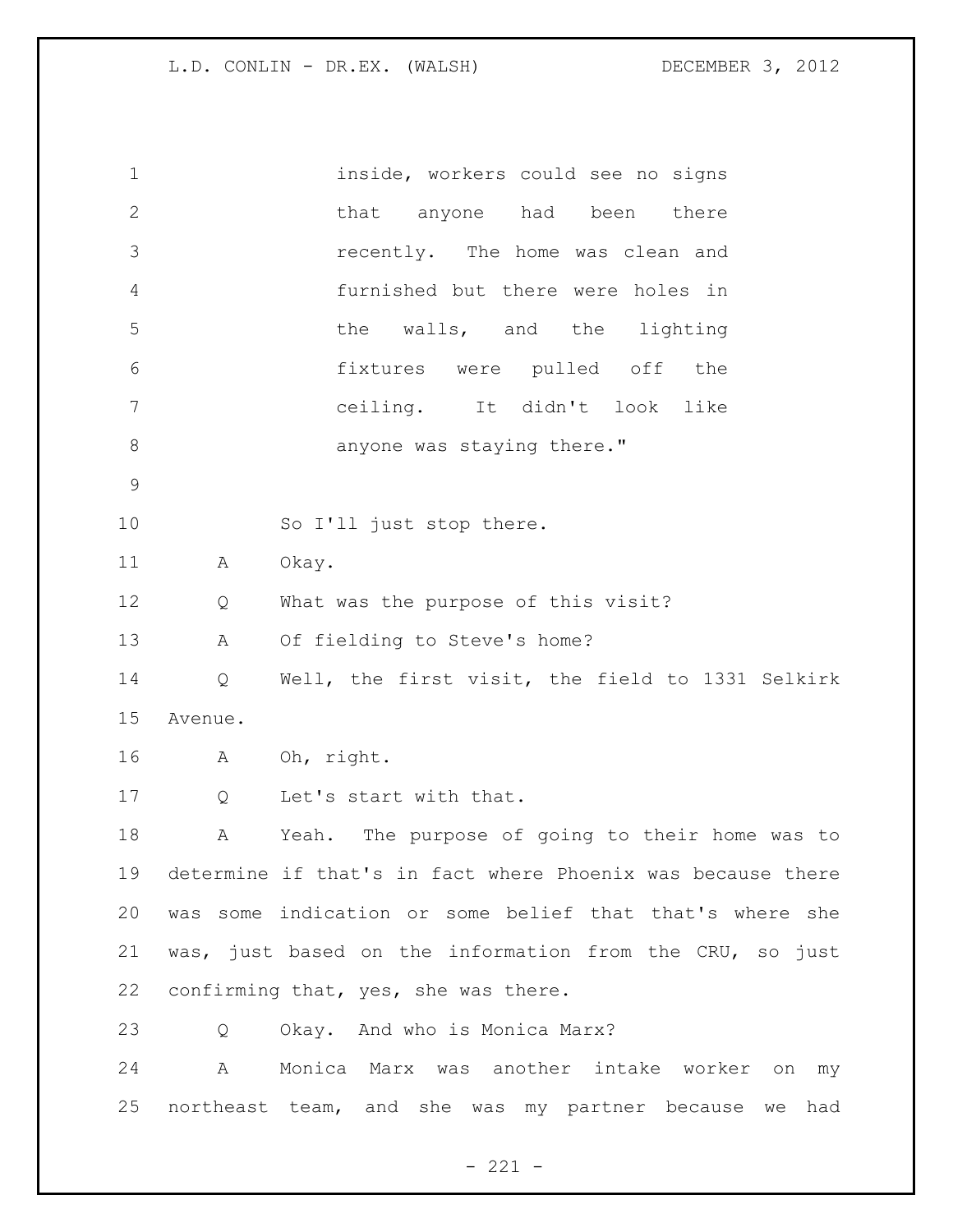partners that we went out with on our teams. We worked in partners. Q And what was the purpose of that? A Just for the workers' safety. Q Was she expected to have any information about the file? A Who, Monica? Q Yes. A No, she wasn't. She was just accompanying me as a, as a second person. Q Okay. So when you went to the house on Selkirk Avenue who was there? 13 A Ron was there or Rohan and Phoenix. Q Was Mrs. Stephenson or Kim Edwards is who we know -- you -- A Kim Edwards, right. Q -- you know that Kim Edwards and Kim Stephenson are one in the same person? A Yes. Yeah. Q Was she in the home? A No, she was not. Q Do you recall asking where she was? A I believe that he told me that she wasn't home. Q But you didn't ask where she was? A I don't recall.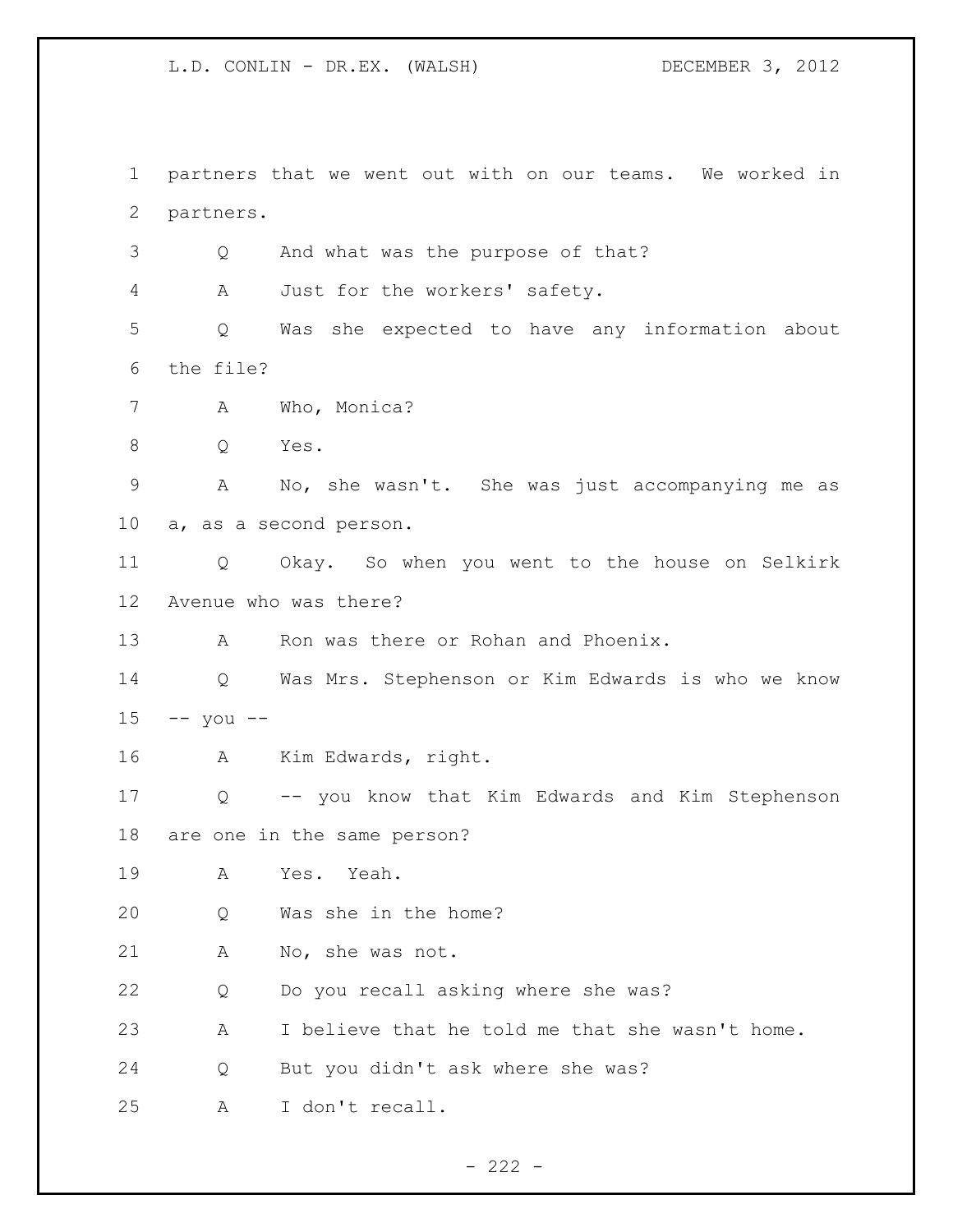1 Q You didn't ask to meet with her? A No. Q If you had you would have recorded that? A Yeah, likely. Q Mr. Stephenson indicated that he did not actually live at the home, was that significant to you? A No, it was my belief that he lived there, just based on previous information, and that he worked in the country so he just was back and forth. Q Your recording says: "Rohan states he doesn't actually 13 live here but stays here sometimes." A Um-hum. Q So that information was not of concern to you? A No. Q Did you have any interaction with Phoenix? A I just saw her. Q There's no note which describes anything about her in your recording; am I right? A Correct. Q Why are there no recordings about your observations with respect to her well being?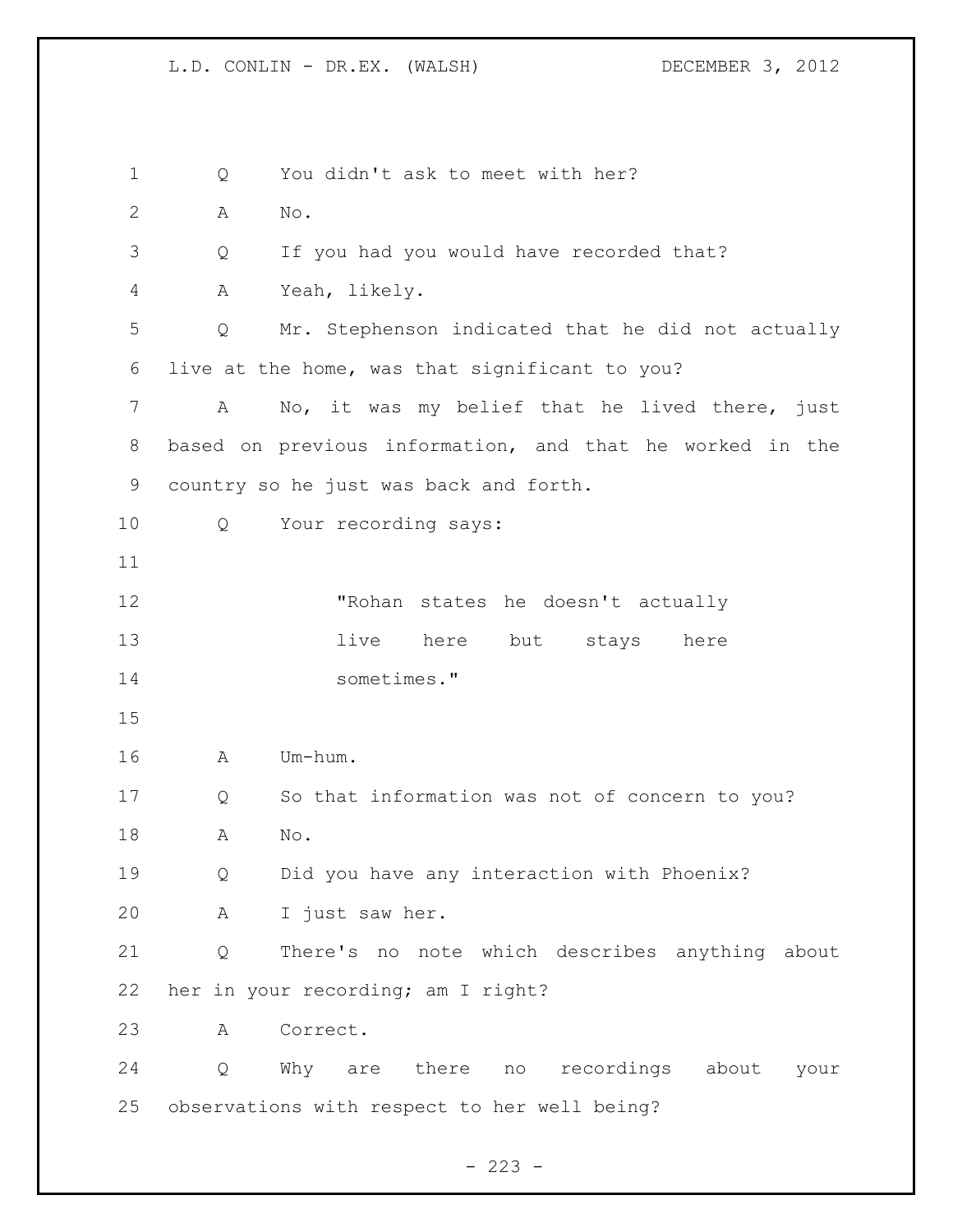| $\mathbf 1$ | Α      | I guess because there was nothing that concerned          |
|-------------|--------|-----------------------------------------------------------|
| 2           |        | me about her appearance.                                  |
| 3           | Q      | So you were going -- you assessed her well being          |
| 4           |        | based on her appearance?                                  |
| 5           | Α      | Right.                                                    |
| 6           | Q      | Did you spend any time talking with her?                  |
| 7           | Α      | No.                                                       |
| 8           | Q      | Or playing with her?                                      |
| $\mathsf 9$ | Α      | No.                                                       |
| 10          | Q      | She had recently been in care; right?                     |
| 11          | А      | Right.                                                    |
| 12          | Q      | You knew that?                                            |
| 13          | A      | Yes.                                                      |
| 14          | Q      | Did you read her child in care file that would            |
| 15          |        | have just been closed two months earlier?                 |
| 16          | A      | $\mathrm{No}$ .                                           |
| 17          | Q      | So you didn't have any baseline information about         |
| 18          | her?   |                                                           |
| 19          | Α      | No. That wouldn't typically come to me.                   |
| 20          | Q      | You said that you needed to go out to see whether         |
| 21          |        | she was safe; was it important for you to assess her well |
| 22          | being? |                                                           |
| 23          | Α      | Yes.                                                      |
| 24          | Q      | And you did that based on simply looking at her?          |
| 25          | Α      | Right, and just determining that that's in fact           |

- 224 -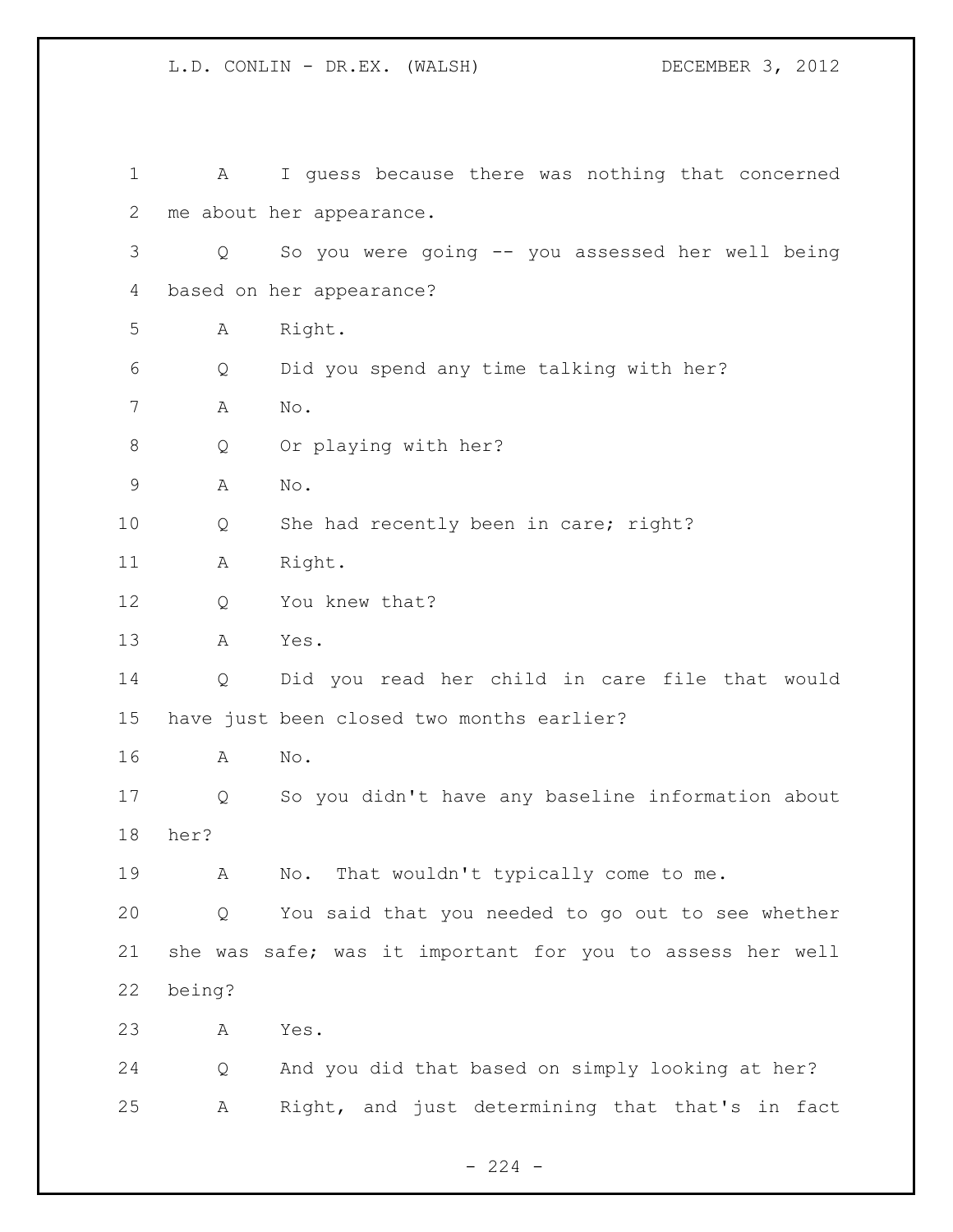where she was because I knew that they were a safe place for her to be, so there had never been reported concerns about her well being when she was with Kim or, or Rohan. Q Okay. Now you record that Mr. Stephenson said he and Kim were willing to take care of Phoenix for as long as necessary, and they didn't care about money from CFS in terms of being a place of safety? 8 A Correct. Q A place of safety is a child specific foster care arrangement? 11 A Right. Q And it's different from the arrangement under which Phoenix was currently living with Rohan and Kim; right? A Right. Q A place of safety is established in the context of a child coming into care; is that right? A That's right. Q And in that case the agency has legal guardianship while the child is in care for the child? A That's right. Q And under the living arrangement that Phoenix was in when you went to meet with Mr. Stephenson guardianship at that point remained with both of her parents? A Correct.

 $- 225 -$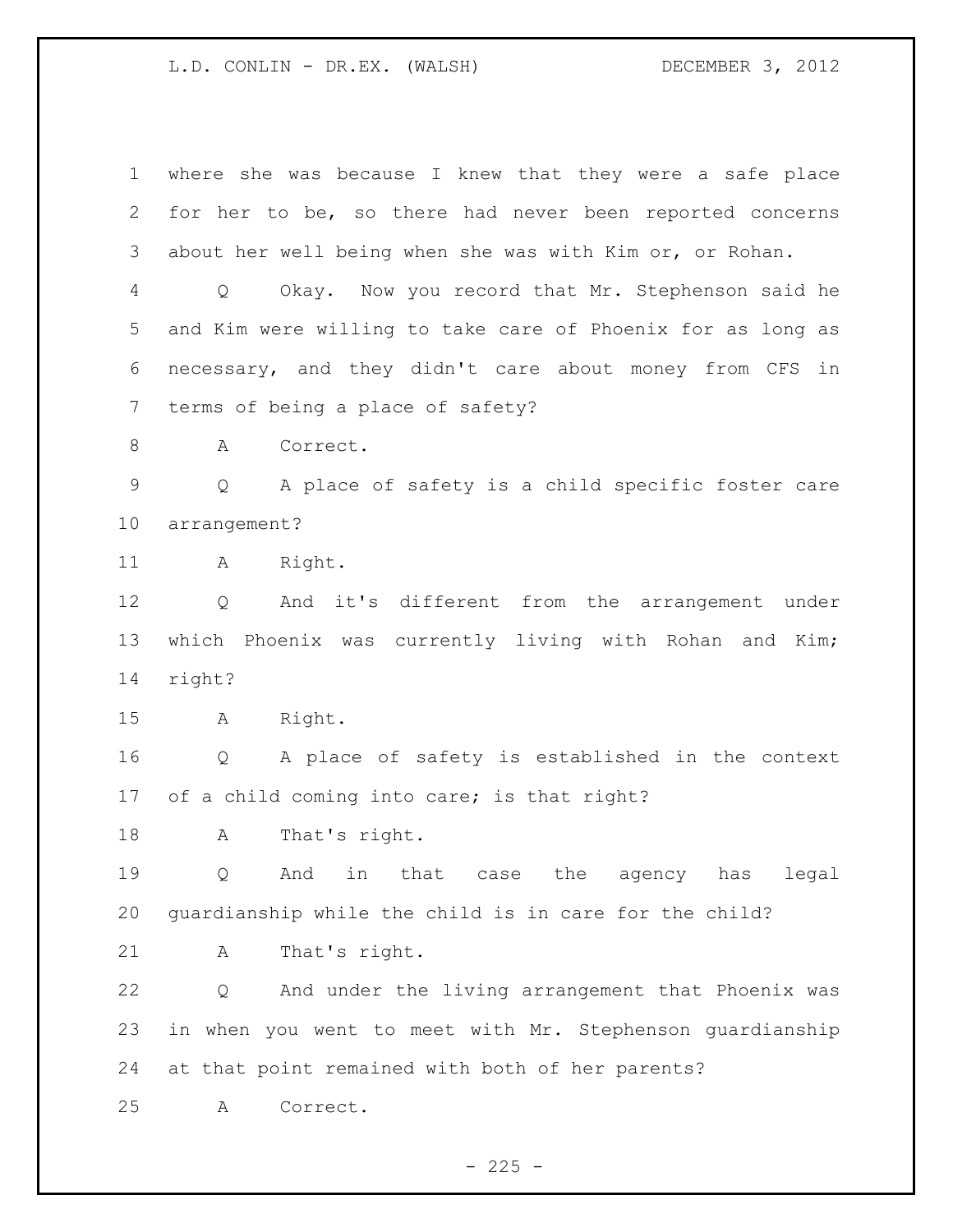Q So that meant that at any point when Phoenix was living with the Stephensons either parent could come and pick Phoenix up; right? A Well technically -- Q Legally? A Legally right. Q And in that case neither Ron or Kim would have any legal authority to prevent them from doing that? A No, they wouldn't. Q So being a place of safety has more significance than just financial significance? A Oh absolutely, yes. Q Did you explain that to Mr. Stephenson? 14 A At the time? Q Yes. A No. Q We expect to hear evidence from Mr. Stephenson when he testifies that he has no recollection of you suggesting to him that he formalize the living arrangements that he had regarding Phoenix into a place of safety; is that right? A No, I wouldn't have suggested that. I think what I was getting at was that I was asking him whether it's a financial burden to keep her, so I wasn't discussing a formal place of safety with them, or suggesting it. I was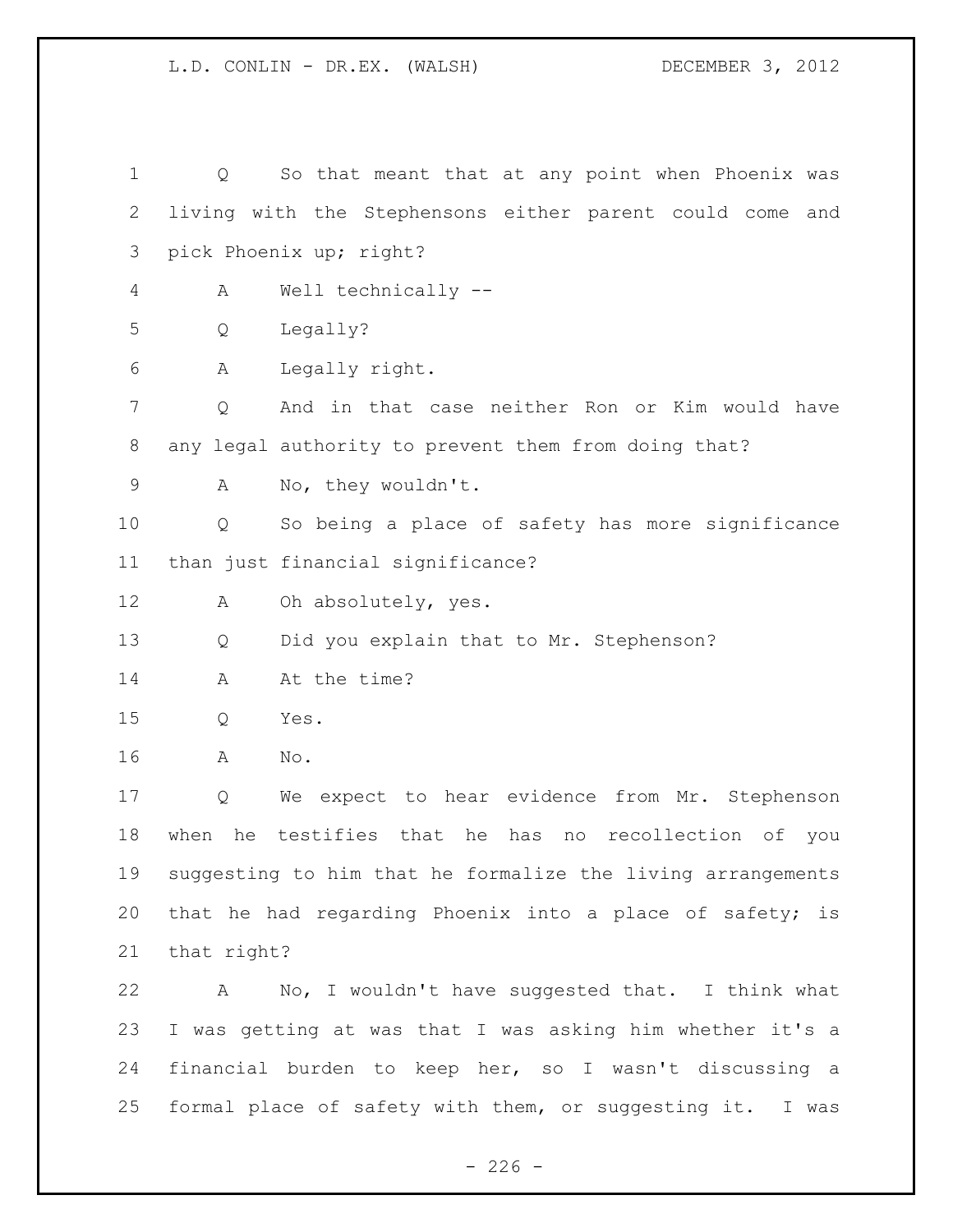just trying to find out whether they could afford to keep her. Q Okay. When you spoke with Mr. Stephenson Mrs. Stephenson or Ms. Edwards was not in the home? A No. Q Did you understand that he was speaking on behalf of both of them? A Yes, I did. Q You never spoke to Mrs. Stephenson directly? A No, I did not. Q Any reason why not? A I guess because I had taken his word as representing both of them because I knew that they had been opened as a place of safety together previously. Q If we go back to 37352, and we've got that still in front of us, the next visit that you did, the next thing you did on January 21st was to go to Steve's home on Magnus? A Yes. Q What was the reason for that? A So that I could talk to him about why Phoenix wasn't with him. Q And you never tried to make contact with Samantha Kematch? A No, I did not.

 $- 227 -$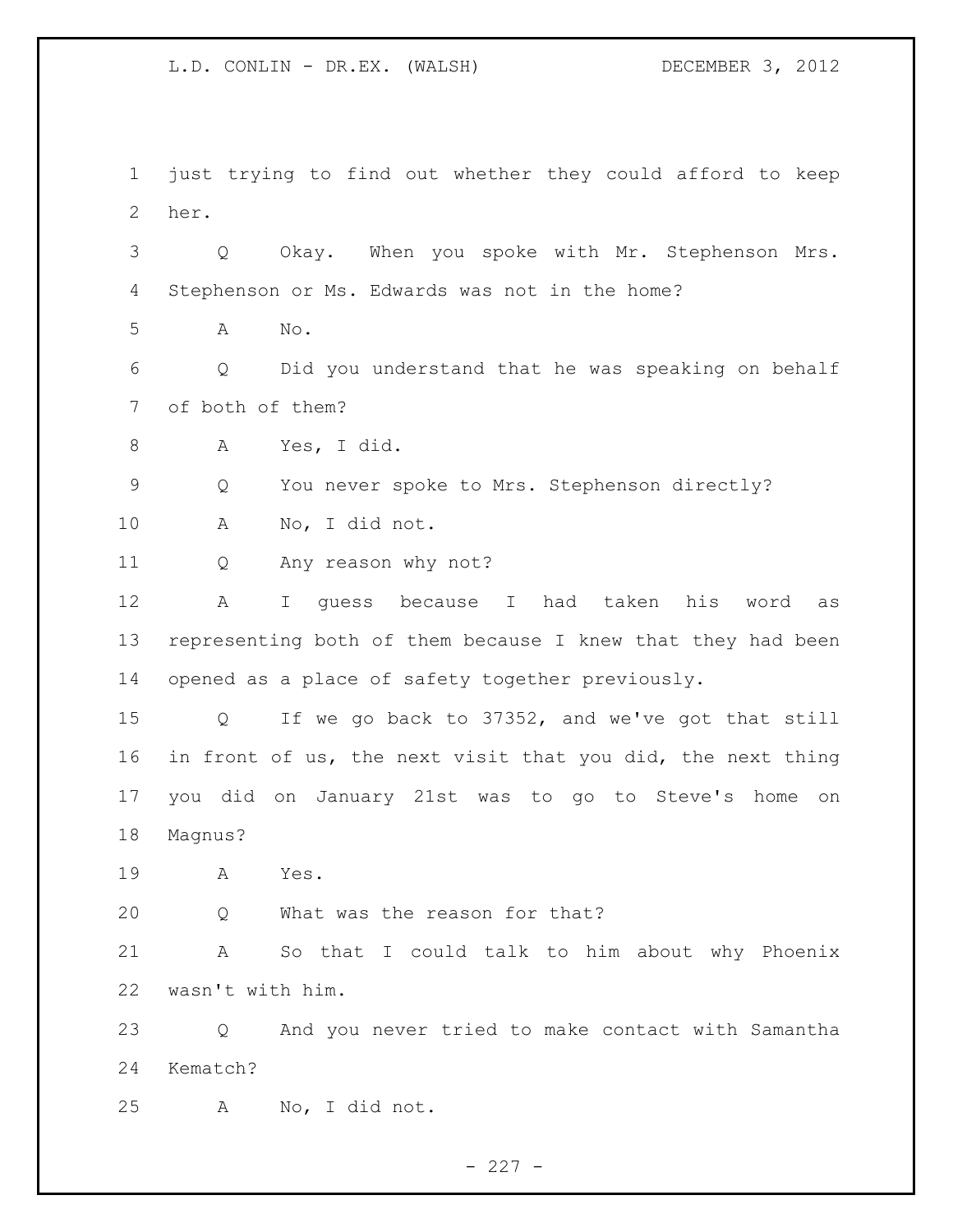Q So she was not privy to any arrangements that you made with the Stephensons so far as you knew? A No. Q And then on page 37353, on the next day, January 22, 2004, it says: "Consult with Doug Ingram. Call previous supervisor (get in touch with Steve). Leave child with Rohan for now." Why were you consulting with Mr. Ingram? 13 A That was typically what I was expected to do, so it wasn't unusual for me to consult with him just to find out sort of the next steps in the case, to let him know 16 that I went out, this is what I found out, and, you know, make a plan for what to do next. Q And his advice to you was what? A His advise was kind of summarized in this sentence where I just said, "Called previous supervisor", that meant that he told me to call her, or call the previous supervisor and he would have told me to get in touch with Steve, and to leave Phoenix with the Stephensons, so those are just things that I'm summarizing that he told me.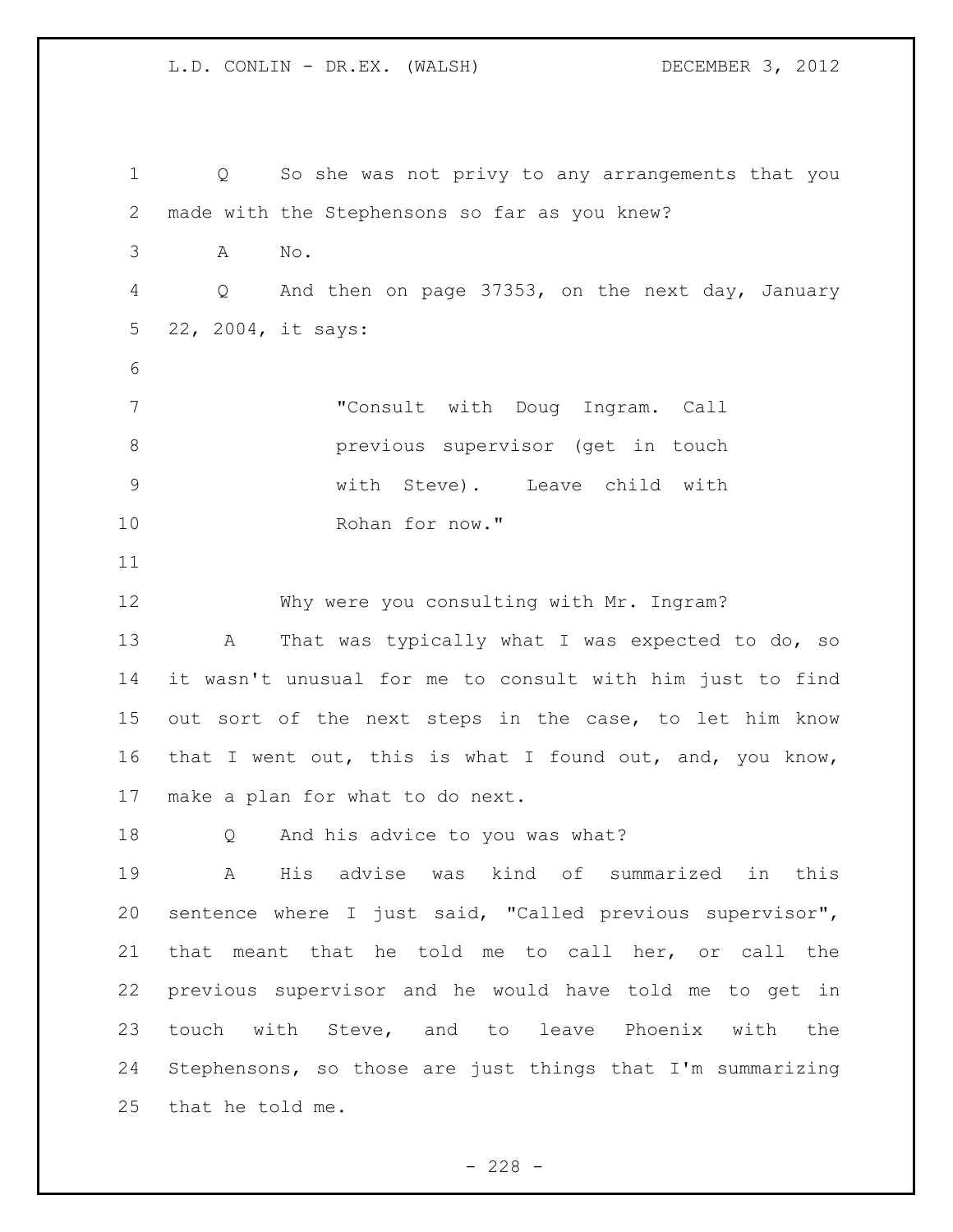Q Okay. So then you did call the previous supervisor, that was Heather Edinborough? A Yes, I did. Q It appears that you must have left her a message, she called you back, your file recording says "Phone call from Heather Edinborough"? A Yes. Q Okay. And you document that she says: "She recommends leaving Phoenix with the Stephensons. Transfer the file to Family Service and they can determine whether this should 14 be the long term plan." A Correct. Q Now, you understood that Ms. Edinborough had been the Family Services worker supervisor? A Yes. Q Okay. So you knew that she was familiar with the file which had just -- the Family Services file which had just closed two months earlier? A Yeah. Q And she was familiar with the family? A Yes.

 $-229 -$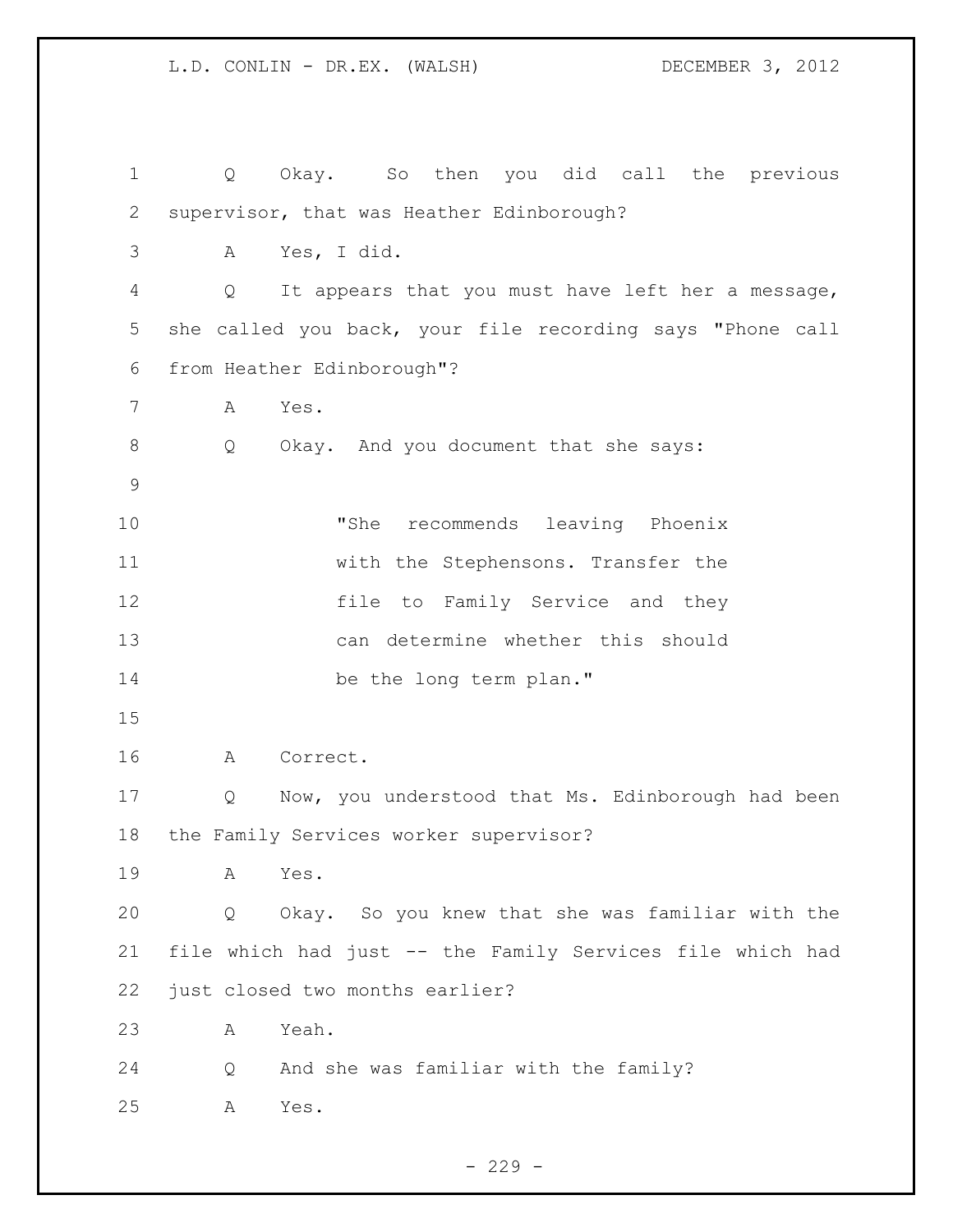| 1           | Q           | And she recommended leaving Phoenix with the               |
|-------------|-------------|------------------------------------------------------------|
| 2           |             | Stephensons, and transferring the file to Family Services  |
| 3           |             | to determine a long term plan?                             |
| 4           | Α           | Right.                                                     |
| 5           | Q           | You didn't follow her advice?                              |
| 6           | Α           | Not the transferring part, no.                             |
| 7           | Q           | Pardon me?                                                 |
| 8           | Α           | Not the transferring the file part, no.                    |
| $\mathsf 9$ | Q           | Not transferring the file to Family Services?              |
| 10          | Α           | No.                                                        |
| 11          | Q           | Okay. So then your next actions are documented             |
| $12 \,$     |             | on the form. On January 23, 2004 it says:                  |
| 13          |             |                                                            |
| 14          |             | "Field to Steve's home again.<br>Νo                        |
| 15          |             | one home. Left my card."                                   |
| 16          |             |                                                            |
| 17          |             | Why were you going back to Steve's home?                   |
| 18          | Α           | Because I didn't connect with him the first time           |
| 19          |             | and didn't hear from him yet, so it was expected that I    |
| 20          |             | would make two or three attempts typically to find         |
| 21          | somebody.   |                                                            |
| 22          | Q           | Why did you need to speak with him?                        |
| 23          | $\mathbb A$ | Because he was $--$ as the previous $--$ you know,         |
| 24          |             | the file history had indicated he was the parent that was  |
| 25          |             | supposed to have care and control of Phoenix so I think it |

- 230 -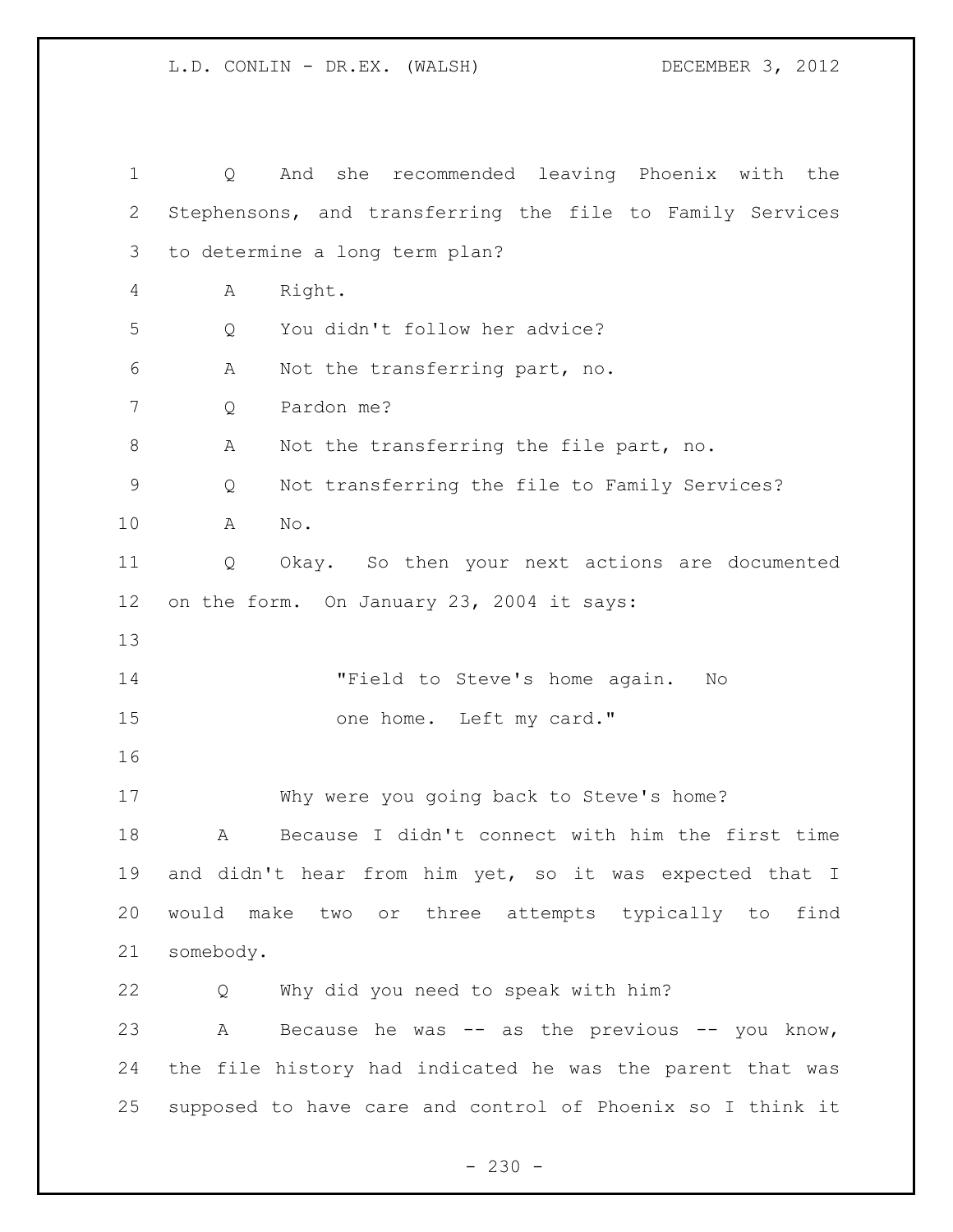| $\mathbf 1$    |   | would be important to find out, you know, what his plans |
|----------------|---|----------------------------------------------------------|
| 2              |   | were for her because she wasn't with him anymore.        |
| 3              | Q | Then on January 28th it says:                            |
| $\overline{4}$ |   |                                                          |
| 5              |   | "Pc msg from Steven with no number                       |
| 6              |   | to call him back at. He said he                          |
| 7              |   | would call back."                                        |
| $\,8\,$        |   |                                                          |
| $\mathsf 9$    | A | Yes. Yeah.                                               |
| 10             | Q | And then February 5, 2004 is your next recording:        |
| 11             |   |                                                          |
| 12             |   | from Steven. I advised him<br>"Pc                        |
| 13             |   | that I needed to talk to him about                       |
| 14             |   | Phoenix. He said he heard she was                        |
| 15             |   | at Kim and Rohan's. He heard that                        |
| 16             |   | Samantha is out of town. I told                          |
| 17             |   | him that Phoenix has been at Kim's                       |
| 18             |   | for<br>the last month. He<br>seemed                      |
| 19             |   | surprised by this. He said he                            |
| 20             |   | doesn't talk to Samantha and has                         |
| 21             |   | nothing to do with her. I advised                        |
| 22             |   | him of the concerns that Samantha                        |
| 23             |   | is drinking and doing drugs. He                          |
| 24             |   | says he knows nothing about her                          |
| 25             |   | situation. He added that when he                         |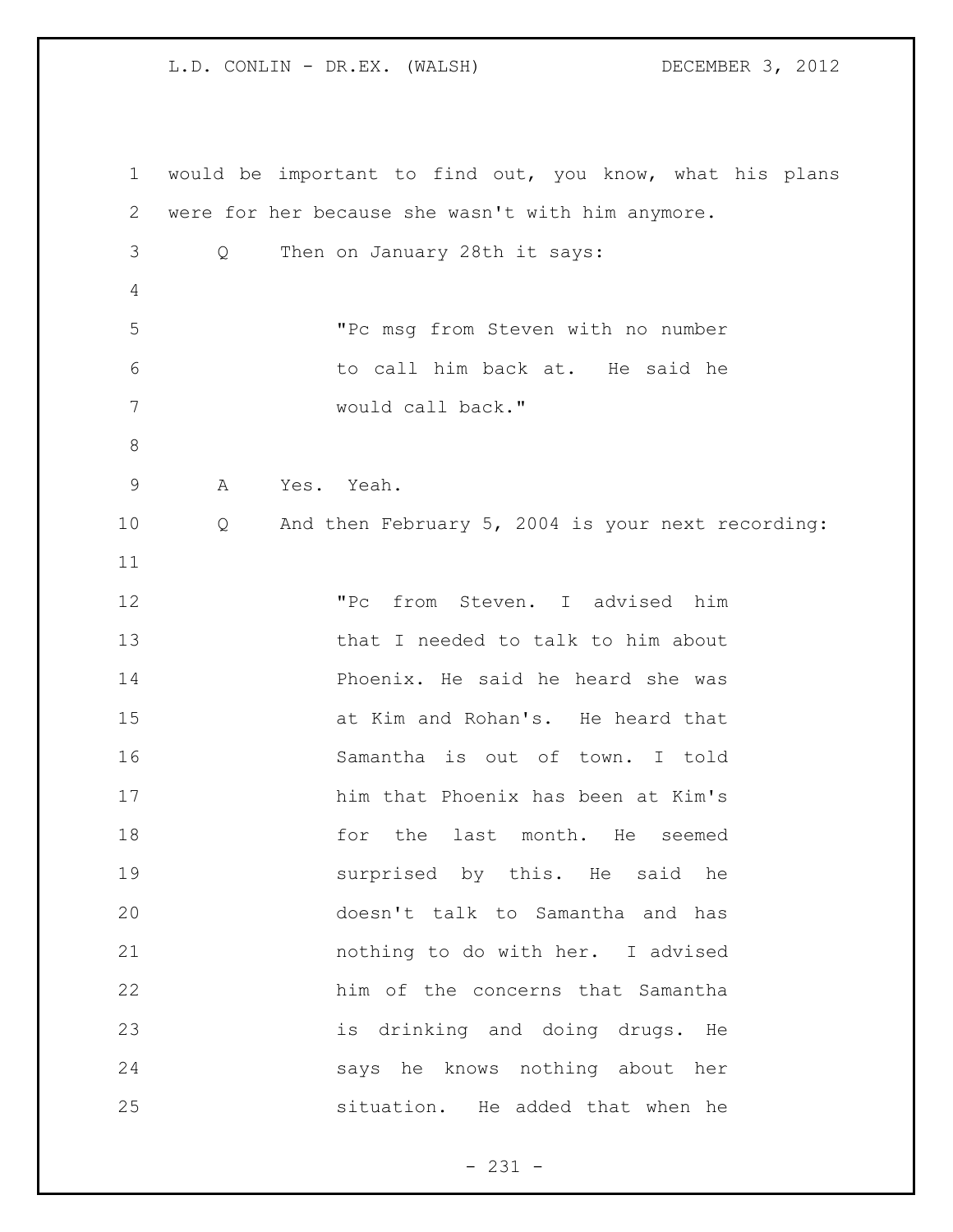drinks he gets an appropriate sitter or takes her to Rohan and Kim's. I asked him why Phoenix is not with him. He said he had to move out of his place on Magnus and is staying with a friend. He said he is looking for a place to **and is on Social Assistance.**  He would not say why he had to 10 move. He says Phoenix is safe and fine to stay with Kim and he will 12 agree to leave her there under a private arrangement. I advised him at this point Phoenix is not under apprehension and the agency is recommending she stay with Rohan and Kim. He said he agrees with this and can visit Phoenix 19 any time he wants." And then you record: "PC to Steven's EIA worker Sandra Oja. She also talked with Steve today. He advised her he moved

- 232 -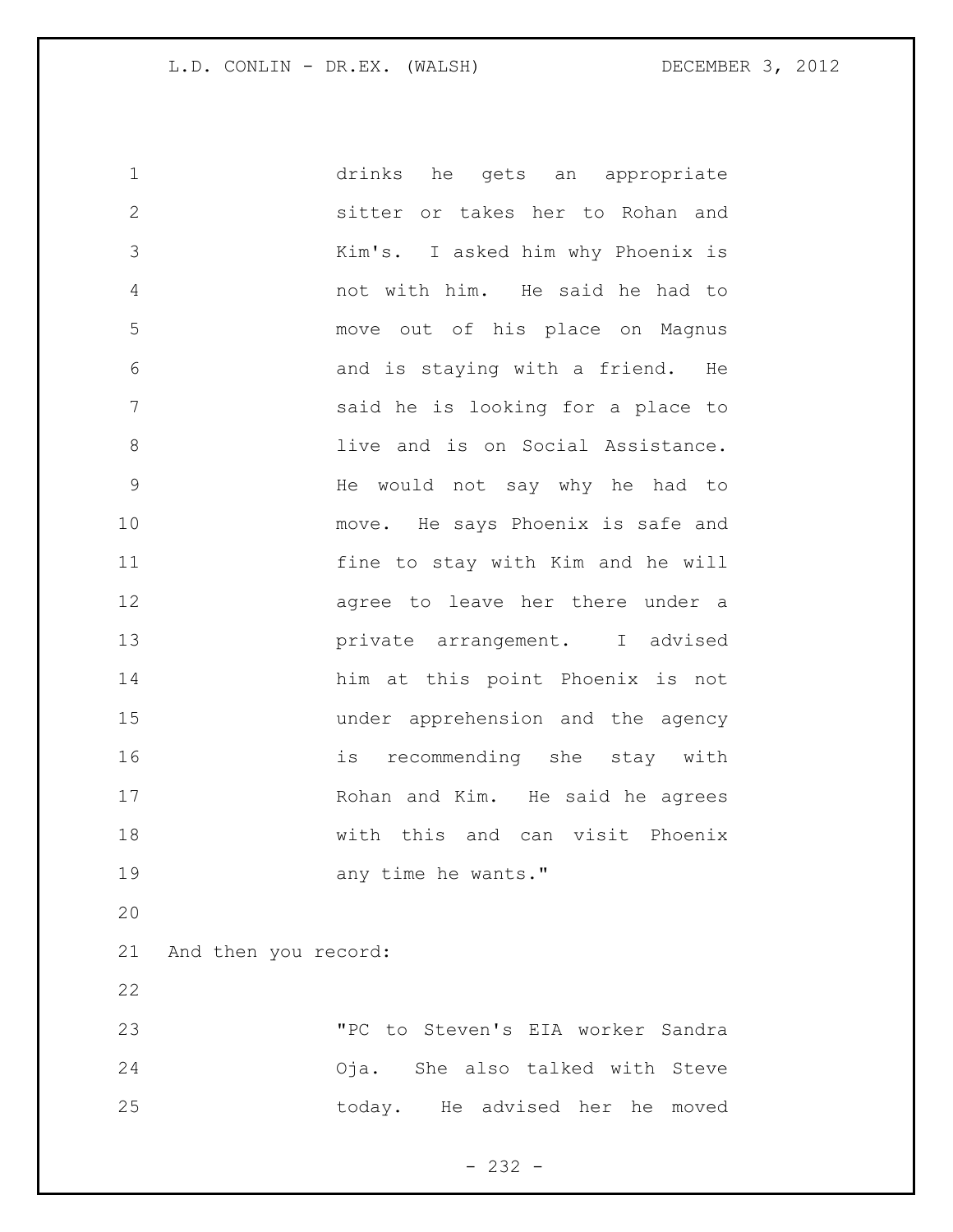out of Magnus and did not say why. He claims to be staying with a friend on Redwood. He has not received assistance for February, and seemed unconcerned about it. Sandra is suspecting he has income from somewhere as he wasn't eager 8 to meet with her to get his money. She is meeting with him on Monday. She also doesn't know why Phoenix isn't with him. She told him if he's not parenting he will have to look for work and will not be 14 sponsored to go to school. He was ok with that." So then after your conversation with Ms. Edinborough, where she recommended opening the file to Family Services, you didn't do that; right? A Right. Q You phoned Steve and spoke with him ultimately? A Right. Q And you spoke with his EIA worker? A Yes. Q Did you ever speak with the Stephensons again,